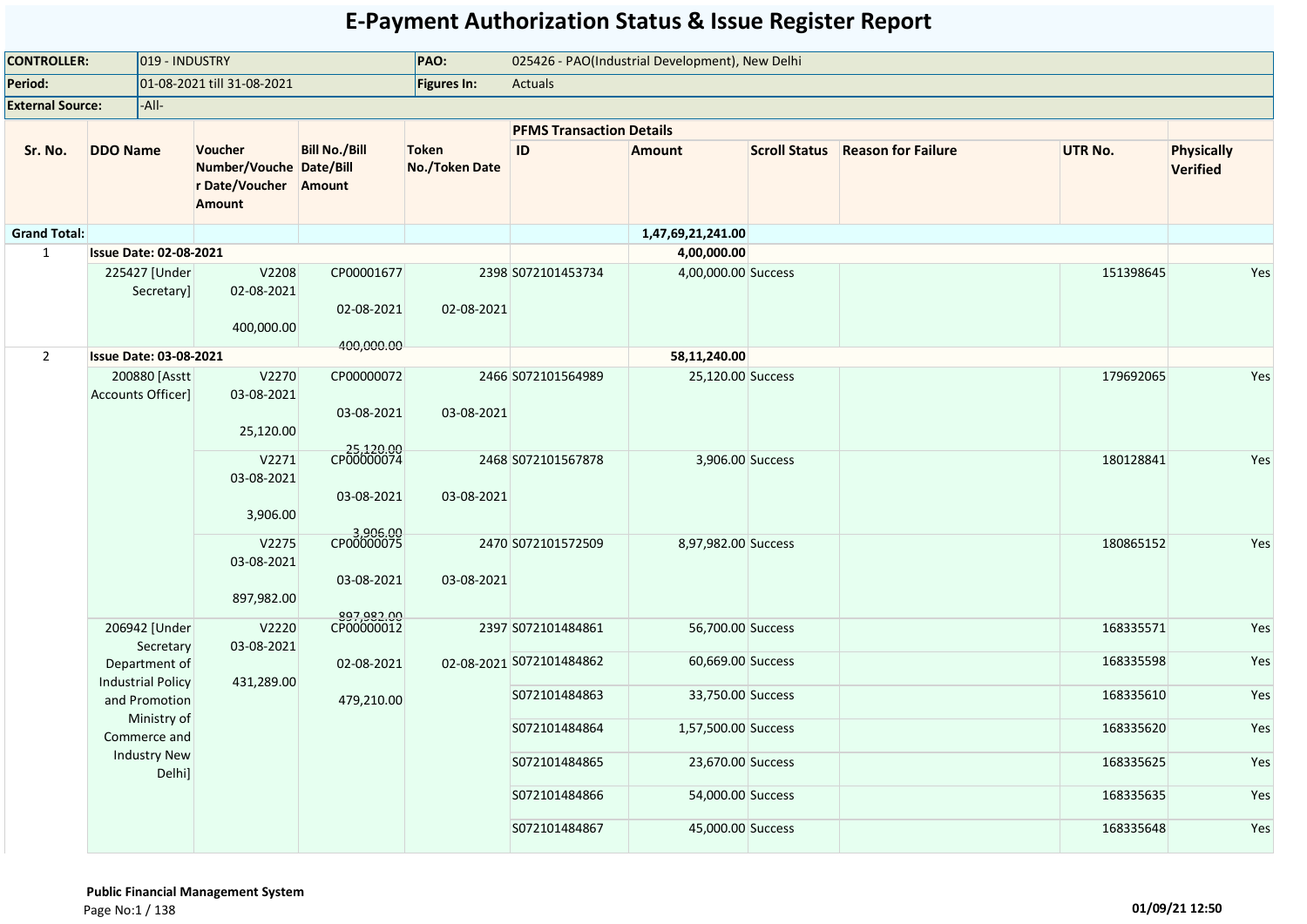| 225427 [Under | V2213               | CP00001685              |                          | 2425 S072101502742 | 3,020.00 Success  |  | 168355654 | Yes |
|---------------|---------------------|-------------------------|--------------------------|--------------------|-------------------|--|-----------|-----|
| Secretary]    | 03-08-2021          |                         |                          |                    |                   |  |           |     |
|               | 3,020.00            | 02-08-2021              | 02-08-2021               |                    |                   |  |           |     |
|               |                     | 3,020.00<br>CP00001699  |                          |                    |                   |  |           |     |
|               | V2214               |                         |                          | 2428 S072101502783 | 3,376.00 Success  |  | 168365482 | Yes |
|               | 03-08-2021          | 02-08-2021              | 02-08-2021               |                    |                   |  |           |     |
|               | 3,376.00            |                         |                          |                    |                   |  |           |     |
|               | V2215               | 3,376.00<br>CP00001681  |                          | 2433 S072101502771 | 2,962.00 Success  |  | 168365280 | Yes |
|               | 03-08-2021          |                         |                          |                    |                   |  |           |     |
|               |                     | 02-08-2021              | 02-08-2021               |                    |                   |  |           |     |
|               | 2,962.00            |                         |                          |                    |                   |  |           |     |
|               | V2216               | 2,962.00                |                          | 2421 S072101502758 | 3,759.00 Success  |  | 168365038 | Yes |
|               | 03-08-2021          |                         |                          |                    |                   |  |           |     |
|               |                     | 02-08-2021              | 02-08-2021               |                    |                   |  |           |     |
|               | 3,759.00            |                         |                          |                    |                   |  |           |     |
|               | V2217               | 3,759.00                |                          | 2420 S072101502712 | 4,225.00 Success  |  | 168355261 | Yes |
|               | 03-08-2021          |                         |                          |                    |                   |  |           |     |
|               | 4,225.00            | 02-08-2021              | 02-08-2021               |                    |                   |  |           |     |
|               |                     | 4,225.00<br>CP00001686  |                          |                    |                   |  |           |     |
|               | V2218               |                         |                          | 2422 S072101502727 | 4,875.00 Success  |  | 168355458 | Yes |
|               | 03-08-2021          | 02-08-2021              | 02-08-2021               |                    |                   |  |           |     |
|               | 4,875.00            |                         |                          |                    |                   |  |           |     |
|               | V2219               | 4,875.00<br>CP00001678  |                          | 2419 S072101502754 | 2,610.00 Success  |  | 168355857 | Yes |
|               | 03-08-2021          |                         |                          |                    |                   |  |           |     |
|               |                     | 02-08-2021              | 02-08-2021               |                    |                   |  |           |     |
|               | 2,610.00            |                         |                          |                    |                   |  |           |     |
|               | V2226               | 2,610.00<br>CP00001421  |                          | 2396 S072101507223 | 10,858.00 Success |  | 173957122 | Yes |
|               | 03-08-2021          |                         |                          |                    |                   |  |           |     |
|               |                     | 20-07-2021              | 02-08-2021               |                    |                   |  |           |     |
|               | 10,858.00           |                         |                          |                    |                   |  |           |     |
|               | V2228               | 10,858.00<br>CP00001673 |                          | 2413 S072101515459 | 6,187.00 Success  |  | 173957434 | Yes |
|               | 03-08-2021          |                         |                          |                    |                   |  |           |     |
|               | 6,187.00            | 30-07-2021              | 02-08-2021               |                    |                   |  |           |     |
|               |                     | 6,187.00<br>CP00001674  |                          |                    |                   |  |           |     |
|               | V2229<br>03-08-2021 |                         |                          | 2414 S072101515468 | 6,600.00 Success  |  | 173957606 | Yes |
|               |                     | 30-07-2021              | 02-08-2021 S072101515469 |                    | 3,000.00 Success  |  | 173957639 | Yes |
|               | 56,100.00           |                         |                          |                    |                   |  |           |     |

 **Public Financial Management System**  Page No:2 / 138 **01/09/21 12:50**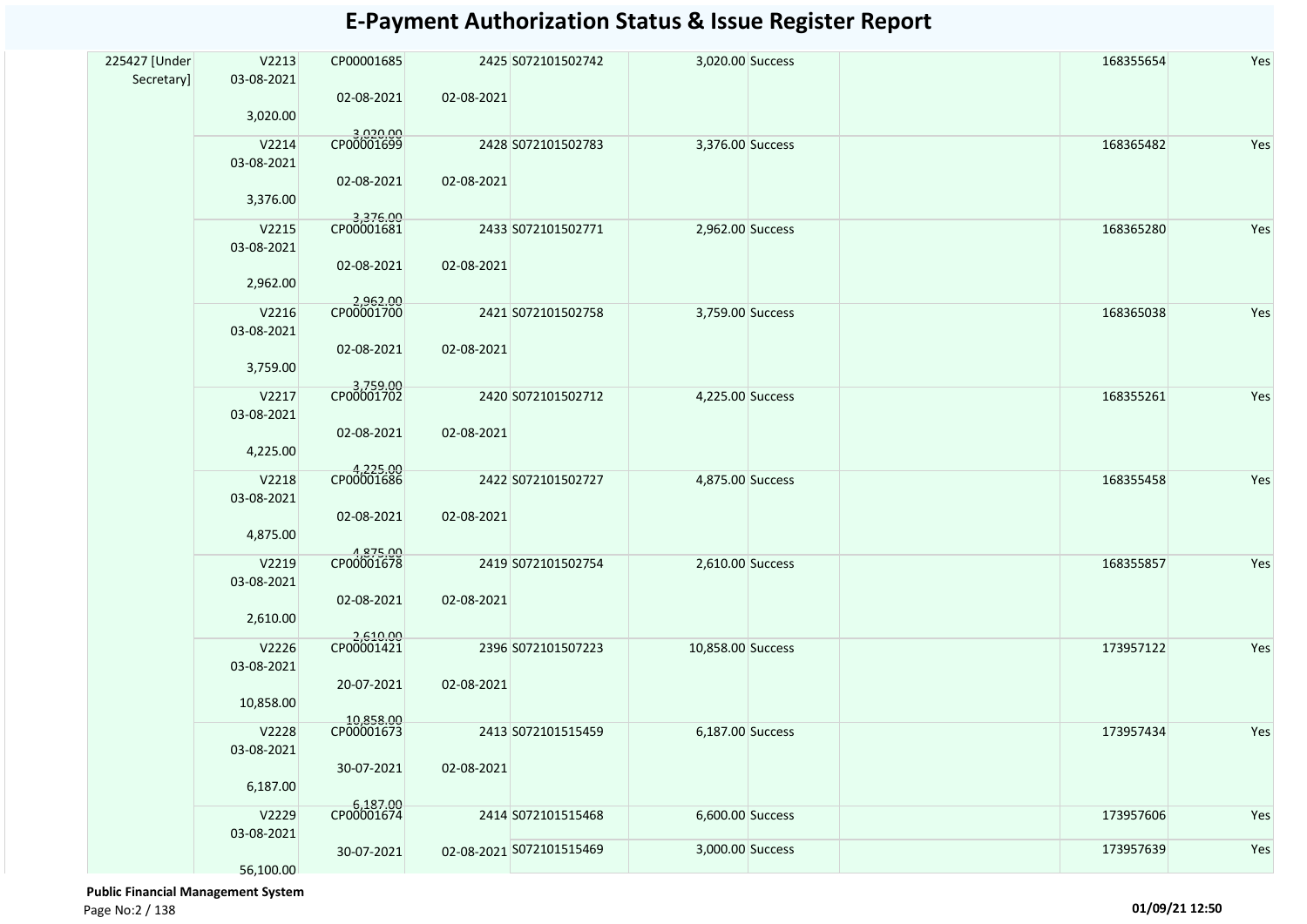| 56,100.00           |                        |            |                    |                  |           |     |
|---------------------|------------------------|------------|--------------------|------------------|-----------|-----|
|                     | 56,100.00              |            | S072101515470      | 6,000.00 Success | 173957650 | Yes |
|                     |                        |            | S072101515471      | 1,500.00 Success | 173957695 | Yes |
|                     |                        |            | S072101515472      | 3,000.00 Success | 173957701 | Yes |
|                     |                        |            | S072101515473      | 3,000.00 Success | 173957707 | Yes |
|                     |                        |            | S072101515474      | 3,000.00 Success | 173957755 | Yes |
|                     |                        |            | S072101515475      | 3,000.00 Success | 173957761 | Yes |
|                     |                        |            | S072101515476      | 3,000.00 Success | 173957771 | Yes |
|                     |                        |            | S072101515477      | 3,000.00 Success | 173957783 | Yes |
|                     |                        |            | S072101515478      | 3,000.00 Success | 173957811 | Yes |
|                     |                        |            | S072101515479      | 3,000.00 Success | 173957818 | Yes |
|                     |                        |            | S072101515480      | 3,000.00 Success | 173957825 | Yes |
|                     |                        |            | S072101515481      | 3,000.00 Success | 173957870 | Yes |
|                     |                        |            | S072101515482      | 3,000.00 Success | 173957884 | Yes |
|                     |                        |            | S072101515483      | 3,000.00 Success | 173957924 | Yes |
|                     |                        |            | S072101515484      | 3,000.00 Success | 173957934 | Yes |
| V2232<br>03-08-2021 | CP00001435             |            | 2426 S072101524770 | 5,224.00 Success | 176290640 | Yes |
| 5,224.00            | 22-07-2021             | 02-08-2021 |                    |                  |           |     |
| V2234               | 5,224.00<br>CP00001469 |            | 2410 S072101556151 | 2,700.00 Success | 176372690 | Yes |
| 03-08-2021          | 26-07-2021             | 02-08-2021 |                    |                  |           |     |
| 2,700.00            |                        |            |                    |                  |           |     |
| V2235<br>03-08-2021 | 2,950.00<br>CP00001516 |            | 2407 S072101531039 | 2,700.00 Success | 176300649 | Yes |
| 2,700.00            | 27-07-2021             | 02-08-2021 |                    |                  |           |     |
|                     | 2,950.00               |            |                    |                  |           |     |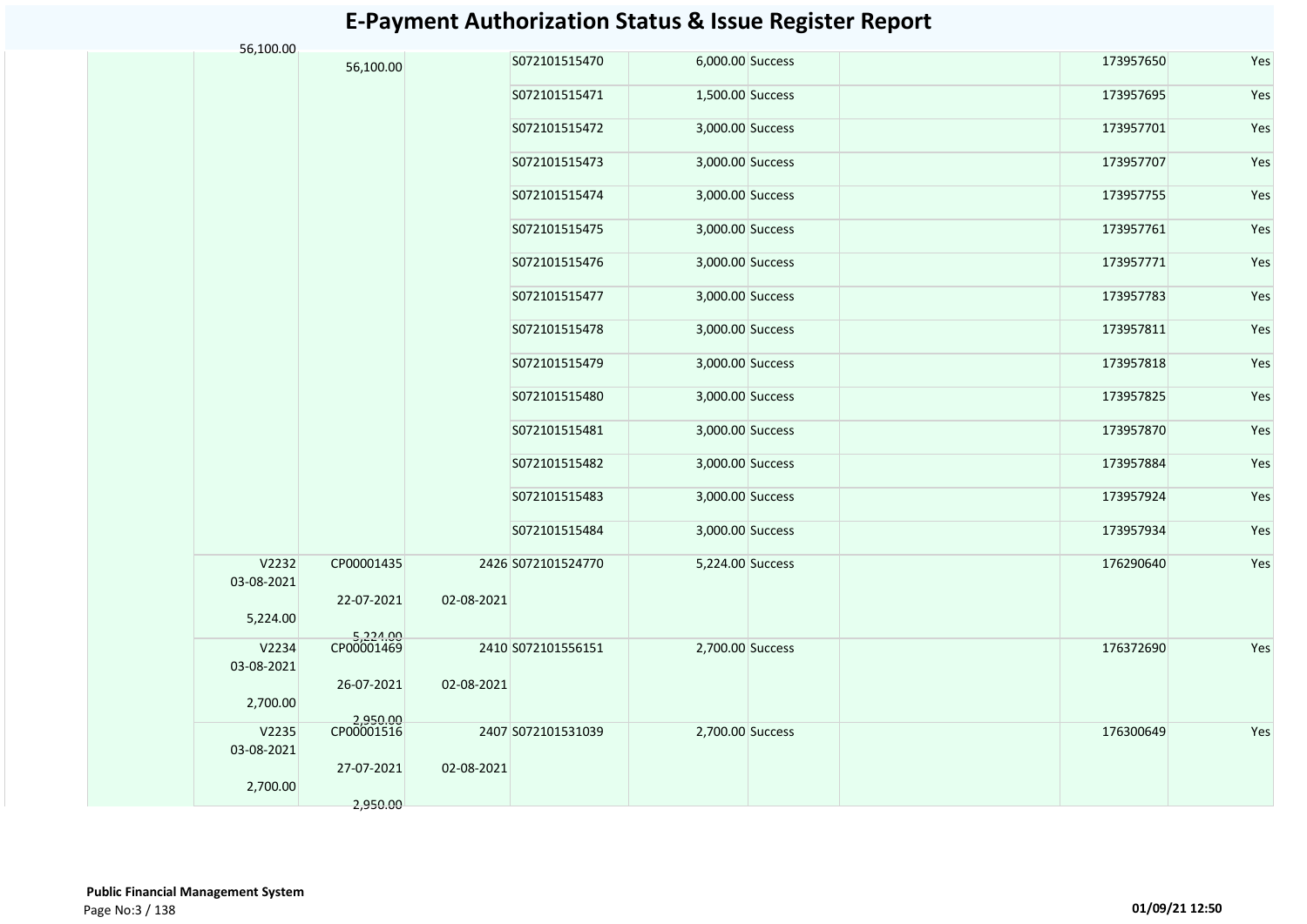| V2236<br>03-08-2021<br>2,700.00 | CP00001517<br>27-07-2021         | 02-08-2021 | 2409 S072101524761 | 2,700.00 Success  | 176290331 | Yes |
|---------------------------------|----------------------------------|------------|--------------------|-------------------|-----------|-----|
|                                 | 2,950.00<br>CP00001518           |            |                    |                   |           |     |
| V2237                           |                                  |            | 2406 S072101531050 | 2,700.00 Success  | 176300833 | Yes |
| 03-08-2021                      | 27-07-2021                       | 02-08-2021 |                    |                   |           |     |
| 2,700.00                        |                                  |            |                    |                   |           |     |
| V2238                           | 2,950.00                         |            | 2405 S072101525746 | 2,700.00 Success  | 176300316 | Yes |
| 03-08-2021                      |                                  |            |                    |                   |           |     |
|                                 | 27-07-2021                       | 02-08-2021 |                    |                   |           |     |
| 2,700.00                        |                                  |            |                    |                   |           |     |
| V2239                           | 2,950.00<br>CP00001521           |            |                    | 2,700.00 Success  | 176300150 |     |
| 03-08-2021                      |                                  |            | 2404 S072101525656 |                   |           | Yes |
|                                 | 27-07-2021                       | 02-08-2021 |                    |                   |           |     |
| 2,700.00                        |                                  |            |                    |                   |           |     |
|                                 |                                  |            |                    |                   |           |     |
| V2240                           | 2,950.00<br>CP00001523           |            | 2408 S072101531093 | 2,700.00 Success  | 176312009 | Yes |
| 03-08-2021                      |                                  |            |                    |                   |           |     |
|                                 | 27-07-2021                       | 02-08-2021 |                    |                   |           |     |
| 2,700.00                        |                                  |            |                    |                   |           |     |
| V2241                           | 2,950.00<br>CP00001701           |            | 2427 S072101524767 | 14,443.00 Success | 176290487 | Yes |
| 03-08-2021                      |                                  |            |                    |                   |           |     |
|                                 | 02-08-2021                       | 02-08-2021 |                    |                   |           |     |
| 14,443.00                       |                                  |            |                    |                   |           |     |
| V2242                           | 14,443.00<br>CP00001671          |            | 2411 S072101525650 | 5,131.00 Success  | 176290991 | Yes |
| 03-08-2021                      |                                  |            |                    |                   |           |     |
|                                 | 30-07-2021                       | 02-08-2021 |                    |                   |           |     |
| 5,131.00                        |                                  |            |                    |                   |           |     |
|                                 | 5,131.00<br>CP00001672           |            |                    |                   |           |     |
| V2243                           |                                  |            | 2412 S072101525628 | 1,458.00 Success  | 176290818 | Yes |
| 03-08-2021                      | 30-07-2021                       | 02-08-2021 |                    |                   |           |     |
| 1,458.00                        |                                  |            |                    |                   |           |     |
|                                 |                                  |            |                    |                   |           |     |
|                                 | 1,458.00<br>V2245 CP00001692(511 |            | 2450 S072101540762 | 24,524.00 Success | 176422105 | Yes |
| 03-08-2021                      | 687722671418-                    |            |                    |                   |           |     |
|                                 | 1B1)                             | 03-08-2021 |                    |                   |           |     |
| 24,524.00                       |                                  |            |                    |                   |           |     |
|                                 | 02-08-2021                       |            |                    |                   |           |     |
|                                 |                                  |            |                    |                   |           |     |
|                                 | 25,000.00                        |            |                    |                   |           |     |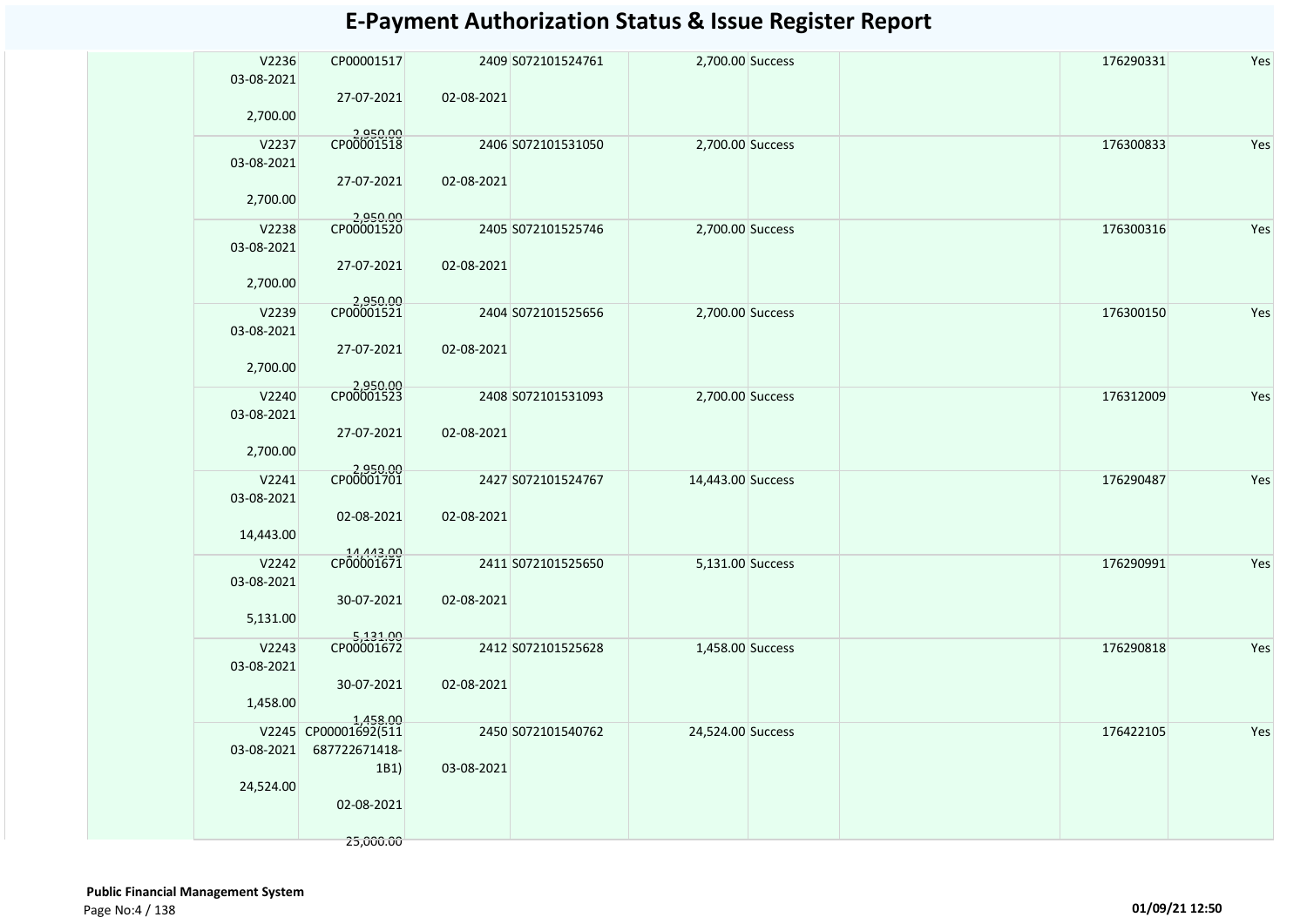| 03-08-2021<br>17,686.00  | V2246 CP00001693(511<br>687737712161-<br>1B1)<br>02-08-2021  | 03-08-2021 | 2449 S072101540759       | 17,686.00 Success   |  | 176410948 | Yes |
|--------------------------|--------------------------------------------------------------|------------|--------------------------|---------------------|--|-----------|-----|
| 03-08-2021<br>11,797.00  | V2247 CP00001694511<br>687791527889-<br>1B1)<br>02-08-2021   | 03-08-2021 | 2439 S072101532264       | 11,797.00 Success   |  | 176325050 | Yes |
| 03-08-2021<br>159,254.00 | V2248 CP00001695(511<br>687788735900-<br>1B1)<br>02-08-2021  | 03-08-2021 | 2447 S072101540751       | 1,59,254.00 Success |  | 176325533 | Yes |
| 03-08-2021<br>24,328.00  | V2249 CP000003696(511<br>687769330609-<br>1B1)<br>02-08-2021 | 03-08-2021 | 2448 S072101540733       | 24,328.00 Success   |  | 176325375 | Yes |
| V2250<br>03-08-2021      | CP00001708                                                   |            | 2446 S072101542003       | 54,000.00 Success   |  | 176422292 | Yes |
|                          | 02-08-2021                                                   |            | 03-08-2021 5072101542004 | 54,000.00 Success   |  | 176422298 | Yes |
| 648,000.00               | 720,000.00                                                   |            | S072101542005            | 54,000.00 Success   |  | 176422306 | Yes |
|                          |                                                              |            | S072101542006            | 54,000.00 Success   |  | 176422313 | Yes |
|                          |                                                              |            | S072101542007            | 54,000.00 Success   |  | 176422322 | Yes |
|                          |                                                              |            | S072101542008            | 54,000.00 Success   |  | 176422336 | Yes |
|                          |                                                              |            | S072101542009            | 54,000.00 Success   |  | 176422346 | Yes |
|                          |                                                              |            | S072101542010            | 54,000.00 Success   |  | 176422353 | Yes |
|                          |                                                              |            | S072101542011            | 54,000.00 Success   |  | 176422361 | Yes |
|                          |                                                              |            | S072101542012            | 54,000.00 Success   |  | 176422367 | Yes |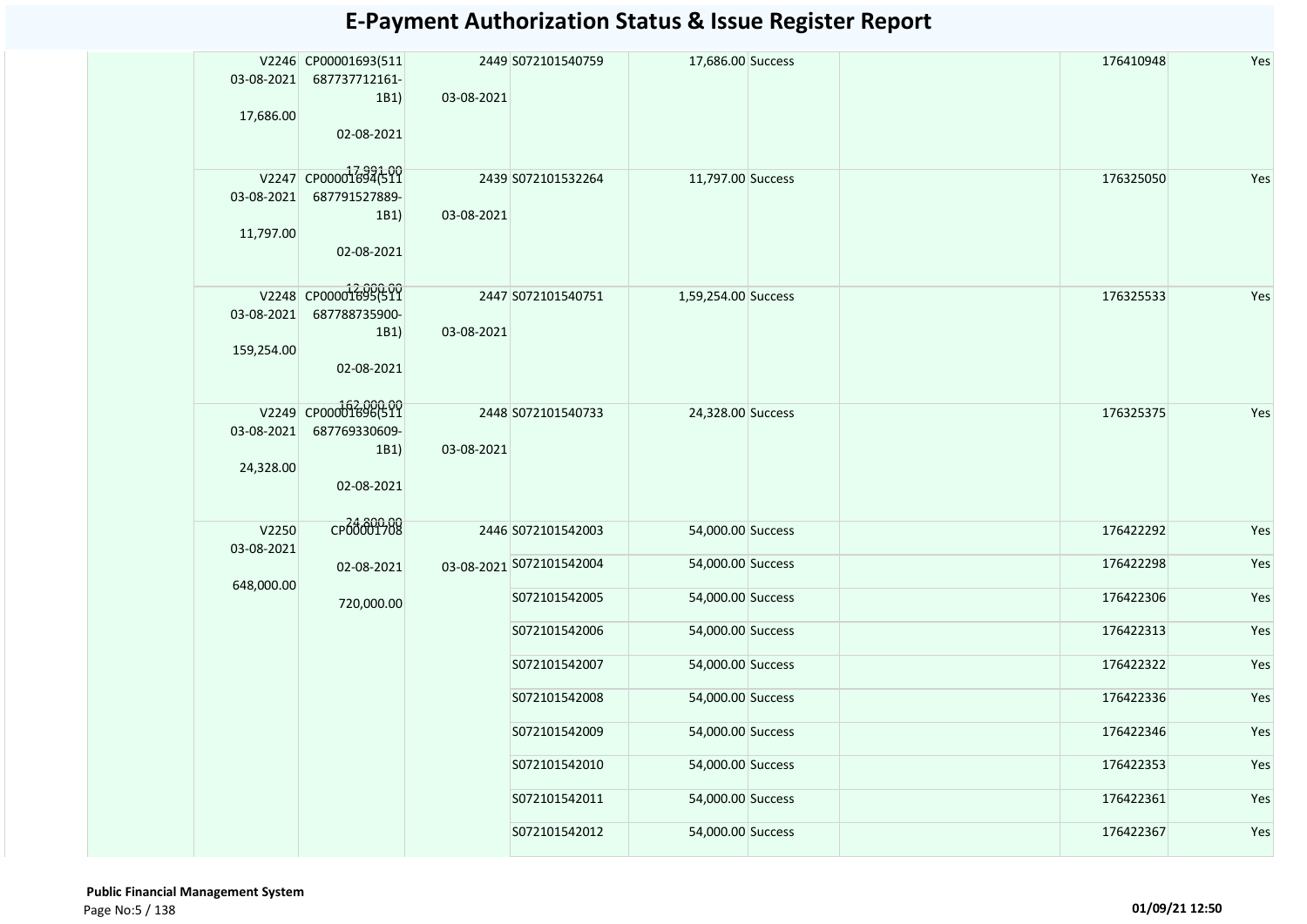|                     |                                   |            | S072101542013            | 54,000.00 Success   |  | 176422375 | Yes |
|---------------------|-----------------------------------|------------|--------------------------|---------------------|--|-----------|-----|
|                     |                                   |            | S072101542014            | 54,000.00 Success   |  | 176422387 | Yes |
| V2251<br>03-08-2021 | CP00001709                        |            | 2445 S072101540886       | 15,678.00 Success   |  | 176325852 | Yes |
| 102,776.00          | 02-08-2021                        |            | 03-08-2021 S072101540887 | 38,323.00 Success   |  | 176325868 | Yes |
|                     | 114,194.00                        |            | S072101540888            | 48,775.00 Success   |  | 176325878 | Yes |
| V2252<br>03-08-2021 | CP00001710                        |            | 2444 S072101540889       | 1,045.00 Success    |  | 176325688 | Yes |
| 1,045.00            | 02-08-2021                        | 03-08-2021 |                          |                     |  |           |     |
| V2257<br>03-08-2021 | 1,161.00<br>CP00001698            |            | 2457 S072101565768       | 22,028.00 Success   |  | 179416870 | Yes |
| 22,028.00           | 02-08-2021                        | 03-08-2021 |                          |                     |  |           |     |
|                     | 22,408.00<br>V2258 CP00001687(511 |            |                          |                     |  |           |     |
| 03-08-2021          | 687741117201-                     |            | 2451 S072101567845       | 1,25,980.00 Success |  | 179462468 | Yes |
|                     | 1B1)                              | 03-08-2021 |                          |                     |  |           |     |
| 125,980.00          |                                   |            |                          |                     |  |           |     |
|                     | 02-08-2021                        |            |                          |                     |  |           |     |
|                     | V2259 CP000016880511              |            | 2452 S072101566943       | 1,01,627.00 Success |  | 179446632 | Yes |
| 03-08-2021          | 687756423943-                     |            |                          |                     |  |           |     |
| 101,627.00          | 1B1)                              | 03-08-2021 |                          |                     |  |           |     |
|                     | 02-08-2021                        |            |                          |                     |  |           |     |
|                     |                                   |            |                          |                     |  |           |     |
|                     | V2260 CP00001689(511              |            | 2453 S072101566956       | 10,420.00 Success   |  | 179446736 | Yes |
| 03-08-2021          | 687740152572-<br>1B1)             | 03-08-2021 |                          |                     |  |           |     |
| 10,420.00           |                                   |            |                          |                     |  |           |     |
|                     | 02-08-2021                        |            |                          |                     |  |           |     |
|                     | V2261 CP00001690(511              |            | 2454 S072101566194       | 2,851.00 Success    |  | 179431477 | Yes |
| 03-08-2021          | 687761365286-                     |            |                          |                     |  |           |     |
|                     | 1B1)                              | 03-08-2021 |                          |                     |  |           |     |
| 2,851.00            | 02-08-2021                        |            |                          |                     |  |           |     |
|                     |                                   |            |                          |                     |  |           |     |
|                     | 2,900.00                          |            |                          |                     |  |           |     |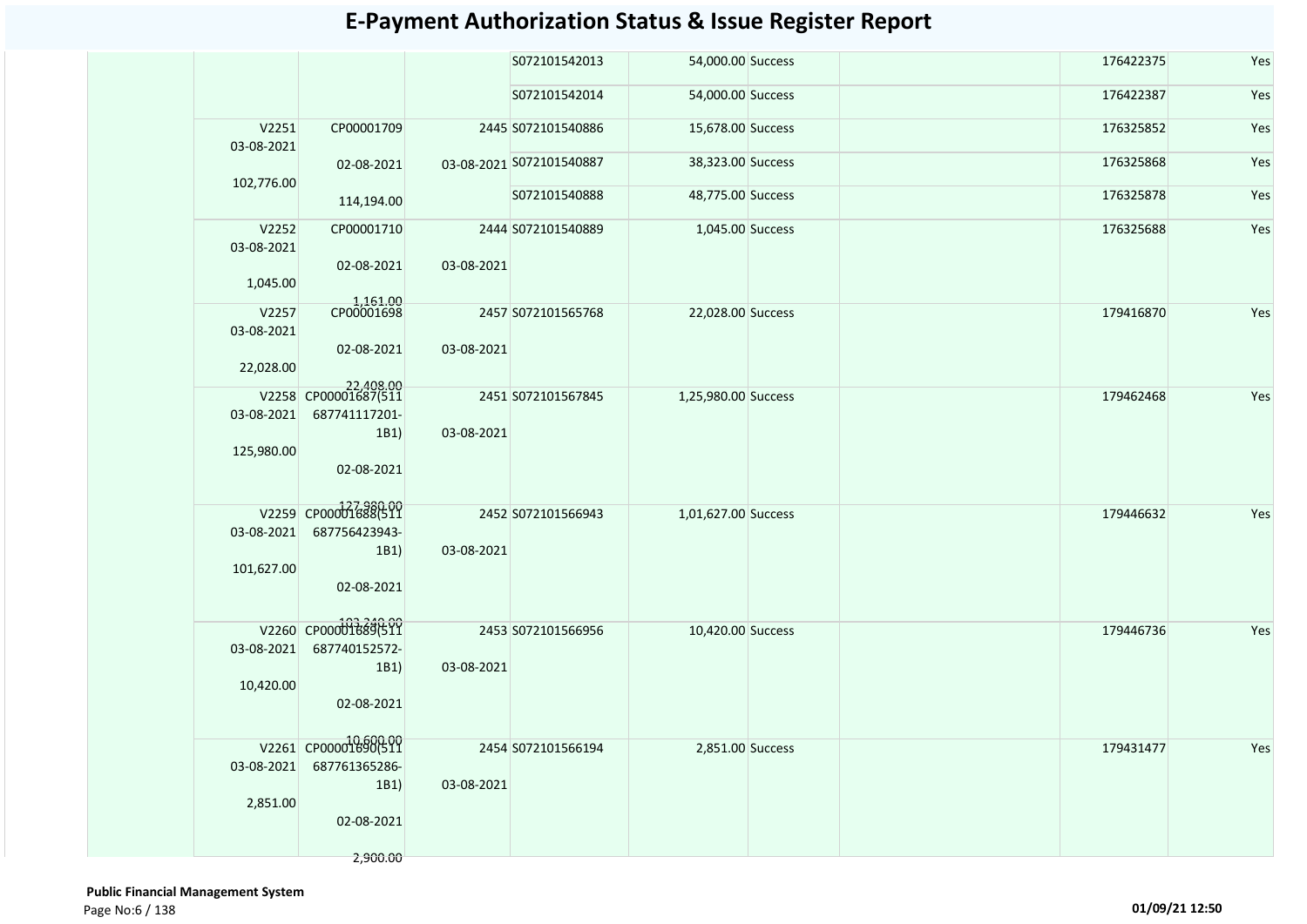|            | V2262 CP00001691(511               |            | 2455 S072101566191       | 24,478.00 Success   |  | 179264213 | Yes |
|------------|------------------------------------|------------|--------------------------|---------------------|--|-----------|-----|
| 03-08-2021 | 687788933946-                      |            |                          |                     |  |           |     |
|            | 1B1)                               | 03-08-2021 |                          |                     |  |           |     |
| 24,478.00  |                                    |            |                          |                     |  |           |     |
|            | 02-08-2021                         |            |                          |                     |  |           |     |
|            | V2263 CP00001897(511               |            |                          |                     |  |           |     |
| 03-08-2021 | 687762932751-                      |            | 2456 S072101565754       | 1,72,266.00 Success |  | 179251940 | Yes |
|            | 1B1)                               | 03-08-2021 |                          |                     |  |           |     |
| 172,266.00 |                                    |            |                          |                     |  |           |     |
|            | 02-08-2021                         |            |                          |                     |  |           |     |
|            |                                    |            |                          |                     |  |           |     |
| V2264      | cp68001783                         |            | 2461 S072101565045       | 2,09,234.00 Success |  | 179416598 | Yes |
| 03-08-2021 |                                    |            |                          |                     |  |           |     |
|            | 02-08-2021                         | 03-08-2021 |                          |                     |  |           |     |
| 209,234.00 |                                    |            |                          |                     |  |           |     |
| V2265      | 213,037.00<br>CP00001706           |            | 2462 S072101565714       | 5,10,480.00 Success |  | 179692325 | Yes |
| 03-08-2021 |                                    |            |                          |                     |  |           |     |
|            | 02-08-2021                         | 03-08-2021 |                          |                     |  |           |     |
| 510,480.00 |                                    |            |                          |                     |  |           |     |
| V2266      | 520,898.00<br>CP00001705           |            | 2460 S072101565054       | 3,30,668.00 Success |  | 179692203 | Yes |
| 03-08-2021 |                                    |            |                          |                     |  |           |     |
| 330,668.00 | 02-08-2021                         | 03-08-2021 |                          |                     |  |           |     |
|            |                                    |            |                          |                     |  |           |     |
|            | 337,416.00<br>V2267 CP00001704(511 |            | 2459 S072101564966       | 2,424.00 Success    |  | 179676927 | Yes |
| 03-08-2021 | 687729528586-                      |            |                          |                     |  |           |     |
| 2,424.00   | 1B1)                               | 03-08-2021 |                          |                     |  |           |     |
|            | 02-08-2021                         |            |                          |                     |  |           |     |
|            |                                    |            |                          |                     |  |           |     |
| V2268      | CP000001711                        |            | 2441 S072101553594       | 59,400.00 Success   |  | 179676634 | Yes |
| 03-08-2021 |                                    |            |                          |                     |  |           |     |
|            | 02-08-2021                         |            | 03-08-2021 S072101553595 | 59,400.00 Success   |  | 179676641 | Yes |
| 712,800.00 |                                    |            | S072101553596            | 59,400.00 Success   |  | 179676645 | Yes |
|            | 792,000.00                         |            |                          |                     |  |           |     |
|            |                                    |            | S072101553597            | 59,400.00 Success   |  | 179676656 | Yes |
|            |                                    |            | S072101553598            | 59,400.00 Success   |  | 179676662 | Yes |
|            |                                    |            |                          |                     |  |           |     |
|            |                                    |            | S072101553599            | 59,400.00 Success   |  | 179676683 | Yes |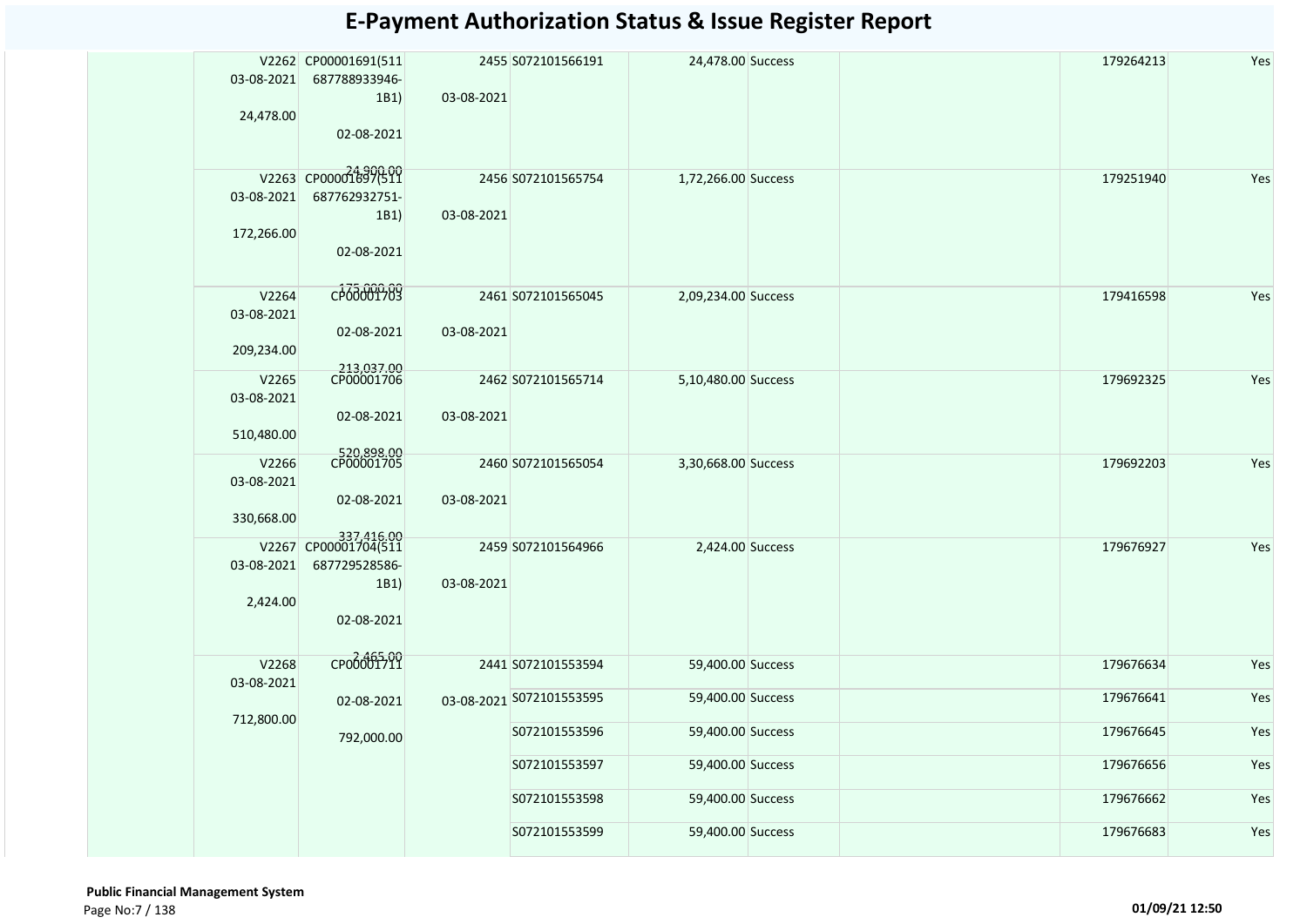|                             |                     |                                        |            | S072101553600            | 59,400.00 Success | 179676717 | Yes |
|-----------------------------|---------------------|----------------------------------------|------------|--------------------------|-------------------|-----------|-----|
|                             |                     |                                        |            | S072101553601            | 59,400.00 Success | 179676725 | Yes |
|                             |                     |                                        |            | S072101553602            | 59,400.00 Success | 179676750 | Yes |
|                             |                     |                                        |            | S072101553603            | 59,400.00 Success | 179676752 | Yes |
|                             |                     |                                        |            | S072101553604            | 59,400.00 Success | 179676772 | Yes |
|                             |                     |                                        |            | S072101553605            | 59,400.00 Success | 179676792 | Yes |
|                             | V2269<br>03-08-2021 | CP00001707                             |            | 2458 S072101553559       | 27,000.00 Success | 179676405 | Yes |
|                             | 563,130.00          | 02-08-2021                             |            | 03-08-2021 S072101553560 | 34,965.00 Success | 179676408 | Yes |
|                             |                     | 625,700.00                             |            | S072101553561            | 43,965.00 Success | 179676415 | Yes |
|                             |                     |                                        |            | S072101553562            | 31,500.00 Success | 179676421 | Yes |
|                             |                     |                                        |            | S072101553563            | 36,000.00 Success | 179676434 | Yes |
|                             |                     |                                        |            | S072101553564            | 54,000.00 Success | 179676437 | Yes |
|                             |                     |                                        |            | S072101553565            | 54,000.00 Success | 179676446 | Yes |
|                             |                     |                                        |            | S072101553566            | 21,150.00 Success | 179676454 | Yes |
|                             |                     |                                        |            | S072101553567            | 44,550.00 Success | 179676461 | Yes |
|                             |                     |                                        |            | S072101553568            | 54,000.00 Success | 179676483 | Yes |
|                             |                     |                                        |            | S072101553569            | 54,000.00 Success | 179676489 | Yes |
|                             |                     |                                        |            | S072101553570            | 54,000.00 Success | 179676492 | Yes |
|                             |                     |                                        |            | S072101553571            | 54,000.00 Success | 179676513 | Yes |
|                             | 03-08-2021          | V2274 CP00001722(GPF<br>$_2$ 02108078) |            | 2469 S072101571861       | 30,000.00 Success | 180865074 | Yes |
|                             | 30,000.00           | 03-08-2021                             | 03-08-2021 |                          |                   |           |     |
| 225428 [Section<br>Officer] | V2227<br>03-08-2021 | CP00000115                             |            | 2403 S072101515497       | 53,046.00 Success | 173960113 | Yes |
|                             | 53,046.00           | 28-07-2021<br>53,046.00                | 02-08-2021 |                          |                   |           |     |

 **Public Financial Management System**  Page No:8 / 138 **01/09/21 12:50**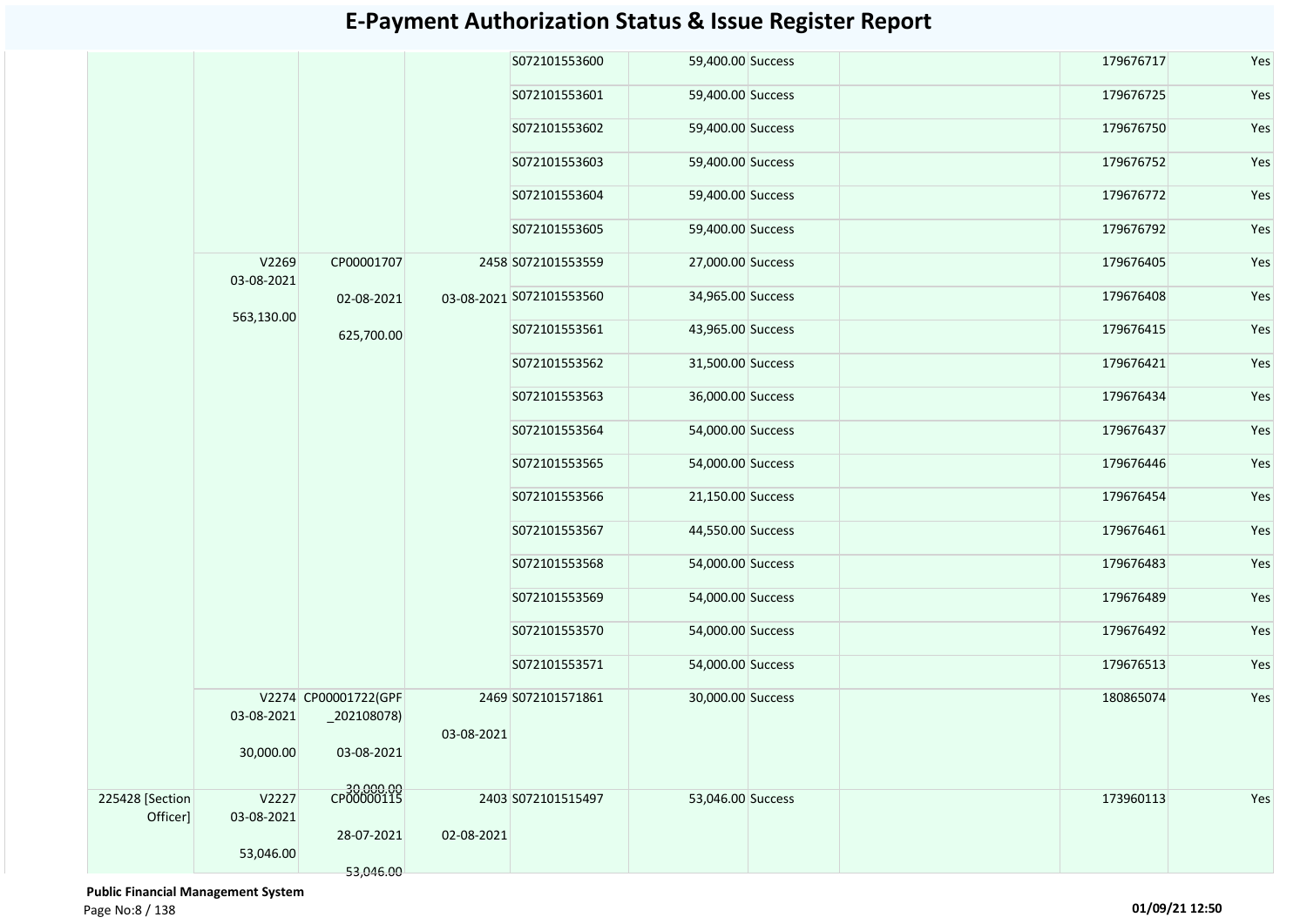|                                    | V2244<br>03-08-2021<br>55,354.00 | CP00000116<br>02-08-2021                                                 | 03-08-2021 | 2443 S072101545586 | 55,354.00 Success   | 176337056 | Yes |
|------------------------------------|----------------------------------|--------------------------------------------------------------------------|------------|--------------------|---------------------|-----------|-----|
|                                    | V2272<br>03-08-2021<br>14,286.00 | 57,479.00<br>CP00000105<br>22-07-2021                                    | 03-08-2021 | 2436 S072101572658 | 14,286.00 Success   | 180865239 | Yes |
|                                    | V2273<br>03-08-2021<br>30,000.00 | t4,286.00<br>CP00000106<br>22-07-2021                                    | 03-08-2021 | 2437 S072101572664 | 30,000.00 Success   | 180865334 | Yes |
| 225429 [Section<br>Officer]        | 03-08-2021<br>112,898.00         | 30,000.00<br>V2231 CP00000179(202<br>108001)<br>02-08-2021               | 02-08-2021 | 2434 S072101515443 | 1,12,898.00 Success | 173957257 | Yes |
|                                    | 03-08-2021<br>16,469.00          | V2253 CP00000180(ELE<br>2021080001)<br>02-08-2021                        | 03-08-2021 | 2442 S072101530897 | 16,469.00 Success   | 176300465 | Yes |
| 225438 [Asstt<br>Accounts Officer] | 03-08-2021<br>9,216.00           | V2210 CP00000200(EPC<br>2021080001)<br>03-08-2021                        | 03-08-2021 | 2435 S072101496476 | 9,216.00 Success    | 165883805 | Yes |
|                                    | 03-08-2021<br>13,485.00          | V2211 CP00000174(511<br>687721913547-<br>1B1)<br>20-07-2021              | 02-08-2021 | 2400 S072101502494 | 13,485.00 Success   | 168345805 | Yes |
|                                    | 03-08-2021<br>6,272.00           | V2212 CP0000013750100<br>687795491000-<br>1B1)<br>20-07-2021<br>6,400.00 | 02-08-2021 | 2402 S072101502454 | 6,272.00 Success    | 168345579 | Yes |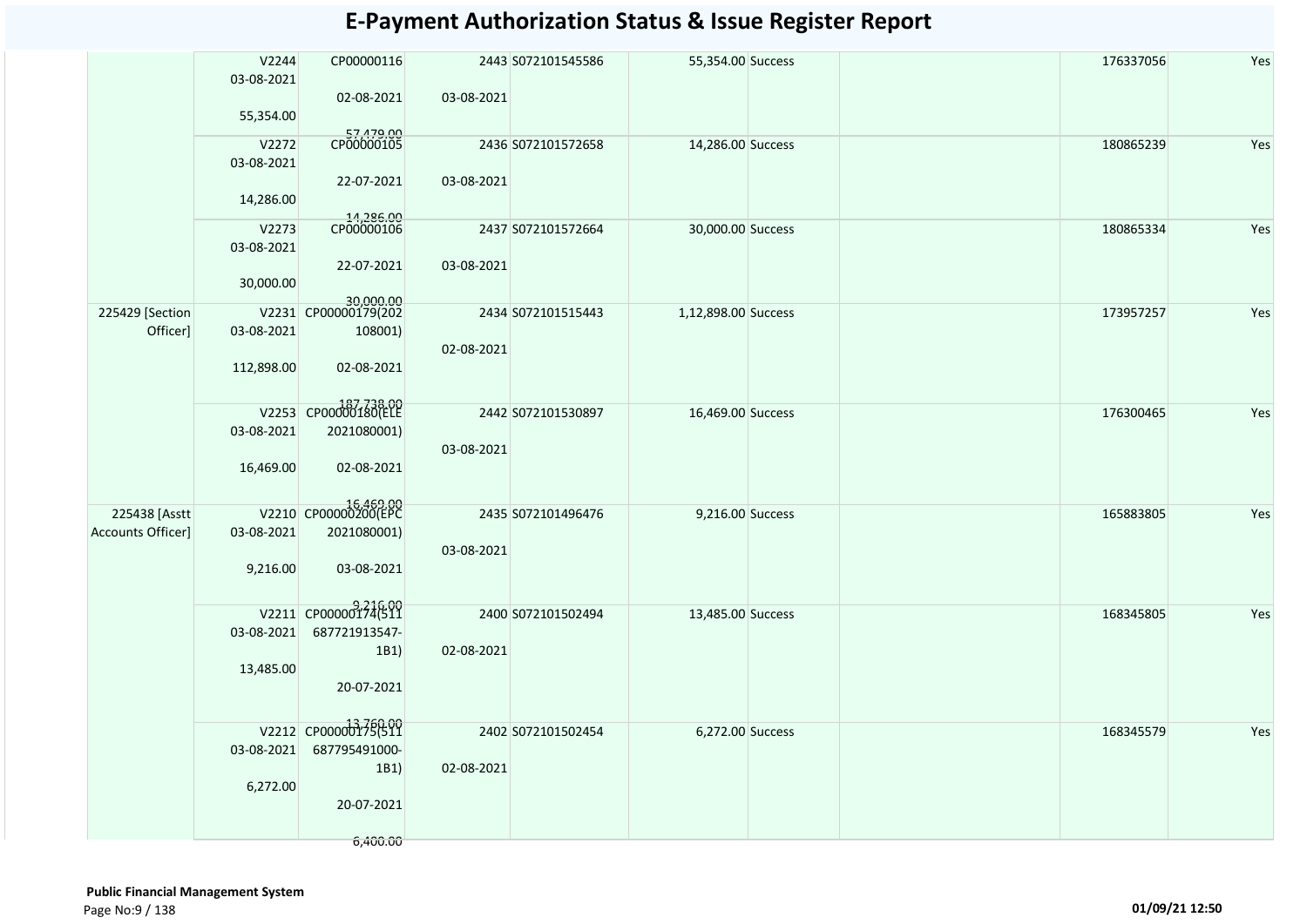|            | V2221 CP00000191(511    |            | 2430 S072101502445 | 21,922.00 Success | 168274694 | Yes |
|------------|-------------------------|------------|--------------------|-------------------|-----------|-----|
| 03-08-2021 | 687764004476-           |            |                    |                   |           |     |
|            | 1B2)                    | 02-08-2021 |                    |                   |           |     |
| 21,922.00  |                         |            |                    |                   |           |     |
|            | 02-08-2021              |            |                    |                   |           |     |
|            |                         |            |                    |                   |           |     |
|            | V2222 CP000000132(511   |            | 2431 S072101502441 | 47,669.00 Success | 168345374 | Yes |
| 03-08-2021 | 687789099256-           |            |                    |                   |           |     |
|            | 1B1)                    | 02-08-2021 |                    |                   |           |     |
| 47,669.00  |                         |            |                    |                   |           |     |
|            | 02-08-2021              |            |                    |                   |           |     |
|            |                         |            |                    |                   |           |     |
|            | V2223 CP00000193699     |            | 2432 S072101502423 | 19,547.00 Success | 168274366 | Yes |
| 03-08-2021 | 687725415749-           |            |                    |                   |           |     |
|            | 1B1)                    | 02-08-2021 |                    |                   |           |     |
| 19,547.00  |                         |            |                    |                   |           |     |
|            | 02-08-2021              |            |                    |                   |           |     |
|            |                         |            |                    |                   |           |     |
| V2224      | CP00000194              |            | 2417 S072101502550 | 2,307.00 Success  | 168355039 | Yes |
| 03-08-2021 |                         |            |                    |                   |           |     |
|            | 02-08-2021              | 02-08-2021 |                    |                   |           |     |
| 2,307.00   |                         |            |                    |                   |           |     |
| V2225      | 2,307.00<br>CP00000195  |            | 2429 S072101502544 | 1,711.00 Success  | 168282039 | Yes |
| 03-08-2021 |                         |            |                    |                   |           |     |
|            | 02-08-2021              | 02-08-2021 |                    |                   |           |     |
| 1,711.00   |                         |            |                    |                   |           |     |
|            | 1,711.00<br>CP00000189  |            |                    |                   |           |     |
| V2230      |                         |            | 2395 S072101507174 | 1,128.00 Success  | 173954969 | Yes |
| 03-08-2021 |                         |            |                    |                   |           |     |
|            | 30-07-2021              | 02-08-2021 |                    |                   |           |     |
| 1,128.00   |                         |            |                    |                   |           |     |
| V2233      | 1,128.00<br>CP00000187  |            | 2399 S072101550684 | 32,047.00 Success | 176168967 | Yes |
| 03-08-2021 |                         |            |                    |                   |           |     |
|            | 28-07-2021              | 02-08-2021 |                    |                   |           |     |
| 32,047.00  |                         |            |                    |                   |           |     |
| V2254      | 33,276.00<br>CP00000198 |            | 2465 S072101545349 | 5,666.00 Success  | 176422518 | Yes |
| 03-08-2021 |                         |            |                    |                   |           |     |
|            | 02-08-2021              | 03-08-2021 |                    |                   |           |     |
| 5,666.00   |                         |            |                    |                   |           |     |
|            | 5,782.00                |            |                    |                   |           |     |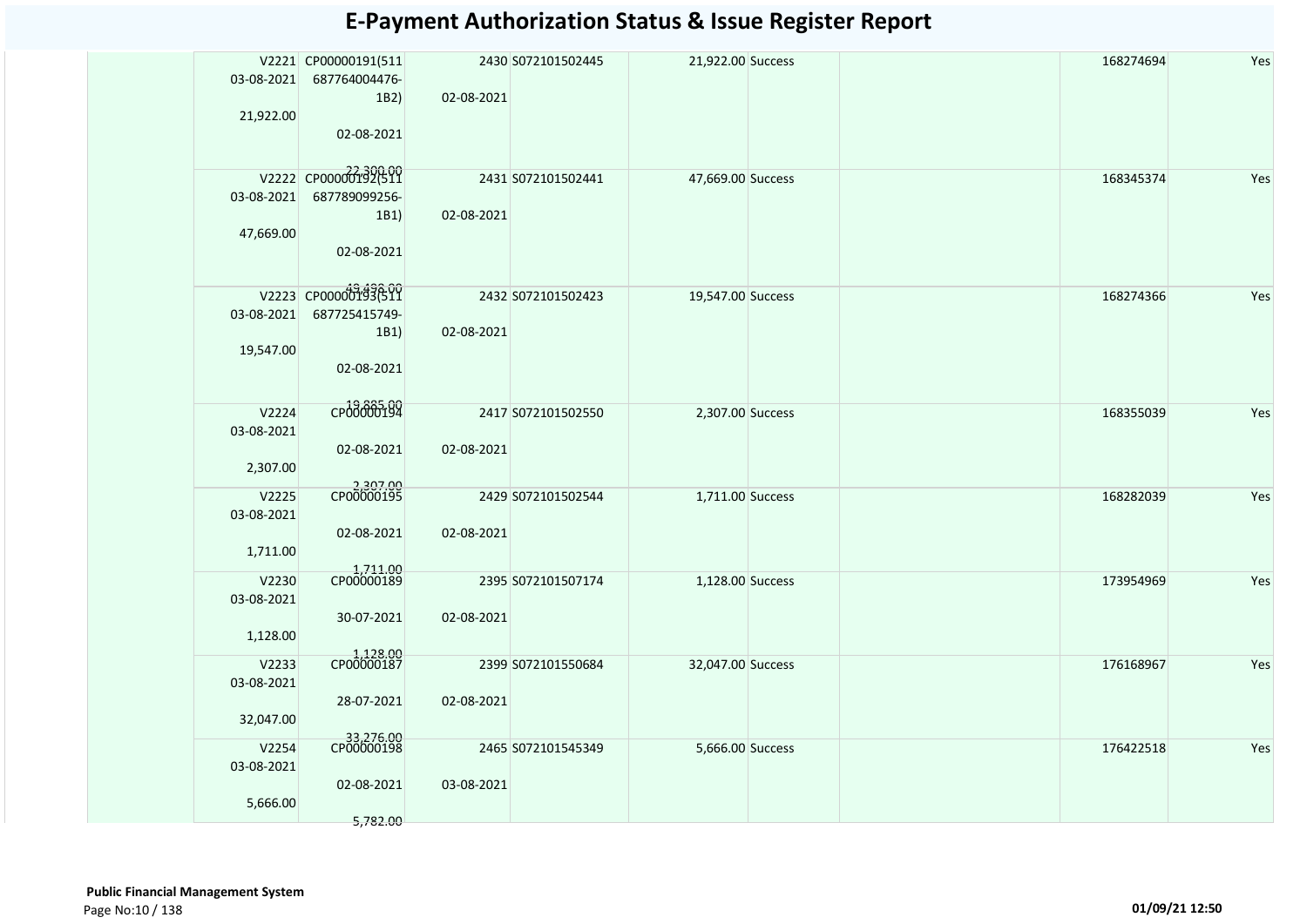|   |                               | V2255<br>03-08-2021<br>7,290.00  | CP00000199<br>03-08-2021              | 03-08-2021 | 2440 S072101532275                             | 7,290.00 Success                       |                | 176325211              | Yes        |
|---|-------------------------------|----------------------------------|---------------------------------------|------------|------------------------------------------------|----------------------------------------|----------------|------------------------|------------|
|   |                               | V2256<br>03-08-2021<br>51,706.00 | 7,290.00<br>CP00000196<br>02-08-2021  | 03-08-2021 | 2463 S072101553652                             | 51,706.00 Success                      |                | 179388035              | Yes        |
| 3 | <b>Issue Date: 04-08-2021</b> |                                  | 53,806.00                             |            |                                                | 38,51,300.00                           |                |                        |            |
|   | 225427 [Under<br>Secretary]   | V2276<br>04-08-2021<br>48,191.00 | CP00001679<br>02-08-2021              | 02-08-2021 | 2416 S072101620598                             | 48,191.00 Success                      |                | 191146241              | Yes        |
|   |                               | V2277<br>04-08-2021<br>19,353.00 | 48,191.00<br>CP00001718<br>03-08-2021 | 04-08-2021 | 2473 S072101620563                             | 19,353.00 Success                      |                | 191146060              | Yes        |
|   |                               | V2278<br>04-08-2021<br>1,532.00  | 19,686.00<br>CP00001753<br>03-08-2021 | 04-08-2021 | 2474 S072101620557                             | 1,532.00 Success                       |                | 191166003              | Yes        |
|   |                               | V2279<br>04-08-2021<br>765.00    | 1,532.00<br>CP00001758<br>03-08-2021  | 04-08-2021 | 2475 S072101620555                             |                                        | 765.00 Success | 191163799              | Yes        |
|   |                               | V2280<br>04-08-2021<br>2,598.00  | 765.00<br>CP00001760<br>03-08-2021    | 04-08-2021 | 2476 S072101620561                             | 2,598.00 Success                       |                | 191166226              | Yes        |
|   |                               | V2281<br>04-08-2021<br>1,488.00  | 2,598.00<br>CP00001761<br>03-08-2021  | 04-08-2021 | 2477 S072101620556                             | 1,488.00 Success                       |                | 191143870              | Yes        |
|   |                               | V2282<br>04-08-2021              | 1,488.00<br>CP00001716                |            | 2471 S072101620568<br>04-08-2021 S072101620569 | 59,400.00 Success<br>59,400.00 Success |                | 191166779<br>191166786 | Yes<br>Yes |
|   |                               | 634,275.00                       | 03-08-2021<br>704,750.00              |            | S072101620570                                  | 59,400.00 Success                      |                | 191166837              | Yes        |
|   |                               |                                  |                                       |            | S072101620571                                  | 45,000.00 Success                      |                | 191166851              | Yes        |

 **Public Financial Management System**  Page No:11 / 138 **01/09/21 12:50**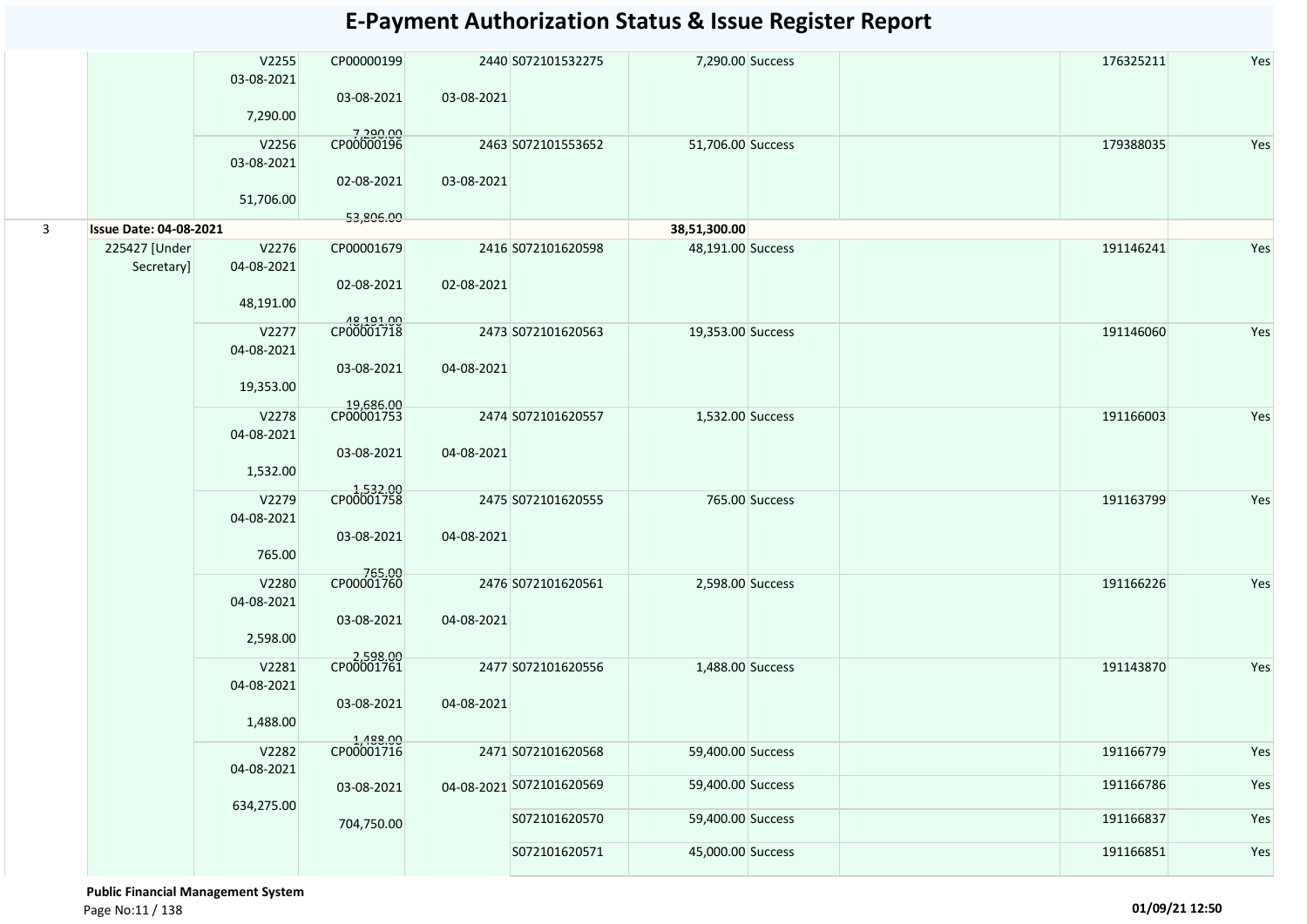|                     |            |  | S072101620572            | 54,000.00 Success |               | 191166863         | Yes |           |     |  |  |  |  |  |  |  |  |  |               |                   |
|---------------------|------------|--|--------------------------|-------------------|---------------|-------------------|-----|-----------|-----|--|--|--|--|--|--|--|--|--|---------------|-------------------|
|                     |            |  | S072101620573            | 54,000.00 Success |               | 191166875         | Yes |           |     |  |  |  |  |  |  |  |  |  |               |                   |
|                     |            |  | S072101620574            | 45,000.00 Success |               | 191166885         | Yes |           |     |  |  |  |  |  |  |  |  |  |               |                   |
|                     |            |  | S072101620575            | 54,000.00 Success |               | 191166894         | Yes |           |     |  |  |  |  |  |  |  |  |  |               |                   |
|                     |            |  | S072101620576            | 54,000.00 Success |               | 191166914         | Yes |           |     |  |  |  |  |  |  |  |  |  |               |                   |
|                     |            |  | S072101620577            | 54,000.00 Success |               | 191166923         | Yes |           |     |  |  |  |  |  |  |  |  |  |               |                   |
|                     |            |  | S072101620578            | 42,075.00 Success |               | 191166940         | Yes |           |     |  |  |  |  |  |  |  |  |  |               |                   |
|                     |            |  | S072101620579            | 54,000.00 Success |               | 191166958         | Yes |           |     |  |  |  |  |  |  |  |  |  |               |                   |
| V2283<br>04-08-2021 | CP00001717 |  | 2472 S072101620580       | 59,400.00 Success |               | 191169154         | Yes |           |     |  |  |  |  |  |  |  |  |  |               |                   |
| 748,305.00          | 03-08-2021 |  | 04-08-2021 S072101620581 | 59,400.00 Success |               | 191169165         | Yes |           |     |  |  |  |  |  |  |  |  |  |               |                   |
|                     | 831,450.00 |  | S072101620582            | 54,000.00 Success |               | 191169175         | Yes |           |     |  |  |  |  |  |  |  |  |  |               |                   |
|                     |            |  | S072101620583            | 39,600.00 Success |               | 191169208         | Yes |           |     |  |  |  |  |  |  |  |  |  |               |                   |
|                     |            |  | S072101620584            | 59,400.00 Success |               | 191169224         | Yes |           |     |  |  |  |  |  |  |  |  |  |               |                   |
|                     |            |  | S072101620585            | 25,965.00 Success |               | 191169238         | Yes |           |     |  |  |  |  |  |  |  |  |  |               |                   |
|                     |            |  |                          |                   | S072101620586 | 63,000.00 Success |     | 191169246 | Yes |  |  |  |  |  |  |  |  |  |               |                   |
|                     |            |  |                          |                   |               |                   |     |           |     |  |  |  |  |  |  |  |  |  | S072101620587 | 54,000.00 Success |
|                     |            |  | S072101620588            | 52,740.00 Success |               | 191169290         | Yes |           |     |  |  |  |  |  |  |  |  |  |               |                   |
|                     |            |  | S072101620589            | 54,000.00 Success |               | 191169316         | Yes |           |     |  |  |  |  |  |  |  |  |  |               |                   |
|                     |            |  | S072101620590            | 54,000.00 Success |               | 191169329         | Yes |           |     |  |  |  |  |  |  |  |  |  |               |                   |
|                     |            |  | S072101620591            | 54,000.00 Success |               | 191169364         | Yes |           |     |  |  |  |  |  |  |  |  |  |               |                   |
|                     |            |  | S072101620592            | 59,400.00 Success |               | 191169388         | Yes |           |     |  |  |  |  |  |  |  |  |  |               |                   |
|                     |            |  | S072101620593            | 59,400.00 Success |               | 191169395         | Yes |           |     |  |  |  |  |  |  |  |  |  |               |                   |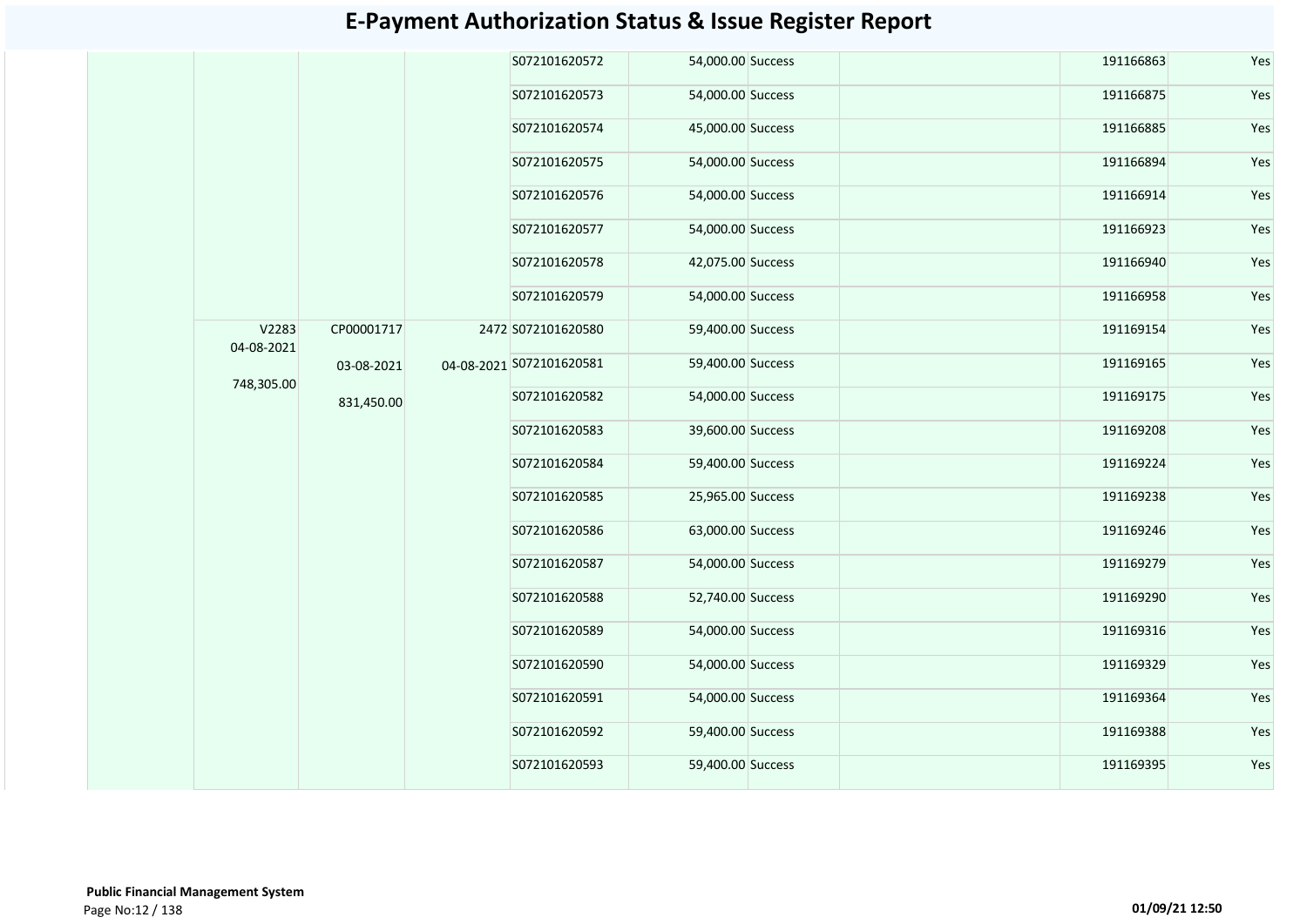| 04-08-2021<br>14,746.00  | V2284 CP00001724(511<br>687709841090-<br>1B1)<br>03-08-2021               | 04-08-2021 | 2497 S072101711657 | 14,746.00 Success   |  | 195842875 | Yes |
|--------------------------|---------------------------------------------------------------------------|------------|--------------------|---------------------|--|-----------|-----|
| 04-08-2021<br>21,777.00  | V2285 CP000015290000<br>687706414768-<br>1B1)<br>03-08-2021               | 04-08-2021 | 2498 S072101710703 | 21,777.00 Success   |  | 195823308 | Yes |
| 04-08-2021<br>11,059.00  | V2286 CP00001742(511<br>687775138783-<br>1B1)<br>03-08-2021               | 04-08-2021 | 2517 S072101711648 | 11,059.00 Success   |  | 195842769 | Yes |
| 04-08-2021<br>13,271.00  | V2287 CP00001744(519<br>687731661455-<br>1B1)<br>03-08-2021               | 04-08-2021 | 2519 S072101711654 | 13,271.00 Success   |  | 195715722 | Yes |
| 04-08-2021<br>4,911.00   | V2288 CP000013745(511<br>687772299131-<br>1B1)<br>03-08-2021              | 04-08-2021 | 2520 S072101711567 | 4,911.00 Success    |  | 195715599 | Yes |
| 04-08-2021<br>5,893.00   | V2289 CP00001746(511<br>687796044167-<br>1B1)<br>03-08-2021               | 04-08-2021 | 2521 S072101711363 | 5,893.00 Success    |  | 195823580 | Yes |
| 04-08-2021<br>127,708.00 | V2290 CP00001780(511<br>687792676878-<br>1B1)<br>04-08-2021<br>129,909.00 | 04-08-2021 | 2536 S072101710652 | 1,27,708.00 Success |  | 195880968 | Yes |

 **Public Financial Management System**  Page No:13 / 138 **01/09/21 12:50**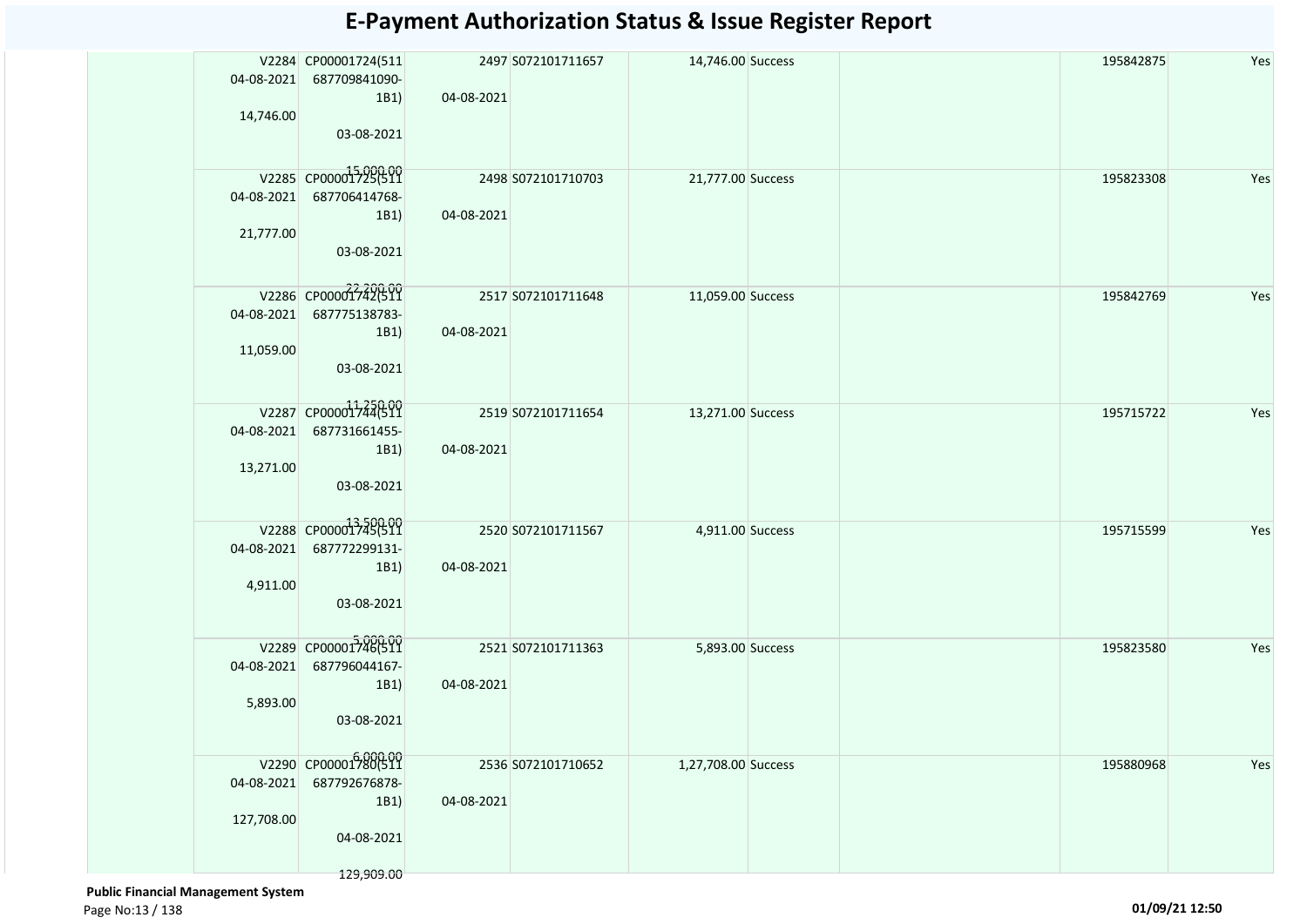| 04-08-2021 | V2291 CP00001727(511<br>687758965585- |            | 2500 S072101711357 | 2,925.00 Success  |  | 195823489 | Yes |
|------------|---------------------------------------|------------|--------------------|-------------------|--|-----------|-----|
| 2,925.00   | 1B1)                                  | 04-08-2021 |                    |                   |  |           |     |
|            | 03-08-2021                            |            |                    |                   |  |           |     |
| 04-08-2021 | V2292 CP00001728699<br>687740154789-  |            | 2501 S072101711743 | 20,644.00 Success |  | 195859234 | Yes |
|            | 1B1)                                  | 04-08-2021 |                    |                   |  |           |     |
| 20,644.00  | 03-08-2021                            |            |                    |                   |  |           |     |
|            | V2293 CP00001729(511                  |            | 2502 S072101711583 | 7,071.00 Success  |  | 195842360 | Yes |
| 04-08-2021 | 687717646905-<br>1B1)                 | 04-08-2021 |                    |                   |  |           |     |
| 7,071.00   |                                       |            |                    |                   |  |           |     |
|            | 03-08-2021                            |            |                    |                   |  |           |     |
|            | V2294 CP000017300511                  |            | 2503 S072101711644 | 9,821.00 Success  |  | 195842657 | Yes |
| 04-08-2021 | 687719423297-<br>1B1)                 | 04-08-2021 |                    |                   |  |           |     |
| 9,821.00   |                                       |            |                    |                   |  |           |     |
|            | 03-08-2021                            |            |                    |                   |  |           |     |
|            | V2295 CP00001731(511                  |            | 2504 S072101711617 | 8,347.00 Success  |  | 195842458 | Yes |
| 04-08-2021 | 687758962258-<br>1B1)                 | 04-08-2021 |                    |                   |  |           |     |
| 8,347.00   | 03-08-2021                            |            |                    |                   |  |           |     |
|            |                                       |            |                    |                   |  |           |     |
|            | V2296 CP00001732611                   |            | 2505 S072101711551 | 1,179.00 Success  |  | 195823965 | Yes |
| 04-08-2021 | 687789067916-<br>1B1)                 | 04-08-2021 |                    |                   |  |           |     |
| 1,179.00   | 03-08-2021                            |            |                    |                   |  |           |     |
|            |                                       |            |                    |                   |  |           |     |
|            | V2297 CP00001733(511                  |            | 2506 S072101711800 | 23,591.00 Success |  | 195859317 | Yes |
| 04-08-2021 | 687791108475-<br>1B1)                 | 04-08-2021 |                    |                   |  |           |     |
| 23,591.00  | 03-08-2021                            |            |                    |                   |  |           |     |
|            |                                       |            |                    |                   |  |           |     |
|            | 23,998.00                             |            |                    |                   |  |           |     |

 **Public Financial Management System**  Page No:14 / 138 **01/09/21 12:50**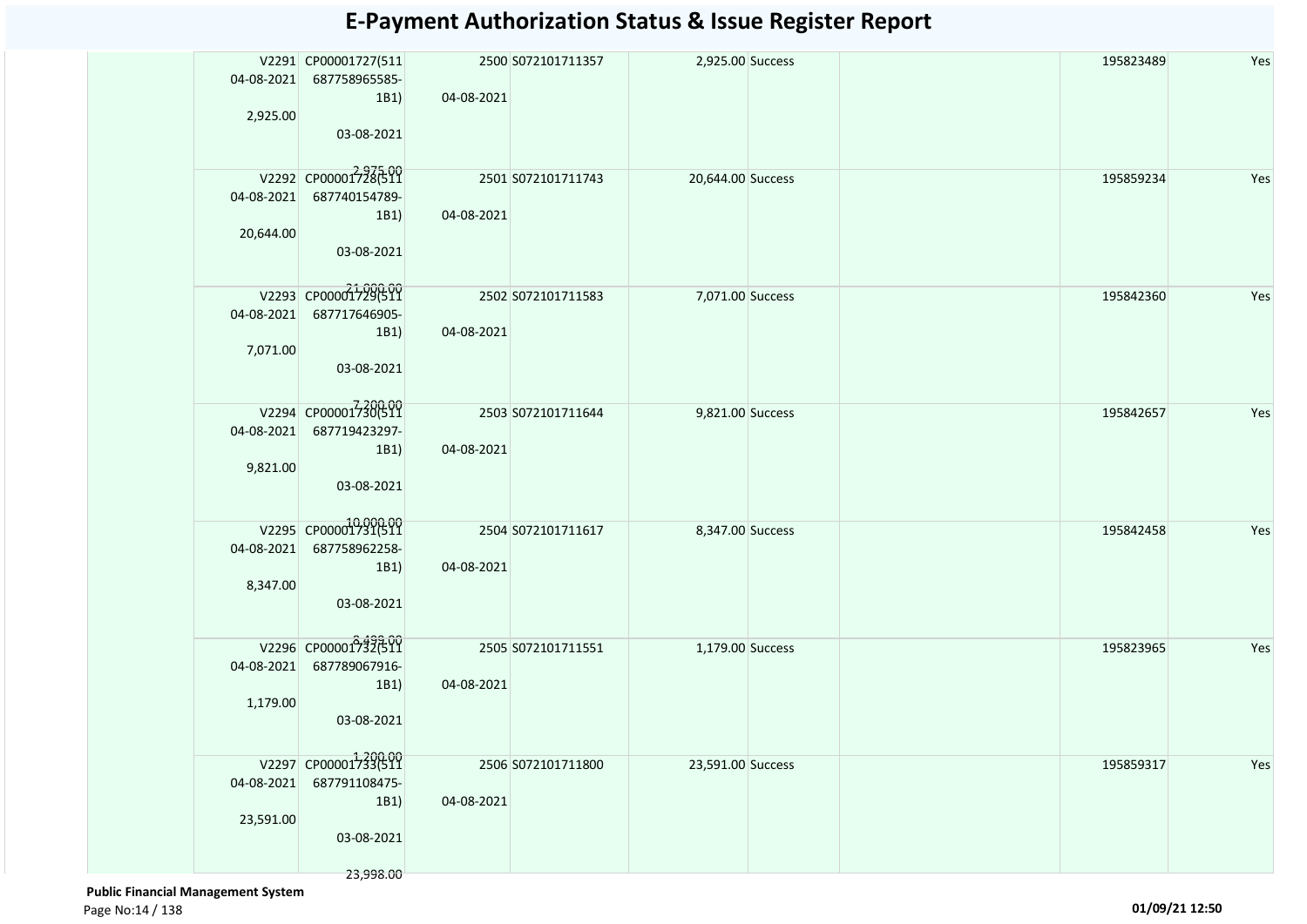| 04-08-2021             | V2298 CP00001734(511<br>687767286133-<br>1B1)                           | 04-08-2021 | 2507 S072101711618 | 9,092.00 Success |                | 195842564 | Yes |
|------------------------|-------------------------------------------------------------------------|------------|--------------------|------------------|----------------|-----------|-----|
| 9,092.00               | 03-08-2021                                                              |            |                    |                  |                |           |     |
| 737.00                 | V2299 CP00001735(511<br>04-08-2021 687771921037-<br>1B1)<br>03-08-2021  | 04-08-2021 | 2508 S072101711477 |                  | 737.00 Success | 195823671 | Yes |
| 04-08-2021<br>983.00   | V2300 CP00001736(511<br>687752035312-<br>1B1)<br>03-08-2021             | 04-08-2021 | 2511 S072101711547 |                  | 983.00 Success | 195823861 | Yes |
| 982.00                 | V2301 CP00001737(511<br>04-08-2021 687750108899-<br>1B1)<br>03-08-2021  | 04-08-2021 | 2512 S072101710678 |                  | 982.00 Success | 195823117 | Yes |
| 1,671.00               | V2302 CP00001738(511<br>04-08-2021 687744789101-<br>1B1)<br>03-08-2021  | 04-08-2021 | 2513 S072101711558 | 1,671.00 Success |                | 195842064 | Yes |
| 04-08-2021<br>5,893.00 | V2303 CP00001739(511<br>687761190499-<br>1B1)<br>03-08-2021             | 04-08-2021 | 2514 S072101711569 | 5,893.00 Success |                | 195842268 | Yes |
| 04-08-2021<br>3,830.00 | V2304 CP00001740(511<br>687794700018-<br>1B1)<br>03-08-2021<br>3,899.00 | 04-08-2021 | 2515 S072101710690 | 3,830.00 Success |                | 195823227 | Yes |

 **Public Financial Management System**  Page No:15 / 138 **01/09/21 12:50**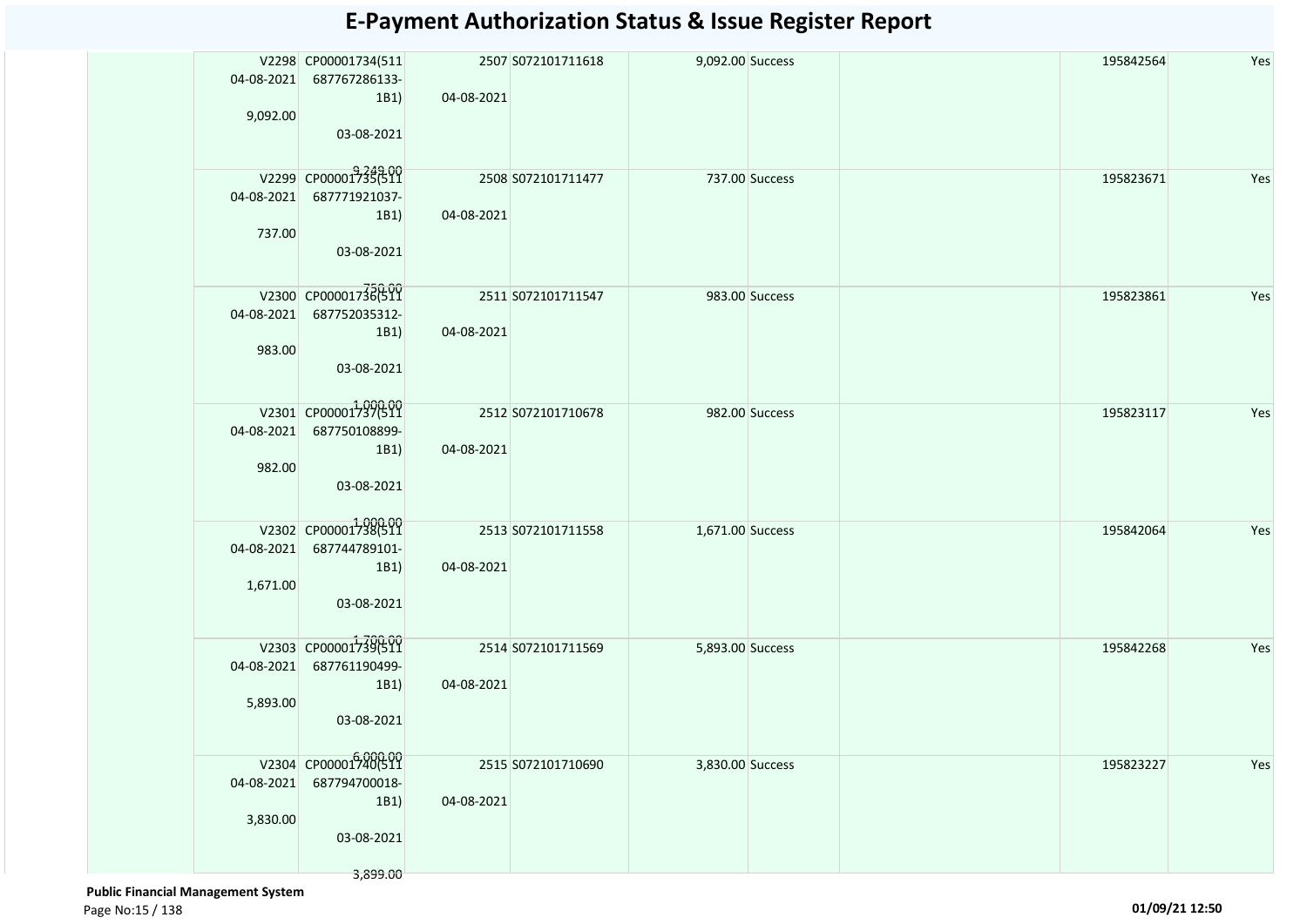| 04-08-2021 | V2305 CP00001741(511<br>687750425833- |            | 2516 S072101711482 |                  | 737.00 Success | 195715500 | Yes |
|------------|---------------------------------------|------------|--------------------|------------------|----------------|-----------|-----|
| 737.00     | 1B1)                                  | 04-08-2021 |                    |                  |                |           |     |
|            | 03-08-2021                            |            |                    |                  |                |           |     |
| 04-08-2021 | V2306 CP00001747699<br>687779008824-  |            | 2509 S072101711483 |                  | 737.00 Success | 195823776 | Yes |
|            | 1B1)                                  | 04-08-2021 |                    |                  |                |           |     |
| 737.00     | 03-08-2021                            |            |                    |                  |                |           |     |
|            | V2307 CP00001749(511                  |            | 2523 S072101711561 | 3,654.00 Success |                | 195842164 | Yes |
| 04-08-2021 | 687749024297-<br>1B1)                 | 04-08-2021 |                    |                  |                |           |     |
| 3,654.00   | 03-08-2021                            |            |                    |                  |                |           |     |
|            | V2308 CP000013366599                  |            | 2524 S072101711348 | 2,354.00 Success |                | 195823404 | Yes |
| 04-08-2021 | 687748149220-                         |            |                    |                  |                |           |     |
| 2,354.00   | 1B1)<br>03-08-2021                    | 04-08-2021 |                    |                  |                |           |     |
|            |                                       |            |                    |                  |                |           |     |
| 04-08-2021 | V2309 CP00001751(511<br>687776467291- |            | 2525 S072101710683 | 2,654.00 Success |                | 195715411 | Yes |
|            | 1B1)                                  | 04-08-2021 |                    |                  |                |           |     |
| 2,654.00   | 03-08-2021                            |            |                    |                  |                |           |     |
|            | V2310 CP00001752(511                  |            | 2526 S072101710638 | 1,500.00 Success |                | 195715173 | Yes |
| 04-08-2021 | 687727693278-                         | 04-08-2021 |                    |                  |                |           |     |
| 1,500.00   | 1B1)                                  |            |                    |                  |                |           |     |
|            | 03-08-2021                            |            |                    |                  |                |           |     |
|            | V2311 CP00001754(511                  |            | 2510 S072101710639 |                  | 750.00 Success | 195715072 | Yes |
| 04-08-2021 | 687717241698-<br>1B1)                 | 04-08-2021 |                    |                  |                |           |     |
| 750.00     |                                       |            |                    |                  |                |           |     |
|            | 03-08-2021                            |            |                    |                  |                |           |     |
|            | 750.00                                |            |                    |                  |                |           |     |

 **Public Financial Management System**  Page No:16 / 138 **01/09/21 12:50**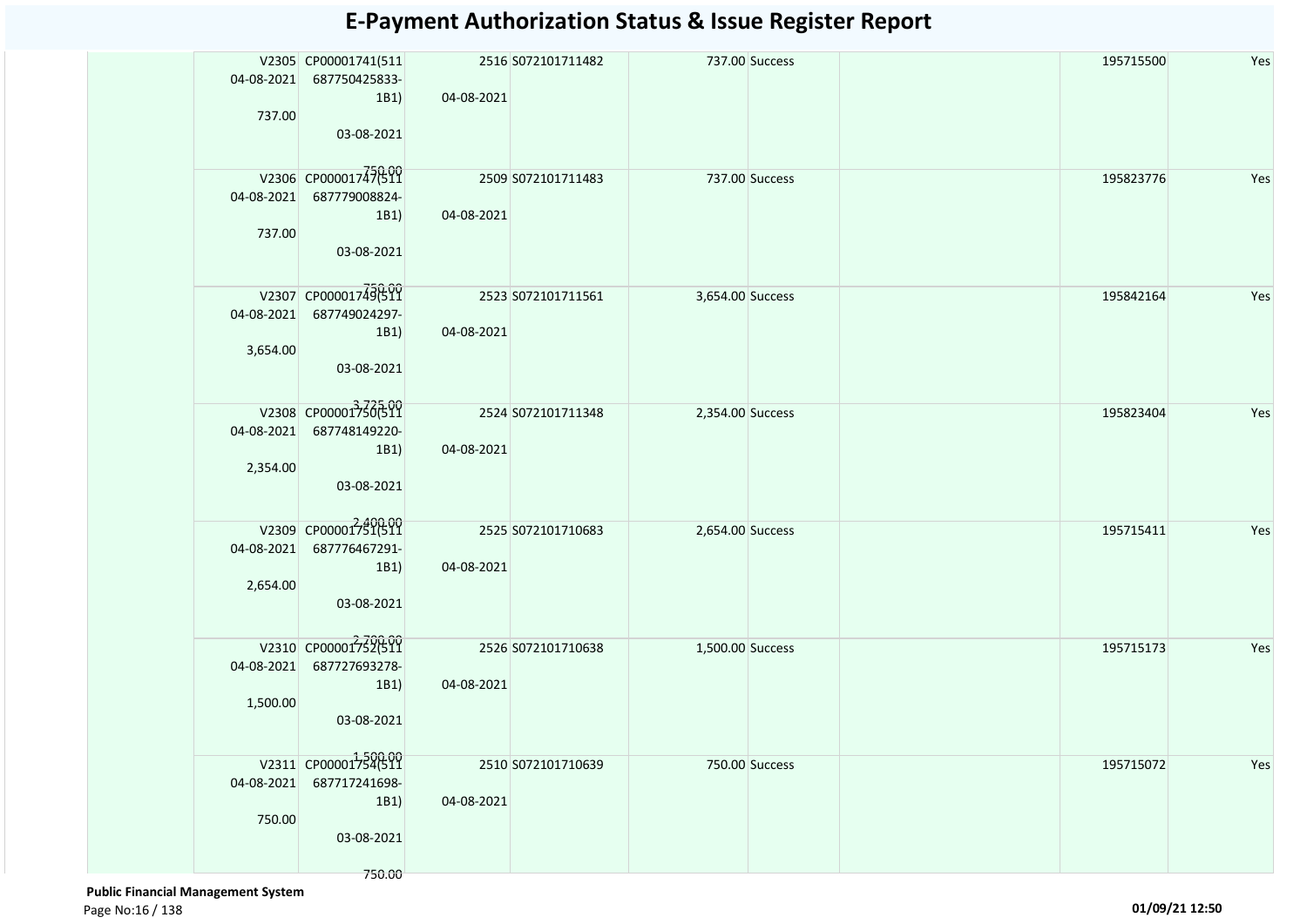| 04-08-2021                        | V2312 CP00001755(511<br>687717214156-<br>1B1)               | 04-08-2021 | 2527 S072101710640 | 24,380.00 Success   | 195823027 | Yes |
|-----------------------------------|-------------------------------------------------------------|------------|--------------------|---------------------|-----------|-----|
| 24,380.00                         | 03-08-2021                                                  |            |                    |                     |           |     |
| 04-08-2021<br>4,910.00            | V2313 CP00001756(511<br>687788528268-<br>1B1)<br>03-08-2021 | 04-08-2021 | 2528 S072101710641 | 4,910.00 Success    | 195806925 | Yes |
| 04-08-2021<br>2,335.00            | V2314 CP00001757600<br>687702938932-<br>1B1)<br>03-08-2021  | 04-08-2021 | 2529 S072101710642 | 2,335.00 Success    | 195715258 | Yes |
| V2316<br>04-08-2021<br>62,566.00  | сробоб1789<br>03-08-2021                                    | 04-08-2021 | 2534 S072101711872 | 62,566.00 Success   | 195859586 | Yes |
| V2317<br>04-08-2021<br>202,766.00 | 62,566.00<br>CP00001766<br>03-08-2021                       | 04-08-2021 | 2531 S072101711892 | 2,02,766.00 Success | 195732142 | Yes |
| V2318<br>04-08-2021<br>8,000.00   | 202,766.00<br>CP00001768<br>03-08-2021                      | 04-08-2021 | 2533 S072101711816 | 8,000.00 Success    | 195715933 | Yes |
| V2319<br>04-08-2021<br>9,626.00   | 8,000.00<br>CP00001767<br>03-08-2021                        | 04-08-2021 | 2532 S072101711824 | 9,626.00 Success    | 195732035 | Yes |
| V2320<br>04-08-2021<br>17,631.00  | 9,626.00<br>CP00001713<br>03-08-2021<br>17,631.00           | 04-08-2021 | 2479 S072101710634 | 17,631.00 Success   | 195806837 | Yes |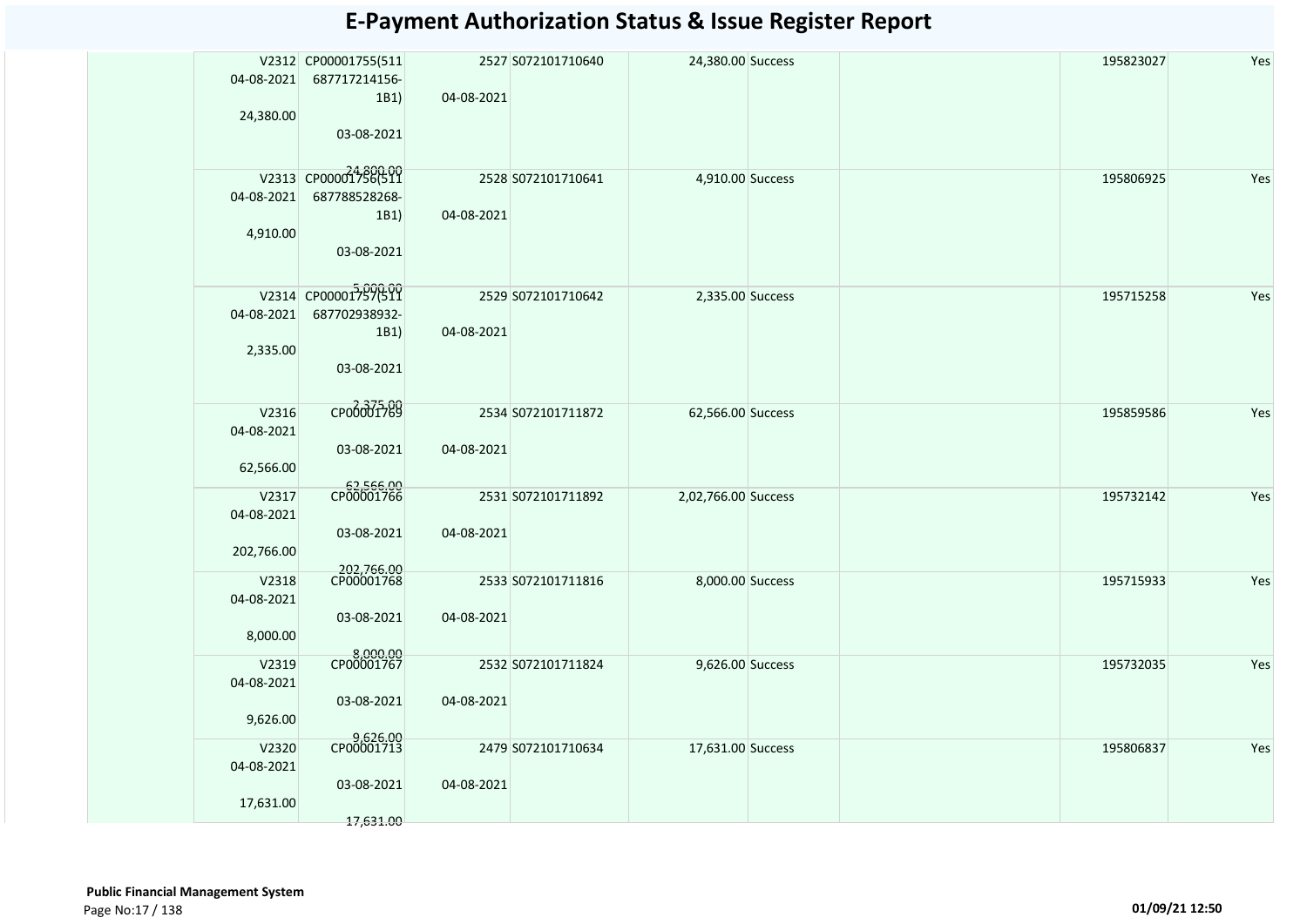|            | V2321 CP00001726(511    |            | 2499 S072101711694 | 15,915.00 Success | 195842959 | Yes |
|------------|-------------------------|------------|--------------------|-------------------|-----------|-----|
| 04-08-2021 | 687707686266-           |            |                    |                   |           |     |
|            | 1B1)                    | 04-08-2021 |                    |                   |           |     |
| 15,915.00  |                         |            |                    |                   |           |     |
|            | 03-08-2021              |            |                    |                   |           |     |
|            | V2322 CP00001543(599    |            |                    |                   |           |     |
| 04-08-2021 | 687707610874-           |            | 2518 S072101711699 | 16,515.00 Success | 195859049 | Yes |
|            | 1B1)                    | 04-08-2021 |                    |                   |           |     |
| 16,515.00  |                         |            |                    |                   |           |     |
|            | 03-08-2021              |            |                    |                   |           |     |
|            |                         |            |                    |                   |           |     |
|            | V2323 CP00001748(511    |            | 2522 S072101711703 | 20,290.00 Success | 195859144 | Yes |
| 04-08-2021 | 687764900328-           |            |                    |                   |           |     |
|            | 1B1)                    | 04-08-2021 |                    |                   |           |     |
| 20,290.00  |                         |            |                    |                   |           |     |
|            | 03-08-2021              |            |                    |                   |           |     |
|            |                         |            |                    |                   |           |     |
|            | V2324 CP000017596409    |            | 2530 S072101711796 | 20,625.00 Success | 195715819 | Yes |
| 04-08-2021 | 687762703064-           |            |                    |                   |           |     |
|            | 1B1)                    | 04-08-2021 |                    |                   |           |     |
| 20,625.00  |                         |            |                    |                   |           |     |
|            | 03-08-2021              |            |                    |                   |           |     |
|            |                         |            |                    |                   |           |     |
| V2326      | CP00001799              |            | 2538 S072101711808 | 5,733.00 Success  | 195859398 | Yes |
| 04-08-2021 |                         |            |                    |                   |           |     |
| 5,733.00   | 04-08-2021              | 04-08-2021 |                    |                   |           |     |
|            |                         |            |                    |                   |           |     |
| V2327      | 5,733.00<br>CP00001720  |            | 2488 S072101734088 | 12,094.00 Success | 201487884 | Yes |
| 04-08-2021 |                         |            |                    |                   |           |     |
|            | 03-08-2021              | 04-08-2021 |                    |                   |           |     |
| 12,094.00  |                         |            |                    |                   |           |     |
| V2328      | 12,094.00<br>CP00001715 |            | 2485 S072101734143 | 4,402.00 Success  | 201492121 | Yes |
| 04-08-2021 |                         |            |                    |                   |           |     |
|            | 03-08-2021              | 04-08-2021 |                    |                   |           |     |
| 4,402.00   |                         |            |                    |                   |           |     |
| V2329      | 4,402.00<br>CP00001719  |            | 2487 S072101734125 | 2,104.00 Success  | 201487967 | Yes |
| 04-08-2021 |                         |            |                    |                   |           |     |
|            | 03-08-2021              | 04-08-2021 |                    |                   |           |     |
| 2,104.00   |                         |            |                    |                   |           |     |
|            | 2,104.00                |            |                    |                   |           |     |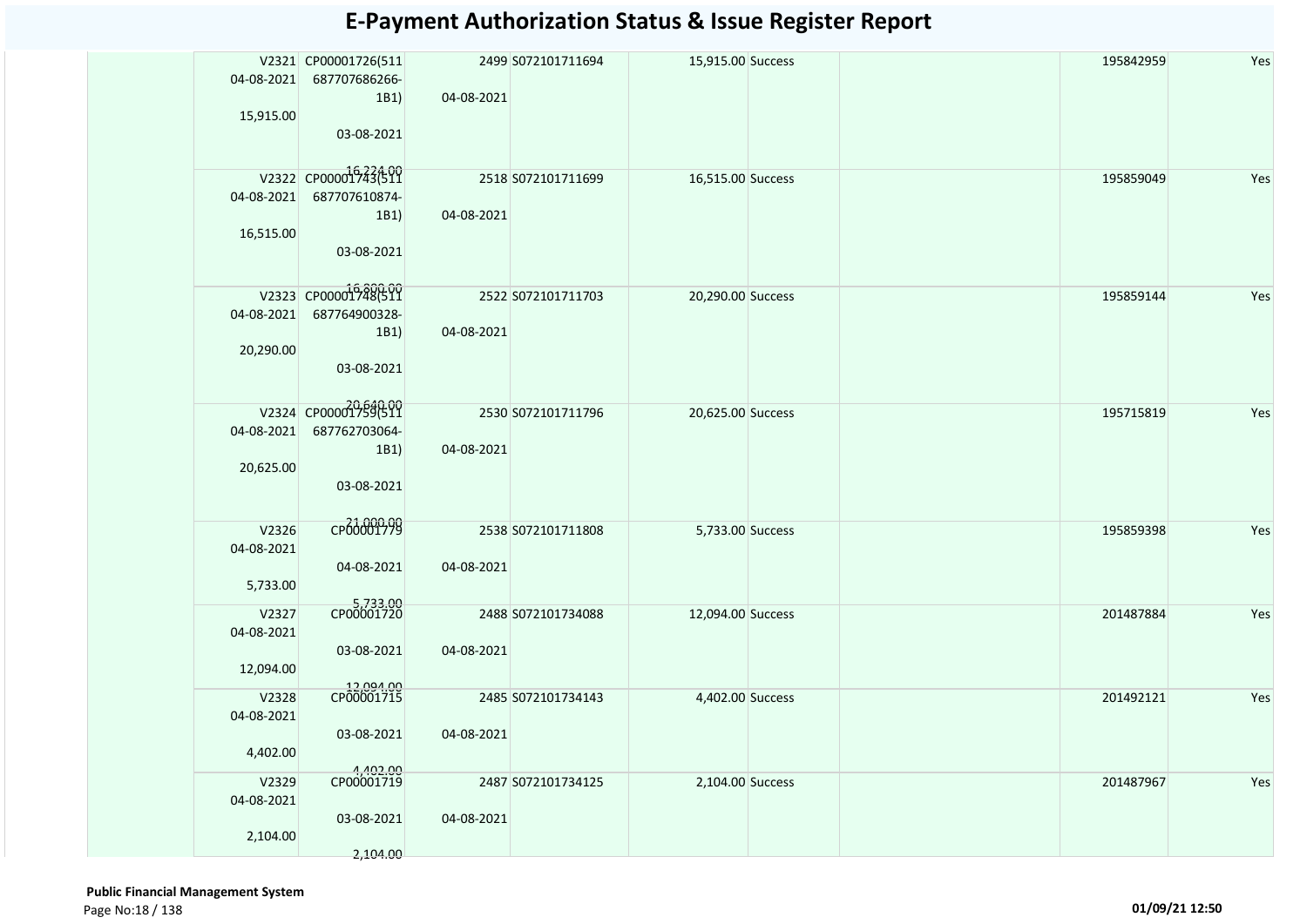|   |                                    | V2330               | CP00001721                       |            | 2482 S072101734100 | 2,000.00 Success     |                | 201487922 | Yes |
|---|------------------------------------|---------------------|----------------------------------|------------|--------------------|----------------------|----------------|-----------|-----|
|   |                                    | 04-08-2021          | 03-08-2021                       | 04-08-2021 |                    |                      |                |           |     |
|   |                                    | 2,000.00            |                                  |            |                    |                      |                |           |     |
|   |                                    |                     | 2,000.00<br>V2331 CP00001762(202 |            | 2486 S072101734082 | 3,987.00 Success     |                | 201487841 | Yes |
|   |                                    | 04-08-2021          | 108001)                          |            |                    |                      |                |           |     |
|   |                                    | 3,987.00            | 03-08-2021                       | 04-08-2021 |                    |                      |                |           |     |
|   |                                    | V2332               | CP00001515                       |            | 2478 S072101710618 | 16,08,107.00 Success |                | 195698977 | Yes |
|   |                                    | 04-08-2021          |                                  |            |                    |                      |                |           |     |
|   |                                    | 1,608,107.00        | 26-07-2021                       | 04-08-2021 |                    |                      |                |           |     |
|   |                                    | V2333               | 1,608,107.00<br>CP00001712       |            | 2480 S072101734564 | 4,579.00 Success     |                | 195897332 | Yes |
|   |                                    | 04-08-2021          |                                  |            |                    |                      |                |           |     |
|   |                                    | 4,579.00            | 03-08-2021                       | 04-08-2021 |                    |                      |                |           |     |
|   |                                    | V2334               | 4,579.00<br>CP00001723           |            | 2483 S072101734250 | 3,451.00 Success     |                | 195897183 | Yes |
|   |                                    | 04-08-2021          |                                  |            |                    |                      |                |           |     |
|   |                                    | 3,451.00            | 03-08-2021                       | 04-08-2021 |                    |                      |                |           |     |
|   |                                    | V2335               | 3,451.00<br>CP00001714           |            | 2484 S072101734149 |                      | 389.00 Success | 201492172 | Yes |
|   |                                    | 04-08-2021          |                                  |            |                    |                      |                |           |     |
|   |                                    | 389.00              | 03-08-2021                       | 04-08-2021 |                    |                      |                |           |     |
|   |                                    |                     | 389.00<br>CP00000176             |            |                    |                      |                |           |     |
|   | 225429 [Section<br>Officer]        | V2315<br>04-08-2021 |                                  |            | 2489 S072101709478 | 22,592.00 Success    |                | 194862527 | Yes |
|   |                                    |                     | 29-07-2021                       | 04-08-2021 |                    |                      |                |           |     |
|   |                                    | 22,592.00           |                                  |            |                    |                      |                |           |     |
|   |                                    | V2325               | 22,592.00<br>CP00000182          |            | 2491 S072101711813 | 11,279.00 Success    |                | 195859495 | Yes |
|   |                                    | 04-08-2021          |                                  |            |                    |                      |                |           |     |
|   |                                    |                     | 04-08-2021                       | 04-08-2021 |                    |                      |                |           |     |
|   |                                    | 11,279.00           | 11,279.00                        |            |                    |                      |                |           |     |
| 4 | <b>Issue Date: 05-08-2021</b>      |                     |                                  |            |                    | 26,53,489.00         |                |           |     |
|   | 200880 [Asstt<br>Accounts Officer] | V2336<br>05-08-2021 | CP00000076                       |            | 2549 S072101783135 | 26,53,489.00 Success |                | 216627097 | Yes |
|   |                                    |                     | 05-08-2021                       | 05-08-2021 |                    |                      |                |           |     |
|   |                                    | 2,653,489.00        |                                  |            |                    |                      |                |           |     |
| 5 | <b>Issue Date: 06-08-2021</b>      |                     | 2,653,489.00                     |            |                    | 11,72,37,842.00      |                |           |     |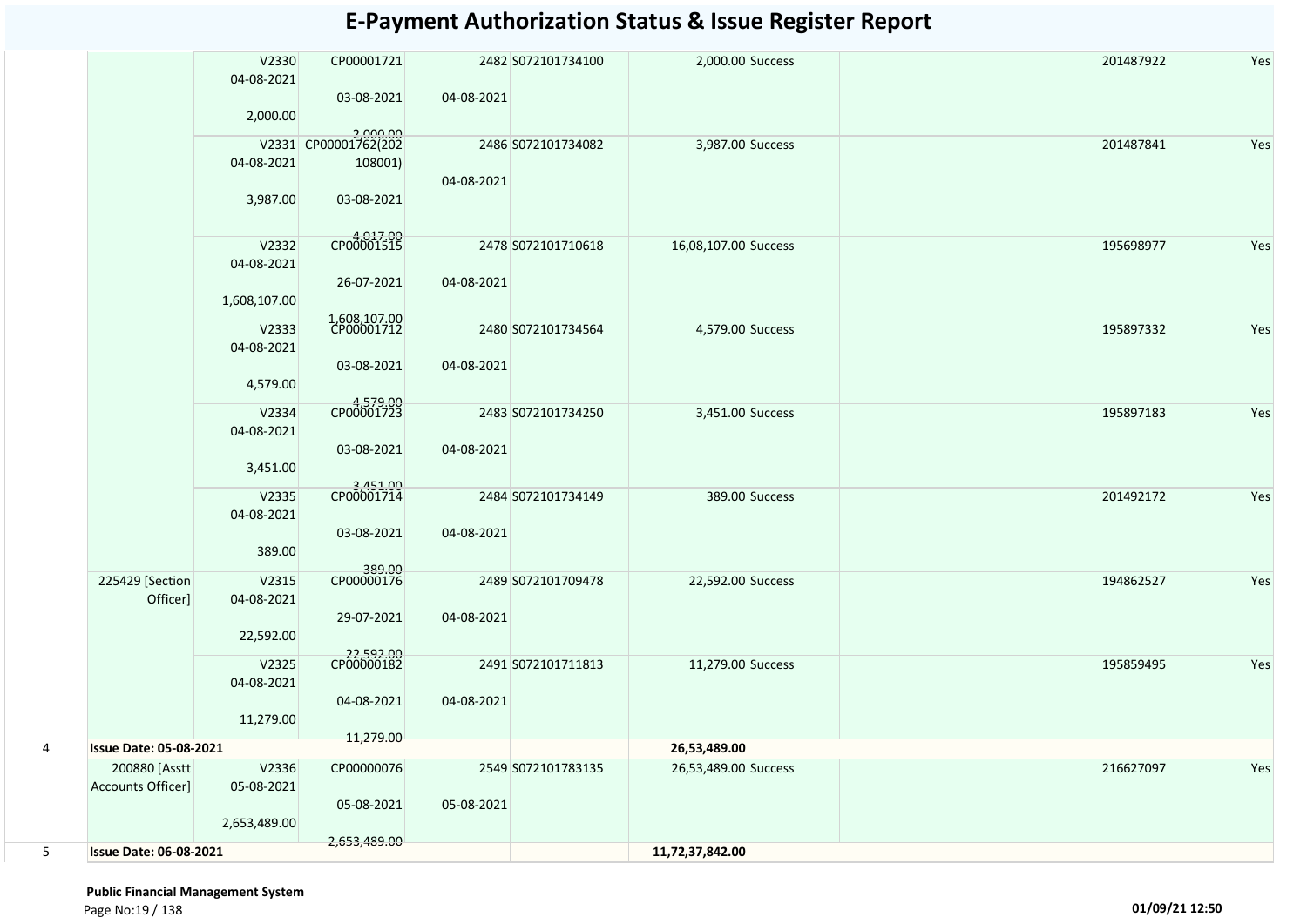| 200880 [Asstt                       | V2354               | CP00000077               |            | 2565 S072101853427       | 1,24,220.00 Success |  | 222909449 | Yes |
|-------------------------------------|---------------------|--------------------------|------------|--------------------------|---------------------|--|-----------|-----|
| <b>Accounts Officer]</b>            | 06-08-2021          | 05-08-2021               | 05-08-2021 |                          |                     |  |           |     |
|                                     | 124,220.00          |                          |            |                          |                     |  |           |     |
| 206886 [Asst                        | V2385               | 124,220.00<br>CP00000038 |            | 2597 S072101923576       | 1,614.00 Success    |  | 232524495 | Yes |
| Administrative<br>Officer Copyright | 06-08-2021          | 05-08-2021               | 06-08-2021 |                          |                     |  |           |     |
| Office New                          | 1,614.00            |                          |            |                          |                     |  |           |     |
| Delhi]                              | V2397               | 1,614.00<br>CP00000041   |            | 2600 S072101944862       | 24,534.00 Success   |  | 233813176 | Yes |
|                                     | 06-08-2021          | 05-08-2021               | 06-08-2021 |                          |                     |  |           |     |
|                                     | 24,534.00           |                          |            |                          |                     |  |           |     |
|                                     | V2398               | 24,957.00<br>CP00000039  |            | 2598 S072101944843       | 3,000.00 Success    |  | 233813057 | Yes |
|                                     | 06-08-2021          | 05-08-2021               | 06-08-2021 |                          |                     |  |           |     |
|                                     | 3,000.00            |                          |            |                          |                     |  |           |     |
|                                     | V2399               | 3,000.00<br>CP00000040   |            | 2599 S072101944838       | 2,358.00 Success    |  | 233830805 | Yes |
|                                     | 06-08-2021          | 05-08-2021               | 06-08-2021 |                          |                     |  |           |     |
|                                     | 2,358.00            |                          |            |                          |                     |  |           |     |
|                                     | V2400<br>06-08-2021 | 2,358.00<br>CP00000042   |            | 2601 S072101944907       | 40,500.00 Success   |  | 233813299 | Yes |
|                                     |                     | 05-08-2021               |            | 06-08-2021 S072101944908 | 36,581.00 Success   |  | 233813309 | Yes |
|                                     | 385,403.00          | 428,225.00               |            | S072101944909            | 40,500.00 Success   |  | 233813319 | Yes |
|                                     |                     |                          |            | S072101944910            | 33,968.00 Success   |  | 233813354 | Yes |
|                                     |                     |                          |            |                          |                     |  |           |     |
|                                     |                     |                          |            | S072101944911            | 40,500.00 Success   |  | 233813364 | Yes |
|                                     |                     |                          |            | S072101944912            | 39,193.00 Success   |  | 233813371 | Yes |
|                                     |                     |                          |            | S072101944913            | 36,581.00 Success   |  | 233813377 | Yes |
|                                     |                     |                          |            | S072101944914            | 39,193.00 Success   |  | 233813384 | Yes |
|                                     |                     |                          |            | S072101944915            | 37,887.00 Success   |  | 233813388 | Yes |
|                                     |                     |                          |            | S072101944916            | 40,500.00 Success   |  | 233813394 | Yes |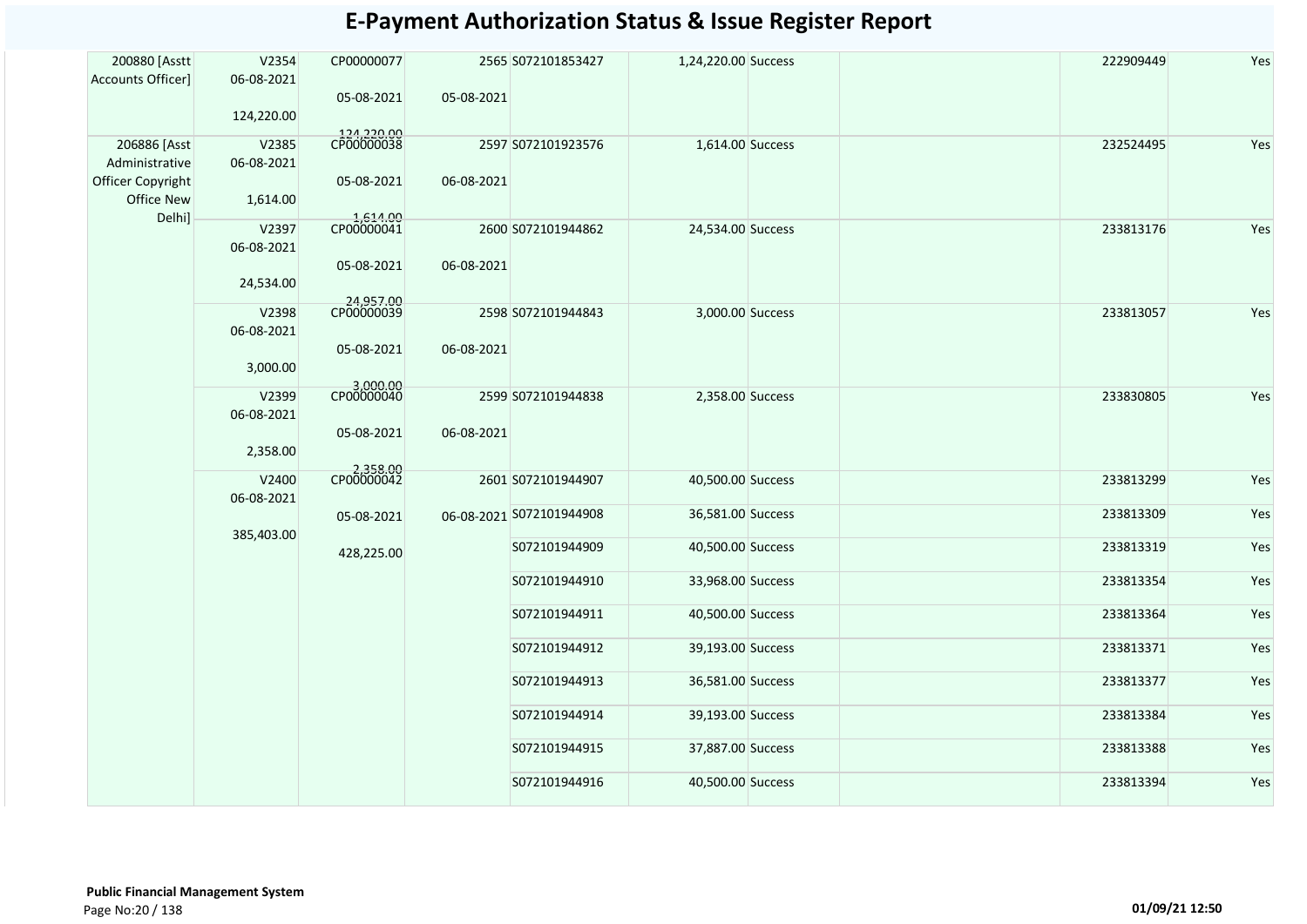| 225427 [Under | V2338               | CP00001344                        |            | 2539 S072101852893       | 27,519.00 Success   |  | 222900656 | Yes |
|---------------|---------------------|-----------------------------------|------------|--------------------------|---------------------|--|-----------|-----|
| Secretary]    | 06-08-2021          |                                   |            |                          |                     |  |           |     |
|               |                     | 14-07-2021                        | 04-08-2021 |                          |                     |  |           |     |
|               | 27,519.00           |                                   |            |                          |                     |  |           |     |
|               | V2339               | 27,519.00<br>CP00001764           |            | 2541 S072101852774       | 1,927.00 Success    |  | 222952331 | Yes |
|               | 06-08-2021          |                                   |            |                          |                     |  |           |     |
|               |                     | 03-08-2021                        | 05-08-2021 |                          |                     |  |           |     |
|               | 1,927.00            |                                   |            |                          |                     |  |           |     |
|               | V2340               | 1,927.00                          |            | 2540 S072101852762       | 3,124.00 Success    |  | 222952103 | Yes |
|               | 06-08-2021          |                                   |            |                          |                     |  |           |     |
|               |                     | 03-08-2021                        | 05-08-2021 |                          |                     |  |           |     |
|               | 3,124.00            |                                   |            |                          |                     |  |           |     |
|               | V2341               | 3,124.00                          |            | 2542 S072101852739       | 15,263.00 Success   |  | 222943602 | Yes |
|               | 06-08-2021          |                                   |            |                          |                     |  |           |     |
|               |                     | 03-08-2021                        | 05-08-2021 |                          |                     |  |           |     |
|               | 15,263.00           |                                   |            |                          |                     |  |           |     |
|               |                     | 15,263.00<br>V2342 CP00001770(GPF |            |                          |                     |  | 222943400 |     |
|               | 06-08-2021          | $_2$ 202108079)                   |            | 2543 S072101852587       | 3,50,000.00 Success |  |           | Yes |
|               |                     |                                   | 05-08-2021 |                          |                     |  |           |     |
|               | 350,000.00          | 03-08-2021                        |            |                          |                     |  |           |     |
|               |                     |                                   |            |                          |                     |  |           |     |
|               | V2343               | $-350,000,00$<br>CP00001775       |            | 2546 S072101852595       | 8,709.00 Success    |  | 222892448 | Yes |
|               | 06-08-2021          |                                   |            |                          |                     |  |           |     |
|               |                     | 04-08-2021                        |            | 05-08-2021 S072101852596 | 56,090.00 Success   |  | 222892474 | Yes |
|               | 64,799.00           |                                   |            |                          |                     |  |           |     |
|               | V2344<br>06-08-2021 | CP00001778                        |            | 2544 S072101852795       | 18,900.00 Success   |  | 222892996 | Yes |
|               |                     | 04-08-2021                        |            | 05-08-2021 S072101852796 | 18,900.00 Success   |  | 222900013 | Yes |
|               | 783,000.00          |                                   |            |                          |                     |  |           |     |
|               |                     | 870,000.00                        |            | S072101852797            | 59,400.00 Success   |  | 222900024 | Yes |
|               |                     |                                   |            | S072101852798            | 45,000.00 Success   |  | 222900036 | Yes |
|               |                     |                                   |            |                          |                     |  |           |     |
|               |                     |                                   |            | S072101852799            | 31,500.00 Success   |  | 222900053 | Yes |
|               |                     |                                   |            |                          |                     |  |           |     |
|               |                     |                                   |            | S072101852800            | 43,560.00 Success   |  | 222900061 | Yes |
|               |                     |                                   |            | S072101852801            | 54,000.00 Success   |  | 222900072 | Yes |
|               |                     |                                   |            |                          |                     |  |           |     |
|               |                     |                                   |            | S072101852802            | 54,000.00 Success   |  | 222900083 | Yes |
|               |                     |                                   |            | S072101852803            | 54,000.00 Success   |  | 222900094 | Yes |
|               |                     |                                   |            |                          |                     |  |           |     |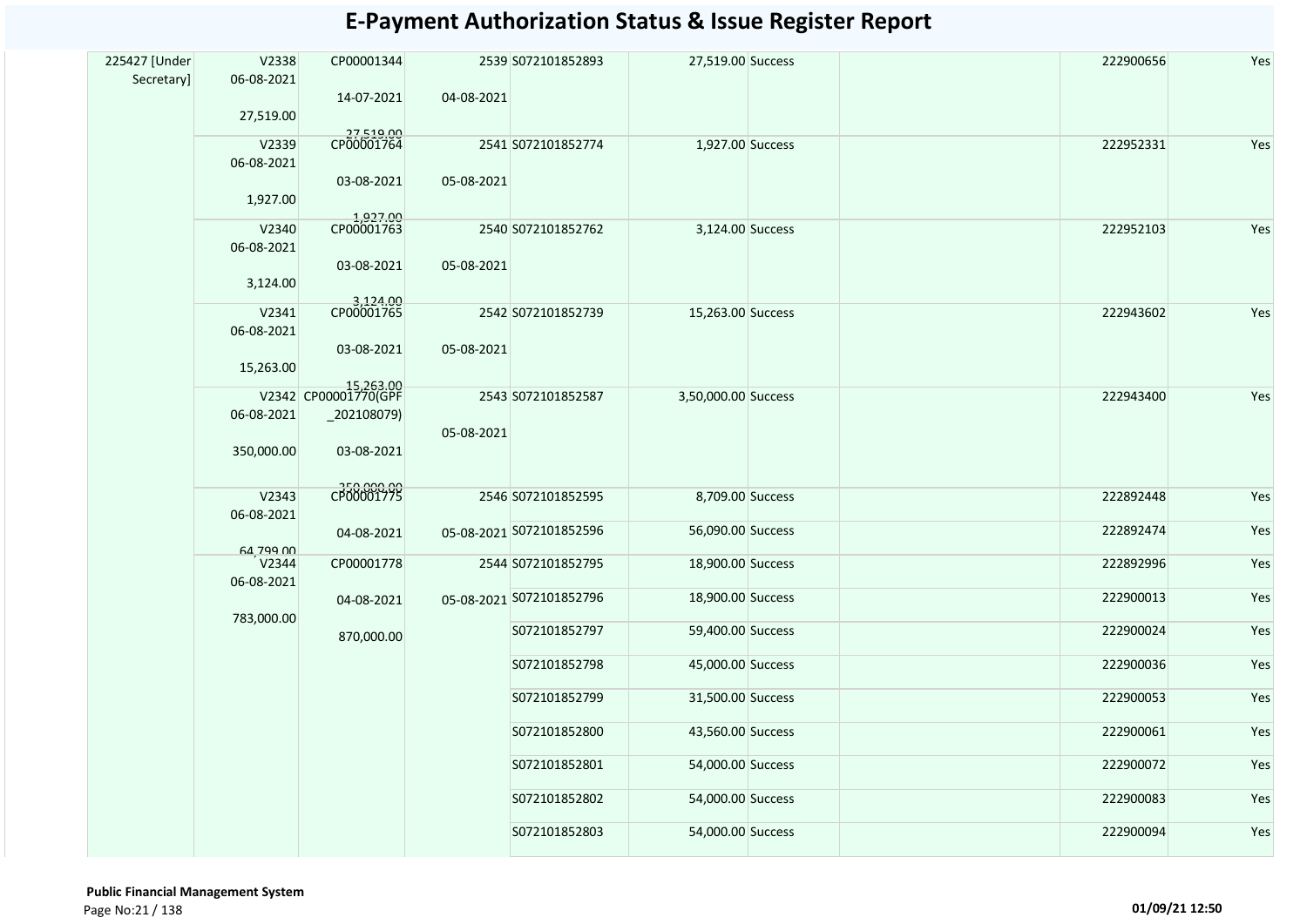|                                  |                                                      |            | S072101852804            | 54,000.00 Success   |                | 222900102 | Yes |
|----------------------------------|------------------------------------------------------|------------|--------------------------|---------------------|----------------|-----------|-----|
|                                  |                                                      |            | S072101852805            | 39,600.00 Success   |                | 222900113 | Yes |
|                                  |                                                      |            | S072101852806            | 54,000.00 Success   |                | 222900129 | Yes |
|                                  |                                                      |            | S072101852807            | 52,740.00 Success   |                | 222900148 | Yes |
|                                  |                                                      |            | S072101852808            | 36,000.00 Success   |                | 222900165 | Yes |
|                                  |                                                      |            | S072101852809            | 54,000.00 Success   |                | 222900183 | Yes |
|                                  |                                                      |            | S072101852810            | 59,400.00 Success   |                | 222900193 | Yes |
|                                  |                                                      |            | S072101852811            | 54,000.00 Success   |                | 222900203 | Yes |
| 06-08-2021<br>17,014.00          | V2345 CP00001773(EPC<br>2021080001)<br>04-08-2021    | 04-08-2021 | 2535 S072101852753       | 17,014.00 Success   |                | 222943854 | Yes |
| 06-08-2021<br>100,000.00         | V2349 CP00001783(GPF<br>$_2$ 02108080)<br>04-08-2021 | 05-08-2021 | 2553 S072101852571       | 1,00,000.00 Success |                | 222892177 | Yes |
| V2350<br>06-08-2021<br>21,168.00 | 100,000.00<br>CP00001786<br>05-08-2021               | 05-08-2021 | 2556 S072101852849       | 21,168.00 Success   |                | 222900428 | Yes |
| V2351<br>06-08-2021<br>410.00    | 21,600.00<br>CP00001787<br>05-08-2021                | 05-08-2021 | 2559 S072101853266       |                     | 410.00 Success | 222952805 | Yes |
| V2352                            | 410.00<br>CP00001789                                 |            | 2557 S072101852833       | 1,500.00 Success    |                | 222952547 | Yes |
| 06-08-2021                       | 05-08-2021                                           |            | 05-08-2021 S072101852834 | 1,500.00 Success    |                | 222952558 | Yes |
| 10,500.00                        | 10,500.00                                            |            | S072101852835            | 1,500.00 Success    |                | 222952568 | Yes |
|                                  |                                                      |            | S072101852836            | 1,500.00 Success    |                | 222952576 | Yes |
|                                  |                                                      |            | S072101852837            | 1,500.00 Success    |                | 222952588 | Yes |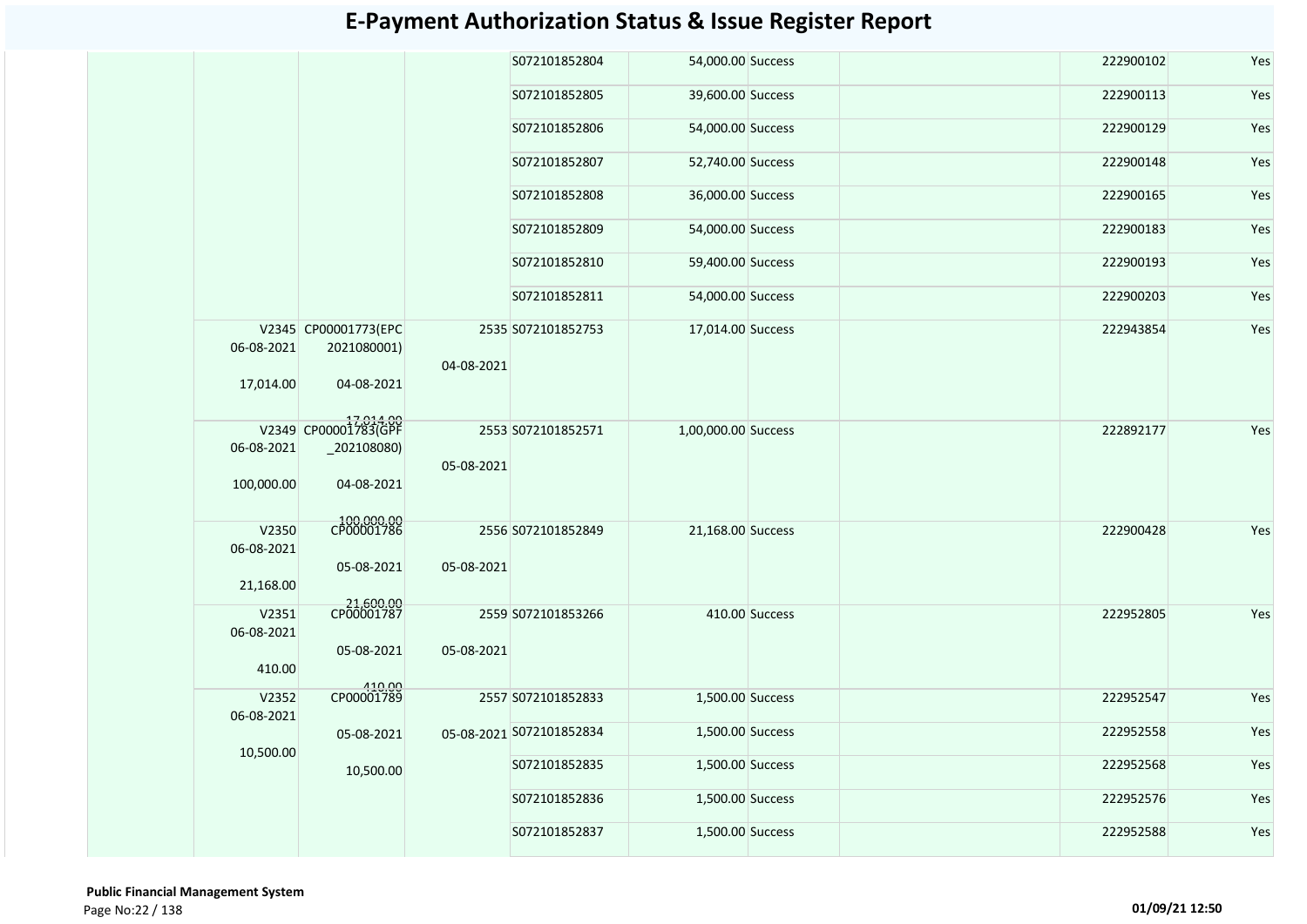|                     |                                   |            | S072101852838      | 1,500.00 Success  | 222952600 | Yes |
|---------------------|-----------------------------------|------------|--------------------|-------------------|-----------|-----|
|                     |                                   |            | S072101852839      | 1,500.00 Success  | 222952610 | Yes |
| V2357<br>06-08-2021 | CP00001666                        |            | 2555 S072101853927 | 37,440.00 Success | 232437586 | Yes |
| 37,440.00           | 30-07-2021                        | 05-08-2021 |                    |                   |           |     |
| V2358<br>06-08-2021 | 37,440.00<br>CP00001812           |            | 2589 S072101912763 | 38,127.00 Success | 232483164 | Yes |
|                     | 05-08-2021                        | 06-08-2021 |                    |                   |           |     |
| 38,127.00           |                                   |            |                    |                   |           |     |
| V2359<br>06-08-2021 | 38,127.00<br>CP00001817           |            | 2594 S072101912663 | 7,200.00 Success  | 232517446 | Yes |
| 7,200.00            | 05-08-2021                        | 06-08-2021 |                    |                   |           |     |
|                     | 7,200.00<br>CP00001811            |            |                    |                   |           |     |
| V2360<br>06-08-2021 |                                   |            | 2588 S072101912648 | 2,120.00 Success  | 232480808 | Yes |
| 2,120.00            | 05-08-2021                        | 06-08-2021 |                    |                   |           |     |
| V2361               | 2,120.00<br>CP00001810            |            | 2587 S072101912664 | 79,178.00 Success | 232480980 | Yes |
| 06-08-2021          |                                   |            |                    |                   |           |     |
|                     | 05-08-2021                        | 06-08-2021 |                    |                   |           |     |
| 79,178.00           |                                   |            |                    |                   |           |     |
|                     | 79,178.00<br>V2362 CP00001790(511 |            | 2567 S072101916273 | 3,933.00 Success  | 232486690 | Yes |
| 06-08-2021          | 687723387908-                     |            |                    |                   |           |     |
|                     | 1B1)                              | 06-08-2021 |                    |                   |           |     |
| 3,933.00            |                                   |            |                    |                   |           |     |
|                     | 05-08-2021                        |            |                    |                   |           |     |
|                     | V2363 CP00001791(511              |            |                    |                   |           |     |
| 06-08-2021          | 687784733099-                     |            | 2568 S072101921125 | 7,372.00 Success  | 232501417 | Yes |
|                     | 1B1)                              | 06-08-2021 |                    |                   |           |     |
| 7,372.00            |                                   |            |                    |                   |           |     |
|                     | 05-08-2021                        |            |                    |                   |           |     |
|                     | 7,499.00                          |            |                    |                   |           |     |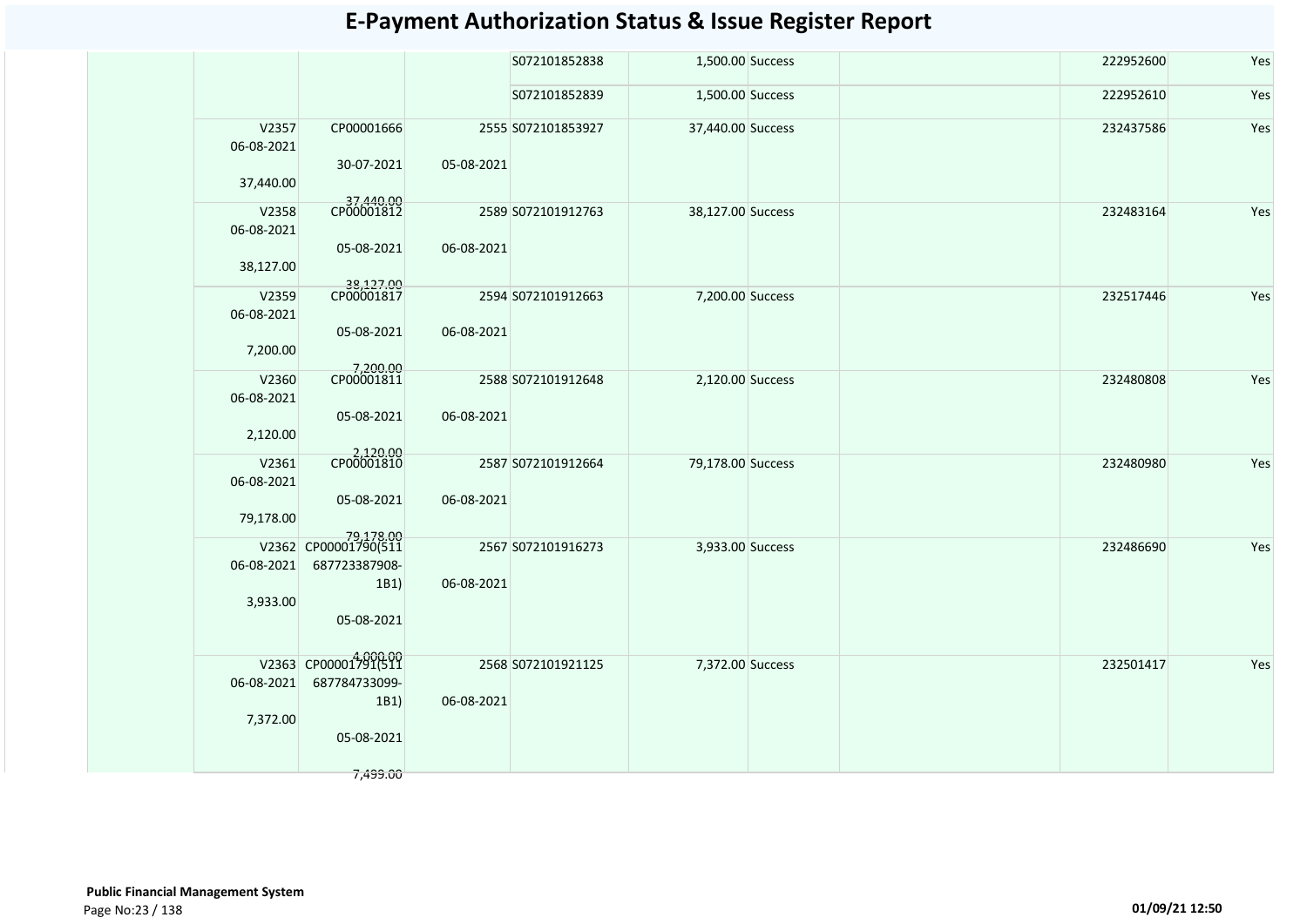| 06-08-2021<br>6,636.00 | V2364 CP00001792(511<br>687738378686-<br>1B1)<br>05-08-2021           | 06-08-2021 | 2569 S072101921091 | 6,636.00 Success |                | 232498996 | Yes |
|------------------------|-----------------------------------------------------------------------|------------|--------------------|------------------|----------------|-----------|-----|
| 06-08-2021<br>5,162.00 | V2365 CP00001793(511<br>687796672313-<br>1B1)<br>05-08-2021           | 06-08-2021 | 2570 S072101916281 | 5,162.00 Success |                | 232486864 | Yes |
| 06-08-2021<br>1,946.00 | V2366 CP00001794(511<br>687705578579-<br>1B1)<br>05-08-2021           | 06-08-2021 | 2571 S072101916245 | 1,946.00 Success |                | 232486528 | Yes |
| 06-08-2021<br>738.00   | V2367 CP000017936519<br>687746102871-<br>1B1)<br>05-08-2021           | 06-08-2021 | 2572 S072101915536 |                  | 738.00 Success | 232486191 | Yes |
| 06-08-2021<br>1,943.00 | V2368 CP00001796(511<br>687723590456-<br>1B1)<br>05-08-2021           | 06-08-2021 | 2573 S072101916252 | 1,943.00 Success |                | 232441410 | Yes |
| 06-08-2021<br>541.00   | V2369 CP00001797(511<br>687797446773-<br>1B1)<br>05-08-2021           | 06-08-2021 | 2574 S072101915455 |                  | 541.00 Success | 232483810 | Yes |
| 06-08-2021<br>855.00   | V2370 CP00001798(511<br>687704047403-<br>1B1)<br>05-08-2021<br>869.00 | 06-08-2021 | 2575 S072101915607 |                  | 855.00 Success | 232486336 | Yes |

 **Public Financial Management System**  Page No:24 / 138 **01/09/21 12:50**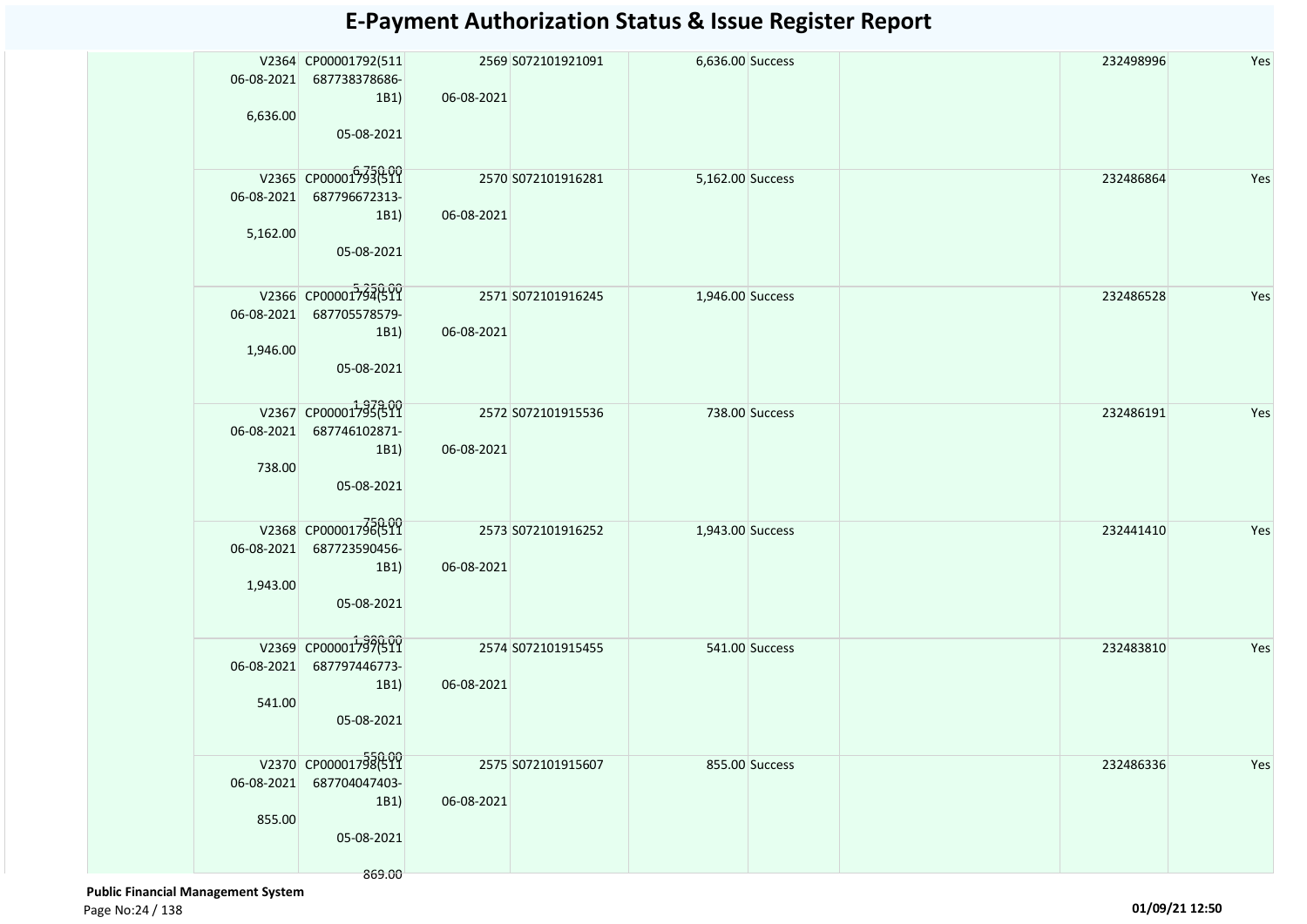| 06-08-2021<br>1,475.00  | V2371 CP00001799(511<br>687777635996-<br>1B1)<br>05-08-2021             | 06-08-2021 | 2576 S072101915613 | 1,475.00 Success  |  | 232441240 | Yes |
|-------------------------|-------------------------------------------------------------------------|------------|--------------------|-------------------|--|-----------|-----|
| 06-08-2021<br>3,678.00  | V2372 CP00001800(511<br>687715210493-<br>1B1)<br>05-08-2021             | 06-08-2021 | 2577 S072101915447 | 3,678.00 Success  |  | 232483649 | Yes |
| 06-08-2021<br>1,471.00  | V2373 CP00001801511<br>687746874849-<br>1B1)<br>05-08-2021              | 06-08-2021 | 2578 S072101911862 | 1,471.00 Success  |  | 232476731 | Yes |
| 06-08-2021<br>3,137.00  | V2374 CP00001302619<br>687712369258-<br>1B1)<br>05-08-2021              | 06-08-2021 | 2579 S072101911747 | 3,137.00 Success  |  | 232471975 | Yes |
| 06-08-2021<br>21,972.00 | V2375 CP00001303(511<br>687786027517-<br>1B1)<br>05-08-2021             | 06-08-2021 | 2580 S072101911819 | 21,972.00 Success |  | 232476262 | Yes |
| 06-08-2021<br>10,802.00 | V2376 CP00001804(511<br>687770545358-<br>1B1)<br>05-08-2021             | 06-08-2021 | 2581 S072101911887 | 10,802.00 Success |  | 232480118 | Yes |
| 06-08-2021<br>4,320.00  | V2377 CP00001805(511<br>687727905626-<br>1B1)<br>05-08-2021<br>4,399.00 | 06-08-2021 | 2582 S072101911755 | 4,320.00 Success  |  | 232476120 | Yes |

 **Public Financial Management System**  Page No:25 / 138 **01/09/21 12:50**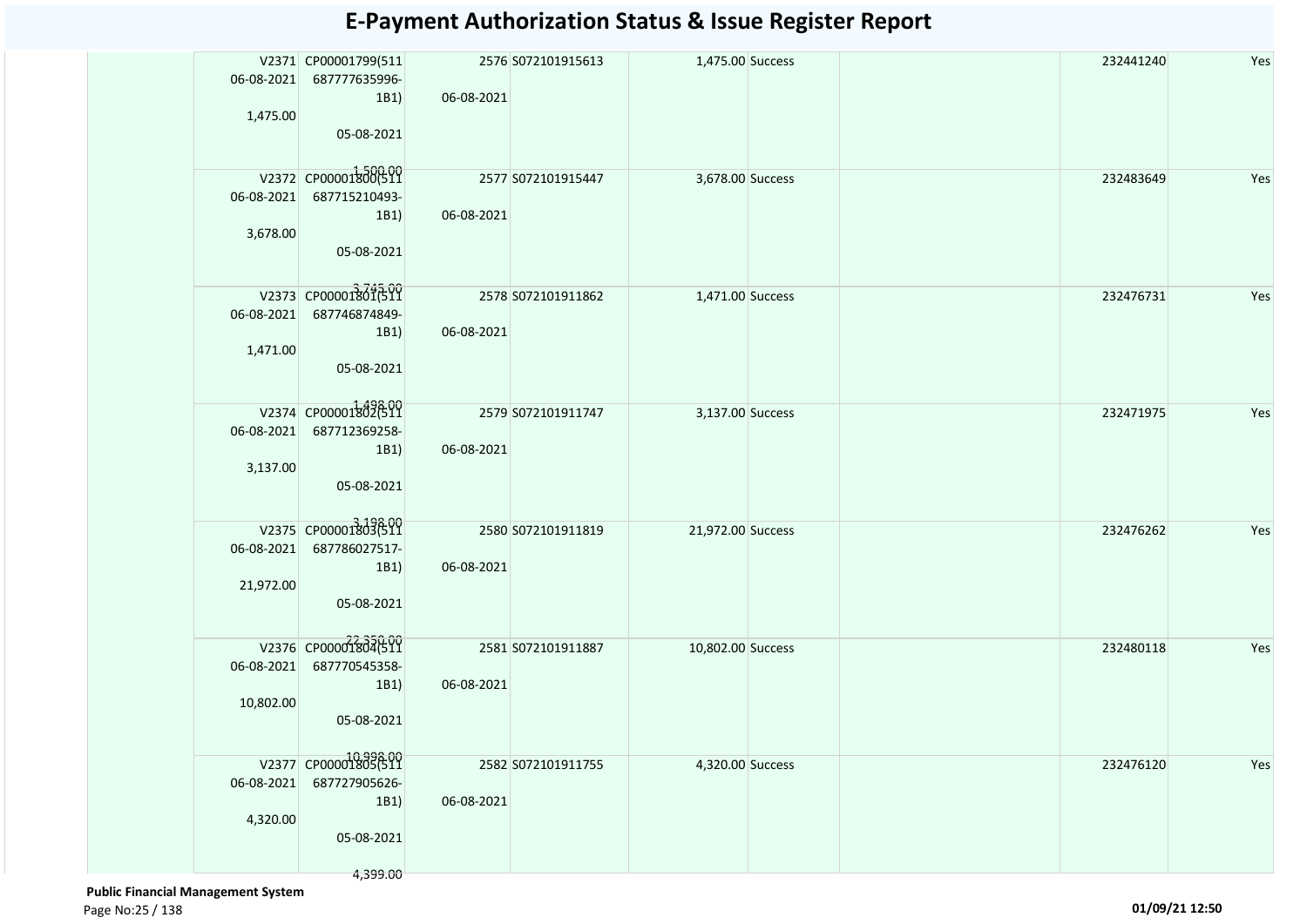| 06-08-2021<br>1,769.00           | V2378 CP00001806(511<br>687797546211-<br>1B1)<br>05-08-2021 | 06-08-2021 | 2583 S072101911820 | 1,769.00 Success    | 232476399 | Yes |
|----------------------------------|-------------------------------------------------------------|------------|--------------------|---------------------|-----------|-----|
| 06-08-2021<br>9,733.00           | V2379 CP00001807(511<br>687749897930-<br>1B1)<br>05-08-2021 | 06-08-2021 | 2584 S072101911888 | 9,733.00 Success    | 232476900 | Yes |
| 06-08-2021<br>7,078.00           | V2380 CP00001808(511<br>687746770256-<br>1B1)<br>05-08-2021 | 06-08-2021 | 2585 S072101911851 | 7,078.00 Success    | 232476553 | Yes |
| 06-08-2021<br>4,840.00           | V2381 CP00001809(511<br>687778741789-<br>1B1)<br>05-08-2021 | 06-08-2021 | 2586 S072101911925 | 4,840.00 Success    | 232480448 | Yes |
| 06-08-2021<br>110,098.00         | V2382 CP00001813(511<br>687711638683-<br>1B1)<br>05-08-2021 | 06-08-2021 | 2590 S072101911889 | 1,10,098.00 Success | 232480274 | Yes |
| V2383<br>06-08-2021<br>24,864.00 | CP00001339<br>14-07-2021                                    | 06-08-2021 | 2606 S072101921202 | 24,864.00 Success   | 232520512 | Yes |
| V2384<br>06-08-2021<br>4,048.00  | 24,864.00<br>CP00001682<br>02-08-2021<br>4,048.00           | 06-08-2021 | 2605 S072101921190 | 4,048.00 Success    | 232520350 | Yes |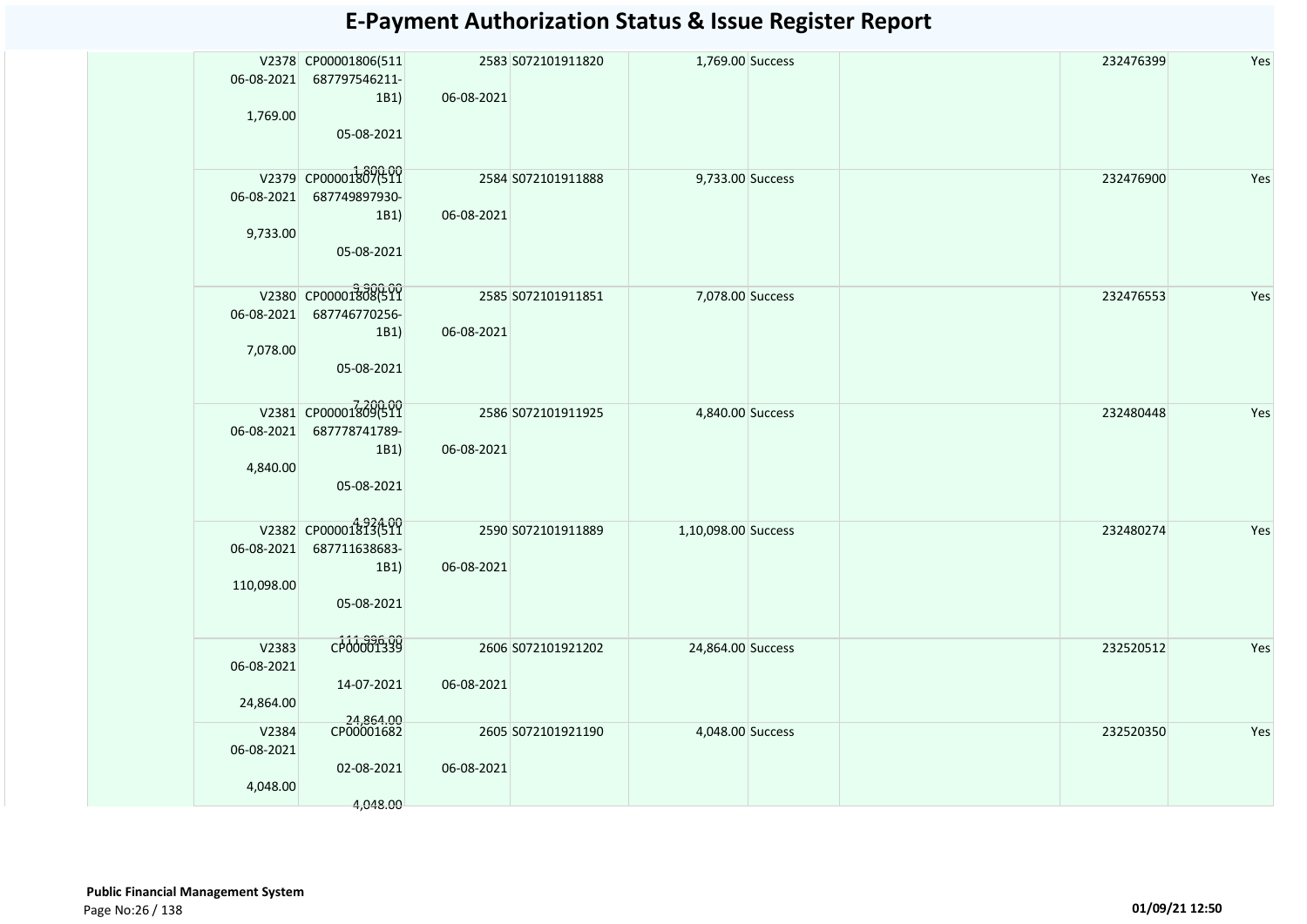|                             | V2386<br>06-08-2021 | CP00001814                                       |            | 2591 S072101921158 | 4,000.00 Success       |  | 232520168<br>Yes |
|-----------------------------|---------------------|--------------------------------------------------|------------|--------------------|------------------------|--|------------------|
|                             | 4,000.00            | 05-08-2021                                       | 06-08-2021 |                    |                        |  |                  |
|                             | V2387<br>06-08-2021 | 4,000.00<br>CP00001819                           |            | 2596 S072101923562 | 1,93,057.00 Success    |  | 232524338<br>Yes |
|                             | 193,057.00          | 05-08-2021                                       | 06-08-2021 |                    |                        |  |                  |
|                             | V2388<br>06-08-2021 | 193,057.00<br>CP00001822                         |            | 2610 S072101921160 | 9,802.00 Success       |  | 232536164<br>Yes |
|                             | 9,802.00            | 06-08-2021                                       | 06-08-2021 |                    |                        |  |                  |
|                             | V2389<br>06-08-2021 | 9,802.00<br>CP00001821                           |            | 2607 S072101918700 | 8,747.00 Success       |  | 232531756<br>Yes |
|                             | 8,747.00            | 06-08-2021                                       | 06-08-2021 |                    |                        |  |                  |
|                             | V2390<br>06-08-2021 | 8,747.00<br>CP00001820                           |            | 2608 S072101923610 | 29,493.00 Success      |  | 232536329<br>Yes |
|                             | 29,493.00           | 06-08-2021                                       | 06-08-2021 |                    |                        |  |                  |
|                             | 06-08-2021          | 29,493.00<br>V2391 CP00001832(EFR<br>2021080004) |            | 2619 S072101921145 | 54,000.00 Success      |  | 232531981<br>Yes |
|                             | 54,000.00           | 06-08-2021                                       | 06-08-2021 |                    |                        |  |                  |
|                             | V2409<br>06-08-2021 | CP00001495                                       |            | 2623 S072101969089 | 3,74,22,175.00 Success |  | 234766981<br>Yes |
|                             | 37,422,175.00       | 26-07-2021                                       | 06-08-2021 |                    |                        |  |                  |
|                             | V2410<br>06-08-2021 | 37,422,175.00<br>CP00001582                      |            | 2622 S072101969058 | 7,42,23,625.00 Success |  | 234766898<br>Yes |
|                             | 74,223,625.00       | 28-07-2021                                       | 06-08-2021 |                    |                        |  |                  |
| 225428 [Section<br>Officer] | V2347<br>06-08-2021 | 74,223,625.00<br>CP00000117                      |            | 2551 S072101852556 | 13,500.00 Success      |  | 222884918<br>Yes |
|                             | 13,500.00           | 04-08-2021                                       | 05-08-2021 |                    |                        |  |                  |
|                             |                     | 13,500.00                                        |            |                    |                        |  |                  |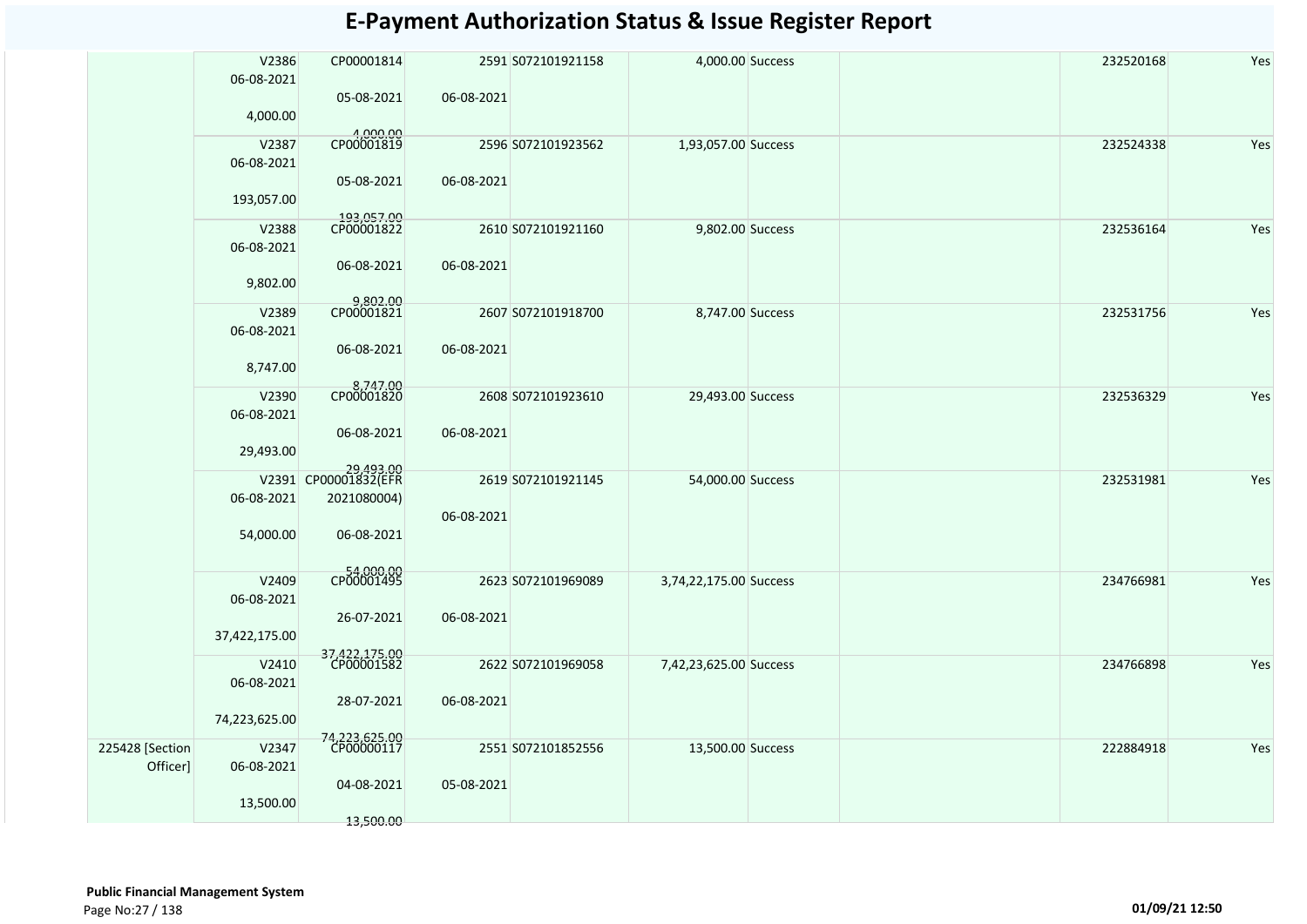|                             | V2348<br>06-08-2021<br>13,578.00  | CP00000118<br>04-08-2021                                       | 05-08-2021 | 2550 S072101852686       | 13,578.00 Success    | 222892760 | Yes |
|-----------------------------|-----------------------------------|----------------------------------------------------------------|------------|--------------------------|----------------------|-----------|-----|
| 225429 [Section<br>Officer] | 06-08-2021<br>2,325,000.00        | 13,578.00<br>V2392 CP00000189(GPF<br>_202108009)<br>06-08-2021 | 06-08-2021 | 2604 S072101944821       | 23,25,000.00 Success | 233603921 | Yes |
|                             | V2394                             | 2,325,000.00                                                   |            | 2496 S072101944923       | 1,824.00 Success     | 233813511 | Yes |
|                             | 06-08-2021                        | 04-08-2021                                                     |            | 04-08-2021 S072101944924 | 19,815.00 Success    | 233813519 | Yes |
|                             | 23,053.00                         | 23,053.00                                                      |            | S072101944925            | 1,414.00 Success     | 233813523 | Yes |
|                             | V2395<br>06-08-2021<br>12,475.00  | CP00000185<br>04-08-2021                                       | 04-08-2021 | 2495 S072101945379       | 12,475.00 Success    | 233830882 | Yes |
|                             | V2396<br>06-08-2021<br>120,018.00 | 12,475.00<br>CP00000186<br>04-08-2021                          | 04-08-2021 | 2494 S072101946601       | 1,20,018.00 Success  | 233813646 | Yes |
|                             | V2401<br>06-08-2021<br>16,501.00  | 124,230.00<br>CP00000181<br>03-08-2021                         | 04-08-2021 | 2490 S072101953034       | 16,501.00 Success    | 233833227 | Yes |
|                             | V2402<br>06-08-2021<br>72,000.00  | 16,785.00<br>CP00000192<br>06-08-2021                          | 06-08-2021 | 2612 S072101964108       | 72,000.00 Success    | 233816812 | Yes |
|                             | V2403<br>06-08-2021<br>72,000.00  | $-$ 80,000.00<br>CP00000193<br>06-08-2021                      | 06-08-2021 | 2613 S072101964165       | 72,000.00 Success    | 233820034 | Yes |
|                             | V2404<br>06-08-2021<br>72,000.00  | 80,000.00<br>CP00000194<br>06-08-2021<br>80,000.00             | 06-08-2021 | 2614 S072101964178       | 72,000.00 Success    | 233820134 | Yes |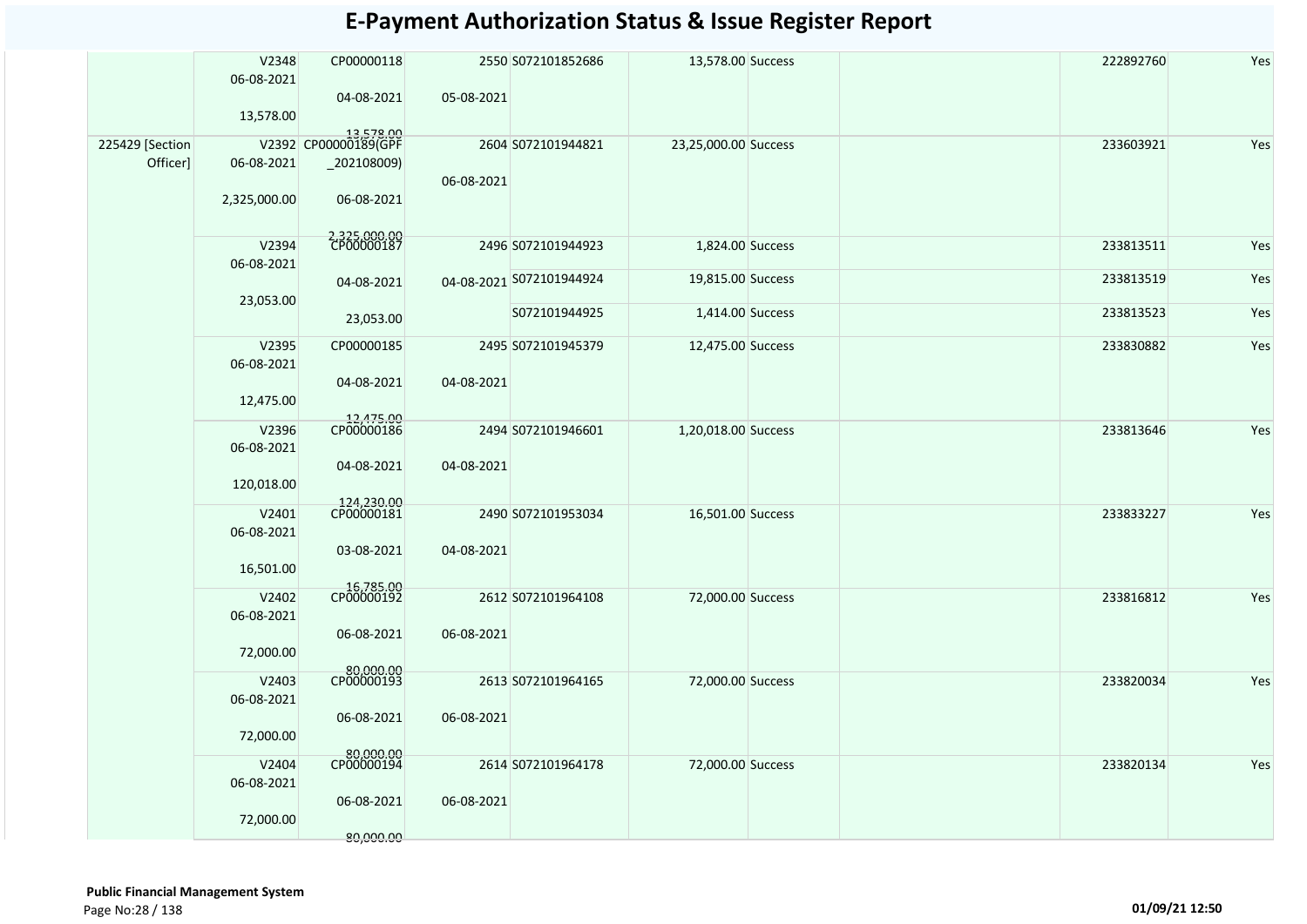|   |                                    | V2405<br>06-08-2021             | CP00000196<br>06-08-2021                        | 06-08-2021 | 2618 S072101964603       | 72,000.00 Success   |                | 233820351 | Yes |
|---|------------------------------------|---------------------------------|-------------------------------------------------|------------|--------------------------|---------------------|----------------|-----------|-----|
|   |                                    | 72,000.00<br>V2406              | 80,000.00                                       |            | 2611 S072101964182       | 72,000.00 Success   |                | 233820242 | Yes |
|   |                                    | 06-08-2021                      | 06-08-2021                                      | 06-08-2021 |                          |                     |                |           |     |
|   |                                    | 72,000.00                       | 80,000.00                                       |            |                          |                     |                |           |     |
|   |                                    | V2407<br>06-08-2021             | 06-08-2021                                      | 06-08-2021 | 2617 S072101964158       | 59,400.00 Success   |                | 233837344 | Yes |
|   |                                    | 59,400.00                       |                                                 |            |                          |                     |                |           |     |
|   |                                    | V2408<br>06-08-2021             | 66,000.00<br>06-08-2021                         | 06-08-2021 | 2616 S072101964151       | 4,000.00 Success    |                | 233816934 | Yes |
|   |                                    | 4,000.00                        |                                                 |            |                          |                     |                |           |     |
|   | 225438 [Asstt<br>Accounts Officer] | V2346<br>06-08-2021             | 4,000.00                                        |            | 2563 S072101852979       | 4,165.00 Success    |                | 222909212 | Yes |
|   |                                    | 6,289.00                        | 04-08-2021                                      |            | 05-08-2021 S072101852980 | 2,124.00 Success    |                | 222909225 | Yes |
|   |                                    | V <sub>2353</sub><br>06-08-2021 | CP00000203                                      |            | 2562 S072101852907       |                     | 800.00 Success | 222900928 | Yes |
|   |                                    | 800.00                          | 05-08-2021<br>800.00                            | 05-08-2021 |                          |                     |                |           |     |
| 6 | <b>Issue Date: 09-08-2021</b>      |                                 |                                                 |            |                          | 8,59,103.00         |                |           |     |
|   | 200880 [Asstt<br>Accounts Officer] | V2412<br>09-08-2021             | CP00000079                                      |            | 2626 S082100001316       | 1,296.00 Success    |                | 278265344 | Yes |
|   |                                    | 1,296.00                        | 06-08-2021                                      | 09-08-2021 |                          |                     |                |           |     |
|   | 225427 [Under<br>Secretary]        | 09-08-2021                      | 1,296.00<br>V2411 CP00001774(EPC<br>2021080002) |            | 2481 S072101997954       | 1,80,924.00 Success |                | 274787383 | Yes |
|   |                                    | 848,752.00                      | 04-08-2021                                      |            | 04-08-2021 S072101997955 | 14,024.00 Success   |                | 274787407 | Yes |
|   |                                    |                                 |                                                 |            | S072101997956            | 1,67,710.00 Success |                | 274787421 | Yes |
|   |                                    |                                 | 1,072,352.00                                    |            | S072101997957            | 1,67,988.00 Success |                | 274787432 | Yes |
|   |                                    |                                 |                                                 |            | S072101997958            | 1,50,396.00 Success |                | 274787458 | Yes |
|   |                                    |                                 |                                                 |            | S072101997959            | 1,67,710.00 Success |                | 274787469 | Yes |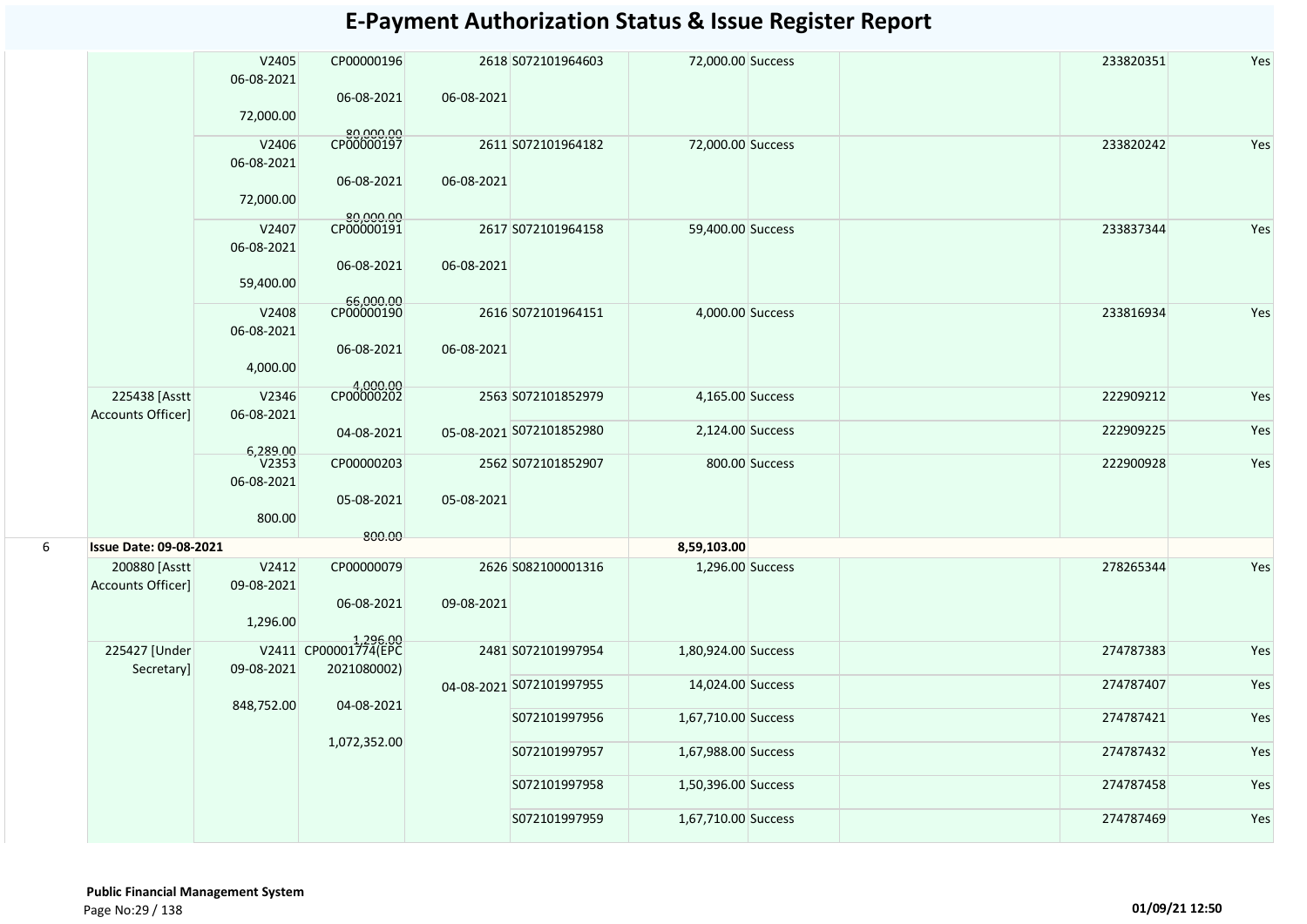|   |                                    | V2413<br>09-08-2021<br>3,566.00  | CP00001684<br>02-08-2021                                                 | 09-08-2021 | 2627 S082100071564 | 3,566.00 Success  |                | 281711530 | Yes |
|---|------------------------------------|----------------------------------|--------------------------------------------------------------------------|------------|--------------------|-------------------|----------------|-----------|-----|
|   | 225438 [Asstt<br>Accounts Officer] | V2414<br>09-08-2021<br>3,665.00  | 3,566.00<br>CP00000206<br>06-08-2021                                     | 09-08-2021 | 2625 S082100073656 | 3,665.00 Success  |                | 281711747 | Yes |
|   |                                    | V2415<br>09-08-2021<br>1,824.00  | 3,665.00<br>06-08-2021<br>1,824.00                                       | 09-08-2021 | 2624 S082100077936 | 1,824.00 Success  |                | 281711950 | Yes |
| 7 | <b>Issue Date: 10-08-2021</b>      |                                  |                                                                          |            |                    | 49,68,021.00      |                |           |     |
|   | 225427 [Under<br>Secretary]        | V2416<br>10-08-2021<br>93,978.00 | CP00001590<br>28-07-2021                                                 | 09-08-2021 | 2658 S082100250699 | 93,978.00 Success |                | 295347137 | Yes |
|   |                                    | V2421<br>10-08-2021<br>39,730.00 | 95,598.00<br>CP00001837<br>06-08-2021                                    | 09-08-2021 | 2649 S082100250578 | 39,730.00 Success |                | 295339903 | Yes |
|   |                                    | V2422<br>10-08-2021<br>750.00    | 39,730.00<br>09-08-2021                                                  | 09-08-2021 | 2637 S082100164868 |                   | 750.00 Success | 295403429 | Yes |
|   |                                    | $10 - 08 - 2021$<br>14,304.00    | 750.00<br>V2424 CP00001824(511<br>687774623198-<br>1B1)<br>06-08-2021    | 09-08-2021 | 2641 S082100250437 | 14,304.00 Success |                | 295418445 | Yes |
|   |                                    | 10-08-2021<br>21,628.00          | V2425 CP00001825(511<br>687772748208-<br>1B1)<br>06-08-2021<br>22,000.00 | 09-08-2021 | 2642 S082100250439 | 21,628.00 Success |                | 295418702 | Yes |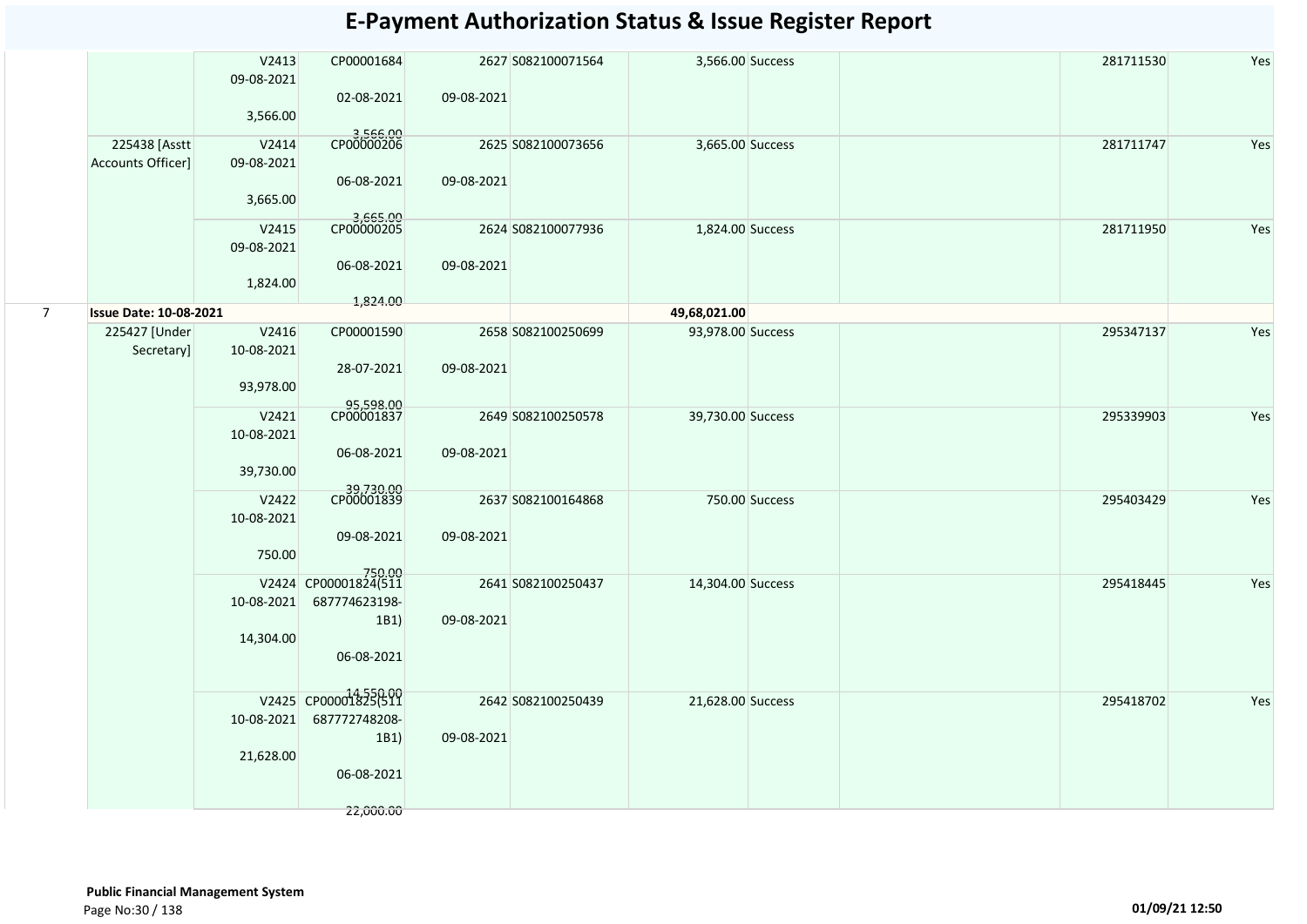| 10-08-2021<br>46,432.00          | V2426 CP00001826(511<br>687777324055-<br>1B1)<br>06-08-2021 | 09-08-2021 | 2656 S082100250465 | 46,432.00 Success |  | 295427430 | Yes |
|----------------------------------|-------------------------------------------------------------|------------|--------------------|-------------------|--|-----------|-----|
| 10-08-2021<br>11,650.00          | V2427 CP00001827699<br>687705412799-<br>1B1)<br>06-08-2021  | 09-08-2021 | 2643 S082100246027 | 11,650.00 Success |  | 295412939 | Yes |
| 10-08-2021<br>81,256.00          | V2428 CP00001828(511<br>687714203076-<br>1B1)<br>06-08-2021 | 09-08-2021 | 2644 S082100250459 | 81,256.00 Success |  | 295427178 | Yes |
| 10-08-2021<br>47,954.00          | V2429 CP000018296511<br>687735113168-<br>1B1)<br>06-08-2021 | 09-08-2021 | 2645 S082100250456 | 47,954.00 Success |  | 295418913 | Yes |
| 10-08-2021<br>13,763.00          | V2430 CP00001831699<br>687769805928-<br>1B1)<br>06-08-2021  | 09-08-2021 | 2647 S082100246053 | 13,763.00 Success |  | 295418210 | Yes |
| V2434<br>10-08-2021<br>30,450.00 | CP00001833<br>06-08-2021                                    | 09-08-2021 | 2648 S082100250694 | 30,450.00 Success |  | 295434479 | Yes |
| V2435<br>10-08-2021<br>17,168.00 | 30,975.00<br>CP00001842<br>09-08-2021<br>17,464.00          | 09-08-2021 | 2655 S082100250576 | 17,168.00 Success |  | 295339594 | Yes |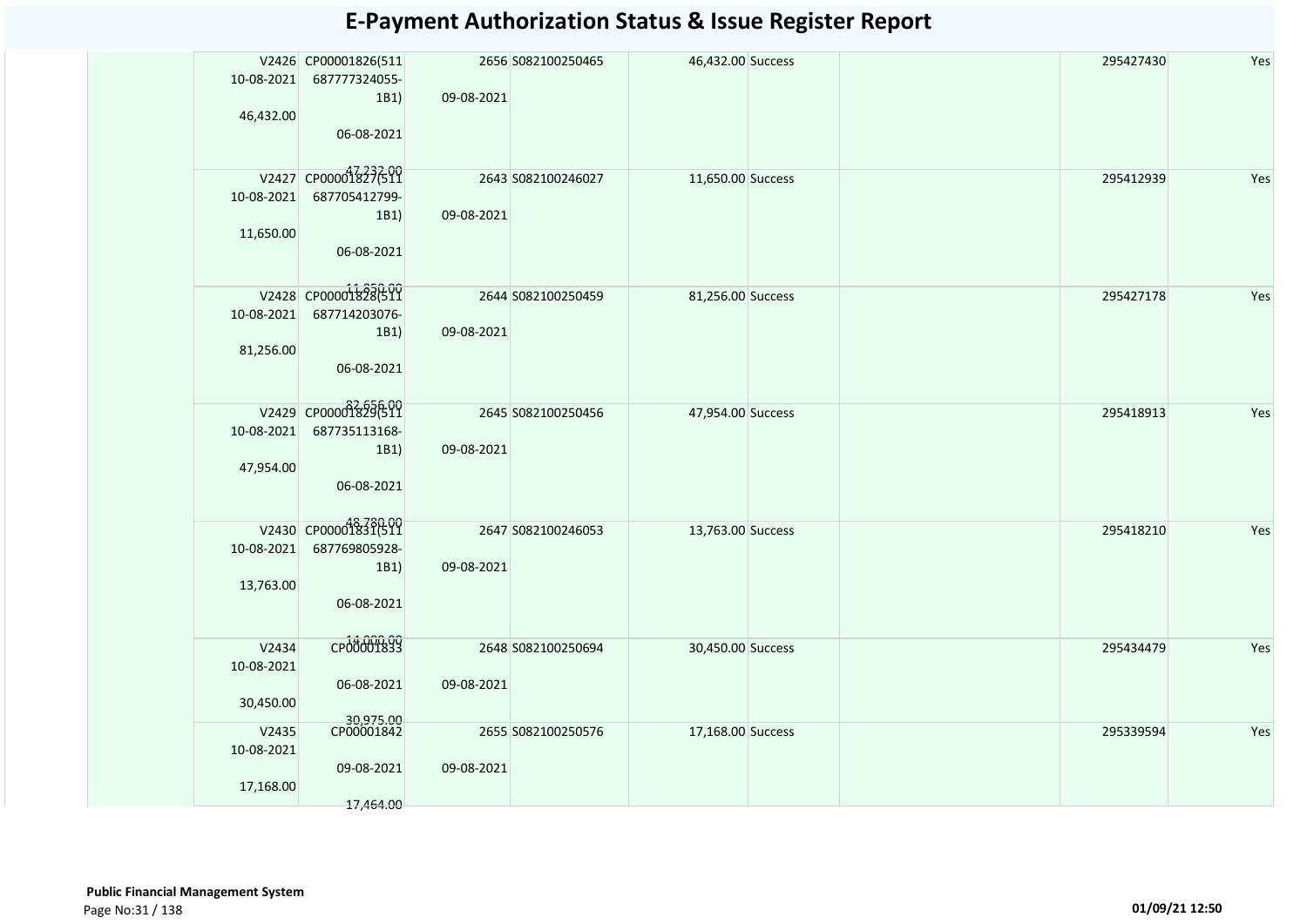| V2437               | CP00001843                        |            | 2663 S082100250656 | 17,687.00 Success   |  | 295434186 | Yes |
|---------------------|-----------------------------------|------------|--------------------|---------------------|--|-----------|-----|
| 10-08-2021          | 09-08-2021                        | 09-08-2021 |                    |                     |  |           |     |
| 17,687.00           |                                   |            |                    |                     |  |           |     |
| V2438               | 17,687.00<br>CP00001849           |            | 2660 S082100250538 | 21,315.00 Success   |  | 295427680 | Yes |
| 10-08-2021          |                                   |            |                    |                     |  |           |     |
| 21,315.00           | 09-08-2021                        | 09-08-2021 |                    |                     |  |           |     |
| V2439               | 21,750.00<br>CP00001846           |            | 2666 S082100173889 | 2,400.00 Success    |  | 295339347 | Yes |
| 10-08-2021          | 09-08-2021                        | 09-08-2021 |                    |                     |  |           |     |
| 2,400.00            |                                   |            |                    |                     |  |           |     |
| V2440               | 2,400.00<br>CP00001847            |            | 2665 S082100250649 | 5,498.00 Success    |  | 295427903 | Yes |
| 10-08-2021          | 09-08-2021                        | 09-08-2021 |                    |                     |  |           |     |
| 5,498.00            |                                   |            |                    |                     |  |           |     |
| V2442               | 5,498.00<br>CP00001834            |            | 2638 S082100266117 | 72,000.00 Success   |  | 296759577 | Yes |
| 10-08-2021          |                                   |            |                    |                     |  |           |     |
|                     | 06-08-2021                        | 09-08-2021 |                    |                     |  |           |     |
| 72,000.00           | 80,000.00<br>CP00001835           |            |                    |                     |  |           |     |
| V2443<br>10-08-2021 |                                   |            | 2639 S082100131755 | 72,000.00 Success   |  | 296759180 | Yes |
|                     | 06-08-2021                        | 09-08-2021 |                    |                     |  |           |     |
| 72,000.00           |                                   |            |                    |                     |  |           |     |
| V2444               | 80,000.00<br>CP00001836           |            | 2640 S082100266202 | 72,000.00 Success   |  | 296761015 | Yes |
| 10-08-2021          | 06-08-2021                        | 09-08-2021 |                    |                     |  |           |     |
| 72,000.00           |                                   |            |                    |                     |  |           |     |
|                     | 80.000.00<br>V2445 CP00001830(511 |            | 2646 S082100290377 | 12,584.00 Success   |  | 296761352 | Yes |
| 10-08-2021          | 687774420856-                     |            |                    |                     |  |           |     |
| 12,584.00           | 1B1)                              | 09-08-2021 |                    |                     |  |           |     |
|                     | 06-08-2021                        |            |                    |                     |  |           |     |
|                     |                                   |            |                    |                     |  |           |     |
| V2447<br>10-08-2021 | CP00009899                        |            | 2661 S082100285886 | 1,28,203.00 Success |  | 296841011 | Yes |
|                     | 09-08-2021                        | 09-08-2021 |                    |                     |  |           |     |
| 128,203.00          |                                   |            |                    |                     |  |           |     |
|                     | 128,203.00                        |            |                    |                     |  |           |     |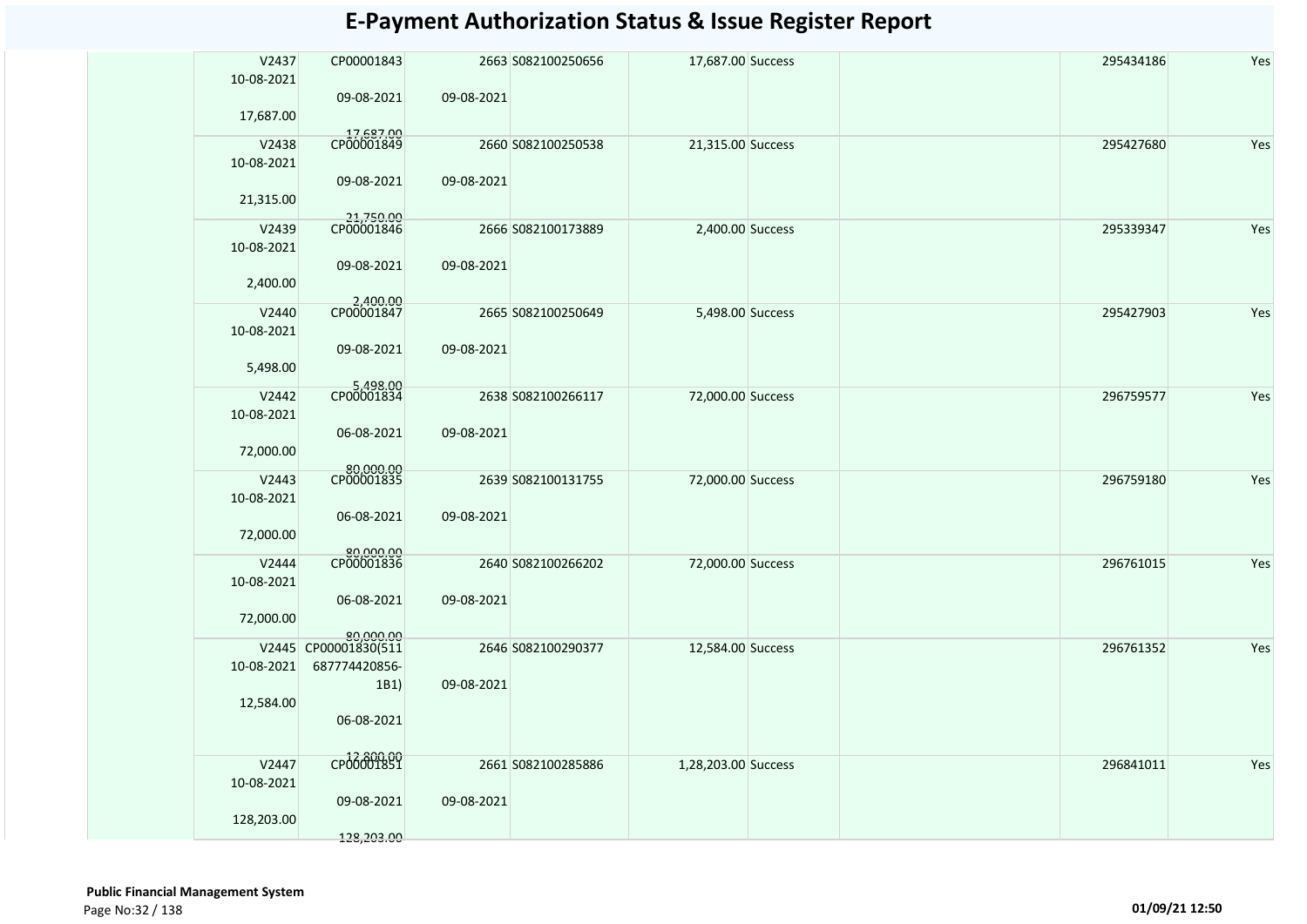|                             | V2449<br>10-08-2021<br>1,800,000.00 | CP00001852<br>09-08-2021                                         | 10-08-2021 | 2672 S082100290356                        | 18,00,000.00 Success                  |  | 298278406              | Yes        |
|-----------------------------|-------------------------------------|------------------------------------------------------------------|------------|-------------------------------------------|---------------------------------------|--|------------------------|------------|
|                             | V2452<br>10-08-2021<br>20,130.00    | 2,000,000.00<br>CP00000914<br>18-06-2021                         | 09-08-2021 | 2668 S082100446762                        | 20,130.00 Success                     |  | 301296637              | Yes        |
|                             | V2453<br>10-08-2021<br>16,062.00    | 20,130.00<br>CP00001683<br>02-08-2021                            | 10-08-2021 | 2690 S082100481056                        | 16,062.00 Success                     |  | 301316243              | Yes        |
|                             | V2458<br>10-08-2021<br>4,800.00     | 16,062.00<br>CP00001857<br>09-08-2021                            | 10-08-2021 | 2685 S082100479634                        | 4,800.00 Success                      |  | 301311992              | Yes        |
|                             | V2459<br>10-08-2021<br>18,681.00    | 4,800.00<br>CP00001858<br>10-08-2021                             | 10-08-2021 | 2686 S082100479642                        | 18,681.00 Success                     |  | 301313438              | Yes        |
|                             | V2460<br>10-08-2021<br>4,643.00     | 19,062.00<br>CP00001883<br>10-08-2021                            | 10-08-2021 | 2689 S082100479601                        | 4,643.00 Success                      |  | 301311307              | Yes        |
|                             | 10-08-2021<br>100,000.00            | 4,643.00<br>V2461 CP00001859(GPF<br>$_2$ 02108081)<br>10-08-2021 | 10-08-2021 | 2687 S082100479594                        | 1,00,000.00 Success                   |  | 301311052              | Yes        |
| 225428 [Section<br>Officer] | V2450<br>10-08-2021<br>7,395.00     | 100,000.00<br>CP00000120<br>05-08-2021                           | 06-08-2021 | 2620 S082100307571                        | 7,395.00 Success                      |  | 300110508              | Yes        |
|                             | V2454<br>10-08-2021                 | 7,395.00<br>CP00000114                                           |            | 2682 S082100481044                        | 16,274.00 Success<br>8,871.00 Success |  | 301167649<br>301167660 | Yes        |
|                             | 68,779.00                           | 27-07-2021<br>68,779.00                                          |            | 10-08-2021 5082100481045<br>S082100481046 | 16,527.00 Success                     |  | 301167666              | Yes<br>Yes |
|                             |                                     |                                                                  |            | S082100481047                             | 27,107.00 Success                     |  | 301167674              | Yes        |

 **Public Financial Management System**  Page No:33 / 138 **01/09/21 12:50**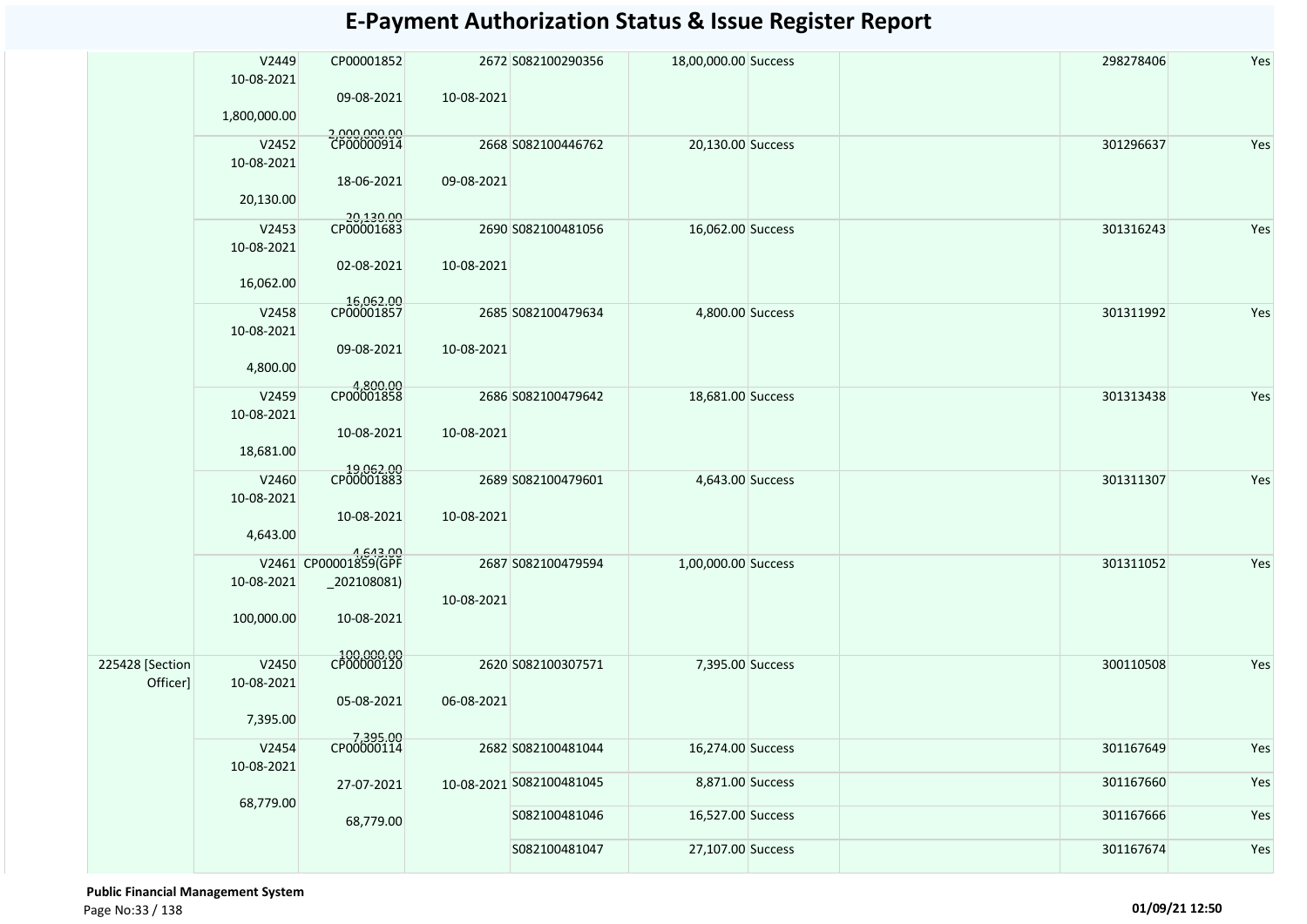|                             | V2455<br>10-08-2021 | CP00000121                            |            | 2681 S082100481003 | 24,271.00 Success |  | 301313899 | Yes |
|-----------------------------|---------------------|---------------------------------------|------------|--------------------|-------------------|--|-----------|-----|
|                             | 24,271.00           | 09-08-2021                            | 10-08-2021 |                    |                   |  |           |     |
|                             | V2456<br>10-08-2021 | 25,204.00<br>CP00000123               |            | 2680 S082100481008 | 28,643.00 Success |  | 301316065 | Yes |
|                             | 28,643.00           | 09-08-2021                            | 10-08-2021 |                    |                   |  |           |     |
|                             | V2457<br>10-08-2021 | 29,743.00<br>CP00000124               |            | 2678 S082100480995 | 4,000.00 Success  |  | 301313648 | Yes |
|                             | 4,000.00            | 09-08-2021                            | 10-08-2021 |                    |                   |  |           |     |
|                             | V2462<br>10-08-2021 | 4,000.00<br>CP00000126                |            | 2677 S082100479627 | 6,796.00 Success  |  | 301311781 | Yes |
|                             | 6,796.00            | 10-08-2021                            | 10-08-2021 |                    |                   |  |           |     |
|                             | V2463<br>10-08-2021 | 6,796.00<br>CP00000125                |            | 2676 S082100479622 | 4,720.00 Success  |  | 301311576 | Yes |
|                             | 4,720.00            | 10-08-2021                            | 10-08-2021 |                    |                   |  |           |     |
| 225429 [Section<br>Officer] | V2418<br>10-08-2021 | 4,720.00<br>CP00000204                |            | 2632 S082100172235 | 22,741.00 Success |  | 295412419 | Yes |
|                             | 22,741.00           | 09-08-2021                            | 09-08-2021 |                    |                   |  |           |     |
|                             | V2419<br>10-08-2021 | 25,268.00<br>CP00000183               |            | 2636 S082100173582 | 38,925.00 Success |  | 295339053 | Yes |
|                             | 38,925.00           | 04-08-2021                            | 09-08-2021 |                    |                   |  |           |     |
|                             | V2423<br>10-08-2021 | 43,250.00<br>CP00000195               |            | 2635 S072101964352 | 72,000.00 Success |  | 295333486 | Yes |
|                             | 72,000.00           | 06-08-2021<br>80,000.00               | 09-08-2021 |                    |                   |  |           |     |
|                             | 10-08-2021          | V2431 CP00000198(511<br>687760019250- |            | 2630 S082100170411 | 10,094.00 Success |  | 295403896 | Yes |
|                             | 10,094.00           | 1B1)<br>06-08-2021                    | 09-08-2021 |                    |                   |  |           |     |
|                             |                     | 10,450.00                             |            |                    |                   |  |           |     |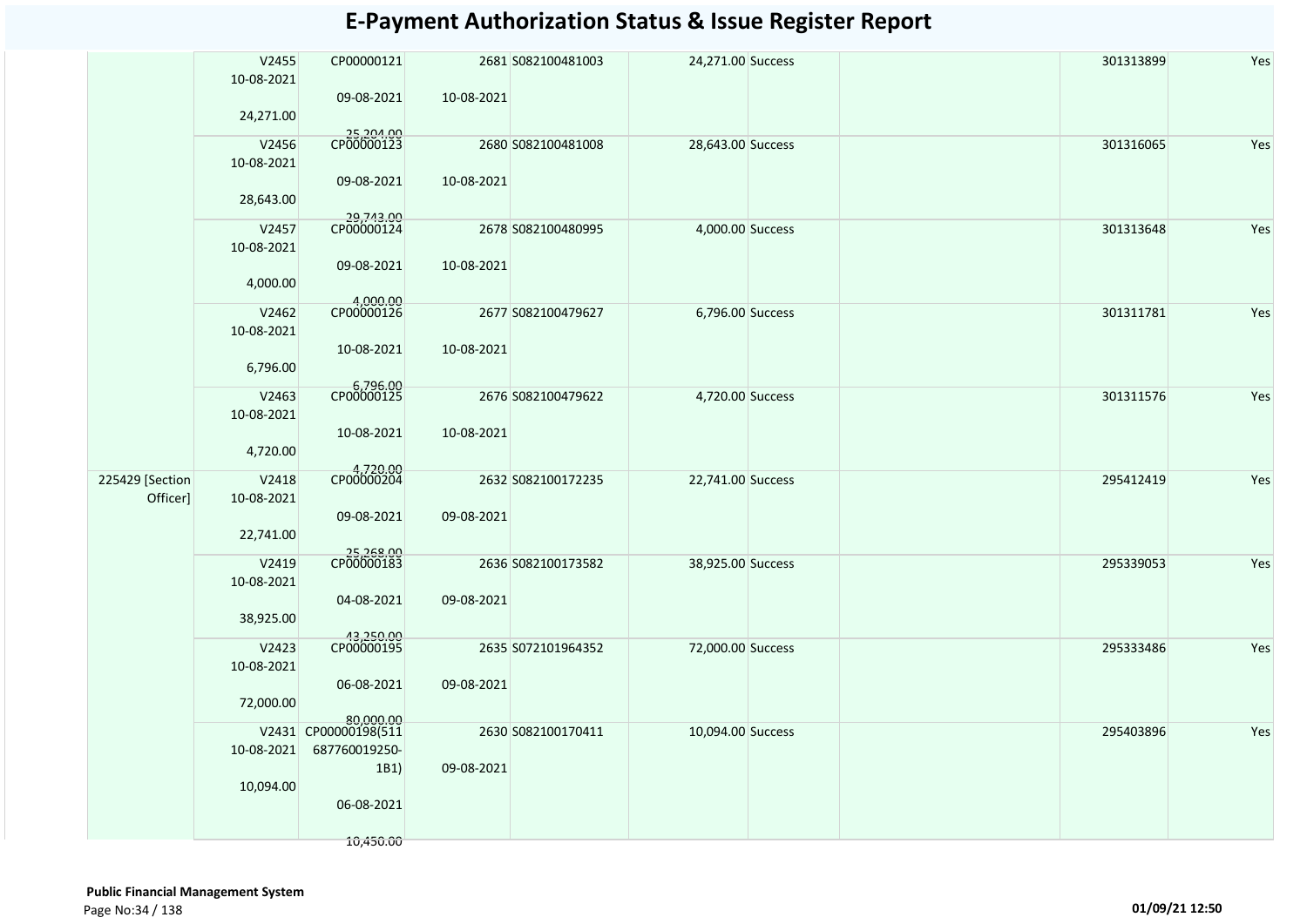|   |                                    | 10-08-2021<br>12,042.00           | V2432 CP00000199(511<br>687731277514-<br>1B1)<br>06-08-2021 | 09-08-2021 | 2631 S082100170491 | 12,042.00 Success    |                | 295412149 | Yes |
|---|------------------------------------|-----------------------------------|-------------------------------------------------------------|------------|--------------------|----------------------|----------------|-----------|-----|
|   |                                    | V2433<br>10-08-2021<br>217,508.00 | CP06000201<br>09-08-2021                                    | 09-08-2021 | 2628 S082100172489 | 2,17,508.00 Success  |                | 295333761 | Yes |
|   |                                    |                                   | 225,140.00<br>V2436 CP00000200(511                          |            | 2629 S082100172298 |                      | 668.00 Success | 295412676 | Yes |
|   |                                    | 10-08-2021<br>668.00              | 687734176663-<br>1B1)<br>09-08-2021                         | 09-08-2021 |                    |                      |                |           |     |
|   |                                    | 10-08-2021<br>1,547,996.00        | V2441 CP00000202(GPF<br>$_2$ 202108010)<br>09-08-2021       | 09-08-2021 | 2634 S082100173650 | 15,47,996.00 Success |                | 296493793 | Yes |
|   |                                    | 10-08-2021<br>60,000.00           | V2446 CP00000203(GPF<br>$_2$ 202108011)<br>09-08-2021       | 09-08-2021 | 2633 S082100285936 | 60,000.00 Success    |                | 296841375 | Yes |
|   | 225438 [Asstt<br>Accounts Officer] | V2417<br>10-08-2021<br>5,400.00   | CP00000197<br>02-08-2021                                    | 09-08-2021 | 2653 S082100166619 | 5,400.00 Success     |                | 295403646 | Yes |
|   |                                    | V2420<br>10-08-2021<br>20,121.00  | 5,900.00<br>CP00000204<br>05-08-2021                        | 09-08-2021 | 2654 S082100164827 | 20,121.00 Success    |                | 295403165 | Yes |
|   |                                    | V2448<br>10-08-2021<br>28,856.00  | 20,468.00<br>CP00000207<br>10-08-2021                       | 10-08-2021 | 2675 S082100294375 | 28,856.00 Success    |                | 296843536 | Yes |
| 8 | <b>Issue Date: 11-08-2021</b>      |                                   | 28,856.00                                                   |            |                    | 32,09,877.00         |                |           |     |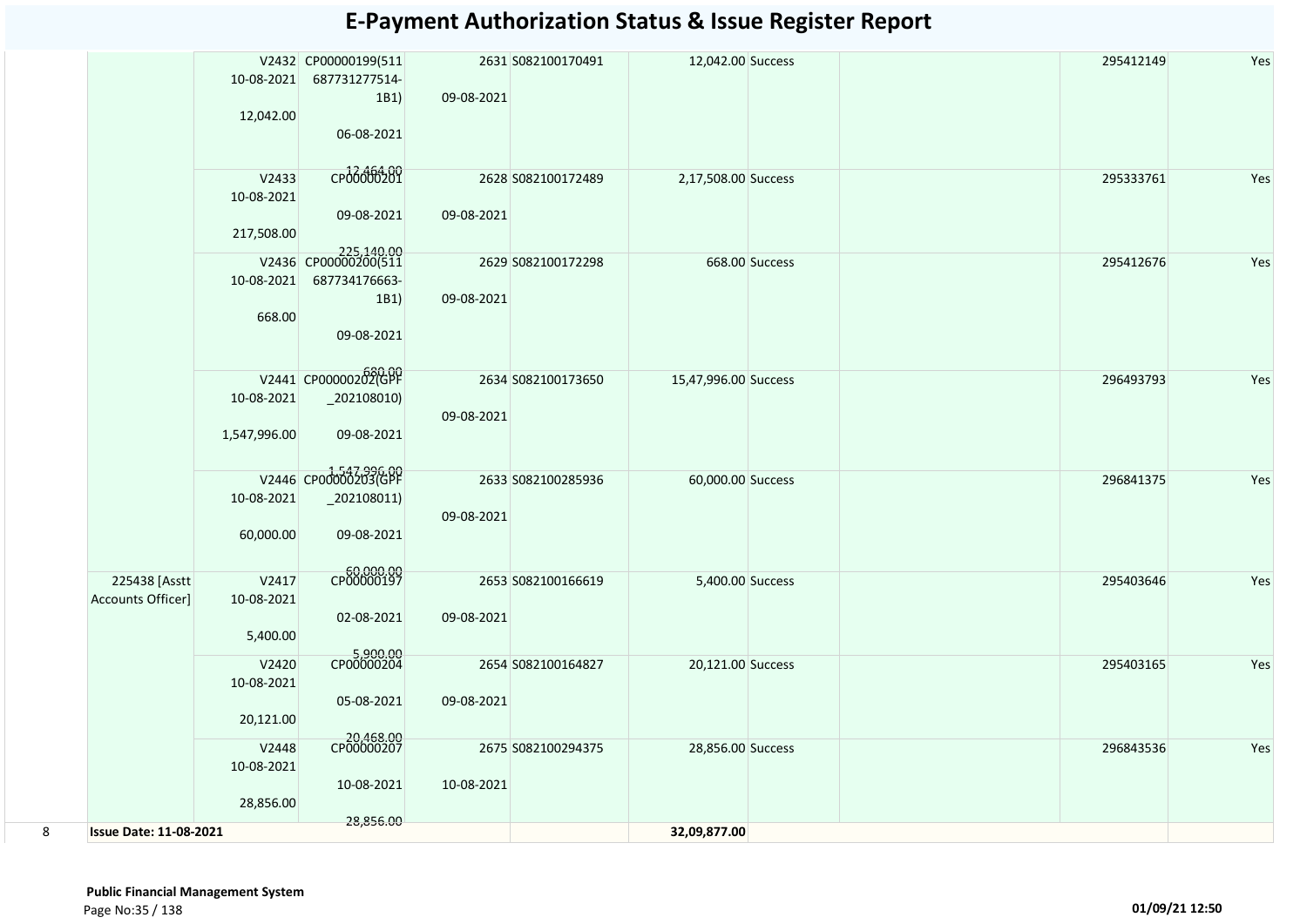| 225427 [Under |                          | V2467 CP00001854(EHO                           |            | 2669 S082100612662 | 5,000.00 Success    |                | 309350896 | Yes |
|---------------|--------------------------|------------------------------------------------|------------|--------------------|---------------------|----------------|-----------|-----|
| Secretary]    | 11-08-2021<br>5,000.00   | 2021080005)<br>09-08-2021<br>5,000.00          | 10-08-2021 |                    |                     |                |           |     |
|               |                          | V2468 CP00001895(GPF                           |            | 2734 S082100685077 | 6,00,000.00 Success |                | 309353428 | Yes |
|               | 11-08-2021<br>600,000.00 | $_2$ 202108082)<br>10-08-2021                  | 11-08-2021 |                    |                     |                |           |     |
|               |                          | V2469 CP00001900(EFR                           |            |                    |                     |                |           |     |
|               | 11-08-2021               | 2021080008)                                    |            | 2721 S082100665717 | 27,000.00 Success   |                | 309353061 | Yes |
|               | 27,000.00                | 10-08-2021                                     | 11-08-2021 |                    |                     |                |           |     |
|               |                          | V2470 CP00001867(511                           |            | 2720 S082100686881 | 2,595.00 Success    |                | 309353567 | Yes |
|               |                          | 11-08-2021 687776497734-                       |            |                    |                     |                |           |     |
|               | 2,595.00                 | 1B1)<br>10-08-2021                             | 10-08-2021 |                    |                     |                |           |     |
|               |                          | V2471 CP00001868(511                           |            | 2719 S082100687004 | 2,178.00 Success    |                | 309353756 | Yes |
|               | 2,178.00                 | 11-08-2021 687791186590-<br>1B1)<br>10-08-2021 | 10-08-2021 |                    |                     |                |           |     |
|               |                          | V2472 CP00001869(511                           |            | 2718 S082100687029 | 750.00 Success      |                | 309353927 | Yes |
|               |                          | 11-08-2021 687780642077-                       |            |                    |                     |                |           |     |
|               | 750.00                   | 1B1)<br>10-08-2021                             | 10-08-2021 |                    |                     |                |           |     |
|               |                          | V2473 CP00001870(511                           |            | 2717 S082100687099 |                     | 295.00 Success | 309356089 | Yes |
|               |                          | 11-08-2021 687725668043-                       |            |                    |                     |                |           |     |
|               | 295.00                   | 1B1)                                           | 10-08-2021 |                    |                     |                |           |     |
|               |                          | 10-08-2021                                     |            |                    |                     |                |           |     |
|               |                          | 300.00                                         |            |                    |                     |                |           |     |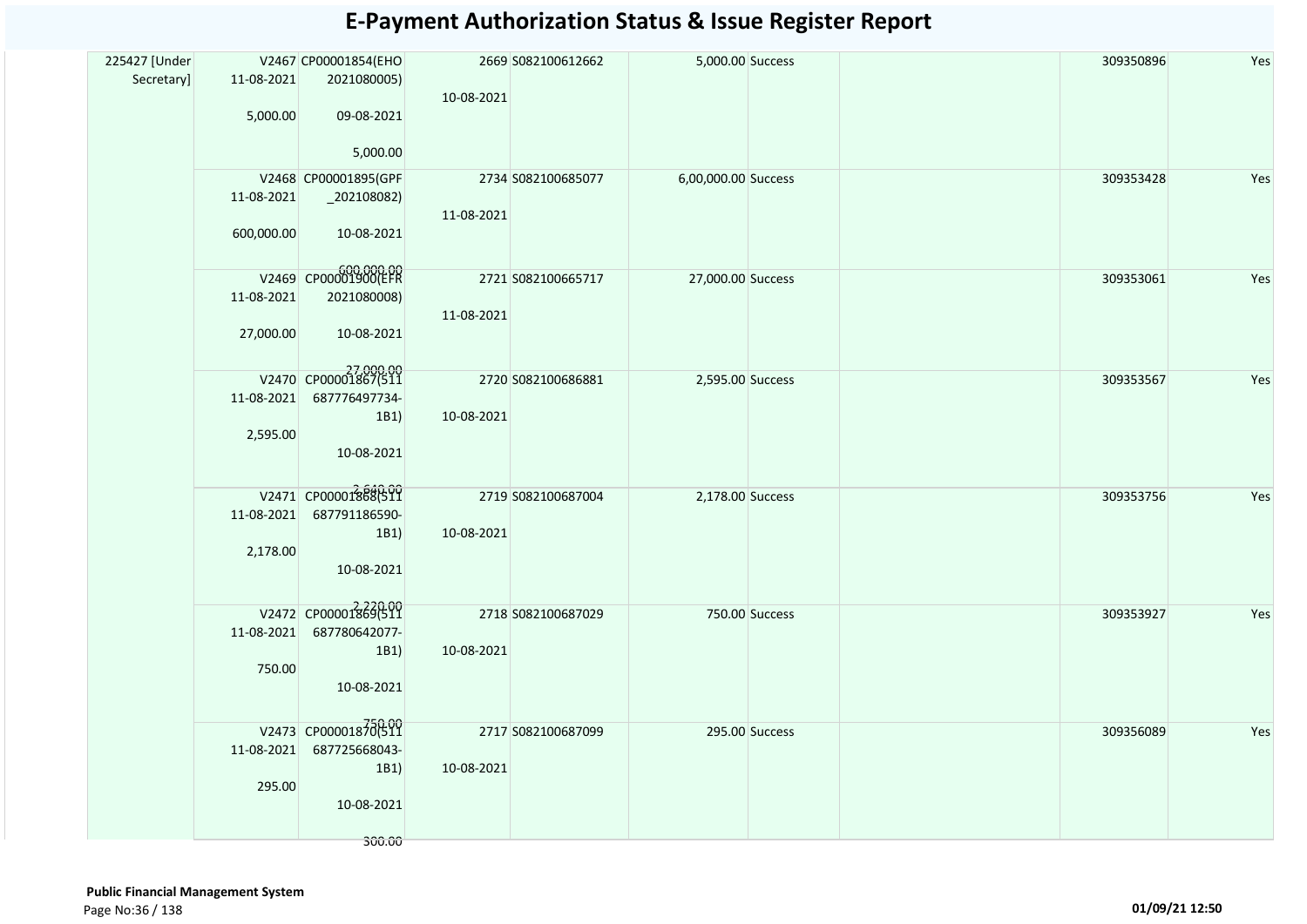| 11-08-2021 | V2474 CP00001871(511                 |            | 2716 S082100706372 | 3,981.00 Success |                | 309356640 | Yes |
|------------|--------------------------------------|------------|--------------------|------------------|----------------|-----------|-----|
|            | 687713207463-<br>1B1)                | 10-08-2021 |                    |                  |                |           |     |
| 3,981.00   |                                      |            |                    |                  |                |           |     |
|            | 10-08-2021                           |            |                    |                  |                |           |     |
|            | V2475 CP00001872(511                 |            | 2715 S082100706208 | 4,424.00 Success |                | 309340122 | Yes |
| 11-08-2021 | 687781673005-                        |            |                    |                  |                |           |     |
| 4,424.00   | 1B1)                                 | 10-08-2021 |                    |                  |                |           |     |
|            | 10-08-2021                           |            |                    |                  |                |           |     |
|            | V2476 CP00001873(511                 |            | 2714 S082100705007 |                  | 467.00 Success | 309336740 | Yes |
| 11-08-2021 | 687746233434-                        |            |                    |                  |                |           |     |
|            | $ 1B1\rangle$                        | 10-08-2021 |                    |                  |                |           |     |
| 467.00     | 10-08-2021                           |            |                    |                  |                |           |     |
|            |                                      |            |                    |                  |                |           |     |
| 11-08-2021 | V2477 CP00001874599<br>687791215988- |            | 2713 S082100706348 | 2,207.00 Success |                | 309356444 | Yes |
|            | 1B1)                                 | 10-08-2021 |                    |                  |                |           |     |
| 2,207.00   |                                      |            |                    |                  |                |           |     |
|            | 10-08-2021                           |            |                    |                  |                |           |     |
|            | V2478 CP00001875(511                 |            | 2712 S082100705054 | 1,549.00 Success |                | 309336946 | Yes |
| 11-08-2021 | 687797686352-                        |            |                    |                  |                |           |     |
| 1,549.00   | 1B1)                                 | 10-08-2021 |                    |                  |                |           |     |
|            | 10-08-2021                           |            |                    |                  |                |           |     |
|            | V2479 CP000018780511                 |            | 2711 S082100705049 | 2,401.00 Success |                | 309356270 | Yes |
| 11-08-2021 | 687772405268-                        |            |                    |                  |                |           |     |
|            | 1B1)                                 | 10-08-2021 |                    |                  |                |           |     |
| 2,401.00   | 10-08-2021                           |            |                    |                  |                |           |     |
|            |                                      |            |                    |                  |                |           |     |
|            | V2482 CP00001862(511                 |            | 2699 S082100724505 |                  | 295.00 Success | 310548242 | Yes |
| 11-08-2021 | 687746825915-                        |            |                    |                  |                |           |     |
| 295.00     | 1B1                                  | 10-08-2021 |                    |                  |                |           |     |
|            | 10-08-2021                           |            |                    |                  |                |           |     |
|            |                                      |            |                    |                  |                |           |     |
|            | 300.00                               |            |                    |                  |                |           |     |

 **Public Financial Management System**  Page No:37 / 138 **01/09/21 12:50**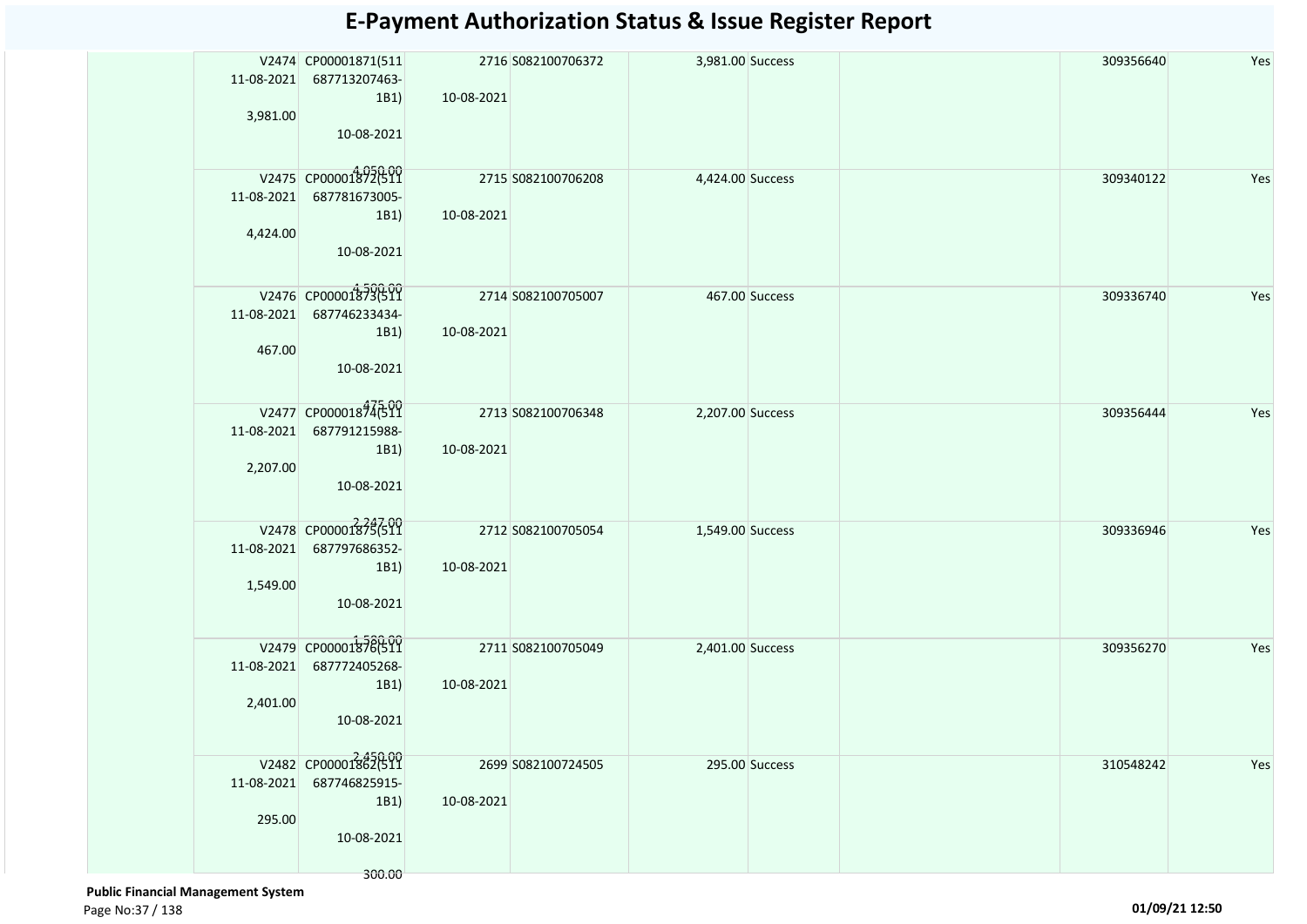| 11-08-2021<br>1,966.00  | V2483 CP00001863(511<br>687729982568-<br>1B1)<br>10-08-2021           | 10-08-2021 | 2697 S082100724558 | 1,966.00 Success  |                | 310500766 | Yes |
|-------------------------|-----------------------------------------------------------------------|------------|--------------------|-------------------|----------------|-----------|-----|
| 11-08-2021<br>2,851.00  | V2484 CP00001865(511<br>687722321989-<br>1B1)<br>10-08-2021           | 10-08-2021 | 2695 S082100724670 | 2,851.00 Success  |                | 310504459 | Yes |
| 11-08-2021<br>983.00    | V2485 CP00001866(511<br>687717752903-<br>1B1)<br>10-08-2021           | 10-08-2021 | 2694 S082100724714 |                   | 983.00 Success | 310504705 | Yes |
| 11-08-2021<br>15,661.00 | V2486 CP00001877(511<br>687733358711-<br>1B1)<br>10-08-2021           | 10-08-2021 | 2710 S082100724509 | 15,661.00 Success |                | 310500334 | Yes |
| 11-08-2021<br>23,952.00 | V2487 CP000018780511<br>687740585363-<br>1B1)<br>10-08-2021           | 10-08-2021 | 2709 S082100724681 | 23,952.00 Success |                | 310504587 | Yes |
| 11-08-2021<br>1,200.00  | V2488 CP000018796511<br>687742754274-<br>1B1)<br>10-08-2021           | 10-08-2021 | 2698 S082100724606 | 1,200.00 Success  |                | 310457769 | Yes |
| 11-08-2021<br>914.00    | V2489 CP00001880(511<br>687708485198-<br>1B1)<br>10-08-2021<br>930.00 | 10-08-2021 | 2700 S082100724566 |                   | 914.00 Success | 310548377 | Yes |

 **Public Financial Management System**  Page No:38 / 138 **01/09/21 12:50**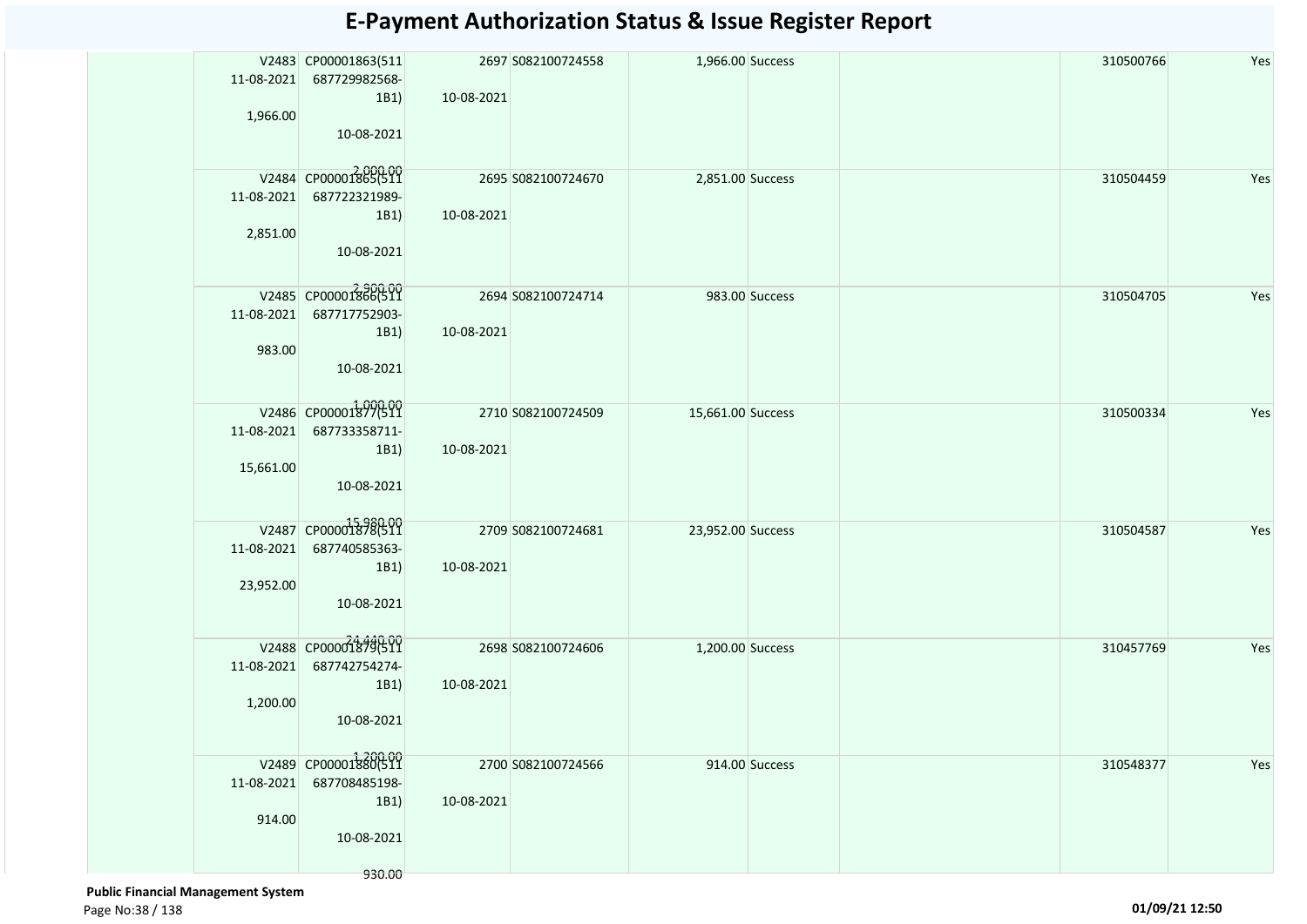| 11-08-2021                 | V2490 CP00001881(511<br>687721770878-                                  |            | 2706 S082100724642 | 27,032.00 Success |                | 310504333 | Yes |
|----------------------------|------------------------------------------------------------------------|------------|--------------------|-------------------|----------------|-----------|-----|
| 27,032.00                  | 1B1<br>10-08-2021                                                      | 10-08-2021 |                    |                   |                |           |     |
| 551.00                     | V2491 CP00001882699<br>11-08-2021 687726450283-<br>1B1)<br>10-08-2021  | 10-08-2021 | 2705 S082100724515 |                   | 551.00 Success | 310500477 | Yes |
| 11-08-2021<br>1,131.00     | V2492 CP00001884(511<br>687703681518-<br>$ 1B1\rangle$<br>10-08-2021   | 10-08-2021 | 2704 S082100724597 | 1,131.00 Success  |                | 310548514 | Yes |
| 11-08-2021<br>3,933.00     | V2493 CP00001885(511<br>687750881535-<br>1B1)<br>10-08-2021            | 10-08-2021 | 2703 S082100724636 | 3,933.00 Success  |                | 310504197 | Yes |
| $11 - 08 - 2021$<br>727.00 | V2494 CP00001887(511<br>687714166123-<br>1B1)<br>10-08-2021            | 10-08-2021 | 2702 S082100724550 |                   | 727.00 Success | 310500613 | Yes |
| 11-08-2021<br>924.00       | V2495 CP00001888(511<br>687700708178-<br>1B1)<br>10-08-2021            | 10-08-2021 | 2701 S082100724592 |                   | 924.00 Success | 310500923 | Yes |
| 11-08-2021<br>1,900.00     | V2496 CP00001889(511<br>687798343715-<br>1B1<br>10-08-2021<br>1,900.00 | 10-08-2021 | 2707 S082100724610 | 1,900.00 Success  |                | 310504065 | Yes |

 **Public Financial Management System**  Page No:39 / 138 **01/09/21 12:50**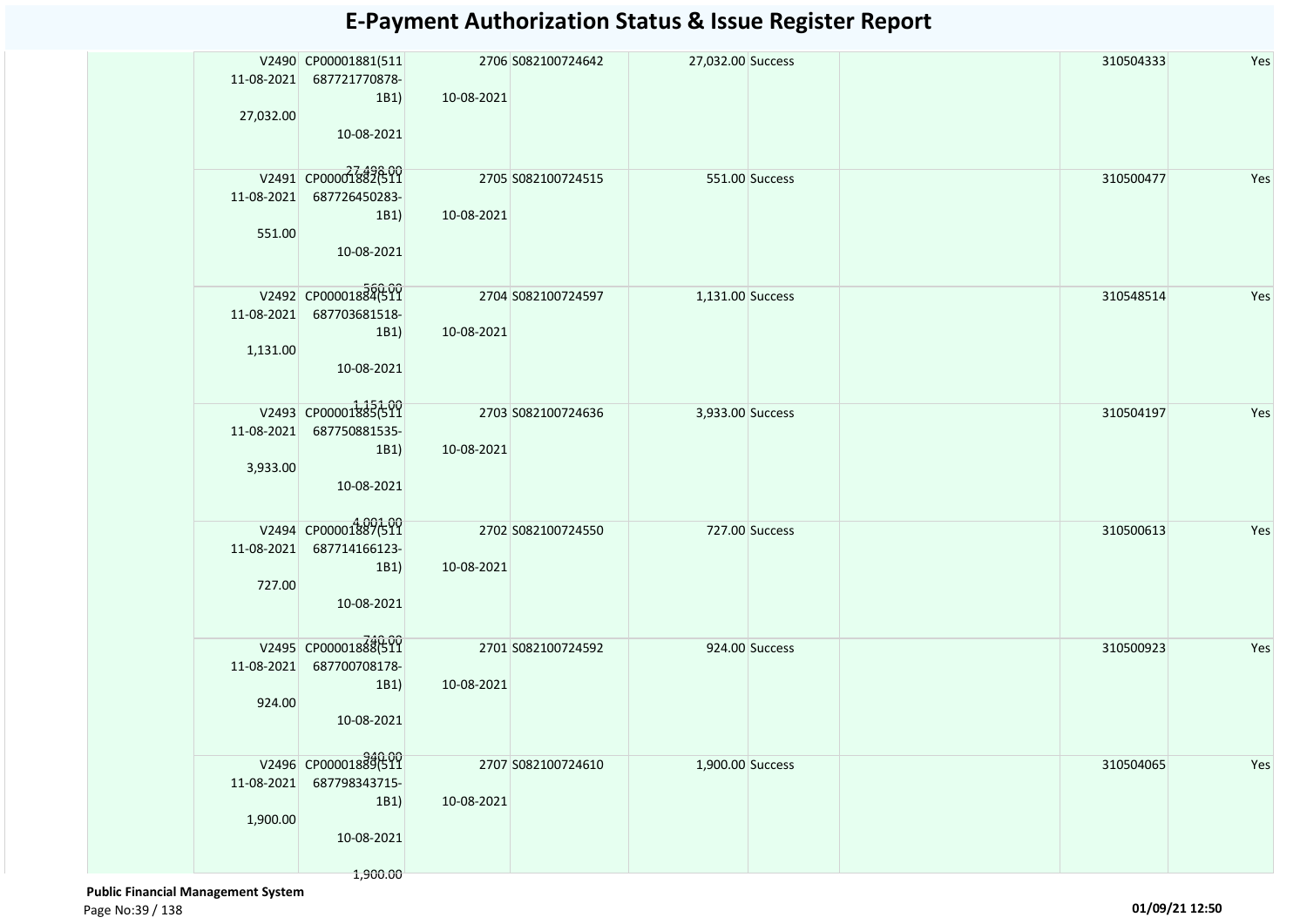| 11-08-2021<br>47,973.00         | V2497 CP00001890(511<br>687709102676-<br>1B1)<br>10-08-2021 | 10-08-2021 | 2708 S082100724675       | 47,973.00 Success   | 310548653 | Yes |
|---------------------------------|-------------------------------------------------------------|------------|--------------------------|---------------------|-----------|-----|
| V2498<br>11-08-2021<br>6,874.00 | CP00001680<br>02-08-2021                                    | 11-08-2021 | 2747 S082100739248       | 6,874.00 Success    | 310460615 | Yes |
| V2499<br>11-08-2021             | 6,874.00<br>CP00001816                                      |            | 2743 S082100752489       | 82,498.00 Success   | 310526305 | Yes |
| 134.531.00                      | 05-08-2021                                                  |            | 11-08-2021 5082100752490 | 52,033.00 Success   | 310526312 | Yes |
| V <sub>2500</sub><br>11-08-2021 | CP00001815                                                  |            | 2744 S082100752496       | 51,480.00 Success   | 310526420 | Yes |
| 161,803.00                      | 05-08-2021                                                  |            | 11-08-2021 S082100752497 | 38,323.00 Success   | 310526432 | Yes |
|                                 | 179,781.00                                                  |            | S082100752498            | 36,000.00 Success   | 310526438 | Yes |
|                                 |                                                             |            | S082100752499            | 36,000.00 Success   | 310526443 | Yes |
| V2502<br>11-08-2021             | CP00001840                                                  |            | 2751 S082100739052       | 63,000.00 Success   | 310548782 | Yes |
| 138,150.00                      | 09-08-2021                                                  |            | 11-08-2021 5082100739053 | 21,150.00 Success   | 310548791 | Yes |
|                                 | 153,500.00                                                  |            | S082100739054            | 54,000.00 Success   | 310548802 | Yes |
| V2503<br>11-08-2021             | CP00001848                                                  |            | 2742 S082100738953       | 3,13,600.00 Success | 310511170 | Yes |
| 313,600.00                      | 09-08-2021                                                  | 11-08-2021 |                          |                     |           |     |
| V2504<br>11-08-2021             | 320.000.00<br>CP00001844                                    |            | 2740 S082100739225       | 2,371.00 Success    | 310460453 | Yes |
| 2,371.00                        | 09-08-2021                                                  | 11-08-2021 |                          |                     |           |     |
| V2505<br>11-08-2021             | 2,371.00                                                    |            | 2739 S082100739139       | 1,046.00 Success    | 310552082 | Yes |
| 1,046.00                        | 09-08-2021<br>1,046.00                                      | 11-08-2021 |                          |                     |           |     |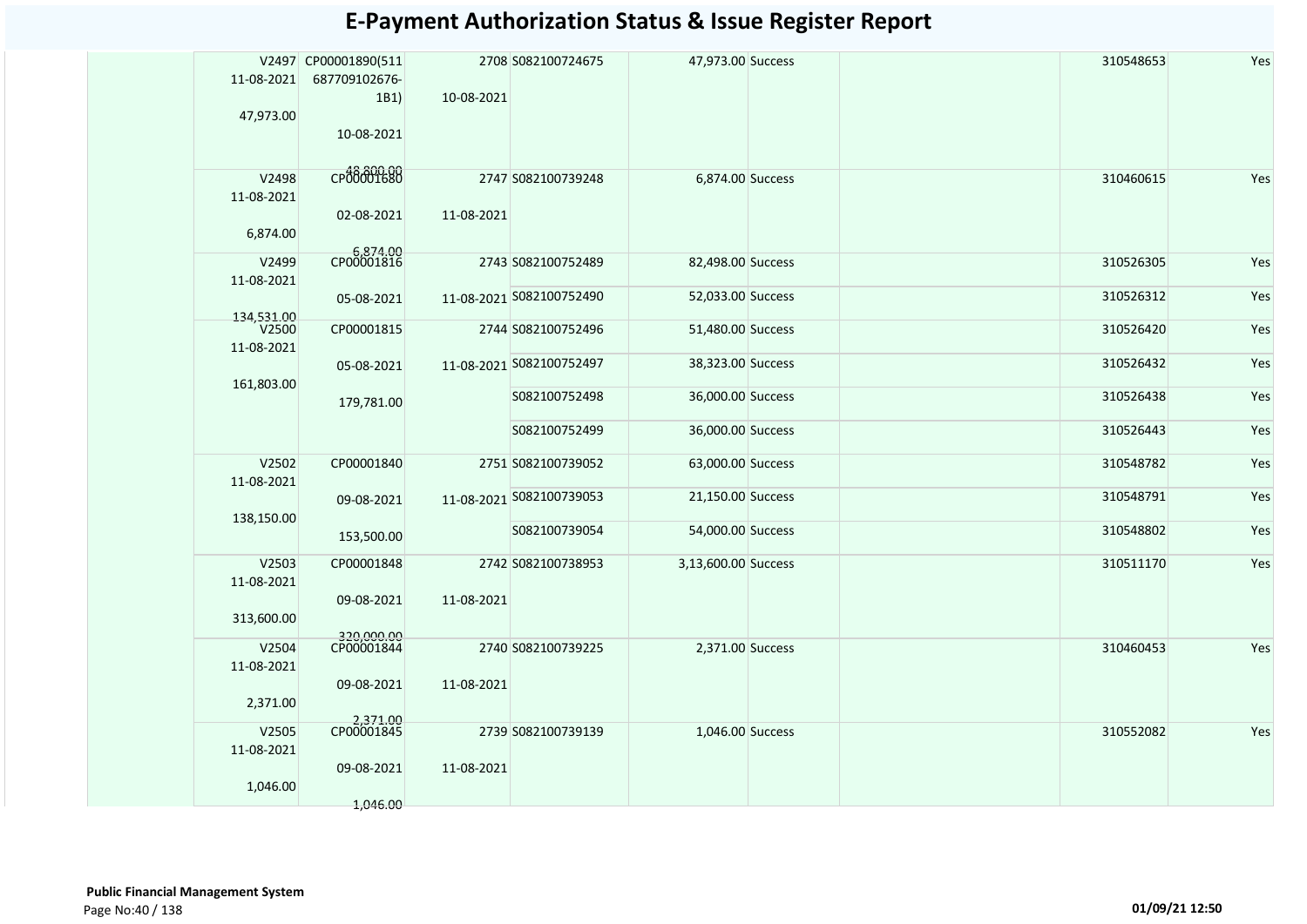| V2506<br>11-08-2021 | CP00001855                         |            | 2683 S082100727767       | 98,018.00 Success   |  | 310457910 | Yes |
|---------------------|------------------------------------|------------|--------------------------|---------------------|--|-----------|-----|
| 98,018.00           | 09-08-2021                         | 10-08-2021 |                          |                     |  |           |     |
| V2507               | 101,456.00<br>CP00001893           |            | 2735 S082100738949       | 14,581.00 Success   |  | 310511047 | Yes |
| 11-08-2021          | 10-08-2021                         | 11-08-2021 |                          |                     |  |           |     |
| 14,581.00           |                                    |            |                          |                     |  |           |     |
| V2508<br>11-08-2021 | 14,581.00<br>CP00001894            |            | 2736 S082100738941       | 10,661.00 Success   |  | 310507902 | Yes |
| 10,661.00           | 10-08-2021                         | 11-08-2021 |                          |                     |  |           |     |
| V2510<br>11-08-2021 | 10,661.00<br>CP00001886            |            | 2688 S082100739500       | 11,226.00 Success   |  | 310511968 | Yes |
| 11,226.00           | 10-08-2021                         | 10-08-2021 |                          |                     |  |           |     |
|                     | 11,226.00<br>CP00001891            |            |                          |                     |  |           |     |
| V2511<br>11-08-2021 |                                    |            | 2746 S082100739016       | 1,550.00 Success    |  | 310511550 | Yes |
| 1,550.00            | 10-08-2021                         | 11-08-2021 |                          |                     |  |           |     |
| V2512               | 1,550.00<br>CP00001892             |            | 2733 S082100752409       | 2,923.00 Success    |  | 310526076 | Yes |
| 11-08-2021          |                                    |            |                          |                     |  |           |     |
|                     | 10-08-2021                         | 11-08-2021 |                          |                     |  |           |     |
| 2,923.00            |                                    |            |                          |                     |  |           |     |
|                     | 2,958.00<br>V2513 CP00001861(EPC   |            |                          |                     |  |           |     |
|                     |                                    |            | 2692 S082100752310       | 2,01,025.00 Success |  | 310464121 | Yes |
| 11-08-2021          | 2021080007)                        | 10-08-2021 |                          |                     |  |           |     |
| 201,025.00          | 10-08-2021                         |            |                          |                     |  |           |     |
|                     | 271,174.00<br>V2516 CP00001864(511 |            | 2696 S082100727693       | 1,295.00 Success    |  | 310504867 | Yes |
| 11-08-2021          | 687728321328-                      |            |                          |                     |  |           |     |
|                     | 1B1)                               | 10-08-2021 |                          |                     |  |           |     |
| 1,295.00            |                                    |            |                          |                     |  |           |     |
|                     | 10-08-2021                         |            |                          |                     |  |           |     |
|                     |                                    |            |                          |                     |  |           |     |
| V2517<br>11-08-2021 | CP00001899                         |            | 2737 S082100727741       | 3,000.00 Success    |  | 310507018 | Yes |
|                     | 10-08-2021                         |            | 11-08-2021 5082100727742 | 6,000.00 Success    |  | 310507028 | Yes |
| 48,000.00           | 48,000.00                          |            | S082100727743            | 3,000.00 Success    |  | 310507048 | Yes |

 **Public Financial Management System**  Page No:41 / 138 **01/09/21 12:50**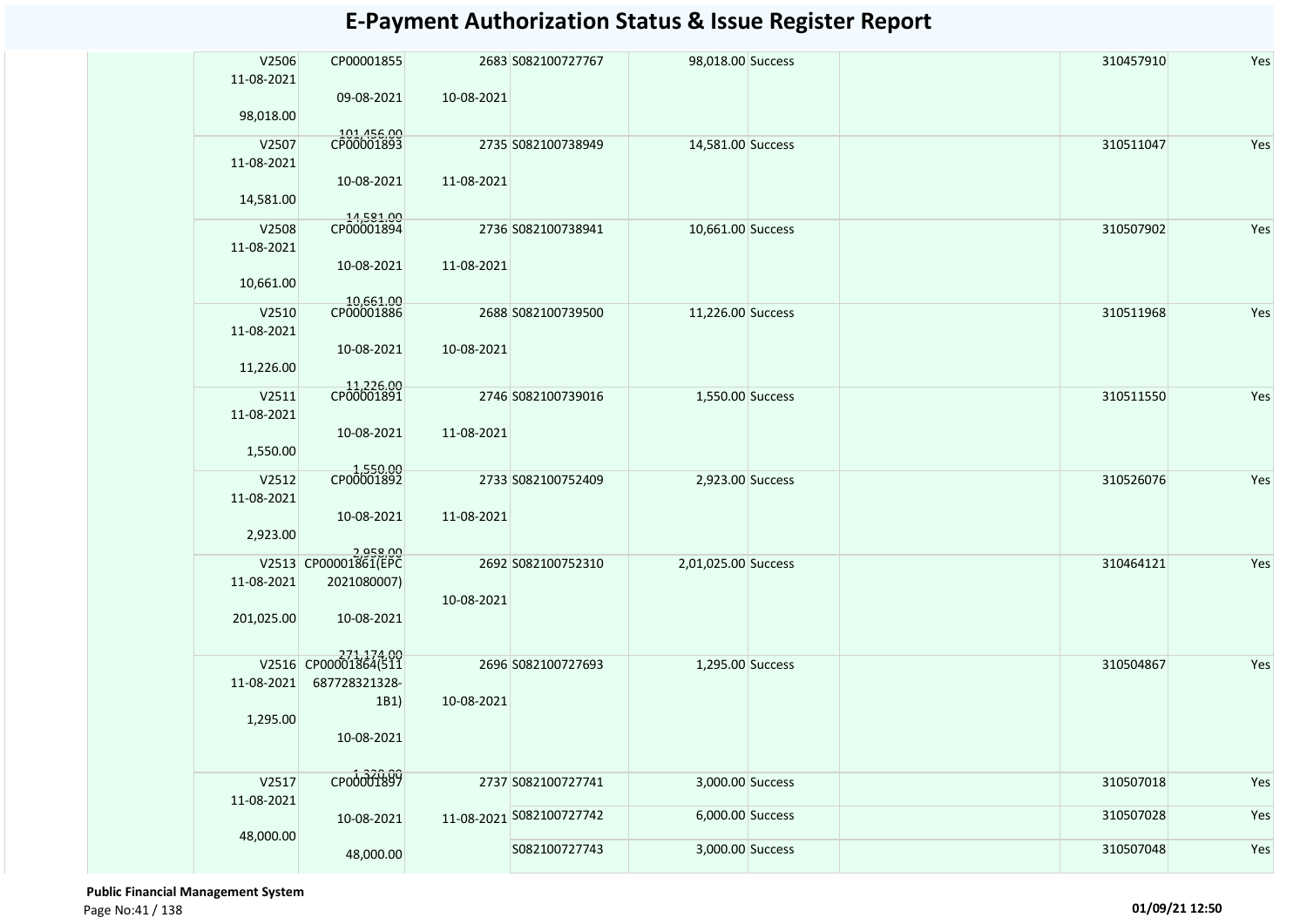|                 |                     |                                    |            | S082100727744      | 3,000.00 Success    |  | 310507062 | Yes |
|-----------------|---------------------|------------------------------------|------------|--------------------|---------------------|--|-----------|-----|
|                 |                     |                                    |            | S082100727745      | 3,000.00 Success    |  | 310507081 | Yes |
|                 |                     |                                    |            | S082100727746      | 3,000.00 Success    |  | 310507104 | Yes |
|                 |                     |                                    |            | S082100727747      | 3,000.00 Success    |  | 310507109 | Yes |
|                 |                     |                                    |            | S082100727748      | 3,000.00 Success    |  | 310507118 | Yes |
|                 |                     |                                    |            | S082100727749      | 3,000.00 Success    |  | 310507129 | Yes |
|                 |                     |                                    |            | S082100727750      | 3,000.00 Success    |  | 310507135 | Yes |
|                 |                     |                                    |            | S082100727751      | 12,000.00 Success   |  | 310507143 | Yes |
|                 |                     |                                    |            | S082100727752      | 3,000.00 Success    |  | 310507147 | Yes |
|                 | V2519<br>11-08-2021 | CP00001896                         |            | 2738 S082100738921 | 1,92,676.00 Success |  | 310507785 | Yes |
|                 | 192,676.00          | 10-08-2021                         | 11-08-2021 |                    |                     |  |           |     |
|                 |                     |                                    |            |                    |                     |  |           |     |
|                 |                     | 192,676.00<br>V2520 CP00001902(EPC |            | 2741 S082100732675 | 14,055.00 Success   |  | 310507287 | Yes |
|                 | 11-08-2021          | 2021080009)                        |            |                    |                     |  |           |     |
|                 |                     |                                    | 11-08-2021 |                    |                     |  |           |     |
|                 | 14,055.00           | 11-08-2021                         |            |                    |                     |  |           |     |
|                 |                     |                                    |            |                    |                     |  |           |     |
| 225428 [Section |                     | V2466 CP00000122(ELE               |            | 2679 S082100613950 | 35,541.00 Success   |  | 309336558 | Yes |
| Officer]        | 11-08-2021          | 2021080001)                        |            |                    |                     |  |           |     |
|                 |                     |                                    | 10-08-2021 |                    |                     |  |           |     |
|                 | 35,541.00           | 09-08-2021                         |            |                    |                     |  |           |     |
|                 |                     |                                    |            |                    |                     |  |           |     |
|                 | V2524               | CP00000127                         |            | 2752 S082100772871 |                     |  |           |     |
|                 | 11-08-2021          |                                    |            |                    | 1,01,976.00 Success |  | 310720332 | Yes |
|                 |                     | 11-08-2021                         | 11-08-2021 |                    |                     |  |           |     |
|                 | 101,976.00          |                                    |            |                    |                     |  |           |     |
|                 |                     |                                    |            |                    |                     |  |           |     |
|                 | V2525               | 105,889.00<br>CP00000130           |            | 2753 S082100774083 | 1,84,456.00 Success |  | 310720453 | Yes |
|                 | 11-08-2021          |                                    |            |                    |                     |  |           |     |
|                 |                     | 11-08-2021                         | 11-08-2021 |                    |                     |  |           |     |
|                 | 184,456.00          |                                    |            |                    |                     |  |           |     |
|                 |                     | 191,534.00                         |            |                    |                     |  |           |     |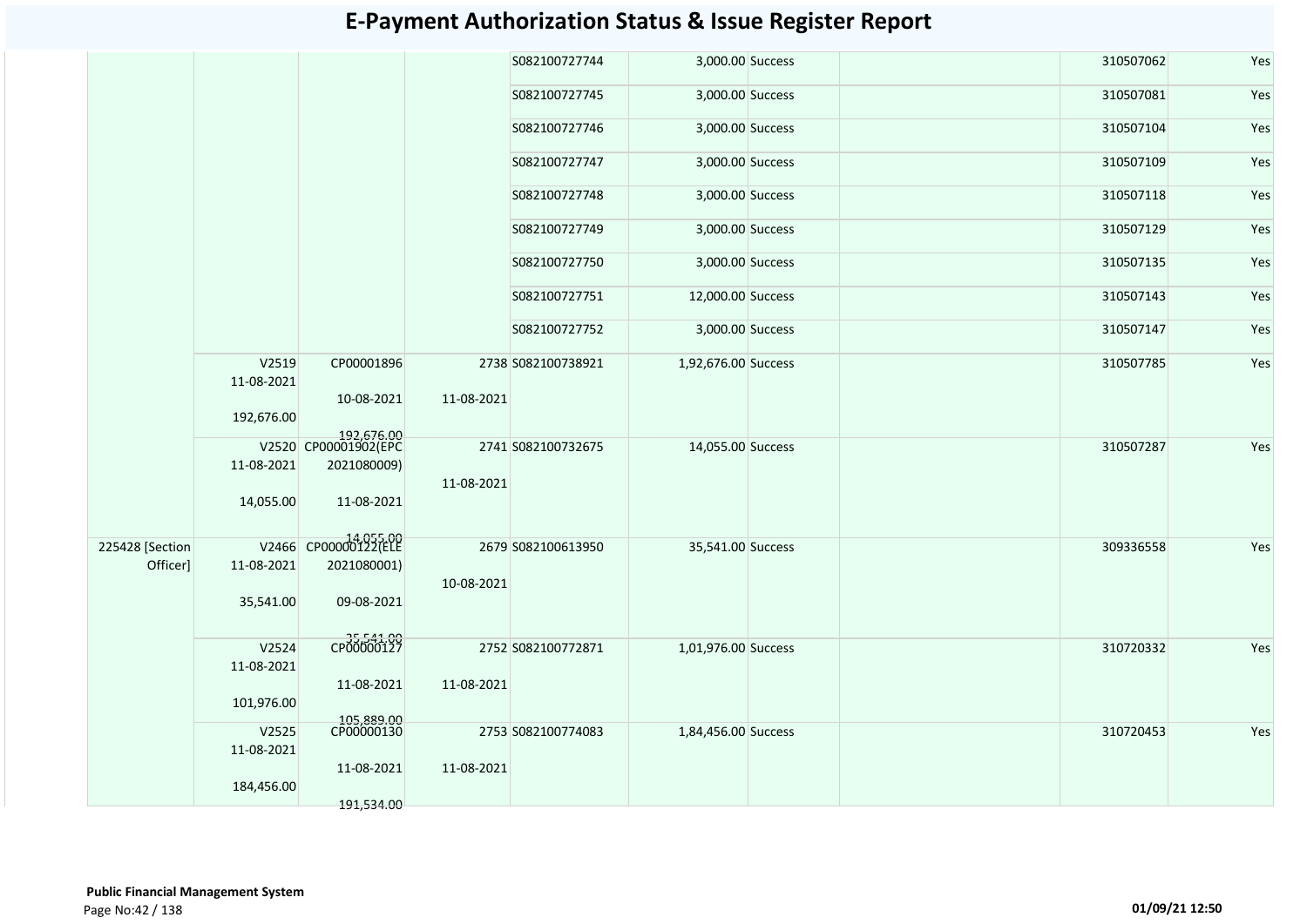|   | 225429 [Section<br>Officer]               | V2465<br>11-08-2021<br>42,028.00  | CP00000184<br>04-08-2021               | 11-08-2021 | 2726 S082100666081 | 42,028.00 Success   |                | 309353246 | Yes |
|---|-------------------------------------------|-----------------------------------|----------------------------------------|------------|--------------------|---------------------|----------------|-----------|-----|
|   |                                           | V2521<br>11-08-2021<br>30,160.00  | 46,698.00<br>CP00000206<br>11-08-2021  | 11-08-2021 | 2750 S082100752442 | 30,160.00 Success   |                | 310526185 | Yes |
|   |                                           | V2522<br>11-08-2021<br>430,454.00 | 30,680.00<br>CP00000207<br>11-08-2021  | 11-08-2021 | 2749 S082100752387 | 4,30,454.00 Success |                | 310522683 | Yes |
|   |                                           | V2523<br>11-08-2021<br>141,978.00 | 437,875.00<br>CP00000208<br>11-08-2021 | 11-08-2021 | 2748 S082100752320 | 1,41,978.00 Success |                | 310522507 | Yes |
|   | 225438 [Asstt<br><b>Accounts Officer]</b> | V2501<br>11-08-2021<br>47,341.00  | 147,600.00<br>CP00000208<br>10-08-2021 | 11-08-2021 | 2730 S082100739105 | 47,341.00 Success   |                | 310460304 | Yes |
|   |                                           | V2509<br>11-08-2021<br>3,785.00   | 49,157.00<br>CP00000210<br>10-08-2021  | 11-08-2021 | 2731 S082100739013 | 3,785.00 Success    |                | 310511408 | Yes |
|   |                                           | V2514<br>11-08-2021<br>6,007.00   | 3,785.00<br>CP00000211<br>10-08-2021   | 11-08-2021 | 2728 S082100752393 | 6,007.00 Success    |                | 310522972 | Yes |
|   |                                           | V2515<br>11-08-2021<br>800.00     | 6,130.00<br>CP00000209<br>10-08-2021   | 11-08-2021 | 2729 S082100739099 |                     | 800.00 Success | 310548942 | Yes |
|   |                                           | V2518<br>11-08-2021<br>46,126.00  | 800.00<br>CP00000212<br>10-08-2021     | 11-08-2021 | 2727 S082100739201 | 46,126.00 Success   |                | 310511675 | Yes |
| 9 | <b>Issue Date: 12-08-2021</b>             |                                   | 48,000.00                              |            |                    | 64,72,310.00        |                |           |     |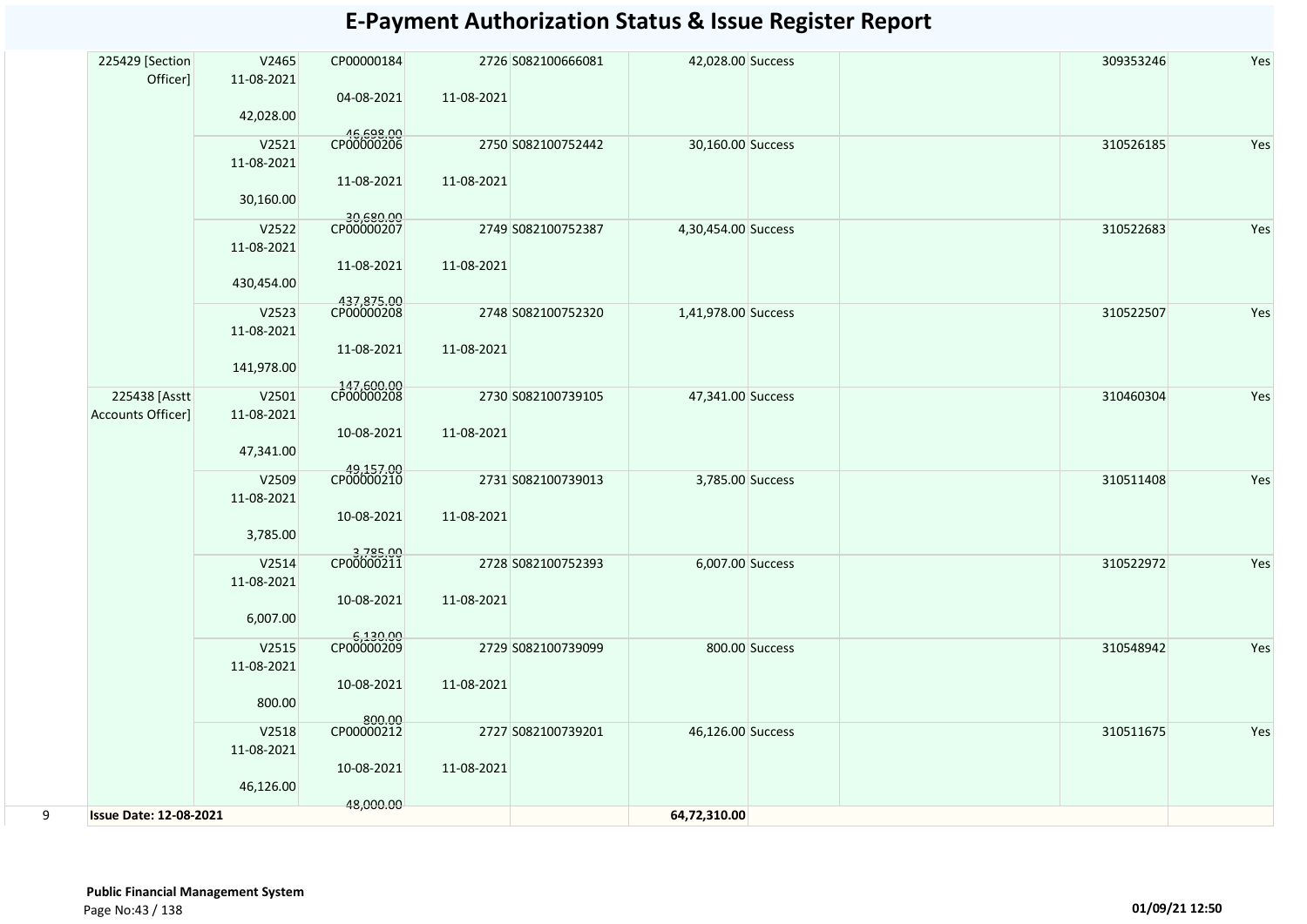|    | 225427 [Under<br>Secretary]        | V2527<br>12-08-2021<br>6,048,000.00 | CP00001850<br>09-08-2021                                            | 12-08-2021 | 2757 S082100246478       | 60,48,000.00 Success |  | 331700189 | Yes |
|----|------------------------------------|-------------------------------------|---------------------------------------------------------------------|------------|--------------------------|----------------------|--|-----------|-----|
|    |                                    | V2528<br>12-08-2021<br>86,400.00    | 6,608,000.00<br>CP00001776<br>04-08-2021                            | 12-08-2021 | 2759 S082100246514       | 86,400.00 Success    |  | 331700631 | Yes |
|    |                                    | V2529<br>12-08-2021<br>21,254.00    | 96,000.00<br>CP00001777<br>04-08-2021                               | 12-08-2021 | 2760 S082100246501       | 21,254.00 Success    |  | 331700501 | Yes |
|    |                                    | V2530<br>12-08-2021                 | 23,615.00<br>CP00001823                                             |            | 2756 S082100246493       | 1,53,643.00 Success  |  | 331700325 | Yes |
|    |                                    | 307,376.00                          | 06-08-2021                                                          |            | 12-08-2021 S082100246494 | 52,258.00 Success    |  | 331700329 | Yes |
|    |                                    |                                     | 341,529.00                                                          |            | S082100246495            | 59,400.00 Success    |  | 331700336 | Yes |
|    |                                    |                                     |                                                                     |            | S082100246496            | 42,075.00 Success    |  | 331700345 | Yes |
|    |                                    | V2531<br>12-08-2021<br>9,280.00     | CP00001904<br>11-08-2021<br>9,280.00                                | 12-08-2021 | 2763 S082100246841       | 9,280.00 Success     |  | 331700767 | Yes |
| 10 | <b>Issue Date: 16-08-2021</b>      |                                     |                                                                     |            |                          | 1,63,68,336.00       |  |           |     |
|    | 200880 [Asstt<br>Accounts Officer] | V2534<br>16-08-2021<br>4,293.00     | CP00000081<br>12-08-2021                                            | 16-08-2021 | 2855 S082100493428       | 4,293.00 Success     |  | 381245920 | Yes |
|    | 225427 [Under<br>Secretary]        | 16-08-2021<br>100,000.00            | 4,293.00<br>V2532 CP00001919(GPF<br>$_2$ 02108083)<br>12-08-2021    | 12-08-2021 | 2780 S082100485762       | 1,00,000.00 Success  |  | 381266074 | Yes |
|    |                                    | 16-08-2021<br>100,000.00            | V2535 CP00001949(GPF<br>$_2$ 202108084)<br>13-08-2021<br>100,000.00 | 13-08-2021 | 2817 S082100485746       | 1,00,000.00 Success  |  | 381245321 | Yes |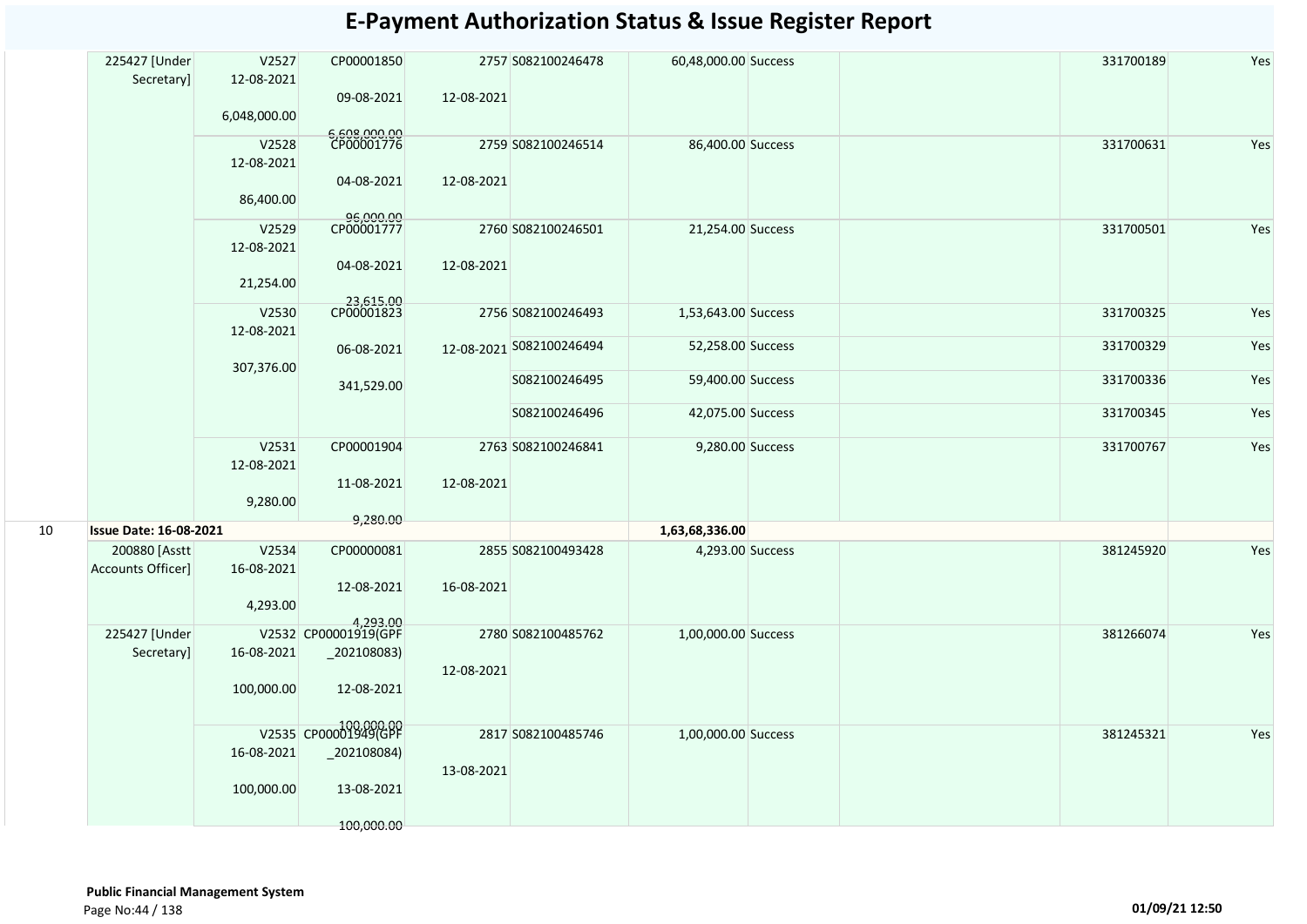| 16-08-2021<br>15,000.00          | V2536 CP00001951(GPF<br>$_2$ 202108085)<br>13-08-2021                    | 13-08-2021 | 2816 S082100485742 | 15,000.00 Success   | 381238976 | Yes |
|----------------------------------|--------------------------------------------------------------------------|------------|--------------------|---------------------|-----------|-----|
| 16-08-2021<br>300,000.00         | V2537 CP00001966(GPF<br>$_2$ 02108086)<br>13-08-2021                     | 13-08-2021 | 2818 S082100485755 | 3,00,000.00 Success | 381264740 | Yes |
| V2538<br>16-08-2021<br>39,286.00 | 300,000.00<br>11-08-2021                                                 | 12-08-2021 | 2771 S082100516060 | 39,286.00 Success   | 381598885 | Yes |
| V2539<br>16-08-2021<br>4,542.00  | 39,286.00<br>CP00001915<br>12-08-2021                                    | 12-08-2021 | 2772 S082100515950 | 4,542.00 Success    | 381598704 | Yes |
| 16-08-2021<br>55,174.00          | 4,542.00<br>V2540 CP00001905(511<br>687748762974-<br>1B1)<br>11-08-2021  | 12-08-2021 | 2770 S082100516826 | 55,174.00 Success   | 381611613 | Yes |
| 16-08-2021<br>23,347.00          | V2541 CP000019096511<br>687788674108-<br>1B1)<br>11-08-2021              | 12-08-2021 | 2769 S082100516817 | 23,347.00 Success   | 381611065 | Yes |
| 16-08-2021<br>169,341.00         | V2542 CP00001318899<br>687713806117-<br>1B1)<br>11-08-2021<br>172,260.00 | 12-08-2021 | 2768 S082100516822 | 1,69,341.00 Success | 381611438 | Yes |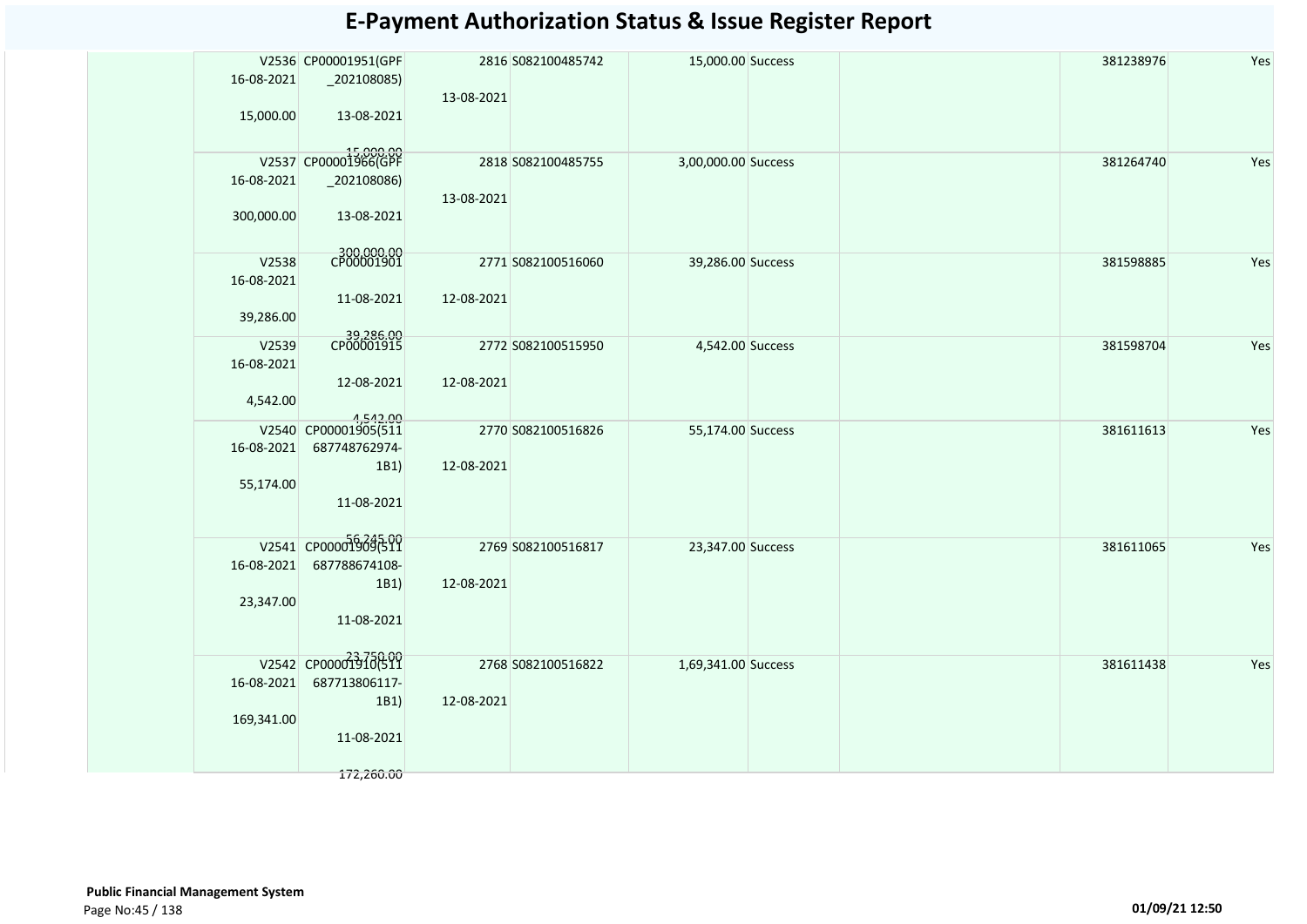|            | V2543 CP00001911(511              |            | 2775 S082100517158 | 17,397.00 Success   |  | 381615144 | Yes |
|------------|-----------------------------------|------------|--------------------|---------------------|--|-----------|-----|
| 16-08-2021 | 687740886152-                     |            |                    |                     |  |           |     |
|            | 1B1)                              | 12-08-2021 |                    |                     |  |           |     |
| 17,397.00  |                                   |            |                    |                     |  |           |     |
|            | 11-08-2021                        |            |                    |                     |  |           |     |
|            |                                   |            |                    |                     |  |           |     |
|            | V2544 CP00001912(511              |            | 2766 S082100516819 | 1,76,949.00 Success |  | 381611261 | Yes |
| 16-08-2021 | 687762452485-                     |            |                    |                     |  |           |     |
|            | 1B1)                              | 12-08-2021 |                    |                     |  |           |     |
| 176,949.00 |                                   |            |                    |                     |  |           |     |
|            | 11-08-2021                        |            |                    |                     |  |           |     |
|            |                                   |            |                    |                     |  |           |     |
| V2545      | c <sup>180,000,00</sup>           |            | 2774 S082100493423 | 15,000.00 Success   |  | 381598298 | Yes |
| 16-08-2021 |                                   |            |                    |                     |  |           |     |
|            | 12-08-2021                        | 12-08-2021 |                    |                     |  |           |     |
| 15,000.00  |                                   |            |                    |                     |  |           |     |
|            | 15,000.00<br>V2546 CP00001917(511 |            | 2764 S082100516828 | 21,357.00 Success   |  | 381611957 | Yes |
| 16-08-2021 | 687733073444-                     |            |                    |                     |  |           |     |
|            | 1B1)                              | 12-08-2021 |                    |                     |  |           |     |
| 21,357.00  |                                   |            |                    |                     |  |           |     |
|            | 12-08-2021                        |            |                    |                     |  |           |     |
|            |                                   |            |                    |                     |  |           |     |
|            | V2547 CP00001918699               |            | 2765 S082100516827 | 1,719.00 Success    |  | 381611786 | Yes |
| 16-08-2021 | 687786888166-                     |            |                    |                     |  |           |     |
|            | 1B1)                              | 12-08-2021 |                    |                     |  |           |     |
| 1,719.00   | 12-08-2021                        |            |                    |                     |  |           |     |
|            |                                   |            |                    |                     |  |           |     |
| V2549      | CP00001914                        |            | 2767 S082100517249 |                     |  | 381653528 | Yes |
| 16-08-2021 |                                   |            |                    | 6,77,619.00 Success |  |           |     |
|            | 11-08-2021                        | 12-08-2021 |                    |                     |  |           |     |
| 677,619.00 |                                   |            |                    |                     |  |           |     |
|            | 689,302.00                        |            |                    |                     |  |           |     |
|            |                                   |            | 2776 S082100518137 | 22,916.00 Success   |  | 381653714 | Yes |
| 16-08-2021 | 687780118225-                     | 12-08-2021 |                    |                     |  |           |     |
| 22,916.00  | 1B1)                              |            |                    |                     |  |           |     |
|            | 11-08-2021                        |            |                    |                     |  |           |     |
|            |                                   |            |                    |                     |  |           |     |
|            | 23,384.00                         |            |                    |                     |  |           |     |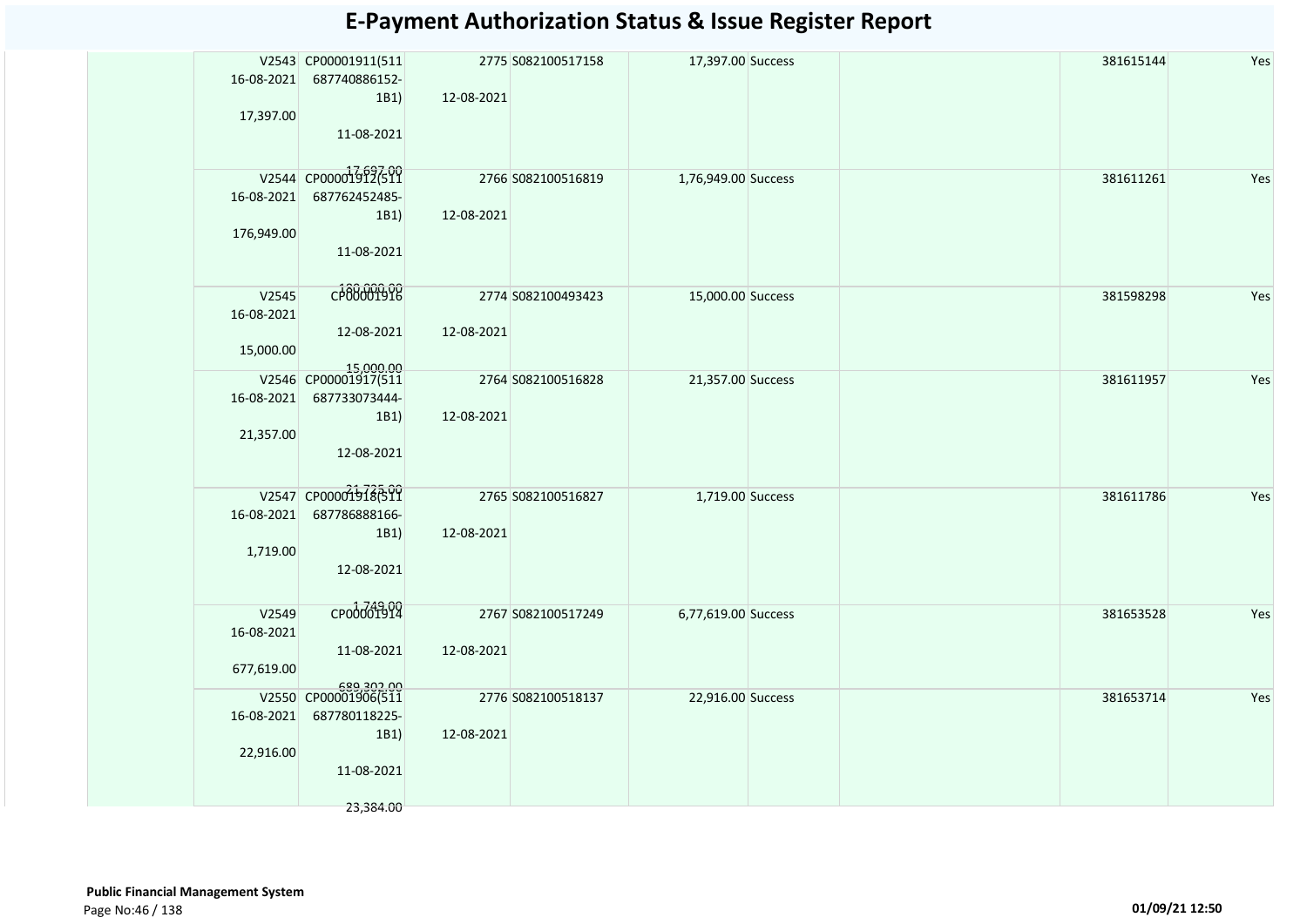| 16-08-2021<br>24,478.00 | V2551 CP00001907(511<br>687795361431-<br>1B1) | 12-08-2021 | 2777 S082100517238 | 24,478.00 Success      |  | 381653340 | Yes |
|-------------------------|-----------------------------------------------|------------|--------------------|------------------------|--|-----------|-----|
|                         | 11-08-2021<br>V2552 CP00001908(511            |            |                    |                        |  |           |     |
| 16-08-2021              | 687719646567-<br>1B1)                         | 12-08-2021 | 2778 S082100518177 | 24,426.00 Success      |  | 381653867 | Yes |
| 24,426.00               | 11-08-2021                                    |            |                    |                        |  |           |     |
| V2553<br>16-08-2021     | CP00001920                                    |            | 2843 S082100517207 | 1,20,84,000.00 Success |  | 383417054 | Yes |
| 12,084,000.00           | 12-08-2021<br>12,508,000.00<br>CP00001948     | 16-08-2021 |                    |                        |  |           |     |
| V2554<br>16-08-2021     | 13-08-2021                                    | 13-08-2021 | 2806 S082100537246 | 47,320.00 Success      |  | 384059813 | Yes |
| 47,320.00<br>V2555      | 47,320.00<br>CP00001929                       |            | 2789 S082100546392 | 41,311.00 Success      |  | 384065241 | Yes |
| 16-08-2021<br>41,311.00 | 12-08-2021                                    | 13-08-2021 |                    |                        |  |           |     |
| 16-08-2021              | 41,311.00<br>687790299696-                    |            | 2785 S082100546254 | 8,258.00 Success       |  | 384062670 | Yes |
| 8,258.00                | 1B1)<br>12-08-2021                            | 13-08-2021 |                    |                        |  |           |     |
| 16-08-2021              | V2557 CP00001928(511<br>687791890062-<br>1B1) | 13-08-2021 | 2786 S082100546358 | 8,258.00 Success       |  | 384062866 | Yes |
| 8,258.00                | 12-08-2021                                    |            |                    |                        |  |           |     |
|                         | 8,400.00                                      |            |                    |                        |  |           |     |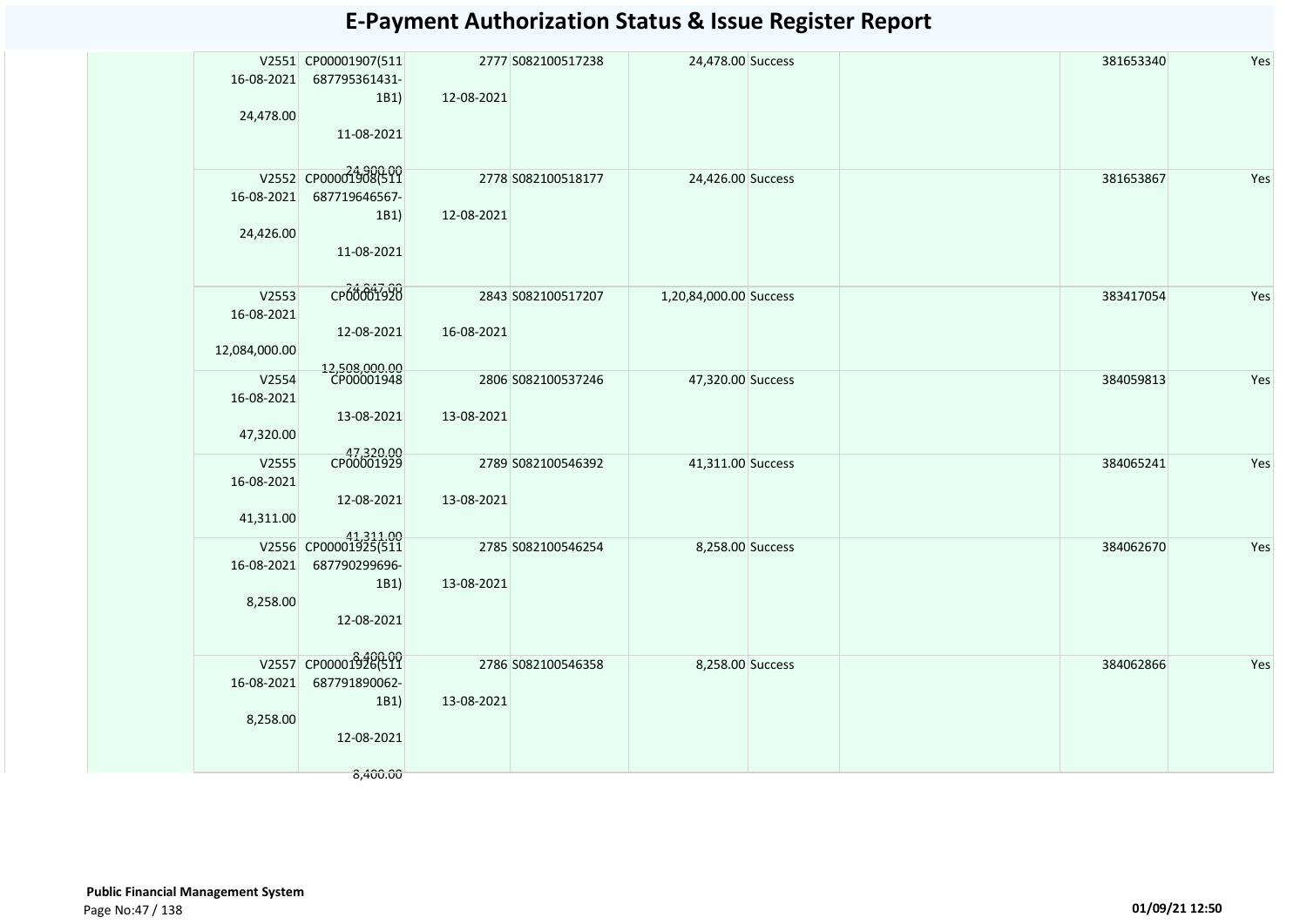| 16-08-2021<br>2,950.00            | V2558 CP00001927(511<br>687724375720-<br>1B1)<br>12-08-2021                | 13-08-2021 | 2787 S082100546255 | 2,950.00 Success    | 384062442 | Yes |
|-----------------------------------|----------------------------------------------------------------------------|------------|--------------------|---------------------|-----------|-----|
| 16-08-2021<br>1,967.00            | V2559 CP000013000591<br>687740483259-<br>1B1)<br>12-08-2021                | 13-08-2021 | 2788 S082100546247 | 1,967.00 Success    | 384062213 | Yes |
| V2560<br>16-08-2021<br>494,080.00 | CP00001970<br>13-08-2021                                                   | 16-08-2021 | 2844 S082100537197 | 4,94,080.00 Success | 384059645 | Yes |
| V2561<br>16-08-2021<br>2,500.00   | 494,080.00<br>CP00001968<br>13-08-2021                                     | 13-08-2021 | 2814 S082100546393 | 2,500.00 Success    | 384065062 | Yes |
| 16-08-2021<br>4,645.00            | 2,500.00<br>V2562 CP00001975(511<br>687704889998-<br>1B1)<br>13-08-2021    | 13-08-2021 | 2811 S082100546185 | 4,645.00 Success    | 384059990 | Yes |
| V2563<br>16-08-2021<br>1,330.00   | сробобт989<br>13-08-2021                                                   | 13-08-2021 | 2813 S082100546411 | 1,330.00 Success    | 385366782 | Yes |
| V2564<br>16-08-2021<br>6,276.00   | 1,330.00<br>13-08-2021                                                     | 13-08-2021 | 2815 S082100546434 | 6,276.00 Success    | 385345785 | Yes |
| 16-08-2021<br>27,000.00           | 6,276.00<br>V2565 CP00001964(EFR<br>2021080014)<br>13-08-2021<br>27,000.00 | 13-08-2021 | 2809 S082100559415 | 27,000.00 Success   | 385349162 | Yes |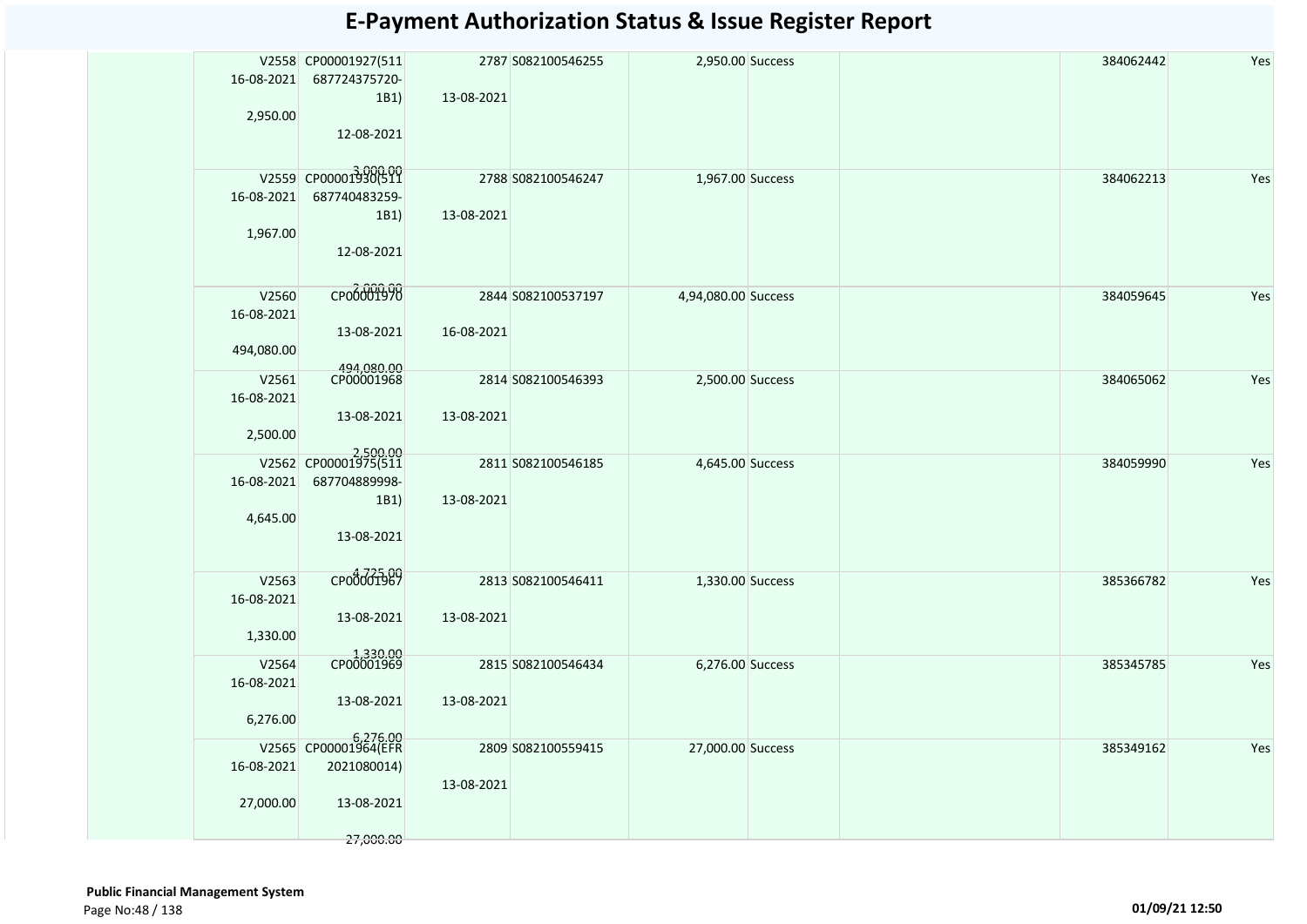| 16-08-2021<br>27,000.00           | V2566 CP00001965(EFR<br>2021080013)<br>13-08-2021  | 13-08-2021 | 2810 S082100555646 | 27,000.00 Success   | 385349067 | Yes |
|-----------------------------------|----------------------------------------------------|------------|--------------------|---------------------|-----------|-----|
| V2569<br>16-08-2021<br>9,900.00   | CP0000000<br>09-08-2021                            | 13-08-2021 | 2783 S082100582871 | 9,900.00 Success    | 385373056 | Yes |
| V2570<br>16-08-2021<br>3,259.00   | 11,000.00<br>CP00001988<br>16-08-2021              | 16-08-2021 | 2864 S082100585610 | 3,259.00 Success    | 385373544 | Yes |
| V2571<br>16-08-2021<br>28,854.00  | 3,259.00<br>CP00001987<br>16-08-2021               | 16-08-2021 | 2863 S082100585603 | 28,854.00 Success   | 385353056 | Yes |
| V2573<br>16-08-2021<br>130,008.00 | 28,854.00<br>CP00001933<br>12-08-2021              | 13-08-2021 | 2792 S082100582045 | 1,30,008.00 Success | 385369835 | Yes |
| V2574<br>16-08-2021<br>20,546.00  | 132,250.00<br>CP00001936<br>12-08-2021             | 13-08-2021 | 2795 S082100581093 | 20,546.00 Success   | 385369652 | Yes |
| V2575<br>16-08-2021<br>19,632.00  | 20,900.00<br>CP00001943<br>12-08-2021              | 13-08-2021 | 2802 S082100581056 | 19,632.00 Success   | 385369537 | Yes |
| V2576<br>16-08-2021<br>14,577.00  | 19,970.00<br>CP00001937<br>12-08-2021              | 13-08-2021 | 2796 S082100581057 | 14,577.00 Success   | 385369416 | Yes |
| V2577<br>16-08-2021<br>21,234.00  | 14,828.00<br>CP00001945<br>12-08-2021<br>21,600.00 | 13-08-2021 | 2784 S082100579268 | 21,234.00 Success   | 385366973 | Yes |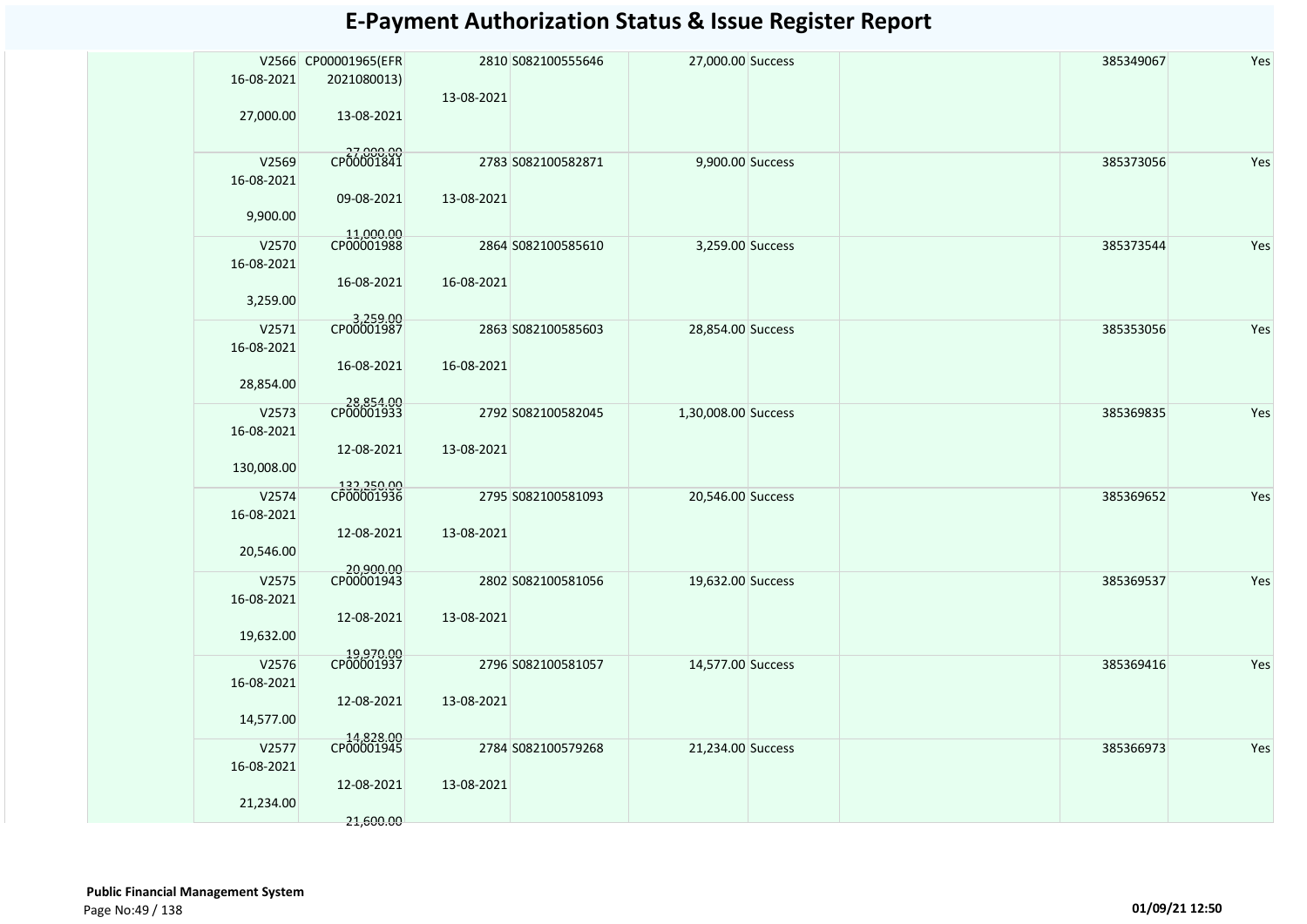| V2578<br>16-08-2021<br>22,627.00 | CP00001944<br>12-08-2021                                       | 13-08-2021 | 2803 S082100579277 | 22,627.00 Success | 385369175 | Yes |
|----------------------------------|----------------------------------------------------------------|------------|--------------------|-------------------|-----------|-----|
| V2579<br>16-08-2021<br>22,040.00 | 23,017.00<br>12-08-2021                                        | 13-08-2021 | 2794 S082100581703 | 22,040.00 Success | 385369749 | Yes |
| V2580<br>16-08-2021<br>20,020.00 | 22,420.00<br>CP00001942<br>12-08-2021                          | 13-08-2021 | 2801 S082100577399 | 20,020.00 Success | 385366864 | Yes |
| V2581<br>16-08-2021<br>21,683.00 | 20,365.00<br>CP00001947<br>12-08-2021                          | 13-08-2021 | 2805 S082100579269 | 21,683.00 Success | 385369073 | Yes |
| V2582<br>16-08-2021<br>17,798.00 | 22,057.00<br>CP00001941<br>12-08-2021                          | 13-08-2021 | 2800 S082100581058 | 17,798.00 Success | 385369299 | Yes |
| V2583<br>16-08-2021<br>96,048.00 | 18,105.00<br>CP00001932<br>12-08-2021                          | 13-08-2021 | 2791 S082100582461 | 96,048.00 Success | 385369937 | Yes |
| 16-08-2021<br>26,539.00          | 97,704.00<br>V2584 CP00001924(ELE<br>2021080010)<br>12-08-2021 | 13-08-2021 | 2808 S082100582842 | 26,539.00 Success | 385349755 | Yes |
| V2585<br>16-08-2021<br>8,440.00  | CP00001955<br>13-08-2021                                       | 16-08-2021 | 2834 S082100587357 | 8,440.00 Success  | 385373733 | Yes |
| V2586<br>16-08-2021<br>6,829.00  | 8,440.00<br>CP00001950<br>13-08-2021<br>6,829.00               | 16-08-2021 | 2826 S082100585581 | 6,829.00 Success  | 385349958 | Yes |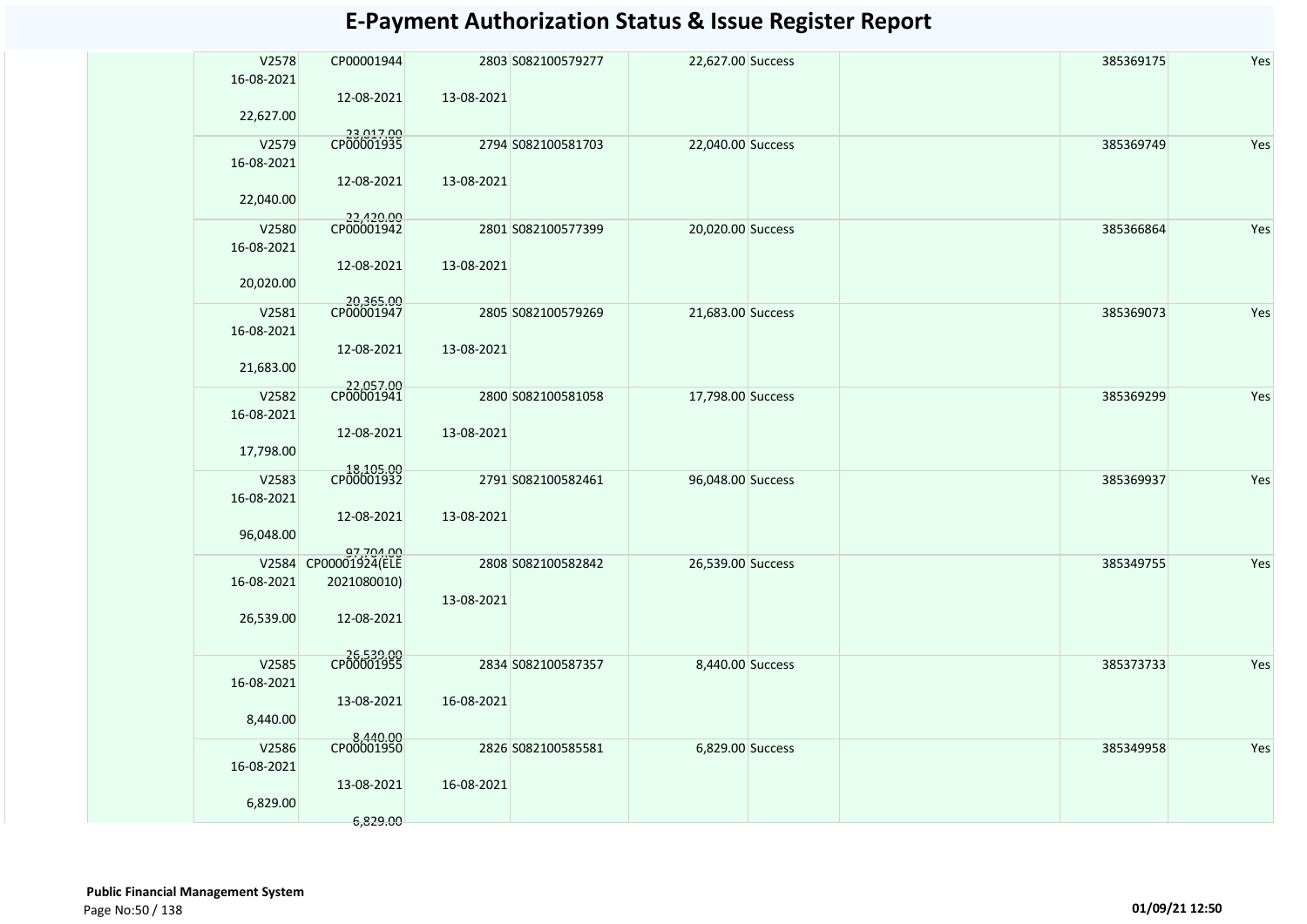| V2587<br>16-08-2021 | CP00001952               |            | 2833 S082100579903 | 5,729.00 Success    |                | 385349247 | Yes |
|---------------------|--------------------------|------------|--------------------|---------------------|----------------|-----------|-----|
| 5,729.00            | 13-08-2021               | 16-08-2021 |                    |                     |                |           |     |
|                     | 5,729.00                 |            | 2823 S082100585582 | 54,000.00 Success   |                | 385349870 | Yes |
| 16-08-2021          | 2021080012)              | 16-08-2021 |                    |                     |                |           |     |
| 54,000.00           | 13-08-2021               |            |                    |                     |                |           |     |
|                     | V2589 CP00001981(EFR     |            | 2854 S082100585559 | 54,000.00 Success   |                | 385373416 | Yes |
| 16-08-2021          | 2021080015)              | 16-08-2021 |                    |                     |                |           |     |
| 54,000.00           | 16-08-2021               |            |                    |                     |                |           |     |
| V2590               | CP00001984               |            | 2858 S082100587511 | 1,41,178.00 Success |                | 385373860 | Yes |
| 16-08-2021          |                          |            |                    |                     |                |           |     |
|                     | 16-08-2021               | 16-08-2021 |                    |                     |                |           |     |
| 141,178.00          |                          |            |                    |                     |                |           |     |
|                     |                          |            |                    |                     |                |           |     |
| V2592               | 141,178.00<br>CP00001960 |            | 2838 S082100595063 | 2,400.00 Success    |                | 385377697 | Yes |
| 16-08-2021          |                          |            |                    |                     |                |           |     |
| 2,400.00            | 13-08-2021               | 16-08-2021 |                    |                     |                |           |     |
| V2593               | 2,400.00<br>CP00001922   |            | 2845 S082100595033 | 4,885.00 Success    |                | 385353561 | Yes |
| 16-08-2021          |                          |            |                    |                     |                |           |     |
|                     | 12-08-2021               | 16-08-2021 |                    |                     |                |           |     |
| 4,885.00            |                          |            |                    |                     |                |           |     |
| V2594               | 4,885.00<br>CP00001982   |            | 2857 S082100588563 |                     | 986.00 Success | 385373967 | Yes |
| 16-08-2021          |                          |            |                    |                     |                |           |     |
|                     | 16-08-2021               | 16-08-2021 |                    |                     |                |           |     |
| 986.00              |                          |            |                    |                     |                |           |     |
|                     | 1,003.00<br>CP00001958   |            |                    |                     |                |           |     |
| V2595               |                          |            | 2828 S082100590202 | 2,000.00 Success    |                | 385377362 | Yes |
| 16-08-2021          |                          |            |                    |                     |                |           |     |
|                     | 13-08-2021               | 16-08-2021 |                    |                     |                |           |     |
| 2,000.00            |                          |            |                    |                     |                |           |     |
| V2596               | 2,000.00                 |            | 2831 S082100590179 | 1,014.00 Success    |                | 385334261 | Yes |
| 16-08-2021          |                          |            |                    |                     |                |           |     |
|                     | 13-08-2021               | 16-08-2021 |                    |                     |                |           |     |
| 1,014.00            |                          |            |                    |                     |                |           |     |
|                     | 1,014.00                 |            |                    |                     |                |           |     |
|                     |                          |            |                    |                     |                |           |     |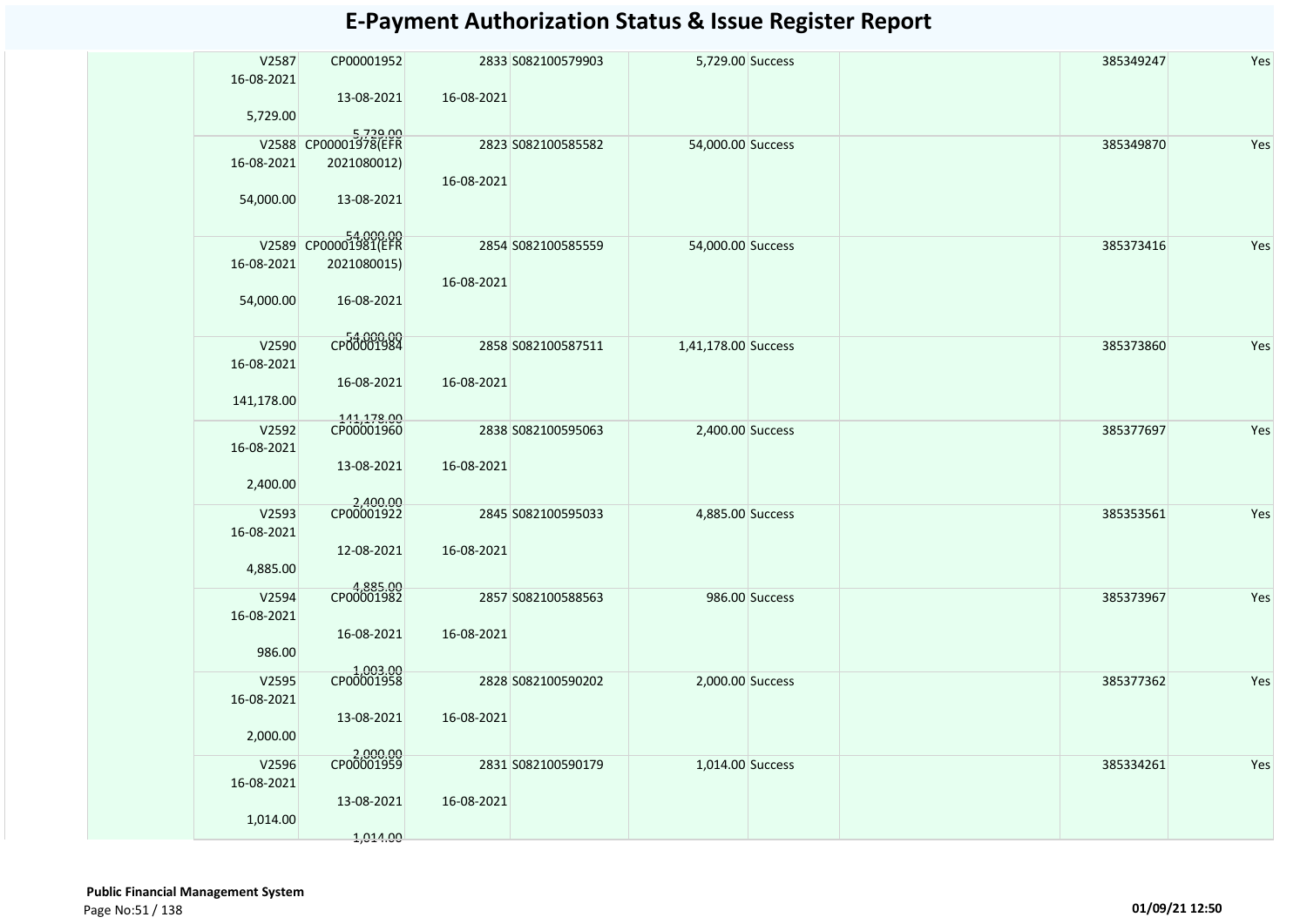| V2597<br>16-08-2021 | CP00001961                         |            | 2835 S082100590125 |                   | 493.00 Success | 385377155 | Yes |
|---------------------|------------------------------------|------------|--------------------|-------------------|----------------|-----------|-----|
| 493.00              | 13-08-2021                         | 16-08-2021 |                    |                   |                |           |     |
| V2598<br>16-08-2021 | 493.00<br>CP00001962               |            | 2836 S082100594987 |                   | 206.00 Success | 385377583 | Yes |
| 206.00              | 13-08-2021                         | 16-08-2021 |                    |                   |                |           |     |
| V2599<br>16-08-2021 | 206.00<br>CP00001956<br>13-08-2021 | 16-08-2021 | 2830 S082100590091 |                   | 208.00 Success | 385377050 | Yes |
| 208.00              | 208.00<br>CP00001977               |            |                    |                   |                |           |     |
| V2600<br>16-08-2021 | 13-08-2021                         | 16-08-2021 | 2846 S082100595034 | 2,957.00 Success  |                | 385353457 | Yes |
| 2,957.00            | 2,957.00<br>CP00001963             |            |                    |                   |                |           |     |
| V2601<br>16-08-2021 | 13-08-2021                         | 16-08-2021 | 2837 S082100595013 | 1,714.00 Success  |                | 385353362 | Yes |
| 1,714.00            | 1,714.00<br>CP00001954             |            |                    |                   |                |           |     |
| V2602<br>16-08-2021 | 13-08-2021                         | 16-08-2021 | 2829 S082100590149 | 1,663.00 Success  |                | 385377256 | Yes |
| 1,663.00            | 1,663.00<br>CP00001953             |            |                    |                   |                |           |     |
| V2603<br>16-08-2021 | 13-08-2021                         | 16-08-2021 | 2827 S082100590137 |                   | 798.00 Success | 385353150 | Yes |
| 798.00              | 798.00<br>CP00001985               |            |                    |                   |                |           |     |
| V2604<br>16-08-2021 | 16-08-2021                         | 16-08-2021 | 2859 S082100594992 | 28,364.00 Success |                | 385377457 | Yes |
| 28,364.00           | 28,894.00<br>CP00001989(ELE        |            |                    |                   |                |           |     |
| V2605<br>16-08-2021 | 2021080016)                        | 16-08-2021 | 2862 S082100594979 | 15,403.00 Success |                | 385353245 | Yes |
| 15,403.00           | 16-08-2021                         |            |                    |                   |                |           |     |
|                     | 15,403.00                          |            |                    |                   |                |           |     |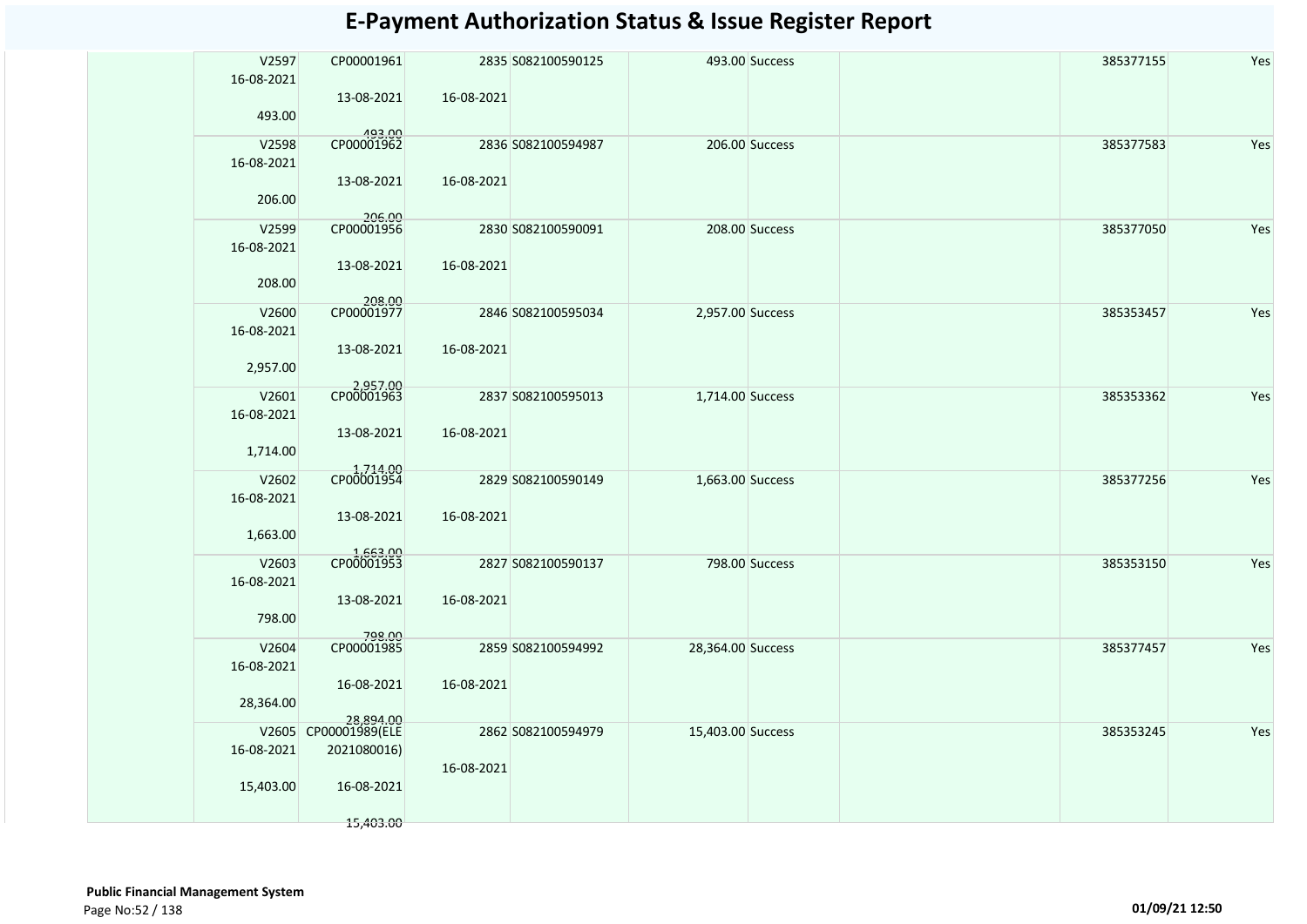|    | 225428 [Section<br>Officer]   | 16-08-2021 | V2533 CP00000131(EPC<br>2021080002) | 12-08-2021 | 2779 S082100485773 | 1,69,412.00 Success |  | 381245618 | Yes |
|----|-------------------------------|------------|-------------------------------------|------------|--------------------|---------------------|--|-----------|-----|
|    |                               | 169,412.00 | 12-08-2021                          |            |                    |                     |  |           |     |
|    | 225429 [Section               | V2548      | CP00000209                          |            | 2781 S082100515910 | 1,290.00 Success    |  | 381598541 | Yes |
|    | Officer]                      | 16-08-2021 | 12-08-2021                          | 12-08-2021 |                    |                     |  |           |     |
|    |                               | 1,290.00   |                                     |            |                    |                     |  |           |     |
|    |                               |            | 1,290.00<br>V2572 CP00000205(511    |            | 2860 S082100585452 | 4,47,151.00 Success |  | 385373286 | Yes |
|    |                               | 16-08-2021 | 687725071825-                       | 16-08-2021 |                    |                     |  |           |     |
|    |                               | 447,151.00 | 1B1)                                |            |                    |                     |  |           |     |
|    |                               |            | 09-08-2021                          |            |                    |                     |  |           |     |
|    | 225438 [Asstt                 | V2567      | CP00000213                          |            | 2839 S082100555549 | 42,000.00 Success   |  | 385345885 | Yes |
|    | Accounts Officer]             | 16-08-2021 |                                     |            |                    |                     |  |           |     |
|    |                               | 42,000.00  | 13-08-2021                          | 16-08-2021 |                    |                     |  |           |     |
|    |                               | V2568      | 42,000.00<br>CP00000214             |            | 2840 S082100555554 | 42,000.00 Success   |  | 385345978 | Yes |
|    |                               | 16-08-2021 |                                     |            |                    |                     |  |           |     |
|    |                               | 42,000.00  | 13-08-2021                          | 16-08-2021 |                    |                     |  |           |     |
|    |                               | V2591      | 42,000.00<br>CP00000215             |            | 2865 S082100582865 | 6,865.00 Success    |  | 385455558 | Yes |
|    |                               | 16-08-2021 |                                     |            |                    |                     |  |           |     |
|    |                               | 6,865.00   | 16-08-2021                          | 16-08-2021 |                    |                     |  |           |     |
|    |                               | V2606      | 6,865.00<br>CP00000216              |            | 2866 S082100588552 | 2,93,356.00 Success |  | 385455646 | Yes |
|    |                               | 16-08-2021 | 16-08-2021                          | 16-08-2021 |                    |                     |  |           |     |
|    |                               | 293,356.00 |                                     |            |                    |                     |  |           |     |
|    |                               | V2607      | 299,342.00<br>CP00000217            |            | 2867 S082100590082 | 8,491.00 Success    |  | 385455729 | Yes |
|    |                               | 16-08-2021 | 16-08-2021                          | 16-08-2021 |                    |                     |  |           |     |
|    |                               | 8,491.00   |                                     |            |                    |                     |  |           |     |
| 11 | <b>Issue Date: 17-08-2021</b> |            | 8,491.00                            |            |                    | 1,20,71,445.00      |  |           |     |
|    | 200880 [Asstt                 | V2613      | CP00000082                          |            | 2883 S082100650064 | 73,486.00 Success   |  | 399057679 | Yes |
|    | Accounts Officer]             | 17-08-2021 | 17-08-2021                          | 17-08-2021 |                    |                     |  |           |     |
|    |                               | 73,486.00  |                                     |            |                    |                     |  |           |     |
|    |                               |            | 73,486.00                           |            |                    |                     |  |           |     |

 **Public Financial Management System**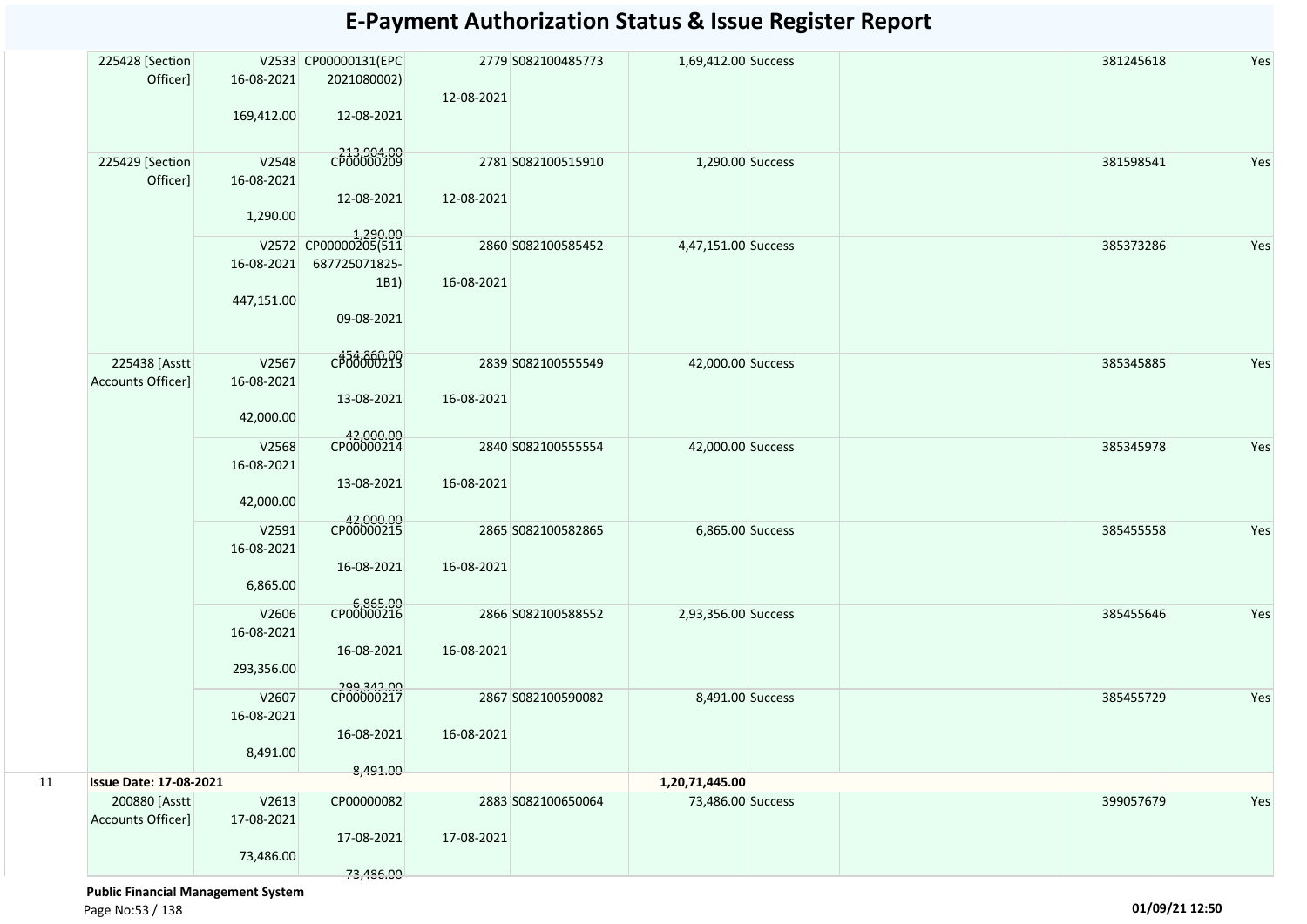| 206886 [Asst<br>Administrative<br>Officer Copyright<br>Office New | V2621<br>17-08-2021<br>212.00       | CP00000046<br>16-08-2021                 | 17-08-2021 | 2879 S082100686376 |                     | 212.00 Success | 400577059 | Yes |
|-------------------------------------------------------------------|-------------------------------------|------------------------------------------|------------|--------------------|---------------------|----------------|-----------|-----|
| Delhil<br>225427 [Under<br>Secretary]                             | V2608<br>17-08-2021<br>623,808.00   | 212.00<br>CP00001546<br>27-07-2021       | 16-08-2021 | 2842 S082100656457 | 6,23,808.00 Issued  |                |           | Yes |
|                                                                   | V2609<br>17-08-2021                 | 623,808.00<br>CP00001547<br>27-07-2021   | 16-08-2021 | 2841 S082100656542 | 7,09,929.00 Issued  |                |           | Yes |
|                                                                   | 709,929.00<br>V2610<br>17-08-2021   | 709,929.00<br>CP00001615<br>29-07-2021   | 16-08-2021 | 2850 S082100656242 | 8,91,264.00 Issued  |                |           | Yes |
|                                                                   | 891,264.00<br>V2611<br>17-08-2021   | 891,264.00<br>CP00001616<br>29-07-2021   | 16-08-2021 | 2851 S082100656456 | 8,29,889.00 Issued  |                |           | Yes |
|                                                                   | 829,889.00<br>V2612<br>17-08-2021   | 829,889.00<br>CP00001856<br>09-08-2021   | 13-08-2021 | 2782 S082100635738 | 2,92,790.00 Success |                | 399057586 | Yes |
|                                                                   | 292,790.00<br>V2614<br>17-08-2021   | 292,790.00<br>CP00001771                 |            | 2852 S082100655268 | 18,12,096.00 Issued |                |           | Yes |
|                                                                   | 1,812,096.00<br>V2615               | 03-08-2021<br>1,812,096.00<br>CP00001772 | 16-08-2021 | 2853 S082100655269 | 16,87,309.00 Issued |                |           | Yes |
|                                                                   | 17-08-2021<br>1,687,309.00<br>V2616 | 03-08-2021<br>1,687,309.00<br>CP00001784 | 16-08-2021 | 2849 S082100651939 | 20,00,000.00 Issued |                |           | Yes |
|                                                                   | 17-08-2021<br>2,000,000.00          | 04-08-2021<br>2,000,000.00               | 16-08-2021 |                    |                     |                |           |     |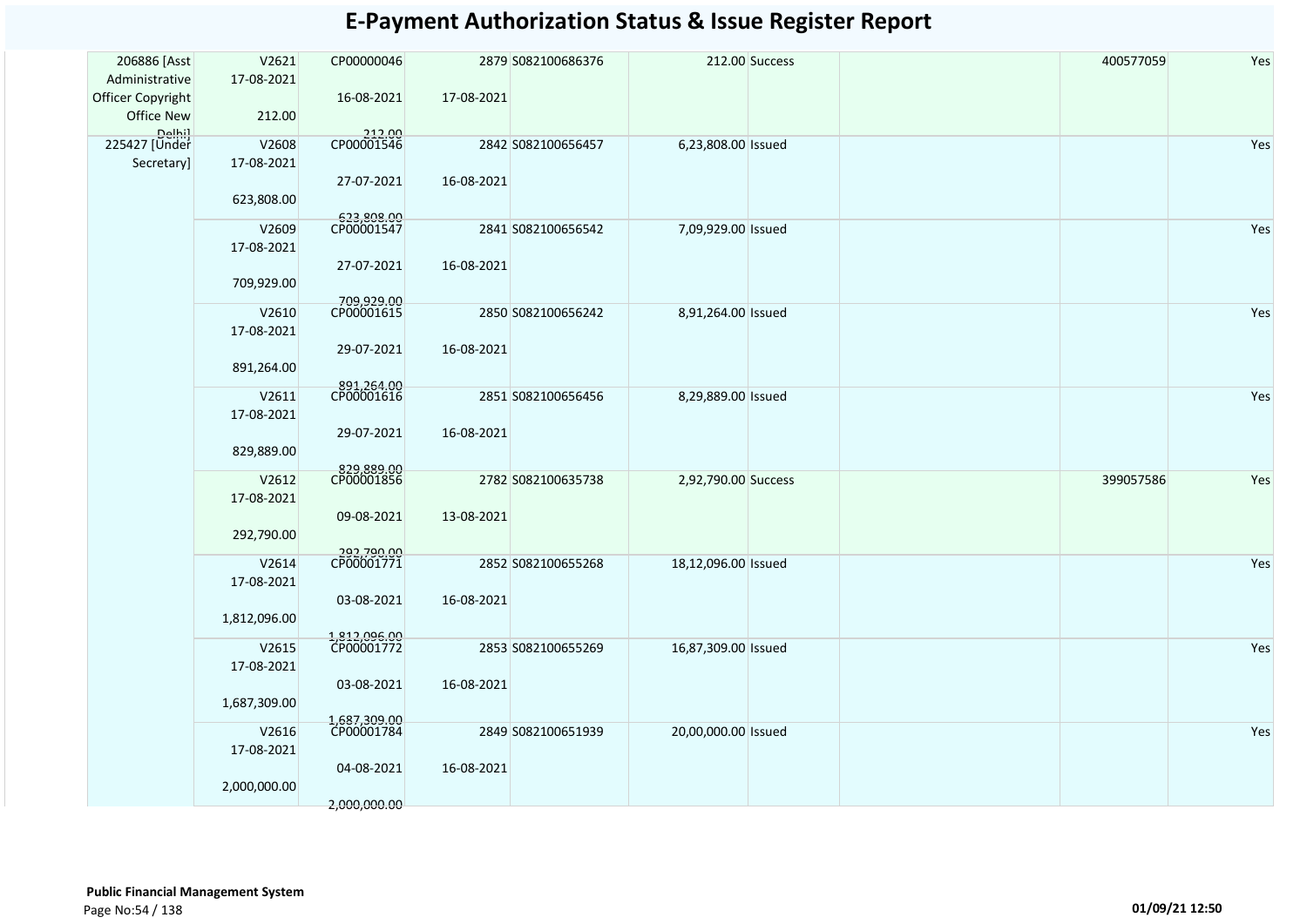|    |                                                                             | V2617<br>17-08-2021<br>2,645,024.00 | CP00001785<br>04-08-2021                                          | 16-08-2021 | 2848 S082100655263 | 26,45,024.00 Issued |  |           | Yes |
|----|-----------------------------------------------------------------------------|-------------------------------------|-------------------------------------------------------------------|------------|--------------------|---------------------|--|-----------|-----|
|    |                                                                             | 17-08-2021<br>146,039.00            | 2,645,024.00<br>V2618 CP00001928(EPC<br>2021080011)<br>12-08-2021 | 13-08-2021 | 2807 S082100692521 | 1,46,039.00 Success |  | 400587505 | Yes |
|    | 225429 [Section<br>Officer]                                                 | V2619<br>17-08-2021<br>281,301.00   | 195,762.00<br>16-08-2021                                          | 17-08-2021 | 2872 S082100690327 | 2,81,301.00 Success |  | 400577329 | Yes |
|    |                                                                             | V2620<br>17-08-2021<br>78,298.00    | 281,301.00<br>CP00000214<br>16-08-2021<br>78,298.00               | 17-08-2021 | 2870 S082100692525 | 78,298.00 Success   |  | 400577528 | Yes |
| 12 | <b>Issue Date: 18-08-2021</b>                                               |                                     |                                                                   |            |                    | 29,11,52,835.00     |  |           |     |
|    | 200880 [Asstt<br>Accounts Officer]                                          | V2683<br>18-08-2021<br>1,674.00     | CP00000083<br>18-08-2021                                          | 18-08-2021 | 2967 S082100835846 | 1,674.00 Success    |  | 419798378 | Yes |
|    | 206886 [Asst<br>Administrative<br>Officer Copyright<br>Office New<br>Delhi] | V2661<br>18-08-2021<br>62,135.00    | 4,674.00<br>CP00000048<br>16-08-2021                              | 17-08-2021 | 2880 S082100699200 | 62,135.00 Success   |  | 406277635 | Yes |
|    |                                                                             | V2662<br>18-08-2021<br>3,275.00     | 64,315.00<br>CP00000047<br>16-08-2021                             | 17-08-2021 | 2881 S082100699170 | 3,275.00 Success    |  | 406277442 | Yes |
|    |                                                                             | 18-08-2021<br>156,400.00            | 3,275.00<br>V2676 CP00000045(202<br>108001)<br>16-08-2021         | 17-08-2021 | 2882 S082100812400 | 1,56,400.00 Success |  | 575938218 | Yes |
|    |                                                                             |                                     | 319,920.00                                                        |            |                    |                     |  |           |     |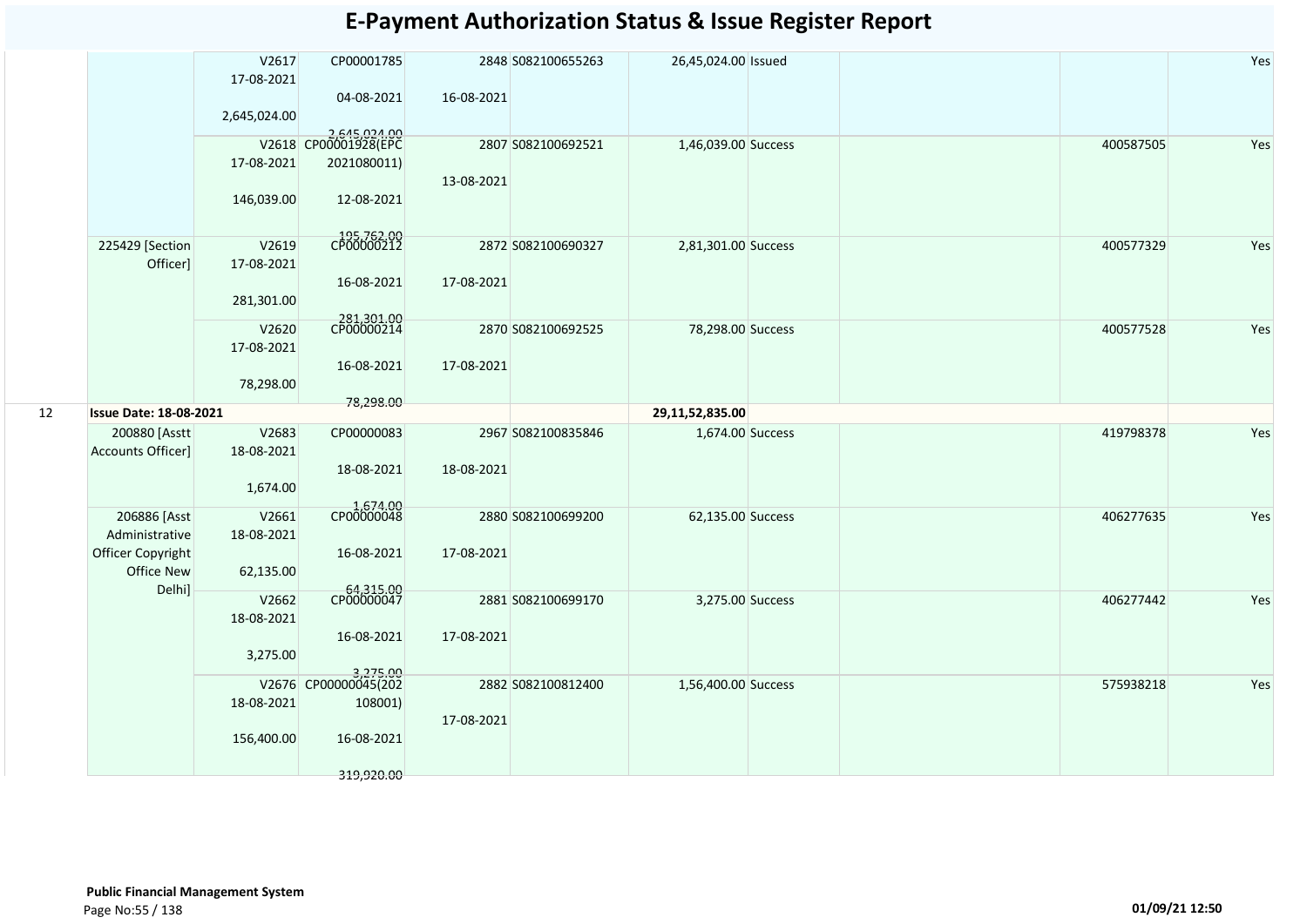| 225427 [Under |            | V2622 CP00001997(511             |            | 2874 S082100709667 | 10,912.00 Success   | 406288019 | Yes |
|---------------|------------|----------------------------------|------------|--------------------|---------------------|-----------|-----|
| Secretary]    |            | 18-08-2021 687746790637-         |            |                    |                     |           |     |
|               |            | 1B1)                             | 17-08-2021 |                    |                     |           |     |
|               | 10,912.00  |                                  |            |                    |                     |           |     |
|               |            | 16-08-2021                       |            |                    |                     |           |     |
|               |            |                                  |            |                    |                     |           |     |
|               |            | V2623 CP00002013(EPR             |            | 2878 S082100717352 | 54,000.00 Success   | 406300711 | Yes |
|               | 18-08-2021 | 2021080017)                      |            |                    |                     |           |     |
|               |            |                                  | 17-08-2021 |                    |                     |           |     |
|               | 54,000.00  | 16-08-2021                       |            |                    |                     |           |     |
|               |            |                                  |            |                    |                     |           |     |
|               |            | V2624 CP00002035(511             |            |                    |                     |           |     |
|               | 18-08-2021 | 687726448062-                    |            | 2926 S082100720526 | 22,072.00 Success   | 406335049 | Yes |
|               |            |                                  |            |                    |                     |           |     |
|               | 22,072.00  | 1B1)                             | 17-08-2021 |                    |                     |           |     |
|               |            | 17-08-2021                       |            |                    |                     |           |     |
|               |            |                                  |            |                    |                     |           |     |
|               |            |                                  |            |                    |                     |           |     |
|               |            | V2625 CP00002036(511             |            | 2927 S082100720596 | 23,948.00 Success   | 406335202 | Yes |
|               | 18-08-2021 | 687716594449-                    | 17-08-2021 |                    |                     |           |     |
|               | 23,948.00  | 1B1)                             |            |                    |                     |           |     |
|               |            | 17-08-2021                       |            |                    |                     |           |     |
|               |            |                                  |            |                    |                     |           |     |
|               |            | V2626 CP00002037(511             |            |                    |                     |           |     |
|               |            |                                  |            | 2928 S082100720483 | 20,054.00 Success   | 406325545 | Yes |
|               |            | 18-08-2021 687779689164-<br>1B1) | 17-08-2021 |                    |                     |           |     |
|               | 20,054.00  |                                  |            |                    |                     |           |     |
|               |            | 17-08-2021                       |            |                    |                     |           |     |
|               |            |                                  |            |                    |                     |           |     |
|               |            | V2627 CP00002038(511             |            |                    |                     |           |     |
|               | 18-08-2021 | 687758697144-                    |            | 2929 S082100720337 | 541.00 Success      | 406325226 | Yes |
|               |            | 1B1)                             | 17-08-2021 |                    |                     |           |     |
|               | 541.00     |                                  |            |                    |                     |           |     |
|               |            | 17-08-2021                       |            |                    |                     |           |     |
|               |            |                                  |            |                    |                     |           |     |
|               |            | V2628 CP00002039(GPF             |            |                    |                     | 406277794 |     |
|               | 18-08-2021 | $_2$ 202108087)                  |            | 2895 S082100709630 | 1,95,000.00 Success |           | Yes |
|               |            |                                  | 17-08-2021 |                    |                     |           |     |
|               | 195,000.00 | 17-08-2021                       |            |                    |                     |           |     |
|               |            |                                  |            |                    |                     |           |     |
|               |            | 195,000.00                       |            |                    |                     |           |     |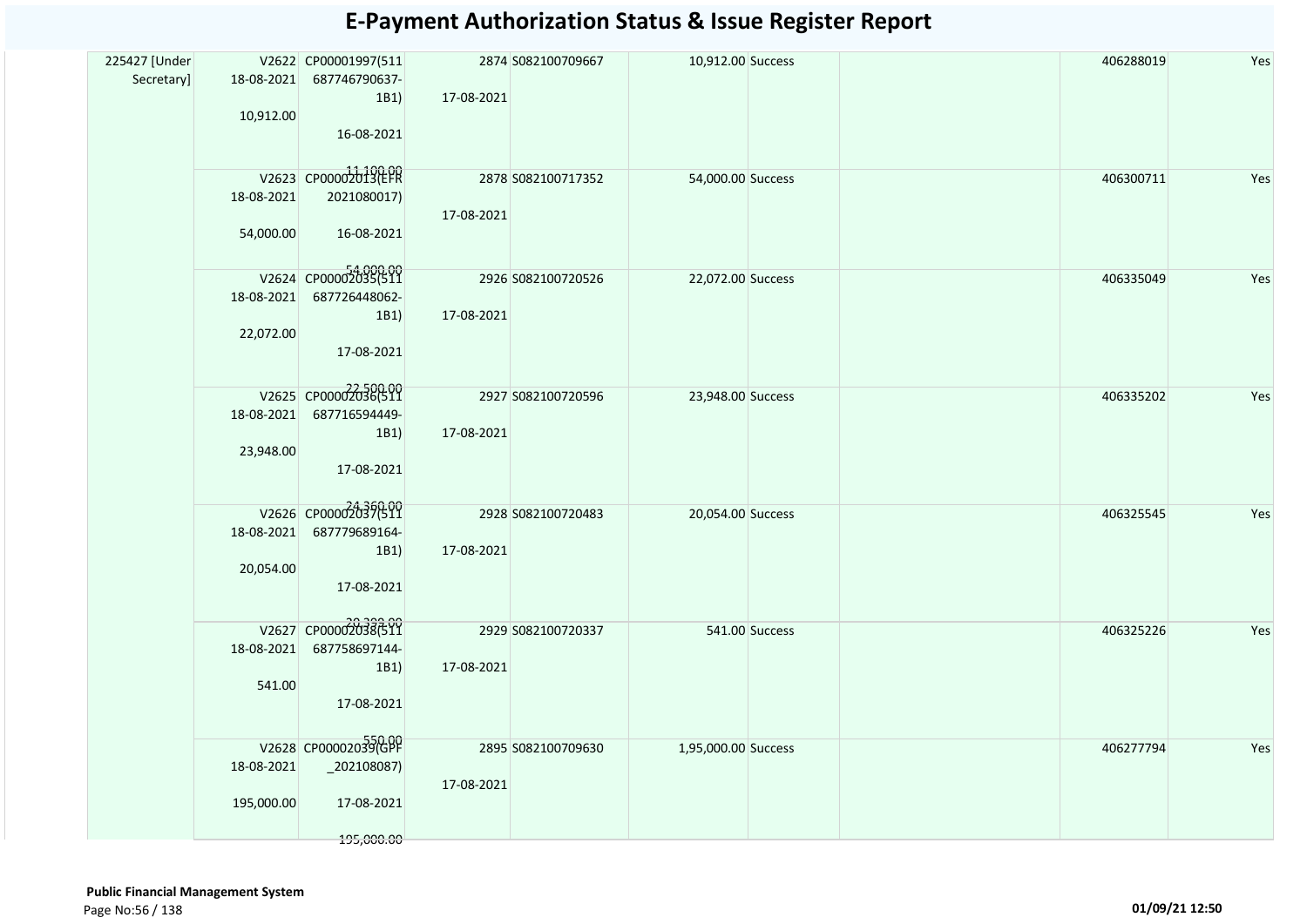| 18-08-2021<br>24,085.00 | V2629 CP00002040(511<br>687733023816-<br>1B1)<br>17-08-2021              | 17-08-2021 | 2930 S082100720626 | 24,085.00 Success | 406335371 | Yes |
|-------------------------|--------------------------------------------------------------------------|------------|--------------------|-------------------|-----------|-----|
| 18-08-2021<br>8,848.00  | V2630 CP00002041(511<br>687749087016-<br>1B1)<br>17-08-2021              | 17-08-2021 | 2931 S082100720361 | 8,848.00 Success  | 406187576 | Yes |
| 18-08-2021<br>21,586.00 | V2631 CP00002042(511<br>687759660514-<br>1B1)<br>17-08-2021              | 17-08-2021 | 2932 S082100720527 | 21,586.00 Success | 406325753 | Yes |
| 18-08-2021<br>21,608.00 | V2632 CP00002043(511<br>687761460605-<br>1B1)<br>17-08-2021              | 17-08-2021 | 2933 S082100717237 | 21,608.00 Success | 406175003 | Yes |
| 18-08-2021<br>14,746.00 | V2633 CP00002044(511<br>687776222380-<br>1B1)<br>17-08-2021              | 17-08-2021 | 2934 S082100716974 | 14,746.00 Success | 406288710 | Yes |
| 18-08-2021<br>3,186.00  | V2634 CP00002045(511<br>687767959733-<br>1B1)<br>17-08-2021              | 17-08-2021 | 2935 S082100716476 | 3,186.00 Success  | 406288338 | Yes |
| 18-08-2021<br>15,715.00 | V2635 CP00002046(511<br>687728952785-<br>1B1)<br>17-08-2021<br>16,000.00 | 17-08-2021 | 2936 S082100717065 | 15,715.00 Success | 406300086 | Yes |

 **Public Financial Management System**  Page No:57 / 138 **01/09/21 12:50**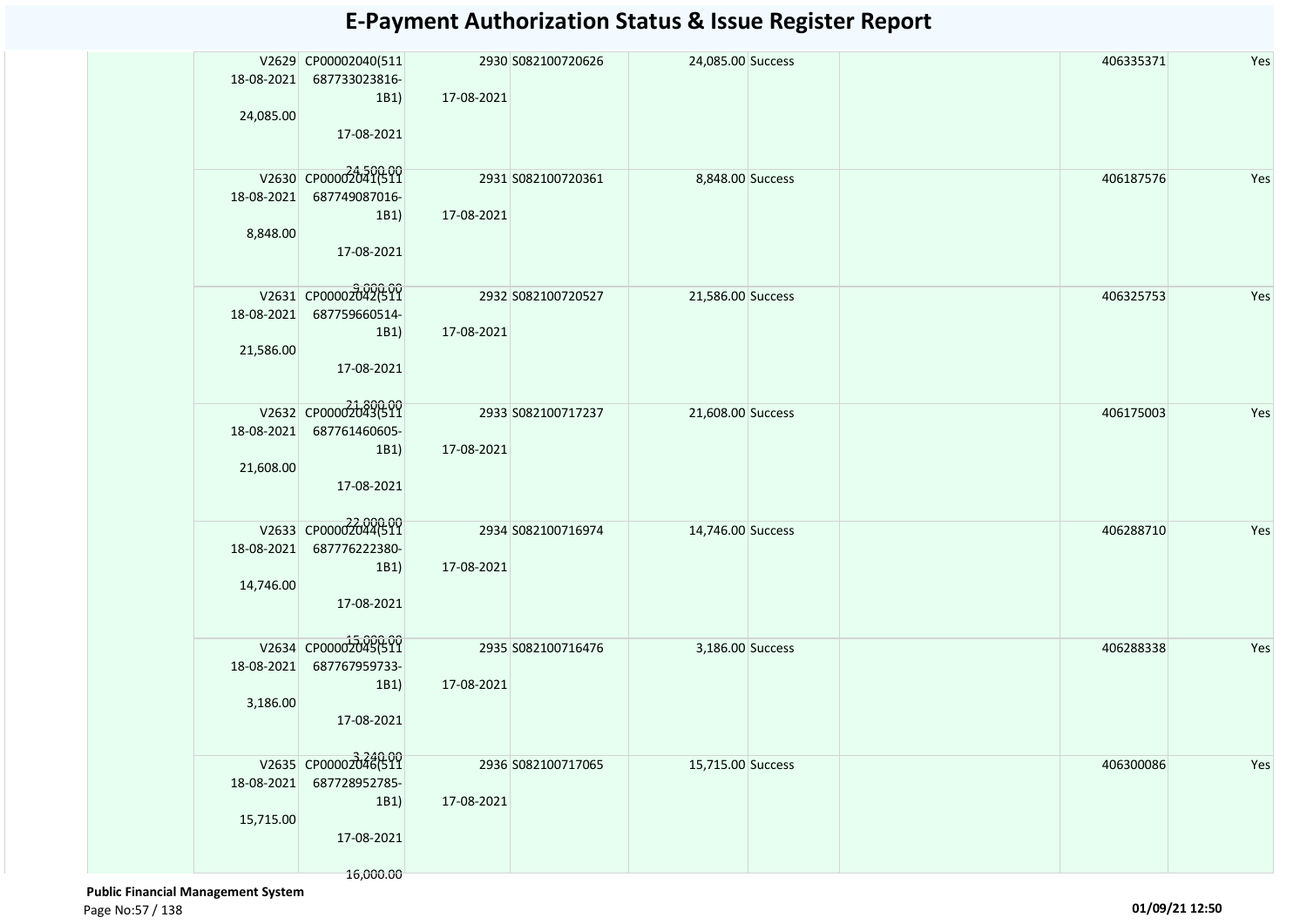| 18-08-2021              | V2636 CP00002047(511<br>687799317794-<br>1B1)                          | 17-08-2021 | 2937 S082100717145 | 20,625.00 Success |  | 406163849 | Yes |
|-------------------------|------------------------------------------------------------------------|------------|--------------------|-------------------|--|-----------|-----|
| 20,625.00               | 17-08-2021                                                             |            |                    |                   |  |           |     |
| 18-08-2021<br>18,324.00 | V2637 CP00002048(511<br>687764371578-<br>1B1)<br>17-08-2021            | 17-08-2021 | 2938 S082100717124 | 18,324.00 Success |  | 406300269 | Yes |
| 18-08-2021<br>15,131.00 | V2638 CP00002049(511<br>687786886609-<br>1B1)<br>17-08-2021            | 17-08-2021 | 2939 S082100717021 | 15,131.00 Success |  | 406288901 | Yes |
| 18-08-2021<br>1,719.00  | V2639 CP00002050(511<br>687757502388-<br>1B1)<br>17-08-2021            | 17-08-2021 | 2944 S082100716455 | 1,719.00 Success  |  | 406288190 | Yes |
| 18-08-2021<br>21,606.00 | V2640 CP00002051(511<br>687744845027-<br>1B1)<br>17-08-2021            | 17-08-2021 | 2945 S082100717202 | 21,606.00 Success |  | 406300416 | Yes |
| 18-08-2021<br>27,032.00 | V2641 CP00002052699<br>687703567244-<br>1B1)<br>17-08-2021             | 17-08-2021 | 2943 S082100716339 | 27,032.00 Success |  | 406163665 | Yes |
| 18-08-2021<br>4,405.00  | V2642 CP00002053699<br>687717910802-<br>1B1)<br>17-08-2021<br>4,480.00 | 17-08-2021 | 2942 S082100716494 | 4,405.00 Success  |  | 406288506 | Yes |

 **Public Financial Management System**  Page No:58 / 138 **01/09/21 12:50**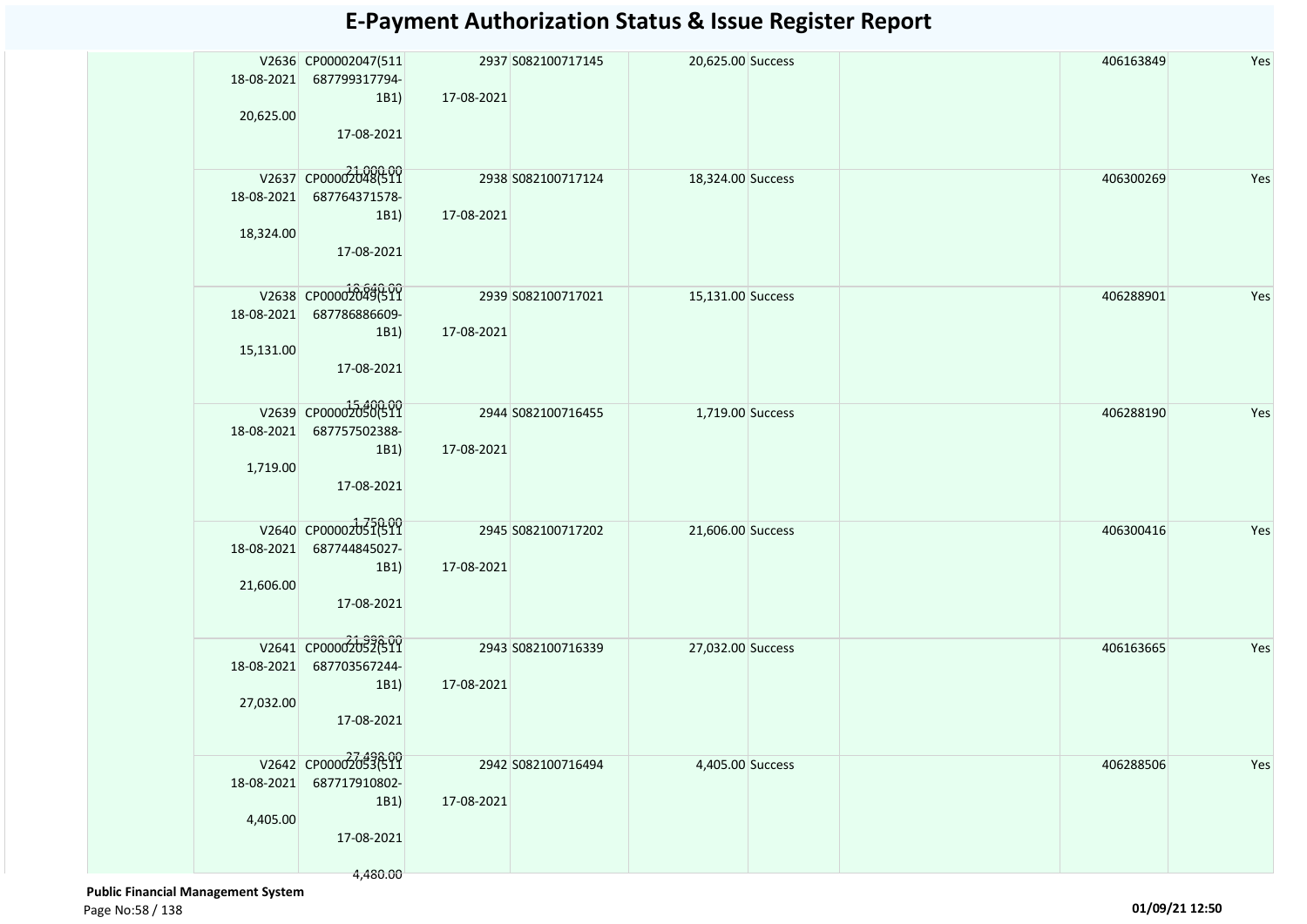| 18-08-2021                       | V2643 CP00002057(511<br>687786584728- |            | 2940 S082100720363 | 4,778.00 Success    | 406325374 | Yes |
|----------------------------------|---------------------------------------|------------|--------------------|---------------------|-----------|-----|
| 4,778.00                         | 1B1)<br>17-08-2021                    | 17-08-2021 |                    |                     |           |     |
| V2644<br>18-08-2021<br>27,490.00 | CP00001788<br>05-08-2021              | 16-08-2021 | 2861 S082100718516 | 27,490.00 Success   | 406325009 | Yes |
|                                  |                                       |            |                    |                     |           |     |
| V2645<br>18-08-2021              | 27,490.00<br>CP00001986               |            | 2886 S082100720723 | 12,056.00 Success   | 406187720 | Yes |
| 12,056.00                        | 16-08-2021                            | 17-08-2021 |                    |                     |           |     |
| V2646<br>18-08-2021              | 12,056.00<br>CP00002032               |            | 2876 S082100709920 | 1,85,802.00 Success | 406163499 | Yes |
| 185,802.00                       | 16-08-2021                            | 17-08-2021 |                    |                     |           |     |
| V2647<br>18-08-2021              | 189,005.00<br>CP00002017              |            | 2891 S082100717492 | 1,470.00 Success    | 406300877 | Yes |
| 1,470.00                         | 16-08-2021                            | 17-08-2021 |                    |                     |           |     |
| V2648<br>18-08-2021              | 1,500.00<br>CP00002018                |            | 2892 S082100718229 | 6,684.00 Success    | 406187197 | Yes |
| 6,684.00                         | 16-08-2021                            | 17-08-2021 |                    |                     |           |     |
| V2650<br>18-08-2021              | 6,820.00<br>CP00002019                |            | 2893 S082100718462 | 64,973.00 Success   | 406312348 | Yes |
| 64,973.00                        | 16-08-2021                            | 17-08-2021 |                    |                     |           |     |
| V2651<br>18-08-2021              | 66,133.00                             |            | 2894 S082100717373 | 1,225.00 Success    | 406175532 | Yes |
| 1,225.00                         | 16-08-2021                            | 17-08-2021 |                    |                     |           |     |
| V2652<br>18-08-2021              | 1,250.00<br>CP00002021                |            | 2913 S082100717501 | 2,043.00 Success    | 406312090 | Yes |
| 2,043.00                         | 16-08-2021<br>2,080.00                | 17-08-2021 |                    |                     |           |     |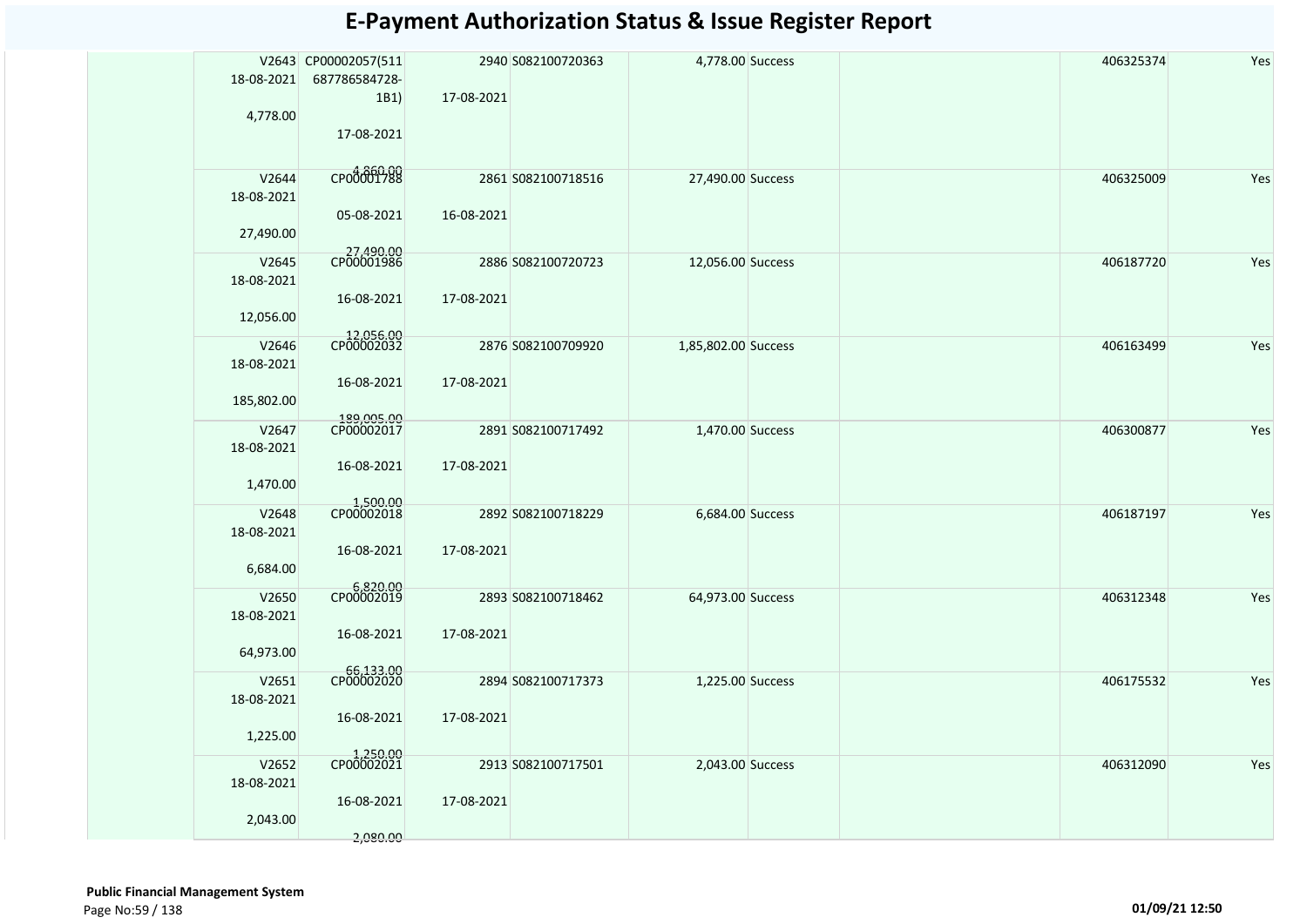| V2653<br>18-08-2021 | CP00002023<br>16-08-2021         | 17-08-2021 | 2915 S082100717374 | 1,336.00 Success    | 406175721 | Yes |
|---------------------|----------------------------------|------------|--------------------|---------------------|-----------|-----|
| 1,336.00            | 1,360.00<br>CP00002024           |            |                    |                     |           |     |
| V2654<br>18-08-2021 |                                  |            | 2916 S082100718397 | 9,396.00 Success    | 406187374 | Yes |
| 9,396.00            | 16-08-2021                       | 17-08-2021 |                    |                     |           |     |
| V2655               | 9,558.00<br>CP00002025           |            | 2917 S082100718483 | 6,70,278.00 Success | 406312657 | Yes |
| 18-08-2021          |                                  |            |                    |                     |           |     |
|                     | 16-08-2021                       | 17-08-2021 |                    |                     |           |     |
| 670,278.00          |                                  |            |                    |                     |           |     |
| V2656               | 681,835.00                       |            | 2918 S082100717514 | 2,614.00 Success    | 406187043 | Yes |
| 18-08-2021          |                                  |            |                    |                     |           |     |
|                     | 16-08-2021                       | 17-08-2021 |                    |                     |           |     |
| 2,614.00            |                                  |            |                    |                     |           |     |
| V2657               | 2,667.00<br>CP00001991           |            | 2885 S082100720651 | 95,197.00 Success   | 406335520 | Yes |
| 18-08-2021          |                                  |            |                    |                     |           |     |
|                     | 16-08-2021                       | 17-08-2021 |                    |                     |           |     |
| 95,197.00           |                                  |            |                    |                     |           |     |
| V2658               | 95,197.00<br>CP00002016          |            | 2890 S082100718490 | 6,95,249.00 Success | 406312824 | Yes |
| 18-08-2021          |                                  |            |                    |                     |           |     |
|                     | 16-08-2021                       | 17-08-2021 |                    |                     |           |     |
| 695,249.00          |                                  |            |                    |                     |           |     |
| V2659               | 719,643.00<br>CP00002029         |            | 2921 S082100718479 | 4,34,441.00 Success | 406312493 | Yes |
| 18-08-2021          |                                  |            |                    |                     |           |     |
|                     | 16-08-2021                       | 17-08-2021 |                    |                     |           |     |
| 434,441.00          |                                  |            |                    |                     |           |     |
| V2660               | 441,931.00<br>CP00002030         |            | 2920 S082100717515 | 2,200.00 Success    | 406175886 | Yes |
| 18-08-2021          |                                  |            |                    |                     |           |     |
|                     | 16-08-2021                       | 17-08-2021 |                    |                     |           |     |
| 2,200.00            |                                  |            |                    |                     |           |     |
|                     | 2,240.00<br>V2663 CP00001992(511 |            | 2887 S082100717264 | 12,582.00 Success   | 406175202 | Yes |
| 18-08-2021          | 687732884882-                    |            |                    |                     |           |     |
|                     | 1B1)                             | 17-08-2021 |                    |                     |           |     |
| 12,582.00           | 16-08-2021                       |            |                    |                     |           |     |
|                     |                                  |            |                    |                     |           |     |
|                     | 12,798.00                        |            |                    |                     |           |     |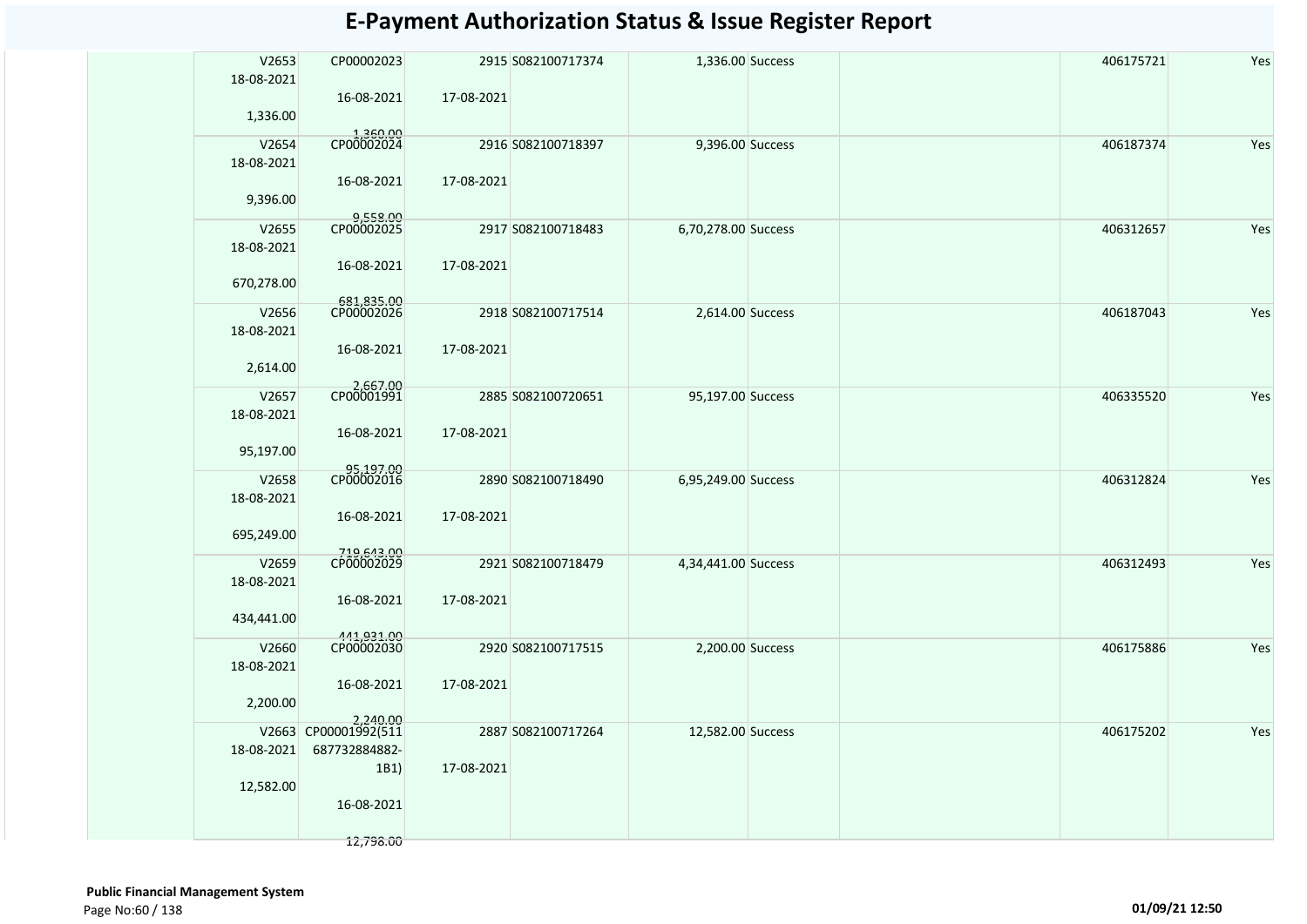|                | V2664 CP00001993(511         |            | 2889 S082100717289 | 57,961.00 Success       |  | 406175374 | Yes |
|----------------|------------------------------|------------|--------------------|-------------------------|--|-----------|-----|
| 18-08-2021     | 687764311856-                |            |                    |                         |  |           |     |
|                | 1B1)                         | 17-08-2021 |                    |                         |  |           |     |
| 57,961.00      | 16-08-2021                   |            |                    |                         |  |           |     |
|                |                              |            |                    |                         |  |           |     |
|                | V2665 CP00001994(511         |            | 2888 S082100717290 | 16,682.00 Success       |  | 406300541 | Yes |
| 18-08-2021     | 687708538808-                |            |                    |                         |  |           |     |
|                | 1B1)                         | 17-08-2021 |                    |                         |  |           |     |
| 16,682.00      |                              |            |                    |                         |  |           |     |
|                | 16-08-2021                   |            |                    |                         |  |           |     |
| V2666          | CP00002022                   |            | 2914 S082100720702 | 24,10,508.00 Success    |  | 409119629 | Yes |
| 18-08-2021     |                              |            |                    |                         |  |           |     |
|                | 16-08-2021                   | 17-08-2021 |                    |                         |  |           |     |
| 2,410,508.00   |                              |            |                    |                         |  |           |     |
| V2667          | 2,452,068.00<br>CP00001979   |            | 2946 S082100804875 | 4,94,080.00 Success     |  | 419734654 | Yes |
| 18-08-2021     |                              |            |                    |                         |  |           |     |
|                | 13-08-2021                   | 18-08-2021 |                    |                         |  |           |     |
| 494,080.00     |                              |            |                    |                         |  |           |     |
| V2668          | 494,080.00<br>CP00001971     |            | 2960 S082100802202 | 64,215.00 Success       |  | 419734624 | Yes |
| 18-08-2021     |                              |            |                    |                         |  |           |     |
|                | 13-08-2021                   | 18-08-2021 |                    |                         |  |           |     |
| 64,215.00      |                              |            |                    |                         |  |           |     |
| V2670          | 71,350.00<br>CP00002055      |            | 2958 S082100802523 | 60,000.00 Success       |  | 419734629 | Yes |
| 18-08-2021     |                              |            |                    |                         |  |           |     |
|                | 17-08-2021                   | 18-08-2021 |                    |                         |  |           |     |
| 60,000.00      |                              |            |                    |                         |  |           |     |
| V2672          | 60,000.00                    |            | 2953 S082100805624 | 27,93,65,845.00 Success |  | 419734670 | Yes |
| 18-08-2021     |                              |            |                    |                         |  |           |     |
|                | 17-08-2021                   | 18-08-2021 |                    |                         |  |           |     |
| 279,365,845.00 |                              |            |                    |                         |  |           |     |
| V2673          | 279,365,845.00<br>CP00002056 |            | 2959 S082100802675 | 55,38,406.00 Success    |  | 419734634 | Yes |
| 18-08-2021     |                              |            |                    |                         |  |           |     |
|                | 17-08-2021                   | 18-08-2021 |                    |                         |  |           |     |
| 5,538,406.00   |                              |            |                    |                         |  |           |     |
| V2674          | 5,538,406.00<br>CP00001957   |            | 2954 S082100809216 | 19,071.00 Success       |  | 419734818 | Yes |
| 18-08-2021     |                              |            |                    |                         |  |           |     |
|                | 13-08-2021                   | 18-08-2021 |                    |                         |  |           |     |
| 19,071.00      |                              |            |                    |                         |  |           |     |
|                | 19,071.00                    |            |                    |                         |  |           |     |

 **Public Financial Management System**  Page No:61 / 138 **01/09/21 12:50**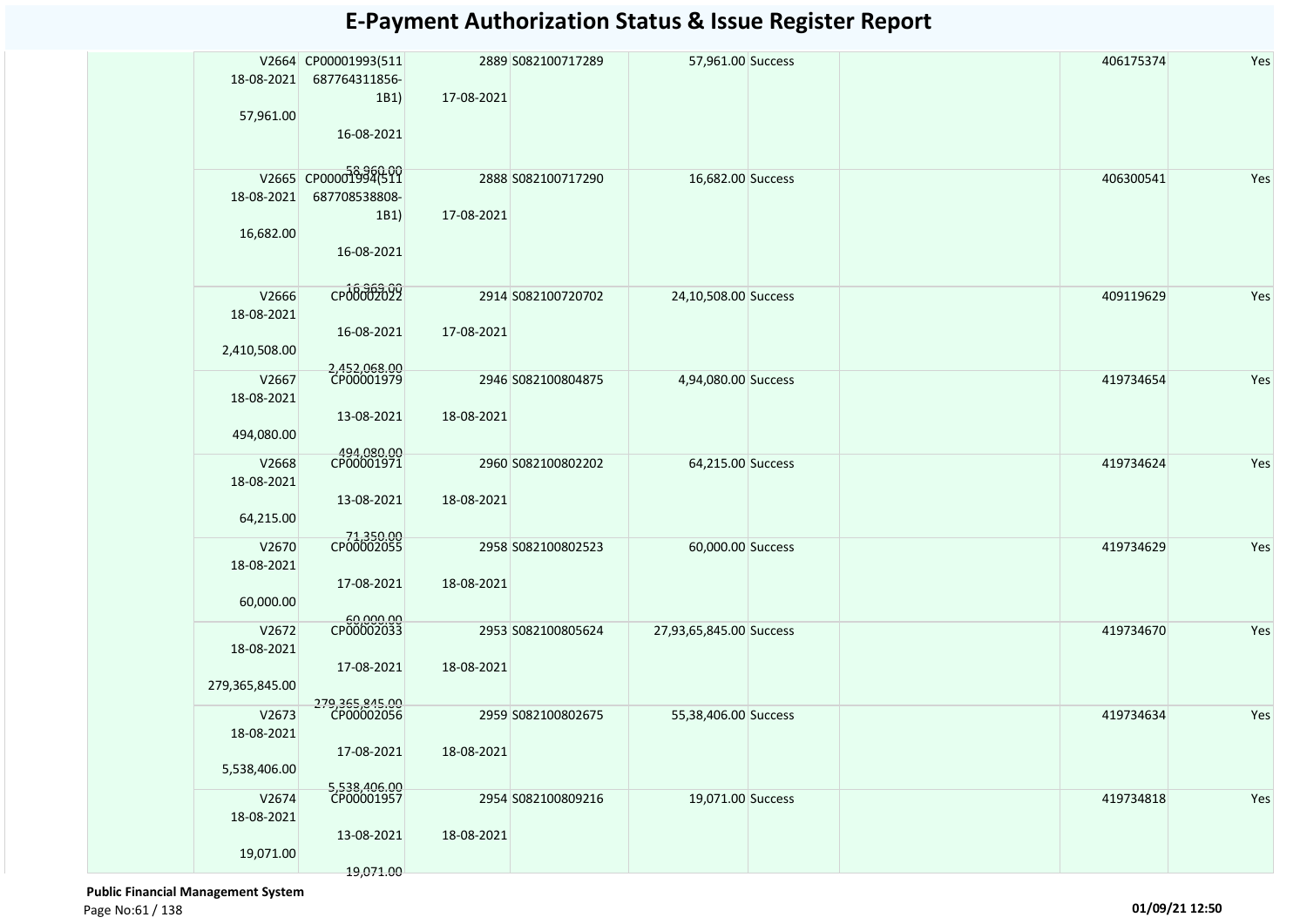| V2649<br>18-08-2021<br>3,759.00  | CP00000210<br>16-08-2021                       | 17-08-2021                                                                                                              |               |                                                                                                                                                                                                                                      | 406277290                                                                                                                                                                                                               | Yes                                 |
|----------------------------------|------------------------------------------------|-------------------------------------------------------------------------------------------------------------------------|---------------|--------------------------------------------------------------------------------------------------------------------------------------------------------------------------------------------------------------------------------------|-------------------------------------------------------------------------------------------------------------------------------------------------------------------------------------------------------------------------|-------------------------------------|
| V2669<br>18-08-2021              |                                                |                                                                                                                         |               |                                                                                                                                                                                                                                      | 419734056                                                                                                                                                                                                               | Yes                                 |
|                                  | 17-08-2021                                     |                                                                                                                         |               |                                                                                                                                                                                                                                      | 419734057                                                                                                                                                                                                               | Yes                                 |
|                                  | 4,685.00                                       |                                                                                                                         | S082100751005 |                                                                                                                                                                                                                                      |                                                                                                                                                                                                                         | Yes                                 |
| V2675<br>18-08-2021              | CP00000213<br>16-08-2021                       | 18-08-2021                                                                                                              |               |                                                                                                                                                                                                                                      | 419734815                                                                                                                                                                                                               | Yes                                 |
|                                  |                                                |                                                                                                                         |               |                                                                                                                                                                                                                                      |                                                                                                                                                                                                                         |                                     |
| 18-08-2021<br>8,330.00           | 687773442085-<br>1B1)<br>17-08-2021            | 18-08-2021                                                                                                              |               |                                                                                                                                                                                                                                      |                                                                                                                                                                                                                         | Yes                                 |
|                                  |                                                |                                                                                                                         |               |                                                                                                                                                                                                                                      |                                                                                                                                                                                                                         |                                     |
| 18-08-2021<br>1,313.00           | 687714588268-<br>1B1)<br>17-08-2021            | 18-08-2021                                                                                                              |               |                                                                                                                                                                                                                                      |                                                                                                                                                                                                                         | Yes                                 |
| 18-08-2021<br>7,350.00           | 687772396179-<br>1B1)<br>17-08-2021            | 18-08-2021                                                                                                              |               |                                                                                                                                                                                                                                      | 419734886                                                                                                                                                                                                               | Yes                                 |
| V2681                            | сробоб00298                                    |                                                                                                                         |               |                                                                                                                                                                                                                                      | 419734898                                                                                                                                                                                                               | Yes                                 |
|                                  | 18-08-2021                                     |                                                                                                                         |               |                                                                                                                                                                                                                                      | 419734899                                                                                                                                                                                                               | Yes                                 |
| V2671<br>18-08-2021<br>83,863.00 | CP00000001<br>17-08-2021                       | 18-08-2021                                                                                                              |               |                                                                                                                                                                                                                                      | 419734643                                                                                                                                                                                                               | Yes                                 |
|                                  | 4,685.00<br>6,786.00<br>18-08-2021<br>6,520.00 | 3,759.00<br>CP00000218<br>6,786.00<br>V2677 CP00000215(511<br>V2678 CP00000216(511<br>V2679 CP000002777699<br>83,863.00 |               | 2869 S082100694726<br>2924 S082100751003<br>17-08-2021 S082100751004<br>2957 S082100809191<br>2951 S082100811379<br>2956 S082100809147<br>2950 S082100811369<br>2949 S082100811428<br>18-08-2021 S082100811429<br>2955 S082100803092 | 3,759.00 Success<br>515.00 Success<br>1,875.00 Success<br>2,295.00 Success<br>6,786.00 Success<br>8,330.00 Success<br>1,313.00 Success<br>7,350.00 Success<br>2,520.00 Success<br>4,000.00 Success<br>83,863.00 Success | 419734058<br>419734891<br>419734806 |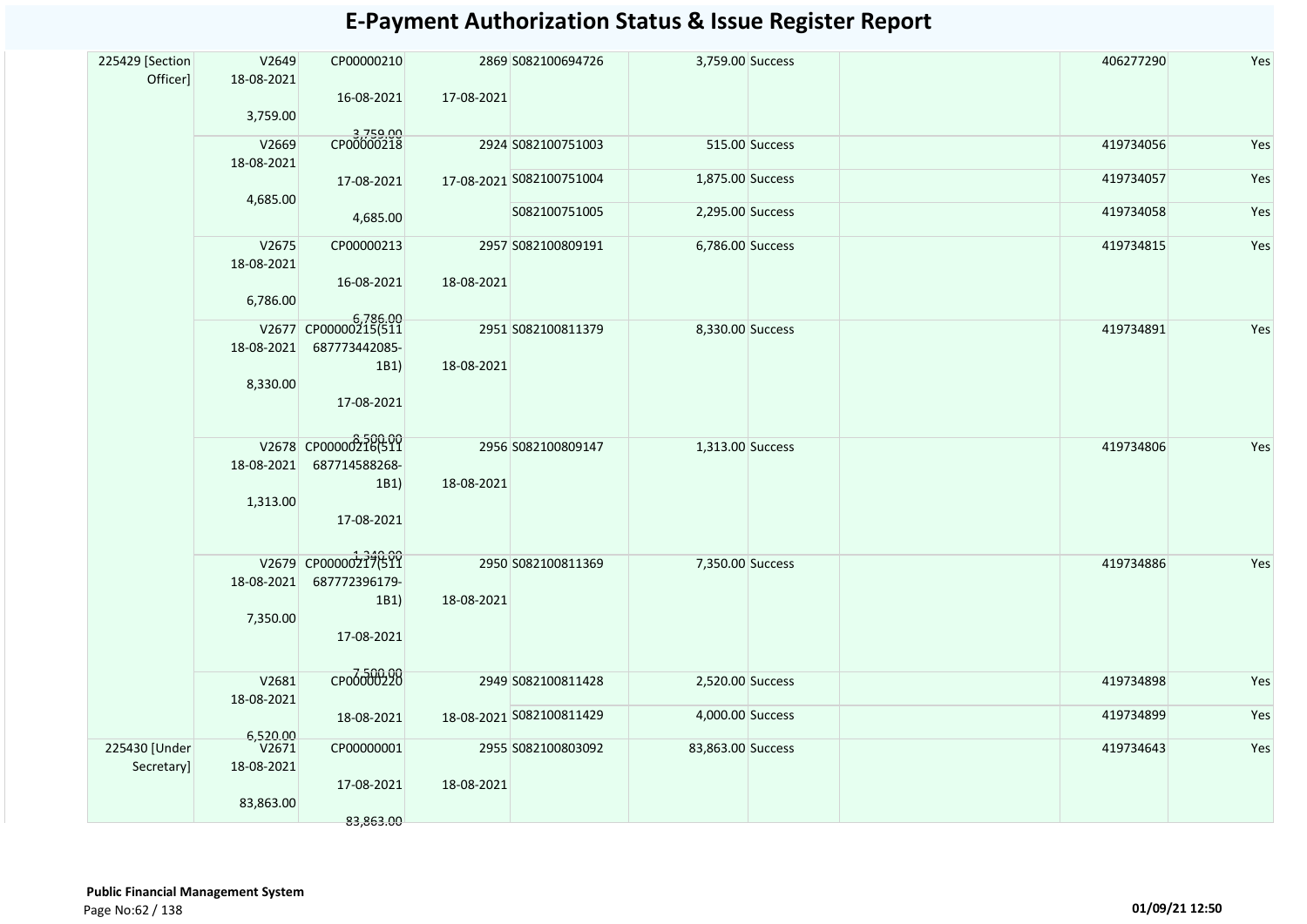| Accounts Officer]<br>18-08-2021<br>18-08-2021<br>18-08-2021<br>1,870.00<br>1,870.00<br>CP00000221<br>419798450<br>V2682<br>2965 S082100835831<br>3,150.00 Success<br>18-08-2021<br>18-08-2021<br>18-08-2021<br>3,150.00 | Yes<br>Yes<br>Yes |
|-------------------------------------------------------------------------------------------------------------------------------------------------------------------------------------------------------------------------|-------------------|
|                                                                                                                                                                                                                         |                   |
|                                                                                                                                                                                                                         |                   |
|                                                                                                                                                                                                                         |                   |
|                                                                                                                                                                                                                         |                   |
|                                                                                                                                                                                                                         |                   |
|                                                                                                                                                                                                                         |                   |
|                                                                                                                                                                                                                         |                   |
| 3,150.00<br>13<br><b>Issue Date: 19-08-2021</b><br>1,71,63,383.00                                                                                                                                                       |                   |
| 206886 [Asst<br>V2714<br>CP00000044<br>3009 S072101944886<br>2,58,463.00 Success<br>433118318                                                                                                                           |                   |
| Administrative<br>19-08-2021                                                                                                                                                                                            |                   |
| Officer Copyright<br>05-08-2021<br>19-08-2021                                                                                                                                                                           |                   |
| Office New<br>258,463.00                                                                                                                                                                                                |                   |
| Delhi]<br>267,531.00<br>V2715<br>433104369<br>3010 S072101944869<br>1,70,163.00 Success                                                                                                                                 |                   |
| 19-08-2021                                                                                                                                                                                                              |                   |
| 05-08-2021<br>19-08-2021                                                                                                                                                                                                |                   |
| 170,163.00                                                                                                                                                                                                              |                   |
| 176,133.00<br>V2719<br>3008 S082100940101<br>433123466<br>34,626.00 Success                                                                                                                                             | Yes               |
| 19-08-2021                                                                                                                                                                                                              |                   |
| 19-08-2021<br>18-08-2021                                                                                                                                                                                                |                   |
| 34,626.00                                                                                                                                                                                                               |                   |
| 35,998.00<br>CP00001818<br>225427 [Under<br>429245597<br>V2686<br>2962 S082100865455<br>29,700.00 Success                                                                                                               | Yes               |
| Secretary]<br>19-08-2021                                                                                                                                                                                                |                   |
| 15,329.00 Success<br>429245613<br>18-08-2021 5082100865456<br>05-08-2021                                                                                                                                                | Yes               |
| 45,029.00                                                                                                                                                                                                               |                   |
| V <sub>2687</sub><br>429245155<br>CP00001983<br>2963 S082100865364<br>44,550.00 Success<br>19-08-2021                                                                                                                   | Yes               |
| 16-08-2021<br>18-08-2021                                                                                                                                                                                                |                   |
| 44,550.00                                                                                                                                                                                                               |                   |
| 49,500.00<br>CP00001980                                                                                                                                                                                                 |                   |
| 2969 S082100863366<br>429243939<br>V2688<br>1,67,000.00 Success                                                                                                                                                         | Yes               |
| 19-08-2021<br>19-08-2021<br>13-08-2021                                                                                                                                                                                  |                   |
| 167,000.00                                                                                                                                                                                                              |                   |
| 167,000.00<br>CP00002014                                                                                                                                                                                                |                   |
| 2961 S082100865410<br>429245360<br>V2689<br>44,550.00 Success                                                                                                                                                           | Yes               |
| 19-08-2021                                                                                                                                                                                                              |                   |
| 18-08-2021<br>16-08-2021<br>44,550.00                                                                                                                                                                                   |                   |
| 49,500.00                                                                                                                                                                                                               |                   |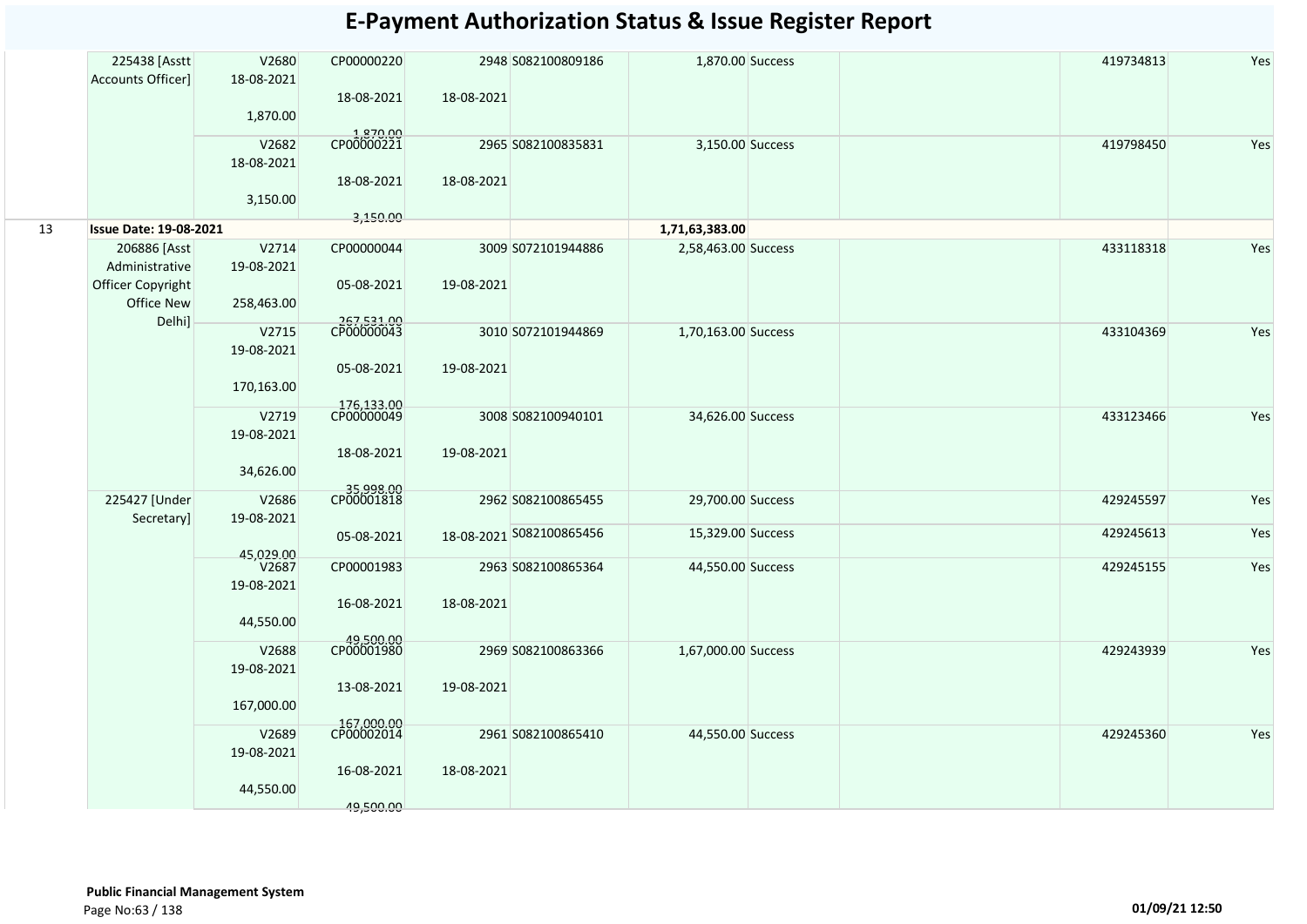| V2690<br>19-08-2021 | CP00001903                                            |            | 2974 S082100865423 | 17,01,000.00 Success | 432336446 | Yes |
|---------------------|-------------------------------------------------------|------------|--------------------|----------------------|-----------|-----|
| 1,701,000.00        | 11-08-2021                                            | 19-08-2021 |                    |                      |           |     |
| V2691<br>19-08-2021 | 1,858,500.00<br>CP00002082                            |            | 2968 S082100863243 | 64,69,818.00 Success | 432336236 | Yes |
| 6,469,818.00        | 17-08-2021                                            | 19-08-2021 |                    |                      |           |     |
| 19-08-2021          | 6,469,818.00<br>V2692 CP00002061(511<br>687795636908- |            | 2991 S082100923855 | 9,536.00 Success     | 432346644 | Yes |
| 9,536.00            | 1B1)<br>17-08-2021                                    | 19-08-2021 |                    |                      |           |     |
| 19-08-2021          | V2693 CP00002062(511<br>687781616480-                 |            | 2990 S082100923829 | 7,839.00 Success     | 432346471 | Yes |
| 7,839.00            | 1B1)<br>17-08-2021                                    | 19-08-2021 |                    |                      |           |     |
| 19-08-2021          | V2694 CP00002083(511<br>687722288278-                 |            | 2989 S082100923890 | 24,574.00 Success    | 432346977 | Yes |
| 24,574.00           | 1B1)<br>17-08-2021                                    | 19-08-2021 |                    |                      |           |     |
| 19-08-2021          | V2695 CP00002064(511<br>687774809109-                 |            | 2988 S082100923868 | 21,357.00 Success    | 432346821 | Yes |
| 21,357.00           | 1B1)                                                  | 19-08-2021 |                    |                      |           |     |
|                     | 17-08-2021                                            |            |                    |                      |           |     |
| 19-08-2021          | V2696 CP00002067699<br>687773046643-                  |            | 2987 S082100923922 | 17,203.00 Success    | 432349300 | Yes |
| 17,203.00           | 1B1)                                                  | 19-08-2021 |                    |                      |           |     |
|                     | 17-08-2021                                            |            |                    |                      |           |     |
|                     | 17,500.00                                             |            |                    |                      |           |     |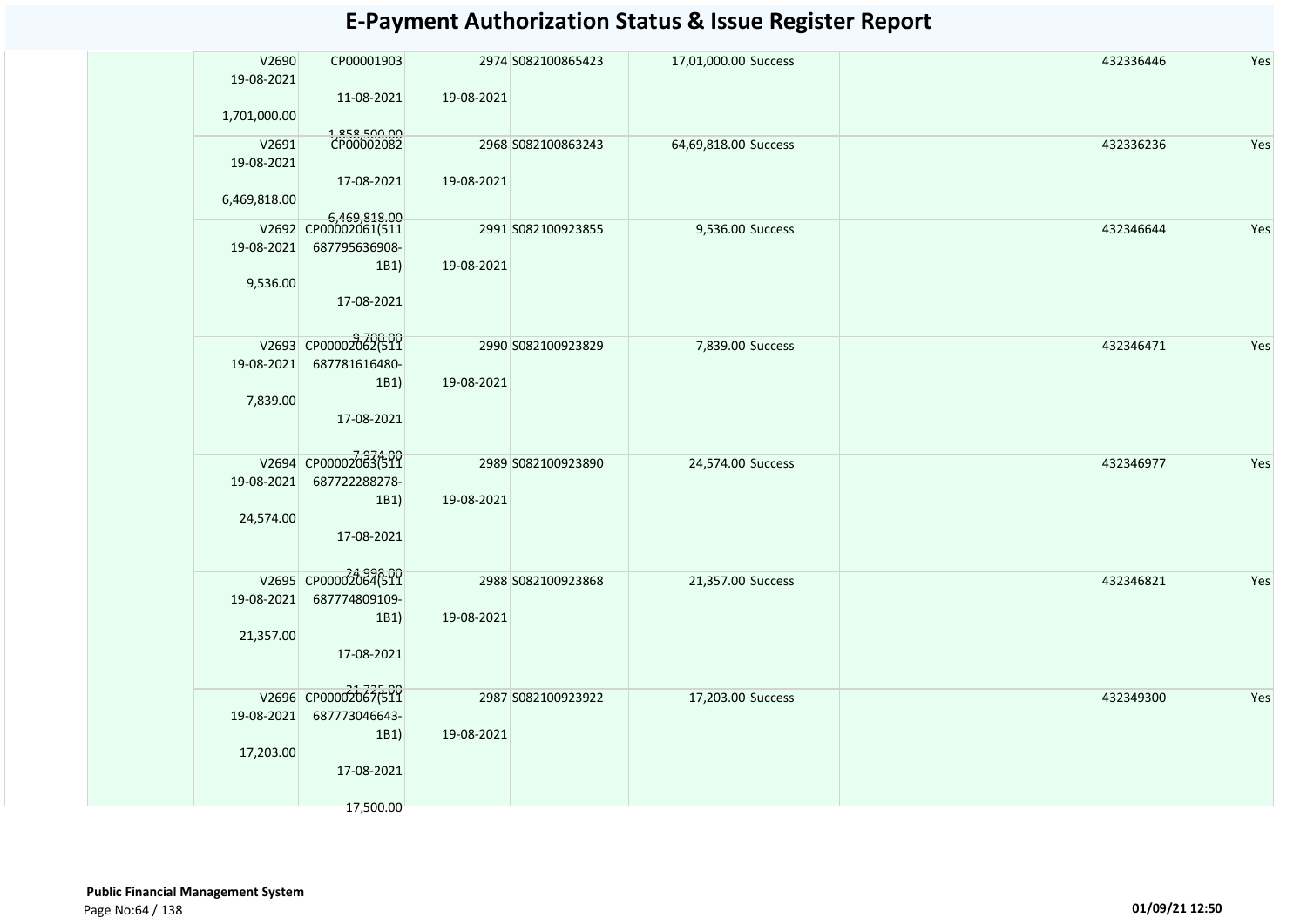|              | V2697 CP00002077(511             |            | 3000 S082100923906 | 5,135.00 Success     | 432349146 | Yes |
|--------------|----------------------------------|------------|--------------------|----------------------|-----------|-----|
| 19-08-2021   | 687741291481-                    |            |                    |                      |           |     |
|              | 1B1)                             | 19-08-2021 |                    |                      |           |     |
| 5,135.00     |                                  |            |                    |                      |           |     |
|              | 17-08-2021                       |            |                    |                      |           |     |
|              |                                  |            |                    |                      |           |     |
| V2698        | сродоо 1998                      |            | 2996 S082100930642 | 25,71,915.00 Success | 432995234 | Yes |
| 19-08-2021   |                                  |            |                    |                      |           |     |
|              | 13-08-2021                       | 19-08-2021 |                    |                      |           |     |
| 2,571,915.00 |                                  |            |                    |                      |           |     |
| V2699        | 2,571,915.00<br>CP00002106       |            | 2971 S082100930609 | 22,13,003.00 Success | 432988559 | Yes |
| 19-08-2021   |                                  |            |                    |                      |           |     |
|              | 18-08-2021                       | 19-08-2021 |                    |                      |           |     |
| 2,213,003.00 |                                  |            |                    |                      |           |     |
|              |                                  |            |                    |                      |           |     |
| V2700        | 2,213,003.00<br>CP00002034       |            | 2970 S082100709866 | 5,986.00 Success     | 433028332 | Yes |
| 19-08-2021   |                                  |            |                    |                      |           |     |
|              | 17-08-2021                       | 19-08-2021 |                    |                      |           |     |
| 5,986.00     |                                  |            |                    |                      |           |     |
|              | 5,986.00<br>V2702 CP00002069(511 |            | 2985 S082100930535 | 5,884.00 Success     | 433051637 | Yes |
| 19-08-2021   | 687770639093-                    |            |                    |                      |           |     |
|              | 1B1)                             | 19-08-2021 |                    |                      |           |     |
| 5,884.00     |                                  |            |                    |                      |           |     |
|              | 17-08-2021                       |            |                    |                      |           |     |
|              |                                  |            |                    |                      |           |     |
|              | V2703 CP000020706511             |            | 2982 S082100930455 | 4,485.00 Success     | 433051155 | Yes |
| 19-08-2021   | 687777786051-                    |            |                    |                      |           |     |
|              | 1B1)                             | 19-08-2021 |                    |                      |           |     |
| 4,485.00     |                                  |            |                    |                      |           |     |
|              | 17-08-2021                       |            |                    |                      |           |     |
|              |                                  |            |                    |                      |           |     |
|              | V2704 CP00002071510              |            | 2983 S082100930497 | 4,485.00 Success     | 433051309 | Yes |
| 19-08-2021   | 687778442693-                    |            |                    |                      |           |     |
|              | 1B1)                             | 19-08-2021 |                    |                      |           |     |
| 4,485.00     |                                  |            |                    |                      |           |     |
|              | 17-08-2021                       |            |                    |                      |           |     |
|              | 4,562.00                         |            |                    |                      |           |     |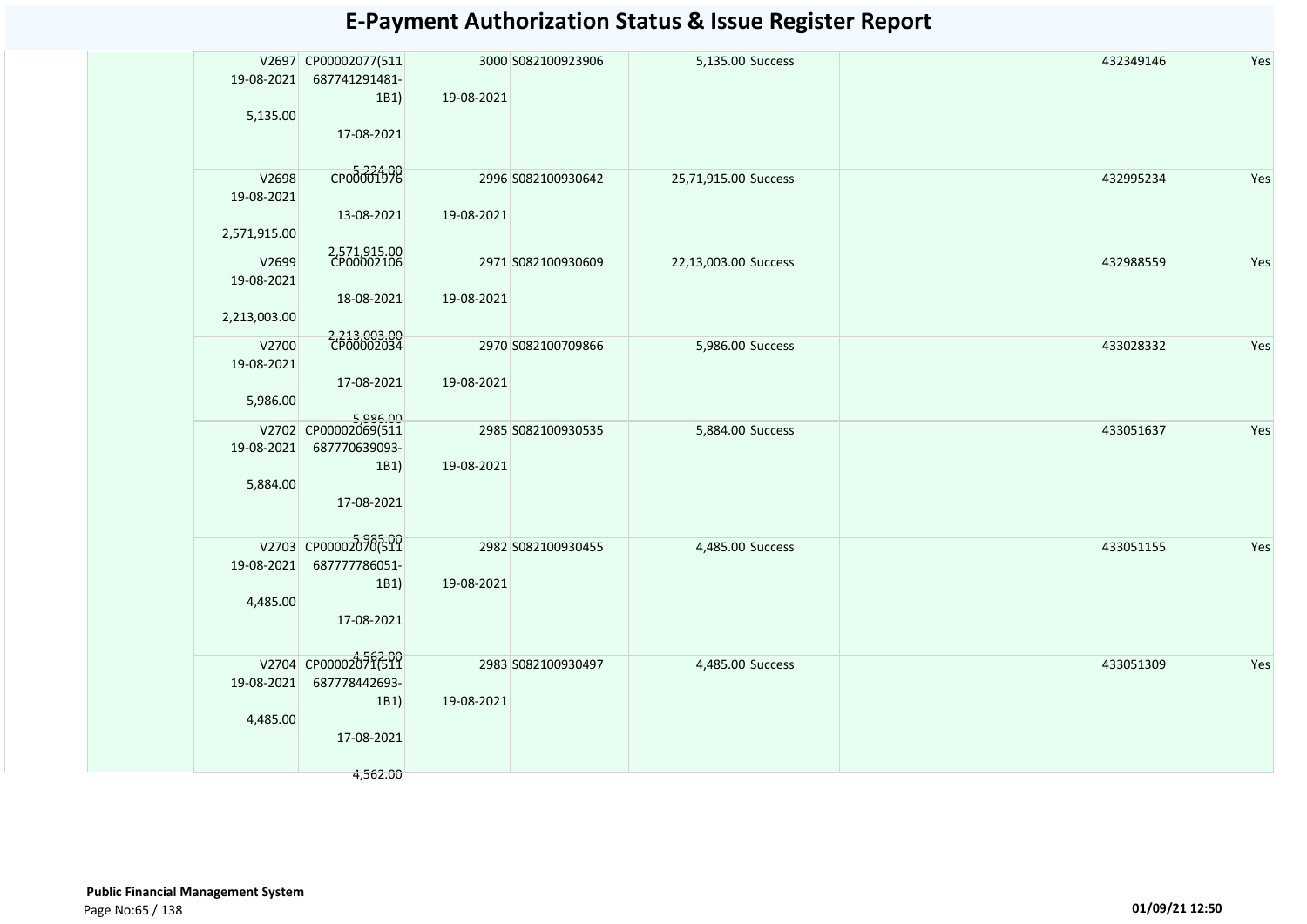| 19-08-2021<br>4,485.00   | V2705 CP00002072(511<br>687766025575-<br>1B1)<br>17-08-2021             | 19-08-2021 | 2984 S082100930524 | 4,485.00 Success    |  | 433051478 | Yes |
|--------------------------|-------------------------------------------------------------------------|------------|--------------------|---------------------|--|-----------|-----|
| 19-08-2021<br>4,349.00   | V2706 CP000020736209<br>687716187250-<br>1B1)<br>17-08-2021             | 19-08-2021 | 2981 S082100930445 | 4,349.00 Success    |  | 433051017 | Yes |
| 19-08-2021<br>167,217.00 | V2707 CP00002074699<br>687786326393-<br>1B1)<br>17-08-2021              | 19-08-2021 | 2980 S082100930536 | 1,67,217.00 Success |  | 433051800 | Yes |
| 19-08-2021<br>5,135.00   | V2708 CP000020796511<br>687718675076-<br>1B1)<br>17-08-2021             | 19-08-2021 | 2978 S082100933668 | 5,135.00 Success    |  | 433051979 | Yes |
| 19-08-2021<br>5,135.00   | V2709 CP00002076(511<br>687701024099-<br>1B1)<br>17-08-2021             | 19-08-2021 | 2979 S082100933675 | 5,135.00 Success    |  | 433054185 | Yes |
| 19-08-2021<br>5,238.00   | V2710 CP00002078(511<br>687757965766-<br>1B1)<br>17-08-2021             | 19-08-2021 | 2977 S082100934193 | 5,238.00 Success    |  | 433054345 | Yes |
| 19-08-2021<br>4,034.00   | V2711 CP000020736800<br>687793848654-<br>1B1)<br>17-08-2021<br>4,104.00 | 19-08-2021 | 2976 S082100934614 | 4,034.00 Success    |  | 433054492 | Yes |

 **Public Financial Management System**  Page No:66 / 138 **01/09/21 12:50**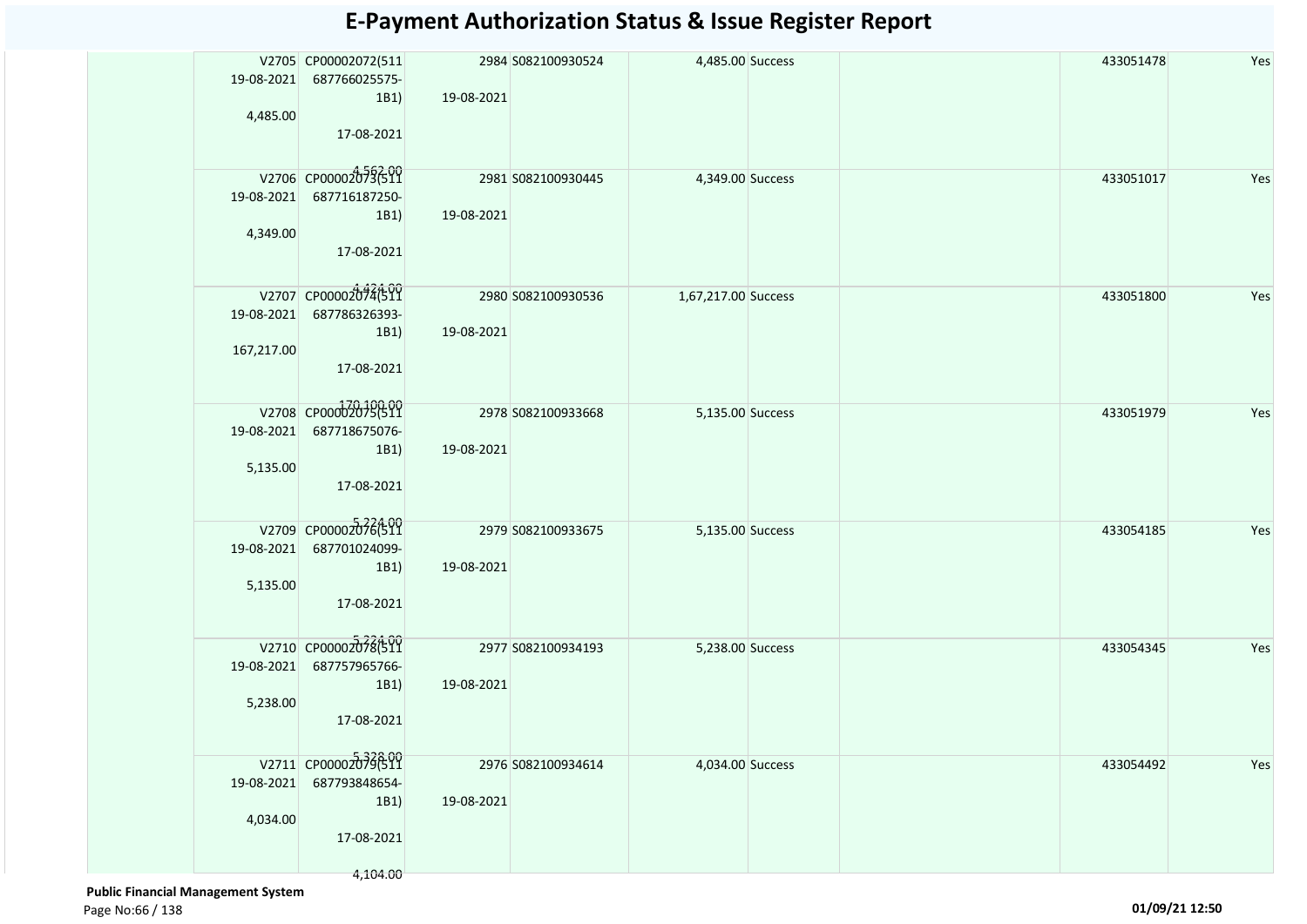| 19-08-2021<br>4,033.00            | V2712 CP00002080(511<br>687752344699-<br>1B1)<br>17-08-2021              | 19-08-2021 | 2975 S082100936928 | 4,033.00 Success    | 433054635 | Yes |
|-----------------------------------|--------------------------------------------------------------------------|------------|--------------------|---------------------|-----------|-----|
| 19-08-2021<br>7,650.00            | V2713 CP00002081691<br>687726444948-<br>1B1)<br>17-08-2021               | 19-08-2021 | 2973 S082100936931 | 7,650.00 Success    | 433054786 | Yes |
| V2716<br>19-08-2021<br>18,274.00  | сробоб1921<br>12-08-2021                                                 | 19-08-2021 | 3003 S082100938968 | 18,274.00 Success   | 433118756 | Yes |
| 19-08-2021<br>4,817.00            | 18,274.00<br>V2717 CP00002068(511<br>687729252200-<br>1B1)<br>17-08-2021 | 19-08-2021 | 2986 S082100925330 | 4,817.00 Success    | 433118609 | Yes |
| V2720<br>19-08-2021<br>4,912.00   | CP00001939<br>12-08-2021                                                 | 19-08-2021 | 3016 S082100942653 | 4,912.00 Success    | 433808957 | Yes |
| V2721<br>19-08-2021<br>4,912.00   | 4,997.00<br>CP00001940<br>12-08-2021                                     | 19-08-2021 | 3013 S082100945536 | 4,912.00 Success    | 433814176 | Yes |
| V2722<br>19-08-2021<br>52,417.00  | 4,997.00<br>CP00001938<br>12-08-2021                                     | 19-08-2021 | 3017 S082100944743 | 52,417.00 Success   | 433811585 | Yes |
| V2723<br>19-08-2021<br>165,880.00 | 53,338.00<br>CP00001931<br>12-08-2021<br>168,740.00                      | 19-08-2021 | 3019 S082100945541 | 1,65,880.00 Success | 433814305 | Yes |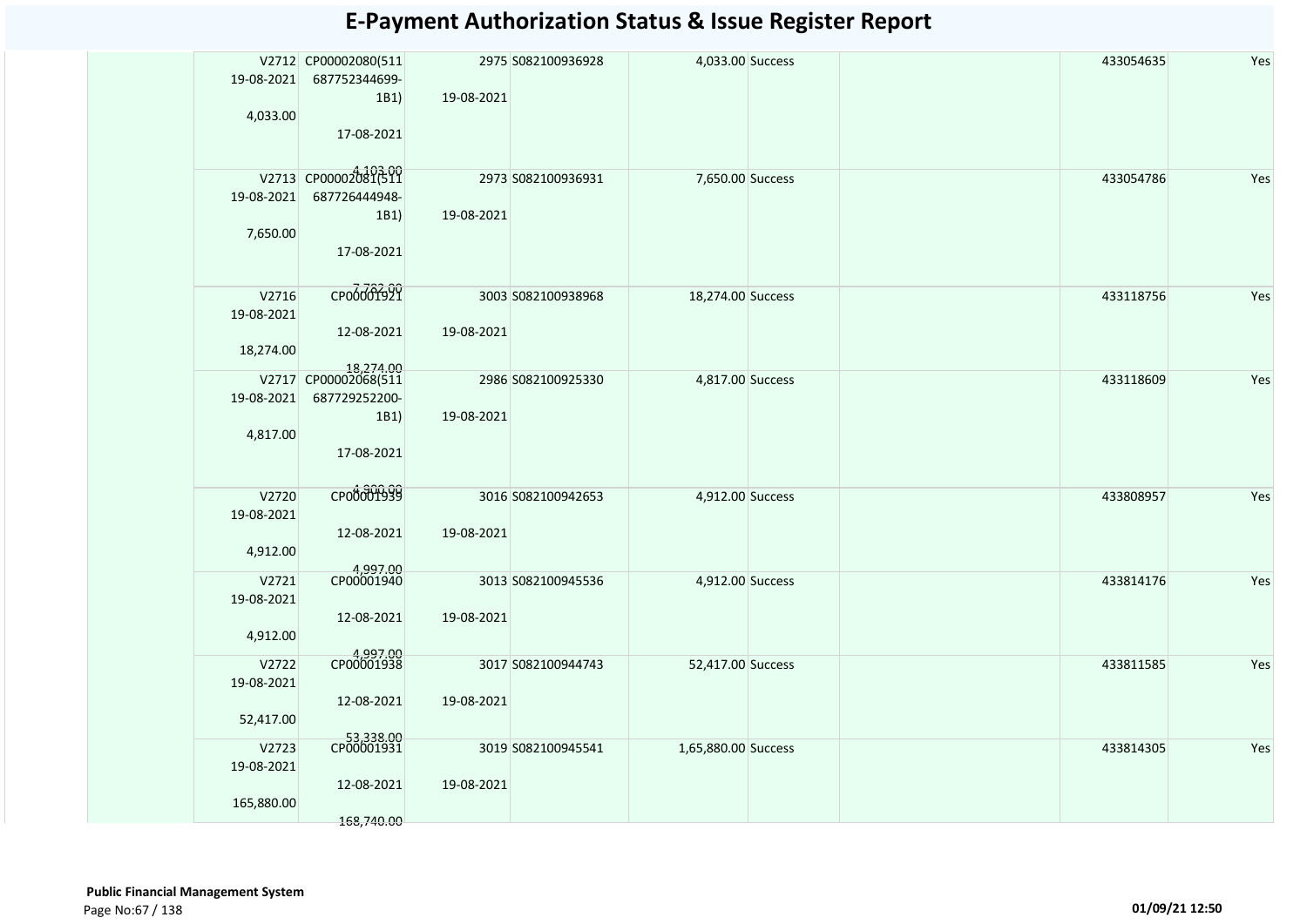| V2724<br>19-08-2021 | CP00001946                       |            | 3014 S082100941915 | 21,804.00 Success | 433808562 | Yes |
|---------------------|----------------------------------|------------|--------------------|-------------------|-----------|-----|
| 21,804.00           | 12-08-2021                       | 19-08-2021 |                    |                   |           |     |
| V2725<br>19-08-2021 | 22,180.00                        |            | 3018 S082100582037 | 17,174.00 Success | 433808198 | Yes |
| 17,174.00           | 12-08-2021                       | 19-08-2021 |                    |                   |           |     |
| V2727<br>19-08-2021 | 17,470.00<br>CP00001990          |            | 3004 S082100944694 | 19,633.00 Success | 433811456 | Yes |
| 19,633.00           | 16-08-2021                       | 19-08-2021 |                    |                   |           |     |
| V2730<br>19-08-2021 | 19,633.00<br>CP00002120          |            | 3027 S082100946800 | 8,000.00 Success  | 433814453 | Yes |
| 8,000.00            | 19-08-2021                       | 19-08-2021 |                    |                   |           |     |
| V2731<br>19-08-2021 | 8,000.00<br>CP00002133           |            | 3026 S082100945459 | 1,386.00 Success  | 433811981 | Yes |
| 1,386.00            | 19-08-2021                       | 19-08-2021 |                    |                   |           |     |
|                     | 1,386.00<br>V2732 CP00002114(GPF |            | 3021 S082100944662 | 65,000.00 Success | 433811192 | Yes |
| 19-08-2021          | _202108088)                      | 19-08-2021 |                    |                   |           |     |
| 65,000.00           | 19-08-2021                       |            |                    |                   |           |     |
| V2733<br>19-08-2021 | CP00002117                       |            | 3024 S082100941922 | 5,401.00 Success  | 433808704 | Yes |
| 5,401.00            | 19-08-2021                       | 19-08-2021 |                    |                   |           |     |
| V2734               | 5,401.00<br>CP00002118           |            | 3028 S082100946836 | 20,149.00 Success | 433814666 | Yes |
| 19-08-2021          | 19-08-2021                       | 19-08-2021 |                    |                   |           |     |
| 20,149.00           |                                  |            |                    |                   |           |     |
| V2735               | 20,149.00<br>CP00002116          |            | 3025 S082100945534 | 1,808.00 Success  | 433814088 | Yes |
| 19-08-2021          | 19-08-2021                       | 19-08-2021 |                    |                   |           |     |
| 1,808.00            |                                  |            |                    |                   |           |     |
|                     | 1,808.00                         |            |                    |                   |           |     |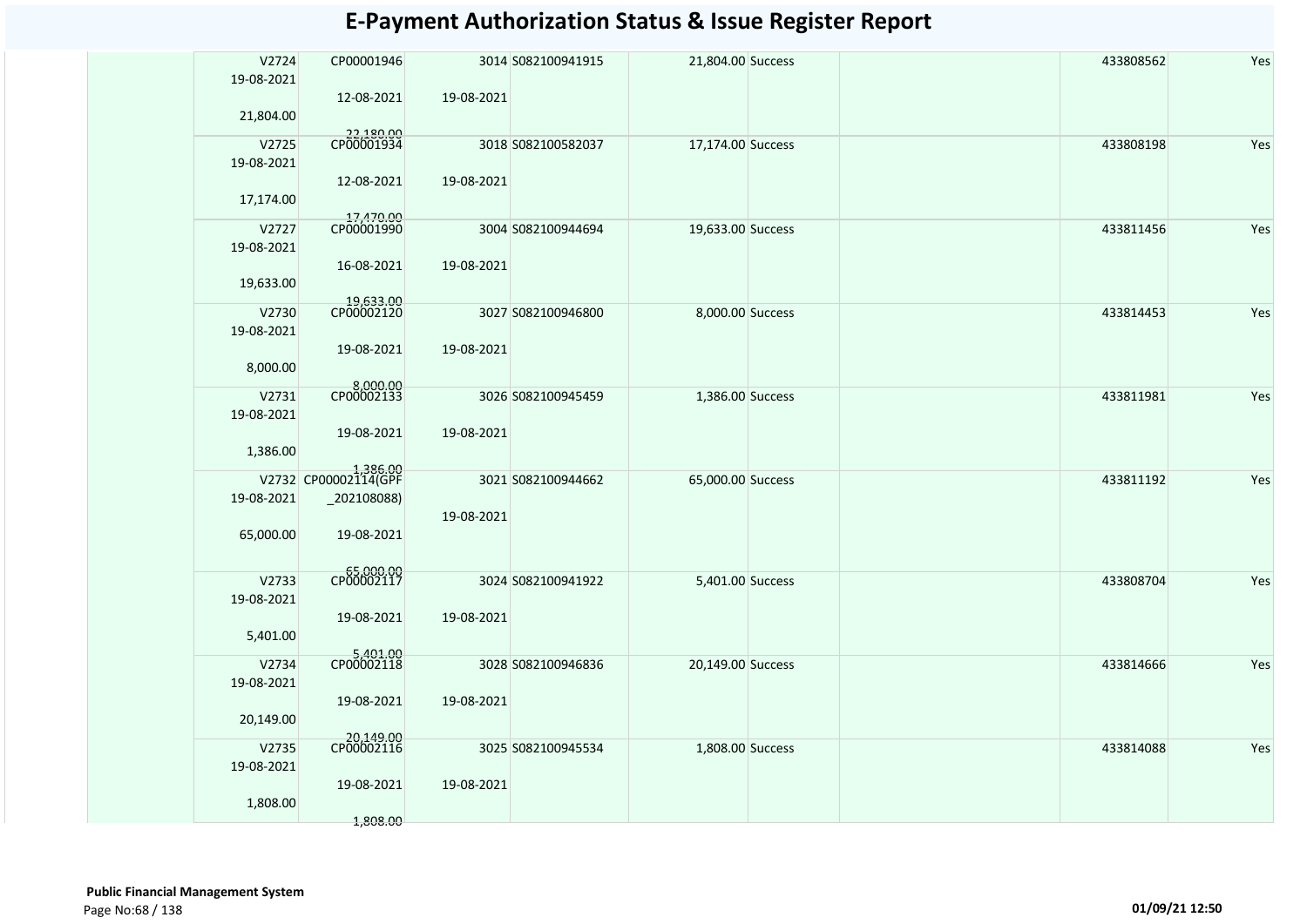|            | V2736 CP00002115(GPF               |            | 3015 S082100944638 | 50,000.00 Success   |  | 433811092 | Yes |
|------------|------------------------------------|------------|--------------------|---------------------|--|-----------|-----|
| 19-08-2021 | $_2$ 02108089)                     |            |                    |                     |  |           |     |
| 50,000.00  | 19-08-2021                         | 19-08-2021 |                    |                     |  |           |     |
| V2737      | CP00002122                         |            | 3022 S082100945389 | 1,74,340.00 Success |  | 433811848 | Yes |
| 19-08-2021 |                                    |            |                    |                     |  |           |     |
| 174,340.00 | 19-08-2021                         | 19-08-2021 |                    |                     |  |           |     |
|            | 174,340.00<br>V2738 CP00002124(511 |            | 3020 S082100945326 | 3,43,872.00 Success |  | 433811715 | Yes |
| 19-08-2021 | 687718400862-                      |            |                    |                     |  |           |     |
|            | 1B1)                               | 19-08-2021 |                    |                     |  |           |     |
| 343,872.00 | 19-08-2021                         |            |                    |                     |  |           |     |
|            |                                    |            |                    |                     |  |           |     |
| V2739      | C <sub>349</sub> 800.00            |            | 3001 S082100950098 | 54,590.00 Success   |  | 434063527 | Yes |
| 19-08-2021 |                                    |            |                    |                     |  |           |     |
|            | 17-08-2021                         | 19-08-2021 |                    |                     |  |           |     |
| 54,590.00  |                                    |            |                    |                     |  |           |     |
|            | 56,504.00<br>V2740 CP00002058(511  |            | 2992 S082100950083 | 19,098.00 Success   |  | 434063421 | Yes |
| 19-08-2021 | 687769017848-                      |            |                    |                     |  |           |     |
| 19,098.00  | 1B1)                               | 19-08-2021 |                    |                     |  |           |     |
|            | 17-08-2021                         |            |                    |                     |  |           |     |
|            |                                    |            |                    |                     |  |           |     |
|            | V2741 CP000020596600               |            | 2993 S082100950042 | 2,409.00 Success    |  | 434063230 | Yes |
| 19-08-2021 | 687742456978-                      |            |                    |                     |  |           |     |
|            | 1B1)                               | 19-08-2021 |                    |                     |  |           |     |
| 2,409.00   | 17-08-2021                         |            |                    |                     |  |           |     |
|            |                                    |            |                    |                     |  |           |     |
|            | V2742 CP00002060(511               |            | 2994 S082100950029 | 1,81,942.00 Success |  | 434063147 | Yes |
| 19-08-2021 | 687736708013-                      |            |                    |                     |  |           |     |
|            | 1B1)                               | 19-08-2021 |                    |                     |  |           |     |
| 181,942.00 | 17-08-2021                         |            |                    |                     |  |           |     |
|            |                                    |            |                    |                     |  |           |     |
| V2743      | cp85250.09                         |            | 3002 S082100950060 | 32,195.00 Success   |  | 434114380 | Yes |
| 19-08-2021 |                                    |            |                    |                     |  |           |     |
|            | 18-08-2021                         | 19-08-2021 |                    |                     |  |           |     |
| 32,195.00  | 32,195.00                          |            |                    |                     |  |           |     |
|            |                                    |            |                    |                     |  |           |     |

 **Public Financial Management System**  Page No:69 / 138 **01/09/21 12:50**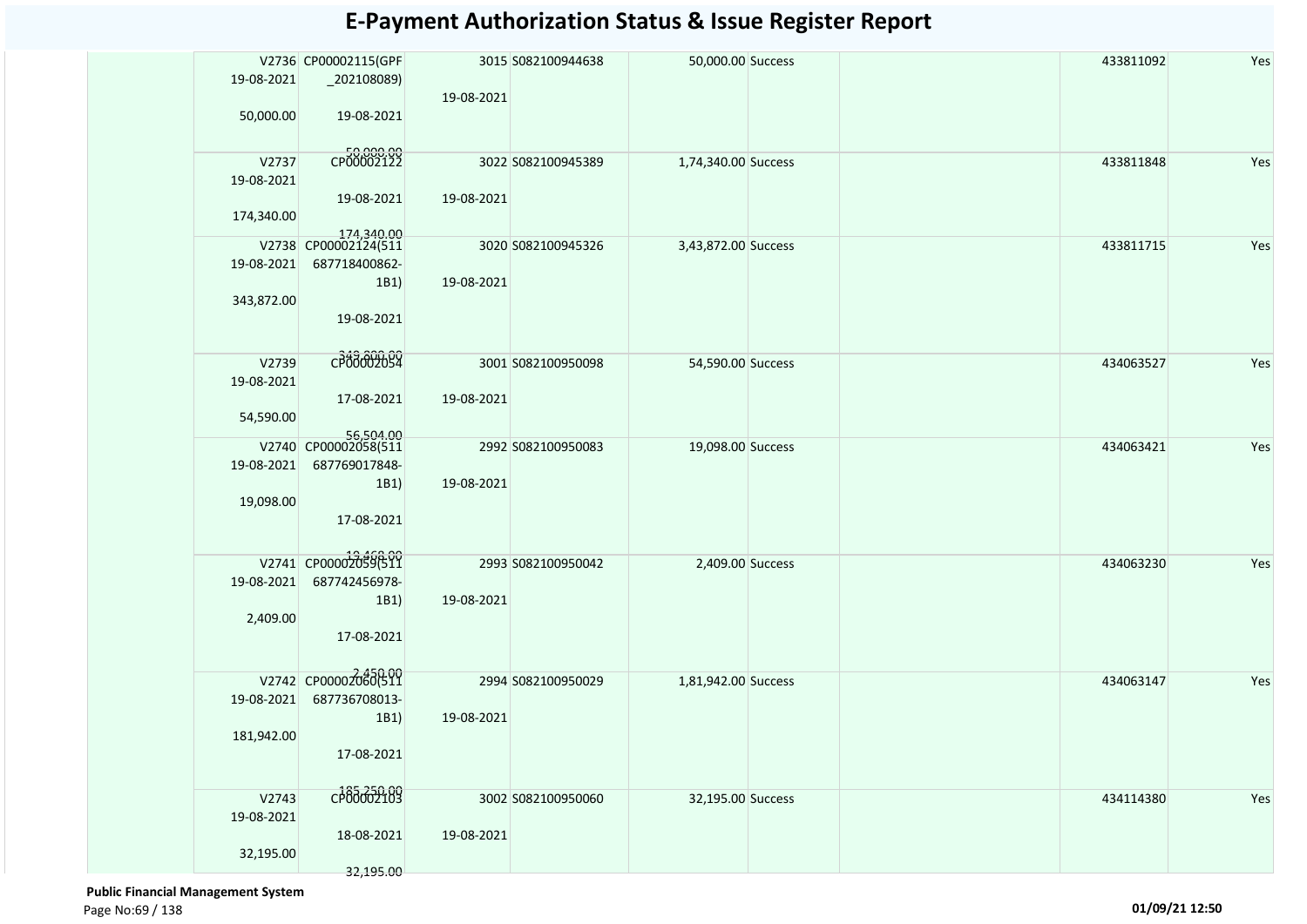|    |                                    | V2744<br>19-08-2021<br>1,658,800.00 | CP00002083<br>18-08-2021                                                | 19-08-2021 | 2995 S082100950068       | 16,58,800.00 Success |  | 434063329 | Yes |
|----|------------------------------------|-------------------------------------|-------------------------------------------------------------------------|------------|--------------------------|----------------------|--|-----------|-----|
|    | 225428 [Section<br>Officer]        | V2726<br>19-08-2021<br>1,500.00     | 1,687,400.00<br>CP00000136<br>18-08-2021                                | 19-08-2021 | 2997 S082100940485       | 1,500.00 Success     |  | 433808447 | Yes |
|    | 225429 [Section<br>Officer]        | V2701<br>19-08-2021<br>5,100.00     | 1,500.00<br>CP00000219<br>17-08-2021                                    | 19-08-2021 | 3007 S082100930693       | 5,100.00 Success     |  | 433035123 | Yes |
|    |                                    | V2728<br>19-08-2021<br>42,608.00    | 5,100.00<br>CP00000221<br>18-08-2021                                    | 19-08-2021 | 3006 S082100944691       | 42,608.00 Success    |  | 433811325 | Yes |
|    |                                    | V2729<br>19-08-2021<br>60,000.00    | 42,608.00<br>CP00000222<br>18-08-2021                                   | 19-08-2021 | 3005 S082100942590       | 60,000.00 Success    |  | 433808832 | Yes |
|    | 225438 [Asstt<br>Accounts Officer] | V2718<br>19-08-2021                 | 60,000.00<br>CP00000223                                                 |            | 2964 S082100940235       | 51,930.00 Success    |  | 433123627 | Yes |
|    |                                    | 91,485.00                           | 18-08-2021                                                              |            | 18-08-2021 5082100940236 | 39,555.00 Success    |  | 433123642 | Yes |
| 14 | <b>Issue Date: 23-08-2021</b>      |                                     |                                                                         |            |                          | 20,69,093.00         |  |           |     |
|    | 225427 [Under<br>Secretary]        | V2745<br>23-08-2021<br>9,570.00     | CP00002031<br>16-08-2021                                                | 23-08-2021 | 3042 S082100101760       | 9,570.00 Success     |  | 483491877 | Yes |
|    |                                    | V2746<br>23-08-2021                 | 9,735.00<br>CP00002102                                                  |            | 3039 S082100097085       | 4,000.00 Success     |  | 483514802 | Yes |
|    |                                    | 6.800.00                            | 18-08-2021                                                              |            | 23-08-2021 S082100097086 | 2,800.00 Success     |  | 483514818 | Yes |
|    |                                    | 23-08-2021<br>1,475.00              | V2747 CP00002085(511<br>687768191780-<br>1B1)<br>18-08-2021<br>1,500.00 | 23-08-2021 | 3067 S082100104959       | 1,475.00 Success     |  | 483521354 | Yes |
|    |                                    |                                     |                                                                         |            |                          |                      |  |           |     |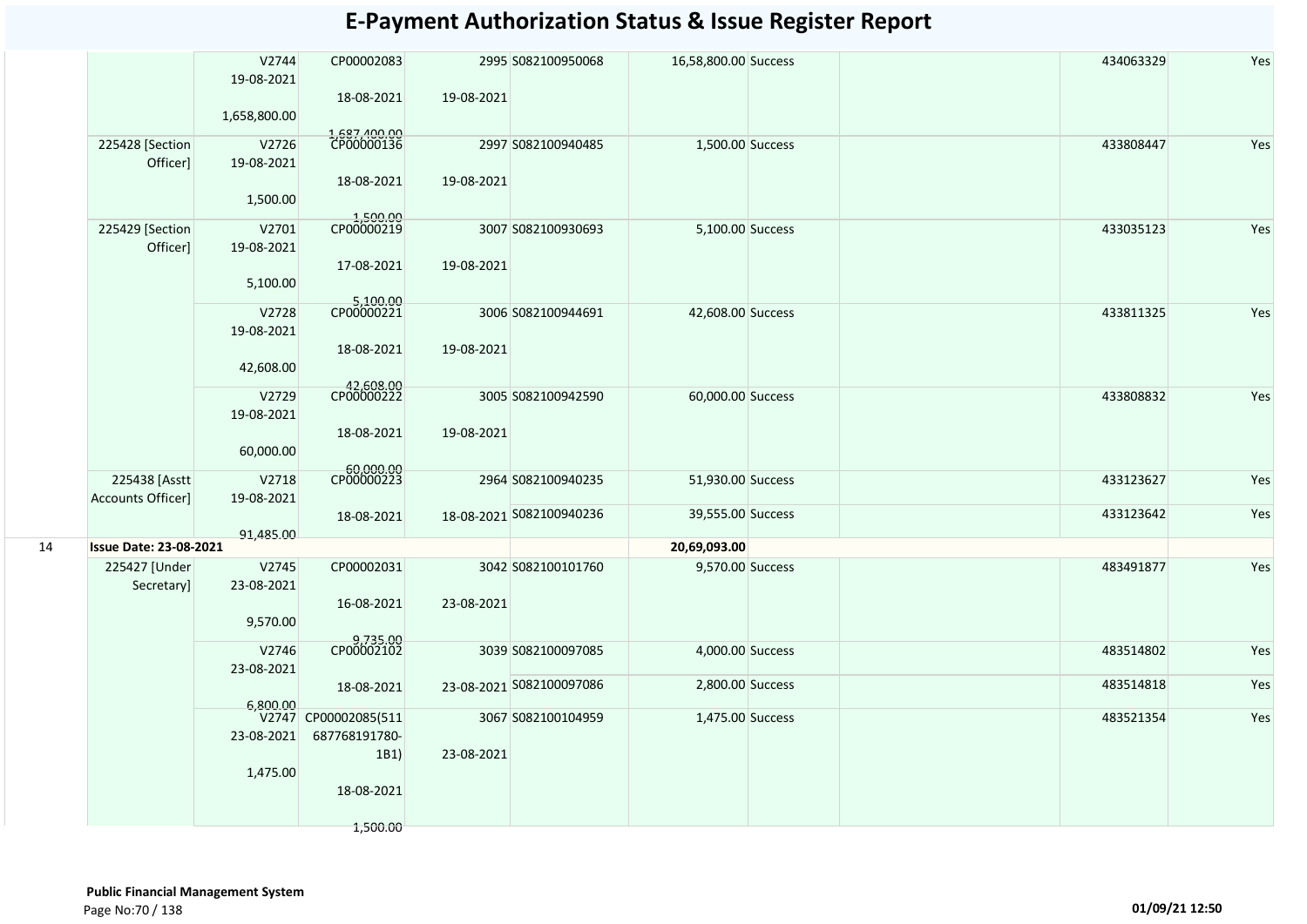| 23-08-2021<br>1,650.00 | V2748 CP00002086(511<br>687752964025-<br>1B1)<br>18-08-2021          | 23-08-2021 | 3070 S082100104962 | 1,650.00 Success |                | 483494032 | Yes |
|------------------------|----------------------------------------------------------------------|------------|--------------------|------------------|----------------|-----------|-----|
| 23-08-2021<br>9,044.00 | V2749 CP00002087(511<br>687795643354-<br>1B1)<br>18-08-2021          | 23-08-2021 | 3069 S082100101027 | 9,044.00 Success |                | 483491467 | Yes |
| 23-08-2021<br>1,650.00 | V2750 CP00002088(511<br>687749825793-<br>1B1)<br>18-08-2021          | 23-08-2021 | 3068 S082100105009 | 1,650.00 Success |                | 483494158 | Yes |
| 23-08-2021<br>1,942.00 | V2751 CP00002089(511<br>687755434130-<br>1B1)<br>18-08-2021          | 23-08-2021 | 3066 S082100105059 | 1,942.00 Success |                | 483521491 | Yes |
| 23-08-2021<br>1,295.00 | V2752 CP00002090(511<br>687762392703-<br>1B1)<br>18-08-2021          | 23-08-2021 | 3064 S082100105060 | 1,295.00 Success |                | 483521649 | Yes |
| 23-08-2021<br>7,313.00 | V2753 CP00002091691<br>687772056558-<br>1B1)<br>18-08-2021           | 23-08-2021 | 3065 S082100105087 | 7,313.00 Success |                | 483494315 | Yes |
| 23-08-2021<br>590.00   | V2754 CP00002092692<br>687772141713-<br>1B1)<br>18-08-2021<br>600.00 | 23-08-2021 | 3063 S082100105096 |                  | 590.00 Success | 483521825 | Yes |

 **Public Financial Management System**  Page No:71 / 138 **01/09/21 12:50**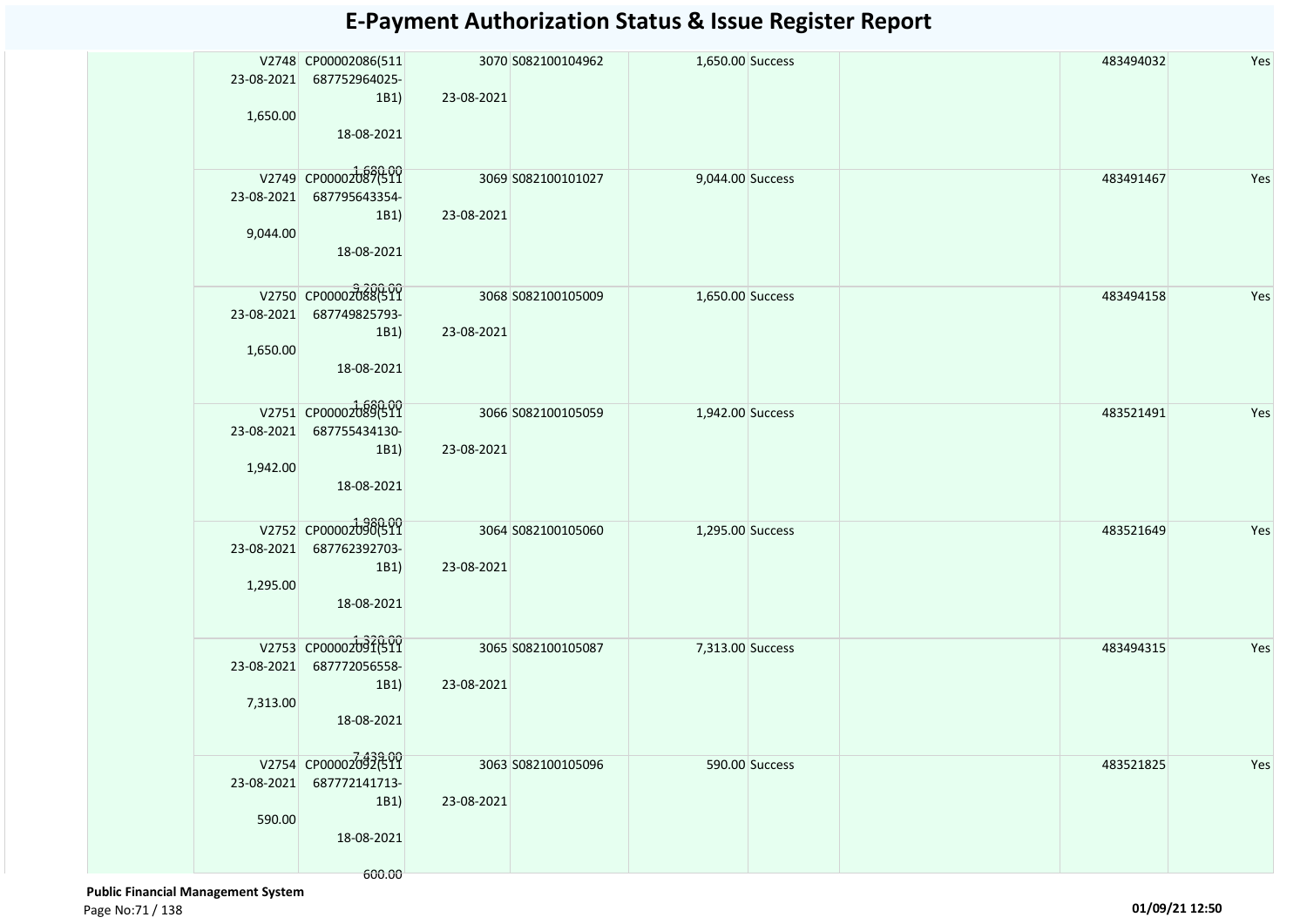| 23-08-2021<br>958.00   | V2755 CP00002093(511<br>687787565144-<br>1B1)<br>18-08-2021             | 23-08-2021 | 3062 S082100105100 |                  | 958.00 Success | 483494487 | Yes |
|------------------------|-------------------------------------------------------------------------|------------|--------------------|------------------|----------------|-----------|-----|
| 1,295.00               | V2756 CP00002094599<br>23-08-2021 687744997297-<br>1B1)<br>18-08-2021   | 23-08-2021 | 3061 S082100101030 | 1,295.00 Success |                | 483491597 | Yes |
| 23-08-2021<br>288.00   | V2757 CP000020936511<br>687781536402-<br>1B1)<br>18-08-2021             | 23-08-2021 | 3060 S082100101009 |                  | 288.00 Success | 483514978 | Yes |
| 983.00                 | V2758 CP00002096(511<br>23-08-2021 687750377483-<br>1B1)<br>18-08-2021  | 23-08-2021 | 3033 S082100101756 |                  | 983.00 Success | 483521207 | Yes |
| 737.00                 | V2759 CP00002097(511<br>23-08-2021 687737266059-<br>1B1)<br>18-08-2021  | 23-08-2021 | 3032 S082100105161 |                  | 737.00 Success | 483494648 | Yes |
| 23-08-2021<br>1,475.00 | V2760 CP000020350511<br>687784875132-<br>1B1)<br>18-08-2021             | 23-08-2021 | 3030 S082100105193 | 1,475.00 Success |                | 483494798 | Yes |
| 23-08-2021<br>3,391.00 | V2761 CP000021006511<br>687795227410-<br>1B1)<br>18-08-2021<br>3,449.00 | 23-08-2021 | 3031 S082100101012 | 3,391.00 Success |                | 483518159 | Yes |

 **Public Financial Management System**  Page No:72 / 138 **01/09/21 12:50**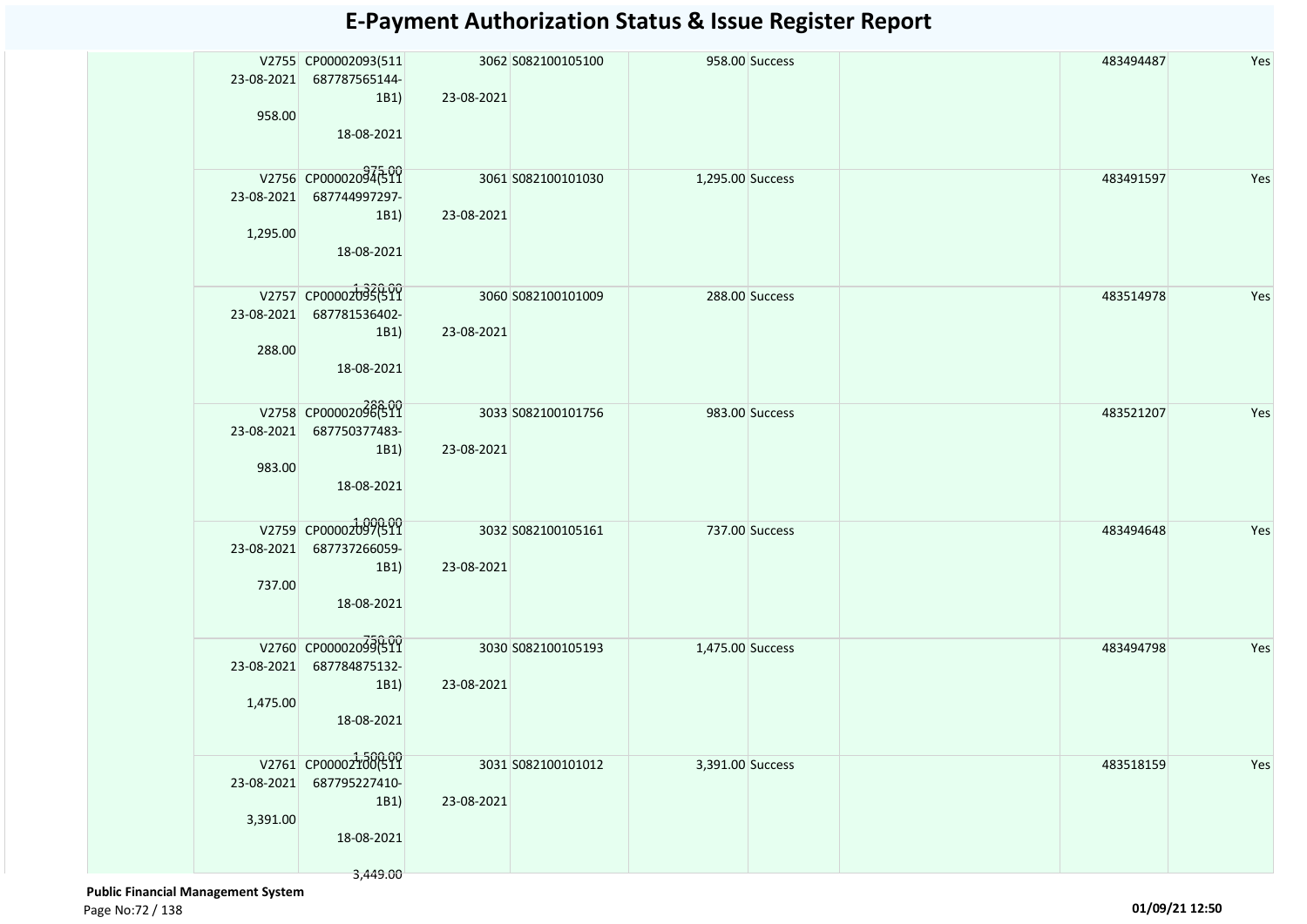|              | V2762 CP00002104(511              |            | 3038 S082100101054 | 1,819.00 Success     |                | 483518323 | Yes |
|--------------|-----------------------------------|------------|--------------------|----------------------|----------------|-----------|-----|
| 23-08-2021   | 687722531412-                     |            |                    |                      |                |           |     |
|              | 1B1)                              | 23-08-2021 |                    |                      |                |           |     |
| 1,819.00     |                                   |            |                    |                      |                |           |     |
|              | 18-08-2021                        |            |                    |                      |                |           |     |
|              |                                   |            |                    |                      |                |           |     |
|              |                                   |            |                    |                      |                |           |     |
|              | V2763 CP000021850509              |            | 3036 S082100101120 |                      | 825.00 Success | 483518489 | Yes |
| 23-08-2021   | 687761375476-                     |            |                    |                      |                |           |     |
|              | 1B1)                              | 23-08-2021 |                    |                      |                |           |     |
| 825.00       |                                   |            |                    |                      |                |           |     |
|              | 18-08-2021                        |            |                    |                      |                |           |     |
|              |                                   |            |                    |                      |                |           |     |
|              | V2764 CP00002187699               |            | 3037 S082100101166 | 83,299.00 Success    |                | 483518668 | Yes |
| 23-08-2021   | 687798764723-                     |            |                    |                      |                |           |     |
|              | 1B1)                              | 23-08-2021 |                    |                      |                |           |     |
|              |                                   |            |                    |                      |                |           |     |
| 83,299.00    | 18-08-2021                        |            |                    |                      |                |           |     |
|              |                                   |            |                    |                      |                |           |     |
|              |                                   |            |                    |                      |                |           |     |
| V2765        | CP84735-99                        |            | 3073 S082100105891 | 19,140.00 Success    |                | 483521989 | Yes |
| 23-08-2021   |                                   |            |                    |                      |                |           |     |
|              | 23-08-2021                        | 23-08-2021 |                    |                      |                |           |     |
| 19,140.00    |                                   |            |                    |                      |                |           |     |
|              | 19,470.00<br>V2766 CP00002132(511 |            |                    |                      |                |           |     |
|              |                                   |            | 3035 S082100101123 | 3,24,301.00 Success  |                | 483491729 | Yes |
| 23-08-2021   | 687710123048-                     |            |                    |                      |                |           |     |
|              | 1B1)                              | 23-08-2021 |                    |                      |                |           |     |
| 324,301.00   |                                   |            |                    |                      |                |           |     |
|              | 19-08-2021                        |            |                    |                      |                |           |     |
|              |                                   |            |                    |                      |                |           |     |
| V2767        | C <sub>1</sub> 38882199           |            | 3074 S082100101266 | 3,500.00 Success     |                | 483521034 | Yes |
| 23-08-2021   |                                   |            |                    |                      |                |           |     |
|              | 23-08-2021                        | 23-08-2021 |                    |                      |                |           |     |
| 3,500.00     |                                   |            |                    |                      |                |           |     |
|              |                                   |            |                    |                      |                |           |     |
| V2768        | 3,500.00<br>CP00002143            |            | 3075 S082100101259 | 12,578.00 Success    |                | 483518853 | Yes |
| 23-08-2021   |                                   |            |                    |                      |                |           |     |
|              | 23-08-2021                        | 23-08-2021 |                    |                      |                |           |     |
| 12,578.00    |                                   |            |                    |                      |                |           |     |
|              |                                   |            |                    |                      |                |           |     |
| V2769        | 12,794.00<br>CP00002139           |            | 3059 S082100106796 | 13,01,928.00 Success |                | 483948993 | Yes |
| 23-08-2021   |                                   |            |                    |                      |                |           |     |
|              | 19-08-2021                        | 23-08-2021 |                    |                      |                |           |     |
| 1,301,928.00 |                                   |            |                    |                      |                |           |     |
|              | 1,356,174.00                      |            |                    |                      |                |           |     |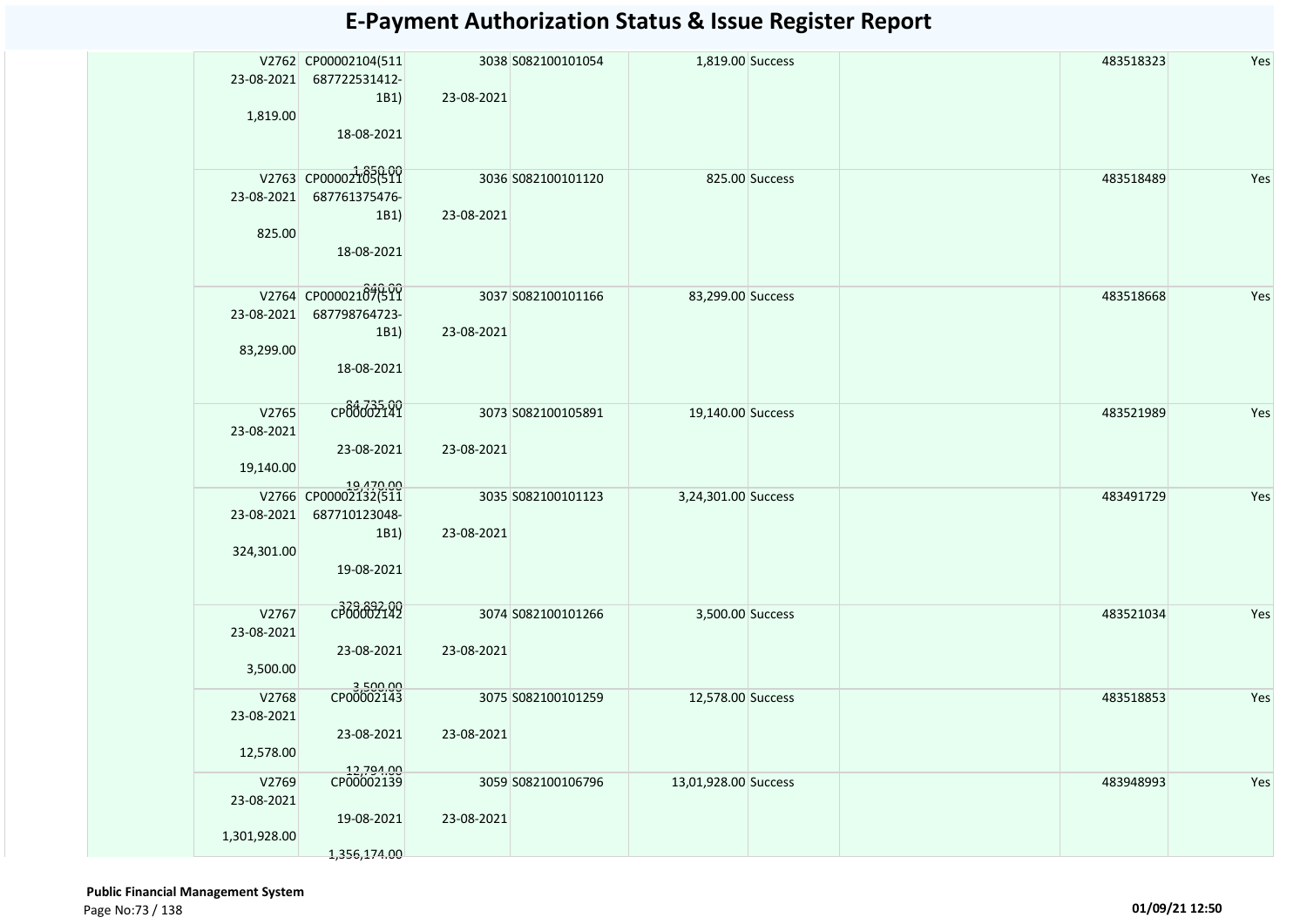| V2770<br>23-08-2021 | CP00002113<br>18-08-2021                          | 23-08-2021 | 3054 S082100121229 | 4,064.00 Success  |  | 485928540 | Yes |
|---------------------|---------------------------------------------------|------------|--------------------|-------------------|--|-----------|-----|
| 4,064.00            |                                                   |            |                    |                   |  |           |     |
| 23-08-2021          | 4,064.00<br>V2771 CP00002108(511<br>687736848429- |            | 3055 S082100120950 | 21,234.00 Success |  | 485928520 | Yes |
| 21,234.00           | 1B1)<br>18-08-2021                                | 23-08-2021 |                    |                   |  |           |     |
|                     | V2772 CP000021090511                              |            | 3056 S082100120867 | 69,648.00 Success |  | 485928505 | Yes |
| 23-08-2021          | 687769692672-<br>1B1)                             | 23-08-2021 |                    |                   |  |           |     |
| 69,648.00           | 18-08-2021                                        |            |                    |                   |  |           |     |
|                     | V2773 CP00002110(511                              |            | 3057 S082100120842 | 12,584.00 Success |  | 485928500 | Yes |
| 23-08-2021          | 687794470304-<br>1B1)                             | 23-08-2021 |                    |                   |  |           |     |
| 12,584.00           | 18-08-2021                                        |            |                    |                   |  |           |     |
|                     | V2774 CP00002211(511                              |            | 3053 S082100121013 | 37,847.00 Success |  | 485928523 | Yes |
| 23-08-2021          | 687738571291-<br>1B1)                             | 23-08-2021 |                    |                   |  |           |     |
| 37,847.00           | 18-08-2021                                        |            |                    |                   |  |           |     |
|                     | V2775 CP000038499809                              |            | 3052 S082100120876 | 19,643.00 Success |  | 485928517 | Yes |
| 23-08-2021          | 687791436765-<br>1B1)                             | 23-08-2021 |                    |                   |  |           |     |
| 19,643.00           | 18-08-2021                                        |            |                    |                   |  |           |     |
| V2776<br>23-08-2021 | CP00002123                                        |            | 3050 S082100121142 | 49,789.00 Success |  | 485928530 | Yes |
| 49,789.00           | 19-08-2021<br>50,647.00                           | 23-08-2021 |                    |                   |  |           |     |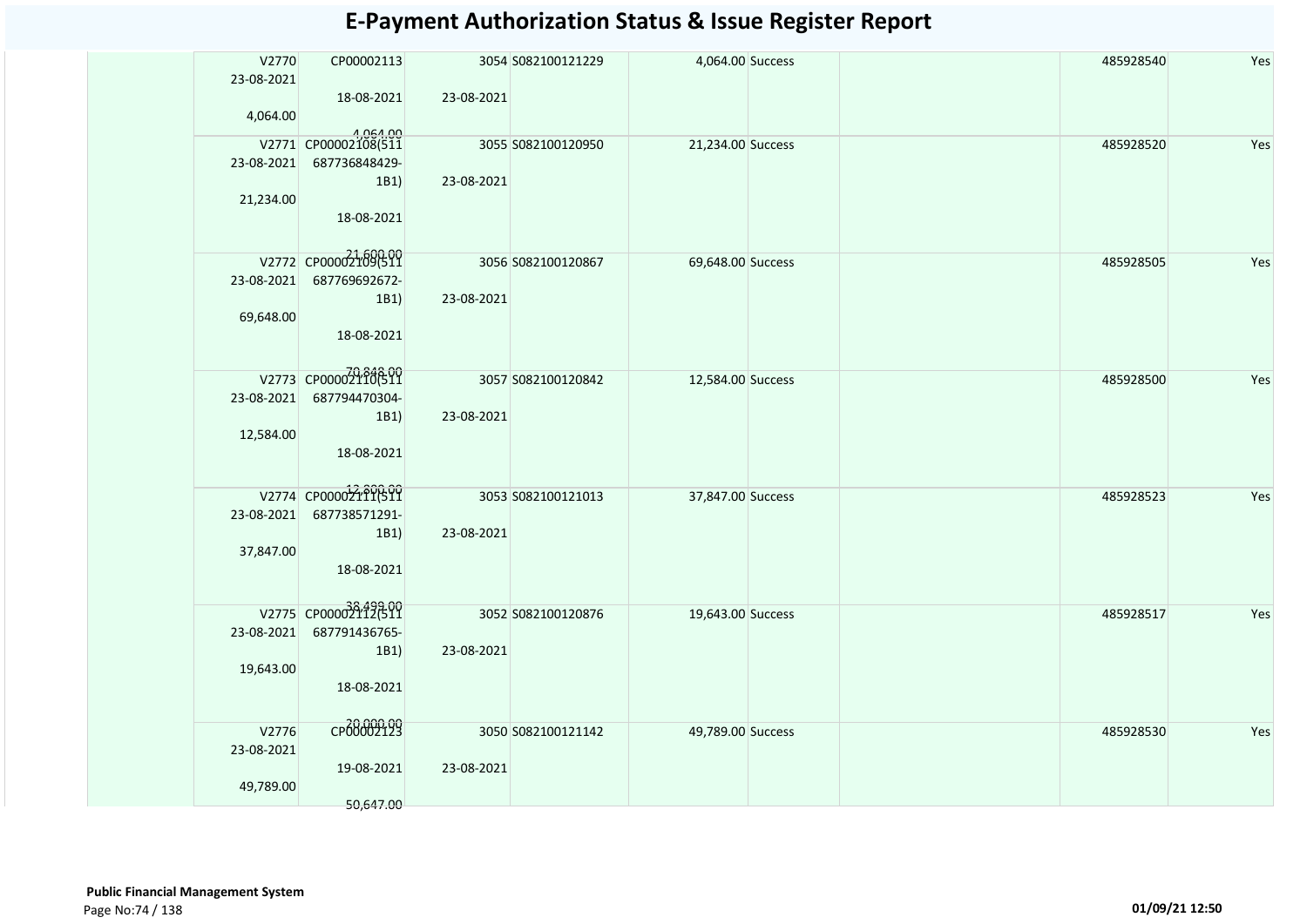|    |                                     | V2777<br>23-08-2021<br>56,438.00 | CP00002135<br>19-08-2021                                                 | 23-08-2021 | 3072 S082100121369 | 56,438.00 Success |  | 485928544 | Yes |
|----|-------------------------------------|----------------------------------|--------------------------------------------------------------------------|------------|--------------------|-------------------|--|-----------|-----|
| 15 | <b>Issue Date: 24-08-2021</b>       |                                  | 56,438.00                                                                |            |                    | 4,44,57,417.00    |  |           |     |
|    | 200880 [Asstt]<br>Accounts Officer] | V2810<br>24-08-2021<br>2,223.00  | CP00000084<br>24-08-2021                                                 | 24-08-2021 | 3125 S082101617803 | 2,223.00 Success  |  | 496417431 | Yes |
|    | 225427 [Under<br>Secretary]         | V2779<br>24-08-2021<br>6,380.00  | 2,223.00<br>CP00002028<br>16-08-2021                                     | 23-08-2021 | 3051 S082100123159 | 6,380.00 Success  |  | 487402637 | Yes |
|    |                                     | V2780<br>24-08-2021<br>4,444.00  | 6,510.00<br>CP00002137<br>19-08-2021                                     | 23-08-2021 | 3079 S082100241187 | 4,444.00 Success  |  | 487410370 | Yes |
|    |                                     | V2781<br>24-08-2021<br>4,000.00  | 4,444.00<br>CP00002138<br>19-08-2021                                     | 23-08-2021 | 3078 S082100241186 | 4,000.00 Success  |  | 487410183 | Yes |
|    |                                     | V2782<br>24-08-2021<br>1,033.00  | 4,000.00<br>CP00002136<br>19-08-2021                                     | 23-08-2021 | 3077 S082100241184 | 1,033.00 Success  |  | 487410003 | Yes |
|    |                                     | 24-08-2021<br>13,763.00          | 1,033.00<br>V2783 CP00002125(511<br>687734053187-<br>1B1)<br>19-08-2021  | 23-08-2021 | 3043 S082100241175 | 13,763.00 Success |  | 487405826 | Yes |
|    |                                     | 24-08-2021<br>7,373.00           | V2784 CP000014,000.00<br>687714864082-<br>1B1)<br>19-08-2021<br>7,500.00 | 23-08-2021 | 3044 S082100123176 | 7,373.00 Success  |  | 487402471 | Yes |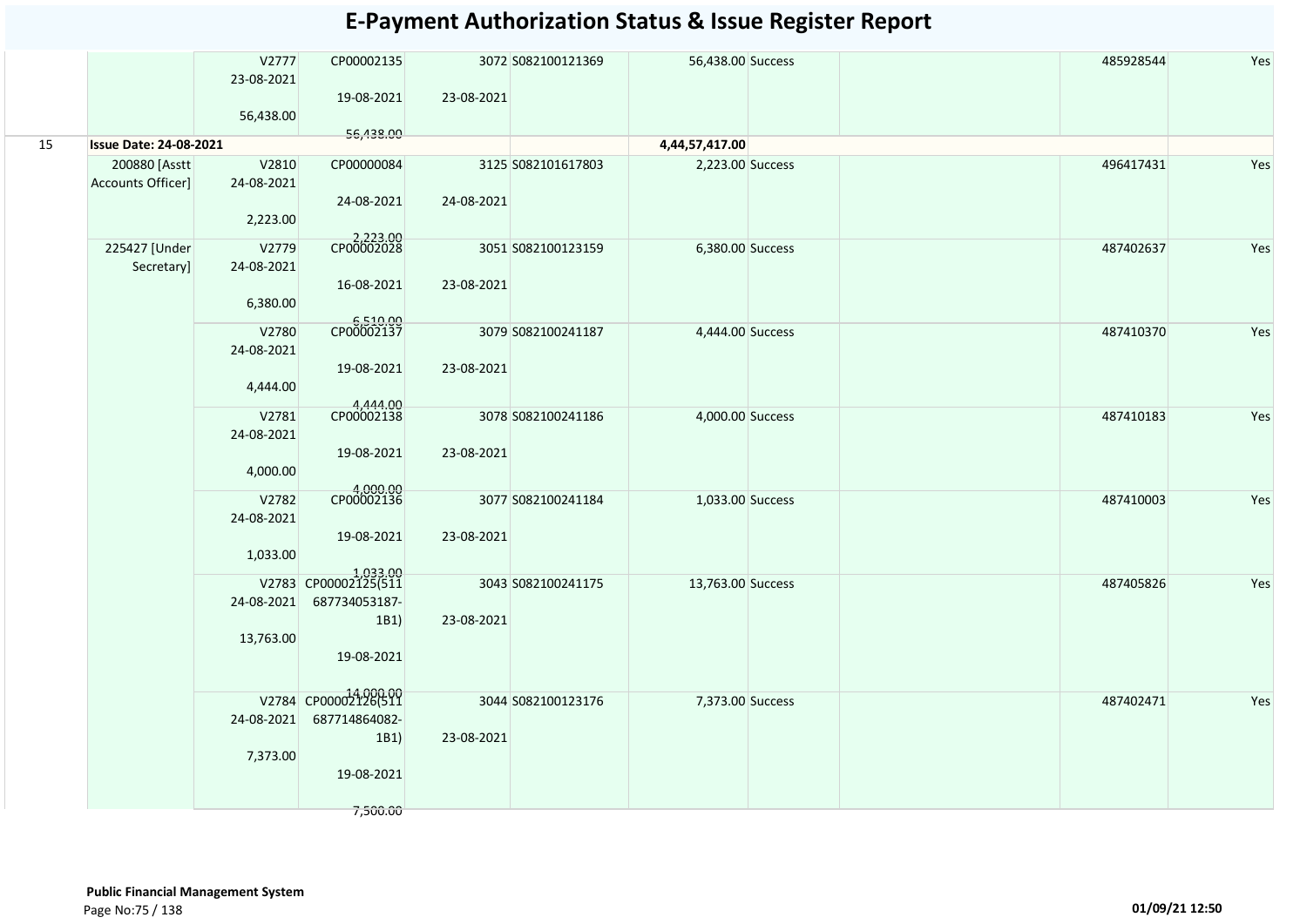| 24-08-2021<br>5,304.00  | V2785 CP00002127(511<br>687716759335-<br>1B1)<br>19-08-2021             | 23-08-2021 | 3045 S082100122923 | 5,304.00 Success  |                | 487402289 | Yes |
|-------------------------|-------------------------------------------------------------------------|------------|--------------------|-------------------|----------------|-----------|-----|
| 24-08-2021<br>885.00    | V2786 CP00002728599<br>687782893884-<br>1B1)<br>19-08-2021              | 23-08-2021 | 3046 S082100122786 |                   | 885.00 Success | 487401761 | Yes |
| 24-08-2021<br>1,768.00  | V2787 CP00002129(511<br>687786326400-<br>1B1)<br>19-08-2021             | 23-08-2021 | 3047 S082100122900 | 1,768.00 Success  |                | 487401925 | Yes |
| 24-08-2021<br>2,536.00  | V2788 CP000021300511<br>687767038411-<br>1B1)<br>19-08-2021             | 23-08-2021 | 3048 S082100122909 | 2,536.00 Success  |                | 487402115 | Yes |
| 24-08-2021<br>23,766.00 | V2789 CP00002146(511<br>687772693986-<br>1B1)<br>23-08-2021             | 23-08-2021 | 3090 S082100241173 | 23,766.00 Success |                | 487422409 | Yes |
| 24-08-2021<br>12,662.00 | V2790 CP00002148(511<br>687706436248-<br>1B1)<br>23-08-2021             | 23-08-2021 | 3089 S082100241174 | 12,662.00 Success |                | 487405627 | Yes |
| 24-08-2021<br>18,186.00 | V2791 CP00002151691<br>687709174581-<br>1B1)<br>23-08-2021<br>18,500.00 | 23-08-2021 | 3088 S082100241123 | 18,186.00 Success |                | 487422045 | Yes |

 **Public Financial Management System**  Page No:76 / 138 **01/09/21 12:50**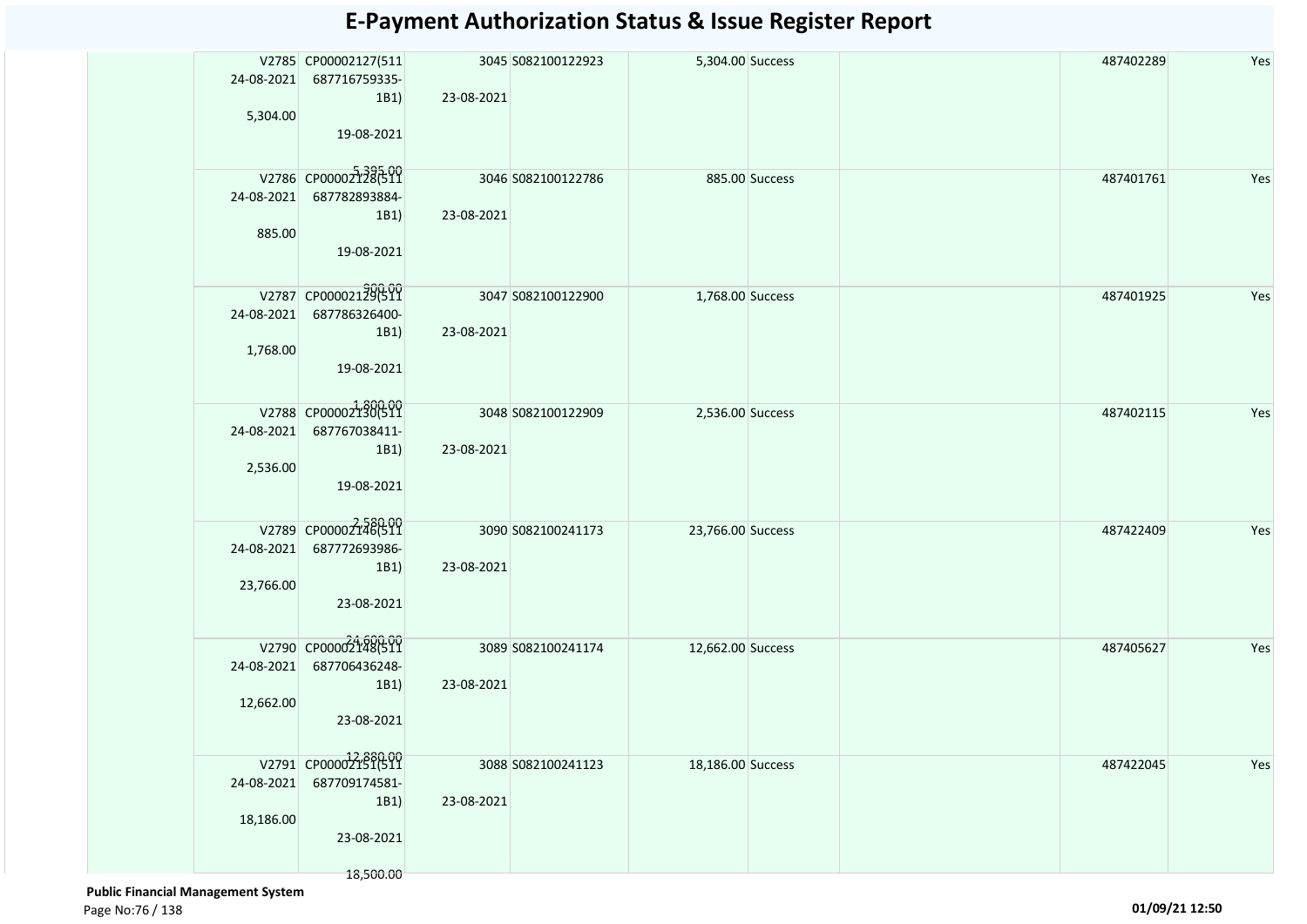| 24-08-2021<br>18,186.00 | V2792 CP00002152(511<br>687754685234-<br>1B1)<br>23-08-2021           | 23-08-2021 | 3087 S082100241136 | 18,186.00 Success |                | 487405167 | Yes |
|-------------------------|-----------------------------------------------------------------------|------------|--------------------|-------------------|----------------|-----------|-----|
| 24-08-2021<br>10,814.00 | V2793 CP00002153(511<br>687765614911-<br>1B1)<br>23-08-2021           | 23-08-2021 | 3086 S082100241096 | 10,814.00 Success |                | 487419684 | Yes |
| 24-08-2021<br>1,229.00  | V2794 CP00002154(511<br>687737464929-<br>1B1)<br>23-08-2021           | 23-08-2021 | 3085 S082100241085 | 1,229.00 Success  |                | 487402808 | Yes |
| 24-08-2021<br>19,661.00 | V2795 CP000021350509<br>687787025844-<br>1B1)<br>23-08-2021           | 23-08-2021 | 3084 S082100241162 | 19,661.00 Success |                | 487405467 | Yes |
| 24-08-2021<br>16,186.00 | V2796 CP00002156(511<br>687775702834-<br>1B1)<br>23-08-2021           | 23-08-2021 | 3083 S082100241117 | 16,186.00 Success |                | 487402985 | Yes |
| 24-08-2021<br>24,554.00 | V2797 CP000022157(511<br>687770079238-<br>1B1)<br>23-08-2021          | 23-08-2021 | 3082 S082100241164 | 24,554.00 Success |                | 487422227 | Yes |
| 24-08-2021<br>539.00    | V2798 CP000027586311<br>687715833691-<br>1B1)<br>23-08-2021<br>549.00 | 23-08-2021 | 3081 S082100241083 |                   | 539.00 Success | 487419463 | Yes |

 **Public Financial Management System**  Page No:77 / 138 **01/09/21 12:50**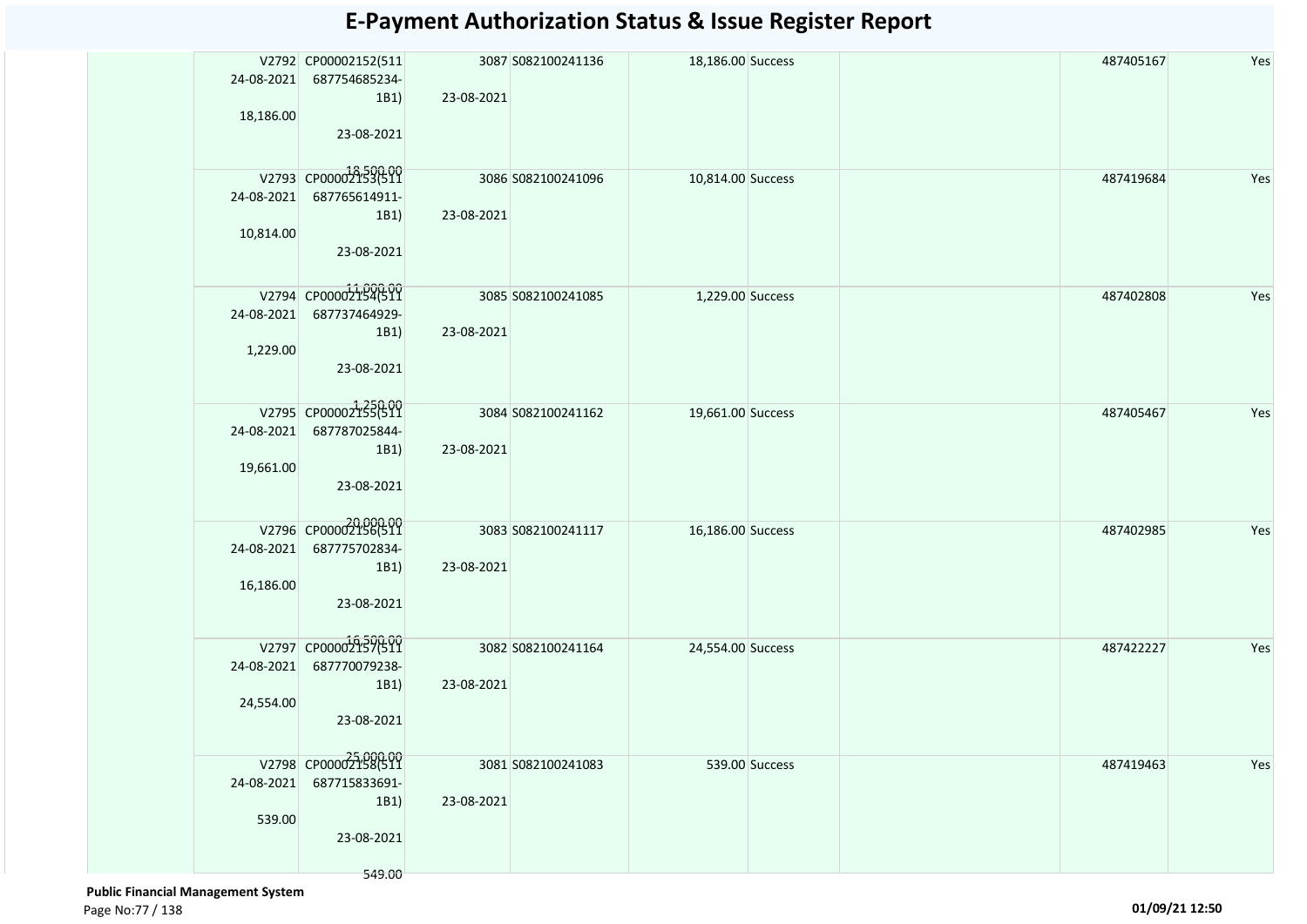| 24-08-2021<br>16,186.00           | V2799 CP00002159(511<br>687706657388-<br>1B1)<br>23-08-2021               | 23-08-2021 | 3080 S082100241120       | 16,186.00 Success                      |                | 487419841 | Yes        |
|-----------------------------------|---------------------------------------------------------------------------|------------|--------------------------|----------------------------------------|----------------|-----------|------------|
| V2800<br>24-08-2021<br>158,198.00 | CP00002121<br>19-08-2021                                                  | 23-08-2021 | 3049 S082100123174       | 1,58,198.00 Success                    |                | 487740719 | Yes        |
| 24-08-2021<br>1,465.00            | 161,427.00<br>V2802 CP00002098(511<br>687743755324-<br>1B1)<br>18-08-2021 | 23-08-2021 | 3041 S082101607858       | 1,465.00 Success                       |                | 496408765 | Yes        |
| 24-08-2021<br>1,229.00            | V2803 CP00002101611<br>687772838356-<br>1B1)<br>18-08-2021                | 23-08-2021 | 3040 S082101607787       | 1,229.00 Success                       |                | 496408575 | Yes        |
| 24-08-2021<br>786.00              | V2804 CP00002131699<br>687779838003-<br>1B1)<br>19-08-2021                | 23-08-2021 | 3034 S082101607780       |                                        | 786.00 Success | 496408391 | Yes        |
| V2811<br>24-08-2021<br>7,867.00   | CP00001929<br>12-08-2021                                                  | 24-08-2021 | 3136 S082101693799       | 7,867.00 Success                       |                | 498267679 | Yes        |
| 24-08-2021                        | 7,867.00<br>V2814 CP00002189(202<br>108048)                               |            | 3134 S082101693780       | 68,658.00 Success                      |                | 576008329 | Yes        |
| 791,057.00                        | 23-08-2021                                                                |            | 24-08-2021 5082101693781 | 56,326.00 Success<br>49,682.00 Success |                | 576008331 | Yes<br>Yes |
|                                   | 1,050,088.00                                                              |            | S082101693782            |                                        |                | 576008332 |            |
|                                   |                                                                           |            | S082101693783            | 98,244.00 Success                      |                | 576008333 | Yes        |
|                                   |                                                                           |            | S082101693784            | 77,778.00 Success                      |                | 576008334 | Yes        |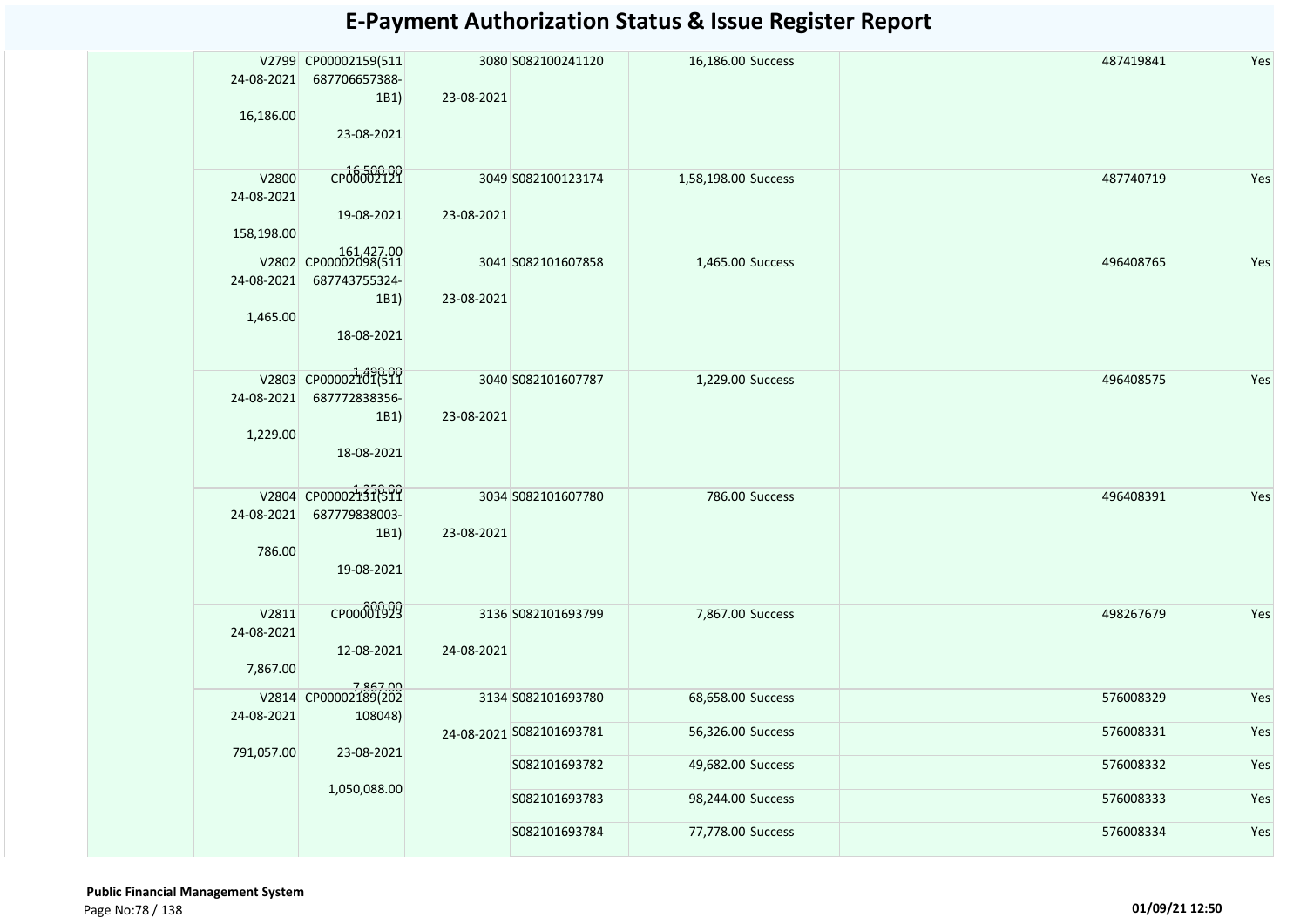|              |                                        |               | S082101693785            | 92,250.00 Success   |                   | 576008336 | Yes       |
|--------------|----------------------------------------|---------------|--------------------------|---------------------|-------------------|-----------|-----------|
|              |                                        |               | S082101693786            | 77,976.00 Success   |                   | 576008337 | Yes       |
|              |                                        |               | S082101693787            | 77,659.00 Success   |                   | 576008338 | Yes       |
|              |                                        |               | S082101693788            | 53,026.00 Success   |                   | 576008339 | Yes       |
|              |                                        |               | S082101693789            | 88,522.00 Success   |                   | 576008340 | Yes       |
|              |                                        |               | S082101693790            | 50,936.00 Success   |                   | 576008341 | Yes       |
| 24-08-2021   | V2815 CP00002191(202<br>108044)        |               | 3131 S082101681198       | 1,78,164.00 Success |                   | 576008273 | Yes       |
|              |                                        |               | 24-08-2021 S082101681199 | 28,116.00 Success   |                   | 576008274 | Yes       |
|              | 679,280.00<br>23-08-2021<br>732,090.00 | S082101681200 | 64,016.00 Success        |                     | 576008275         | Yes       |           |
|              |                                        |               | S082101681201            | 31,326.00 Success   |                   | 576008276 | Yes       |
|              |                                        |               | S082101681202            | 78,548.00 Success   |                   | 576008277 | Yes       |
|              |                                        |               | S082101681203            | 33,388.00 Success   |                   | 576008278 | Yes       |
|              |                                        |               | S082101681204            | 76,046.00 Success   |                   | 576008279 | Yes       |
|              |                                        |               | S082101681205            | 74,874.00 Success   |                   | 576008281 | Yes       |
|              |                                        |               | S082101681206            | 32,094.00 Success   |                   | 576008282 | Yes       |
|              |                                        |               | S082101681207            | 82,708.00 Success   |                   | 576008283 | Yes       |
| 24-08-2021   | V2816 CP00002193(202<br>108028)        |               | 3129 S082101681214       | 41,366.00 Success   |                   | 576008285 | Yes       |
| 1,631,914.00 | 23-08-2021                             |               | 24-08-2021 S082101681215 | 48,341.00 Success   |                   | 576008286 | Yes       |
|              |                                        |               | S082101681216            | 41,366.00 Success   |                   | 576008287 | Yes       |
|              | 2,214,040.00                           |               | S082101681217            | 31,902.00 Success   |                   | 576008288 | Yes       |
|              |                                        |               | S082101681218            | 39,902.00 Success   |                   | 576008289 | Yes       |
|              |                                        |               |                          | S082101681219       | 42,462.00 Success |           | 576008290 |
|              |                                        |               | S082101681220            | 29,902.00 Success   |                   | 576008291 | Yes       |
|              |                                        |               | S082101681221            | 41,902.00 Success   |                   | 576008292 | Yes       |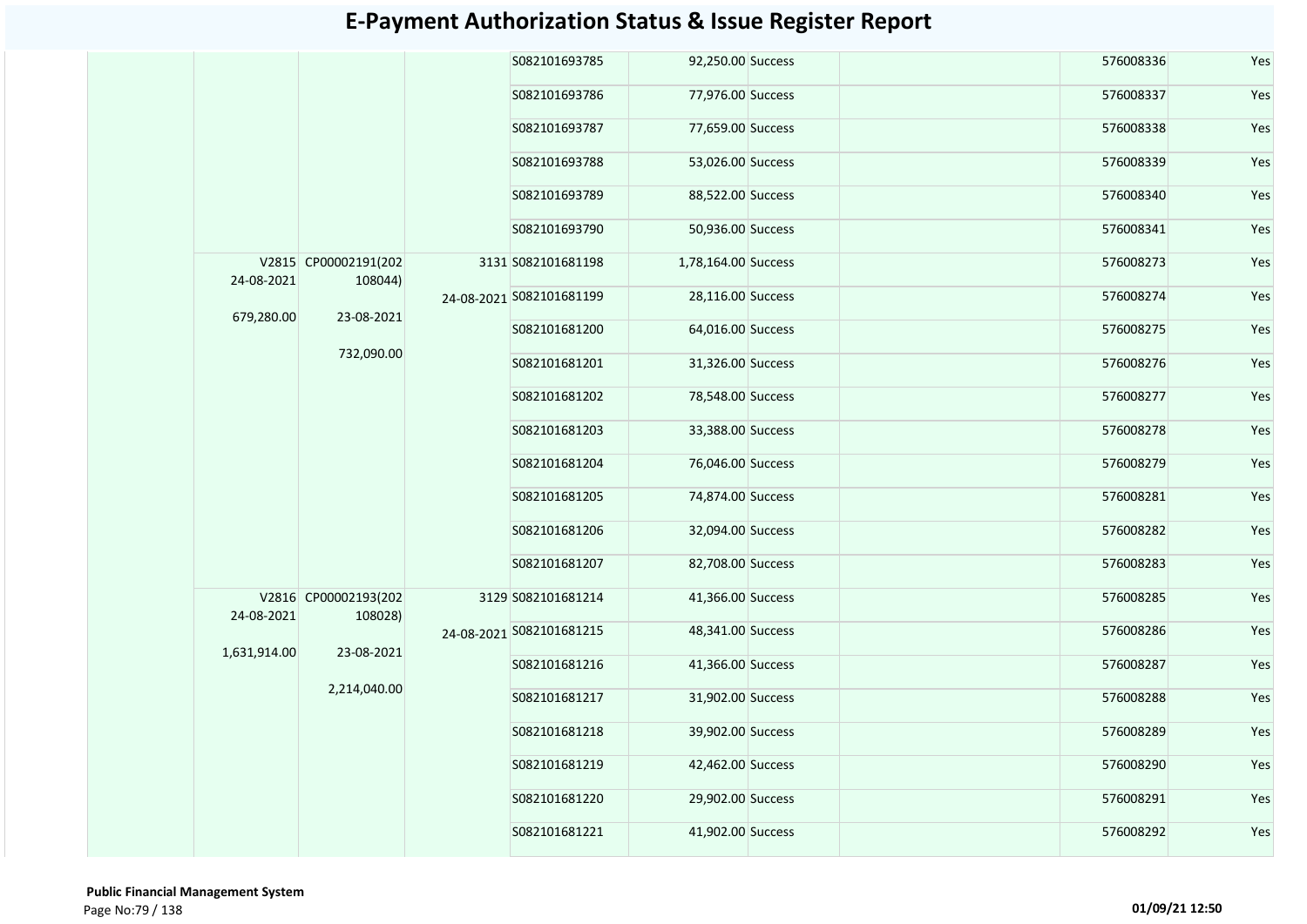| S082101681222 | 43,366.00 Success | 576008293 | Yes |
|---------------|-------------------|-----------|-----|
| S082101681223 | 36,574.00 Success | 576008294 | Yes |
| S082101681224 | 61,366.00 Success | 576008295 | Yes |
| S082101681225 | 41,616.00 Success | 576008296 | Yes |
| S082101681226 | 41,616.00 Success | 576008297 | Yes |
| S082101681227 | 51,616.00 Success | 576008298 | Yes |
| S082101681228 | 48,366.00 Success | 576008299 | Yes |
| S082101681229 | 47,556.00 Success | 576008300 | Yes |
| S082101681230 | 35,536.00 Success | 576008301 | Yes |
| S082101681231 | 46,616.00 Success | 576008302 | Yes |
| S082101681232 | 46,366.00 Success | 576008303 | Yes |
| S082101681233 | 44,166.00 Success | 576008304 | Yes |
| S082101681234 | 39,878.00 Success | 576008305 | Yes |
| S082101681235 | 25,166.00 Success | 576008306 | Yes |
| S082101681236 | 46,366.00 Success | 576008308 | Yes |
| S082101681237 | 35,166.00 Success | 576008309 | Yes |
| S082101681238 | 43,354.00 Success | 576008310 | Yes |
| S082101681239 | 50,104.00 Success | 576008311 | Yes |
| S082101681240 | 57,616.00 Success | 576008312 | Yes |
| S082101681241 | 50,830.00 Success | 576008313 | Yes |
| S082101681242 | 51,325.00 Success | 576008315 | Yes |
| S082101681243 | 32,145.00 Success | 576008316 | Yes |
| S082101681244 | 30,166.00 Success | 576008317 | Yes |
| S082101681245 | 46,366.00 Success | 576008318 | Yes |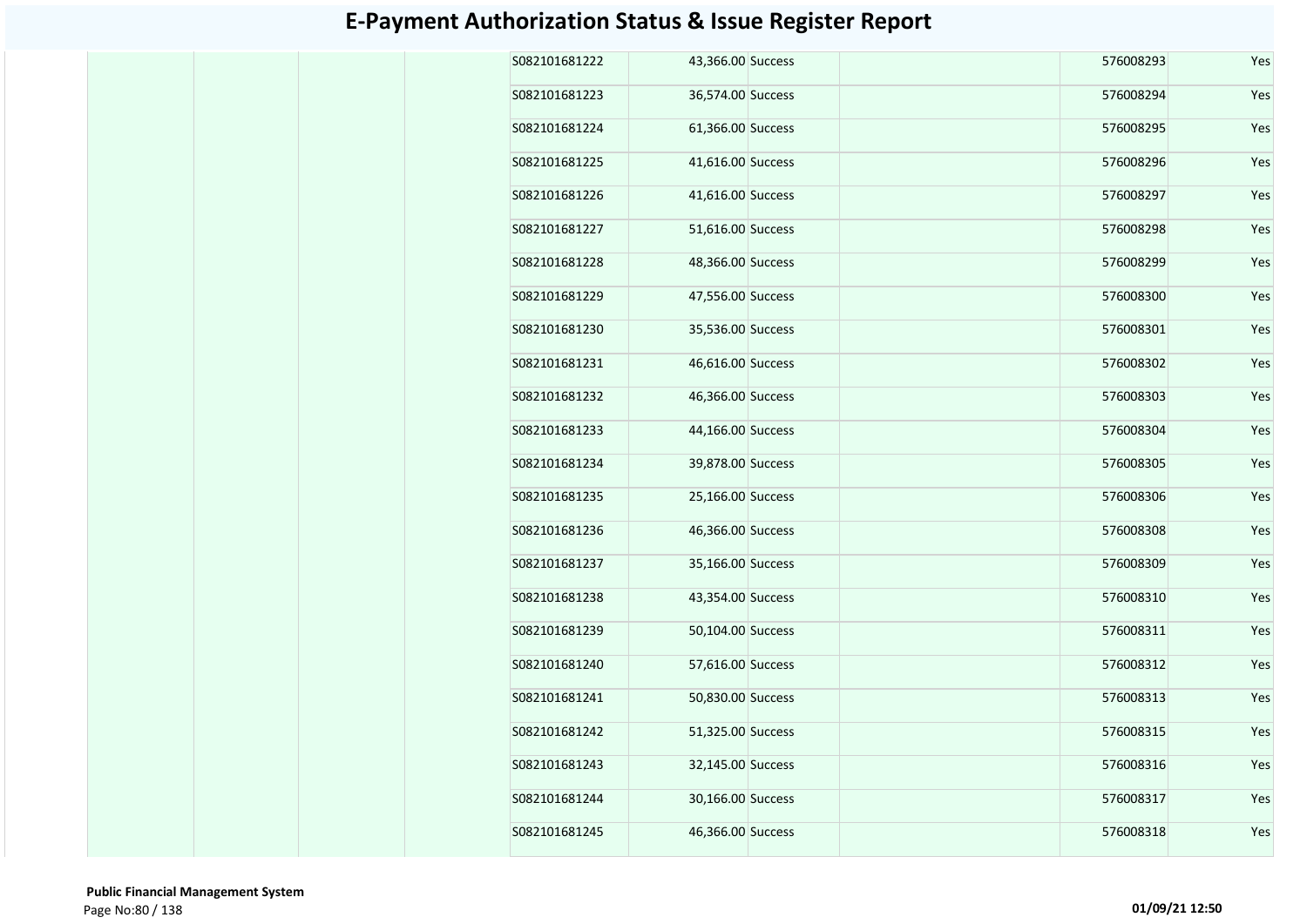|              |                                 |            | S082101681246            | 43,104.00 Success |  | 576008319 | Yes |
|--------------|---------------------------------|------------|--------------------------|-------------------|--|-----------|-----|
|              |                                 |            | S082101681247            | 44,166.00 Success |  | 576008320 | Yes |
|              |                                 |            | S082101681248            | 26,574.00 Success |  | 576008321 | Yes |
|              |                                 |            | S082101681249            | 33,366.00 Success |  | 576008322 | Yes |
|              |                                 |            | S082101681250            | 55,345.00 Success |  | 576008323 | Yes |
|              |                                 |            | S082101681251            | 58,974.00 Success |  | 576008325 | Yes |
| 24-08-2021   | V2817 CP00002194(202<br>108027) |            | 3152 S082101771350       | 39,990.00 Success |  | 576008356 | Yes |
|              |                                 |            | 24-08-2021 S082101771351 | 46,871.00 Success |  | 576008358 | Yes |
| 130,102.00   | 23-08-2021                      |            | S082101771352            | 43,241.00 Success |  | 576008359 | Yes |
| 24-08-2021   | V2818 CP00002211(202<br>108052) |            | 3102 S082101771353       | 44,564.00 Success |  | 576008350 | Yes |
| 165,890.00   | 24-08-2021                      |            | 24-08-2021 S082101771354 | 45,564.00 Success |  | 576008351 | Yes |
|              |                                 |            | S082101771355            | 75,762.00 Success |  | 576008352 | Yes |
|              | V2819 CP00002212(202            |            | 3103 S082101766918       | 41,326.00 Success |  | 576008346 | Yes |
| 24-08-2021   | 108051)                         | 24-08-2021 |                          |                   |  |           |     |
| 41,326.00    | 24-08-2021                      |            |                          |                   |  |           |     |
|              | V2820 CP00002216(EFR            |            | 3126 S082101766962       | 54,000.00 Success |  | 498644727 | Yes |
| 24-08-2021   | 2021080018)                     |            |                          |                   |  |           |     |
|              |                                 | 24-08-2021 |                          |                   |  |           |     |
| 54,000.00    | 24-08-2021                      |            |                          |                   |  |           |     |
|              | V2821 CP00002230(202            |            | 3130 S082101681120       | 41,354.00 Success |  | 576008223 | Yes |
| 24-08-2021   | 108053)                         |            | 24-08-2021 S082101681121 | 61,695.00 Success |  | 576008224 | Yes |
| 2,200,639.00 | 24-08-2021                      |            |                          |                   |  |           |     |
|              |                                 |            | S082101681122            | 65,517.00 Success |  | 576008225 | Yes |
|              | 2,449,874.00                    |            | S082101681123            | 44,838.00 Success |  | 576008226 | Yes |
|              |                                 |            | S082101681124            | 50,646.00 Success |  | 576008227 | Yes |
|              |                                 |            | S082101681125            | 46,000.00 Success |  | 576008228 | Yes |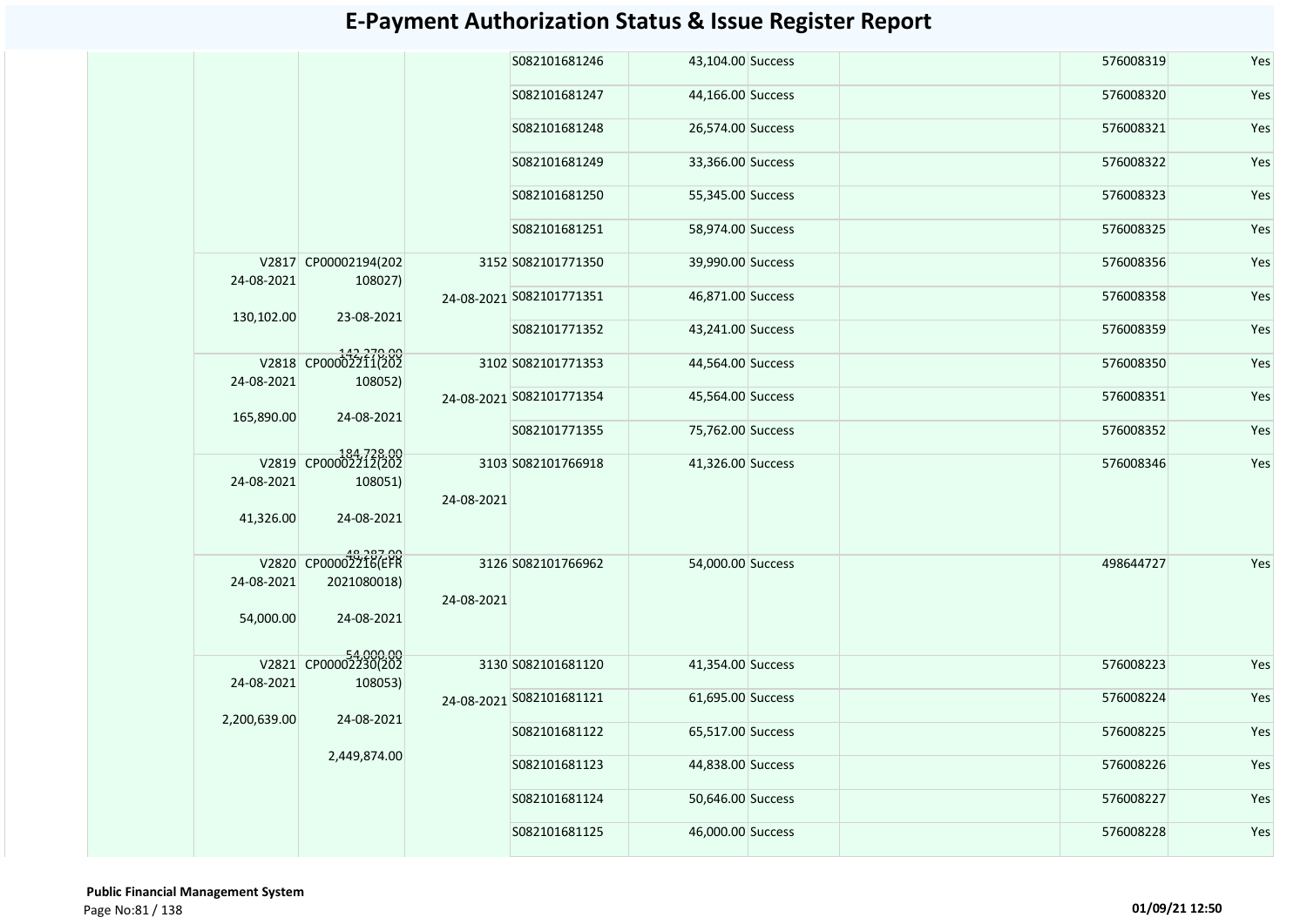| S082101681126 | 42,757.00 Success | 576008229 | Yes |
|---------------|-------------------|-----------|-----|
| S082101681127 | 79,888.00 Success | 576008230 | Yes |
| S082101681128 | 57,096.00 Success | 576008231 | Yes |
| S082101681129 | 44,808.00 Success | 576008232 | Yes |
| S082101681130 | 55,988.00 Success | 576008233 | Yes |
| S082101681131 | 45,791.00 Success | 576008235 | Yes |
| S082101681132 | 41,374.00 Success | 576008236 | Yes |
| S082101681133 | 41,374.00 Success | 576008237 | Yes |
| S082101681134 | 41,374.00 Success | 576008238 | Yes |
| S082101681135 | 41,336.00 Success | 576008239 | Yes |
| S082101681136 | 49,920.00 Success | 576008240 | Yes |
| S082101681137 | 54,528.00 Success | 576008241 | Yes |
| S082101681138 | 79,888.00 Success | 576008242 | Yes |
| S082101681139 | 62,833.00 Success | 576008243 | Yes |
| S082101681140 | 53,765.00 Success | 576008244 | Yes |
| S082101681141 | 63,022.00 Success | 576008245 | Yes |
| S082101681142 | 60,432.00 Success | 576008246 | Yes |
| S082101681143 | 49,697.00 Success | 576008247 | Yes |
| S082101681144 | 56,049.00 Success | 576008248 | Yes |
| S082101681145 | 60,770.00 Success | 576008249 | Yes |
| S082101681146 | 51,227.00 Success | 576008251 | Yes |
| S082101681147 | 51,227.00 Success | 576008253 | Yes |
| S082101681148 | 29,064.00 Success | 576008254 | Yes |
| S082101681149 | 40,130.00 Success | 576008255 | Yes |
|               |                   |           |     |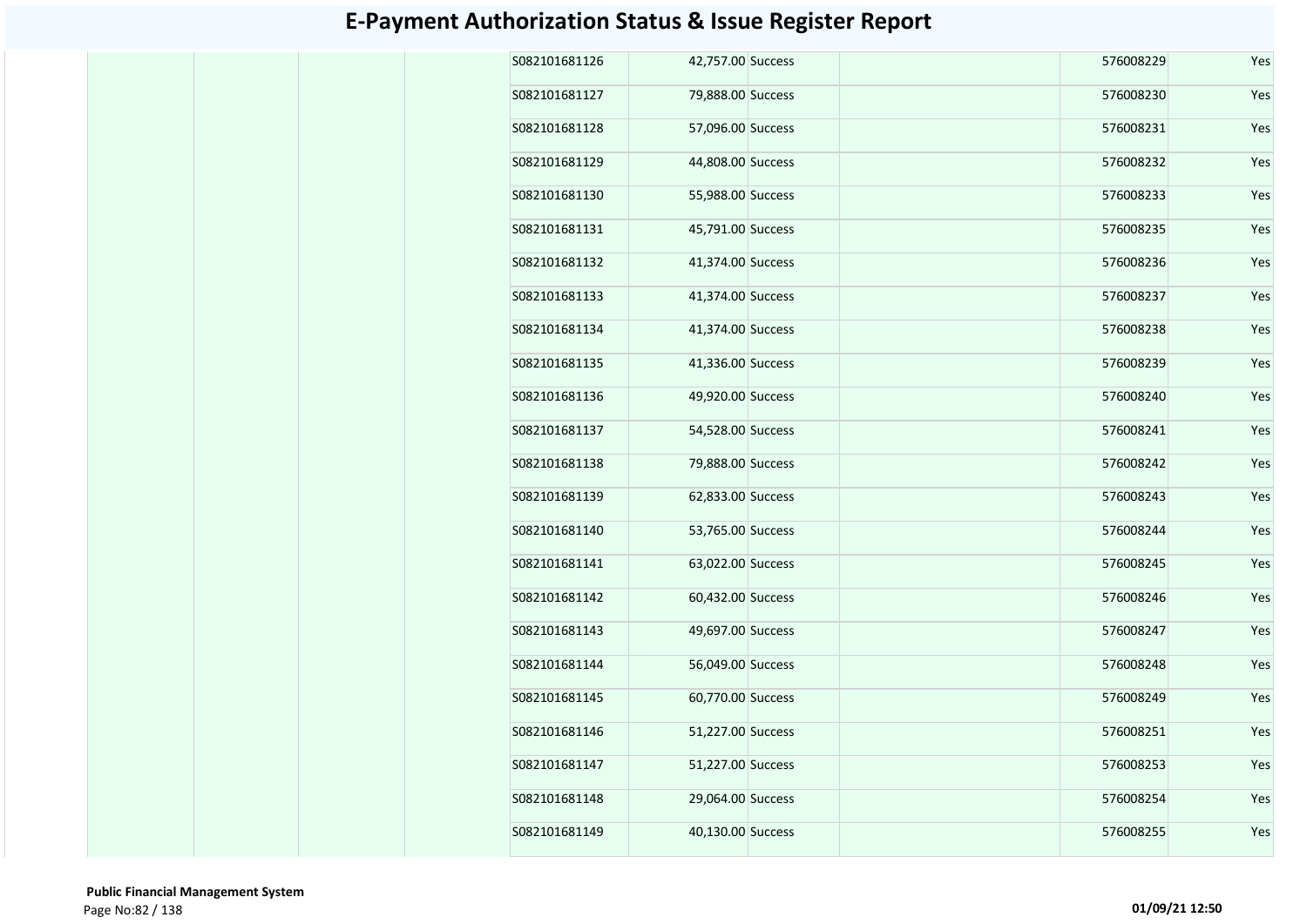|  |            |                                                             |  | S082101681150            | 70,125.00 Success   |  | 576008257 | Yes |  |  |  |               |                   |  |           |     |  |  |  |                          |                   |  |           |     |
|--|------------|-------------------------------------------------------------|--|--------------------------|---------------------|--|-----------|-----|--|--|--|---------------|-------------------|--|-----------|-----|--|--|--|--------------------------|-------------------|--|-----------|-----|
|  |            |                                                             |  | S082101681151            | 60,216.00 Success   |  | 576008259 | Yes |  |  |  |               |                   |  |           |     |  |  |  |                          |                   |  |           |     |
|  |            |                                                             |  | S082101681152            | 46,000.00 Success   |  | 576008260 | Yes |  |  |  |               |                   |  |           |     |  |  |  |                          |                   |  |           |     |
|  |            |                                                             |  | S082101681153            | 37,020.00 Success   |  | 576008261 | Yes |  |  |  |               |                   |  |           |     |  |  |  |                          |                   |  |           |     |
|  |            |                                                             |  | S082101681154            | 46,000.00 Success   |  | 576008262 | Yes |  |  |  |               |                   |  |           |     |  |  |  |                          |                   |  |           |     |
|  |            |                                                             |  | S082101681155            | 46,250.00 Success   |  | 576008263 | Yes |  |  |  |               |                   |  |           |     |  |  |  |                          |                   |  |           |     |
|  |            |                                                             |  | S082101681156            | 44,838.00 Success   |  | 576008264 | Yes |  |  |  |               |                   |  |           |     |  |  |  |                          |                   |  |           |     |
|  |            |                                                             |  | S082101681157            | 65,325.00 Success   |  | 576008265 | Yes |  |  |  |               |                   |  |           |     |  |  |  |                          |                   |  |           |     |
|  |            |                                                             |  | S082101681158            | 51,227.00 Success   |  | 576008266 | Yes |  |  |  |               |                   |  |           |     |  |  |  |                          |                   |  |           |     |
|  |            |                                                             |  | S082101681159            | 74,242.00 Success   |  | 576008267 | Yes |  |  |  |               |                   |  |           |     |  |  |  |                          |                   |  |           |     |
|  |            |                                                             |  | S082101681160            | 50,170.00 Success   |  | 576008268 | Yes |  |  |  |               |                   |  |           |     |  |  |  |                          |                   |  |           |     |
|  |            |                                                             |  | S082101681161            | 44,838.00 Success   |  | 576008270 | Yes |  |  |  |               |                   |  |           |     |  |  |  |                          |                   |  |           |     |
|  | 24-08-2021 | V2822 CP00002190(202<br>108042)                             |  | 3127 S082101780545       | 33,758.00 Success   |  | 576008372 | Yes |  |  |  |               |                   |  |           |     |  |  |  |                          |                   |  |           |     |
|  |            | 23-08-2021                                                  |  |                          |                     |  |           |     |  |  |  |               |                   |  |           |     |  |  |  | 24-08-2021 5082101780546 | 37,974.00 Success |  | 576008373 | Yes |
|  | 269,407.00 |                                                             |  |                          |                     |  |           |     |  |  |  | S082101780547 | 52,048.00 Success |  | 576008374 | Yes |  |  |  |                          |                   |  |           |     |
|  |            | 382,044.00                                                  |  | S082101780548            | 27,651.00 Success   |  | 576008376 | Yes |  |  |  |               |                   |  |           |     |  |  |  |                          |                   |  |           |     |
|  |            |                                                             |  | S082101780549            | 42,728.00 Success   |  | 576008377 | Yes |  |  |  |               |                   |  |           |     |  |  |  |                          |                   |  |           |     |
|  |            |                                                             |  | S082101780550            | 40,932.00 Success   |  | 576008379 | Yes |  |  |  |               |                   |  |           |     |  |  |  |                          |                   |  |           |     |
|  |            |                                                             |  | S082101780551            | 34,316.00 Success   |  | 576008380 | Yes |  |  |  |               |                   |  |           |     |  |  |  |                          |                   |  |           |     |
|  |            | V2823 CP00002200(202<br>24-08-2021<br>108036)<br>24-08-2021 |  | 3107 S082101808160       | 1,79,806.00 Success |  | 576008388 | Yes |  |  |  |               |                   |  |           |     |  |  |  |                          |                   |  |           |     |
|  |            |                                                             |  | 24-08-2021 S082101808161 | 97,844.00 Success   |  | 576008389 | Yes |  |  |  |               |                   |  |           |     |  |  |  |                          |                   |  |           |     |
|  | 730,540.00 |                                                             |  | S082101808162            | 1,46,962.00 Success |  | 576008390 | Yes |  |  |  |               |                   |  |           |     |  |  |  |                          |                   |  |           |     |
|  |            | 1,093,150.00                                                |  | S082101808163            | 82,766.00 Success   |  | 576008391 | Yes |  |  |  |               |                   |  |           |     |  |  |  |                          |                   |  |           |     |
|  |            |                                                             |  | S082101808164            | 2,23,162.00 Success |  | 576008392 | Yes |  |  |  |               |                   |  |           |     |  |  |  |                          |                   |  |           |     |
|  |            |                                                             |  |                          |                     |  |           |     |  |  |  |               |                   |  |           |     |  |  |  |                          |                   |  |           |     |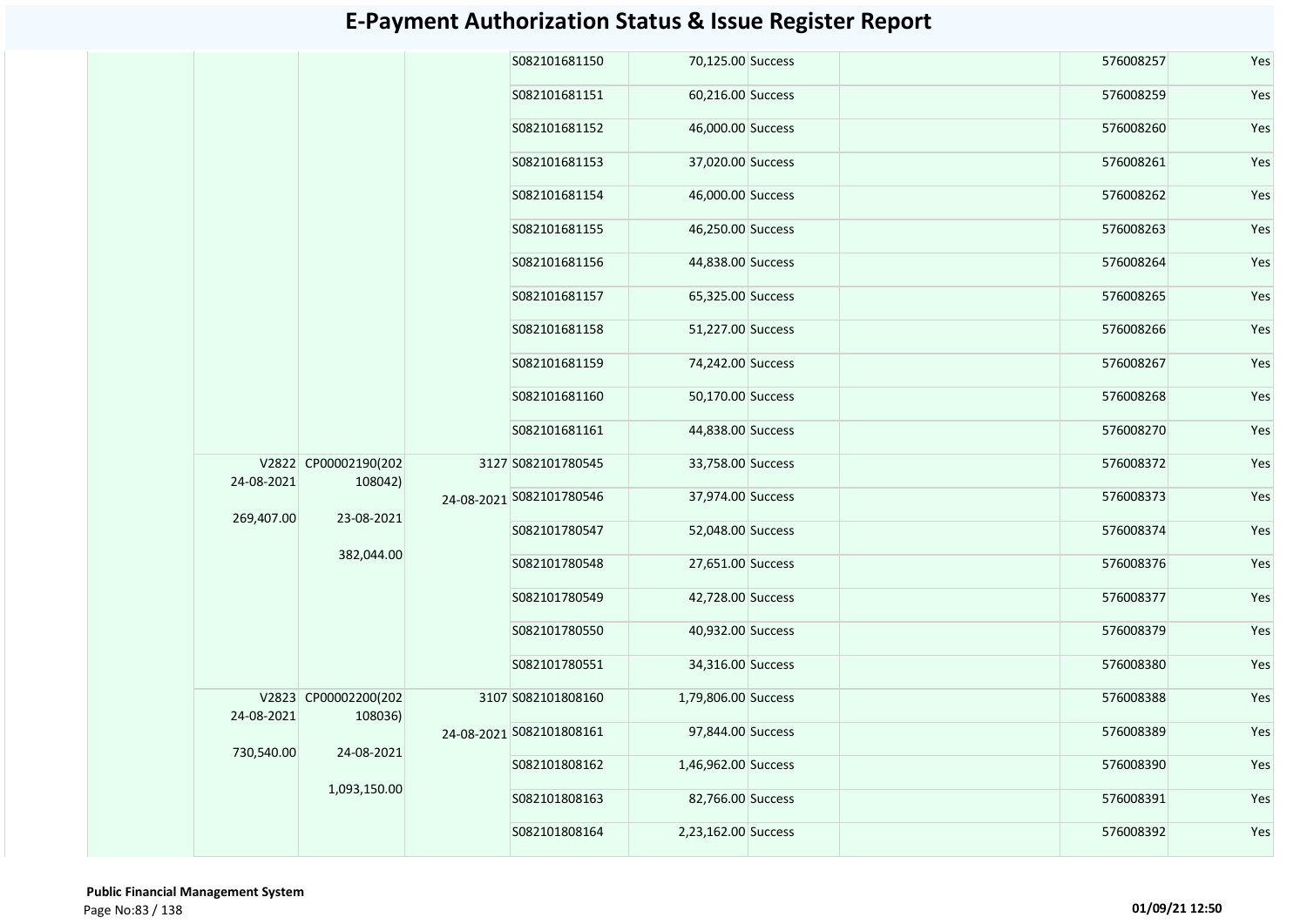| 24-08-2021 | V2824 CP00002202(202<br>108032) |               | 3108 S082101851436       | 79,640.00 Success   | 576008394 | Yes |
|------------|---------------------------------|---------------|--------------------------|---------------------|-----------|-----|
|            |                                 |               | 24-08-2021 S082101851437 | 49,776.00 Success   | 576008395 | Yes |
| 924,052.00 | 24-08-2021                      |               | S082101851438            | 53,858.00 Success   | 576008396 | Yes |
|            | 1,447,902.00                    |               | S082101851439            | 98,918.00 Success   | 576008397 | Yes |
|            |                                 |               | S082101851440            | 82,300.00 Success   | 576008398 | Yes |
|            |                                 |               | S082101851441            | 75,402.00 Success   | 576008399 | Yes |
|            |                                 |               | S082101851442            | 79,264.00 Success   | 576008401 | Yes |
|            |                                 |               | S082101851443            | 1,02,374.00 Success | 576008402 | Yes |
|            |                                 |               | S082101851444            | 82,040.00 Success   | 576008403 | Yes |
|            |                                 |               | S082101851445            | 49,148.00 Success   | 576008404 | Yes |
|            |                                 | S082101851446 | 1,01,374.00 Success      | 576008405           | Yes       |     |
|            |                                 |               | S082101851447            | 69,958.00 Success   | 576008406 | Yes |
| 24-08-2021 | V2825 CP00002206(202<br>108031) |               | 3106 S082101808091       | 62,248.00 Success   | 576008382 | Yes |
|            |                                 |               | 24-08-2021 5082101808092 | 68,336.00 Success   | 576008383 | Yes |
| 264,410.00 | 24-08-2021                      |               | S082101808093            | 84,858.00 Success   | 576008384 | Yes |
|            | 412,670.00                      |               | S082101808094            | 48,968.00 Success   | 576008385 | Yes |
| 24-08-2021 | V2826 CP00002207(202<br>108029) |               | 3109 S082101862974       | 28,269.00 Success   | 576008409 | Yes |
|            |                                 |               | 24-08-2021 S082101862975 | 51,074.00 Success   | 576008410 | Yes |
| 477,089.00 | 24-08-2021                      |               | S082101862976            | 63,578.00 Success   | 576008411 | Yes |
|            | 700,840.00                      |               | S082101862977            | 45,391.00 Success   | 576008412 | Yes |
|            |                                 | S082101862978 | 34,715.00 Success        | 576008413           | Yes       |     |
|            |                                 | S082101862979 | 33,264.00 Success        | 576008414           | Yes       |     |
|            |                                 | S082101862980 | 30,074.00 Success        | 576008415           | Yes       |     |
|            |                                 | S082101862981 | 31,958.00 Success        | 576008416           | Yes       |     |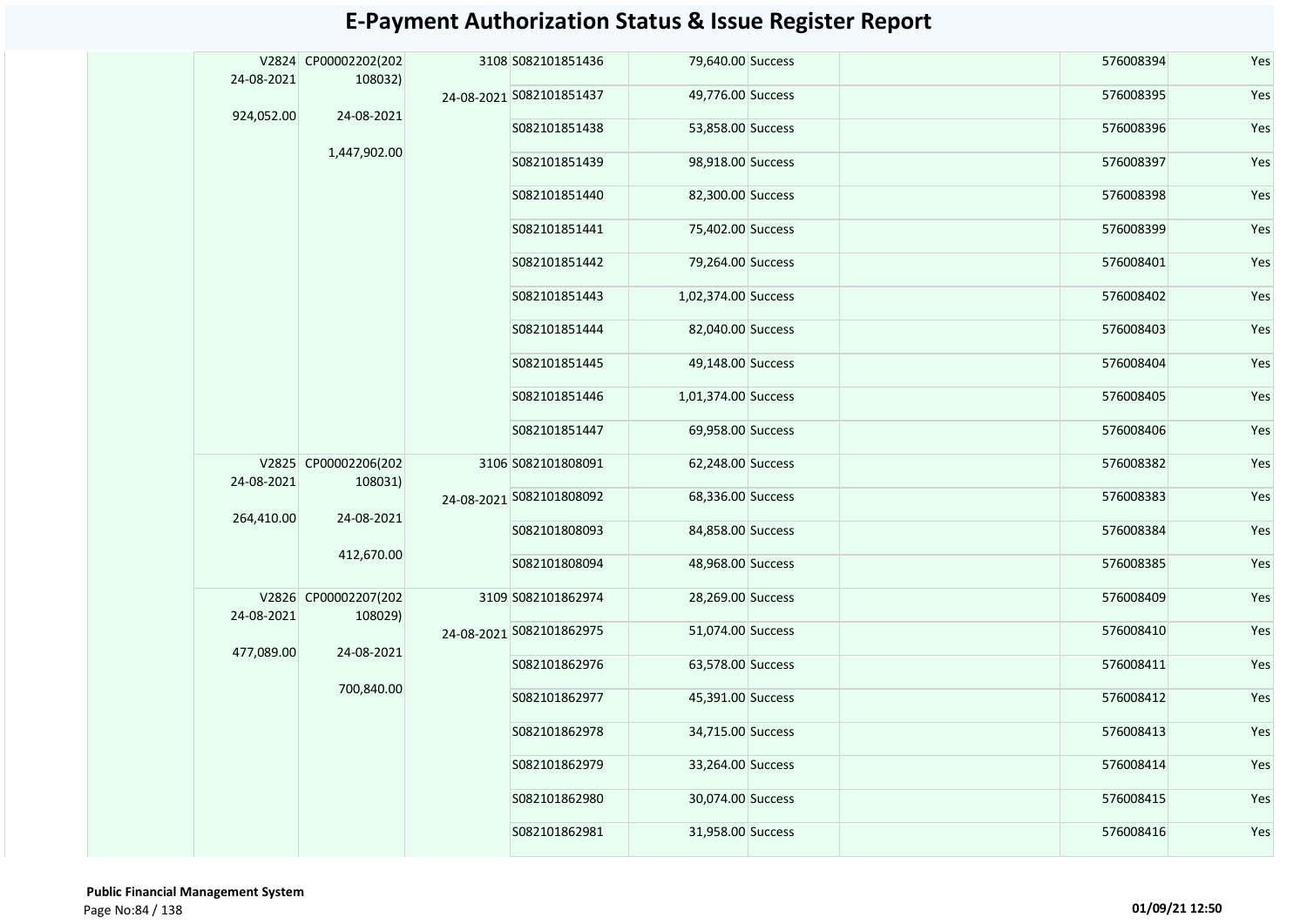|                     |                                 |            | S082101862982            | 33,294.00 Success    |  | 576008417 | Yes |
|---------------------|---------------------------------|------------|--------------------------|----------------------|--|-----------|-----|
|                     |                                 |            | S082101862983            | 31,840.00 Success    |  | 576008418 | Yes |
|                     |                                 |            | S082101862984            | 52,674.00 Success    |  | 576008419 | Yes |
|                     |                                 |            | S082101862985            | 40,958.00 Success    |  | 576008420 | Yes |
| 24-08-2021          | V2827 CP00002209(202<br>108006) |            | 3105 S082101780494       | 45,339.00 Success    |  | 576008363 | Yes |
| 281,613.00          | 24-08-2021                      |            | 24-08-2021 S082101780495 | 33,901.00 Success    |  | 576008364 | Yes |
|                     |                                 |            | S082101780496            | 39,137.00 Success    |  | 576008365 | Yes |
|                     | 445,937.00                      |            | S082101780497            | 38,339.00 Success    |  | 576008366 | Yes |
|                     |                                 |            | S082101780498            | 26,628.00 Success    |  | 576008367 | Yes |
|                     |                                 |            | S082101780499            | 37,605.00 Success    |  | 576008368 | Yes |
|                     |                                 |            | S082101780500            | 29,466.00 Success    |  | 576008369 | Yes |
|                     |                                 |            | S082101780501            | 31,198.00 Success    |  | 576008370 | Yes |
| V2828<br>24-08-2021 | CP00002134                      |            | 3146 S082101717837       | 28,84,890.00 Success |  | 498267835 | Yes |
| 2,884,890.00        | 19-08-2021                      | 24-08-2021 |                          |                      |  |           |     |
| V2829               | 3,046,170.00<br>CP00002145      |            | 3095 S082101647060       | 15,80,645.00 Success |  | 498630676 | Yes |
| 24-08-2021          |                                 |            |                          |                      |  |           |     |
| 1,580,645.00        | 23-08-2021                      | 24-08-2021 |                          |                      |  |           |     |
| V2830               | 1,580,645.00<br>CP00002160      |            | 3094 S082101617850       | 12,21,828.00 Success |  | 498718456 | Yes |
| 24-08-2021          |                                 |            |                          |                      |  |           |     |
| 1,221,828.00        | 23-08-2021                      | 24-08-2021 |                          |                      |  |           |     |
| V2831               | 1,221,828.00<br>CP00002147      |            | 3132 S082101620262       | 78,00,000.00 Success |  | 498718877 | Yes |
| 24-08-2021          |                                 |            |                          |                      |  |           |     |
|                     | 23-08-2021                      | 24-08-2021 |                          |                      |  |           |     |
| 7,800,000.00        |                                 |            |                          |                      |  |           |     |
| V2832               | 7,800,000.00<br>CP00002149      |            | 3091 S082101617892       | 23,00,000.00 Success |  | 498718596 | Yes |
| 24-08-2021          |                                 |            |                          |                      |  |           |     |
|                     | 23-08-2021                      | 24-08-2021 |                          |                      |  |           |     |
| 2,300,000.00        |                                 |            |                          |                      |  |           |     |
|                     | 2,300,000.00                    |            |                          |                      |  |           |     |

 **Public Financial Management System**  Page No:85 / 138 **01/09/21 12:50**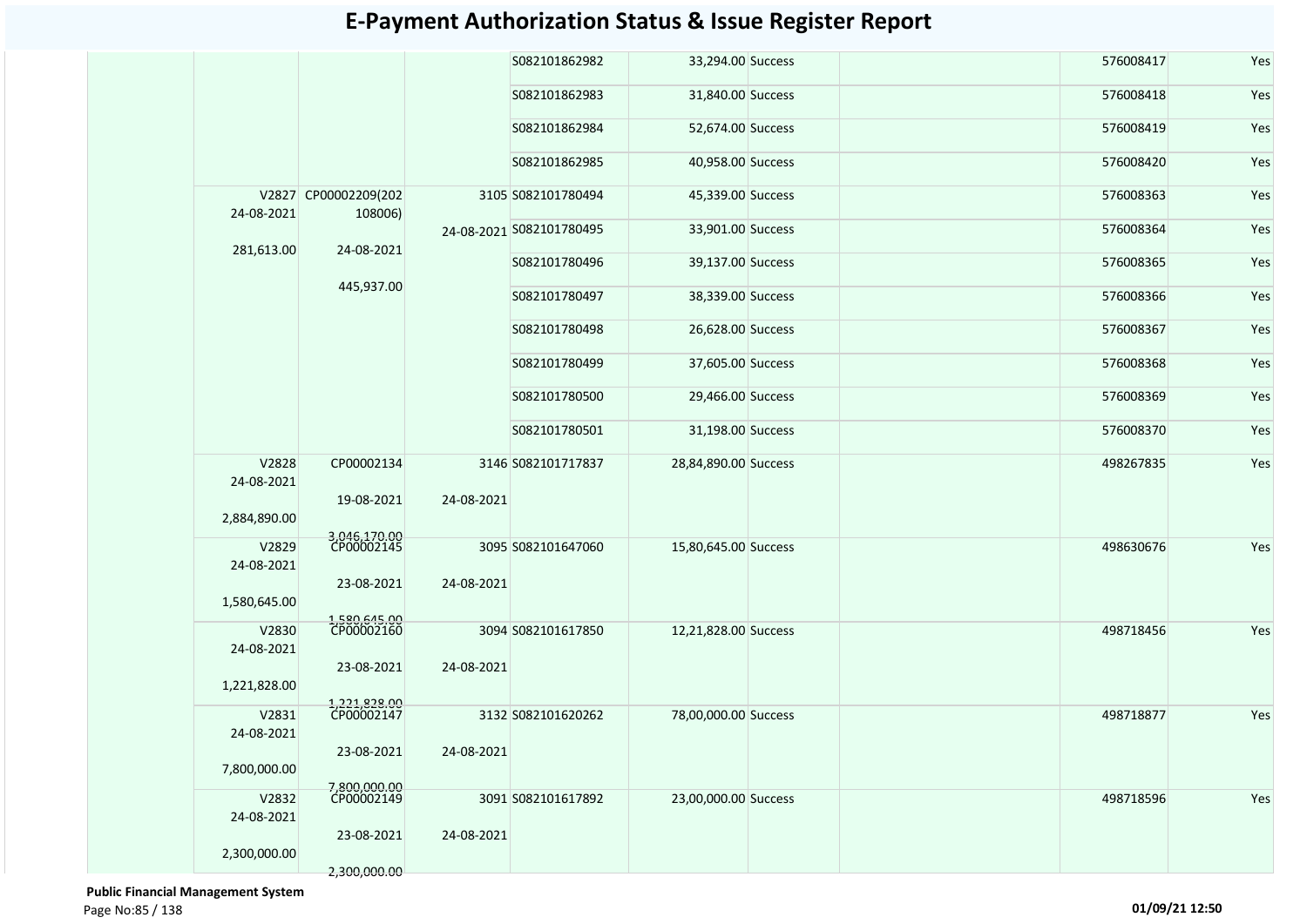| V2833<br>24-08-2021 | CP00002150   |            | 3092 S082101618030       | 36,25,000.00 Success |  | 498718718 | Yes |  |  |               |                   |  |           |     |  |  |  |  |  |
|---------------------|--------------|------------|--------------------------|----------------------|--|-----------|-----|--|--|---------------|-------------------|--|-----------|-----|--|--|--|--|--|
| 3,625,000.00        | 23-08-2021   | 24-08-2021 |                          |                      |  |           |     |  |  |               |                   |  |           |     |  |  |  |  |  |
|                     | 3,625,000.00 |            | 3101 S082101909611       | 29,792.00 Success    |  | 576008463 | Yes |  |  |               |                   |  |           |     |  |  |  |  |  |
| 24-08-2021          | 108005)      |            |                          |                      |  |           |     |  |  |               |                   |  |           |     |  |  |  |  |  |
|                     |              |            | 24-08-2021 S082101909612 | 29,542.00 Success    |  | 576008464 | Yes |  |  |               |                   |  |           |     |  |  |  |  |  |
| 903,223.00          | 24-08-2021   |            | S082101909613            | 29,542.00 Success    |  | 576008465 | Yes |  |  |               |                   |  |           |     |  |  |  |  |  |
|                     | 995,136.00   |            | S082101909614            | 29,542.00 Success    |  | 576008466 | Yes |  |  |               |                   |  |           |     |  |  |  |  |  |
|                     |              |            | S082101909615            | 23,938.00 Success    |  | 576008467 | Yes |  |  |               |                   |  |           |     |  |  |  |  |  |
|                     |              |            | S082101909616            | 29,542.00 Success    |  | 576008468 | Yes |  |  |               |                   |  |           |     |  |  |  |  |  |
|                     |              |            | S082101909617            | 28,542.00 Success    |  | 576008469 | Yes |  |  |               |                   |  |           |     |  |  |  |  |  |
|                     |              |            | S082101909618            | 29,542.00 Success    |  | 576008470 | Yes |  |  |               |                   |  |           |     |  |  |  |  |  |
|                     |              |            | S082101909619            | 29,542.00 Success    |  | 576008471 | Yes |  |  |               |                   |  |           |     |  |  |  |  |  |
|                     |              |            | S082101909620            | 28,542.00 Success    |  | 576008472 | Yes |  |  |               |                   |  |           |     |  |  |  |  |  |
|                     |              |            | S082101909621            | 28,542.00 Success    |  | 576008473 | Yes |  |  |               |                   |  |           |     |  |  |  |  |  |
|                     |              |            | S082101909622            | 29,542.00 Success    |  | 576008474 | Yes |  |  |               |                   |  |           |     |  |  |  |  |  |
|                     |              |            | S082101909623            | 20,923.00 Success    |  | 576008475 | Yes |  |  |               |                   |  |           |     |  |  |  |  |  |
|                     |              |            |                          |                      |  |           |     |  |  | S082101909624 | 29,542.00 Success |  | 576008477 | Yes |  |  |  |  |  |
|                     |              |            |                          |                      |  |           |     |  |  |               |                   |  |           |     |  |  |  |  |  |
|                     |              |            | S082101909626            | 29,542.00 Success    |  | 576008479 | Yes |  |  |               |                   |  |           |     |  |  |  |  |  |
|                     |              |            | S082101909627            | 29,542.00 Success    |  | 576008480 | Yes |  |  |               |                   |  |           |     |  |  |  |  |  |
|                     |              |            | S082101909628            | 29,542.00 Success    |  | 576008481 | Yes |  |  |               |                   |  |           |     |  |  |  |  |  |
|                     |              |            | S082101909629            | 29,542.00 Success    |  | 576008482 | Yes |  |  |               |                   |  |           |     |  |  |  |  |  |
|                     |              |            | S082101909630            | 29,542.00 Success    |  | 576008483 | Yes |  |  |               |                   |  |           |     |  |  |  |  |  |
|                     |              |            | S082101909631            | 23,966.00 Success    |  | 576008484 | Yes |  |  |               |                   |  |           |     |  |  |  |  |  |
|                     |              |            | S082101909632            | 27,123.00 Success    |  | 576008485 | Yes |  |  |               |                   |  |           |     |  |  |  |  |  |

 **Public Financial Management System**  Page No:86 / 138 **01/09/21 12:50**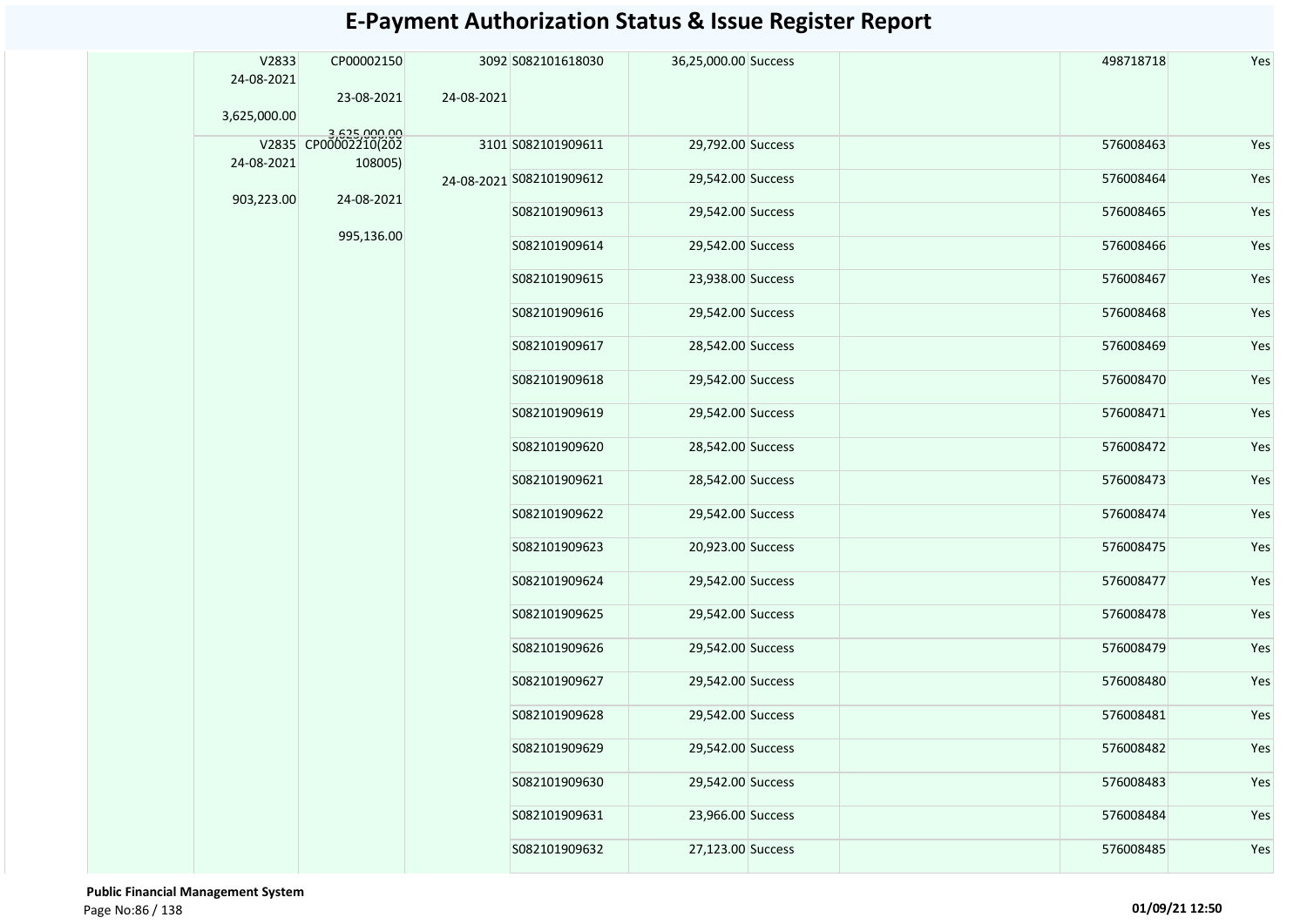|              |                                                               |  | S082101909633            | 29,542.00 Success  |                   | 576008486 | Yes       |     |
|--------------|---------------------------------------------------------------|--|--------------------------|--------------------|-------------------|-----------|-----------|-----|
|              |                                                               |  | S082101911434            | 29,542.00 Success  |                   | 576008487 | Yes       |     |
|              |                                                               |  | S082101911435            | 29,542.00 Success  |                   | 576008488 | Yes       |     |
|              |                                                               |  | S082101911436            | 28,851.00 Success  |                   | 576008489 | Yes       |     |
|              | V2836 CP00002214(202<br>108033)<br>24-08-2021<br>1,372,296.00 |  | S082101911437            | 29,542.00 Success  |                   | 576008490 | Yes       |     |
|              |                                                               |  | S082101911438            | 28,851.00 Success  |                   | 576008491 | Yes       |     |
|              |                                                               |  | S082101911439            | 22,247.00 Success  |                   | 576008492 | Yes       |     |
|              |                                                               |  | S082101911440            | 29,542.00 Success  |                   | 576008493 | Yes       |     |
|              |                                                               |  | S082101911441            | 28,160.00 Success  |                   | 576008494 | Yes       |     |
|              |                                                               |  | S082101911442            | 22,448.00 Success  |                   | 576008495 | Yes       |     |
|              |                                                               |  |                          | 3110 S082101874816 | 27,072.00 Success |           | 576008423 | Yes |
| 24-08-2021   |                                                               |  | 24-08-2021 5082101874817 | 33,441.00 Success  |                   | 576008424 | Yes       |     |
| 1,243,501.00 |                                                               |  | S082101874818            | 33,441.00 Success  |                   | 576008425 | Yes       |     |
|              |                                                               |  | S082101874819            | 31,410.00 Success  |                   | 576008426 | Yes       |     |
|              |                                                               |  | S082101874820            | 36,871.00 Success  |                   | 576008427 | Yes       |     |
|              |                                                               |  | S082101874821            | 45,814.00 Success  |                   | 576008428 | Yes       |     |
|              |                                                               |  | S082101874822            | 44,564.00 Success  |                   | 576008429 | Yes       |     |
|              |                                                               |  | S082101874823            | 36,864.00 Success  |                   | 576008431 | Yes       |     |
|              |                                                               |  | S082101874824            | 35,864.00 Success  |                   | 576008432 | Yes       |     |
|              |                                                               |  | S082101874825            | 33,441.00 Success  |                   | 576008433 | Yes       |     |
|              |                                                               |  | S082101874826            | 33,441.00 Success  |                   | 576008434 | Yes       |     |
|              |                                                               |  | S082101874827            | 33,691.00 Success  |                   | 576008435 | Yes       |     |
|              |                                                               |  | S082101874828            | 35,419.00 Success  |                   | 576008436 | Yes       |     |
|              |                                                               |  | S082101874829            | 33,691.00 Success  |                   | 576008438 | Yes       |     |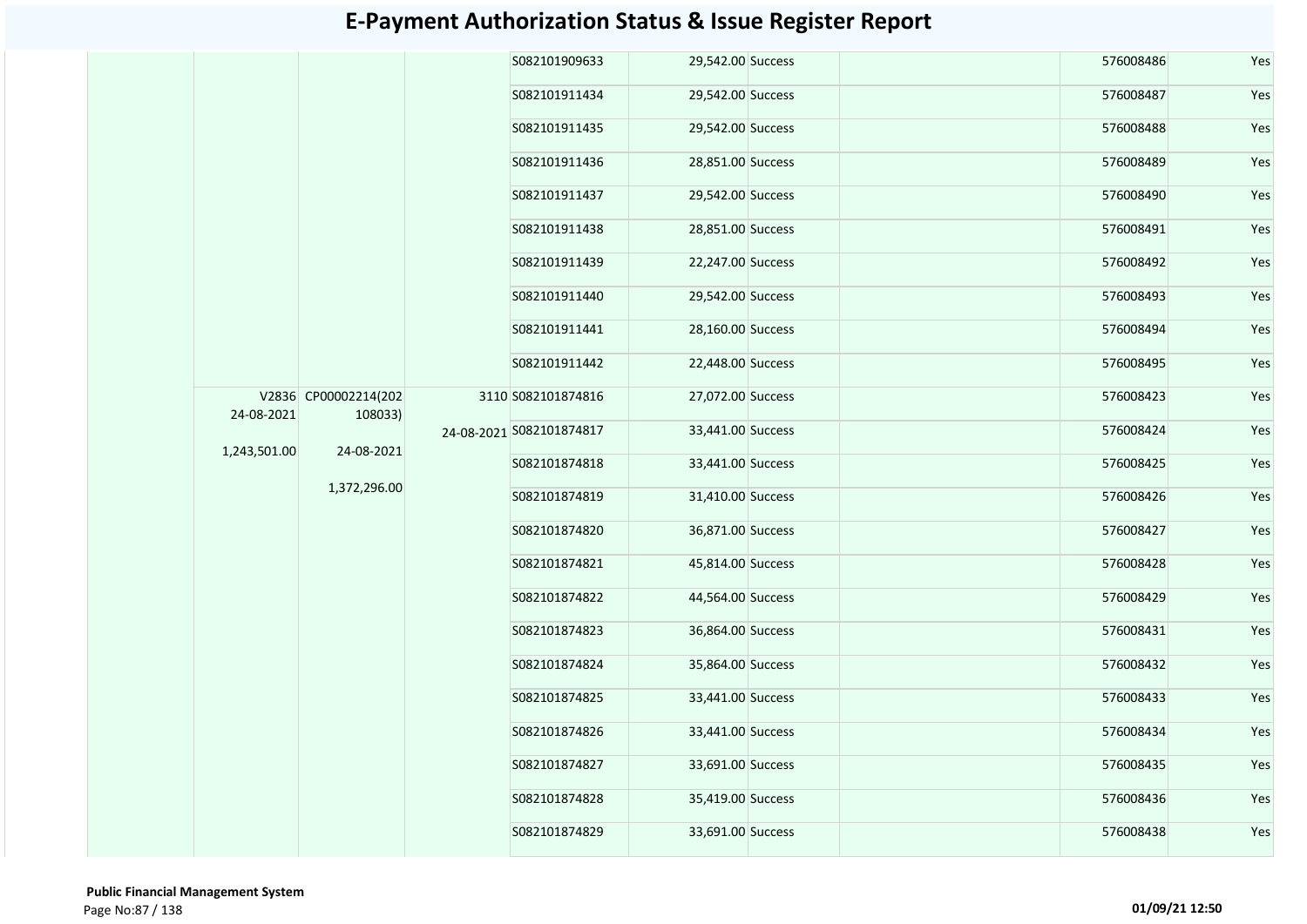|              |                      | S082101874830            | 33,441.00 Success |  | 576008439 | Yes |
|--------------|----------------------|--------------------------|-------------------|--|-----------|-----|
|              |                      | S082101874831            | 32,441.00 Success |  | 576008440 | Yes |
|              |                      | S082101874832            | 33,441.00 Success |  | 576008441 | Yes |
|              |                      | S082101874833            | 29,542.00 Success |  | 576008442 | Yes |
|              |                      | S082101874834            | 33,441.00 Success |  | 576008443 | Yes |
|              |                      | S082101874835            | 26,907.00 Success |  | 576008444 | Yes |
|              |                      | S082101874836            | 33,441.00 Success |  | 576008445 | Yes |
|              |                      | S082101874837            | 26,706.00 Success |  | 576008446 | Yes |
|              |                      | S082101874838            | 26,727.00 Success |  | 576008447 | Yes |
|              |                      | S082101874839            | 33,441.00 Success |  | 576008448 | Yes |
|              |                      | S082101874840            | 33,441.00 Success |  | 576008449 | Yes |
|              |                      | S082101874841            | 26,036.00 Success |  | 576008450 | Yes |
|              |                      | S082101874842            | 33,441.00 Success |  | 576008451 | Yes |
|              |                      | S082101874843            | 33,441.00 Success |  | 576008453 | Yes |
|              |                      | S082101874844            | 33,691.00 Success |  | 576008454 | Yes |
|              |                      | S082101874845            | 32,123.00 Success |  | 576008455 | Yes |
|              |                      | S082101874846            | 33,441.00 Success |  | 576008456 | Yes |
|              |                      | S082101874847            | 45,564.00 Success |  | 576008457 | Yes |
|              |                      | S082101874848            | 47,484.00 Success |  | 576008458 | Yes |
|              |                      | S082101874849            | 45,564.00 Success |  | 576008459 | Yes |
|              |                      | S082101874850            | 33,441.00 Success |  | 576008460 | Yes |
|              |                      | S082101874851            | 41,282.00 Success |  | 576008461 | Yes |
|              | V2837 CP00002198(202 | 3096 S082101528811       | 94,027.00 Success |  | 575989800 | Yes |
| 24-08-2021   | 108049)              | 24-08-2021 5082101528812 | 68,495.00 Success |  | 575989802 | Yes |
| 2,088,144.00 | 24-08-2021           |                          |                   |  |           |     |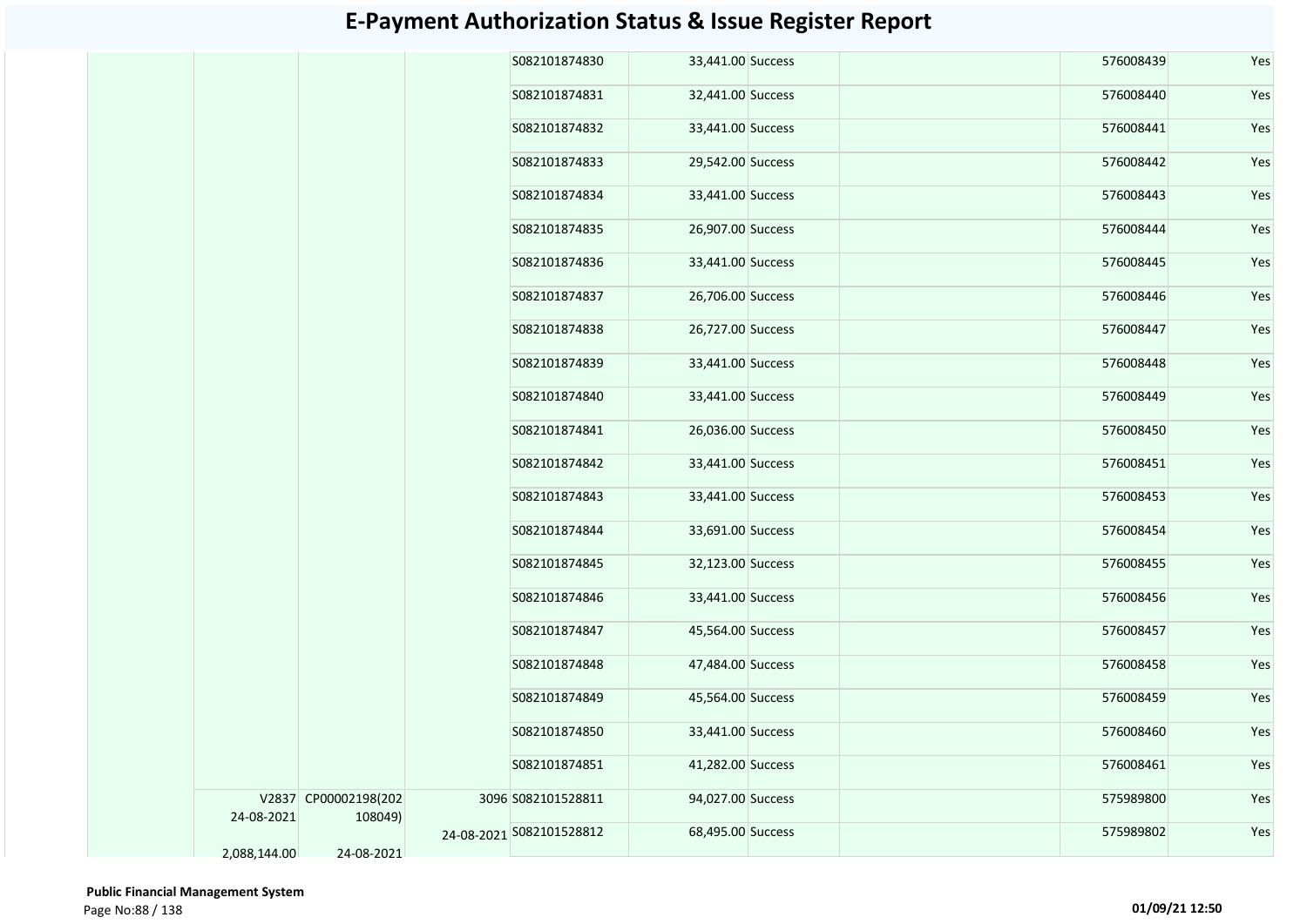| 2,088,144.00 | 24-08-2021           |                          |                     |  |           |     |
|--------------|----------------------|--------------------------|---------------------|--|-----------|-----|
|              |                      | S082101528813            | 90,858.00 Success   |  | 575989803 | Yes |
|              | 2,582,174.00         | S082101528814            | 86,638.00 Success   |  | 575989805 | Yes |
|              |                      | S082101528815            | 1,00,219.00 Success |  | 575989806 | Yes |
|              |                      | S082101528816            | 79,602.00 Success   |  | 575989807 | Yes |
|              |                      | S082101528817            | 84,353.00 Success   |  | 575989808 | Yes |
|              |                      | S082101528818            | 1,06,766.00 Success |  | 575989809 | Yes |
|              |                      | S082101528819            | 1,08,322.00 Success |  | 575989810 | Yes |
|              |                      | S082101528820            | 84,786.00 Success   |  | 575989811 | Yes |
|              |                      | S082101528821            | 97,470.00 Success   |  | 575989812 | Yes |
|              |                      | S082101528822            | 95,107.00 Success   |  | 575989813 | Yes |
|              |                      | S082101528823            | 97,922.00 Success   |  | 575989814 | Yes |
|              |                      | S082101528824            | 96,922.00 Success   |  | 575989815 | Yes |
|              |                      | S082101528825            | 80,457.00 Success   |  | 575989816 | Yes |
|              |                      | S082101528826            | 97,442.00 Success   |  | 575989817 | Yes |
|              |                      | S082101528827            | 97,147.00 Success   |  | 575989818 | Yes |
|              |                      | S082101528828            | 94,134.00 Success   |  | 575989819 | Yes |
|              |                      | S082101528829            | 82,011.00 Success   |  | 575989820 | Yes |
|              |                      | S082101528830            | 1,06,828.00 Success |  | 575989821 | Yes |
|              |                      | S082101528831            | 90,160.00 Success   |  | 575989822 | Yes |
|              |                      | S082101528832            | 1,48,478.00 Success |  | 575989823 | Yes |
|              | V2838 CP00002199(202 | 3112 S082101528940       | 73,270.00 Success   |  | 575989887 | Yes |
| 24-08-2021   | 108038)              | 24-08-2021 S082101528941 | 1,22,420.00 Success |  | 575989888 | Yes |
| 1,929,283.00 | 24-08-2021           | S082101528942            | 88,410.00 Success   |  | 575989889 | Yes |
|              | 3,155,943.00         | S082101528943            | 86,222.00 Success   |  | 575989891 | Yes |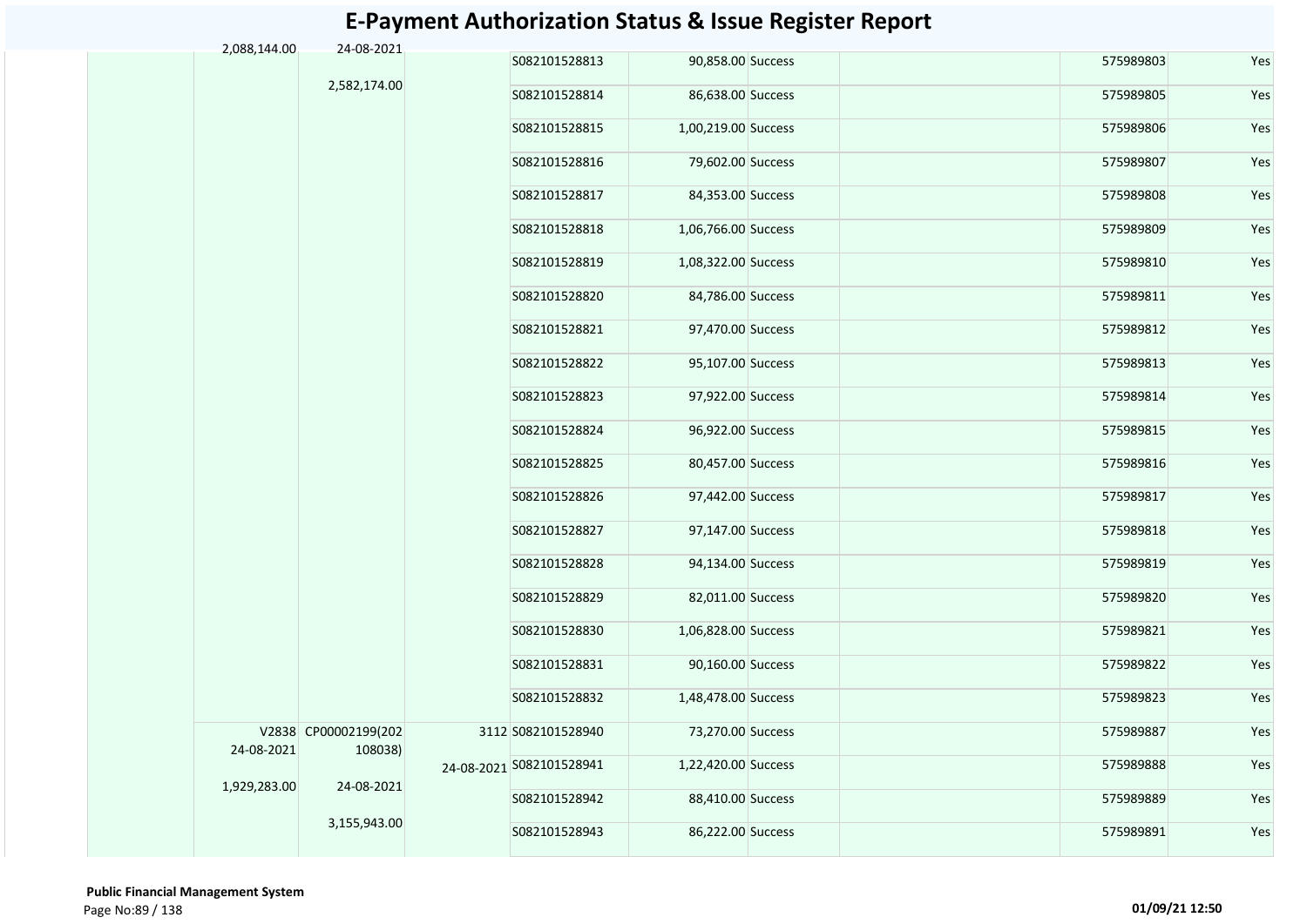|                            | S082101528944                                                 |                                                                                                                    |                                                                                                                                                                                                                                                                                                                                                                                                                                                                                                                                  | 575989892 | Yes |
|----------------------------|---------------------------------------------------------------|--------------------------------------------------------------------------------------------------------------------|----------------------------------------------------------------------------------------------------------------------------------------------------------------------------------------------------------------------------------------------------------------------------------------------------------------------------------------------------------------------------------------------------------------------------------------------------------------------------------------------------------------------------------|-----------|-----|
|                            | S082101528945                                                 |                                                                                                                    |                                                                                                                                                                                                                                                                                                                                                                                                                                                                                                                                  | 575989893 | Yes |
|                            | S082101528946                                                 |                                                                                                                    |                                                                                                                                                                                                                                                                                                                                                                                                                                                                                                                                  | 575989894 | Yes |
|                            | S082101528947                                                 |                                                                                                                    |                                                                                                                                                                                                                                                                                                                                                                                                                                                                                                                                  | 575989895 | Yes |
|                            | S082101528948                                                 |                                                                                                                    |                                                                                                                                                                                                                                                                                                                                                                                                                                                                                                                                  | 575989896 | Yes |
|                            |                                                               |                                                                                                                    |                                                                                                                                                                                                                                                                                                                                                                                                                                                                                                                                  | 575989897 | Yes |
|                            | S082101528950                                                 |                                                                                                                    |                                                                                                                                                                                                                                                                                                                                                                                                                                                                                                                                  | 575989898 | Yes |
|                            | S082101528951                                                 |                                                                                                                    |                                                                                                                                                                                                                                                                                                                                                                                                                                                                                                                                  | 575989899 | Yes |
|                            | S082101528952                                                 |                                                                                                                    |                                                                                                                                                                                                                                                                                                                                                                                                                                                                                                                                  | 575989900 | Yes |
|                            |                                                               |                                                                                                                    |                                                                                                                                                                                                                                                                                                                                                                                                                                                                                                                                  | 575989901 | Yes |
|                            | S082101528954                                                 |                                                                                                                    |                                                                                                                                                                                                                                                                                                                                                                                                                                                                                                                                  | 575989902 | Yes |
|                            | S082101528955                                                 |                                                                                                                    |                                                                                                                                                                                                                                                                                                                                                                                                                                                                                                                                  | 575989903 | Yes |
|                            |                                                               |                                                                                                                    |                                                                                                                                                                                                                                                                                                                                                                                                                                                                                                                                  | 575989904 | Yes |
|                            | S082101528957                                                 |                                                                                                                    |                                                                                                                                                                                                                                                                                                                                                                                                                                                                                                                                  | 575989905 | Yes |
|                            | S082101528958                                                 |                                                                                                                    |                                                                                                                                                                                                                                                                                                                                                                                                                                                                                                                                  | 575989908 | Yes |
|                            | S082101528959                                                 |                                                                                                                    |                                                                                                                                                                                                                                                                                                                                                                                                                                                                                                                                  | 575989910 | Yes |
|                            | S082101528960                                                 |                                                                                                                    |                                                                                                                                                                                                                                                                                                                                                                                                                                                                                                                                  | 575989914 | Yes |
|                            |                                                               |                                                                                                                    |                                                                                                                                                                                                                                                                                                                                                                                                                                                                                                                                  | 575989919 | Yes |
|                            |                                                               |                                                                                                                    |                                                                                                                                                                                                                                                                                                                                                                                                                                                                                                                                  | 575989826 | Yes |
|                            |                                                               |                                                                                                                    |                                                                                                                                                                                                                                                                                                                                                                                                                                                                                                                                  | 575989827 | Yes |
|                            | S082101528846                                                 |                                                                                                                    |                                                                                                                                                                                                                                                                                                                                                                                                                                                                                                                                  | 575989828 | Yes |
|                            | S082101528847                                                 |                                                                                                                    |                                                                                                                                                                                                                                                                                                                                                                                                                                                                                                                                  | 575989829 | Yes |
|                            | S082101528848                                                 |                                                                                                                    |                                                                                                                                                                                                                                                                                                                                                                                                                                                                                                                                  | 575989830 | Yes |
|                            | S082101528849                                                 |                                                                                                                    |                                                                                                                                                                                                                                                                                                                                                                                                                                                                                                                                  | 575989831 | Yes |
| 24-08-2021<br>2,427,943.00 | V2839 CP00002201(202<br>108035)<br>24-08-2021<br>2,790,060.00 | S082101528949<br>S082101528953<br>S082101528956<br>S082101528961<br>3098 S082101528844<br>24-08-2021 S082101528845 | 97,378.00 Success<br>1,44,720.00 Success<br>58,357.00 Success<br>82,294.00 Success<br>1,03,270.00 Success<br>58,694.00 Success<br>80,438.00 Success<br>1,17,718.00 Success<br>1,07,624.00 Success<br>44,578.00 Success<br>72,614.00 Success<br>73,894.00 Success<br>61,190.00 Success<br>1,20,850.00 Success<br>81,644.00 Success<br>1,08,220.00 Success<br>66,584.00 Success<br>78,894.00 Success<br>74,242.00 Success<br>74,526.00 Success<br>71,926.00 Success<br>70,886.00 Success<br>67,860.00 Success<br>66,820.00 Success |           |     |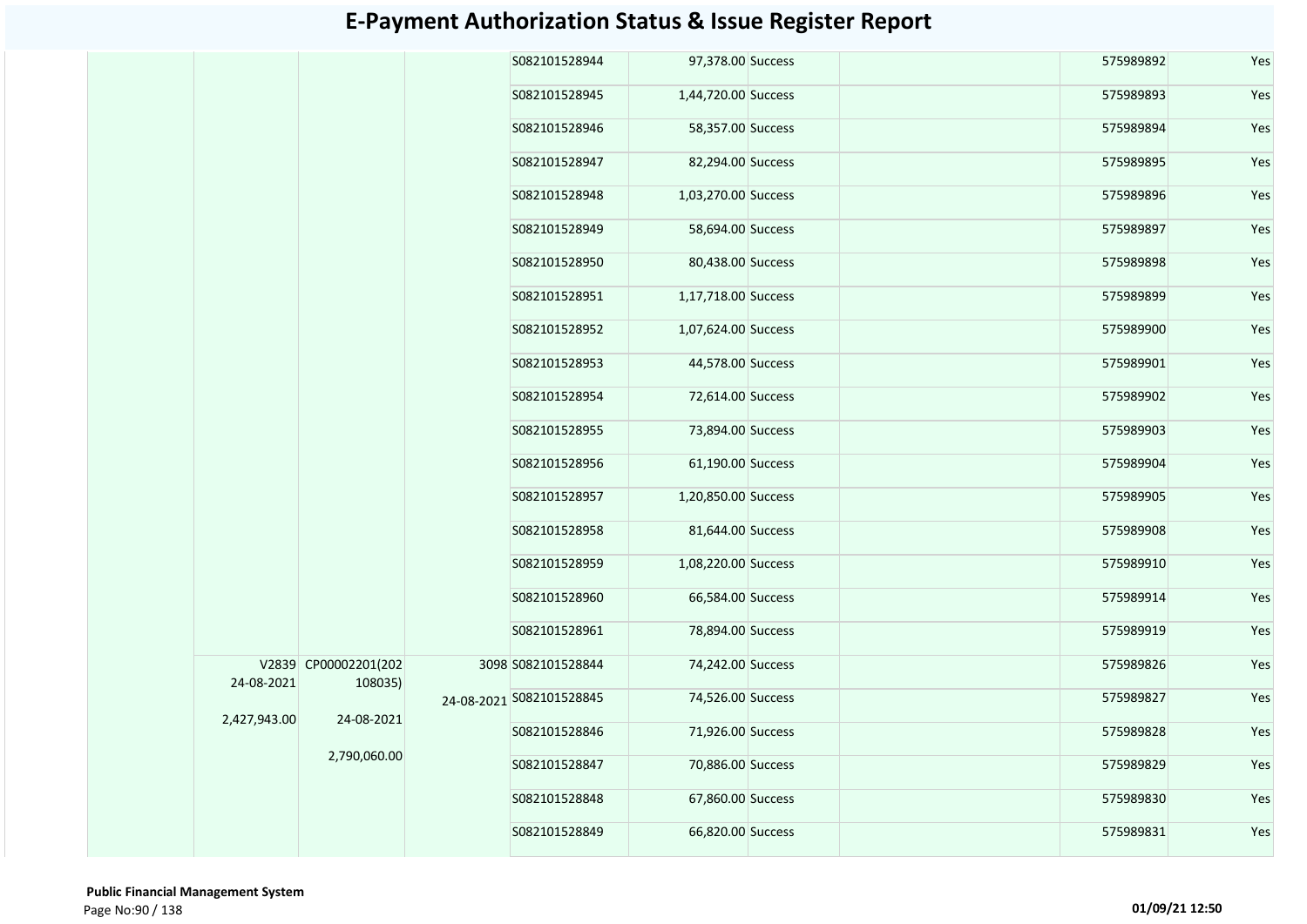| S082101528850 | 70,980.00 Success | 575989832 | Yes |
|---------------|-------------------|-----------|-----|
| S082101528851 | 76,005.00 Success | 575989833 | Yes |
| S082101528852 | 86,932.00 Success | 575989834 | Yes |
| S082101528853 | 87,972.00 Success | 575989835 | Yes |
| S082101528854 | 90,572.00 Success | 575989836 | Yes |
| S082101528855 | 86,932.00 Success | 575989837 | Yes |
| S082101528856 | 86,932.00 Success | 575989838 | Yes |
| S082101528857 | 87,972.00 Success | 575989839 | Yes |
| S082101528858 | 87,972.00 Success | 575989840 | Yes |
| S082101528859 | 86,932.00 Success | 575989843 | Yes |
| S082101528860 | 87,972.00 Success | 575989844 | Yes |
| S082101528861 | 70,634.00 Success | 575989845 | Yes |
| S082101528862 | 76,802.00 Success | 575989846 | Yes |
| S082101528863 | 75,242.00 Success | 575989847 | Yes |
| S082101528864 | 75,242.00 Success | 575989848 | Yes |
| S082101528865 | 77,842.00 Success | 575989849 | Yes |
| S082101528866 | 75,242.00 Success | 575989850 | Yes |
| S082101528867 | 76,282.00 Success | 575989851 | Yes |
| S082101528868 | 77,322.00 Success | 575989852 | Yes |
| S082101528869 | 76,802.00 Success | 575989853 | Yes |
| S082101528870 | 77,452.00 Success | 575989854 | Yes |
| S082101528871 | 75,242.00 Success | 575989856 | Yes |
| S082101528872 | 77,322.00 Success | 575989857 | Yes |
| S082101528873 | 75,762.00 Success | 575989858 | Yes |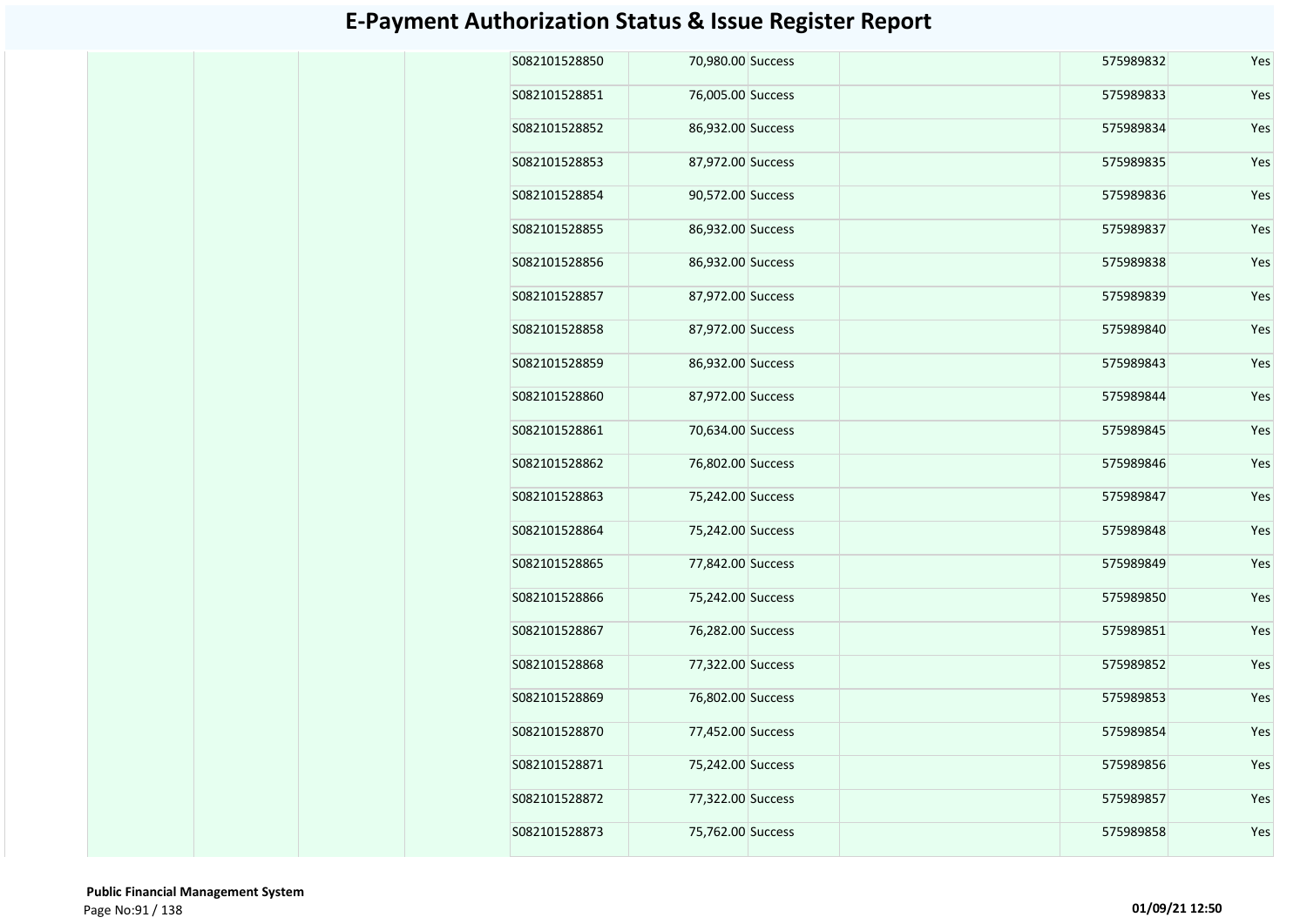|              |                                 |                          | S082101528874            | 77,322.00 Success   |                   | 575989859     | Yes               |     |           |     |
|--------------|---------------------------------|--------------------------|--------------------------|---------------------|-------------------|---------------|-------------------|-----|-----------|-----|
| 24-08-2021   | V2840 CP00002203(202<br>108034) |                          | 3100 S082101528704       | 1,12,888.00 Success |                   | 575989764     | Yes               |     |           |     |
| 909,584.00   |                                 |                          | 24-08-2021 S082101528705 | 1,48,802.00 Success |                   | 575989765     | Yes               |     |           |     |
|              | 24-08-2021                      |                          | S082101528706            | 1,08,748.00 Success |                   | 575989766     | Yes               |     |           |     |
|              | 1,113,750.00                    |                          | S082101528707            | 1,11,868.00 Success |                   | 575989767     | Yes               |     |           |     |
|              |                                 |                          | S082101528708            | 1,01,467.00 Success |                   | 575989768     | Yes               |     |           |     |
|              |                                 |                          | S082101528709            | 88,817.00 Success   |                   | 575989769     | Yes               |     |           |     |
|              |                                 |                          | S082101528710            | 1,46,469.00 Success |                   | 575989770     | Yes               |     |           |     |
|              |                                 |                          | S082101528711            | 90,525.00 Success   |                   | 575989771     | Yes               |     |           |     |
| 24-08-2021   | V2841 CP00002205(202            |                          | 3097 S082101528785       | 86,932.00 Success   |                   | 575989774     | Yes               |     |           |     |
|              | 108039)<br>24-08-2021           | 24-08-2021 S082101528786 | 85,892.00 Success        |                     | 575989775         | Yes           |                   |     |           |     |
| 2,062,125.00 |                                 |                          | S082101528787            | 91,410.00 Success   |                   | 575989776     | Yes               |     |           |     |
|              | 2,425,992.00                    |                          | S082101528788            | 89,330.00 Success   |                   | 575989777     | Yes               |     |           |     |
|              |                                 |                          | S082101528789            | 91,771.00 Success   |                   | 575989778     | Yes               |     |           |     |
|              |                                 |                          | S082101528790            | 69,594.00 Success   |                   | 575989779     | Yes               |     |           |     |
|              |                                 |                          | S082101528791            | 90,572.00 Success   |                   | 575989780     | Yes               |     |           |     |
|              |                                 |                          | S082101528792            | 87,972.00 Success   |                   | 575989781     | Yes               |     |           |     |
|              |                                 |                          | S082101528793            | 86,932.00 Success   |                   | 575989782     | Yes               |     |           |     |
|              |                                 |                          | S082101528794            | 89,012.00 Success   |                   | 575989783     | Yes               |     |           |     |
|              |                                 |                          |                          | S082101528795       | 92,132.00 Success |               | 575989784         | Yes |           |     |
|              |                                 |                          |                          |                     |                   | S082101528796 | 69,752.00 Success |     | 575989785 | Yes |
|              |                                 |                          |                          | S082101528797       | 90,572.00 Success |               | 575989786         | Yes |           |     |
|              |                                 |                          | S082101528798            | 86,972.00 Success   |                   | 575989787     | Yes               |     |           |     |
|              |                                 |                          | S082101528799            | 88,012.00 Success   |                   | 575989788     | Yes               |     |           |     |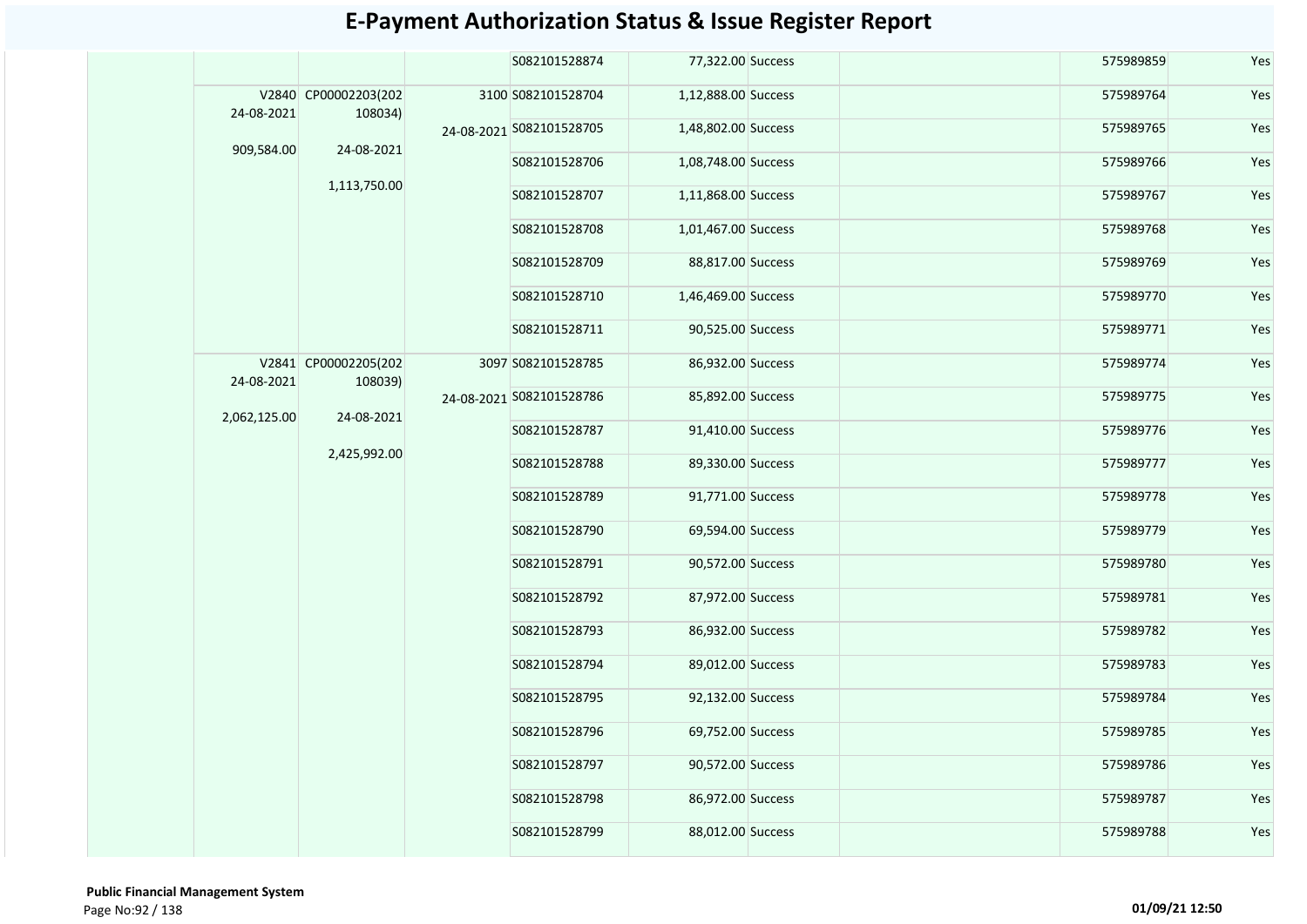|              |                                 |  | S082101528800            | 87,582.00 Success   |                   | 575989789 | Yes       |
|--------------|---------------------------------|--|--------------------------|---------------------|-------------------|-----------|-----------|
|              |                                 |  | S082101528801            | 79,710.00 Success   |                   | 575989790 | Yes       |
|              |                                 |  | S082101528802            | 86,932.00 Success   |                   | 575989791 | Yes       |
|              |                                 |  | S082101528803            | 87,972.00 Success   |                   | 575989792 | Yes       |
|              |                                 |  | S082101528804            | 85,603.00 Success   |                   | 575989793 | Yes       |
|              |                                 |  | S082101528805            | 91,410.00 Success   |                   | 575989794 | Yes       |
|              |                                 |  | S082101528806            | 85,892.00 Success   |                   | 575989795 | Yes       |
|              |                                 |  | S082101528807            | 85,932.00 Success   |                   | 575989796 | Yes       |
|              |                                 |  | S082101528808            | 74,235.00 Success   |                   | 575989797 | Yes       |
| 24-08-2021   | V2842 CP00002213(202<br>108050) |  | 3113 S082101528917       | 77,430.00 Success   |                   | 575989862 | Yes       |
| 1,748,012.00 | 24-08-2021                      |  | 24-08-2021 5082101528918 | 31,823.00 Success   |                   | 575989863 | Yes       |
|              |                                 |  | S082101528919            | 90,768.00 Success   |                   | 575989866 | Yes       |
|              | 2,943,688.00                    |  | S082101528920            | 70,728.00 Success   |                   | 575989867 | Yes       |
|              |                                 |  |                          | S082101528921       | 91,098.00 Success |           | 575989868 |
|              |                                 |  | S082101528922            | 1,62,382.00 Success |                   | 575989869 | Yes       |
|              |                                 |  | S082101528923            | 67,640.00 Success   |                   | 575989870 | Yes       |
|              |                                 |  | S082101528924            | 48,028.00 Success   |                   | 575989871 | Yes       |
|              |                                 |  | S082101528925            | 50,308.00 Success   |                   | 575989872 | Yes       |
|              |                                 |  | S082101528926            | 46,130.00 Success   |                   | 575989873 | Yes       |
|              |                                 |  | S082101528927            | 84,290.00 Success   |                   | 575989874 | Yes       |
|              |                                 |  | S082101528928            | 1,05,728.00 Success |                   | 575989875 | Yes       |
|              |                                 |  | S082101528929            | 95,108.00 Success   |                   | 575989876 | Yes       |
|              |                                 |  | S082101528930            | 52,014.00 Success   |                   | 575989877 | Yes       |
|              |                                 |  | S082101528931            | 93,426.00 Success   |                   | 575989878 | Yes       |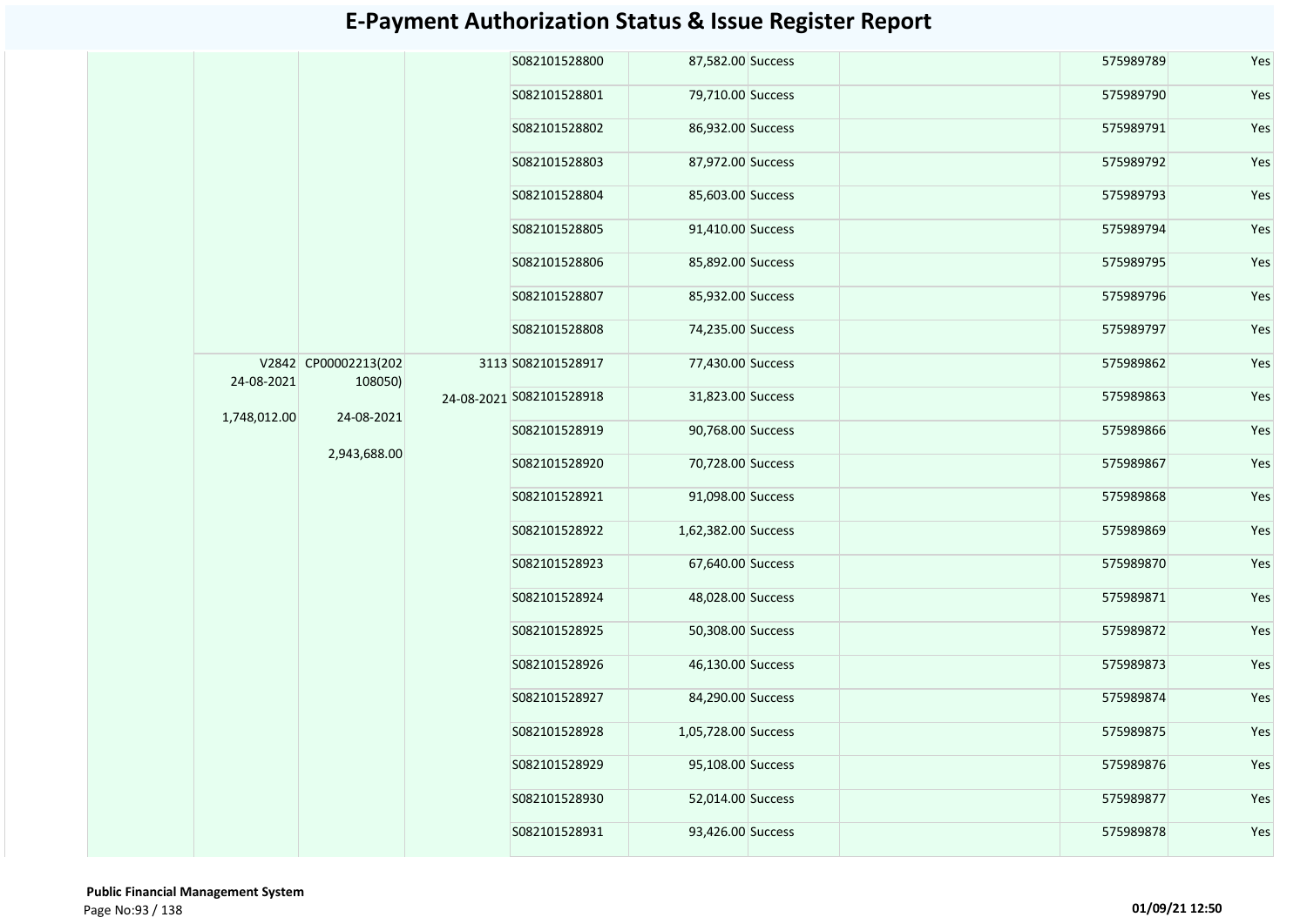|                 |              |                                 |            | S082101528932            | 1,95,784.00 Success |  | 575989879 | Yes |  |  |  |               |                     |  |           |
|-----------------|--------------|---------------------------------|------------|--------------------------|---------------------|--|-----------|-----|--|--|--|---------------|---------------------|--|-----------|
|                 |              |                                 |            | S082101528933            | 94,450.00 Success   |  | 575989880 | Yes |  |  |  |               |                     |  |           |
|                 |              |                                 |            | S082101528934            | 1,22,005.00 Success |  | 575989881 | Yes |  |  |  |               |                     |  |           |
|                 |              |                                 |            | S082101528935            | 79,522.00 Success   |  | 575989882 | Yes |  |  |  |               |                     |  |           |
|                 |              |                                 |            | S082101528936            | 89,350.00 Success   |  | 575989883 | Yes |  |  |  |               |                     |  |           |
|                 | 24-08-2021   | V2843 CP00002215(202<br>108054) | 24-08-2021 | 3124 S082101528673       | 33,607.00 Success   |  | 500569514 | Yes |  |  |  |               |                     |  |           |
|                 | 33,607.00    | 24-08-2021                      |            |                          |                     |  |           |     |  |  |  |               |                     |  |           |
| 225428 [Section |              | V2805 CP00000138(202            |            | 3119 S082101608108       | 55,836.00 Success   |  | 576008113 | Yes |  |  |  |               |                     |  |           |
| Officer]        | 24-08-2021   | 108009)                         |            | 24-08-2021 S082101608109 | 73,160.00 Success   |  | 576008115 | Yes |  |  |  |               |                     |  |           |
|                 | 128,996.00   | 23-08-2021                      |            |                          |                     |  |           |     |  |  |  |               |                     |  |           |
|                 | 24-08-2021   | V2806 CP00000139(202<br>108008) |            | 3121 S082101617704       | 1,23,763.00 Success |  | 576008129 | Yes |  |  |  |               |                     |  |           |
|                 | 538,466.00   | 23-08-2021                      |            | 24-08-2021 S082101617705 | 94,867.00 Success   |  | 576008130 | Yes |  |  |  |               |                     |  |           |
|                 |              |                                 |            | S082101617706            | 55,538.00 Success   |  | 576008131 | Yes |  |  |  |               |                     |  |           |
|                 |              | 614,108.00                      |            | S082101617707            | 59,398.00 Success   |  | 576008132 | Yes |  |  |  |               |                     |  |           |
|                 |              |                                 |            | S082101617708            | 48,614.00 Success   |  | 576008133 | Yes |  |  |  |               |                     |  |           |
|                 |              |                                 |            | S082101617709            | 50,792.00 Success   |  | 576008134 | Yes |  |  |  |               |                     |  |           |
|                 |              |                                 |            |                          |                     |  |           |     |  |  |  | S082101617710 | 1,05,494.00 Success |  | 576008136 |
|                 | 24-08-2021   | V2807 CP00000140(202<br>108010) |            | 3118 S082101608075       | 31,848.00 Success   |  | 576008108 | Yes |  |  |  |               |                     |  |           |
|                 |              |                                 |            | 24-08-2021 5082101608076 | 43,832.00 Success   |  | 576008109 | Yes |  |  |  |               |                     |  |           |
|                 | 75,680.00    | 23-08-2021                      |            |                          |                     |  |           |     |  |  |  |               |                     |  |           |
|                 | 24-08-2021   | V2808 CP00000141(202<br>108007) |            | 3120 S082101617756       | 54,578.00 Success   |  | 576008188 | Yes |  |  |  |               |                     |  |           |
|                 |              |                                 |            | 24-08-2021 S082101617757 | 90,598.00 Success   |  | 576008189 | Yes |  |  |  |               |                     |  |           |
|                 | 1,524,778.00 | 23-08-2021                      |            | S082101617758            | 1,91,048.00 Success |  | 576008190 | Yes |  |  |  |               |                     |  |           |
|                 |              | 2,550,368.00                    |            | S082101617759            | 1,65,774.00 Success |  | 576008191 | Yes |  |  |  |               |                     |  |           |
|                 |              |                                 |            |                          |                     |  |           |     |  |  |  |               |                     |  |           |
|                 |              |                                 |            | S082101617760            | 1,00,450.00 Success |  | 576008193 | Yes |  |  |  |               |                     |  |           |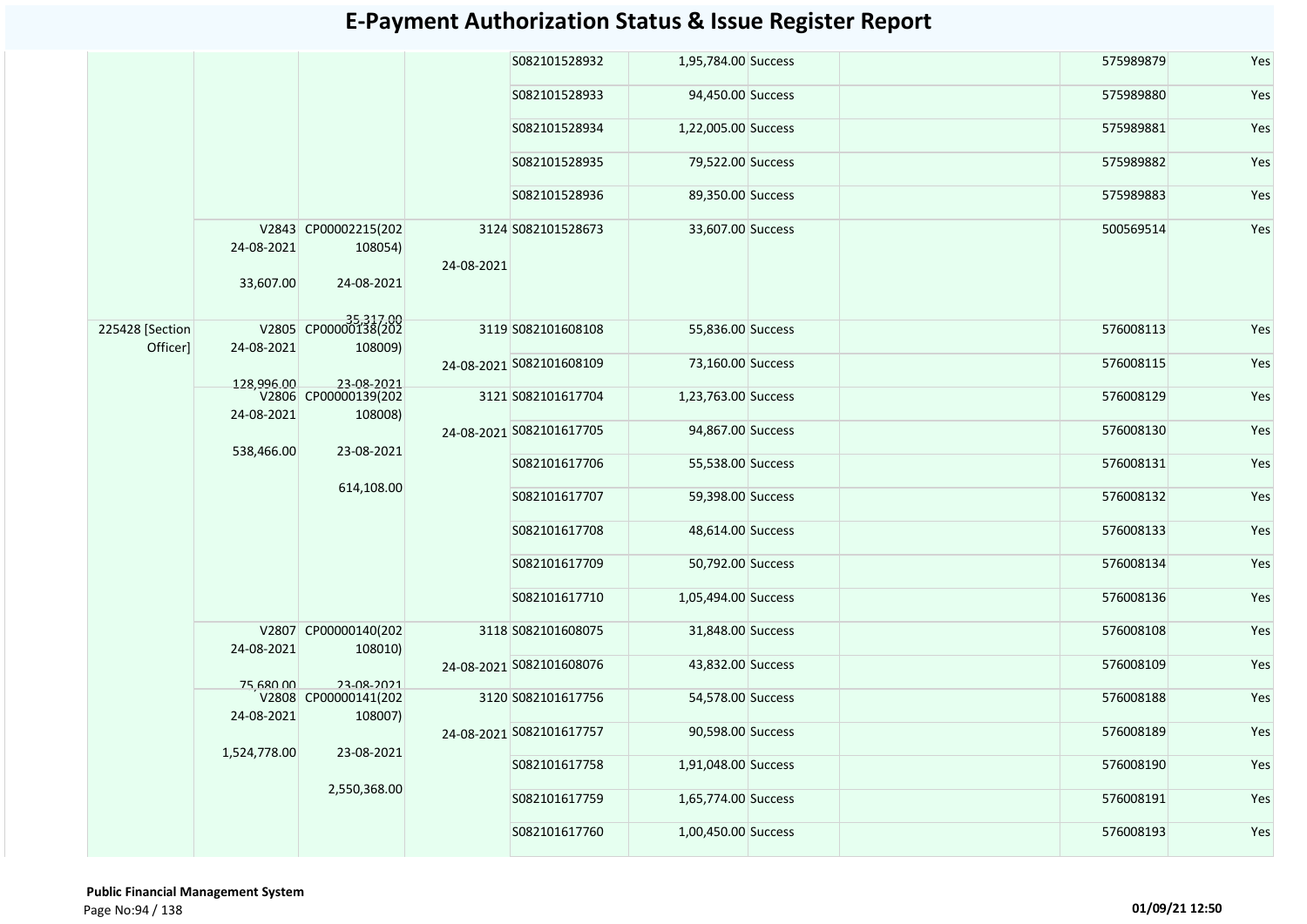| S082101617761<br>1,10,800.00 Success<br>576008194<br>S082101617762<br>98,210.00 Success<br>576008195<br>89,498.00 Success<br>576008196<br>S082101617763<br>576008197<br>S082101617764<br>1,06,528.00 Success<br>S082101617765<br>94,850.00 Success<br>576008198<br>S082101617766<br>87,990.00 Success<br>576008199<br>S082101617767<br>63,980.00 Success<br>576008200<br>576008201<br>S082101617768<br>1,92,024.00 Success<br>576008202<br>S082101617769<br>78,450.00 Success<br>V2809 CP00000143(202<br>3122 S082101608136<br>54,816.00 Success<br>576008119<br>24-08-2021<br>108004)<br>18,766.00 Success<br>576008120<br>24-08-2021 S082101608137<br>365,098.00<br>23-08-2021<br>S082101608138<br>22,142.00 Success<br>576008121<br>583,912.00<br>S082101608139<br>46,366.00 Success<br>576008122<br>576008123<br>S082101608140<br>56,566.00 Success<br>S082101608141<br>34,104.00 Success<br>576008124<br>S082101608142<br>55,412.00 Success<br>576008125<br>S082101608143<br>32,048.00 Success<br>576008126<br>S082101608144<br>44,878.00 Success<br>576008127<br>225429 [Section]<br>V2801<br>CP00000211<br>496417657<br>3093 S082101647265<br>15,875.00 Success<br>Officer]<br>24-08-2021<br>16-08-2021<br>24-08-2021<br>15,875.00<br>15,875.00<br>225438 [Asstt<br>V2812 CP00000225(511<br>3140 S082101705345<br>21,283.00 Success<br>498237295<br><b>Accounts Officer]</b><br>24-08-2021<br>687750084581-<br>24-08-2021<br>1B1)<br>21,283.00<br>19-08-2021<br>21,650.00 |  |  |  |  |     |
|----------------------------------------------------------------------------------------------------------------------------------------------------------------------------------------------------------------------------------------------------------------------------------------------------------------------------------------------------------------------------------------------------------------------------------------------------------------------------------------------------------------------------------------------------------------------------------------------------------------------------------------------------------------------------------------------------------------------------------------------------------------------------------------------------------------------------------------------------------------------------------------------------------------------------------------------------------------------------------------------------------------------------------------------------------------------------------------------------------------------------------------------------------------------------------------------------------------------------------------------------------------------------------------------------------------------------------------------------------------------------------------------------------------------------------------------------------------------------------|--|--|--|--|-----|
|                                                                                                                                                                                                                                                                                                                                                                                                                                                                                                                                                                                                                                                                                                                                                                                                                                                                                                                                                                                                                                                                                                                                                                                                                                                                                                                                                                                                                                                                                  |  |  |  |  | Yes |
|                                                                                                                                                                                                                                                                                                                                                                                                                                                                                                                                                                                                                                                                                                                                                                                                                                                                                                                                                                                                                                                                                                                                                                                                                                                                                                                                                                                                                                                                                  |  |  |  |  | Yes |
|                                                                                                                                                                                                                                                                                                                                                                                                                                                                                                                                                                                                                                                                                                                                                                                                                                                                                                                                                                                                                                                                                                                                                                                                                                                                                                                                                                                                                                                                                  |  |  |  |  | Yes |
|                                                                                                                                                                                                                                                                                                                                                                                                                                                                                                                                                                                                                                                                                                                                                                                                                                                                                                                                                                                                                                                                                                                                                                                                                                                                                                                                                                                                                                                                                  |  |  |  |  | Yes |
|                                                                                                                                                                                                                                                                                                                                                                                                                                                                                                                                                                                                                                                                                                                                                                                                                                                                                                                                                                                                                                                                                                                                                                                                                                                                                                                                                                                                                                                                                  |  |  |  |  | Yes |
|                                                                                                                                                                                                                                                                                                                                                                                                                                                                                                                                                                                                                                                                                                                                                                                                                                                                                                                                                                                                                                                                                                                                                                                                                                                                                                                                                                                                                                                                                  |  |  |  |  | Yes |
|                                                                                                                                                                                                                                                                                                                                                                                                                                                                                                                                                                                                                                                                                                                                                                                                                                                                                                                                                                                                                                                                                                                                                                                                                                                                                                                                                                                                                                                                                  |  |  |  |  | Yes |
|                                                                                                                                                                                                                                                                                                                                                                                                                                                                                                                                                                                                                                                                                                                                                                                                                                                                                                                                                                                                                                                                                                                                                                                                                                                                                                                                                                                                                                                                                  |  |  |  |  | Yes |
|                                                                                                                                                                                                                                                                                                                                                                                                                                                                                                                                                                                                                                                                                                                                                                                                                                                                                                                                                                                                                                                                                                                                                                                                                                                                                                                                                                                                                                                                                  |  |  |  |  | Yes |
|                                                                                                                                                                                                                                                                                                                                                                                                                                                                                                                                                                                                                                                                                                                                                                                                                                                                                                                                                                                                                                                                                                                                                                                                                                                                                                                                                                                                                                                                                  |  |  |  |  | Yes |
|                                                                                                                                                                                                                                                                                                                                                                                                                                                                                                                                                                                                                                                                                                                                                                                                                                                                                                                                                                                                                                                                                                                                                                                                                                                                                                                                                                                                                                                                                  |  |  |  |  | Yes |
|                                                                                                                                                                                                                                                                                                                                                                                                                                                                                                                                                                                                                                                                                                                                                                                                                                                                                                                                                                                                                                                                                                                                                                                                                                                                                                                                                                                                                                                                                  |  |  |  |  | Yes |
|                                                                                                                                                                                                                                                                                                                                                                                                                                                                                                                                                                                                                                                                                                                                                                                                                                                                                                                                                                                                                                                                                                                                                                                                                                                                                                                                                                                                                                                                                  |  |  |  |  | Yes |
|                                                                                                                                                                                                                                                                                                                                                                                                                                                                                                                                                                                                                                                                                                                                                                                                                                                                                                                                                                                                                                                                                                                                                                                                                                                                                                                                                                                                                                                                                  |  |  |  |  | Yes |
|                                                                                                                                                                                                                                                                                                                                                                                                                                                                                                                                                                                                                                                                                                                                                                                                                                                                                                                                                                                                                                                                                                                                                                                                                                                                                                                                                                                                                                                                                  |  |  |  |  | Yes |
|                                                                                                                                                                                                                                                                                                                                                                                                                                                                                                                                                                                                                                                                                                                                                                                                                                                                                                                                                                                                                                                                                                                                                                                                                                                                                                                                                                                                                                                                                  |  |  |  |  | Yes |
|                                                                                                                                                                                                                                                                                                                                                                                                                                                                                                                                                                                                                                                                                                                                                                                                                                                                                                                                                                                                                                                                                                                                                                                                                                                                                                                                                                                                                                                                                  |  |  |  |  | Yes |
|                                                                                                                                                                                                                                                                                                                                                                                                                                                                                                                                                                                                                                                                                                                                                                                                                                                                                                                                                                                                                                                                                                                                                                                                                                                                                                                                                                                                                                                                                  |  |  |  |  | Yes |
|                                                                                                                                                                                                                                                                                                                                                                                                                                                                                                                                                                                                                                                                                                                                                                                                                                                                                                                                                                                                                                                                                                                                                                                                                                                                                                                                                                                                                                                                                  |  |  |  |  | Yes |
|                                                                                                                                                                                                                                                                                                                                                                                                                                                                                                                                                                                                                                                                                                                                                                                                                                                                                                                                                                                                                                                                                                                                                                                                                                                                                                                                                                                                                                                                                  |  |  |  |  |     |
|                                                                                                                                                                                                                                                                                                                                                                                                                                                                                                                                                                                                                                                                                                                                                                                                                                                                                                                                                                                                                                                                                                                                                                                                                                                                                                                                                                                                                                                                                  |  |  |  |  |     |
|                                                                                                                                                                                                                                                                                                                                                                                                                                                                                                                                                                                                                                                                                                                                                                                                                                                                                                                                                                                                                                                                                                                                                                                                                                                                                                                                                                                                                                                                                  |  |  |  |  | Yes |
|                                                                                                                                                                                                                                                                                                                                                                                                                                                                                                                                                                                                                                                                                                                                                                                                                                                                                                                                                                                                                                                                                                                                                                                                                                                                                                                                                                                                                                                                                  |  |  |  |  |     |
|                                                                                                                                                                                                                                                                                                                                                                                                                                                                                                                                                                                                                                                                                                                                                                                                                                                                                                                                                                                                                                                                                                                                                                                                                                                                                                                                                                                                                                                                                  |  |  |  |  |     |
|                                                                                                                                                                                                                                                                                                                                                                                                                                                                                                                                                                                                                                                                                                                                                                                                                                                                                                                                                                                                                                                                                                                                                                                                                                                                                                                                                                                                                                                                                  |  |  |  |  |     |
|                                                                                                                                                                                                                                                                                                                                                                                                                                                                                                                                                                                                                                                                                                                                                                                                                                                                                                                                                                                                                                                                                                                                                                                                                                                                                                                                                                                                                                                                                  |  |  |  |  |     |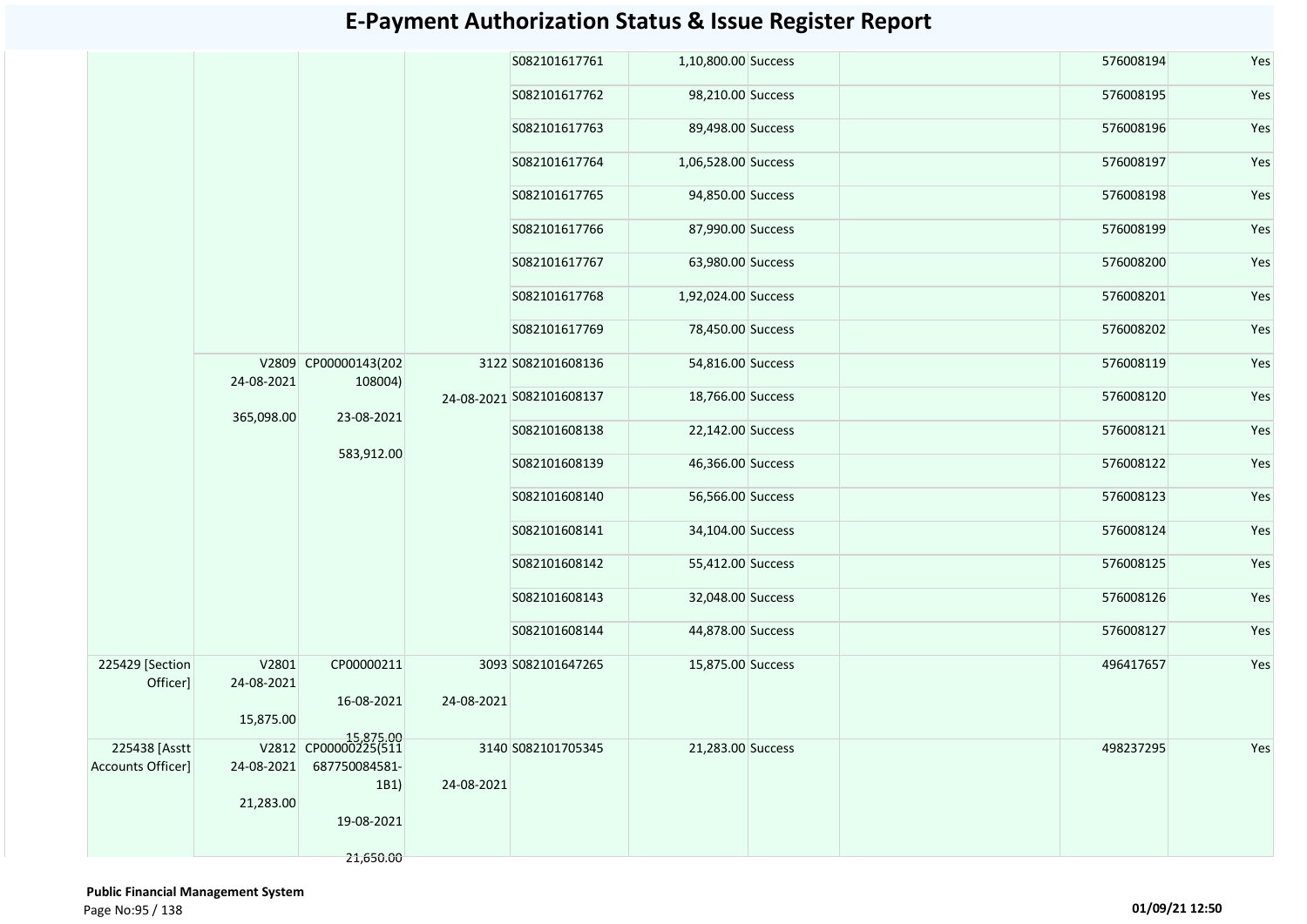|    |                               | V2813<br>24-08-2021<br>5,000.00  | CP00000229<br>23-08-2021                                                 | 24-08-2021 | 3143 S082101703417       | 5,000.00 Success  |  | 498237185            | Yes |
|----|-------------------------------|----------------------------------|--------------------------------------------------------------------------|------------|--------------------------|-------------------|--|----------------------|-----|
|    |                               | V2834<br>24-08-2021<br>1,914.00  | 5,000.00<br>CP00000227<br>19-08-2021                                     | 24-08-2021 | 3141 S082101911998       | 1,914.00 Success  |  | 499389403            | Yes |
| 16 | <b>Issue Date: 25-08-2021</b> |                                  | 1,947.00                                                                 |            |                          | 59,57,078.00      |  |                      |     |
|    | 200880 [Asstt                 | V2859                            | CP00000085                                                               |            | 3174 S082101621062       | 1,416.00 Issued   |  | CBINH212375620       | Yes |
|    | Accounts Officer]             | 25-08-2021<br>1,416.00           | 24-08-2021                                                               | 24-08-2021 |                          |                   |  | 69                   |     |
|    | 225427 [Under<br>Secretary]   | V2846<br>25-08-2021<br>12,645.00 | 1,416.00<br>CP00002196<br>24-08-2021                                     | 24-08-2021 | 3135 S082101614636       | 12,645.00 Issued  |  | CBINH212375592<br>02 | Yes |
|    |                               | 25-08-2021<br>22,296.00          | 12,645.00<br>V2848 CP00002169(511<br>687751801929-<br>1B1)<br>23-08-2021 | 24-08-2021 | 3167 S082101614265       | 22,296.00 Issued  |  | CBINH212375587<br>97 | Yes |
|    |                               |                                  | V2849 CP00002192(202                                                     |            | 3128 S082101615415       | 36,388.00 Success |  | 576008162            | Yes |
|    |                               | 25-08-2021                       | 108040)                                                                  |            | 24-08-2021 S082101615416 | 57,974.00 Success |  | 576008163            | Yes |
|    |                               | 601,393.00                       | 23-08-2021                                                               |            | S082101615417            | 55,798.00 Success |  | 576008164            | Yes |
|    |                               |                                  | 887,356.00                                                               |            | S082101615418            | 37,438.00 Success |  | 576008165            | Yes |
|    |                               |                                  |                                                                          |            | S082101615419            | 49,108.00 Success |  | 576008166            | Yes |
|    |                               |                                  |                                                                          |            | S082101615420            | 51,004.00 Success |  | 576008167            | Yes |
|    |                               |                                  |                                                                          |            | S082101615421            | 36,366.00 Success |  | 576008168            | Yes |
|    |                               |                                  |                                                                          |            | S082101615422            | 54,136.00 Success |  | 576008169            | Yes |
|    |                               |                                  |                                                                          |            | S082101615423            | 35,566.00 Success |  | 576008170            | Yes |
|    |                               |                                  |                                                                          |            | S082101615424            | 31,918.00 Success |  | 576008171            | Yes |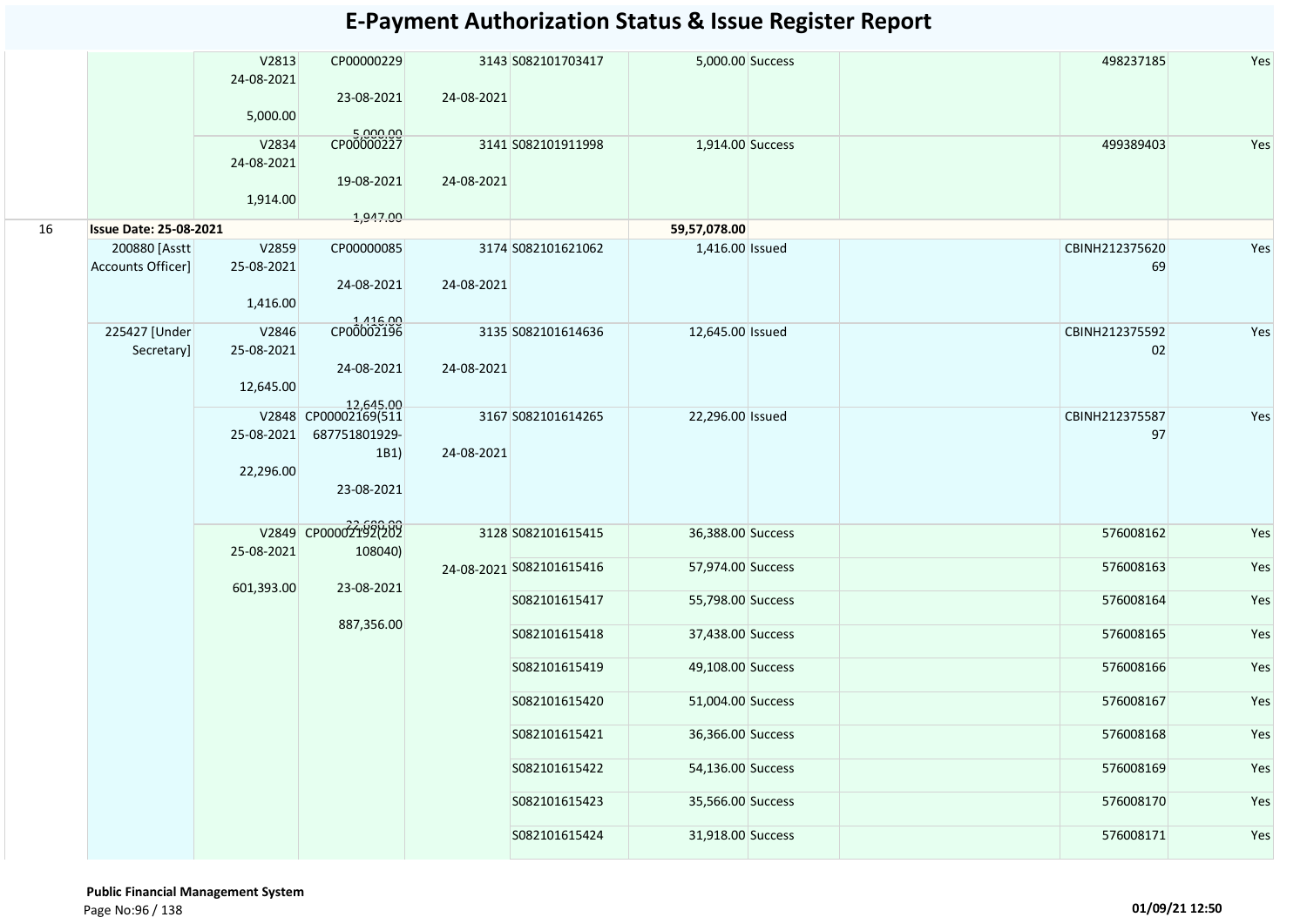|                         |                                     |                                                  | S082101615425                                           |                                                                                                                        |                                                                                                                                                                                                                                                                                                                                                                                                           | 576008172 | Yes                              |
|-------------------------|-------------------------------------|--------------------------------------------------|---------------------------------------------------------|------------------------------------------------------------------------------------------------------------------------|-----------------------------------------------------------------------------------------------------------------------------------------------------------------------------------------------------------------------------------------------------------------------------------------------------------------------------------------------------------------------------------------------------------|-----------|----------------------------------|
|                         |                                     |                                                  | S082101615426                                           |                                                                                                                        |                                                                                                                                                                                                                                                                                                                                                                                                           | 576008173 | Yes                              |
|                         |                                     |                                                  | S082101615427                                           |                                                                                                                        |                                                                                                                                                                                                                                                                                                                                                                                                           | 576008174 | Yes                              |
|                         |                                     |                                                  | S082101615428                                           |                                                                                                                        |                                                                                                                                                                                                                                                                                                                                                                                                           | 576008175 | Yes                              |
|                         |                                     |                                                  | S082101615429                                           |                                                                                                                        |                                                                                                                                                                                                                                                                                                                                                                                                           | 576008176 | Yes                              |
| 25-08-2021<br>63,702.00 | 687716281467-<br>1B1)<br>24-08-2021 |                                                  |                                                         |                                                                                                                        |                                                                                                                                                                                                                                                                                                                                                                                                           | 25        | Yes                              |
| 25-08-2021<br>20,399.00 | 687743864276-<br>1B1)<br>24-08-2021 |                                                  |                                                         |                                                                                                                        |                                                                                                                                                                                                                                                                                                                                                                                                           | 24        | Yes                              |
|                         |                                     |                                                  |                                                         |                                                                                                                        |                                                                                                                                                                                                                                                                                                                                                                                                           | 576049263 | Yes                              |
|                         |                                     |                                                  |                                                         |                                                                                                                        |                                                                                                                                                                                                                                                                                                                                                                                                           | 576049264 | Yes                              |
|                         |                                     |                                                  | S082101615718                                           |                                                                                                                        |                                                                                                                                                                                                                                                                                                                                                                                                           | 576049265 | Yes                              |
|                         | 692,741.00                          |                                                  | S082101615719                                           |                                                                                                                        |                                                                                                                                                                                                                                                                                                                                                                                                           | 576049267 | Yes                              |
|                         |                                     |                                                  | S082101615720                                           |                                                                                                                        |                                                                                                                                                                                                                                                                                                                                                                                                           | 576049268 | Yes                              |
|                         |                                     |                                                  | S082101615721                                           |                                                                                                                        |                                                                                                                                                                                                                                                                                                                                                                                                           | 576049269 | Yes                              |
|                         |                                     |                                                  | S082101615722                                           |                                                                                                                        |                                                                                                                                                                                                                                                                                                                                                                                                           | 576049271 | Yes                              |
|                         |                                     |                                                  | S082101615723                                           |                                                                                                                        |                                                                                                                                                                                                                                                                                                                                                                                                           | 576049272 | Yes                              |
|                         |                                     |                                                  | S082101615724                                           |                                                                                                                        |                                                                                                                                                                                                                                                                                                                                                                                                           | 576049273 | Yes                              |
|                         |                                     |                                                  | S082101615725                                           |                                                                                                                        |                                                                                                                                                                                                                                                                                                                                                                                                           | 576049274 | Yes                              |
|                         |                                     |                                                  | S082101615726                                           |                                                                                                                        |                                                                                                                                                                                                                                                                                                                                                                                                           | 576049275 | Yes                              |
|                         |                                     |                                                  | S082101615727                                           |                                                                                                                        |                                                                                                                                                                                                                                                                                                                                                                                                           | 576049277 | Yes                              |
|                         | 25-08-2021                          | V2851 CP00002223(511<br>511,055.00<br>24-08-2021 | V2850 CP00002221(511<br>V2852 CP000022230209<br>108057) | 3158 S082101614608<br>24-08-2021<br>3156 S082101614245<br>24-08-2021<br>3151 S082101615716<br>24-08-2021 S082101615717 | 28,766.00 Success<br>33,366.00 Success<br>33,466.00 Success<br>33,333.00 Success<br>26,766.00 Success<br>63,702.00 Issued<br>20,399.00 Issued<br>48,433.00 Success<br>38,327.00 Success<br>47,316.00 Success<br>44,398.00 Success<br>41,956.00 Success<br>42,812.00 Success<br>38,048.00 Success<br>40,048.00 Success<br>40,718.00 Success<br>35,897.00 Success<br>44,816.00 Success<br>48,286.00 Success |           | CBINH212375592<br>CBINH212375592 |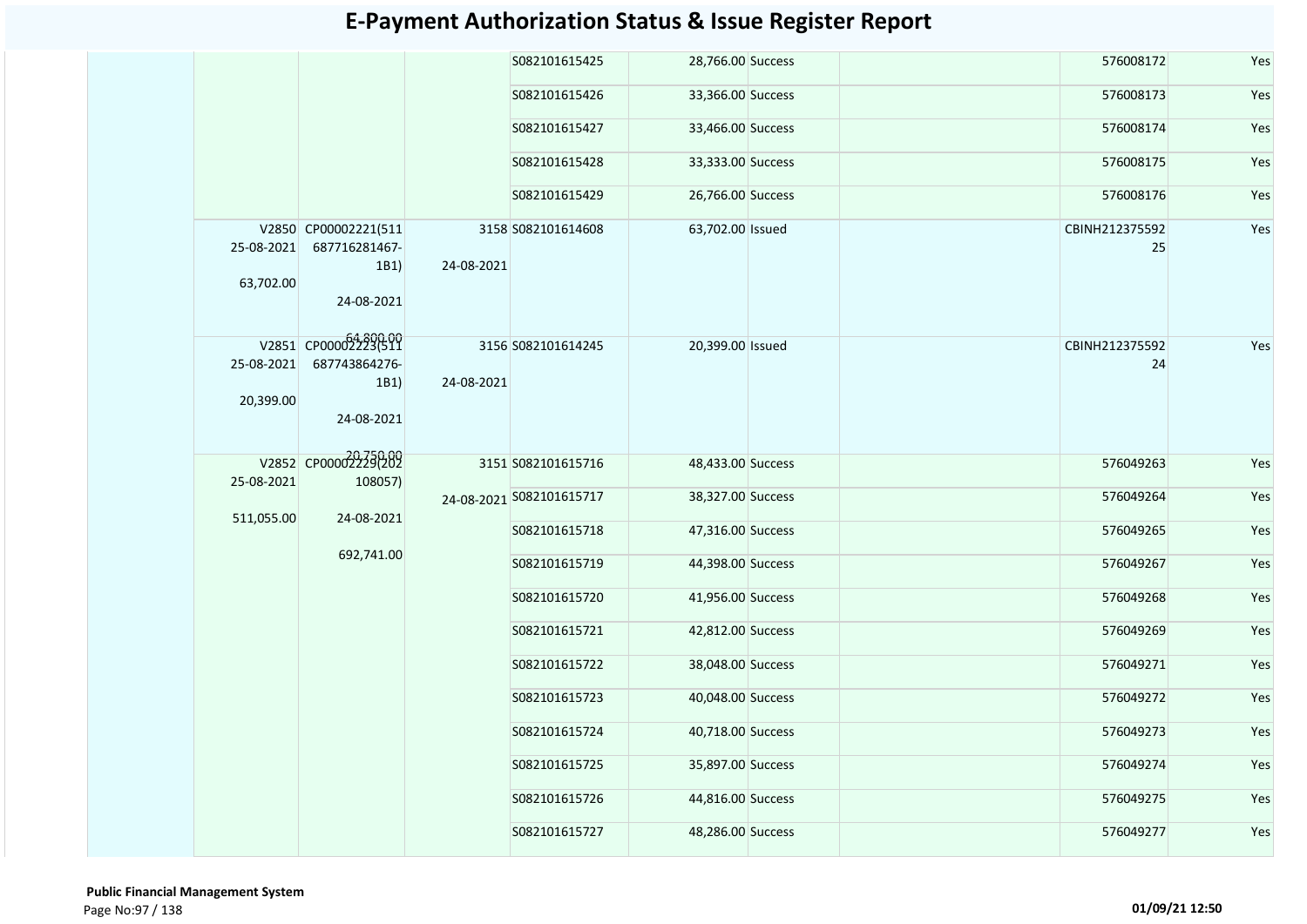|                    | V2853 CP00002231(202            |            | 3150 S082101615363       | 35,746.00 Success | 576049205      | Yes |
|--------------------|---------------------------------|------------|--------------------------|-------------------|----------------|-----|
| 25-08-2021         | 108055)                         |            | 24-08-2021 S082101615364 | 58,424.00 Success | 576049206      | Yes |
| 796,216.00         | 24-08-2021                      |            | S082101615365            | 39,092.00 Success | 576049207      | Yes |
|                    | 1,011,643.00                    |            | S082101615366            | 46,999.00 Success | 576049209      | Yes |
|                    |                                 |            | S082101615367            | 43,554.00 Success | 576049210      | Yes |
|                    |                                 |            |                          |                   |                |     |
|                    |                                 |            | S082101615368            | 46,816.00 Success | 576049211      | Yes |
|                    |                                 |            | S082101615369            | 47,183.00 Success | 576049212      | Yes |
|                    |                                 |            | S082101615370            | 43,498.00 Success | 576049213      | Yes |
|                    |                                 |            | S082101615371            | 55,478.00 Success | 576049214      | Yes |
|                    |                                 |            | S082101615372            | 48,498.00 Success | 576049215      | Yes |
|                    |                                 |            | S082101615373            | 43,498.00 Success | 576049216      | Yes |
|                    |                                 |            | S082101615374            | 46,918.00 Success | 576049217      | Yes |
|                    |                                 |            | S082101615375            | 27,124.00 Success | 576049218      | Yes |
|                    |                                 |            | S082101615376            | 35,982.00 Success | 576049219      | Yes |
|                    |                                 |            | S082101615377            | 28,786.00 Success | 576049221      | Yes |
|                    |                                 |            | S082101615378            | 37,001.00 Success | 576049222      | Yes |
|                    |                                 |            | S082101615379            | 54,843.00 Success | 576049223      | Yes |
|                    |                                 |            | S082101615380            | 56,776.00 Success | 576049224      | Yes |
| 25-08-2021         | V2854 CP00002232(202<br>108056) |            | 3149 S082101615482       | 46,472.00 Success | 576049228      | Yes |
|                    |                                 |            | 24-08-2021 S082101615483 | 45,112.00 Success | 576049229      | Yes |
| 91,584.00<br>V2855 | 24-08-2021<br>CP00002027        |            | 3147 S082101621258       | 13,050.00 Issued  | CBINH212375620 | Yes |
| 25-08-2021         | 16-08-2021                      | 24-08-2021 |                          |                   | 75             |     |
| 13,050.00          | 13,050.00                       |            |                          |                   |                |     |
|                    |                                 |            |                          |                   |                |     |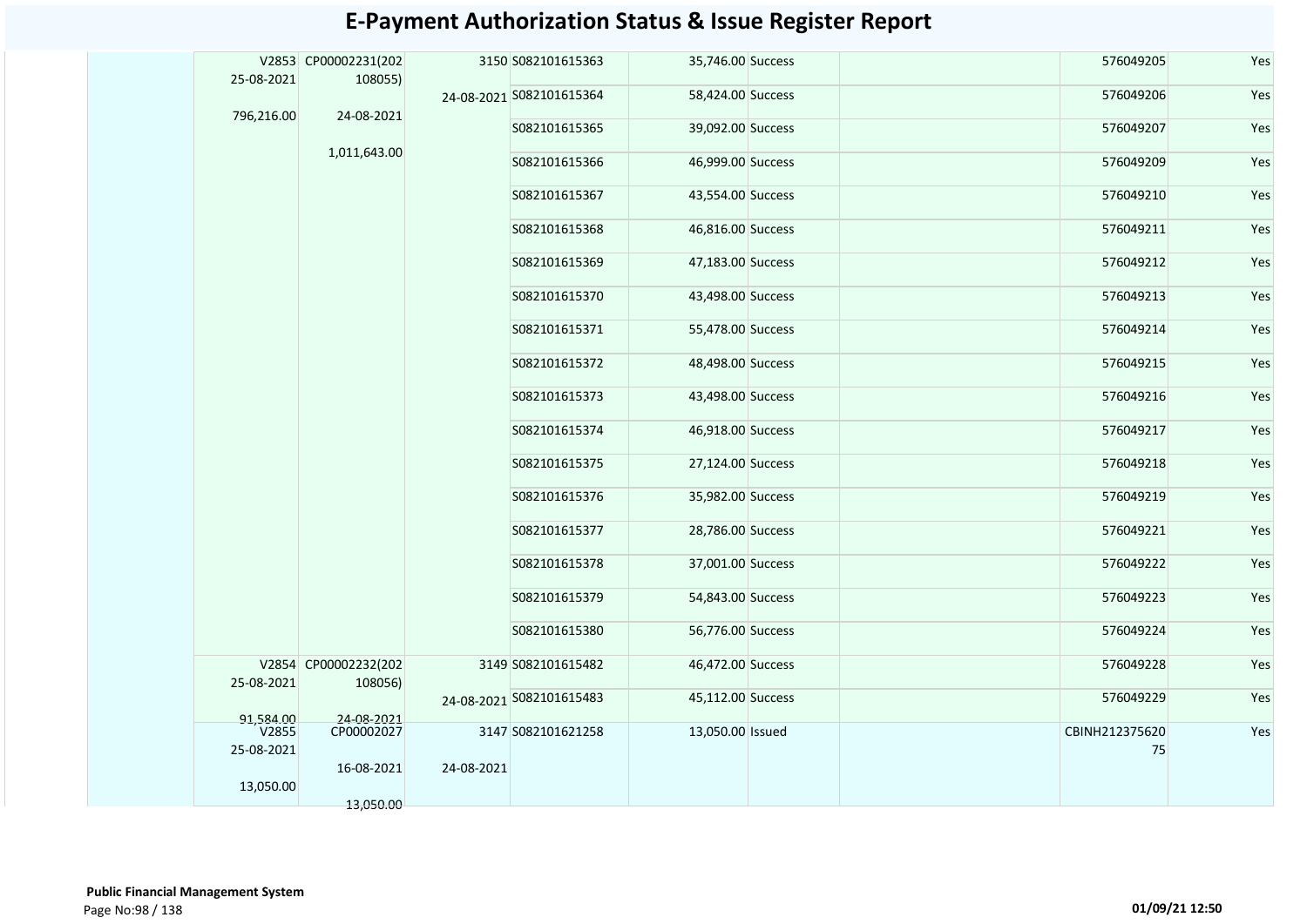| V2856<br>25-08-2021 | CP00002164<br>23-08-2021        | 24-08-2021               | 3172 S082101621166       | 545.00 Issued       |                     | 504526828       | Yes           |                     |  |           |     |
|---------------------|---------------------------------|--------------------------|--------------------------|---------------------|---------------------|-----------------|---------------|---------------------|--|-----------|-----|
| 545.00              |                                 |                          |                          |                     |                     |                 |               |                     |  |           |     |
| V2857               | 545.00<br>CP00002165            |                          | 3171 S082101621237       | 825.00 Issued       |                     | CBINH212375620  | Yes           |                     |  |           |     |
| 25-08-2021          | 23-08-2021                      |                          | 24-08-2021 S082101621238 | 1,179.00 Issued     |                     | 73<br>504530040 | Yes           |                     |  |           |     |
| 4,713.00            |                                 |                          | S082101621239            | 1,296.00 Issued     |                     | CBINH212375620  | Yes           |                     |  |           |     |
|                     | 4,713.00                        |                          |                          |                     |                     | 74              |               |                     |  |           |     |
|                     | V2858 CP00002197(202<br>108026) |                          | S082101621240            | 1,413.00 Issued     |                     | 504530067       | Yes           |                     |  |           |     |
| 25-08-2021          |                                 |                          | 3111 S082101621013       | 1,19,936.00 Success |                     | 576049341       | Yes           |                     |  |           |     |
|                     |                                 | 24-08-2021 5082101621014 | 1,70,524.00 Success      |                     | 576049342           | Yes             |               |                     |  |           |     |
| 3,638,707.00        | 24-08-2021                      |                          | S082101621015            | 1,04,760.00 Success |                     | 576049343       | Yes           |                     |  |           |     |
|                     | 5,895,742.00                    |                          | S082101621016            | 2,09,356.00 Success |                     | 576049344       | Yes           |                     |  |           |     |
|                     |                                 |                          | S082101621017            | 1,28,588.00 Success |                     | 576049345       | Yes           |                     |  |           |     |
|                     |                                 |                          | S082101621018            | 48,240.00 Success   |                     | 576049346       | Yes           |                     |  |           |     |
|                     |                                 |                          | S082101621019            | 1,35,602.00 Success |                     | 576049347       | Yes           |                     |  |           |     |
|                     |                                 |                          | S082101621020            | 86,605.00 Success   |                     | 576049348       | Yes           |                     |  |           |     |
|                     |                                 |                          | S082101621021            | 1,06,360.00 Success |                     | 576049349       | Yes           |                     |  |           |     |
|                     |                                 |                          | S082101621022            | 1,04,998.00 Success |                     | 576049350       | Yes           |                     |  |           |     |
|                     |                                 |                          | S082101621023            | 2,13,988.00 Success |                     | 576049351       | Yes           |                     |  |           |     |
|                     |                                 |                          |                          |                     |                     |                 | S082101621024 | 1,54,220.00 Success |  | 576049352 | Yes |
|                     |                                 |                          |                          |                     |                     |                 | S082101621025 | 50,474.00 Success   |  | 576049353 | Yes |
|                     |                                 |                          | S082101621026            | 1,68,182.00 Success |                     | 576049354       | Yes           |                     |  |           |     |
|                     |                                 |                          | S082101621027            | 1,64,888.00 Success |                     | 576049355       | Yes           |                     |  |           |     |
|                     |                                 |                          |                          | S082101621028       | 2,36,500.00 Success |                 | 576049356     | Yes                 |  |           |     |
|                     |                                 |                          | S082101621029            | 1,79,712.00 Success |                     | 576049357       | Yes           |                     |  |           |     |
|                     |                                 |                          | S082101621030            | 85,655.00 Success   |                     | 576049358       | Yes           |                     |  |           |     |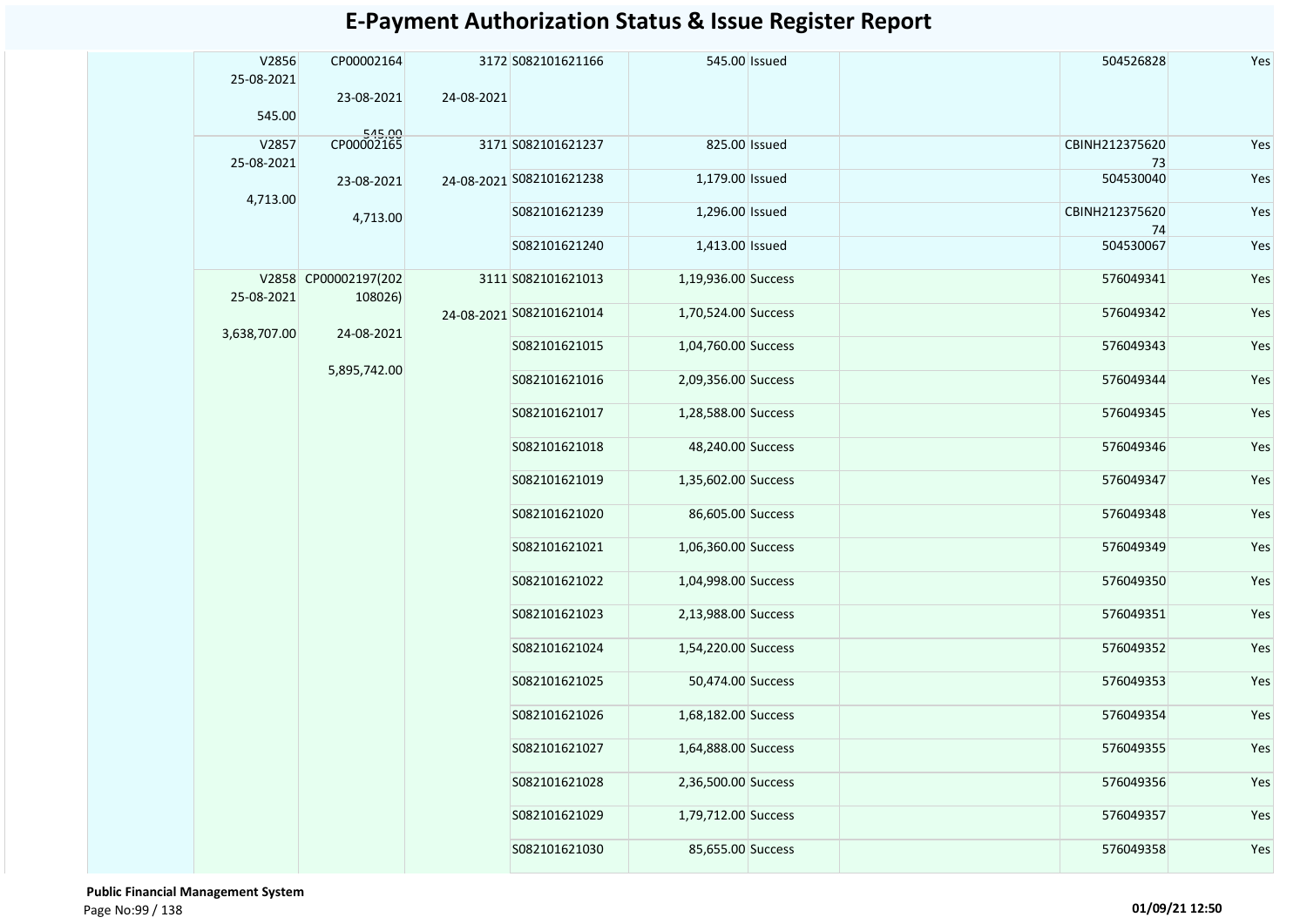|    |                               |                                  |                                     |            | S082101621031            | 1,54,136.00 Success |               | 576049359            | Yes |
|----|-------------------------------|----------------------------------|-------------------------------------|------------|--------------------------|---------------------|---------------|----------------------|-----|
|    |                               |                                  |                                     |            | S082101621032            | 1,21,794.00 Success |               | 576049360            | Yes |
|    |                               |                                  |                                     |            | S082101621033            | 2,12,300.00 Success |               | 576049361            | Yes |
|    |                               |                                  |                                     |            | S082101621034            | 1,26,722.00 Success |               | 576049362            | Yes |
|    |                               |                                  |                                     |            | S082101621035            | 1,90,473.00 Success |               | 576049363            | Yes |
|    |                               |                                  |                                     |            | S082101621036            | 1,68,638.00 Success |               | 576049364            | Yes |
|    |                               |                                  |                                     |            | S082101621037            | 1,96,056.00 Success |               | 576049365            | Yes |
|    | 225428 [Section<br>Officer]   | V2844<br>25-08-2021<br>67,005.00 | CP00000128<br>11-08-2021            | 24-08-2021 | 3117 S082101614954       | 67,005.00 Issued    |               | 504043830            | Yes |
|    |                               | V2847                            | 74,450.00<br>CP00000145             |            | 3115 S082101614646       |                     | 575.00 Issued | CBINH212375592       | Yes |
|    |                               | 25-08-2021                       |                                     |            |                          |                     |               | 04                   |     |
|    |                               | 575.00                           | 23-08-2021                          | 24-08-2021 |                          |                     |               |                      |     |
|    | 225438 [Asstt                 |                                  | 575.00<br>V2845 CP00000224(511      |            | 3145 S082101614605       | 75,797.00 Issued    |               | CBINH212375587       | Yes |
|    | Accounts Officer]             | 25-08-2021<br>75,797.00          | 687727559752-<br>1B1)<br>18-08-2021 | 24-08-2021 |                          |                     |               | 99                   |     |
|    |                               | V2860<br>25-08-2021<br>18,880.00 | CP66000299<br>25-08-2021            | 25-08-2021 | 3205 S082101215566       | 18,880.00 Issued    |               | CBINH212376094<br>87 | Yes |
|    |                               | V2861                            | 18,880.00<br>CP00000238             |            | 3230 S082101220184       | 3,000.00 Issued     |               | CBINH212376094       | Yes |
|    |                               | 25-08-2021                       | 25-08-2021                          |            | 25-08-2021 S082101220185 | 3,000.00 Issued     |               | 95<br>CBINH212376094 | Yes |
|    |                               | 17,100.00                        |                                     |            |                          |                     |               | 99                   |     |
|    |                               |                                  | 17,100.00                           |            | S082101220186            | 3,000.00 Issued     |               | CBINH212376095<br>00 | Yes |
|    |                               |                                  |                                     |            | S082101220187            | 3,000.00 Issued     |               | CBINH212376095<br>01 | Yes |
|    |                               |                                  |                                     |            | S082101220188            | 5,100.00 Issued     |               | CBINH212376095<br>03 | Yes |
| 17 | <b>Issue Date: 26-08-2021</b> |                                  |                                     |            |                          | 6,27,73,467.00      |               |                      |     |
|    | 200880 [Asstt                 |                                  | V2899 CP00000088(202                |            | 3217 S082101348425       | 71,858.00 Success   |               | 588014756            | Yes |
|    | Accounts Officer]             | 26-08-2021                       | 108001)                             |            |                          |                     |               |                      |     |

 **Public Financial Management System** 

Page No:100 / 138 **01/09/21 12:50**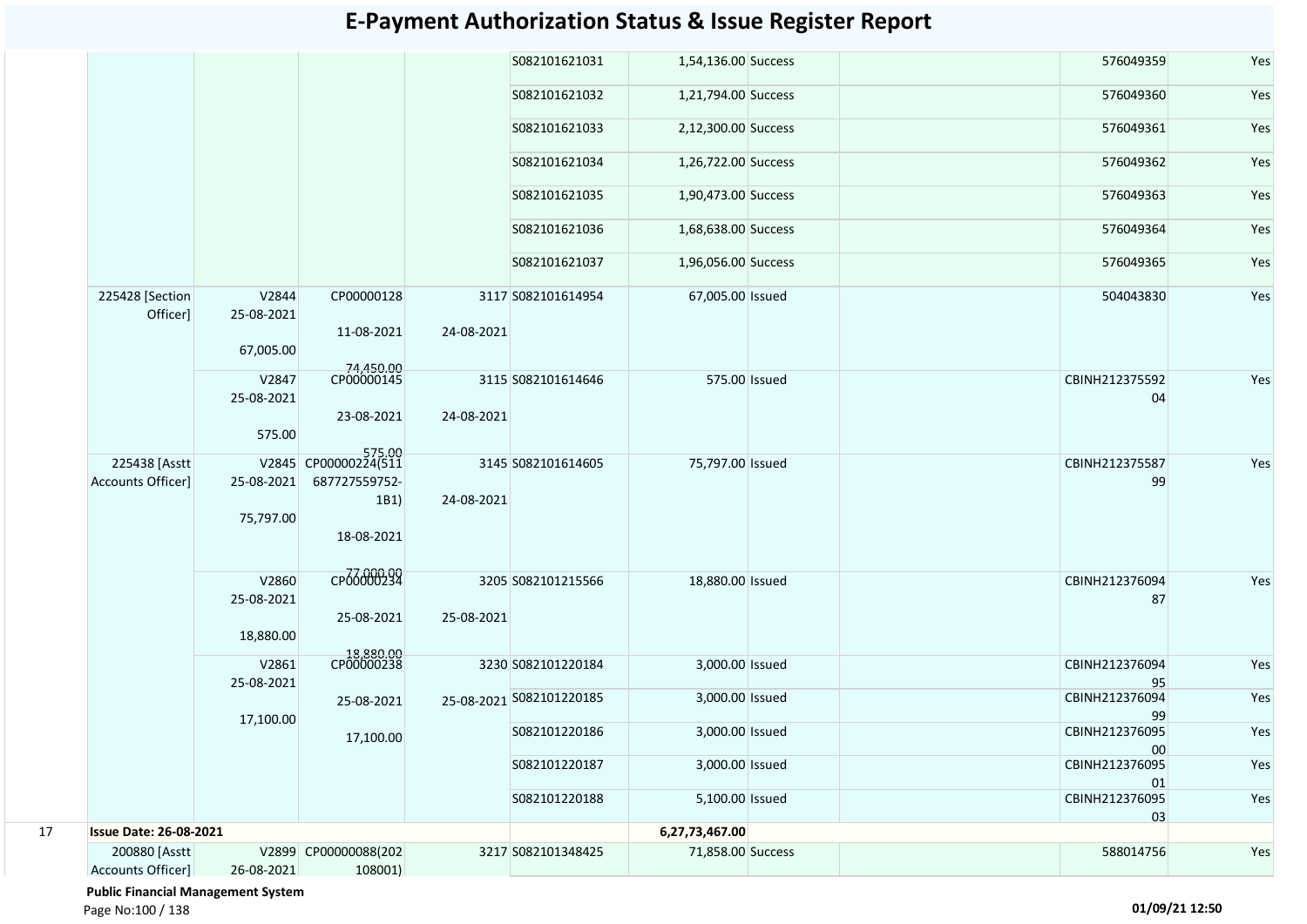| Accounts Officer] | 26-08-2021          | 108001)                           |            |                          |                   |                |                      |     |
|-------------------|---------------------|-----------------------------------|------------|--------------------------|-------------------|----------------|----------------------|-----|
|                   |                     |                                   |            | 25-08-2021 5082101348426 |                   | 50.00 Success  | 588014768            | Yes |
|                   | 134,756.00          | 25-08-2021                        |            | S082101348427            |                   | 50.00 Success  | 588014781            | Yes |
|                   |                     | 246,986.00                        |            | S082101348428            | 62,798.00 Success |                | 588014861            | Yes |
|                   | 26-08-2021          | V2900 CP00000089(202              |            | 3216 S082101348656       | 44,388.00 Success |                | 588017073            | Yes |
|                   |                     | 108002)                           |            | 25-08-2021 S082101348657 |                   | 240.00 Success | 588017086            | Yes |
|                   | 171,258.00          | 25-08-2021                        |            | S082101348658            | 89,858.00 Success |                | 588017105            | Yes |
|                   |                     | 250,818.00                        |            | S082101348659            | 36,772.00 Success |                | 588017121            | Yes |
|                   | 26-08-2021          | V2901 CP00000090(202<br>108003)   |            | 3215 S082101348703       | 53,970.00 Success |                | 588017339            | Yes |
|                   |                     |                                   |            | 25-08-2021 S082101348704 | 50,836.00 Success |                | 588017353            | Yes |
|                   | 413,222.00          | 25-08-2021                        |            | S082101348705            | 30,654.00 Success |                | 588017368            | Yes |
|                   |                     | 476,482.00                        |            | S082101348706            |                   | 560.00 Success | 588017395            | Yes |
|                   |                     |                                   |            | S082101348707            | 32,310.00 Success |                | 588017414            | Yes |
|                   |                     |                                   |            | S082101348708            | 65,572.00 Success |                | 588017433            | Yes |
|                   |                     |                                   |            | S082101348709            | 45,646.00 Success |                | 588017476            | Yes |
|                   |                     |                                   |            | S082101348710            | 66,612.00 Success |                | 588017483            | Yes |
|                   |                     |                                   |            | S082101348711            | 67,062.00 Success |                | 588017534            | Yes |
|                   | V2925<br>26-08-2021 | CP00000087                        |            | 3214 S082101350196       | 25,120.00 Issued  |                | CBINH212386352<br>98 | Yes |
|                   |                     | 25-08-2021                        | 25-08-2021 |                          |                   |                |                      |     |
|                   | 25,120.00           |                                   |            |                          |                   |                |                      |     |
| 225427 [Under     |                     | 25,120.00<br>V2863 CP00002001(511 |            | 3210 S082101347820       | 4,393.00 Issued   |                | CBINH212386354       | Yes |
| Secretary]        | 26-08-2021          | 687760648096-<br>1B1)             | 25-08-2021 |                          |                   |                | 32                   |     |
|                   | 4,393.00            |                                   |            |                          |                   |                |                      |     |
|                   |                     | 16-08-2021                        |            |                          |                   |                |                      |     |
|                   |                     | 4,469.00                          |            |                          |                   |                |                      |     |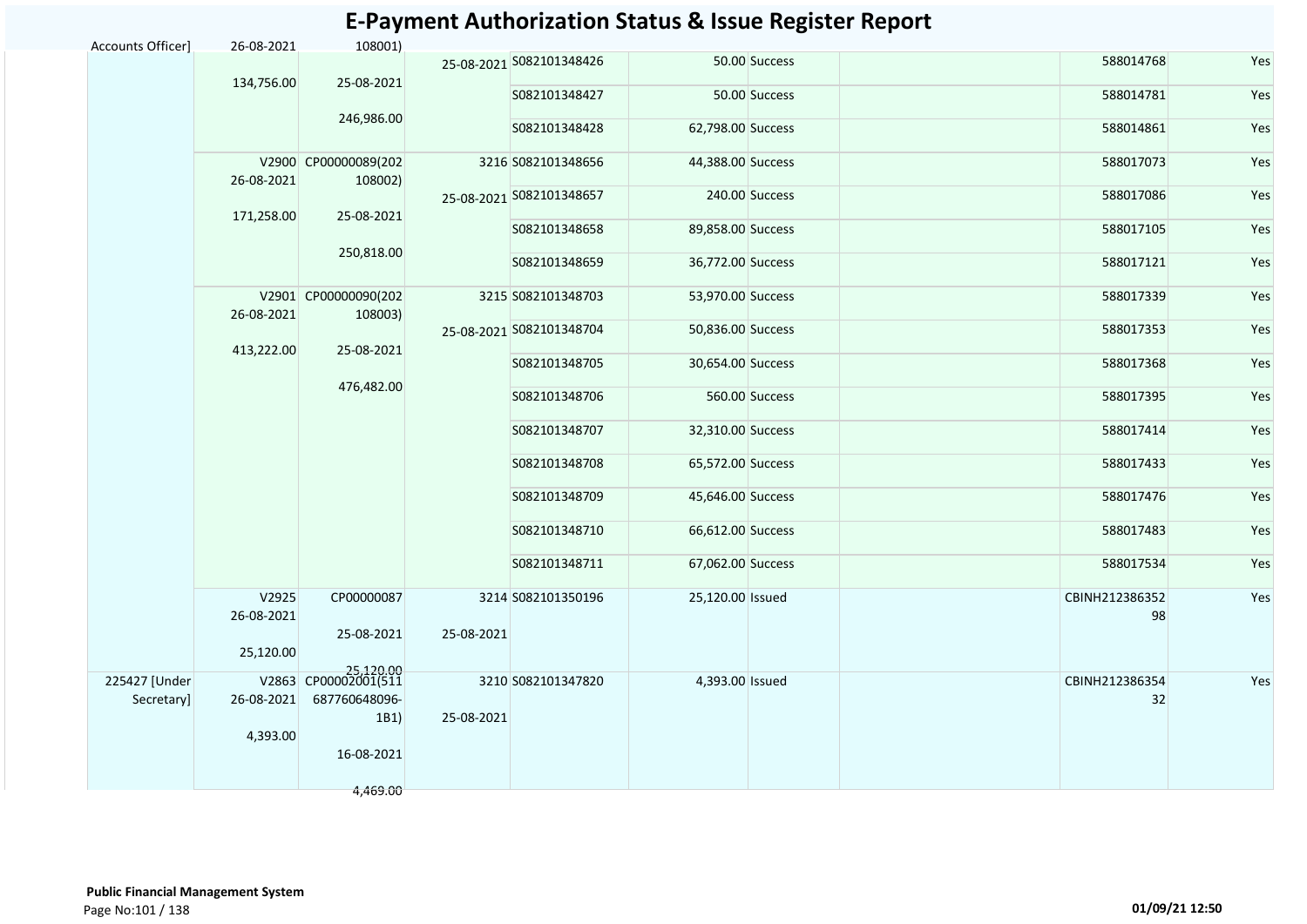| 26-08-2021<br>14,699.00 | V2864 CP00002008(511<br>687767694295-<br>1B1)<br>16-08-2021             | 25-08-2021 | 3211 S082101347862 | 14,699.00 Issued | CBINH212386354<br>45 | Yes |
|-------------------------|-------------------------------------------------------------------------|------------|--------------------|------------------|----------------------|-----|
| 26-08-2021<br>8,209.00  | V2865 CP000021706511<br>687732423232-<br>1B1)<br>23-08-2021             | 24-08-2021 | 3166 S082101244277 | 8,209.00 Issued  | CBINH212386353<br>84 | Yes |
| 26-08-2021<br>18,112.00 | V2866 CP00002171(511<br>687703140540-<br>1B1)<br>23-08-2021             | 24-08-2021 | 3165 S082101346500 | 18,112.00 Issued | CBINH212386354<br>13 | Yes |
| 26-08-2021<br>4,768.00  | V2867 CP00002173699<br>687752370164-<br>1B1)<br>23-08-2021              | 24-08-2021 | 3176 S082101239096 | 4,768.00 Issued  | CBINH212386357<br>62 | Yes |
| 26-08-2021<br>1,548.00  | V2868 CP000021746519<br>687715254938-<br>1B1)<br>23-08-2021             | 24-08-2021 | 3177 S082101247338 | 1,548.00 Issued  | CBINH212386352<br>96 | Yes |
| 26-08-2021<br>4,485.00  | V2869 CP000021736511<br>687760613245-<br>1B1)<br>23-08-2021             | 24-08-2021 | 3178 S082101241370 | 4,485.00 Issued  | CBINH212386353<br>80 | Yes |
| 26-08-2021<br>4,485.00  | V2870 CP000021786519<br>687794799010-<br>1B1)<br>23-08-2021<br>4,562.00 | 24-08-2021 | 3179 S082101241878 | 4,485.00 Issued  | CBINH212386353<br>81 | Yes |

 **Public Financial Management System**  Page No:102 / 138 **01/09/21 12:50**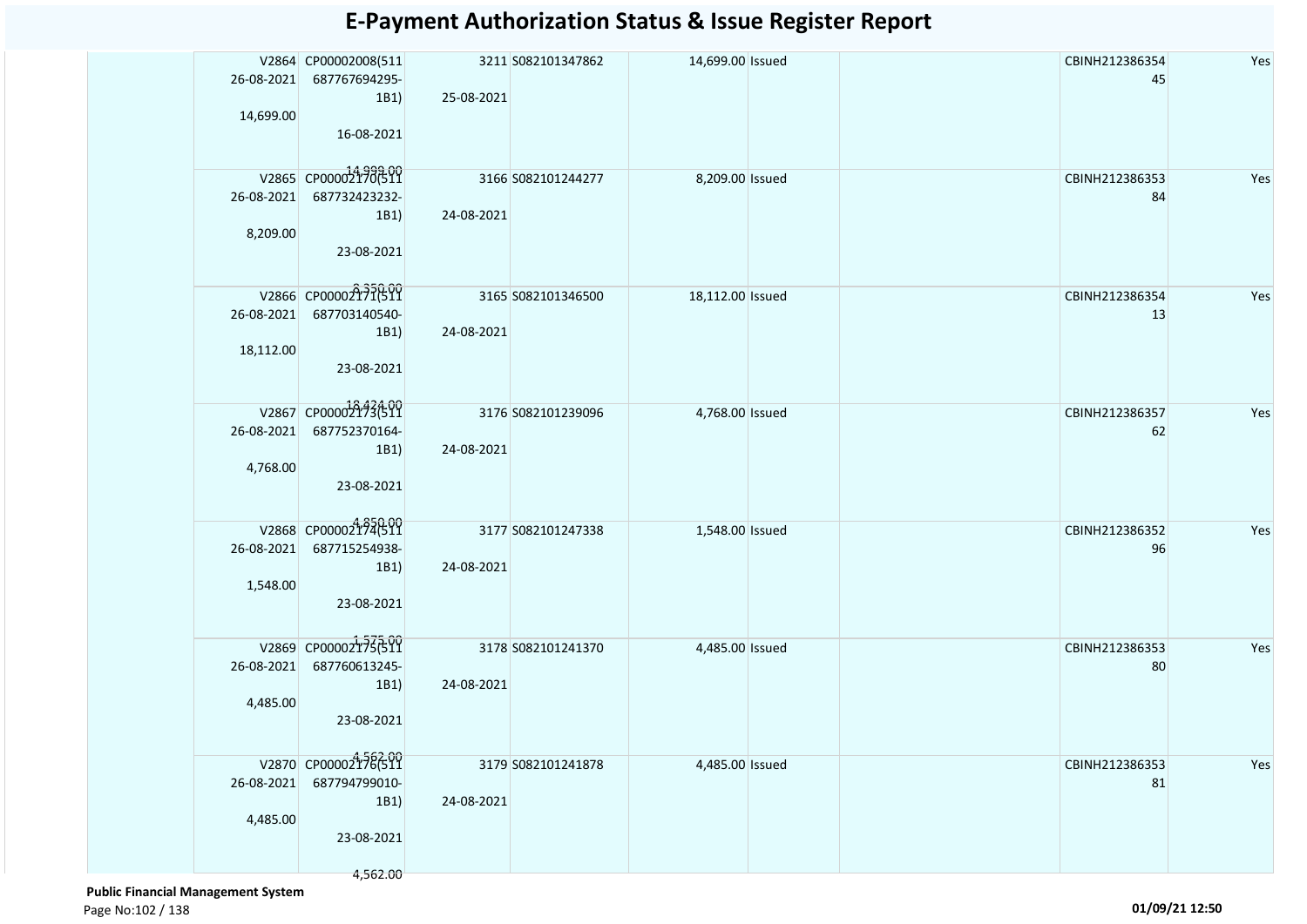| 26-08-2021<br>4,349.00   | V2871 CP00002177(511<br>687792493033-<br>1B1)<br>23-08-2021              | 24-08-2021 | 3180 S082101240064 | 4,349.00 Issued    | CBINH212386352<br>93         | Yes |
|--------------------------|--------------------------------------------------------------------------|------------|--------------------|--------------------|------------------------------|-----|
| 19,459.00                | V2872 CP00002178(511<br>26-08-2021 687768782073-<br>1B1)<br>23-08-2021   | 24-08-2021 | 3181 S082101245635 | 19,459.00 Issued   | CBINH212386353<br>86         | Yes |
| 26-08-2021<br>19,458.00  | V2873 CP000021794500<br>687784309246-<br>1B1)<br>23-08-2021              | 24-08-2021 | 3182 S082101246634 | 19,458.00 Issued   | CBINH212386353<br>88         | Yes |
| 26-08-2021<br>19,458.00  | V2874 CP00002180(511<br>687760031816-<br>1B1)<br>23-08-2021              | 24-08-2021 | 3183 S082101246826 | 19,458.00 Issued   | CBINH212386353<br>97         | Yes |
| 26-08-2021<br>81,646.00  | V2875 CP00002181(511<br>687750429997-<br>1B1)<br>23-08-2021              | 24-08-2021 | 3184 S082101218664 | 81,646.00 Issued   | CBINH212386353<br>75         | Yes |
| 26-08-2021<br>137,812.00 | V2876 CP00002186(511<br>687774439250-<br>1B1)<br>23-08-2021              | 24-08-2021 | 3163 S082101347407 | 1,37,812.00 Issued | CBINH212386357<br>67         | Yes |
| 26-08-2021<br>20,598.00  | V2877 CP00002219(511<br>687713321934-<br>1B1)<br>24-08-2021<br>20,953.00 | 24-08-2021 | 3188 S082101246990 | 20,598.00 Issued   | CBINH212386354<br>${\tt 01}$ | Yes |

 **Public Financial Management System**  Page No:103 / 138 **01/09/21 12:50**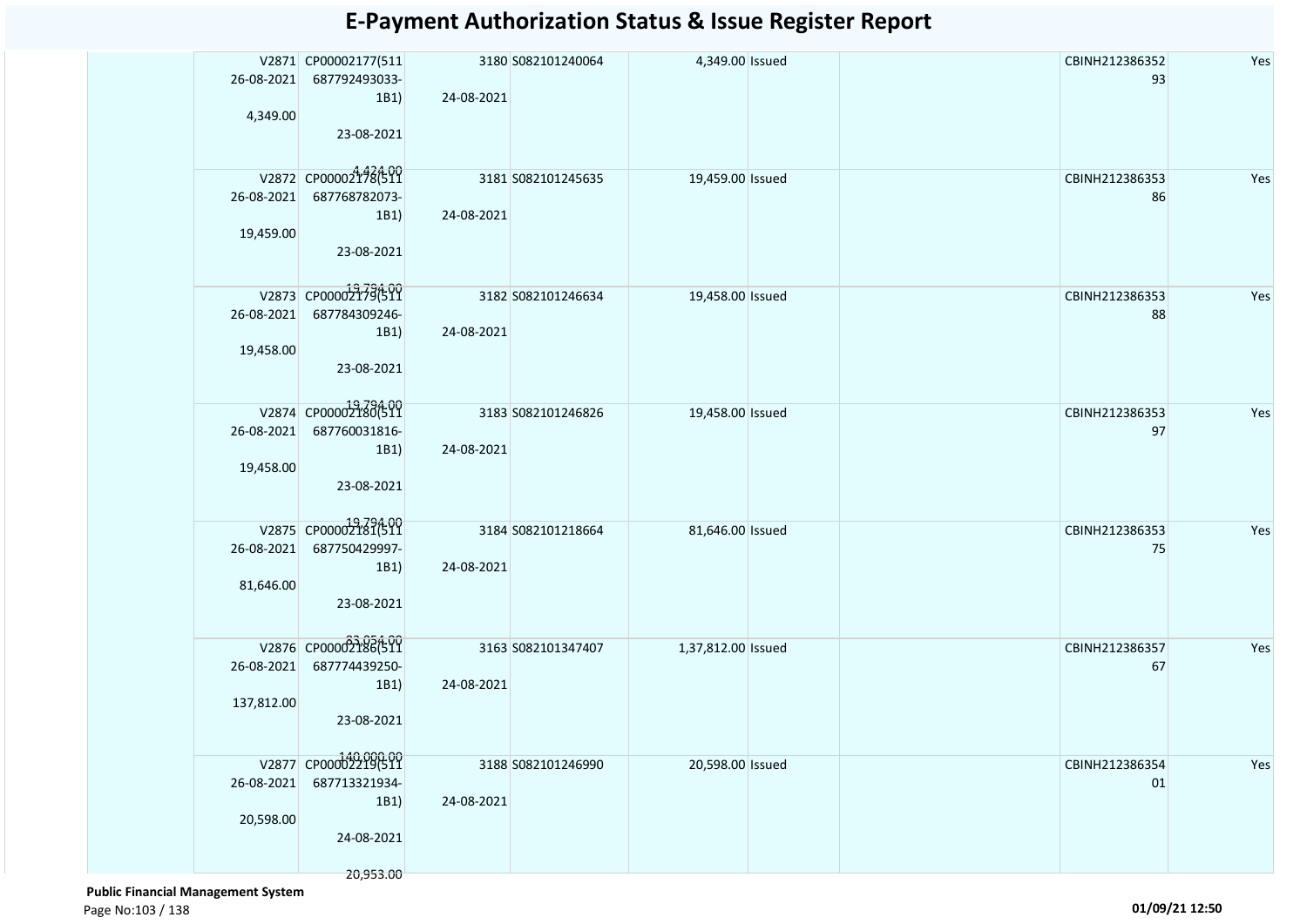|            | V2878 CP00002220(511             |            | 3189 S082101242907 | 4,485.00 Issued  | CBINH212386352 | Yes |
|------------|----------------------------------|------------|--------------------|------------------|----------------|-----|
| 26-08-2021 | 687733886737-                    |            |                    |                  | 95             |     |
|            | 1B1)                             | 24-08-2021 |                    |                  |                |     |
| 4,485.00   |                                  |            |                    |                  |                |     |
|            | 24-08-2021                       |            |                    |                  |                |     |
|            |                                  |            |                    |                  |                |     |
|            | V2879 CP00002268(511             |            | 3229 S082101346476 | 35,100.00 Issued | CBINH212386354 | Yes |
| 26-08-2021 | 687786148388-                    |            |                    |                  | 10             |     |
|            |                                  |            |                    |                  |                |     |
|            | 1B1)                             | 25-08-2021 |                    |                  |                |     |
| 35,100.00  | 25-08-2021                       |            |                    |                  |                |     |
|            |                                  |            |                    |                  |                |     |
|            |                                  |            |                    |                  |                |     |
|            | V2880 CP000022696511             |            | 3228 S082101252227 | 23,347.00 Issued | CBINH212386357 | Yes |
| 26-08-2021 | 687731517852-                    |            |                    |                  | 64             |     |
|            | 1B1)                             | 25-08-2021 |                    |                  |                |     |
| 23,347.00  |                                  |            |                    |                  |                |     |
|            | 25-08-2021                       |            |                    |                  |                |     |
|            |                                  |            |                    |                  |                |     |
|            | V2881 CP000023278099             |            | 3227 S082101250283 | 5,190.00 Issued  | CBINH212386354 | Yes |
|            | 26-08-2021 687798857310-         |            |                    |                  | 07             |     |
|            | 1B1)                             | 25-08-2021 |                    |                  |                |     |
| 5,190.00   |                                  |            |                    |                  |                |     |
|            | 25-08-2021                       |            |                    |                  |                |     |
|            |                                  |            |                    |                  |                |     |
|            |                                  |            |                    |                  |                |     |
|            | V2882 CP00002273(511             |            | 3225 S082101248081 | 5,884.00 Issued  | CBINH212386354 | Yes |
| 26-08-2021 | 687798256552-                    |            |                    |                  | 02             |     |
|            | 1B1)                             | 25-08-2021 |                    |                  |                |     |
| 5,884.00   |                                  |            |                    |                  |                |     |
|            | 25-08-2021                       |            |                    |                  |                |     |
|            |                                  |            |                    |                  |                |     |
| V2883      | CP00002168                       |            | 3168 S082101350495 | 1,874.00 Issued  | 516264695      | Yes |
| 26-08-2021 |                                  |            |                    |                  |                |     |
|            | 23-08-2021                       | 24-08-2021 |                    |                  |                |     |
| 1,874.00   |                                  |            |                    |                  |                |     |
|            |                                  |            |                    |                  |                |     |
|            | 1,874.00<br>V2884 CP00002172(511 |            | 3175 S082101244981 | 9,038.00 Issued  | CBINH212386357 | Yes |
| 26-08-2021 | 687727125170-                    |            |                    |                  | 63             |     |
|            | 1B1)                             | 24-08-2021 |                    |                  |                |     |
| 9,038.00   |                                  |            |                    |                  |                |     |
|            | 23-08-2021                       |            |                    |                  |                |     |
|            |                                  |            |                    |                  |                |     |
|            | 9,194.00                         |            |                    |                  |                |     |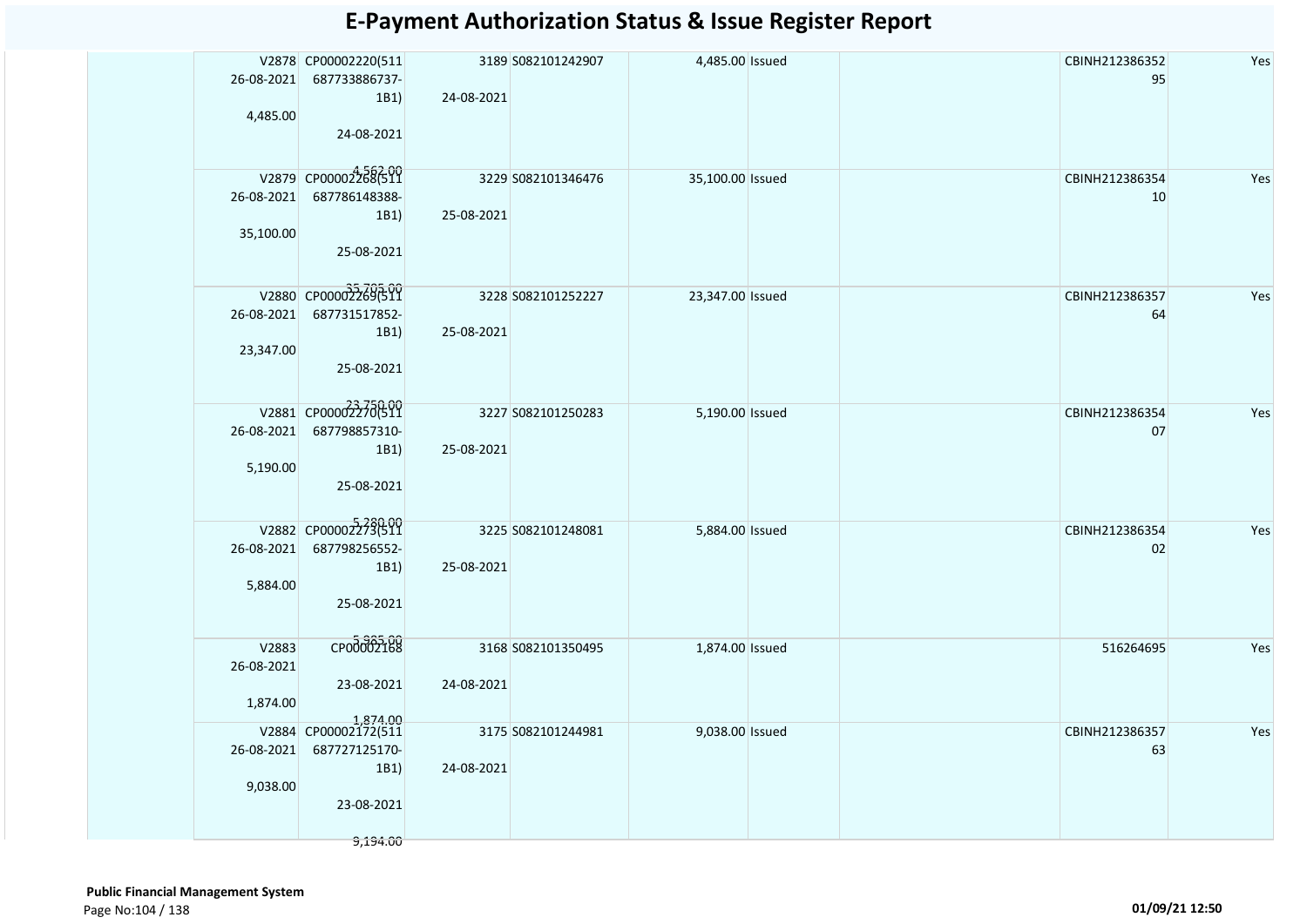| 26-08-2021<br>38,748.00 | V2885 CP00002183(511<br>687738929144-<br>1B1)<br>23-08-2021 | 24-08-2021    | 3186 S082101347376       | 38,748.00 Issued  |                   | CBINH212386357<br>66 | Yes       |     |
|-------------------------|-------------------------------------------------------------|---------------|--------------------------|-------------------|-------------------|----------------------|-----------|-----|
| 26-08-2021<br>34,135.00 | V2886 CP00002184(511<br>687712720537-<br>1B1)<br>23-08-2021 | 24-08-2021    | 3187 S082101346501       | 34,135.00 Issued  |                   | CBINH212386354<br>14 | Yes       |     |
| 26-08-2021              | V2891 CP000032204(202<br>108047)                            |               | 3099 S082101349851       | 48,416.00 Success |                   | 588020578            | Yes       |     |
|                         |                                                             |               | 24-08-2021 S082101349852 | 65,188.00 Success |                   | 588020595            | Yes       |     |
| 2,376,116.00            | 24-08-2021                                                  |               | S082101349853            | 88,544.00 Success |                   | 588020611            | Yes       |     |
|                         | 3,477,787.00                                                |               | S082101349854            | 57,080.00 Success |                   | 588020631            | Yes       |     |
|                         |                                                             |               | S082101349855            | 61,446.00 Success |                   | 588020644            | Yes       |     |
|                         |                                                             |               | S082101349856            | 64,756.00 Success |                   | 588020665            | Yes       |     |
|                         |                                                             |               | S082101349857            | 63,416.00 Success |                   | 588020680            | Yes       |     |
|                         |                                                             |               | S082101349858            | 36,550.00 Success |                   | 588020691            | Yes       |     |
|                         |                                                             |               | S082101349859            | 45,076.00 Success |                   | 588020705            | Yes       |     |
|                         |                                                             |               | S082101349860            | 49,539.00 Success |                   | 588020739            | Yes       |     |
|                         |                                                             |               |                          | S082101349861     | 76,464.00 Success |                      | 588020754 | Yes |
|                         |                                                             |               | S082101349862            | 65,554.00 Success |                   | 588020775            | Yes       |     |
|                         |                                                             |               | S082101349863            | 48,526.00 Success |                   | 588020792            | Yes       |     |
|                         |                                                             |               | S082101349864            | 78,044.00 Success |                   | 588020801            | Yes       |     |
|                         |                                                             |               | S082101349865            | 44,173.00 Success |                   | 588020812            | Yes       |     |
|                         |                                                             | S082101349866 | 90,458.00 Success        |                   | 588020829         | Yes                  |           |     |
|                         |                                                             |               | S082101349867            | 47,590.00 Success |                   | 588020846            | Yes       |     |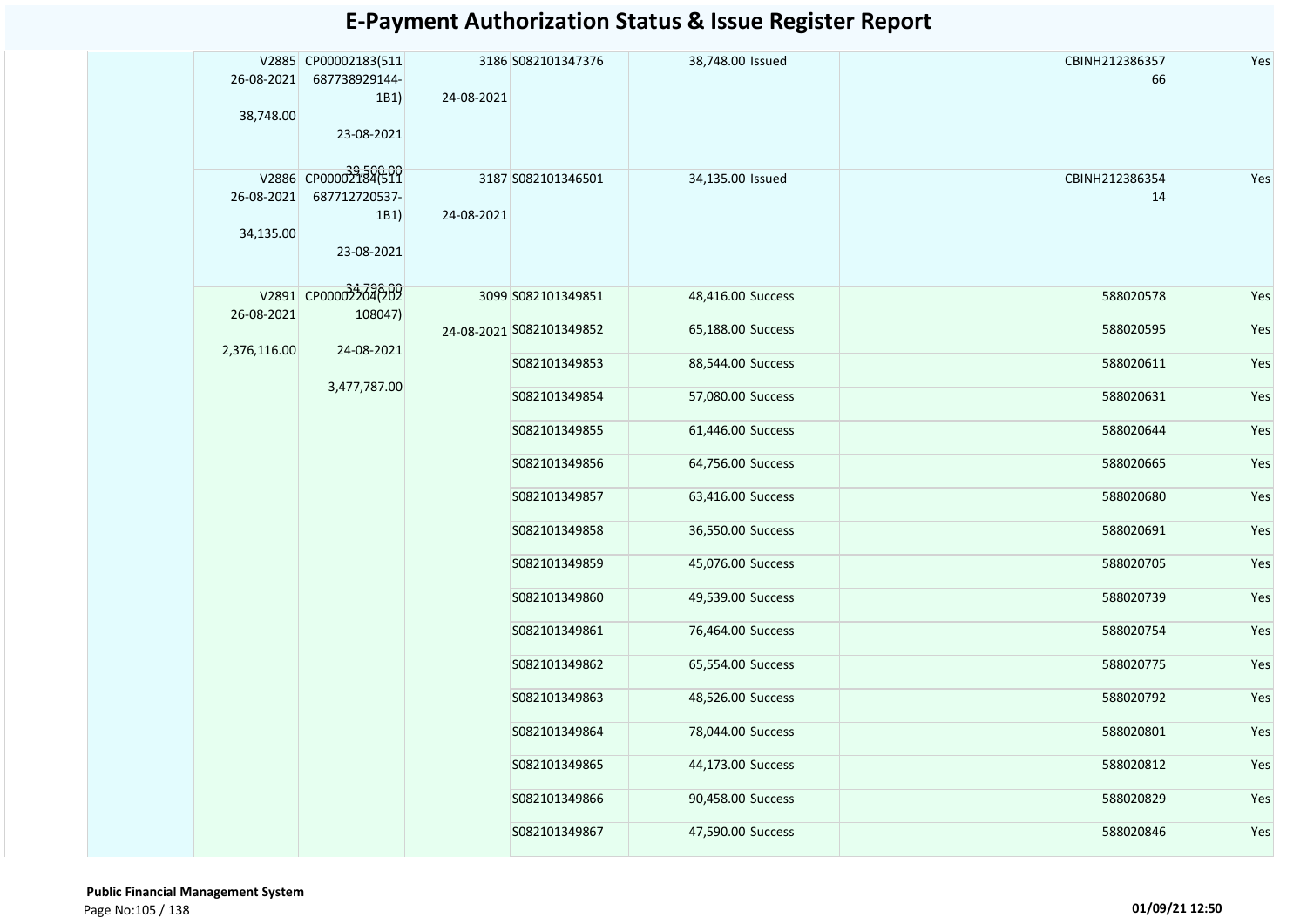|              |                                 | S082101349868            | 57,602.00 Success   |  | 588020857 | Yes |
|--------------|---------------------------------|--------------------------|---------------------|--|-----------|-----|
|              |                                 | S082101349869            | 61,708.00 Success   |  | 588020873 | Yes |
|              |                                 | S082101349870            | 58,416.00 Success   |  | 588020889 | Yes |
|              |                                 | S082101349871            | 61,879.00 Success   |  | 588020905 | Yes |
|              |                                 | S082101349872            | 56,016.00 Success   |  | 588020926 | Yes |
|              |                                 | S082101349873            | 70,881.00 Success   |  | 588020939 | Yes |
|              |                                 | S082101349874            | 62,840.00 Success   |  | 588020964 | Yes |
|              |                                 | S082101349875            | 34,642.00 Success   |  | 588020974 | Yes |
|              |                                 | S082101349876            | 50,276.00 Success   |  | 588020991 | Yes |
|              |                                 | S082101349877            | 59,756.00 Success   |  | 588023007 | Yes |
|              |                                 | S082101349878            | 63,546.00 Success   |  | 588023022 | Yes |
|              |                                 | S082101349879            | 52,974.00 Success   |  | 588023039 | Yes |
|              |                                 | S082101349880            | 55,310.00 Success   |  | 588023051 | Yes |
|              |                                 | S082101349881            | 69,944.00 Success   |  | 588023064 | Yes |
|              |                                 | S082101349882            | 70,554.00 Success   |  | 588023083 | Yes |
|              |                                 | S082101349883            | 53,086.00 Success   |  | 588023091 | Yes |
|              |                                 | S082101349884            | 82,846.00 Success   |  | 588023147 | Yes |
|              |                                 | S082101349885            | 46,668.00 Success   |  | 588023155 | Yes |
|              |                                 | S082101349886            | 52,978.00 Success   |  | 588023170 | Yes |
|              |                                 | S082101349887            | 99,392.00 Success   |  | 588023183 | Yes |
|              |                                 | S082101349888            | 66,416.00 Success   |  | 588023201 | Yes |
|              |                                 | S082101349889            | 57,566.00 Success   |  | 588023214 | Yes |
| 26-08-2021   | V2892 CP00002208(202<br>108030) | 3104 S082101348743       | 83,930.00 Success   |  | 588017747 | Yes |
| 1,558,090.00 | 24-08-2021                      | 24-08-2021 S082101348744 | 1,07,266.00 Success |  | 588017763 | Yes |
|              |                                 |                          |                     |  |           |     |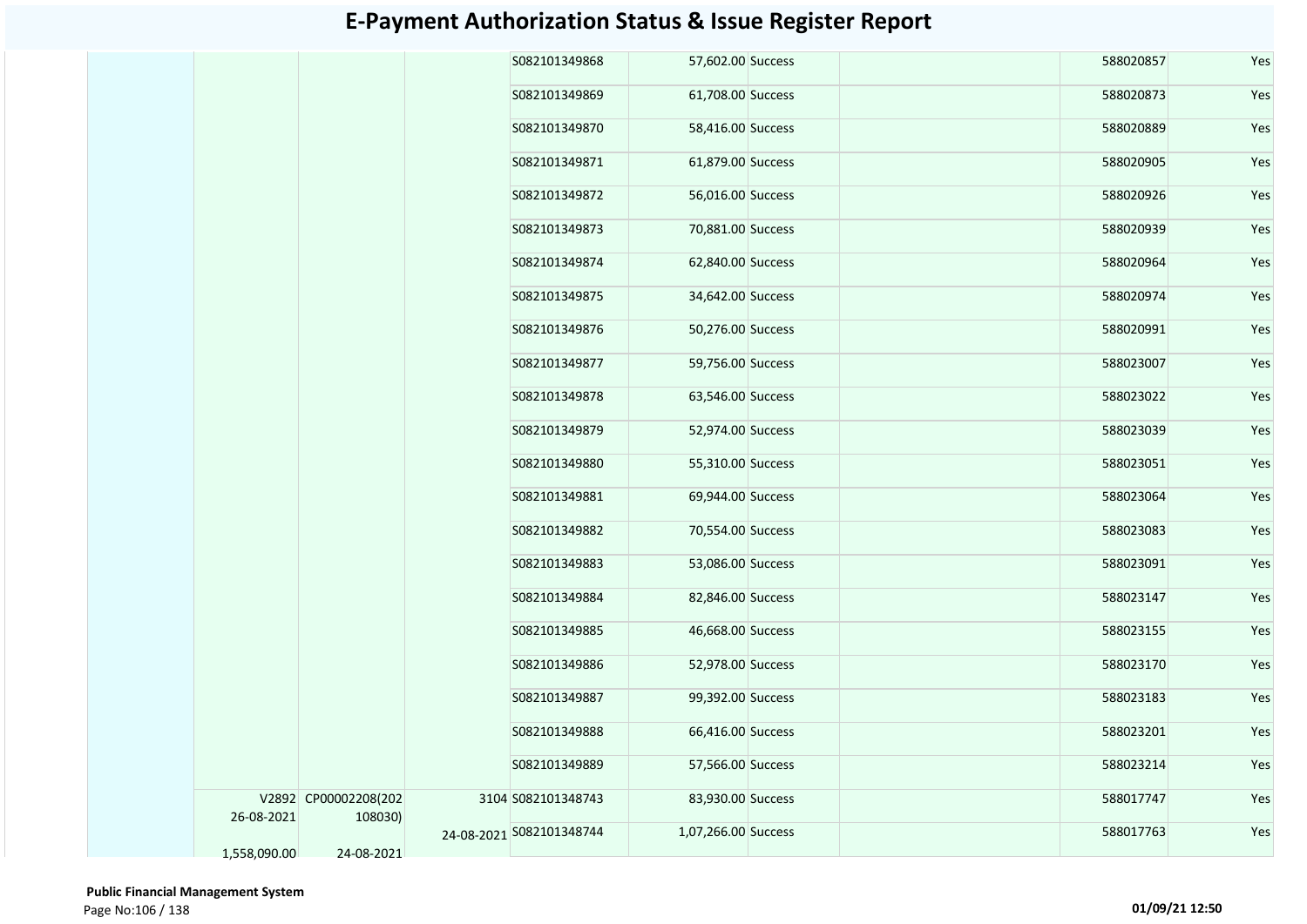| 1,558,090.00 | 24-08-2021                                               |            |                    |                     |  |                      |     |
|--------------|----------------------------------------------------------|------------|--------------------|---------------------|--|----------------------|-----|
|              |                                                          |            | S082101348745      | 60,284.00 Success   |  | 588017821            | Yes |
|              | 2,515,882.00                                             |            | S082101348746      | 37,818.00 Success   |  | 588017881            | Yes |
|              |                                                          |            | S082101348747      | 43,058.00 Success   |  | 588017897            | Yes |
|              |                                                          |            | S082101348748      | 57,508.00 Success   |  | 588017912            | Yes |
|              |                                                          |            | S082101348749      | 85,136.00 Success   |  | 588017943            | Yes |
|              |                                                          |            | S082101348750      | 66,872.00 Success   |  | 588017951            | Yes |
|              |                                                          |            | S082101348751      | 75,808.00 Success   |  | 588017998            | Yes |
|              |                                                          |            | S082101348752      | 74,836.00 Success   |  | 588020010            | Yes |
|              |                                                          |            | S082101348753      | 77,228.00 Success   |  | 588020023            | Yes |
|              |                                                          |            | S082101348754      | 69,236.00 Success   |  | 588020039            | Yes |
|              |                                                          |            | S082101348755      | 35,816.00 Success   |  | 588020053            | Yes |
|              |                                                          |            | S082101348756      | 24,760.00 Success   |  | 588020087            | Yes |
|              |                                                          |            | S082101348757      | 84,948.00 Success   |  | 588020102            | Yes |
|              |                                                          |            | S082101348758      | 93,818.00 Success   |  | 588020148            | Yes |
|              |                                                          |            | S082101348759      | 65,296.00 Success   |  | 588020164            | Yes |
|              |                                                          |            | S082101348760      | 75,446.00 Success   |  | 588020217            | Yes |
|              |                                                          |            | S082101348761      | 1,02,672.00 Success |  | 588020239            | Yes |
|              |                                                          |            | S082101348762      | 68,538.00 Success   |  | 588020301            | Yes |
|              |                                                          |            | S082101348763      | 67,508.00 Success   |  | 588020315            | Yes |
|              |                                                          |            | S082101348764      | 1,00,308.00 Success |  | 588020337            | Yes |
|              | V2893 CP00002217(511<br>26-08-2021 687773214844-<br>1B1) | 24-08-2021 | 3160 S082101347864 | 13,763.00 Issued    |  | CBINH212386357<br>70 | Yes |
| 13,763.00    | 24-08-2021                                               |            |                    |                     |  |                      |     |
|              | 14,000.00                                                |            |                    |                     |  |                      |     |

 **Public Financial Management System**  Page No:107 / 138 **01/09/21 12:50**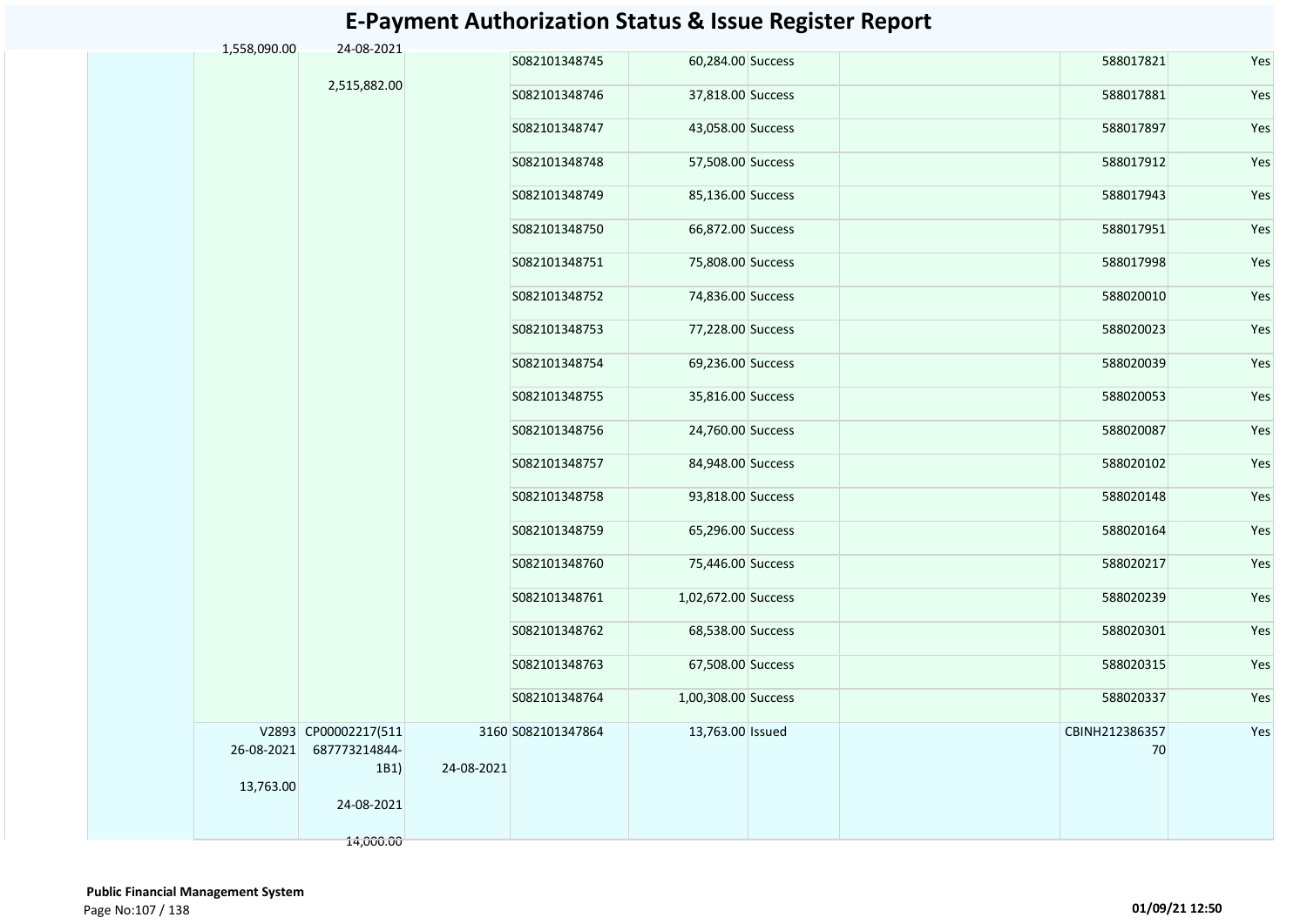|                   | V2902 CP00002010(511    |            | 3212 S082101347832       | 5,395.00 Issued  | CBINH212386354       | Yes |
|-------------------|-------------------------|------------|--------------------------|------------------|----------------------|-----|
| 26-08-2021        | 687791056047-           |            |                          |                  | 38                   |     |
| 5,395.00          | 1B1)                    | 25-08-2021 |                          |                  |                      |     |
|                   | 16-08-2021              |            |                          |                  |                      |     |
|                   |                         |            |                          |                  |                      |     |
| V2904             | сродо02084              |            | 3148 S082101350534       | 3,240.00 Issued  | CBINH212386357       | Yes |
| 26-08-2021        |                         |            |                          |                  | 00                   |     |
|                   | 18-08-2021              |            | 24-08-2021 S082101350535 | 1,600.00 Issued  | CBINH212386357       | Yes |
| 4,840.00<br>V2905 | CP00002275              |            | 3224 S082101350539       | 1,536.00 Issued  | 01<br>CBINH212386357 | Yes |
| 26-08-2021        |                         |            |                          |                  | 02                   |     |
|                   | 25-08-2021              | 25-08-2021 |                          |                  |                      |     |
| 1,536.00          |                         |            |                          |                  |                      |     |
| V2906             | 1,536.00<br>CP00002167  |            | 3169 S082101350508       | 4,064.00 Issued  | CBINH212386353       | Yes |
| 26-08-2021        |                         |            |                          |                  | 03                   |     |
|                   | 23-08-2021              | 24-08-2021 |                          |                  |                      |     |
| 4,064.00          |                         |            |                          |                  |                      |     |
| V2907             | 4,064.00<br>CP00002166  |            | 3170 S082101350467       | 1,305.00 Issued  | CBINH212386356       | Yes |
| 26-08-2021        |                         |            |                          |                  | 90                   |     |
|                   | 23-08-2021              | 24-08-2021 |                          |                  |                      |     |
| 1,305.00          |                         |            |                          |                  |                      |     |
| V2910             | 1,305.00<br>CP00002163  |            | 3173 S082101350493       | 1,504.00 Issued  | CBINH212386357       | Yes |
| 26-08-2021        |                         |            |                          |                  | 72                   |     |
|                   | 23-08-2021              | 24-08-2021 |                          |                  |                      |     |
| 1,504.00          |                         |            |                          |                  |                      |     |
| V2911             | 1,504.00<br>CP00002162  |            | 3154 S082101350511       | 20,240.00 Issued | CBINH212386356       | Yes |
| 26-08-2021        |                         |            |                          |                  | 98                   |     |
|                   | 23-08-2021              | 24-08-2021 |                          |                  |                      |     |
| 20,240.00         |                         |            |                          |                  |                      |     |
| V2912             | 20,608.00<br>CP00002161 |            | 3153 S082101350456       | 1,237.00 Issued  | 516264204            | Yes |
| 26-08-2021        |                         |            |                          |                  |                      |     |
|                   | 23-08-2021              | 24-08-2021 |                          |                  |                      |     |
| 1,237.00          |                         |            |                          |                  |                      |     |
| V2914             | 1,262.00<br>CP00002188  |            | 3161 S082101350509       | 6,783.00 Issued  | CBINH212386356       | Yes |
| 26-08-2021        |                         |            |                          |                  | 97                   |     |
|                   | 23-08-2021              | 24-08-2021 |                          |                  |                      |     |
| 6,783.00          |                         |            |                          |                  |                      |     |
|                   | 6,783.00                |            |                          |                  |                      |     |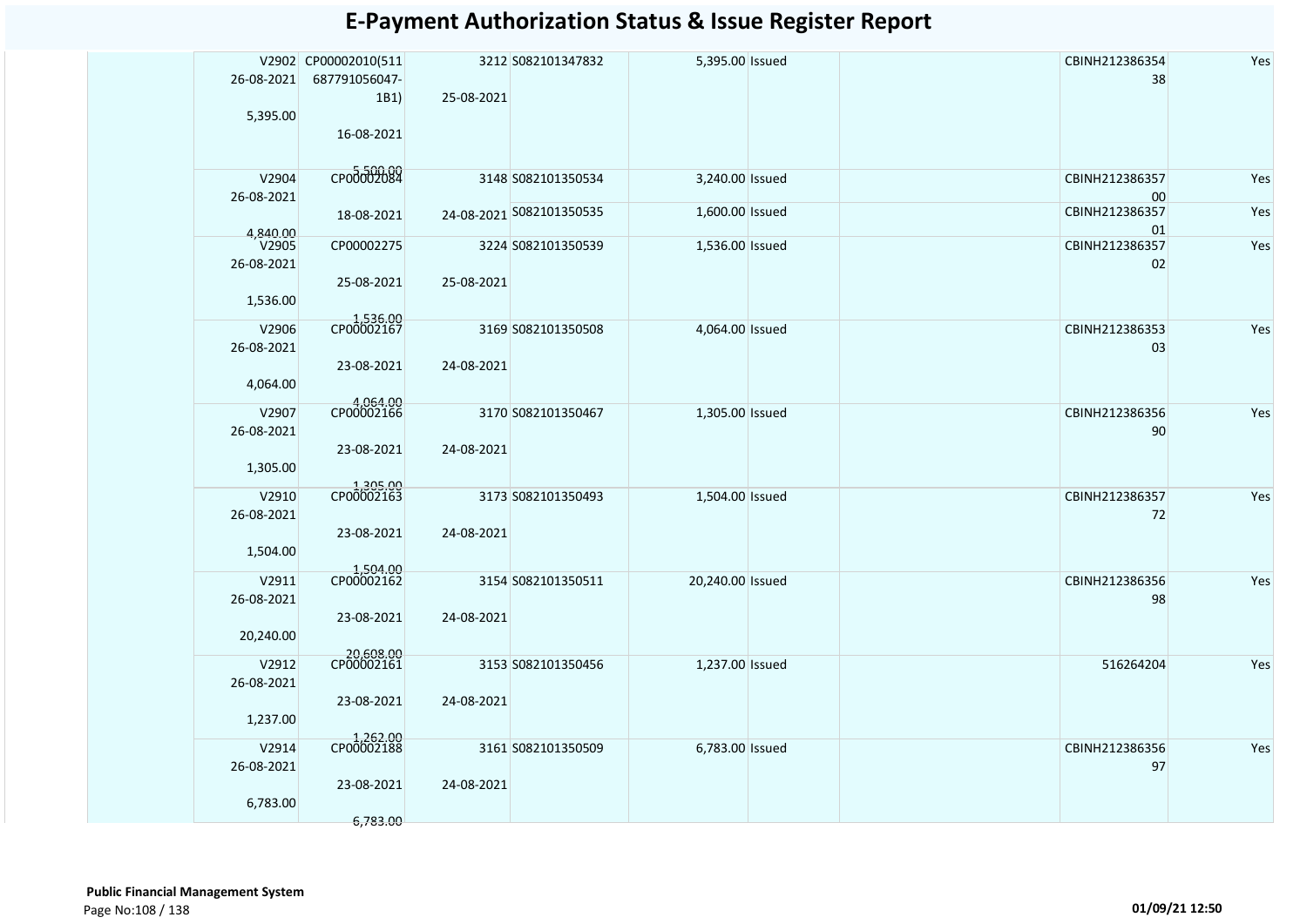| V2915      | CP00002187                        |            | 3162 S082101350498       | 2,120.00 Issued   | CBINH212386356 | Yes |
|------------|-----------------------------------|------------|--------------------------|-------------------|----------------|-----|
| 26-08-2021 |                                   |            |                          |                   | 93             |     |
| 2,120.00   | 23-08-2021                        | 24-08-2021 |                          |                   |                |     |
|            |                                   |            |                          |                   |                |     |
|            | 2,120.00<br>V2916 CP00002182(511  |            | 3185 S082101347403       | 39,256.00 Issued  | CBINH212386354 | Yes |
| 26-08-2021 | 687723929448-                     |            |                          |                   | 15             |     |
| 39,256.00  | 1B1)                              | 24-08-2021 |                          |                   |                |     |
|            | 23-08-2021                        |            |                          |                   |                |     |
|            |                                   |            |                          |                   |                |     |
|            | V2918 CP00002195(202              |            | 3133 S082101350751       | 28,851.00 Success | 588320276      | Yes |
| 26-08-2021 | 108046)                           |            |                          |                   |                |     |
|            |                                   |            | 24-08-2021 S082101350752 | 33,441.00 Success | 588320290      | Yes |
| 166,465.00 | 23-08-2021                        |            |                          |                   |                |     |
|            |                                   |            | S082101350753            | 33,691.00 Success | 588320291      | Yes |
|            | 181,376.00                        |            | S082101350754            | 33,441.00 Success | 588320301      | Yes |
|            |                                   |            |                          |                   |                |     |
|            |                                   |            | S082101350755            | 37,041.00 Success | 588320307      | Yes |
|            | V2919 CP00002218(511              |            | 3159 S082101239940       | 11,786.00 Issued  | CBINH212386353 | Yes |
| 26-08-2021 | 687738447699-                     |            |                          |                   | 76             |     |
|            | 1B1)                              | 24-08-2021 |                          |                   |                |     |
| 11,786.00  |                                   |            |                          |                   |                |     |
|            | 24-08-2021                        |            |                          |                   |                |     |
|            |                                   |            |                          |                   |                |     |
| V2947      | CP06002292                        |            | 3268 S082101659378       | 9,116.00 Issued   | 525519020      | Yes |
| 26-08-2021 | 25-08-2021                        |            | 26-08-2021 S082101659379 | 10,344.00 Issued  | CBINH212386736 | Yes |
| 19,460.00  |                                   |            |                          |                   | 21             |     |
|            | V2948 CP00002294(GPF              |            | 3264 S082101642988       | 70,000.00 Issued  | 525531712      | Yes |
| 26-08-2021 | _202108090)                       | 26-08-2021 |                          |                   |                |     |
| 70,000.00  | 25-08-2021                        |            |                          |                   |                |     |
|            |                                   |            |                          |                   |                |     |
|            | 70,000.00<br>V2949 CP00002296(EFR |            | 3238 S082101517159       | 27,000.00 Issued  | CBINH212386740 | Yes |
| 26-08-2021 | 2021080019)                       |            |                          |                   | 93             |     |
|            |                                   | 26-08-2021 |                          |                   |                |     |
| 27,000.00  | 25-08-2021                        |            |                          |                   |                |     |
|            |                                   |            |                          |                   |                |     |
|            | 27,000.00                         |            |                          |                   |                |     |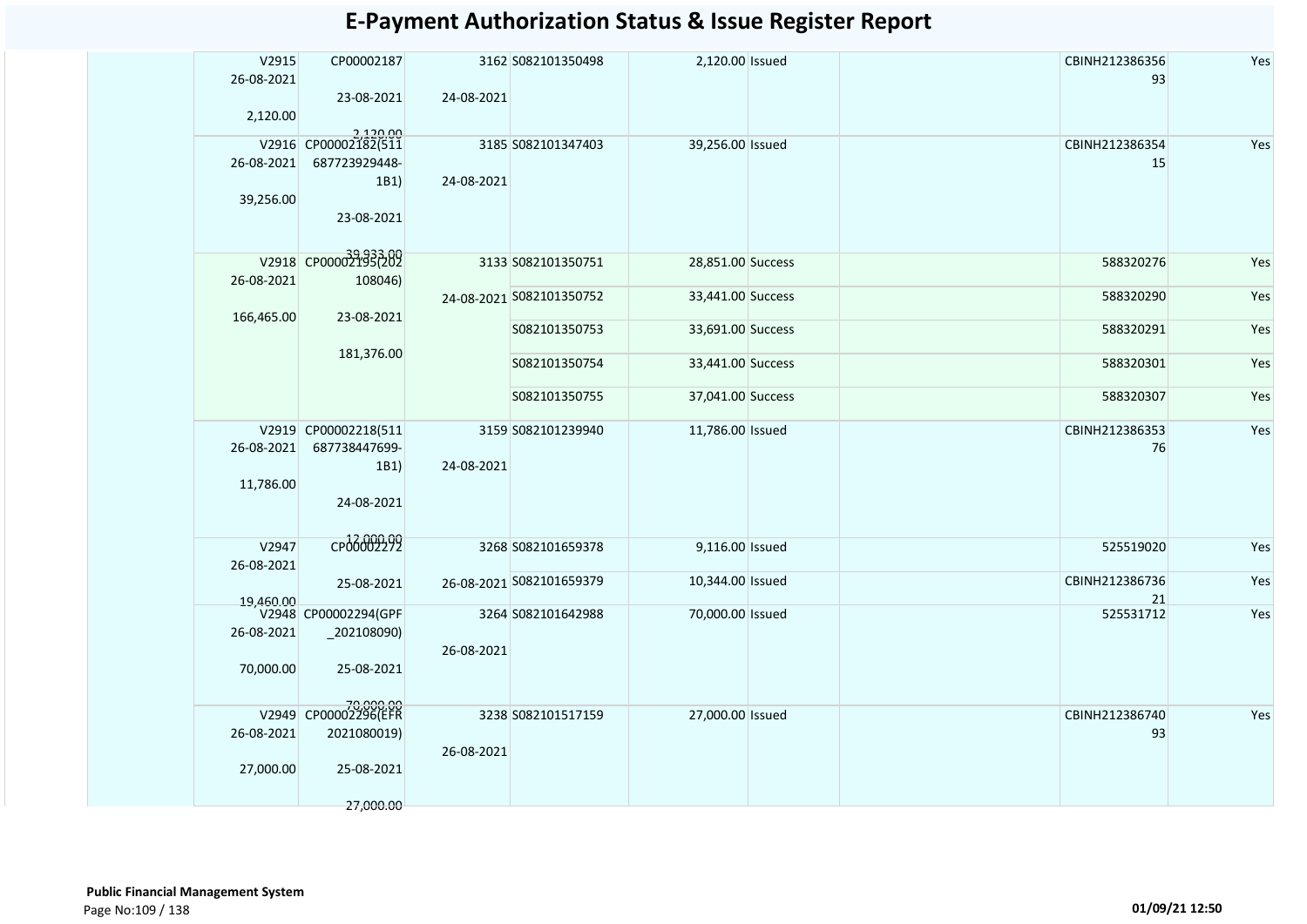|               | V2950 CP00002297(202                  |            | 3239 S082101517367 | 17,708.00 Issued       | CBINH212386740 | Yes |
|---------------|---------------------------------------|------------|--------------------|------------------------|----------------|-----|
| 26-08-2021    | 108058)                               |            |                    |                        | 99             |     |
|               |                                       | 26-08-2021 |                    |                        |                |     |
| 17,708.00     | 25-08-2021                            |            |                    |                        |                |     |
|               |                                       |            |                    |                        |                |     |
|               | V2951 CP00002298(EFR                  |            | 3267 S082101653099 | 27,000.00 Issued       | CBINH212386736 | Yes |
| 26-08-2021    | 2021080020)                           |            |                    |                        | 09             |     |
|               |                                       | 26-08-2021 |                    |                        |                |     |
| 27,000.00     | 25-08-2021                            |            |                    |                        |                |     |
|               |                                       |            |                    |                        |                |     |
|               |                                       |            |                    |                        |                |     |
| V2952         | CP00002288                            |            | 3302 S082101741627 | 2,10,00,000.00 Success | 527635265      | Yes |
| 26-08-2021    |                                       |            |                    |                        |                |     |
|               | 25-08-2021                            | 26-08-2021 |                    |                        |                |     |
| 21,000,000.00 |                                       |            |                    |                        |                |     |
| V2953         | 21,000,000.00<br>CP00002287           |            | 3304 S082101741605 | 1,26,00,000.00 Success | 527635255      | Yes |
| 26-08-2021    |                                       |            |                    |                        |                |     |
|               | 25-08-2021                            | 26-08-2021 |                    |                        |                |     |
| 12,600,000.00 |                                       |            |                    |                        |                |     |
|               |                                       |            |                    |                        |                |     |
| V2954         | 12,600,000.00<br>CP00002293           |            | 3303 S082101741610 | 1,26,00,000.00 Success | 527635259      | Yes |
| 26-08-2021    |                                       |            |                    |                        |                |     |
|               | 25-08-2021                            | 26-08-2021 |                    |                        |                |     |
| 12,600,000.00 |                                       |            |                    |                        |                |     |
|               | 12,600,000.00<br>V2956 CP00002185(511 |            | 3164 S082101697399 | 58,462.00 Success      | 527635191      | Yes |
| 26-08-2021    | 687786889570-                         |            |                    |                        |                |     |
|               | 1B1)                                  | 24-08-2021 |                    |                        |                |     |
| 58,462.00     |                                       |            |                    |                        |                |     |
|               | 23-08-2021                            |            |                    |                        |                |     |
|               |                                       |            |                    |                        |                |     |
|               |                                       |            |                    |                        |                |     |
|               | V2957 CP000022222(511                 |            | 3157 S082101709121 | 1,91,106.00 Success    | 527635215      | Yes |
| 26-08-2021    | 687793785315-                         |            |                    |                        |                |     |
|               | 1B1)                                  | 24-08-2021 |                    |                        |                |     |
| 191,106.00    |                                       |            |                    |                        |                |     |
|               | 24-08-2021                            |            |                    |                        |                |     |
|               |                                       |            |                    |                        |                |     |
|               | V2958 CP00002235(511                  |            | 3207 S082101697595 | 29,000.00 Success      | 527635196      | Yes |
|               | 26-08-2021 687702149985-              |            |                    |                        |                |     |
|               | 1B1)                                  | 25-08-2021 |                    |                        |                |     |
| 29,000.00     |                                       |            |                    |                        |                |     |
|               | 24-08-2021                            |            |                    |                        |                |     |
|               |                                       |            |                    |                        |                |     |
|               | 29,500.00                             |            |                    |                        |                |     |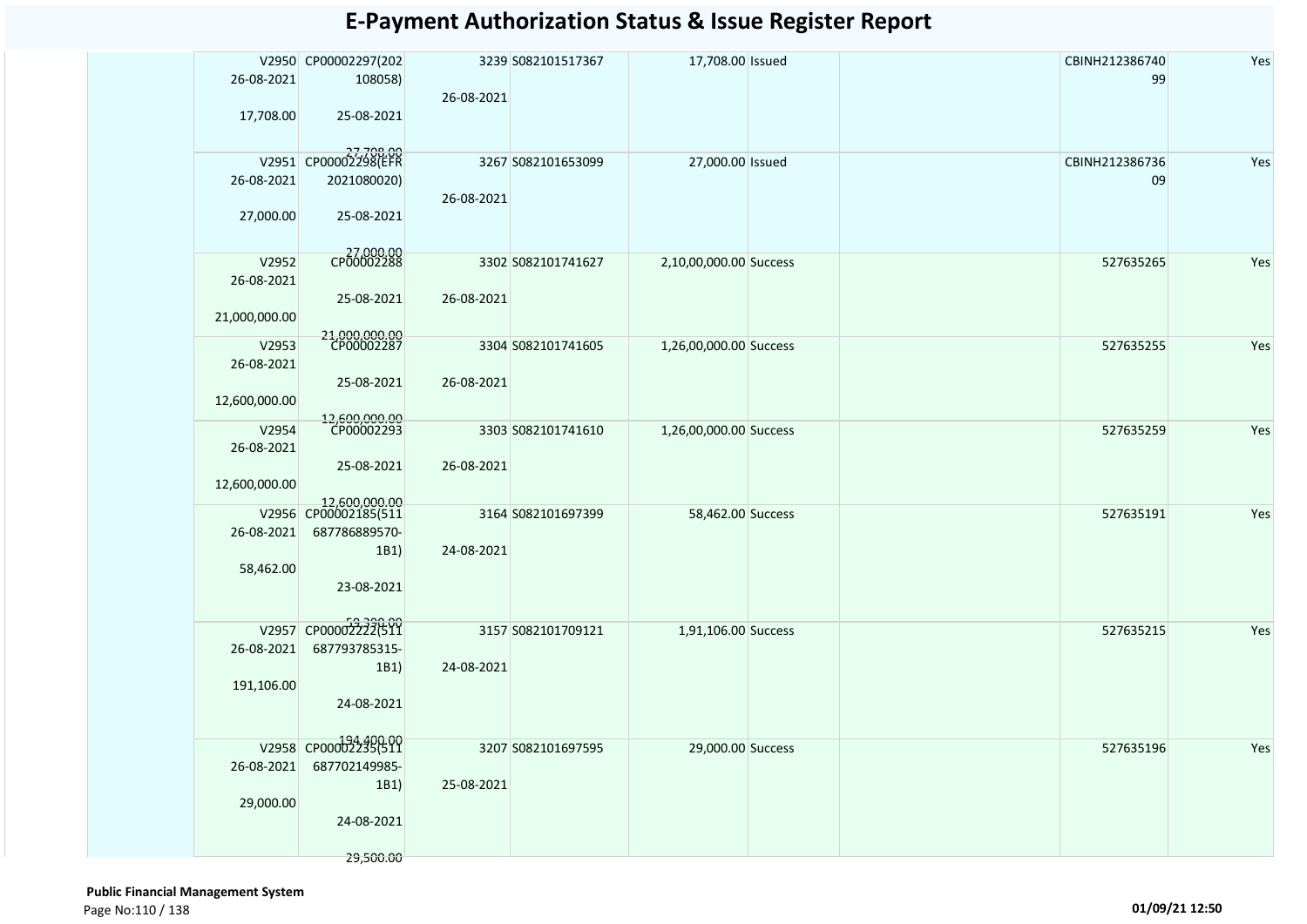| 26-08-2021<br>47,158.00 | V2959 CP00002236(511<br>687787687198-<br>1B1)<br>24-08-2021             | 25-08-2021 | 3208 S082101697624 | 47,158.00 Success |                | 527635199 | Yes |
|-------------------------|-------------------------------------------------------------------------|------------|--------------------|-------------------|----------------|-----------|-----|
| 26-08-2021<br>4,125.00  | V2960 CP00002258(511<br>687779162353-<br>1B1)<br>25-08-2021             | 26-08-2021 | 3240 S082101708639 | 4,125.00 Success  |                | 527635212 | Yes |
| 26-08-2021<br>2,949.00  | V2961 CP000022600511<br>687717435691-<br>1B1)<br>25-08-2021             | 26-08-2021 | 3242 S082101697388 | 2,949.00 Success  |                | 527635189 | Yes |
| 26-08-2021<br>1,868.00  | V2962 CP00002361(511<br>687794120057-<br>1B1)<br>25-08-2021             | 26-08-2021 | 3243 S082101697182 | 1,868.00 Success  |                | 527635177 | Yes |
| 26-08-2021<br>934.00    | V2963 CP00002262(511<br>687780199379-<br>1B1)<br>25-08-2021             | 26-08-2021 | 3244 S082101697145 |                   | 934.00 Success | 527635175 | Yes |
| 26-08-2021<br>9,684.00  | V2964 CP00002283(511<br>687794890956-<br>1B1)<br>25-08-2021             | 26-08-2021 | 3245 S082101697374 | 9,684.00 Success  |                | 527635186 | Yes |
| 26-08-2021<br>1,966.00  | V2965 CP00002265(511<br>687760119368-<br>1B1)<br>25-08-2021<br>2,000.00 | 26-08-2021 | 3247 S082101697098 | 1,966.00 Success  |                | 527635173 | Yes |

 **Public Financial Management System**  Page No:111 / 138 **01/09/21 12:50**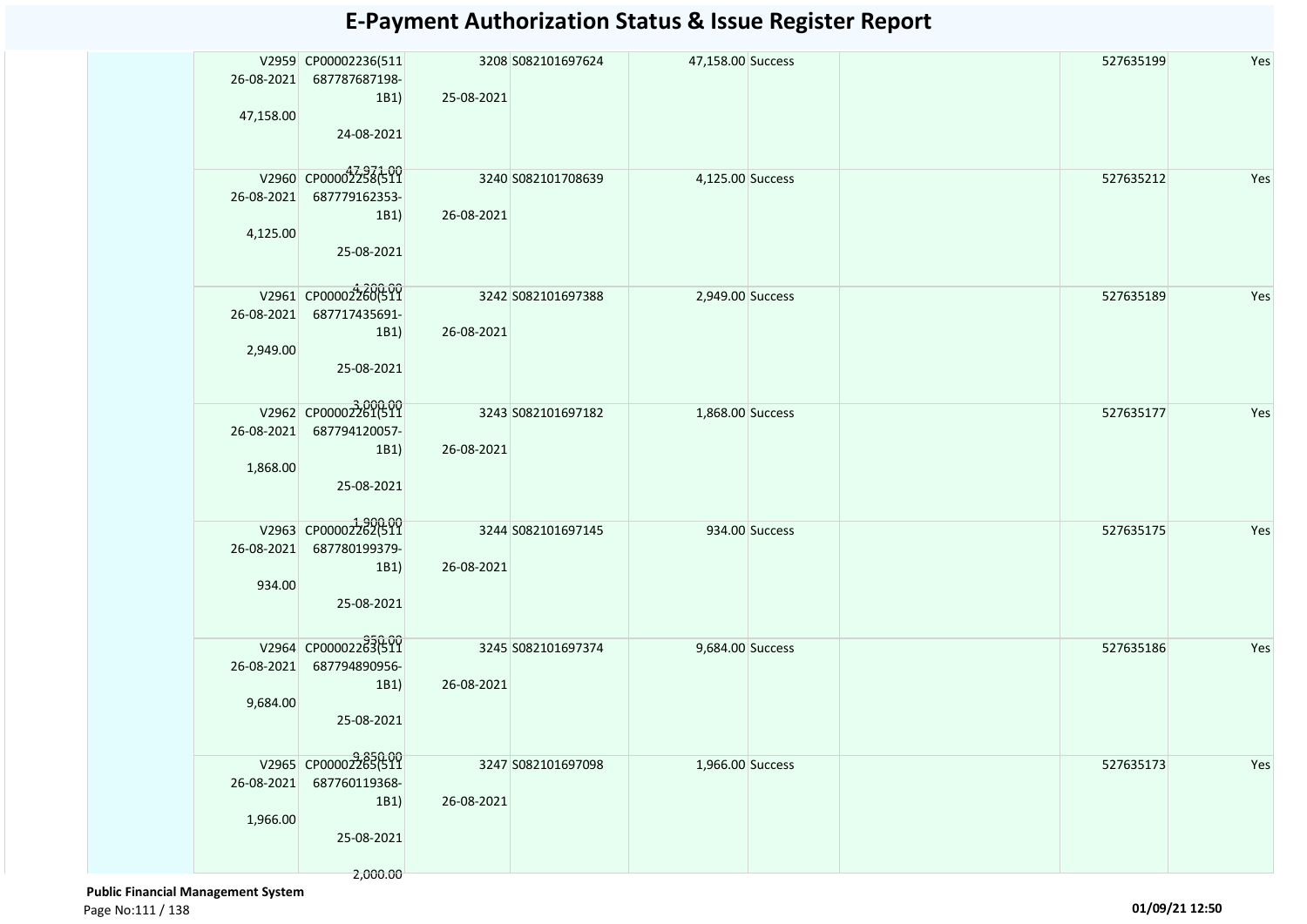| V2966               | CP00002301                        |            | 3288 S082101709424 | 11,189.00 Success   | 527635220 | Yes |
|---------------------|-----------------------------------|------------|--------------------|---------------------|-----------|-----|
| 26-08-2021          | 26-08-2021                        | 26-08-2021 |                    |                     |           |     |
| 11,189.00           |                                   |            |                    |                     |           |     |
|                     | 11,189.00<br>V2967 CP00002302(511 |            |                    |                     |           |     |
|                     |                                   |            | 3287 S082101708523 | 19,591.00 Success   | 527635209 | Yes |
| 26-08-2021          | 687733692513-<br>1B1)             | 26-08-2021 |                    |                     |           |     |
| 19,591.00           |                                   |            |                    |                     |           |     |
|                     | 26-08-2021                        |            |                    |                     |           |     |
|                     |                                   |            |                    |                     |           |     |
|                     | V2968 CP00002303(511              |            | 3286 S082101709126 | 24,402.00 Success   | 527635217 | Yes |
| 26-08-2021          | 687707606937-                     |            |                    |                     |           |     |
|                     | 1B1)                              | 26-08-2021 |                    |                     |           |     |
| 24,402.00           |                                   |            |                    |                     |           |     |
|                     | 26-08-2021                        |            |                    |                     |           |     |
|                     | V2969 CP00002304(511              |            |                    |                     |           |     |
| 26-08-2021          | 687713517289-                     |            | 3285 S082101710106 | 5,145.00 Success    | 527635224 | Yes |
|                     | 1B1)                              | 26-08-2021 |                    |                     |           |     |
| 5,145.00            |                                   |            |                    |                     |           |     |
|                     | 26-08-2021                        |            |                    |                     |           |     |
|                     |                                   |            |                    |                     |           |     |
| V2970               | CPO00002299                       |            | 3203 S082101731378 | 22,106.00 Success   | 588371475 | Yes |
| 26-08-2021          |                                   |            |                    |                     |           |     |
| 22,106.00           | 24-08-2021                        | 25-08-2021 |                    |                     |           |     |
|                     | 22,106.00<br>CP00002226           |            |                    |                     |           |     |
| V2971               |                                   |            | 3202 S082101742230 | 24,771.00 Success   | 588414791 | Yes |
| 26-08-2021          | 24-08-2021                        | 25-08-2021 |                    |                     |           |     |
| 24,771.00           |                                   |            |                    |                     |           |     |
|                     | 24,771.00<br>CP00002266           |            |                    |                     |           |     |
| V2972<br>26-08-2021 |                                   |            | 3248 S082101689236 | 1,86,431.00 Success | 527635168 | Yes |
|                     | 25-08-2021                        | 26-08-2021 |                    |                     |           |     |
| 186,431.00          |                                   |            |                    |                     |           |     |
| V2973               | 186,431.00<br>CP00002290          |            | 3283 S082101741593 | 89,832.00 Success   | 527635251 | Yes |
| 26-08-2021          |                                   |            |                    |                     |           |     |
|                     | 25-08-2021                        | 26-08-2021 |                    |                     |           |     |
| 89,832.00           |                                   |            |                    |                     |           |     |
|                     | 89,832.00                         |            |                    |                     |           |     |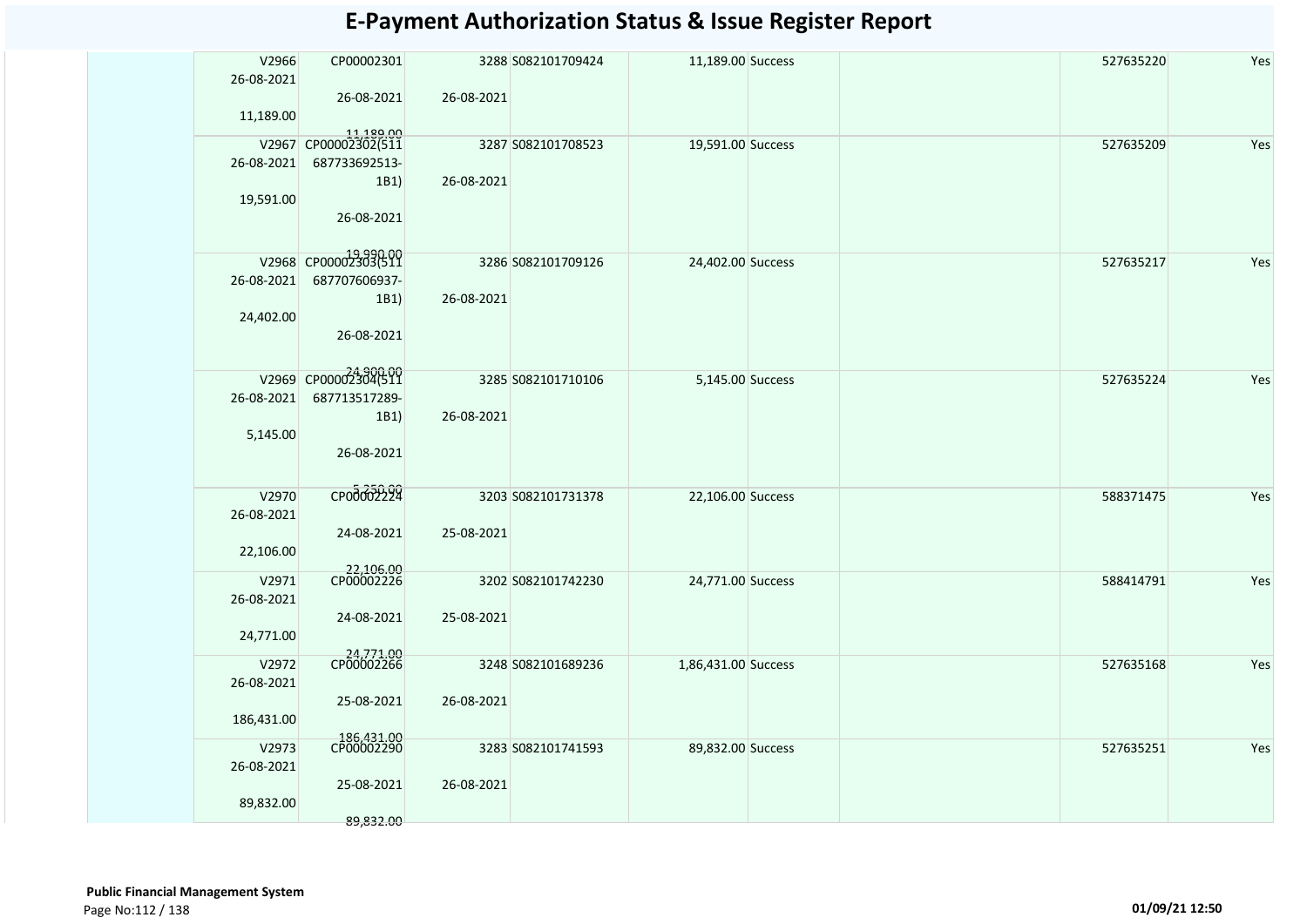| 26-08-2021<br>2,930.00           | V2974 CP00002259(511<br>687789067418-<br>1B1)<br>25-08-2021             | 26-08-2021 | 3241 S082101697188 | 2,930.00 Success  | 527635180 | Yes |
|----------------------------------|-------------------------------------------------------------------------|------------|--------------------|-------------------|-----------|-----|
| 26-08-2021<br>4,424.00           | V2975 CP00002284(511<br>687737372274-<br>1B1)<br>25-08-2021             | 26-08-2021 | 3246 S082101697266 | 4,424.00 Success  | 527635182 | Yes |
| V2976<br>26-08-2021<br>19,091.00 | CP00002308<br>26-08-2021                                                | 26-08-2021 | 3291 S082101710783 | 19,091.00 Success | 527635234 | Yes |
| V2977<br>26-08-2021<br>10,204.00 | 19,420.00<br>CP00002306<br>26-08-2021                                   | 26-08-2021 | 3293 S082101710756 | 10,204.00 Success | 527635229 | Yes |
| V2978<br>26-08-2021<br>18,560.00 | 10,380.00<br>CP00002310<br>26-08-2021                                   | 26-08-2021 | 3290 S082101710773 | 18,560.00 Success | 527635232 | Yes |
| V2979<br>26-08-2021<br>23,598.00 | 18,880.00<br>CP00002305<br>26-08-2021                                   | 26-08-2021 | 3294 S082101710996 | 23,598.00 Success | 527635238 | Yes |
| V2980<br>26-08-2021<br>21,505.00 | 24,005.00<br>CP00002276(511<br>687776824436-<br>1B1)<br>25-08-2021      | 26-08-2021 | 3256 S082101688791 | 21,505.00 Success | 527635141 | Yes |
| 26-08-2021<br>22,562.00          | V2981 CP00002277611<br>687761741744-<br>1B1)<br>25-08-2021<br>22,950.00 | 26-08-2021 | 3257 S082101688864 | 22,562.00 Success | 527635152 | Yes |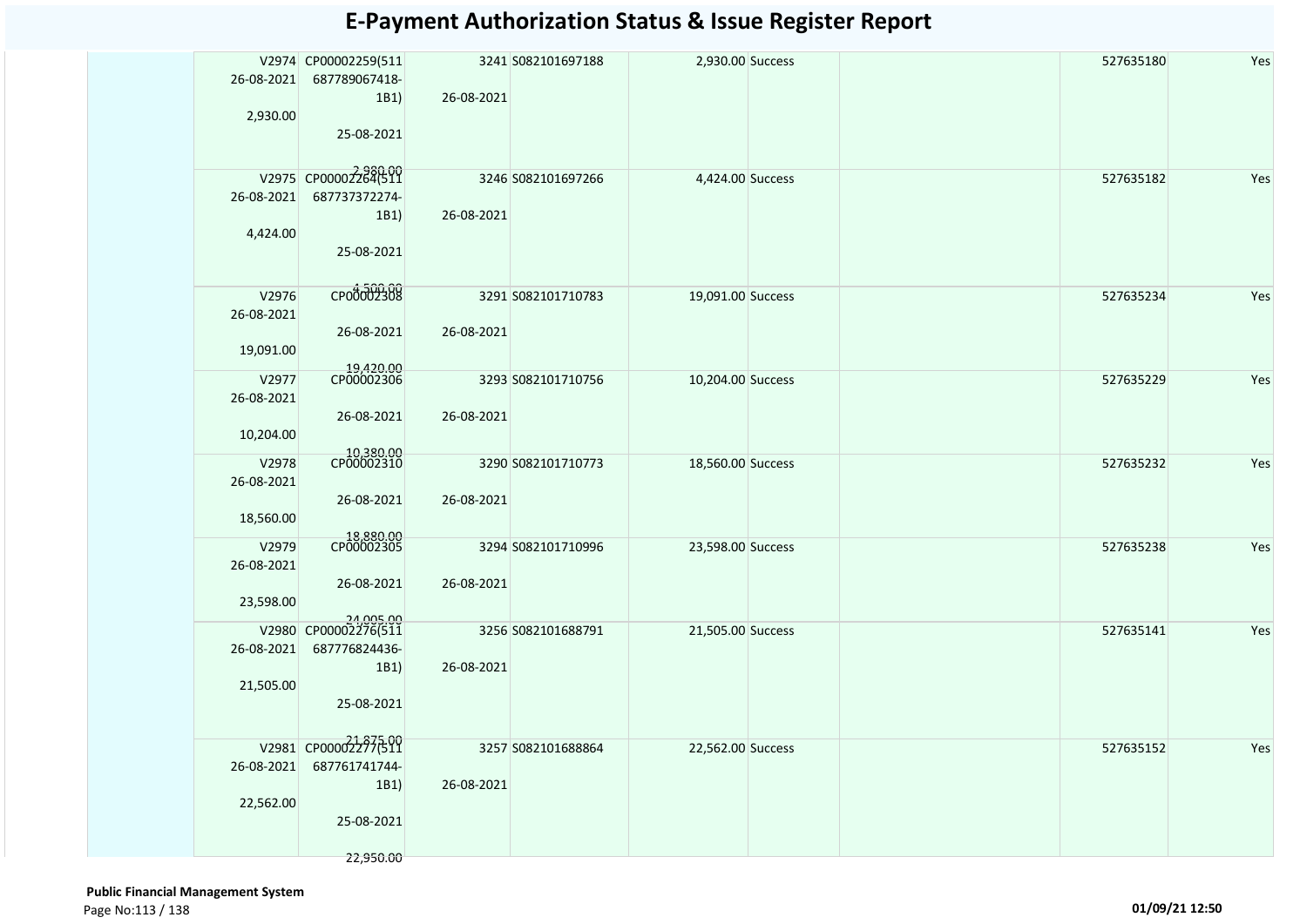| 26-08-2021<br>13,763.00 | V2982 CP00002278(511<br>687769492727-<br>1B1)<br>25-08-2021             | 26-08-2021 | 3258 S082101688748 | 13,763.00 Success | 527635132 | Yes |
|-------------------------|-------------------------------------------------------------------------|------------|--------------------|-------------------|-----------|-----|
| 26-08-2021<br>11,797.00 | V2983 CP00002279(511<br>687777997369-<br>1B1)<br>25-08-2021             | 26-08-2021 | 3259 S082101688668 | 11,797.00 Success | 527635127 | Yes |
| 26-08-2021<br>22,119.00 | V2984 CP00002280(511<br>687732371228-<br>1B1)<br>25-08-2021             | 26-08-2021 | 3260 S082101688833 | 22,119.00 Success | 527635144 | Yes |
| 26-08-2021<br>23,594.00 | V2985 CP00002281(511<br>687763885757-<br>1B1)<br>25-08-2021             | 26-08-2021 | 3261 S082101688871 | 23,594.00 Success | 527635156 | Yes |
| 26-08-2021<br>8,356.00  | V2986 CP00002282(511<br>687787943745-<br>1B1)<br>25-08-2021             | 26-08-2021 | 3262 S082101688757 | 8,356.00 Success  | 527635134 | Yes |
| 26-08-2021<br>24,380.00 | V2987 CP00002283(511<br>687771357188-<br>1B1)<br>25-08-2021             | 26-08-2021 | 3250 S082101688919 | 24,380.00 Success | 527635158 | Yes |
| 26-08-2021<br>20,153.00 | V2988 CP00002284511<br>687702637303-<br>1B1)<br>25-08-2021<br>20,500.00 | 26-08-2021 | 3251 S082101688782 | 20,153.00 Success | 527635139 | Yes |

 **Public Financial Management System**  Page No:114 / 138 **01/09/21 12:50**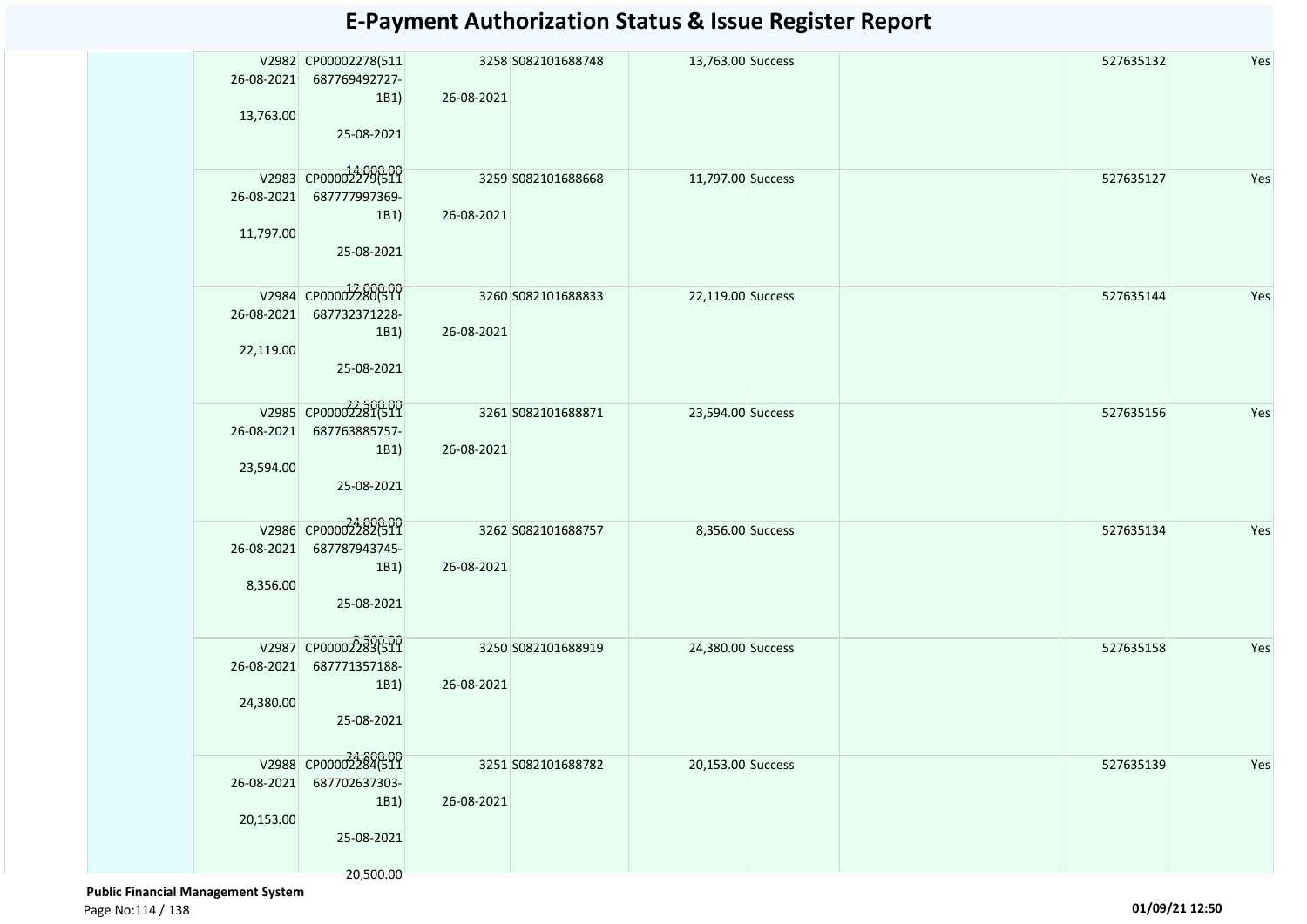| 26-08-2021<br>12,760.00           | V2989 CP00002285(511<br>687765502051-<br>1B1)<br>25-08-2021 | 26-08-2021 | 3252 S082101688673 | 12,760.00 Success   |                | 527635129 | Yes |
|-----------------------------------|-------------------------------------------------------------|------------|--------------------|---------------------|----------------|-----------|-----|
| 26-08-2021<br>55,051.00           | V2990 CP00002286(511<br>687727673547-<br>1B1)<br>25-08-2021 | 26-08-2021 | 3253 S082101688930 | 55,051.00 Success   |                | 527635162 | Yes |
| V2991<br>26-08-2021<br>471,663.00 | CP00002292<br>25-08-2021                                    | 26-08-2021 | 3255 S082101689098 | 4,71,663.00 Success |                | 527635166 | Yes |
| V2992<br>26-08-2021<br>1,413.00   | 479,795.00<br>CP00002317<br>26-08-2021                      | 26-08-2021 | 3298 S082101697761 | 1,413.00 Success    |                | 527635204 | Yes |
| V2993<br>26-08-2021<br>8,950.00   | 1,413.00<br>CP00002312<br>26-08-2021                        | 26-08-2021 | 3295 S082101697768 | 8,950.00 Success    |                | 527635207 | Yes |
| V2994<br>26-08-2021<br>751.00     | 8,950.00<br>CP00002315<br>26-08-2021                        | 26-08-2021 | 3299 S082101710187 |                     | 751.00 Success | 527635227 | Yes |
| V2995<br>26-08-2021<br>588,707.00 | 751.00<br>CP00002309<br>26-08-2021                          | 26-08-2021 | 3284 S082101689056 | 5,88,707.00 Success |                | 527635164 | Yes |
| V2996<br>26-08-2021<br>24,704.00  | 588,707.00<br>CP00002225<br>24-08-2021                      | 25-08-2021 | 3204 S082101742218 | 24,704.00 Success   |                | 588414700 | Yes |
| V2997<br>26-08-2021<br>195,644.00 | 24,704.00<br>CP00002233<br>24-08-2021<br>195,644.00         | 24-08-2021 | 3155 S082101742310 | 1,95,644.00 Success |                | 527635271 | Yes |

 **Public Financial Management System**  Page No:115 / 138 **01/09/21 12:50**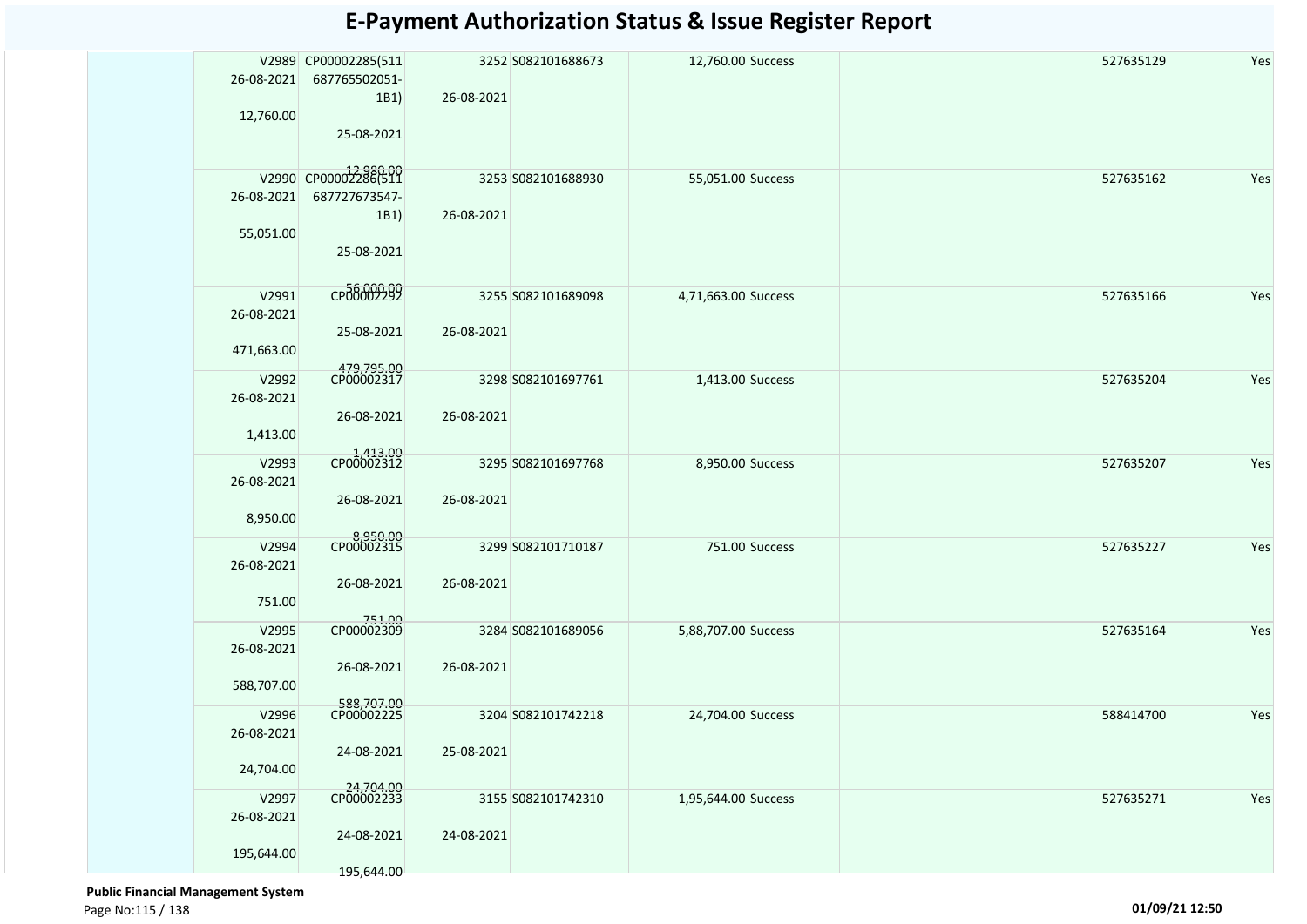|                             | V2998<br>26-08-2021<br>34,195.00  | CP00002227<br>24-08-2021                                                 | 25-08-2021 | 3200 S082101742288 | 34,195.00 Success   | 588414982            | Yes |
|-----------------------------|-----------------------------------|--------------------------------------------------------------------------|------------|--------------------|---------------------|----------------------|-----|
|                             | V2999<br>26-08-2021<br>26,320.00  | 34,195.00<br>CP00002228<br>24-08-2021                                    | 25-08-2021 | 3201 S082101742257 | 26,320.00 Success   | 588414873            | Yes |
|                             | 26-08-2021<br>55,051.00           | 26,320.00<br>V3000 CP00002234(511<br>687785138220-<br>1B1)<br>24-08-2021 | 25-08-2021 | 3206 S082101697586 | 55,051.00 Success   | 527635194            | Yes |
|                             | 26-08-2021<br>188,632.00          | V3001 CP00002237(511<br>687748748790-<br>1B1)<br>24-08-2021              | 25-08-2021 | 3209 S082101697684 | 1,88,632.00 Success | 527635201            | Yes |
|                             | 26-08-2021<br>1,398.00            | V3002 CP00002267(511<br>687715644808-<br>1B1)<br>25-08-2021              | 26-08-2021 | 3249 S082101688858 | 1,398.00 Success    | 527635149            | Yes |
|                             | V3003<br>26-08-2021<br>811,911.00 | CP00002292<br>25-08-2021                                                 | 26-08-2021 | 3305 S082101742342 | 8,11,911.00 Success | 527635273            | Yes |
| 225428 [Section<br>Officer] | 26-08-2021<br>60,546.00           | 811,911.00<br>V2908 CP00000142(202<br>108006)<br>23-08-2021              | 24-08-2021 | 3123 S082101350758 | 60,546.00 Success   | 588320429            | Yes |
|                             | V2913<br>26-08-2021<br>1,450.00   | CP00000148<br>23-08-2021<br>1,450.00                                     | 24-08-2021 | 3116 S082101350771 | 1,450.00 Issued     | CBINH212386357<br>73 | Yes |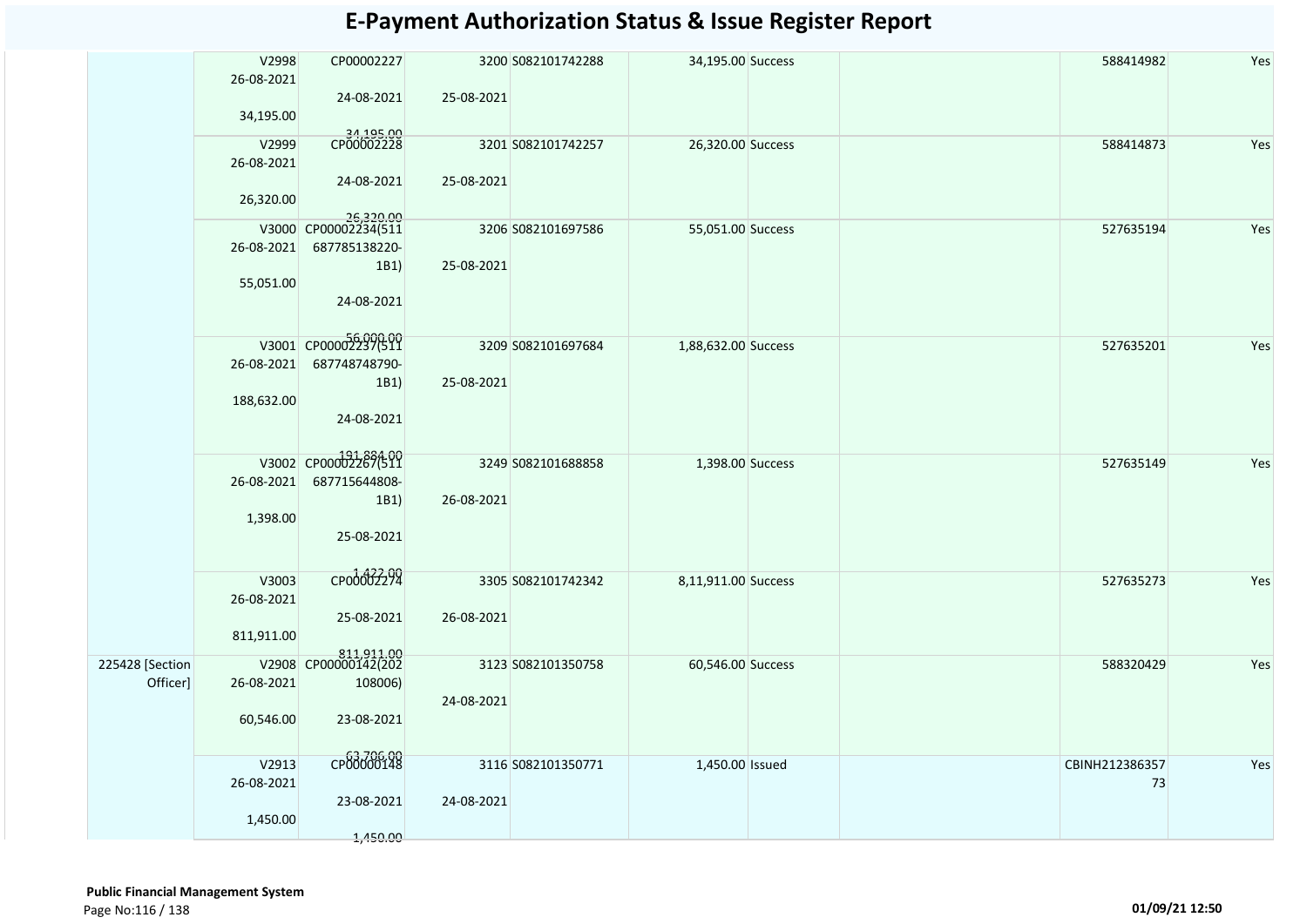|                 |                     | V2946 CP00000137(GPF              |                    | 3263 S082101653016       | 3,00,000.00 Issued | CBINH212386736 | Yes |
|-----------------|---------------------|-----------------------------------|--------------------|--------------------------|--------------------|----------------|-----|
|                 | 26-08-2021          | $_2$ 02108006)                    |                    |                          |                    | 06             |     |
|                 |                     |                                   | 26-08-2021         |                          |                    |                |     |
|                 | 300,000.00          | 23-08-2021                        |                    |                          |                    |                |     |
|                 |                     |                                   |                    |                          |                    |                |     |
|                 |                     | V2887 CP00000223(511              |                    |                          |                    |                |     |
| 225429 [Section |                     |                                   |                    | 3194 S082101347786       | 22,856.00 Issued   | CBINH212386352 | Yes |
| Officer]        | 26-08-2021          | 687778216062-                     |                    |                          |                    | 97             |     |
|                 |                     | 1B1)                              | 25-08-2021         |                          |                    |                |     |
|                 | 22,856.00           |                                   |                    |                          |                    |                |     |
|                 |                     | 23-08-2021                        |                    |                          |                    |                |     |
|                 |                     |                                   |                    |                          |                    |                |     |
|                 |                     | V2888 CP0000002224(511            |                    | 3191 S082101347410       | 11,428.00 Issued   | CBINH212386354 | Yes |
|                 | 26-08-2021          | 687756828280-                     |                    |                          |                    | 19             |     |
|                 |                     | 1B1)                              | 25-08-2021         |                          |                    |                |     |
|                 | 11,428.00           |                                   |                    |                          |                    |                |     |
|                 |                     | 23-08-2021                        |                    |                          |                    |                |     |
|                 |                     |                                   |                    |                          |                    |                |     |
|                 |                     |                                   |                    |                          |                    |                |     |
|                 |                     | V2889 CP000002225(511             |                    | 3192 S082101347757       | 11,428.00 Issued   | CBINH212386354 | Yes |
|                 | 26-08-2021          | 687747502886-                     |                    |                          |                    | 20             |     |
|                 |                     | 1B1)                              | 25-08-2021         |                          |                    |                |     |
|                 | 11,428.00           |                                   |                    |                          |                    |                |     |
|                 |                     | 23-08-2021                        |                    |                          |                    |                |     |
|                 |                     |                                   |                    |                          |                    |                |     |
|                 | V2890 CP00000226511 |                                   | 3193 S082101347784 | 11,428.00 Issued         | CBINH212386354     | Yes            |     |
|                 | 26-08-2021          | 687708674803-                     |                    |                          |                    | 24             |     |
|                 |                     | 1B1)                              | 25-08-2021         |                          |                    |                |     |
|                 | 11,428.00           |                                   |                    |                          |                    |                |     |
|                 |                     | 23-08-2021                        |                    |                          |                    |                |     |
|                 |                     |                                   |                    |                          |                    |                |     |
|                 |                     |                                   |                    |                          |                    |                |     |
|                 | V2895               | CP00000232                        |                    | 3190 S082101350432       | 22,174.00 Issued   | CBINH212386354 | Yes |
|                 | 26-08-2021          |                                   |                    |                          |                    | 54             |     |
|                 |                     | 24-08-2021                        | 25-08-2021         |                          |                    |                |     |
|                 | 22,174.00           |                                   |                    |                          |                    |                |     |
|                 |                     | 22,556.00<br>V2896 CP00000228(202 |                    | 3199 S082101349942       | 49,982.00 Success  | 588023933      | Yes |
|                 | 26-08-2021          | 108006)                           |                    |                          |                    |                |     |
|                 |                     |                                   |                    | 25-08-2021 S082101349943 | 29,542.00 Success  | 588023962      | Yes |
|                 | 712,232.00          | 24-08-2021                        |                    |                          |                    |                |     |
|                 |                     |                                   |                    | S082101349944            | 23,968.00 Success  | 588023974      | Yes |
|                 |                     | 803,103.00                        |                    |                          |                    |                |     |
|                 |                     |                                   |                    | S082101349945            | 29,542.00 Success  | 588026012      | Yes |
|                 |                     |                                   |                    |                          |                    |                |     |
|                 |                     |                                   |                    | S082101349946            | 28,851.00 Success  | 588026041      | Yes |
|                 |                     |                                   |                    |                          |                    |                |     |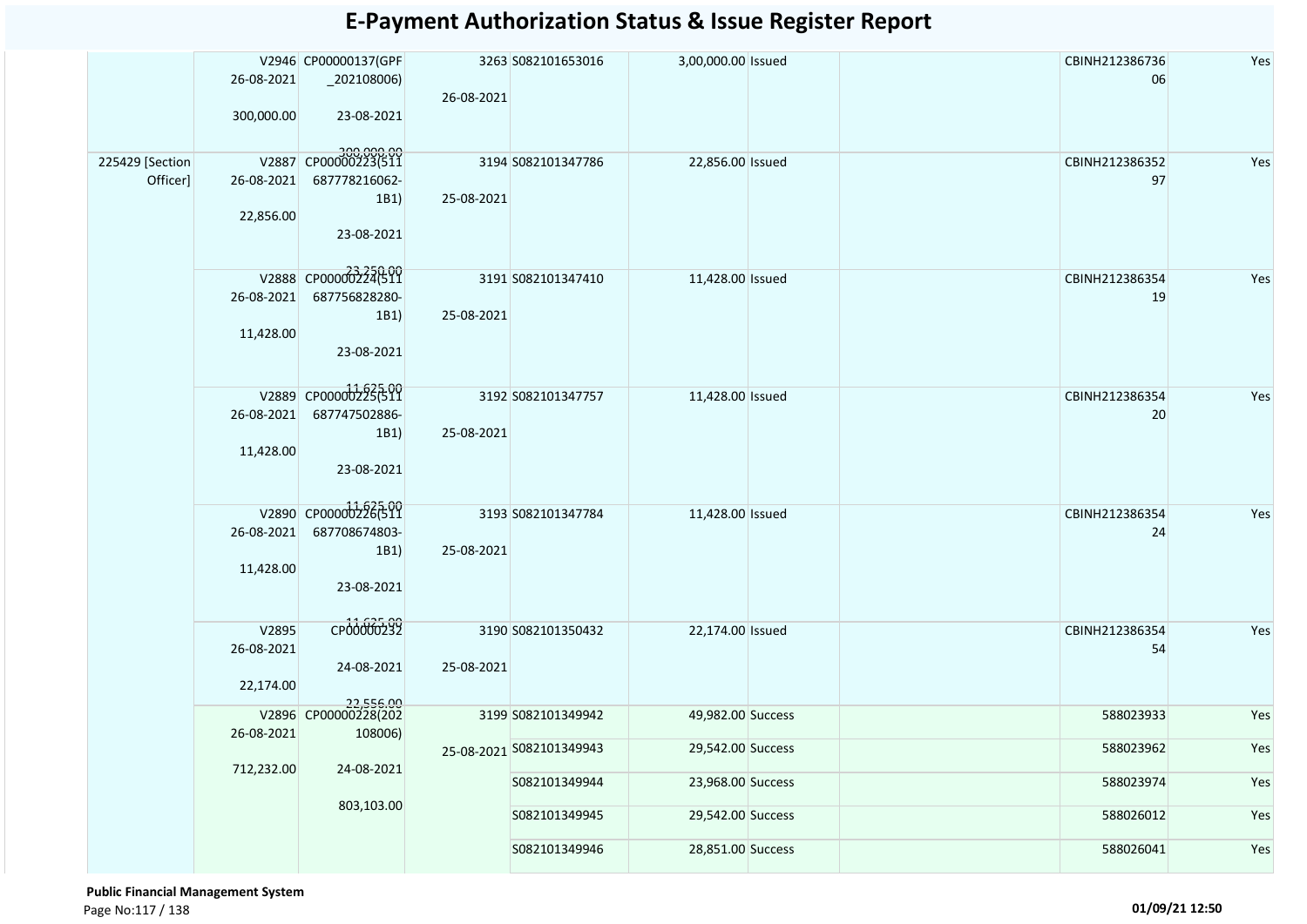|              |                                                                                         |                    | S082101349947            | 28,542.00 Success   |                          | 588026060         | Yes               |                     |           |           |
|--------------|-----------------------------------------------------------------------------------------|--------------------|--------------------------|---------------------|--------------------------|-------------------|-------------------|---------------------|-----------|-----------|
|              |                                                                                         |                    | S082101349948            | 22,390.00 Success   |                          | 588026073         | Yes               |                     |           |           |
|              |                                                                                         |                    | S082101349949            | 55,680.00 Success   |                          | 588026090         | Yes               |                     |           |           |
|              |                                                                                         |                    | S082101349950            | 59,685.00 Success   |                          | 588026107         | Yes               |                     |           |           |
|              |                                                                                         |                    | S082101349951            | 55,374.00 Success   |                          | 588026134         | Yes               |                     |           |           |
|              |                                                                                         |                    | S082101349952            | 63,983.00 Success   |                          | 588026148         | Yes               |                     |           |           |
|              |                                                                                         |                    | S082101349953            | 46,000.00 Success   |                          | 588026172         | Yes               |                     |           |           |
|              |                                                                                         |                    |                          | S082101349954       | 30,395.00 Success        |                   | 588026184         | Yes                 |           |           |
|              |                                                                                         |                    |                          |                     |                          | S082101349955     | 35,973.00 Success |                     | 588026198 | Yes       |
|              |                                                                                         |                    |                          |                     | S082101349956            | 56,047.00 Success |                   | 588026217           | Yes       |           |
|              |                                                                                         |                    |                          |                     | S082101349957            | 34,553.00 Success |                   | 588026239           | Yes       |           |
|              |                                                                                         |                    | S082101349958            | 61,725.00 Success   |                          | 588026260         | Yes               |                     |           |           |
| 26-08-2021   | V2897 CP00000229(202<br>108002)                                                         |                    | 3195 S082101350055       | 2,44,558.00 Success |                          | 588026444         | Yes               |                     |           |           |
|              |                                                                                         |                    |                          |                     | 25-08-2021 5082101350056 | 64,584.00 Success |                   | 588026461           | Yes       |           |
| 1,048,231.00 | 24-08-2021                                                                              |                    |                          | S082101350057       | 1,07,464.00 Success      |                   | 588026486         | Yes                 |           |           |
|              |                                                                                         |                    |                          |                     |                          | 1,650,505.00      | S082101350058     | 1,47,474.00 Success |           | 588026509 |
|              |                                                                                         |                    | S082101350059            | 99,037.00 Success   |                          | 588026532         | Yes               |                     |           |           |
|              |                                                                                         |                    | S082101350060            | 1,47,590.00 Success |                          | 588026542         | Yes               |                     |           |           |
|              |                                                                                         |                    | S082101350061            | 1,96,772.00 Success |                          | 588026556         | Yes               |                     |           |           |
|              |                                                                                         |                    | S082101350062            | 40,752.00 Success   |                          | 588026572         | Yes               |                     |           |           |
|              | V2898 CP00000231(202<br>26-08-2021<br>108004)<br>201,624.00<br>24-08-2021<br>399,344.00 | 3196 S082101349937 | 52,584.00 Success        |                     | 588023682                | Yes               |                   |                     |           |           |
|              |                                                                                         |                    | 25-08-2021 5082101349938 | 32,672.00 Success   |                          | 588023699         | Yes               |                     |           |           |
|              |                                                                                         |                    | S082101349939            | 51,360.00 Success   |                          | 588023714         | Yes               |                     |           |           |
|              |                                                                                         | S082101349940      | 65,008.00 Success        |                     | 588023735                | Yes               |                   |                     |           |           |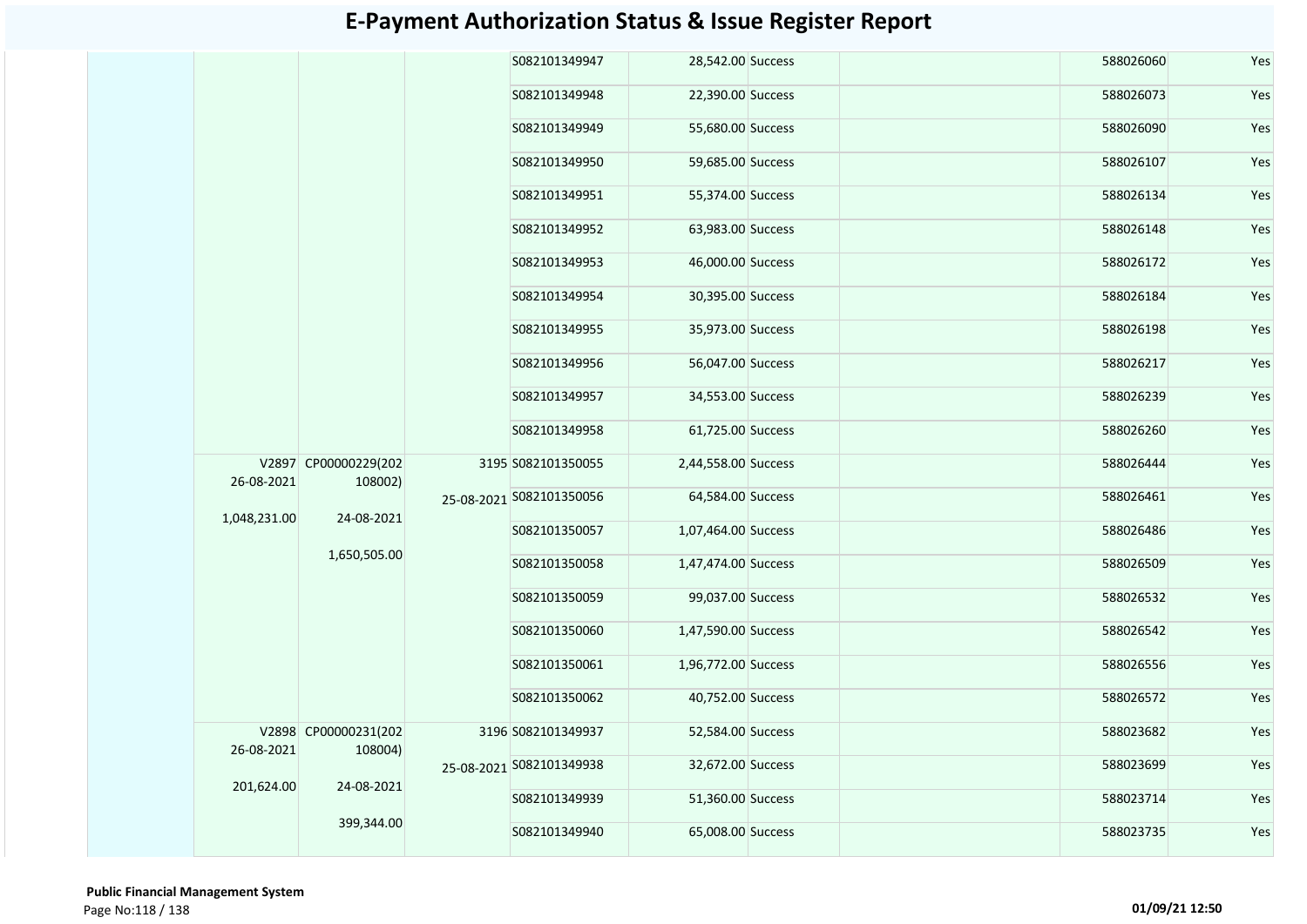|                                    | 26-08-2021          | V2921 CP00000227(202<br>108005) |            | 3197 S082101349908       | 28,405.00 Success   |                   | 588023416 | Yes       |     |
|------------------------------------|---------------------|---------------------------------|------------|--------------------------|---------------------|-------------------|-----------|-----------|-----|
|                                    |                     |                                 |            | 25-08-2021 S082101349909 | 33,426.00 Success   |                   | 588023430 | Yes       |     |
|                                    | 154,974.00          | 24-08-2021                      |            | S082101349910            | 40,426.00 Success   |                   | 588023441 | Yes       |     |
|                                    |                     | 274,656.00                      |            | S082101349911            | 25,613.00 Success   |                   | 588023452 | Yes       |     |
|                                    |                     |                                 |            | S082101349912            | 27,104.00 Success   |                   | 588023470 | Yes       |     |
|                                    | 26-08-2021          | V2922 CP00000230(202<br>108003) |            | 3198 S082101350063       | 73,285.00 Success   |                   | 588026789 | Yes       |     |
|                                    |                     |                                 |            | 25-08-2021 S082101350064 | 72,968.00 Success   |                   | 588026803 | Yes       |     |
|                                    | 1,351,063.00        | 1,669,358.00                    | 24-08-2021 |                          | S082101350065       | 54,394.00 Success |           | 588026820 | Yes |
|                                    |                     |                                 |            | S082101350066            | 83,743.00 Success   |                   | 588026836 | Yes       |     |
|                                    |                     |                                 |            | S082101350067            | 78,374.00 Success   |                   | 588026852 | Yes       |     |
|                                    |                     |                                 |            | S082101350068            | 91,585.00 Success   |                   | 588026882 | Yes       |     |
|                                    |                     |                                 |            | S082101350069            | 97,174.00 Success   |                   | 588026896 | Yes       |     |
|                                    |                     |                                 |            | S082101350070            | 79,236.00 Success   |                   | 588026904 | Yes       |     |
|                                    |                     |                                 |            | S082101350071            | 94,050.00 Success   |                   | 588026942 | Yes       |     |
|                                    |                     |                                 |            | S082101350072            | 93,010.00 Success   |                   | 588026969 | Yes       |     |
|                                    |                     |                                 |            | S082101350073            | 55,630.00 Success   |                   | 588026986 | Yes       |     |
|                                    |                     |                                 |            | S082101350074            | 72,296.00 Success   |                   | 588029002 | Yes       |     |
|                                    |                     |                                 |            | S082101350075            | 78,491.00 Success   |                   | 588029034 | Yes       |     |
|                                    |                     |                                 |            | S082101350076            | 75,728.00 Success   |                   | 588029050 | Yes       |     |
|                                    |                     |                                 |            | S082101350077            | 1,11,283.00 Success |                   | 588029067 | Yes       |     |
|                                    |                     |                                 |            | S082101350078            | 67,890.00 Success   |                   | 588029084 | Yes       |     |
|                                    |                     |                                 |            | S082101350079            | 71,926.00 Success   |                   | 588029098 | Yes       |     |
| 225438 [Asstt<br>Accounts Officer] | V2894<br>26-08-2021 | CP00000232                      |            | 3139 S082101350440       | 796.00 Issued       |                   | 516254345 | Yes       |     |
|                                    | 796.00              | 24-08-2021                      | 24-08-2021 |                          |                     |                   |           |           |     |
|                                    |                     | 796.00                          |            |                          |                     |                   |           |           |     |

 **Public Financial Management System**  Page No:119 / 138 **01/09/21 12:50**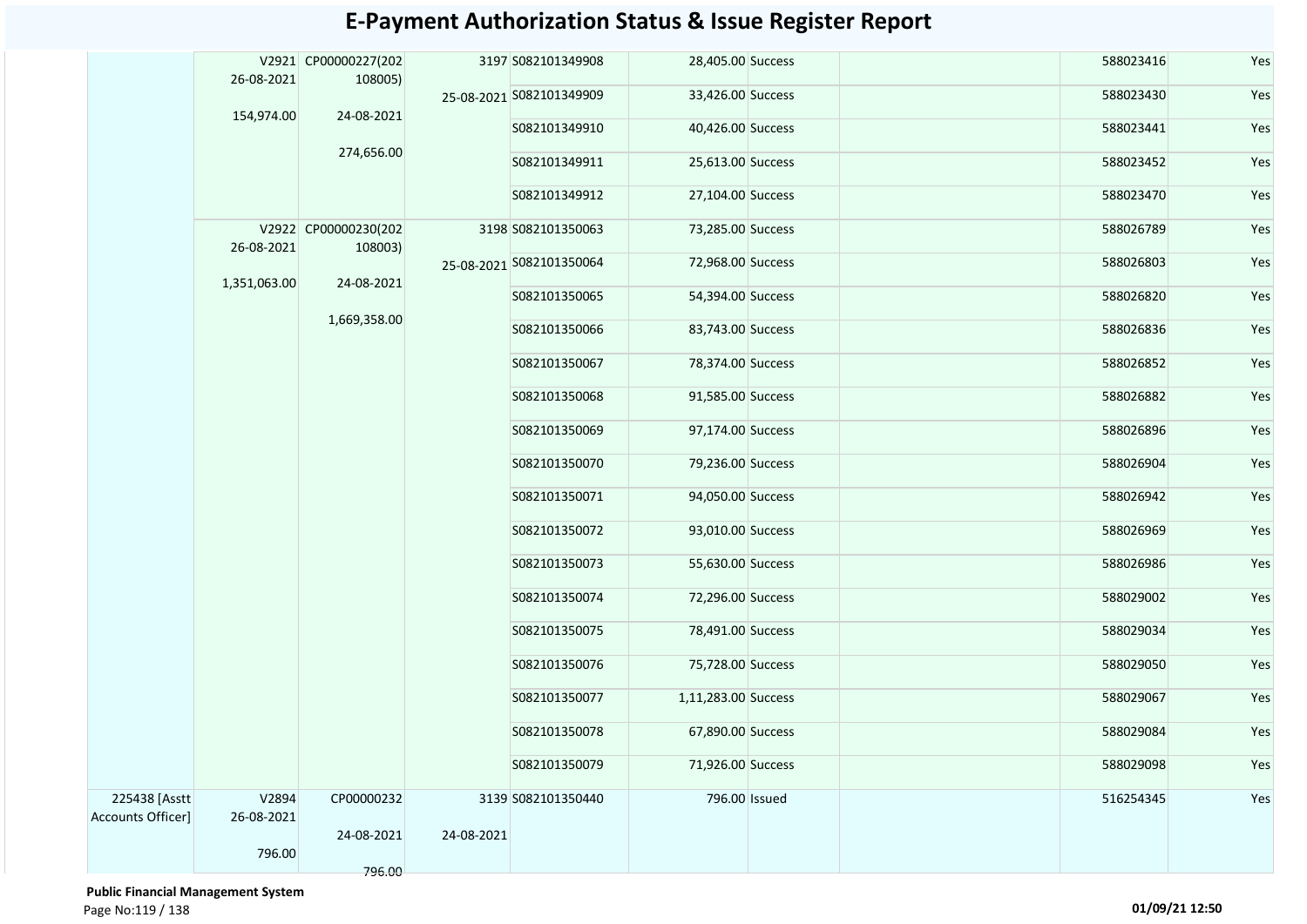| V2903<br>26-08-2021    | CP00000222                         |            | 3218 S082101350522       | 9,925.00 Issued    |                | 516274485            | Yes |
|------------------------|------------------------------------|------------|--------------------------|--------------------|----------------|----------------------|-----|
| 9,925.00               | 18-08-2021                         | 25-08-2021 |                          |                    |                |                      |     |
| V2909                  | 9,925.00<br>CP00000230             |            | 3144 S082101350452       | 1,655.00 Issued    |                | CBINH212386356       | Yes |
| 26-08-2021             | 23-08-2021                         | 24-08-2021 |                          |                    |                | 78                   |     |
| 1,655.00               |                                    |            |                          |                    |                |                      |     |
| V2917<br>26-08-2021    | 1,655.00<br>CP00000231             |            | 3222 S082101350455       | 7,331.00 Issued    |                | CBINH212386356<br>86 | Yes |
| 7,331.00               | 23-08-2021                         | 25-08-2021 |                          |                    |                |                      |     |
| V2920                  | 7,331.00<br>CP00000233             |            | 3138 S082101350443       | 2,346.00 Issued    |                | CBINH212386354       | Yes |
| 26-08-2021<br>2,346.00 | 24-08-2021                         | 24-08-2021 |                          |                    |                | 68                   |     |
|                        | 2,346.00<br>CP00000235             |            |                          |                    |                | CBINH212386352       | Yes |
| V2923<br>26-08-2021    |                                    |            | 3221 S082101350270       | 2,450.00 Issued    |                | 99                   |     |
| 2,450.00               | 25-08-2021                         | 25-08-2021 |                          |                    |                |                      |     |
| V2924                  | 2,450.00<br>CP00000237             |            | 3219 S082101350424       | 6,08,233.00 Issued |                | CBINH212386353       | Yes |
| 26-08-2021             | 25-08-2021                         | 25-08-2021 |                          |                    |                | 02                   |     |
| 608,233.00             |                                    |            |                          |                    |                |                      |     |
|                        | 630,646.00<br>V2926 CP00000239(202 |            | 3235 S082101489812       | 45,486.00 Success  |                | 588092433            | Yes |
| 26-08-2021             | 108008)                            |            |                          |                    |                |                      |     |
| 522,566.00             | 25-08-2021                         |            | 26-08-2021 5082101489813 | 35,308.00 Success  |                | 588092450            | Yes |
|                        |                                    |            | S082101489814            | 59,252.00 Success  |                | 588092471            | Yes |
|                        | 868,120.00                         |            | S082101489815            | 56,618.00 Success  |                | 588092494            | Yes |
|                        |                                    |            | S082101489816            | 62,288.00 Success  |                | 588092518            | Yes |
|                        |                                    |            | S082101489817            | 40,484.00 Success  |                | 588092527            | Yes |
|                        |                                    |            | S082101489818            | 38,256.00 Success  |                | 588092554            | Yes |
|                        |                                    |            | S082101489819            |                    | 560.00 Success | 588092565            | Yes |
|                        |                                    |            | S082101489820            | 43,085.00 Success  |                | 588092578            | Yes |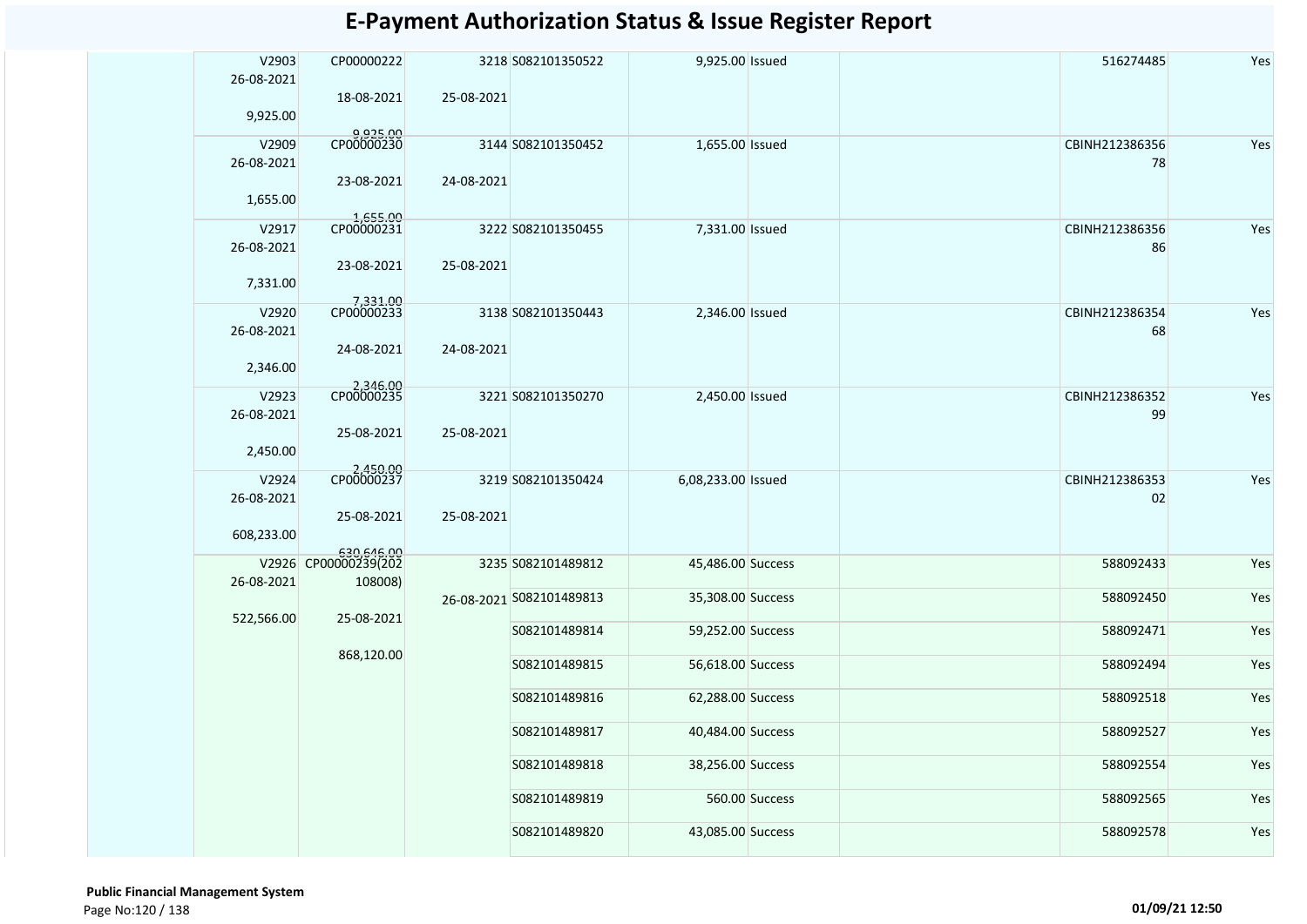|                         |                                     |            | S082101489821            | 13,852.00 Success   |                | 588092588 | Yes |
|-------------------------|-------------------------------------|------------|--------------------------|---------------------|----------------|-----------|-----|
|                         |                                     |            | S082101489822            | 47,978.00 Success   |                | 588092605 | Yes |
|                         |                                     |            | S082101489823            | 35,059.00 Success   |                | 588092620 | Yes |
|                         |                                     |            | S082101489824            | 44,340.00 Success   |                | 588092633 | Yes |
| 26-08-2021              | V2927 CP00000240(202<br>108005)     |            | 3233 S082101489760       | 1,03,862.00 Success |                | 588092217 | Yes |
| 265,326.00              | 25-08-2021                          |            | 26-08-2021 S082101489761 |                     | 150.00 Success | 588092232 | Yes |
|                         |                                     |            | S082101489762            | 76,676.00 Success   |                | 588092243 | Yes |
|                         | 449,946.00                          |            | S082101489763            | 84,638.00 Success   |                | 588092255 | Yes |
| 26-08-2021              | V2928 CP00000241(202<br>108006)     |            | 3236 S082101489449       | 1,35,614.00 Success |                | 588088214 | Yes |
|                         |                                     |            | 26-08-2021 S082101489450 |                     | 50.00 Success  | 588088225 | Yes |
| 215,016.00              | 25-08-2021                          |            | S082101489451            | 79,352.00 Success   |                | 588088244 | Yes |
| 26-08-2021<br>81,868.00 | 278.640.00<br>108001)<br>25-08-2021 | 26-08-2021 | 3232 S082101489464       | 81,868.00 Success   |                | 588088462 | Yes |
| 26-08-2021              | V2930 CP00000243(202<br>108007)     |            | 3237 S082101489848       | 69,212.00 Success   |                | 588092838 | Yes |
| 803,913.00              |                                     |            | 26-08-2021 S082101489849 | 50,836.00 Success   |                | 588092855 | Yes |
|                         | 25-08-2021                          |            | S082101489850            | 50,836.00 Success   |                | 588092867 | Yes |
|                         | 886,862.00                          |            | S082101489851            | 32,684.00 Success   |                | 588092880 | Yes |
|                         |                                     |            | S082101489852            | 32,184.00 Success   |                | 588092898 | Yes |
|                         |                                     |            | S082101489853            | 29,462.00 Success   |                | 588092926 | Yes |
|                         |                                     |            | S082101489854            | 29,462.00 Success   |                | 588092943 | Yes |
|                         |                                     |            | S082101489855            | 46,396.00 Success   |                | 588092964 | Yes |
|                         |                                     |            | S082101489856            | 32,184.00 Success   |                | 588092980 | Yes |
|                         |                                     |            | S082101489857            | 30,734.00 Success   |                | 588092994 | Yes |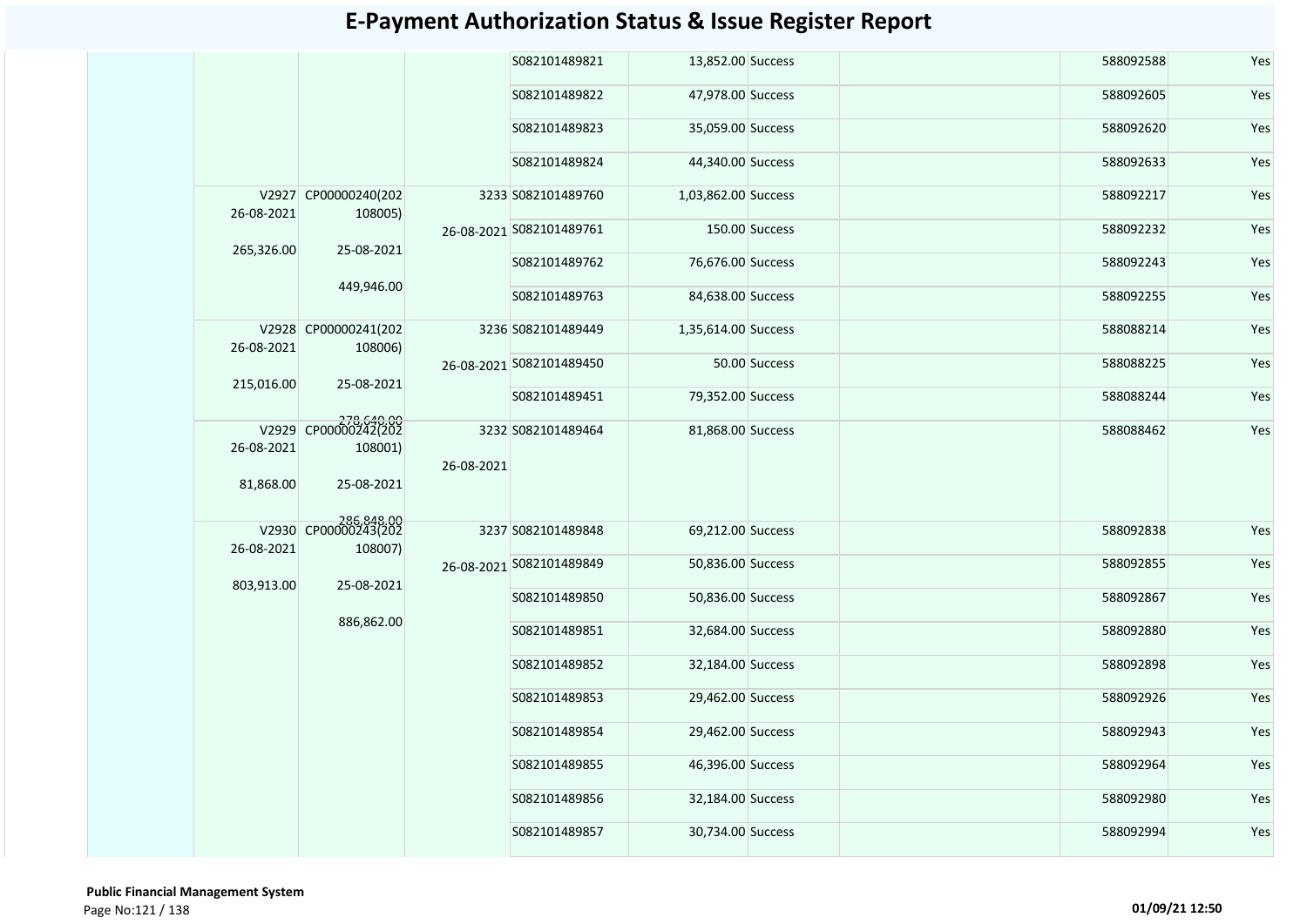|    |                                                                   |                                   |                                                                           |            | S082101489858            | 30,734.00 Success   | 588095014            | Yes |
|----|-------------------------------------------------------------------|-----------------------------------|---------------------------------------------------------------------------|------------|--------------------------|---------------------|----------------------|-----|
|    |                                                                   |                                   |                                                                           |            | S082101489859            | 67,132.00 Success   | 588095031            | Yes |
|    |                                                                   |                                   |                                                                           |            | S082101489860            | 1,200.00 Success    | 588095044            | Yes |
|    |                                                                   |                                   |                                                                           |            | S082101489861            | 47,129.00 Success   | 588095073            | Yes |
|    |                                                                   |                                   |                                                                           |            | S082101489862            | 68,604.00 Success   | 588095086            | Yes |
|    |                                                                   |                                   |                                                                           |            | S082101489863            | 69,212.00 Success   | 588095106            | Yes |
|    |                                                                   |                                   |                                                                           |            | S082101489864            | 48,260.00 Success   | 588095124            | Yes |
|    |                                                                   |                                   |                                                                           |            | S082101489865            | 67,652.00 Success   | 588095137            | Yes |
|    |                                                                   | 26-08-2021<br>76,573.00           | V2931 CP00000244(202<br>108004)<br>25-08-2021                             | 26-08-2021 | 3231 S082101489221       | 76,573.00 Success   | 588084665            | Yes |
|    |                                                                   |                                   | V2932 CP00000245(202                                                      |            | 3234 S082101489551       | 50.00 Success       | 588088661            | Yes |
|    |                                                                   | 26-08-2021                        | 108002)                                                                   |            | 26-08-2021 S082101489552 | 30,538.00 Success   | 588088678            | Yes |
|    |                                                                   | 163,928.00                        | 25-08-2021                                                                |            | S082101489553            | 68,066.00 Success   | 588088694            | Yes |
|    |                                                                   |                                   | 372,668.00                                                                |            | S082101489554            | 65,274.00 Success   | 588088716            | Yes |
|    |                                                                   | 26-08-2021<br>800,000.00          | V2933 CP00000246(GPF<br>$_2$ 202108005)<br>26-08-2021                     | 26-08-2021 | 3281 S082101489746       | 8,00,000.00 Issued  | CBINH212386562<br>98 | Yes |
|    |                                                                   | 26-08-2021<br>5,898.00            | 800,000.00<br>V2945 CP00000226(511<br>687739016630-<br>1B1)<br>19-08-2021 | 26-08-2021 | 3280 S082101653036       | 5,898.00 Issued     | CBINH212386720<br>45 | Yes |
| 18 | <b>Issue Date: 27-08-2021</b>                                     |                                   | 6,000.00                                                                  |            |                          | 15,64,82,810.00     |                      |     |
|    | 206886 [Asst<br>Administrative<br>Officer Copyright<br>Office New | V3012<br>27-08-2021<br>214,883.00 | CP00000050<br>19-08-2021                                                  | 27-08-2021 | 3315 S082101893470       | 2,14,883.00 Success | 540977753            | Yes |
|    | Delhi]                                                            |                                   | 222,423.00                                                                |            |                          |                     |                      |     |

 **Public Financial Management System** 

Page No:122 / 138 **01/09/21 12:50**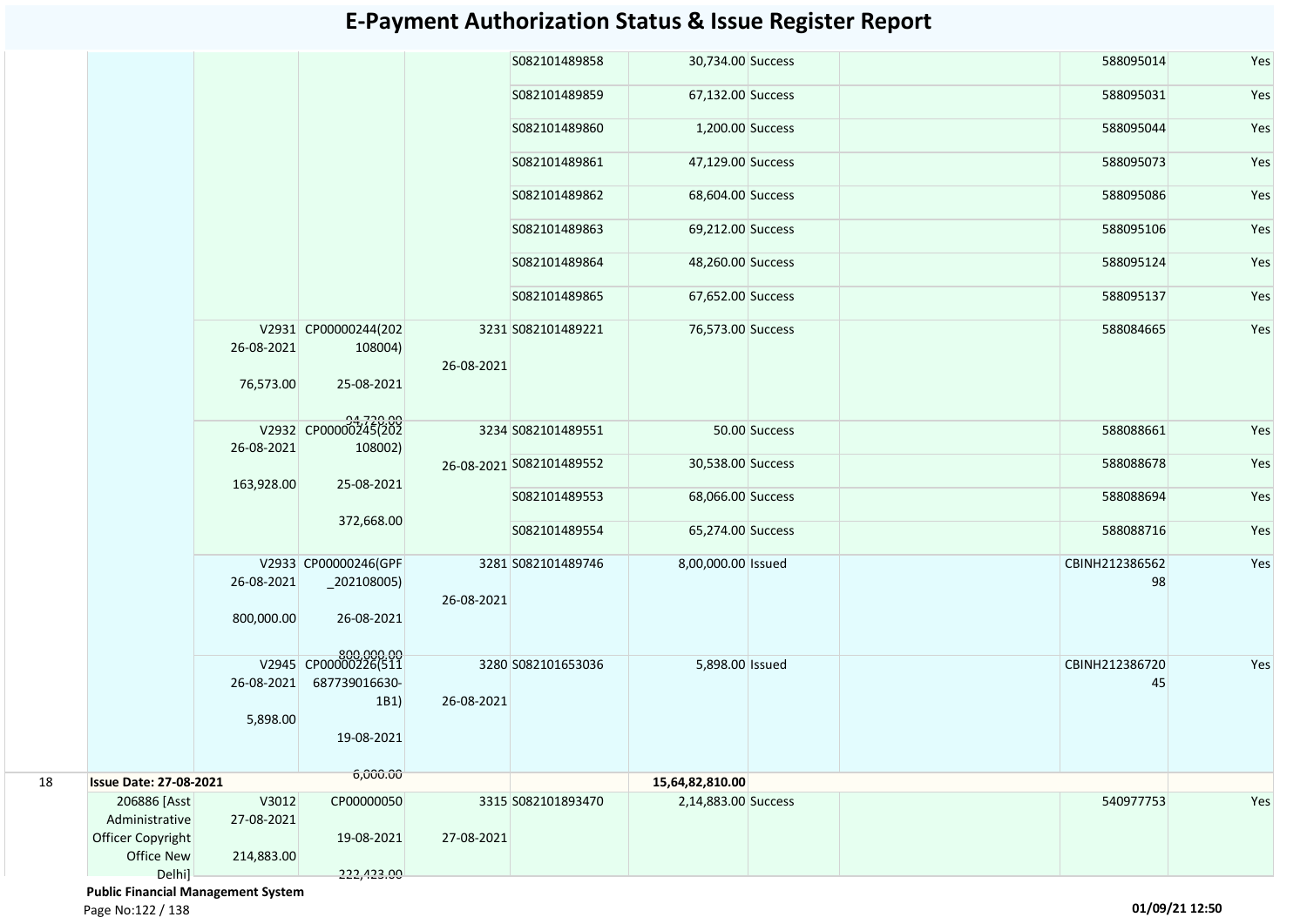| Delhi]                      |                     |                                        |            |                    |                      |           |     |
|-----------------------------|---------------------|----------------------------------------|------------|--------------------|----------------------|-----------|-----|
|                             | V3013<br>27-08-2021 | CP00000051<br>19-08-2021               | 27-08-2021 | 3316 S082101893454 | 1,28,163.00 Success  | 540977557 | Yes |
|                             | 128,163.00          |                                        |            |                    |                      |           |     |
| 225427 [Under<br>Secretary] | V3011<br>27-08-2021 | 132,661.00<br>CP00002320<br>26-08-2021 | 26-08-2021 | 3301 S082101838297 | 49,54,230.00 Success | 539187383 | Yes |
|                             | 4,954,230.00        |                                        |            |                    |                      |           |     |
|                             | V3014<br>27-08-2021 | 5,504,700.00<br>CP00002311             |            | 3297 S082101893484 | 2,155.00 Success     | 540977929 | Yes |
|                             | 2,155.00            | 26-08-2021                             | 26-08-2021 |                    |                      |           |     |
|                             | V3015<br>27-08-2021 | 2,155.00<br>CP00002314                 |            | 3300 S082101893064 | 20,470.00 Success    | 540977364 | Yes |
|                             | 20,470.00           | 26-08-2021                             | 26-08-2021 |                    |                      |           |     |
|                             | V3016<br>27-08-2021 | 20,470.00<br>CP00002313                |            | 3296 S082101893034 | 6,968.00 Success     | 540977181 | Yes |
|                             | 6,968.00            | 26-08-2021                             | 26-08-2021 |                    |                      |           |     |
|                             |                     | 6,968.00<br>V3020 CP00002322(GPF       |            | 3325 S082101939020 | 22,32,719.00 Issued  |           | Yes |
|                             | 27-08-2021          | _202108092)                            | 27-08-2021 |                    |                      |           |     |
|                             | 2,232,719.00        | 26-08-2021                             |            |                    |                      |           |     |
|                             |                     | V3021 CP00002323(GPF                   |            | 3324 S082101945318 | 37,35,526.00 Issued  |           | Yes |
|                             | 27-08-2021          | $_2$ 02108093)                         | 27-08-2021 |                    |                      |           |     |
|                             | 3,735,526.00        | 26-08-2021                             |            |                    |                      |           |     |
|                             | V3022               | 3,735,526.00<br>CP00002250             |            | 3319 S082101964680 | 35,00,000.00 Success | 542481060 | Yes |
|                             | 27-08-2021          | 25-08-2021                             | 27-08-2021 |                    |                      |           |     |
|                             | 3,500,000.00        |                                        |            |                    |                      |           |     |
|                             | V3023<br>27-08-2021 | 3,500,000.00<br>CP00002249             |            | 3318 S082101959435 | 32,70,000.00 Success | 542477891 | Yes |
|                             | 3,270,000.00        | 25-08-2021<br>3,270,000.00             | 27-08-2021 |                    |                      |           |     |
|                             |                     |                                        |            |                    |                      |           |     |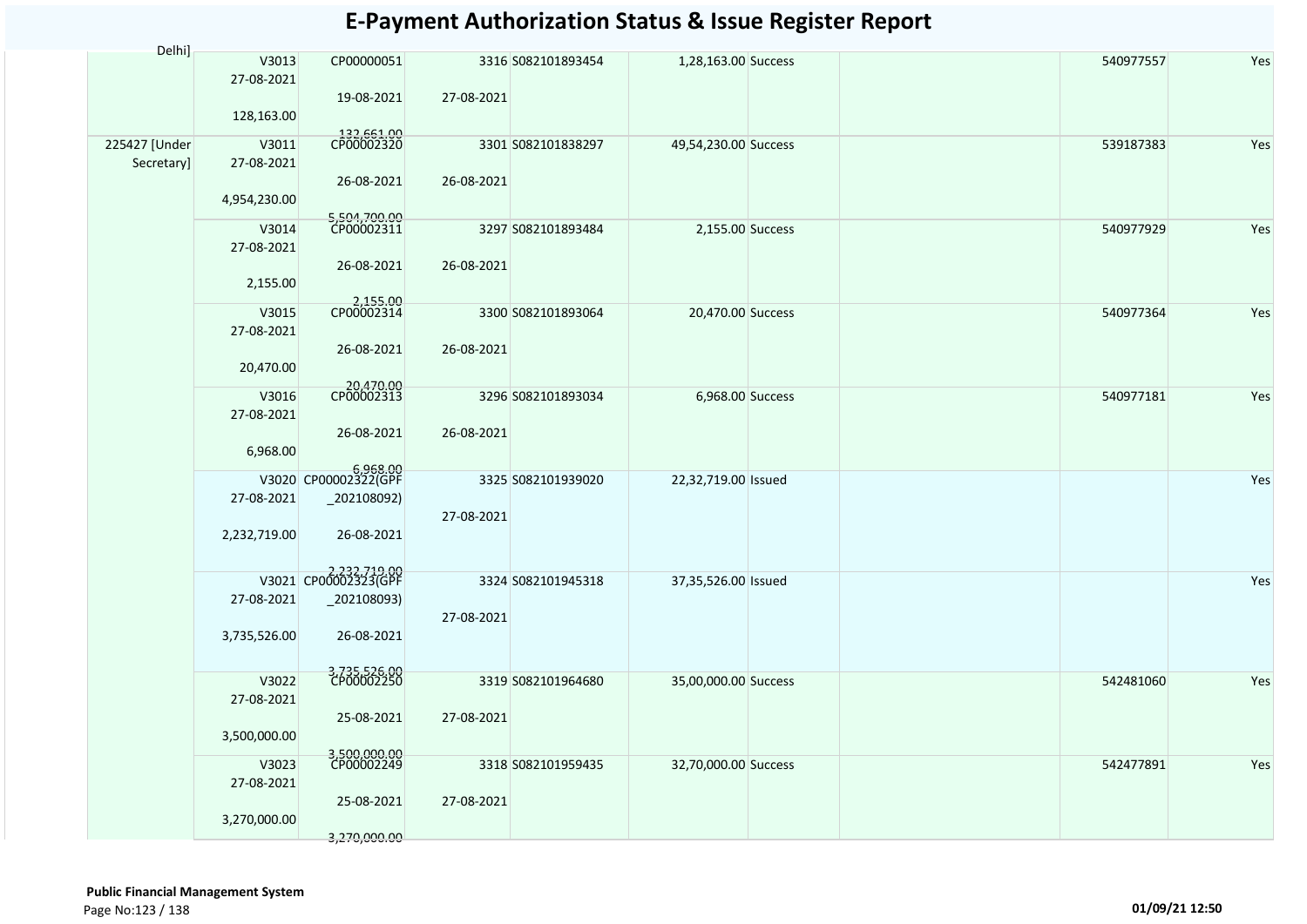| 27-08-2021<br>3,600,000.00 | V3024<br>CP00002251<br>25-08-2021                                                       | 27-08-2021 | 3320 S082101954850 | 36,00,000.00 Success | 542477690 | Yes |
|----------------------------|-----------------------------------------------------------------------------------------|------------|--------------------|----------------------|-----------|-----|
| 27-08-2021<br>1,500,000.00 | 3,600,000.00<br>CP00002248<br>V3025<br>25-08-2021                                       | 27-08-2021 | 3378 S082101951757 | 15,00,000.00 Success | 542477514 | Yes |
| 27-08-2021<br>3,338,460.00 | 1,500,000.00<br>CP00002359<br>V3026<br>27-08-2021                                       | 27-08-2021 | 3384 S082101970831 | 33,38,460.00 Success | 542481243 | Yes |
| 27-08-2021                 | 3,338,460.00<br>V3027 CP00001995(511<br>687722097284-<br>1B1)<br>2,536.00<br>16-08-2021 | 27-08-2021 | 3373 S082101975115 | 2,536.00 Success     | 542714540 | Yes |
| 27-08-2021                 | V3028 CP00001998(511<br>687783519301-<br>1B1)                                           | 27-08-2021 | 3374 S082101975135 | 4,620.00 Success     | 542714662 | Yes |
|                            | 4,620.00<br>16-08-2021<br>V3029 CP00001998(511                                          |            |                    |                      |           |     |
| 27-08-2021                 | 687752673480-<br>1B1)<br>7,373.00<br>16-08-2021                                         | 27-08-2021 | 3377 S082101975920 | 7,373.00 Success     | 542717300 | Yes |
| 27-08-2021                 | V3030 CP000019996511<br>687783607075-<br>1B1)<br>2,920.00<br>16-08-2021                 | 27-08-2021 | 3376 S082101975891 | 2,920.00 Success     | 542717036 | Yes |
|                            | 2,970.00                                                                                |            |                    |                      |           |     |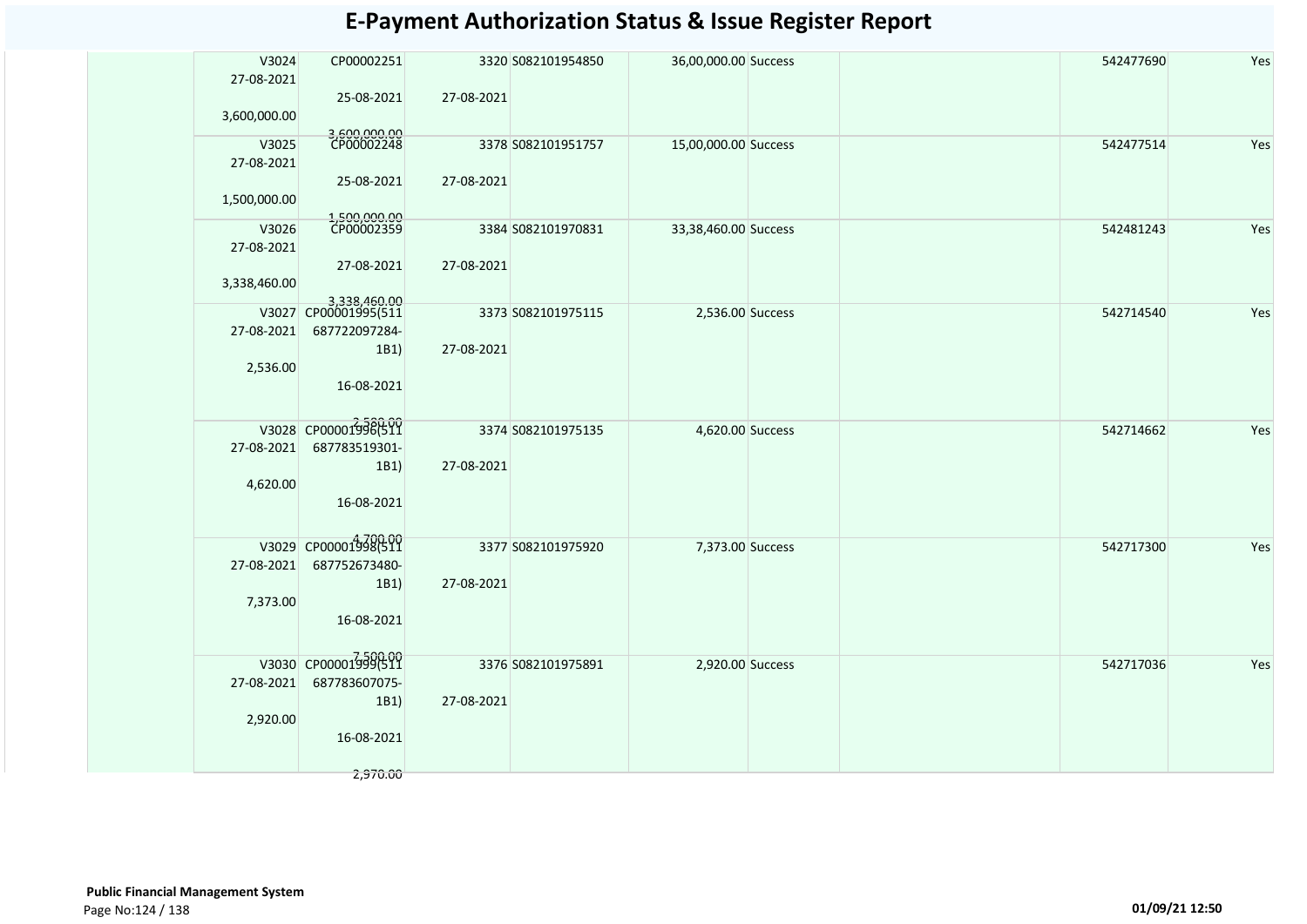| 27-08-2021<br>21,382.00 | V3031 CP00002000(511<br>687780930259-<br>1B1)<br>16-08-2021            | 27-08-2021 | 3375 S082101975149 | 21,382.00 Success | 542714921 | Yes |
|-------------------------|------------------------------------------------------------------------|------------|--------------------|-------------------|-----------|-----|
| 27-08-2021<br>8,093.00  | V3032 CP000020026319<br>687760880595-<br>1B1)<br>16-08-2021            | 27-08-2021 | 3372 S082101975140 | 8,093.00 Success  | 542724246 | Yes |
| 27-08-2021<br>3,097.00  | V3033 CP00002003(511<br>687798526207-<br>1B1)<br>16-08-2021            | 27-08-2021 | 3371 S082101974249 | 3,097.00 Success  | 542714403 | Yes |
| 27-08-2021<br>7,373.00  | V3034 CP00002004(511<br>687766126612-<br>1B1)<br>16-08-2021            | 27-08-2021 | 3370 S082101973105 | 7,373.00 Success  | 542724114 | Yes |
| 27-08-2021<br>11,354.00 | V3035 CP00002005(511<br>687761732767-<br>1B1)<br>16-08-2021            | 27-08-2021 | 3369 S082100716815 | 11,354.00 Success | 542693435 | Yes |
| 27-08-2021<br>13,762.00 | V3036 CP00002006(511<br>687717448771-<br>1B1)<br>16-08-2021            | 27-08-2021 | 3368 S082101973527 | 13,762.00 Success | 542710779 | Yes |
| 27-08-2021<br>9,310.00  | V3037 CP00002007511<br>687791688582-<br>1B1)<br>16-08-2021<br>9,500.00 | 27-08-2021 | 3367 S082101972963 | 9,310.00 Success  | 542655795 | Yes |

 **Public Financial Management System**  Page No:125 / 138 **01/09/21 12:50**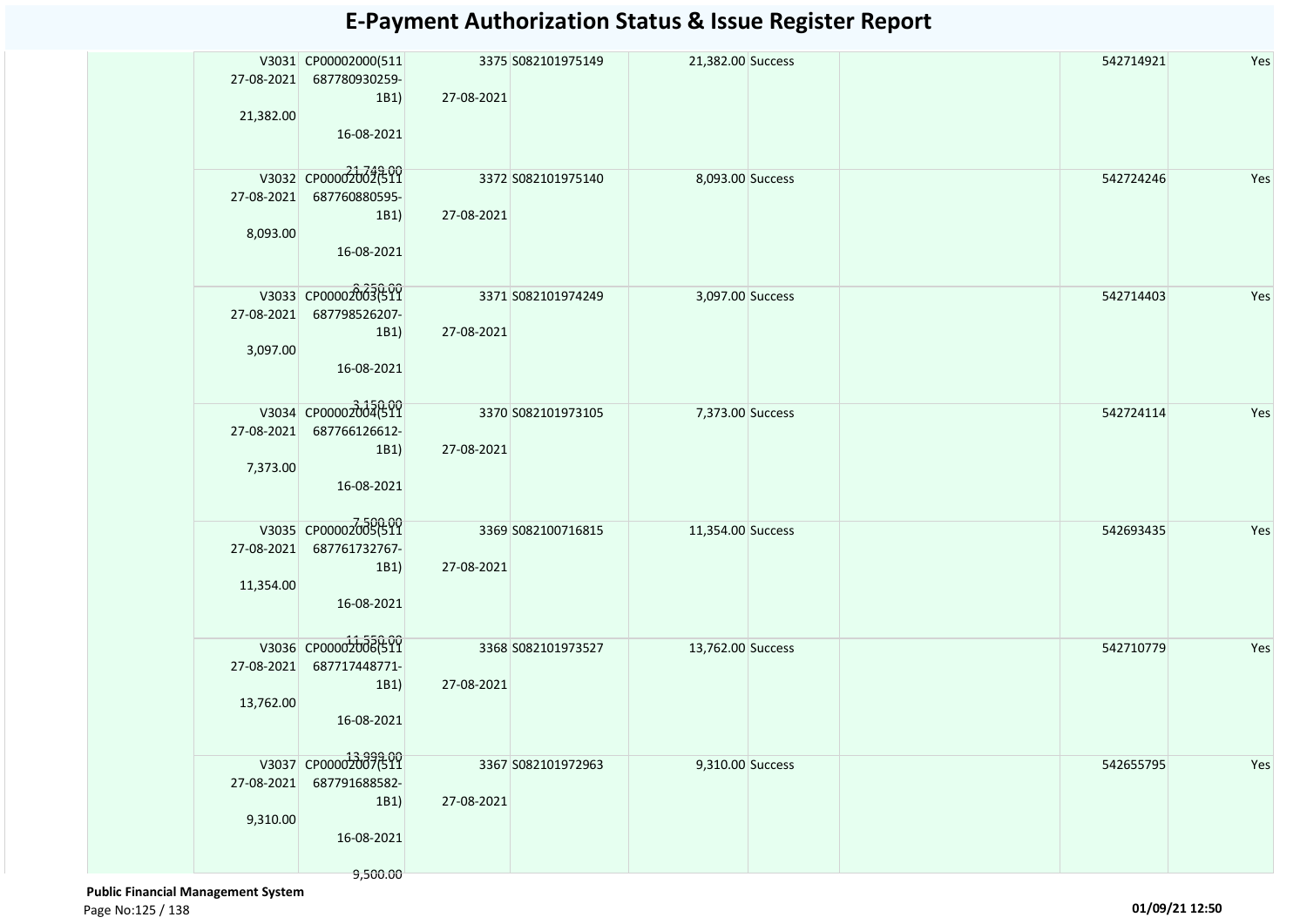| 27-08-2021<br>3,924.00           | V3038 CP00002009(511<br>687775020919-<br>1B1)<br>16-08-2021              | 27-08-2021 | 3366 S082101971894 | 3,924.00 Success    |                | 542655394 | Yes |
|----------------------------------|--------------------------------------------------------------------------|------------|--------------------|---------------------|----------------|-----------|-----|
| 27-08-2021<br>4,414.00           | V3039 CP00002011(511<br>687707299678-<br>1B1)<br>16-08-2021              | 27-08-2021 | 3365 S082101972915 | 4,414.00 Success    |                | 542655536 | Yes |
| 27-08-2021<br>2,654.00           | V3040 CP00002012(511<br>687791625729-<br>1B1)<br>16-08-2021              | 27-08-2021 | 3364 S082100714292 | 2,654.00 Success    |                | 542652687 | Yes |
| 27-08-2021<br>176,878.00         | V3042 CP00002271(511<br>687780589702-<br>1B1)<br>25-08-2021              | 27-08-2021 | 3380 S082101971878 | 1,76,878.00 Success |                | 542655229 | Yes |
| V3043<br>27-08-2021<br>1,182.00  | CP00002318<br>26-08-2021                                                 | 27-08-2021 | 3360 S082101932838 | 1,182.00 Success    |                | 542707072 | Yes |
| V3044<br>27-08-2021<br>20,305.00 | 1,182.00<br>CP00002319<br>26-08-2021                                     | 27-08-2021 | 3362 S082101933549 | 20,305.00 Success   |                | 542707206 | Yes |
| V3045<br>27-08-2021<br>284.00    | 20,305.00<br>CP00002316<br>26-08-2021                                    | 27-08-2021 | 3361 S082101932794 |                     | 284.00 Success | 542703912 | Yes |
| 27-08-2021<br>44,752.00          | 284.00<br>V3046 CP00002321(GPF<br>_202108091)<br>26-08-2021<br>44,752.00 | 27-08-2021 | 3322 S082101945259 | 44,752.00 Issued    |                |           | Yes |

 **Public Financial Management System**  Page No:126 / 138 **01/09/21 12:50**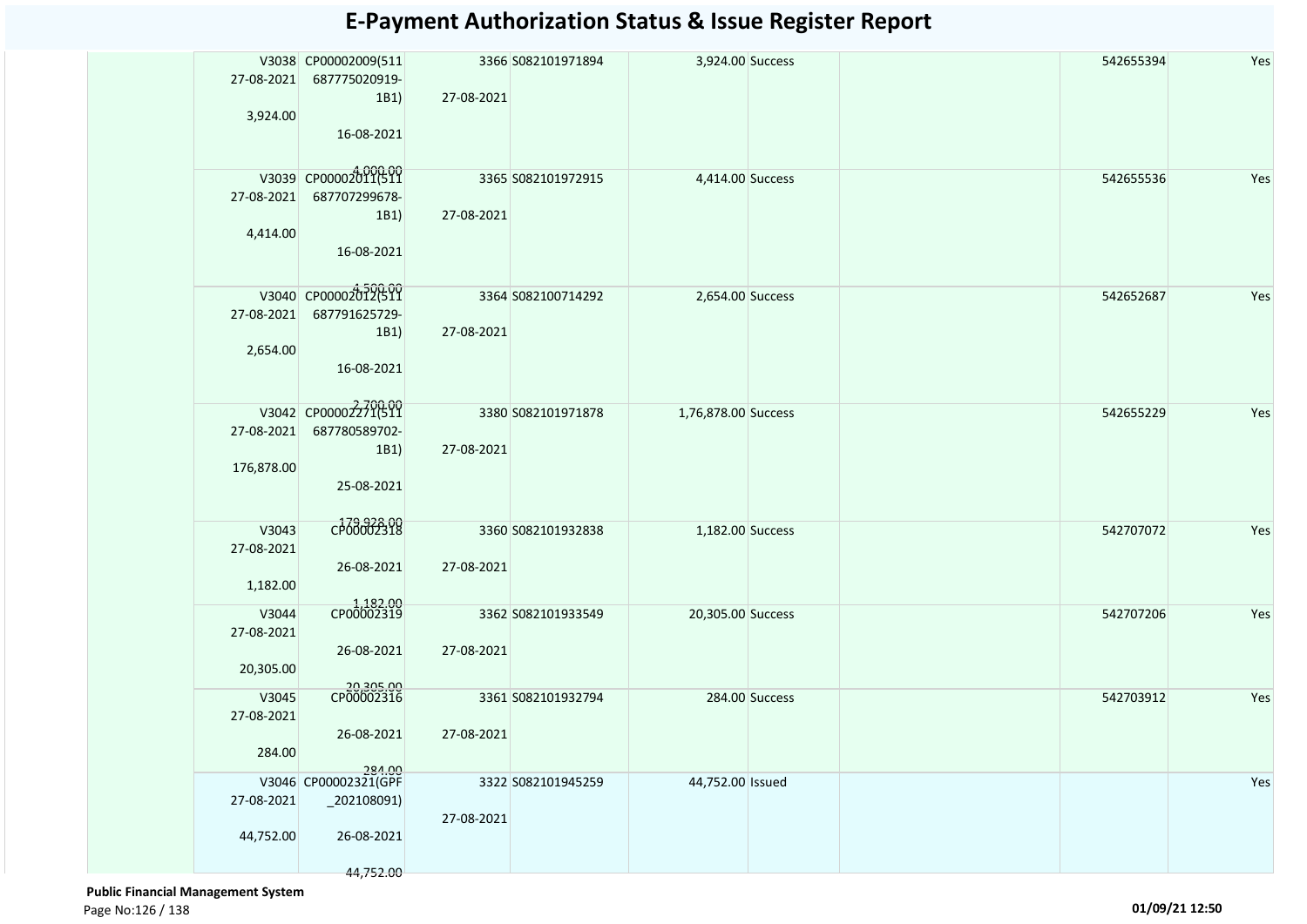| 27-08-2021<br>194,224.00 | V3047 CP00002324(GPF<br>$_2$ 202108094)<br>26-08-2021                    | 27-08-2021 | 3323 S082101945155 | 1,94,224.00 Issued |  |           | Yes |
|--------------------------|--------------------------------------------------------------------------|------------|--------------------|--------------------|--|-----------|-----|
| 27-08-2021<br>2,357.00   | V3053 CP00002360(511<br>687793747823-<br>1B1)<br>27-08-2021              | 27-08-2021 | 3381 S082101971829 | 2,357.00 Success   |  | 542655104 | Yes |
| 27-08-2021<br>3,832.00   | V3054 CP00002361(511<br>687761179614-<br>1B1)<br>27-08-2021              | 27-08-2021 | 3382 S082101963553 | 3,832.00 Success   |  | 542652836 | Yes |
| 27-08-2021<br>90,769.00  | V3055 CP00002362699<br>687717215368-<br>1B1)<br>27-08-2021               | 27-08-2021 | 3383 S082101970961 | 90,769.00 Success  |  | 542652967 | Yes |
| 27-08-2021<br>24,568.00  | V3056 CP00002371(511<br>687735356823-<br>1B1)<br>27-08-2021              | 27-08-2021 | 3379 S082101973567 | 24,568.00 Success  |  | 542655946 | Yes |
| 27-08-2021<br>20,290.00  | V3057 CP00002338(511<br>687794476093-<br>1B1)<br>26-08-2021              | 27-08-2021 | 3357 S082101983325 | 20,290.00 Success  |  | 542934312 | Yes |
| 27-08-2021<br>20,625.00  | V3058 CP00002339(511<br>687793098817-<br>1B1)<br>26-08-2021<br>21,000.00 | 27-08-2021 | 3358 5082101981274 | 20,625.00 Success  |  | 542938882 | Yes |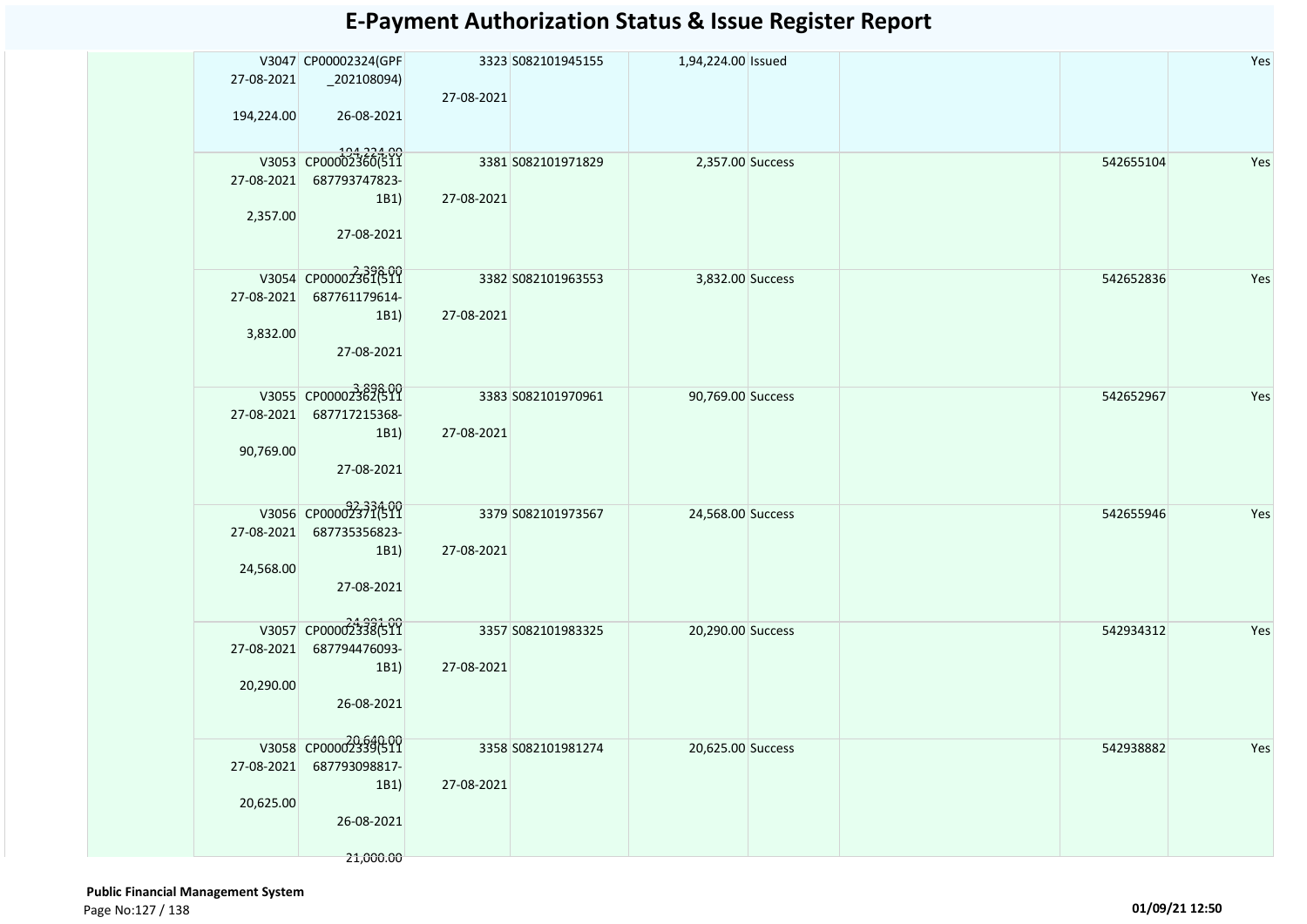| 27-08-2021<br>10,814.00             | V3059 CP00002340(511<br>687770440569-<br>1B1)<br>26-08-2021 | 27-08-2021 | 3359 S082101980446 | 10,814.00 Success      | 542934162 | Yes |
|-------------------------------------|-------------------------------------------------------------|------------|--------------------|------------------------|-----------|-----|
| V3061<br>27-08-2021                 | CP00002299<br>25-08-2021                                    | 27-08-2021 | 3321 S082101990369 | 75,00,000.00 Success   | 543205001 | Yes |
| 7,500,000.00<br>V3062               | 7,500,000.00<br>CP00002257                                  |            | 3399 S082101992287 | 2,07,00,000.00 Success | 543197640 | Yes |
| 27-08-2021<br>20,700,000.00         | 25-08-2021                                                  | 27-08-2021 |                    |                        |           |     |
| V3063<br>27-08-2021                 | 20,700,000.00<br>CP00002252                                 |            | 3398 S082101991716 | 59,00,000.00 Success   | 543197557 | Yes |
| 5,900,000.00                        | 25-08-2021                                                  | 27-08-2021 |                    |                        |           |     |
| V3064<br>27-08-2021<br>6,500,000.00 | 5,900,000.00<br>CP00002253<br>25-08-2021                    | 27-08-2021 | 3397 S082101991419 | 65,00,000.00 Success   | 543197455 | Yes |
|                                     | 6,500,000.00<br>CP00002256                                  |            |                    |                        |           |     |
| V3065<br>27-08-2021<br>8,500,000.00 | 25-08-2021                                                  | 27-08-2021 | 3400 S082101989574 | 85,00,000.00 Success   | 543197261 | Yes |
| V3066                               | 8,500,000.00<br>CP00002254                                  |            | 3401 S082101989803 |                        |           | Yes |
| 27-08-2021                          | 25-08-2021                                                  | 27-08-2021 |                    | 70,00,000.00 Success   | 543197359 |     |
| 7,000,000.00                        |                                                             |            |                    |                        |           |     |
| V3067<br>27-08-2021                 | 7,000,000.00<br>CP00002299                                  |            | 3385 S082101994765 | 1,03,950.00 Success    | 554259031 | Yes |
| 103,950.00                          | 25-08-2021                                                  | 27-08-2021 |                    |                        |           |     |
| 27-08-2021                          | 115,500.00<br>V3068 CP00002325(511<br>687764521985-         |            | 3345 S082101995835 | 10,802.00 Success      | 554259052 | Yes |
| 10,802.00                           | 1B1)<br>26-08-2021                                          | 27-08-2021 |                    |                        |           |     |
|                                     | 10,998.00                                                   |            |                    |                        |           |     |

 **Public Financial Management System**  Page No:128 / 138 **01/09/21 12:50**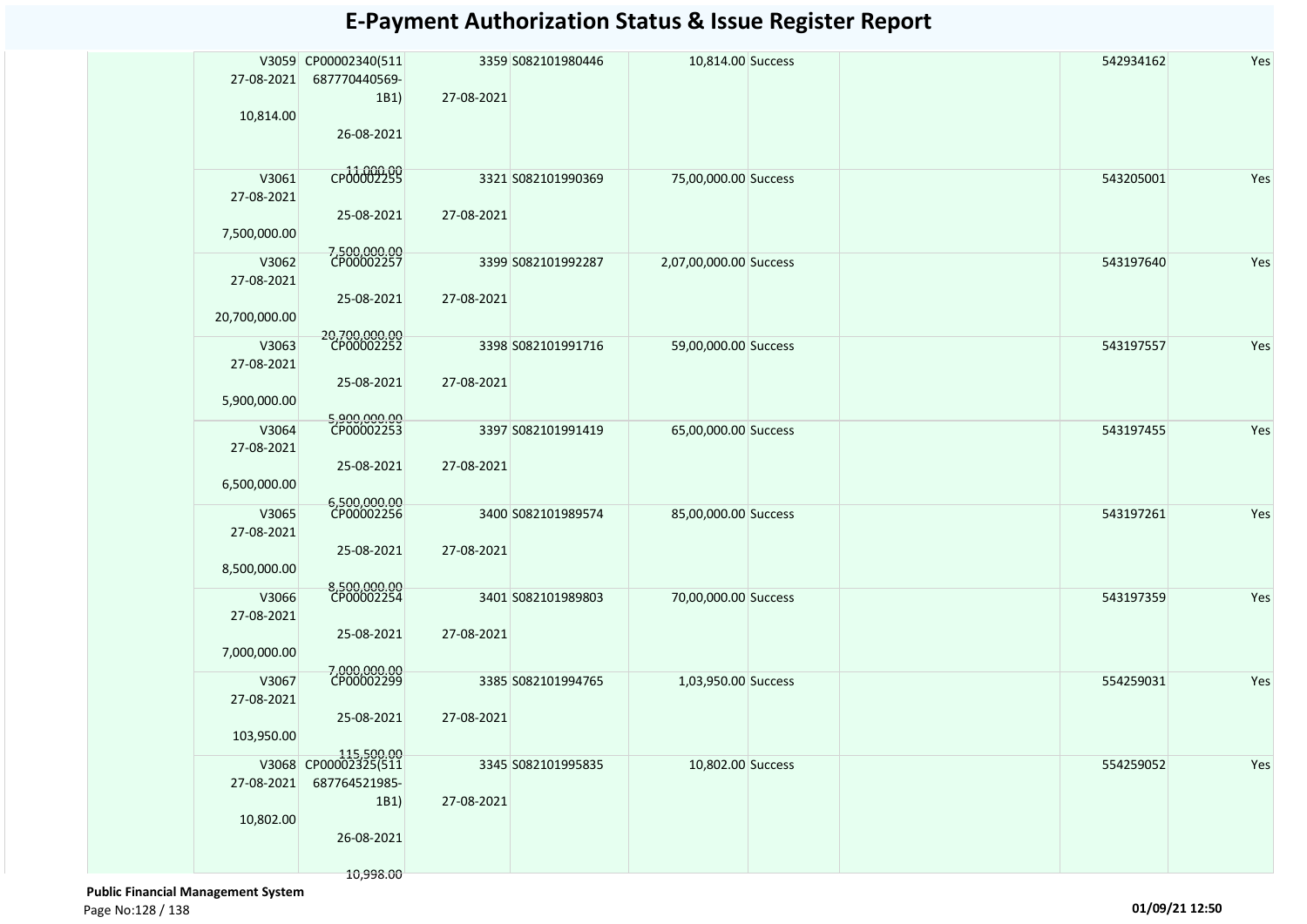| 27-08-2021<br>983.00    | V3069 CP00002326(511<br>687740491914-<br>1B1)<br>26-08-2021              | 27-08-2021 | 3346 S082101995831 |                   | 983.00 Success | 554259047 | Yes |
|-------------------------|--------------------------------------------------------------------------|------------|--------------------|-------------------|----------------|-----------|-----|
| 27-08-2021<br>9,831.00  | V3070 CP00002327(511<br>687700416366-<br>1B1)<br>26-08-2021              | 27-08-2021 | 3347 S082101995769 | 9,831.00 Success  |                | 554259044 | Yes |
| 27-08-2021<br>6,489.00  | V3071 CP00002333(511<br>687746579989-<br>1B1)<br>26-08-2021              | 27-08-2021 | 3353 S082101995725 | 6,489.00 Success  |                | 554259042 | Yes |
| 27-08-2021<br>6,390.00  | V3072 CP00002334(511<br>687758163941-<br>1B1)<br>26-08-2021              | 27-08-2021 | 3354 S082101995719 | 6,390.00 Success  |                | 554259040 | Yes |
| 27-08-2021<br>11,797.00 | V3073 CP00002335(511<br>687787002492-<br>1B1)<br>26-08-2021              | 27-08-2021 | 3355 S082101994828 | 11,797.00 Success |                | 554259036 | Yes |
| 27-08-2021<br>13,763.00 | V3074 CP00002336(511<br>687717688292-<br>1B1)<br>26-08-2021              | 27-08-2021 | 3356 S082101994575 | 13,763.00 Success |                | 554259021 | Yes |
| 27-08-2021<br>13,762.00 | V3075 CP00002337(511<br>687720239714-<br>1B1)<br>26-08-2021<br>13,999.00 | 27-08-2021 | 3363 S082101994571 | 13,762.00 Success |                | 554259017 | Yes |

 **Public Financial Management System**  Page No:129 / 138 **01/09/21 12:50**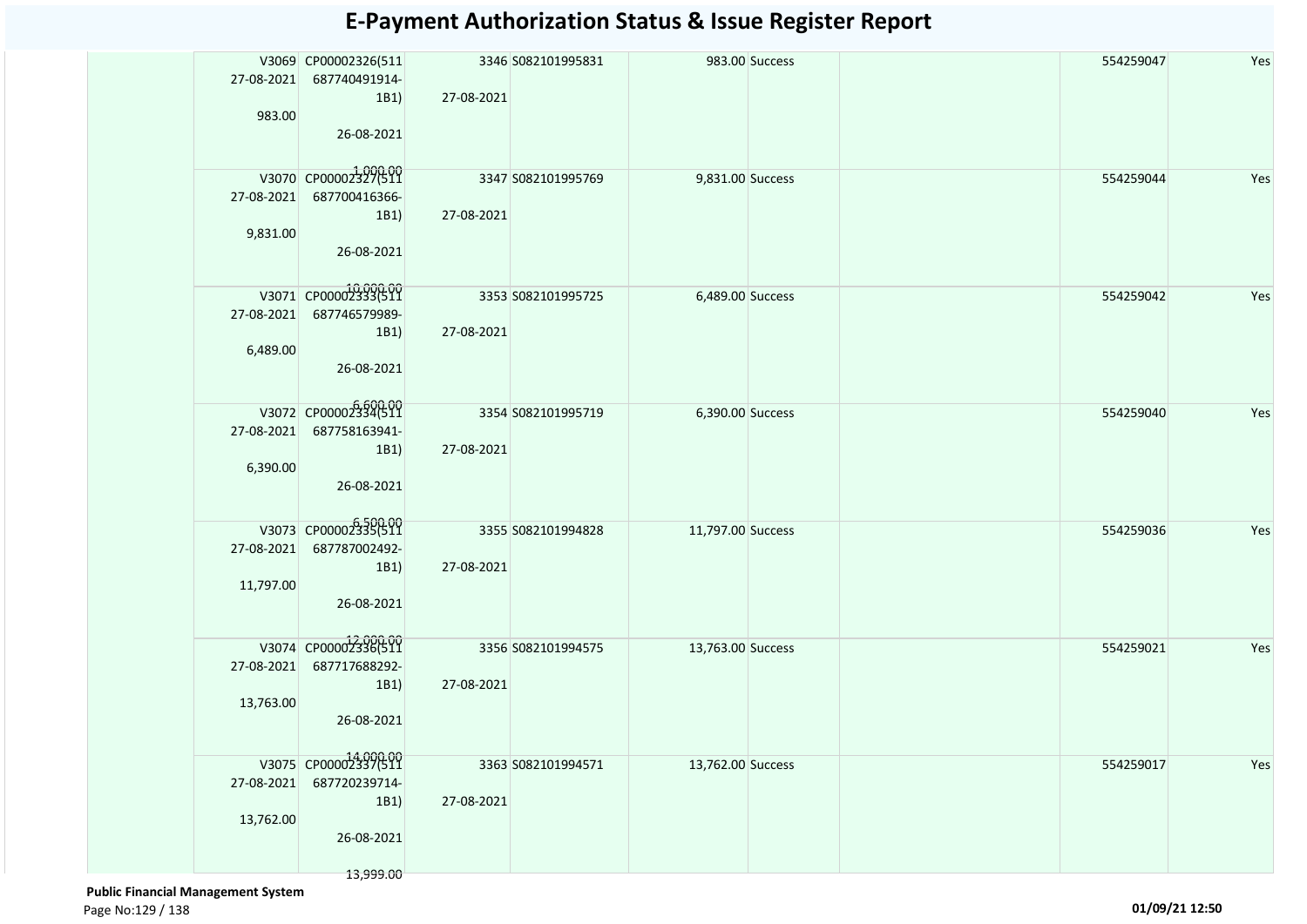| V3076<br>27-08-2021 | CP00002354                            |            | 3387 S082101993031 | 2,59,496.00 Success |                | 554253979 | Yes |
|---------------------|---------------------------------------|------------|--------------------|---------------------|----------------|-----------|-----|
| 259,496.00          | 27-08-2021                            | 27-08-2021 |                    |                     |                |           |     |
|                     | 263,970.00<br>V3077 CP00002353(511    |            | 3386 S082101993016 | 3,441.00 Success    |                | 554253976 | Yes |
| 27-08-2021          | 687748834329-                         |            |                    |                     |                |           |     |
| 3,441.00            | 1B1<br>27-08-2021                     | 27-08-2021 |                    |                     |                |           |     |
|                     | V3078 CP00002363(511                  |            | 3388 S082101992982 | 1,032.00 Success    |                | 554253973 | Yes |
|                     | 27-08-2021 687757741991-              |            |                    |                     |                |           |     |
| 1,032.00            | 1B1)<br>27-08-2021                    | 27-08-2021 |                    |                     |                |           |     |
|                     | V3079 CP00002364(511                  |            | 3389 S082101993039 |                     |                |           |     |
| 27-08-2021          | 687701845131-                         |            |                    |                     | 855.00 Success | 554253986 | Yes |
|                     | 1B1                                   | 27-08-2021 |                    |                     |                |           |     |
| 855.00              | 27-08-2021                            |            |                    |                     |                |           |     |
|                     | V3080 CP00002365(511                  |            | 3390 S082101994448 |                     | 271.00 Success | 554253995 | Yes |
|                     | 27-08-2021 687761957144-              |            |                    |                     |                |           |     |
|                     | 1B1)                                  | 27-08-2021 |                    |                     |                |           |     |
| 271.00              |                                       |            |                    |                     |                |           |     |
|                     | 27-08-2021                            |            |                    |                     |                |           |     |
|                     | V3081 CP00002366511                   |            | 3391 S082101994475 | 1,475.00 Success    |                | 554259006 | Yes |
| 27-08-2021          | 687755082384-                         |            |                    |                     |                |           |     |
|                     | 1B1)                                  | 27-08-2021 |                    |                     |                |           |     |
| 1,475.00            |                                       |            |                    |                     |                |           |     |
|                     | 27-08-2021                            |            |                    |                     |                |           |     |
|                     |                                       |            |                    |                     |                |           |     |
| 27-08-2021          | V3082 CP00002368(511<br>687749248057- |            | 3393 S082101994463 | 1,250.00 Success    |                | 554259003 | Yes |
|                     | 1B1)                                  | 27-08-2021 |                    |                     |                |           |     |
| 1,250.00            |                                       |            |                    |                     |                |           |     |
|                     | 27-08-2021                            |            |                    |                     |                |           |     |
|                     | 1,250.00                              |            |                    |                     |                |           |     |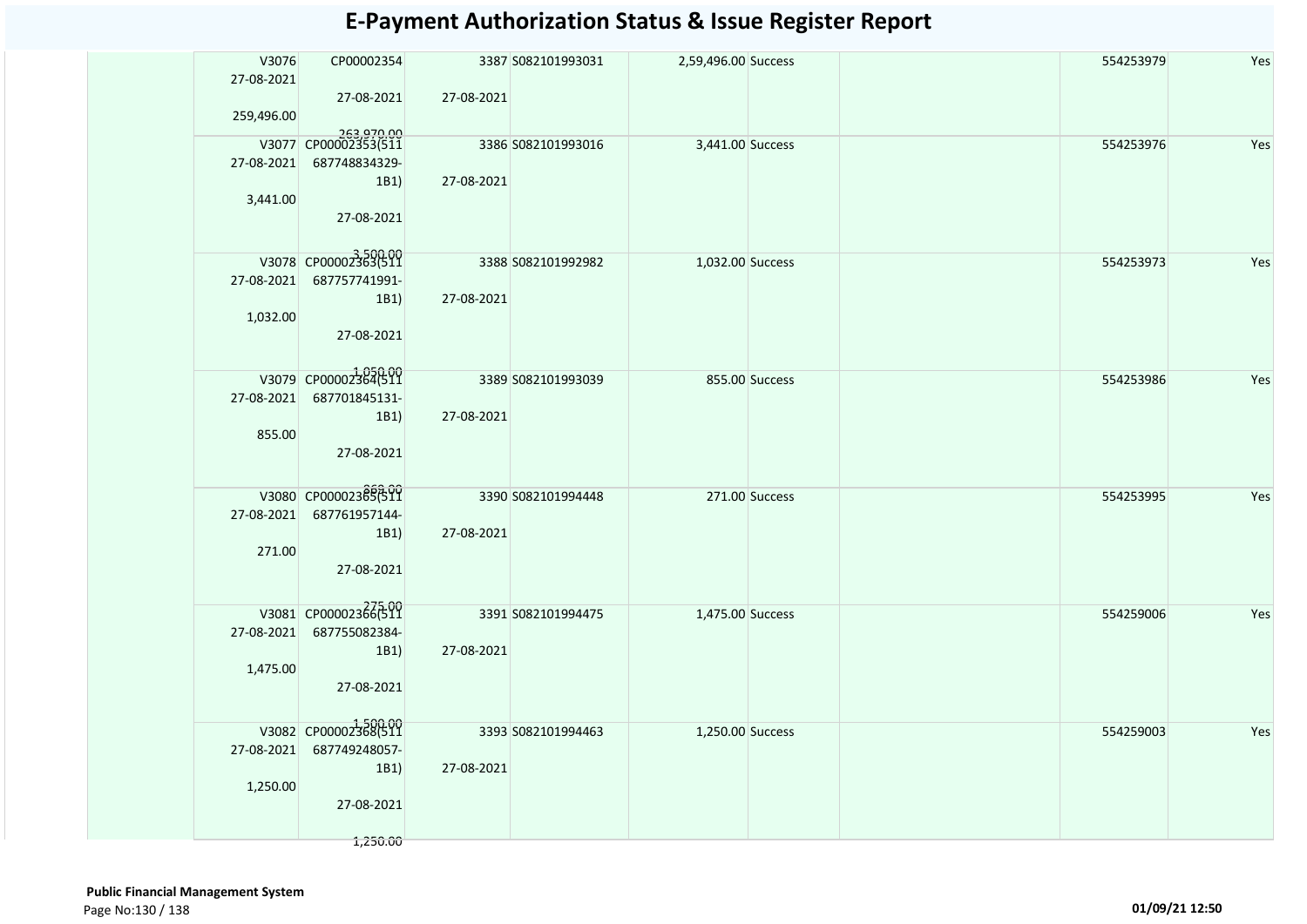| 27-08-2021<br>884.00             | V3083 CP00002369(511<br>687762274369-<br>1B1)<br>27-08-2021              | 27-08-2021 | 3394 S082101994559 |                   | 884.00 Success | 554259011 | Yes |
|----------------------------------|--------------------------------------------------------------------------|------------|--------------------|-------------------|----------------|-----------|-----|
| 27-08-2021<br>750.00             | V3084 CP00002370(511<br>687784505975-<br>1B1)<br>27-08-2021              | 27-08-2021 | 3395 S082101988629 |                   | 750.00 Success | 554253960 | Yes |
| V3085<br>27-08-2021<br>63,026.00 | CP00002349<br>26-08-2021                                                 | 27-08-2021 | 3337 S082102012388 | 63,026.00 Success |                | 554259117 | Yes |
| V3086<br>27-08-2021<br>21,625.00 | 64,312.00<br>CP00002345<br>26-08-2021                                    | 27-08-2021 | 3339 S082102013379 | 21,625.00 Success |                | 554259194 | Yes |
| V3087<br>27-08-2021<br>4,000.00  | 21,998.00<br>CP00002349<br>26-08-2021<br>4,000.00                        | 27-08-2021 | 3336 S082102012343 | 4,000.00 Success  |                | 554259113 | Yes |
| 27-08-2021<br>19,268.00          | V3088 CP00002328(511<br>687718669113-<br>1B1)<br>26-08-2021              | 27-08-2021 | 3348 S082102001582 | 19,268.00 Success |                | 554259064 | Yes |
| 27-08-2021<br>23,593.00          | V3089 CP00002329(511<br>687719487529-<br>1B1)<br>26-08-2021<br>24,000.00 | 27-08-2021 | 3349 S082102001588 | 23,593.00 Success |                | 554259073 | Yes |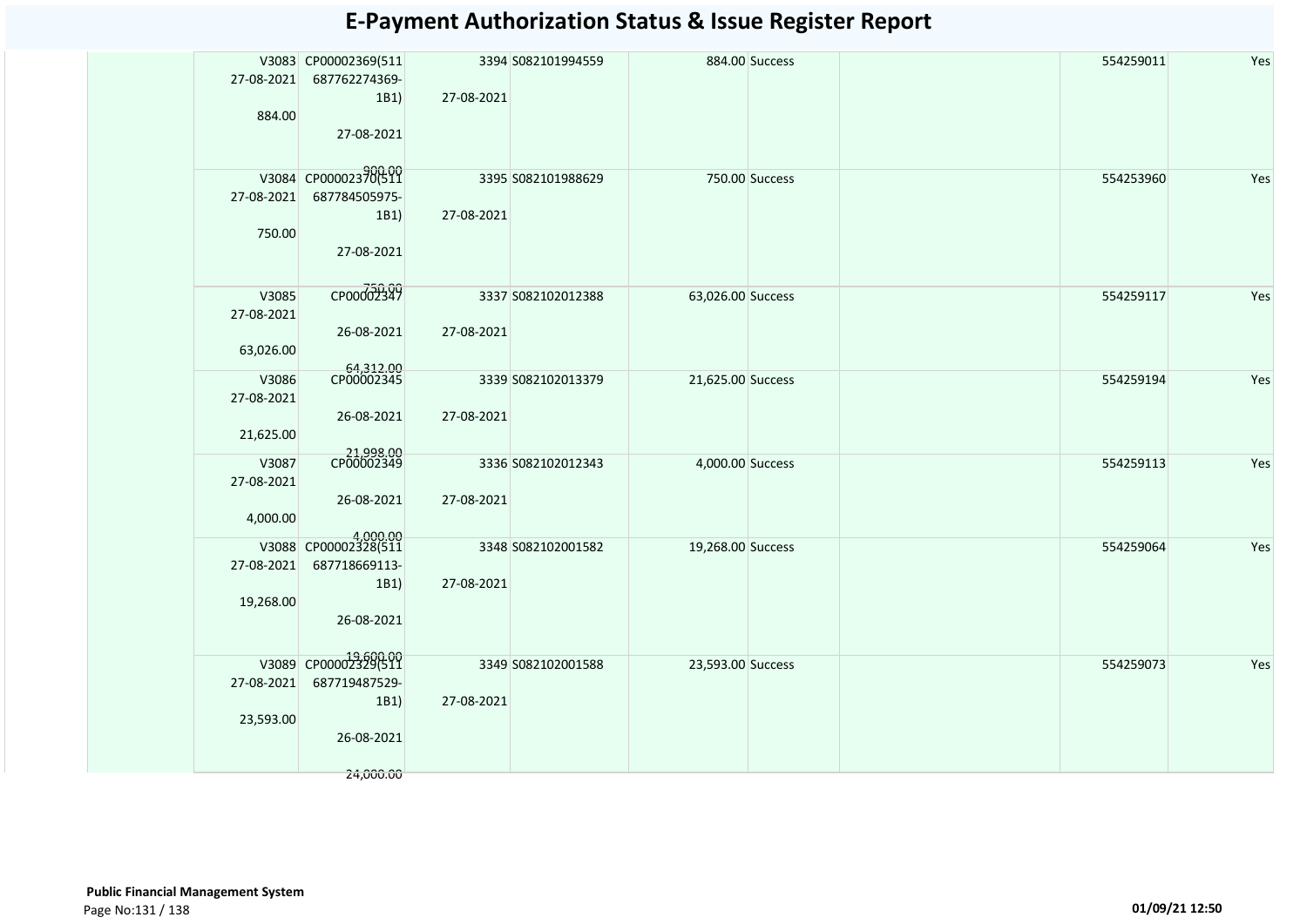| 27-08-2021<br>3,932.00  | V3090 CP00002330(511<br>687797776799-<br>1B1)<br>26-08-2021             | 27-08-2021 | 3350 S082102001562 | 3,932.00 Success  |  | 554259057 | Yes |
|-------------------------|-------------------------------------------------------------------------|------------|--------------------|-------------------|--|-----------|-----|
| 27-08-2021<br>14,746.00 | V3091 CP00002331(511<br>687728356285-<br>1B1)<br>26-08-2021             | 27-08-2021 | 3352 S082102001580 | 14,746.00 Success |  | 554259059 | Yes |
| 27-08-2021<br>3,932.00  | V3092 CP00002332(511<br>687758020494-<br>1B1)<br>26-08-2021             | 27-08-2021 | 3351 S082101998098 | 3,932.00 Success  |  | 554259055 | Yes |
| 27-08-2021<br>3,933.00  | V3093 CP00002341(511<br>687796260169-<br>1B1)<br>26-08-2021             | 27-08-2021 | 3340 S082102013152 | 3,933.00 Success  |  | 554259132 | Yes |
| 27-08-2021<br>17,433.00 | V3094 CP00002342(511<br>687733161207-<br>1B1)<br>26-08-2021             | 27-08-2021 | 3341 S082102012395 | 17,433.00 Success |  | 554259128 | Yes |
| 27-08-2021<br>2,949.00  | V3095 CP00002343699<br>687762329699-<br>1B1)<br>26-08-2021              | 27-08-2021 | 3342 S082102012373 | 2,949.00 Success  |  | 554259115 | Yes |
| 27-08-2021<br>2,949.00  | V3096 CP00002346(511<br>687713843483-<br>1B1)<br>26-08-2021<br>3,000.00 | 27-08-2021 | 3338 S082102013156 | 2,949.00 Success  |  | 554259146 | Yes |

 **Public Financial Management System**  Page No:132 / 138 **01/09/21 12:50**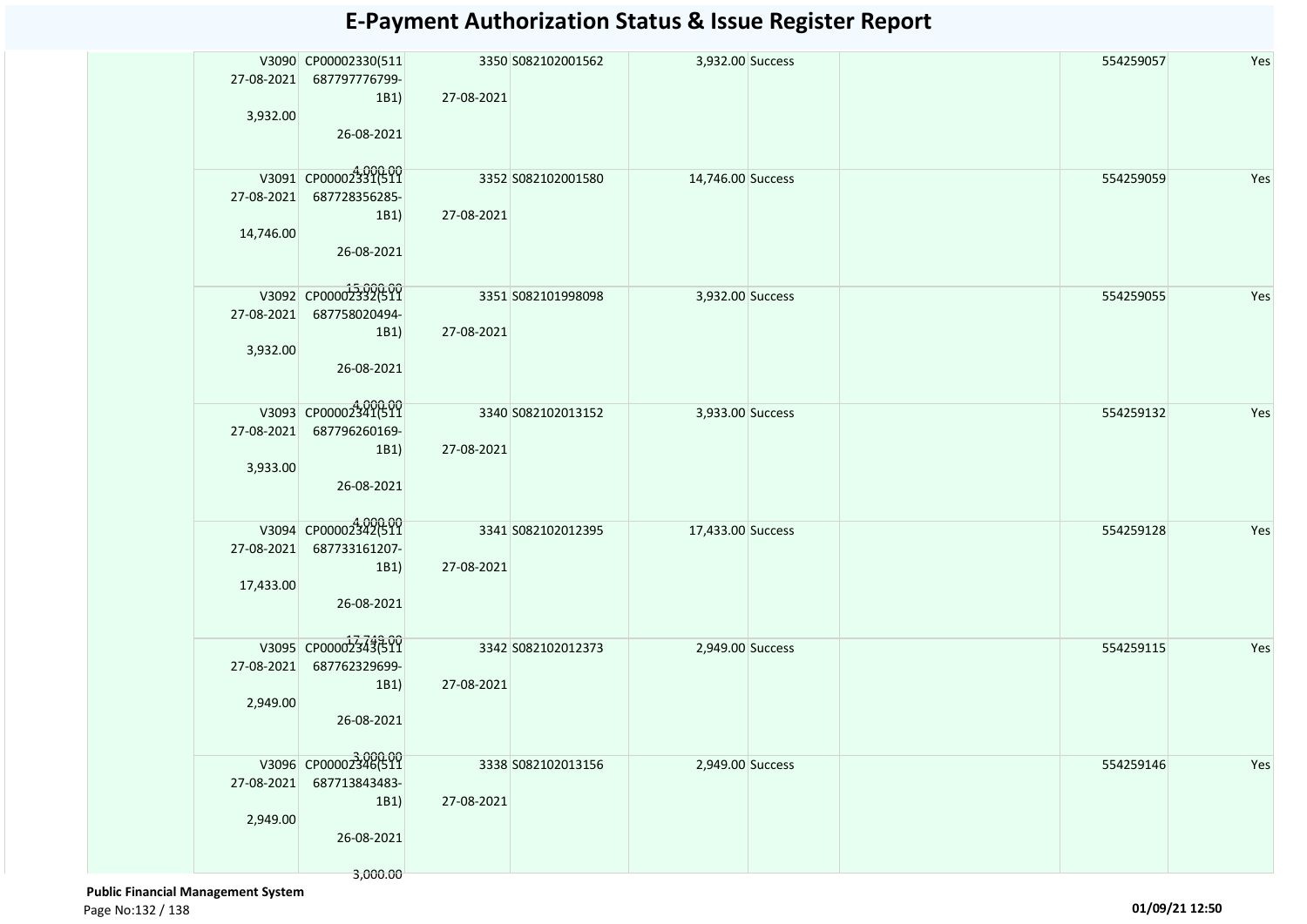|                             | V3101<br>27-08-2021               | CP00002140<br>19-08-2021                  | 27-08-2021 | 3344 S082102012391       | 7,15,522.00 Success         |                |            | 554259122            | Yes |
|-----------------------------|-----------------------------------|-------------------------------------------|------------|--------------------------|-----------------------------|----------------|------------|----------------------|-----|
|                             | 715,522.00<br>V3102<br>27-08-2021 | 740,628.00<br>CP00002348                  |            | 3402 S082102025215       | 2,10,00,000.00 Success      |                |            | 554259204            | Yes |
|                             | 21,000,000.00                     | 26-08-2021                                | 27-08-2021 |                          |                             |                |            |                      |     |
|                             | V3103<br>27-08-2021               | 21,000,000.00<br>CP00002356<br>27-08-2021 | 27-08-2021 | 3406 S082102026643       | 1,26,00,000.00 Failed After | <b>Success</b> | <b>R09</b> | CBINH212418005<br>56 | Yes |
|                             | 12,600,000.00                     |                                           |            |                          |                             |                |            |                      |     |
|                             | V3104<br>27-08-2021               | 12,600,000.00<br>CP00002357<br>27-08-2021 | 27-08-2021 | 3405 S082102026342       | 84,00,000.00 Success        |                |            | 554259216            | Yes |
|                             | 8,400,000.00                      |                                           |            |                          |                             |                |            |                      |     |
|                             | V3105<br>27-08-2021               | 8,400,000.00<br>CP00002358                |            | 3403 S082102025234       | 2,10,00,000.00 Success      |                |            | 554259210            | Yes |
|                             | 21,000,000.00                     | 27-08-2021                                | 27-08-2021 |                          |                             |                |            |                      |     |
|                             | V3106<br>27-08-2021               | 21,000,000.00<br>CP00002355               |            | 3404 S082102025280       | 84,00,000.00 Success        |                |            | 554259213            | Yes |
|                             | 8,400,000.00                      | 27-08-2021                                | 27-08-2021 |                          |                             |                |            |                      |     |
| 225428 [Section<br>Officer] | V3041<br>27-08-2021               | 8,400,000.00<br>CP00000134                |            | 3317 S082101976160       | 2,45,190.00 Success         |                |            | 542717437            | Yes |
|                             | 245,190.00                        | 18-08-2021                                | 27-08-2021 |                          |                             |                |            |                      |     |
| 225429 [Section<br>Officer] | V3048<br>27-08-2021               | 247,667.00<br>CP00000241                  |            | 3335 S082101932187       | 3,000.00 Success            |                |            | 542703512            | Yes |
|                             |                                   | 27-08-2021                                |            | 27-08-2021 S082101932188 | 3,000.00 Success            |                |            | 542703519            | Yes |
|                             | 8,433.00                          | 8,433.00                                  |            | S082101932189            | 2,433.00 Success            |                |            | 542703526            | Yes |
|                             | V3049<br>27-08-2021               | CP00000242                                |            | 3326 S082101932198       | 1,21,967.00 Success         |                |            | 542703661            | Yes |
|                             | 121,967.00                        | 27-08-2021<br>126,247.00                  | 27-08-2021 |                          |                             |                |            |                      |     |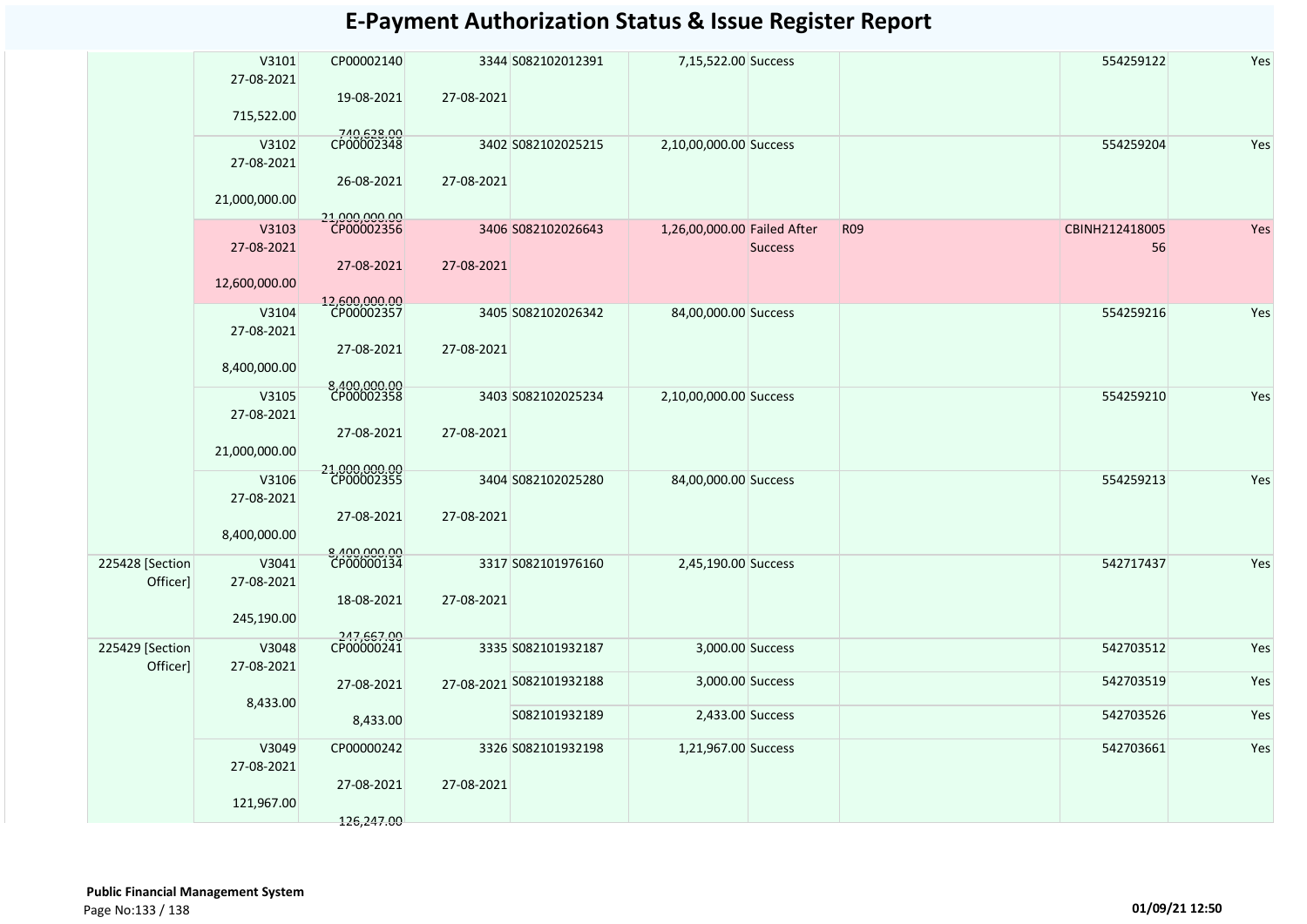|    |                                    | V3050<br>27-08-2021<br>3,739.00 | CP00000247<br>27-08-2021             | 27-08-2021 | 3333 S082101937145 | 3,739.00 Success  | 542707362 | Yes |
|----|------------------------------------|---------------------------------|--------------------------------------|------------|--------------------|-------------------|-----------|-----|
|    |                                    | V3051<br>27-08-2021             | 3,739.00<br>CP00000249<br>27-08-2021 | 27-08-2021 | 3334 S082101932782 | 7,317.00 Success  | 542703783 | Yes |
|    |                                    | 7,317.00                        |                                      |            |                    |                   |           |     |
|    |                                    | V3052<br>27-08-2021             | 7,317.00<br>CP00000248               |            | 3332 S082101937166 | 6,289.00 Success  | 542707499 | Yes |
|    |                                    | 6,289.00                        | 27-08-2021                           | 27-08-2021 |                    |                   |           |     |
|    |                                    | V3097<br>27-08-2021             | 6,289.00<br>CP00000243<br>27-08-2021 | 27-08-2021 | 3328 S082102006810 | 4,695.00 Success  | 554259093 | Yes |
|    |                                    | 4,695.00                        |                                      |            |                    |                   |           |     |
|    |                                    | V3098<br>27-08-2021             | 4,695.00<br>CP00000244               |            | 3329 S082102006709 | 1,337.00 Success  | 554259090 | Yes |
|    |                                    | 1,337.00                        | 27-08-2021                           | 27-08-2021 |                    |                   |           |     |
|    |                                    | V3099<br>27-08-2021             | 1,337.00<br>CP00000245               |            | 3330 S082102001614 | 6,718.00 Success  | 554259076 | Yes |
|    |                                    | 6,718.00                        | 27-08-2021                           | 27-08-2021 |                    |                   |           |     |
|    |                                    | V3100<br>27-08-2021             | 6,718.00<br>CP00000246               |            | 3331 S082102006615 | 2,148.00 Success  | 554259083 | Yes |
|    |                                    | 2,148.00                        | 27-08-2021                           | 27-08-2021 |                    |                   |           |     |
|    | 225438 [Asstt<br>Accounts Officer] | V3060<br>27-08-2021             | 2,148.00                             |            | 3396 S082101981353 | 13,582.00 Success | 542951467 | Yes |
|    |                                    | 13,582.00                       | 27-08-2021                           | 27-08-2021 |                    |                   |           |     |
| 19 | <b>Issue Date: 31-08-2021</b>      |                                 | 13,582.00                            |            |                    | 72,29,62,195.00   |           |     |
|    | 200880 [Asstt<br>Accounts Officer] | V3116<br>31-08-2021             | CP00000094                           |            | 3413 S082102843821 | 20,000.00 Success | 590422392 | Yes |
|    |                                    | 20,000.00                       | 31-08-2021<br>20,000.00              | 31-08-2021 |                    |                   |           |     |
|    |                                    |                                 |                                      |            |                    |                   |           |     |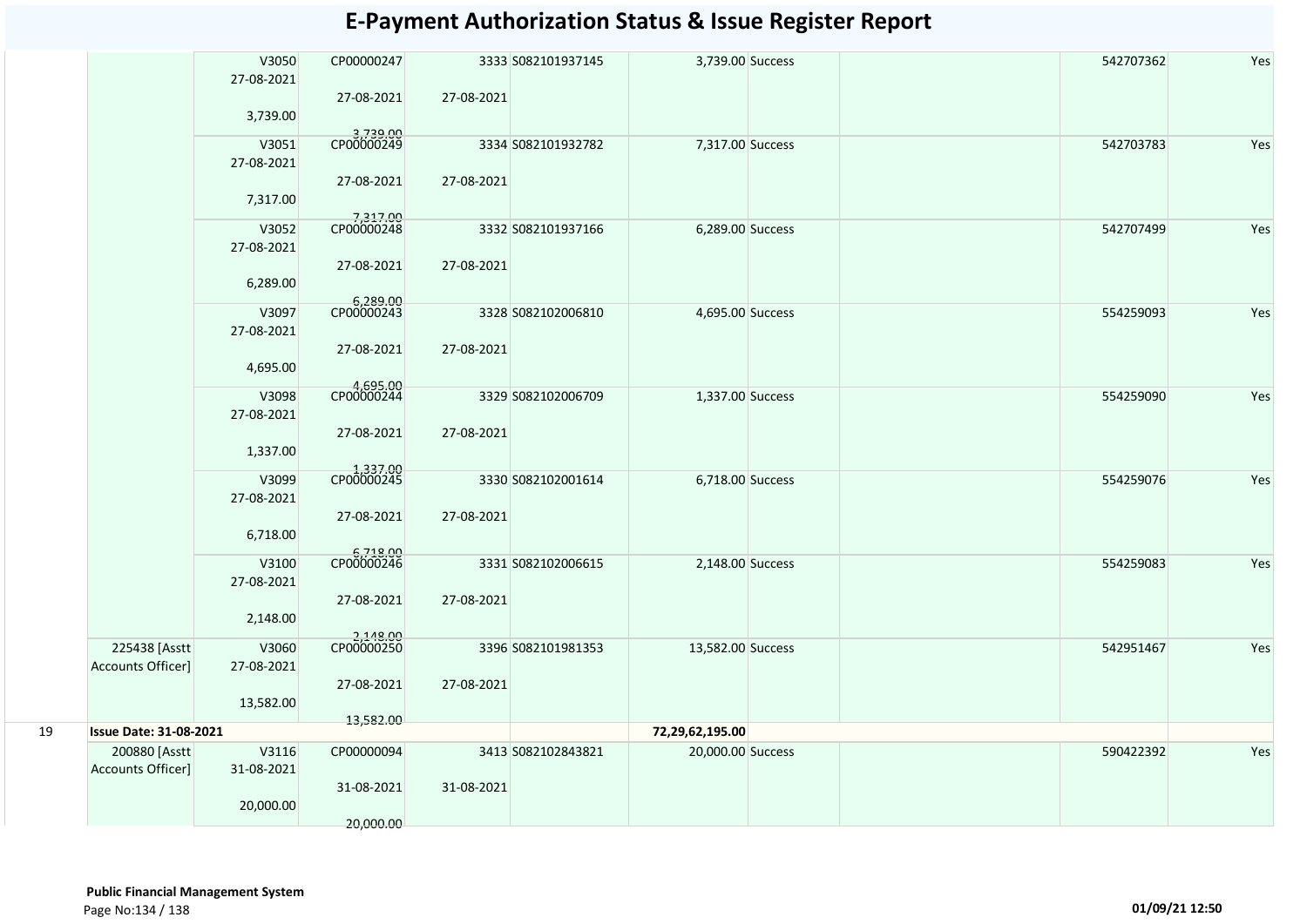|                             | V3117<br>31-08-2021        | CP00000093                            |                         | 3414 S082102843812       | 2,560.00 Success     |           | 590422085 | Yes |
|-----------------------------|----------------------------|---------------------------------------|-------------------------|--------------------------|----------------------|-----------|-----------|-----|
|                             | 2,560.00                   | 31-08-2021                            | 31-08-2021              |                          |                      |           |           |     |
|                             | V3122                      | 2,560.00<br>CP00000096                |                         | 3430 S082102002408       | 27,07,962.00 Success |           | 591343634 | Yes |
|                             | 31-08-2021<br>2,707,962.00 | 31-08-2021                            | 31-08-2021              |                          |                      |           |           |     |
|                             | V3123                      | 2,707,962.00<br>CP00000097            |                         | 3431 S082102002451       | 9,49,400.00 Success  |           | 591443660 | Yes |
|                             | 31-08-2021<br>949,400.00   | 31-08-2021                            | 31-08-2021              |                          |                      |           |           |     |
|                             |                            | 949,400.00<br>CP00002119              |                         |                          |                      |           |           |     |
| 225427 [Under<br>Secretary] | V3107<br>31-08-2021        |                                       |                         | 3412 S082100946807       | 12,572.00 Success    |           | 590414897 | Yes |
|                             | 12,572.00                  | 19-08-2021                            | 31-08-2021              |                          |                      |           |           |     |
|                             | V3108                      | 12,572.00<br>CP00002372               |                         | 3416 S082102847712       | 2,807.00 Success     |           | 590422929 | Yes |
|                             | 31-08-2021                 | 27-08-2021                            | 31-08-2021              |                          |                      |           |           |     |
|                             | 2,807.00                   |                                       |                         |                          |                      |           |           |     |
|                             | V3109<br>31-08-2021        | 2,807.00<br>CP00002300(202<br>108059) |                         | 3266 S082102776301       | 1,368.00 Success     |           | 590433174 | Yes |
|                             |                            |                                       | 26-08-2021              |                          |                      |           |           |     |
|                             | 1,368.00                   | 25-08-2021<br>3,078.00<br>CP00002367  |                         |                          |                      |           |           |     |
|                             | V3115                      |                                       |                         | 3392 S082102847551       | 12,000.00 Success    |           | 590422597 | Yes |
|                             | 31-08-2021                 |                                       |                         | 27-08-2021 S082102847552 | 3,000.00 Success     |           | 590422616 | Yes |
|                             | 28,000.00                  |                                       | 27-08-2021<br>28,000.00 |                          |                      |           |           |     |
|                             |                            |                                       |                         | S082102847553            | 3,000.00 Success     |           | 590422636 | Yes |
|                             |                            |                                       |                         | S082102847554            | 4,000.00 Success     |           | 590422650 | Yes |
|                             |                            |                                       |                         | S082102847555            | 3,000.00 Success     |           | 590422670 | Yes |
|                             |                            |                                       |                         | S082102847556            | 3,000.00 Success     |           | 590422696 | Yes |
|                             | V3118<br>31-08-2021        | CP00002379                            | 3426 S082102002183      | 2,290.00 Success         |                      | 591343302 | Yes       |     |
|                             | 2,290.00                   | 31-08-2021                            | 31-08-2021              |                          |                      |           |           |     |
|                             |                            | 2,290.00                              |                         |                          |                      |           |           |     |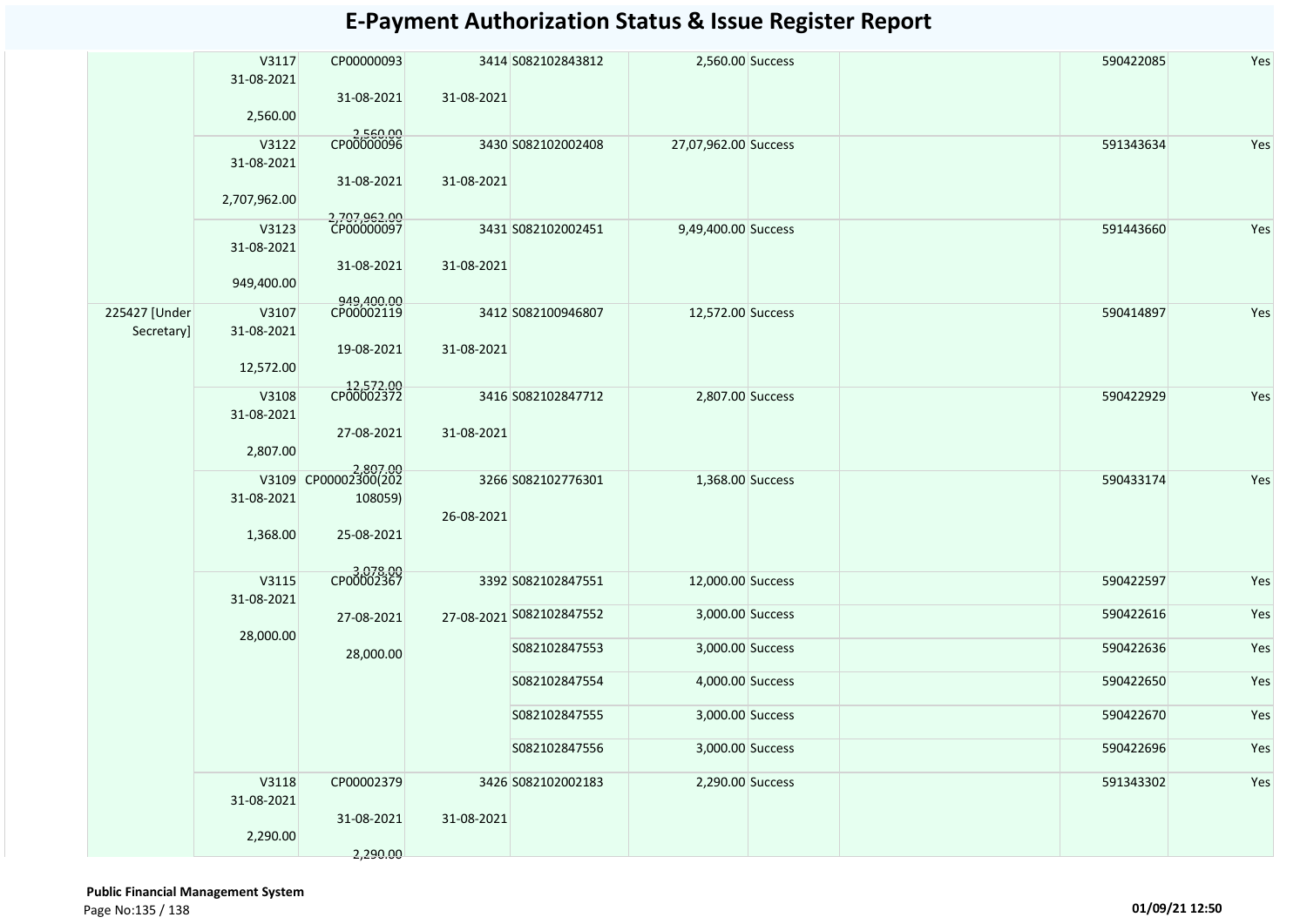|                 | V3119          | CP00002380                         |            | 3427 S082102002425       | 4,204.00 Success       |  | 591343800 | Yes |
|-----------------|----------------|------------------------------------|------------|--------------------------|------------------------|--|-----------|-----|
|                 | 31-08-2021     |                                    |            |                          |                        |  |           |     |
|                 | 4,204.00       | 31-08-2021                         | 31-08-2021 |                          |                        |  |           |     |
|                 |                | 4,204.00<br>V3121 CP00002385(202   |            |                          |                        |  |           |     |
|                 | 31-08-2021     | 108060)                            |            | 3429 S082102002165       | 3,141.00 Success       |  | 591343019 | Yes |
|                 |                |                                    | 31-08-2021 |                          |                        |  |           |     |
|                 | 3,141.00       | 31-08-2021                         |            |                          |                        |  |           |     |
|                 | V3124          | CP00002377                         |            | 3433 S082102009153       | 64,28,05,596.00 Issued |  |           | Yes |
|                 | 31-08-2021     |                                    |            |                          |                        |  |           |     |
|                 |                | 31-08-2021                         | 31-08-2021 |                          |                        |  |           |     |
|                 | 642,805,596.00 |                                    |            |                          |                        |  |           |     |
|                 | V3125          | 642,805,596.00<br>CP00002376       |            | 3434 S082102009162       | 1,84,40,436.00 Issued  |  |           | Yes |
|                 | 31-08-2021     |                                    |            |                          |                        |  |           |     |
|                 |                | 31-08-2021                         | 31-08-2021 |                          |                        |  |           |     |
|                 | 18,440,436.00  |                                    |            |                          |                        |  |           |     |
|                 | V3126          | 18,440,436.00<br>CP00002384        |            | 3432 S082102009100       | 5,71,94,404.00 Issued  |  |           | Yes |
|                 | 31-08-2021     |                                    |            |                          |                        |  |           |     |
|                 | 57,194,404.00  | 31-08-2021                         | 31-08-2021 |                          |                        |  |           |     |
|                 |                | 57,194,404.00<br>CP00002381        |            |                          |                        |  |           |     |
|                 | V3129          |                                    |            | 3423 S082102010416       | 1,500.00 Issued        |  |           | Yes |
|                 | 31-08-2021     | 31-08-2021                         |            | 31-08-2021 S082102010417 | 1,200.00 Issued        |  |           | Yes |
|                 | 6,300.00       |                                    |            |                          |                        |  |           |     |
|                 |                | 6,300.00                           |            | S082102010418            | 1,200.00 Issued        |  |           | Yes |
|                 |                |                                    |            | S082102010419            | 1,200.00 Issued        |  |           | Yes |
|                 |                |                                    |            |                          |                        |  |           |     |
|                 |                |                                    |            | S082102010420            | 1,200.00 Issued        |  |           | Yes |
|                 | V3130          | CP00002382                         |            | 3424 S082102010166       | 1,14,896.00 Issued     |  |           | Yes |
|                 | 31-08-2021     |                                    |            |                          |                        |  |           |     |
|                 | 114,896.00     | 31-08-2021                         | 31-08-2021 |                          |                        |  |           |     |
|                 |                |                                    |            |                          |                        |  |           |     |
| 225429 [Section |                | 116,720.00<br>V3110 CP00000234(511 |            | 3409 S082102843809       | 17,049.00 Success      |  | 590419874 | Yes |
| Officer]        | 31-08-2021     | 687794526993-<br>1B1)              | 31-08-2021 |                          |                        |  |           |     |
|                 | 17,049.00      |                                    |            |                          |                        |  |           |     |
|                 |                | 26-08-2021                         |            |                          |                        |  |           |     |
|                 |                |                                    |            |                          |                        |  |           |     |
|                 |                | 17,350.00                          |            |                          |                        |  |           |     |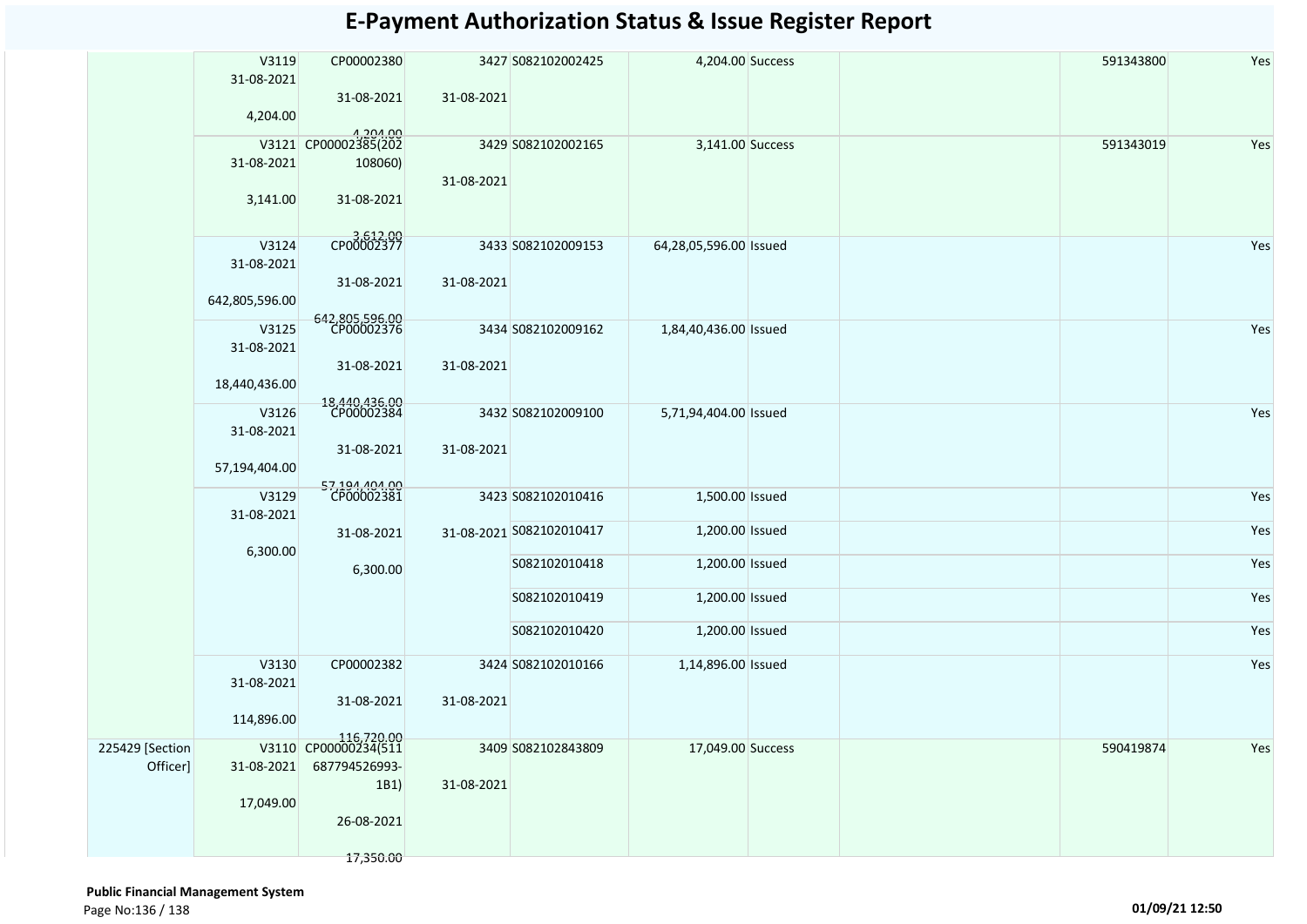| 31-08-2021<br>12,025.00          | V3111 CP00000235(511<br>687798783170-<br>1B1)<br>26-08-2021               | 31-08-2021 | 3407 S082102843768 | 12,025.00 Success  |  | 590419650 | Yes |
|----------------------------------|---------------------------------------------------------------------------|------------|--------------------|--------------------|--|-----------|-----|
| 31-08-2021<br>4,424.00           | V3112 CP00000236(511<br>687779627252-<br>1B1)<br>26-08-2021               | 31-08-2021 | 3411 S082102843765 | 4,424.00 Success   |  | 590419464 | Yes |
| 31-08-2021<br>24,455.00          | V3113 CP00000237(511<br>687757572930-<br>1B1)<br>26-08-2021               | 31-08-2021 | 3410 S082102843716 | 24,455.00 Success  |  | 590419265 | Yes |
| 13,763.00                        | V3114 CP000002400511<br>31-08-2021 687767750835-<br>1B1)<br>27-08-2021    | 31-08-2021 | 3408 S082102843670 | 13,763.00 Success  |  | 590419073 | Yes |
| V3127<br>31-08-2021<br>29,375.00 | CP00000299<br>26-08-2021                                                  | 31-08-2021 | 3437 S082102010412 | 29,375.00 Issued   |  |           | Yes |
| 31-08-2021<br>94,781.00          | 30,323.00<br>V3128 CP00000255(511<br>687733937277-<br>1B1)<br>31-08-2021  | 31-08-2021 | 3435 S082102010158 | 94,781.00 Issued   |  |           | Yes |
| 31-08-2021<br>452,203.00         | V3131 CP00000257(511<br>687796168560-<br>1B1)<br>31-08-2021<br>460,000.00 | 31-08-2021 | 3436 S082102010141 | 4,52,203.00 Issued |  |           | Yes |